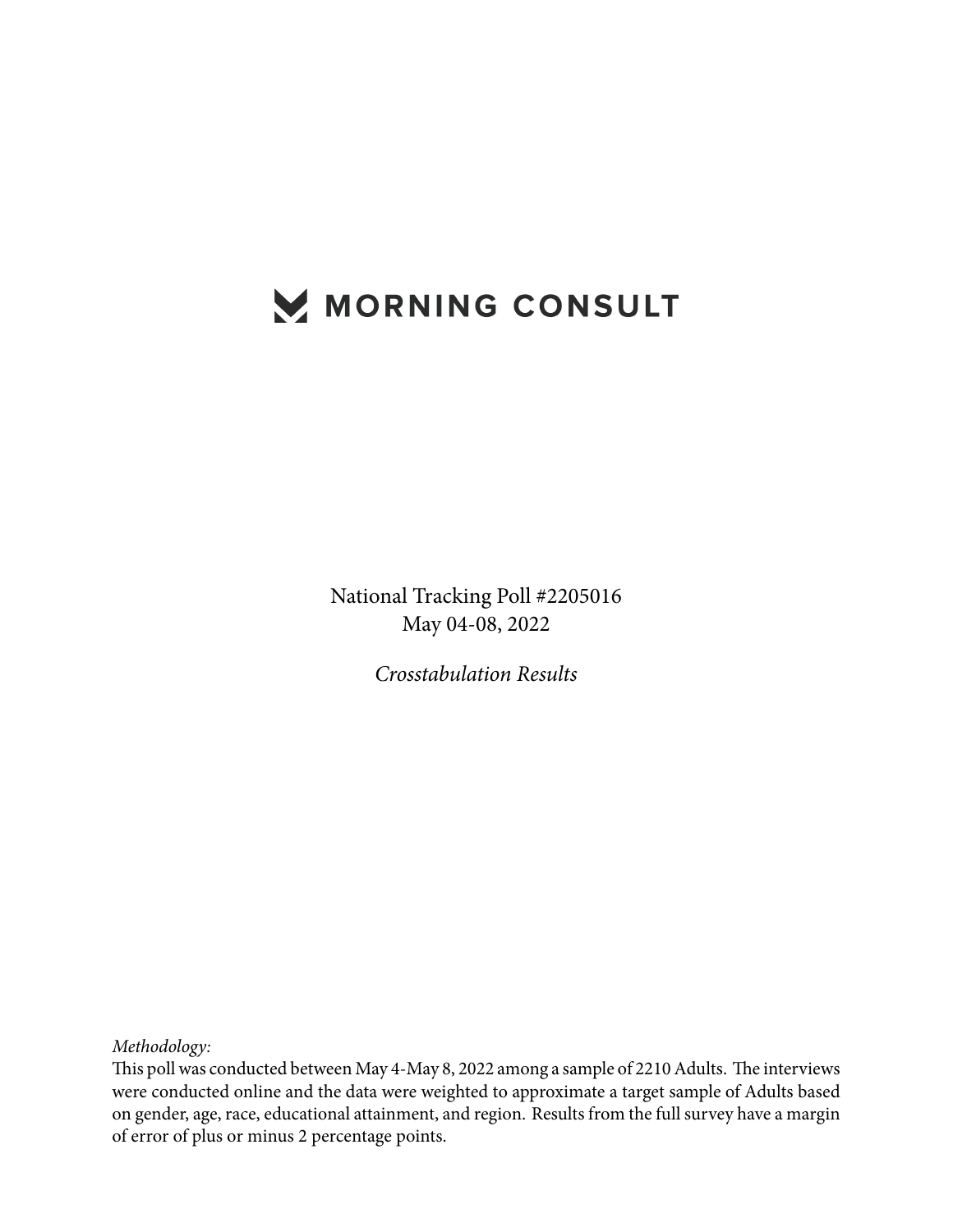## **Table Index**

| $\mathbf{1}$   | Table MCHE1_1: How easy or difficult do you think it is to access the following health care                                                                                                                                                                                                    | 6  |
|----------------|------------------------------------------------------------------------------------------------------------------------------------------------------------------------------------------------------------------------------------------------------------------------------------------------|----|
| 2              | Table MCHE1_2: How easy or difficult do you think it is to access the following health care<br>services near where you live? Reproductive health care services $\ldots \ldots \ldots \ldots \ldots$                                                                                            | 10 |
| $\mathfrak{Z}$ | Table MCHE1_3: How easy or difficult do you think it is to access the following health care                                                                                                                                                                                                    | 14 |
| 4              | Table MCHE1_4: How easy or difficult do you think it is to access the following health care                                                                                                                                                                                                    | 18 |
| 5              | Table MCHE1_5: How easy or difficult do you think it is to access the following health care                                                                                                                                                                                                    | 22 |
| 6              | Table MCHE1_6: How easy or difficult do you think it is to access the following health care                                                                                                                                                                                                    | 26 |
| 7              | Table MCHE1_7: How easy or difficult do you think it is to access the following health care                                                                                                                                                                                                    | 30 |
| 8              | Table MCHE2: As you may know, birth control is a method of preventing pregnancy. Com-<br>mon methods include the birth control pill, condom use, and other medications, devices,<br>and/or procedures used to prevent pregnancy. Are you currently using a method of birth control? 34         |    |
| 9              | Table MCHE3: How likely are you to start using a method of birth control within the next year? 38                                                                                                                                                                                              |    |
| 10             | Table MCHE4: Which of the following statements is closest to your opinion, even if neither is<br>exactly right?                                                                                                                                                                                | 42 |
| 11             | Table MCHE5: Which of the following statements is closest to your opinion, even if neither is                                                                                                                                                                                                  | 46 |
| 12             | Table MCHE6: As you may already know, an anonymous person leaked a draft opinion<br>showing that a majority in the Supreme Court has voted to strike down Roe v. Wade, the<br>1973 legal decision that established the constitutional right to abortion. Do you support or                     | 50 |
| 13             | Table MCHE7_1: Given the draft opinion on the Supreme Court vote to strike down Roe<br>v. Wade, to what extent are you concerned about each of the following? Total or near-total<br>abortion bans taking effect in about half of the states in the U.S. $\dots \dots \dots \dots \dots \dots$ | 54 |
| 14             | Table MCHE7_2: Given the draft opinion on the Supreme Court vote to strike down Roe v.<br>Wade, to what extent are you concerned about each of the following? People turning to unsafe<br>practices to terminate their unwanted pregnancies, putting their own personal health at risk.        | 58 |
| 15             | Table MCHE7_3: Given the draft opinion on the Supreme Court vote to strike down Roe v.<br>Wade, to what extent are you concerned about each of the following? States using the precedent<br>of overturning Roe v. Wade to challenge other rights, such as same-sex marriage                    | 62 |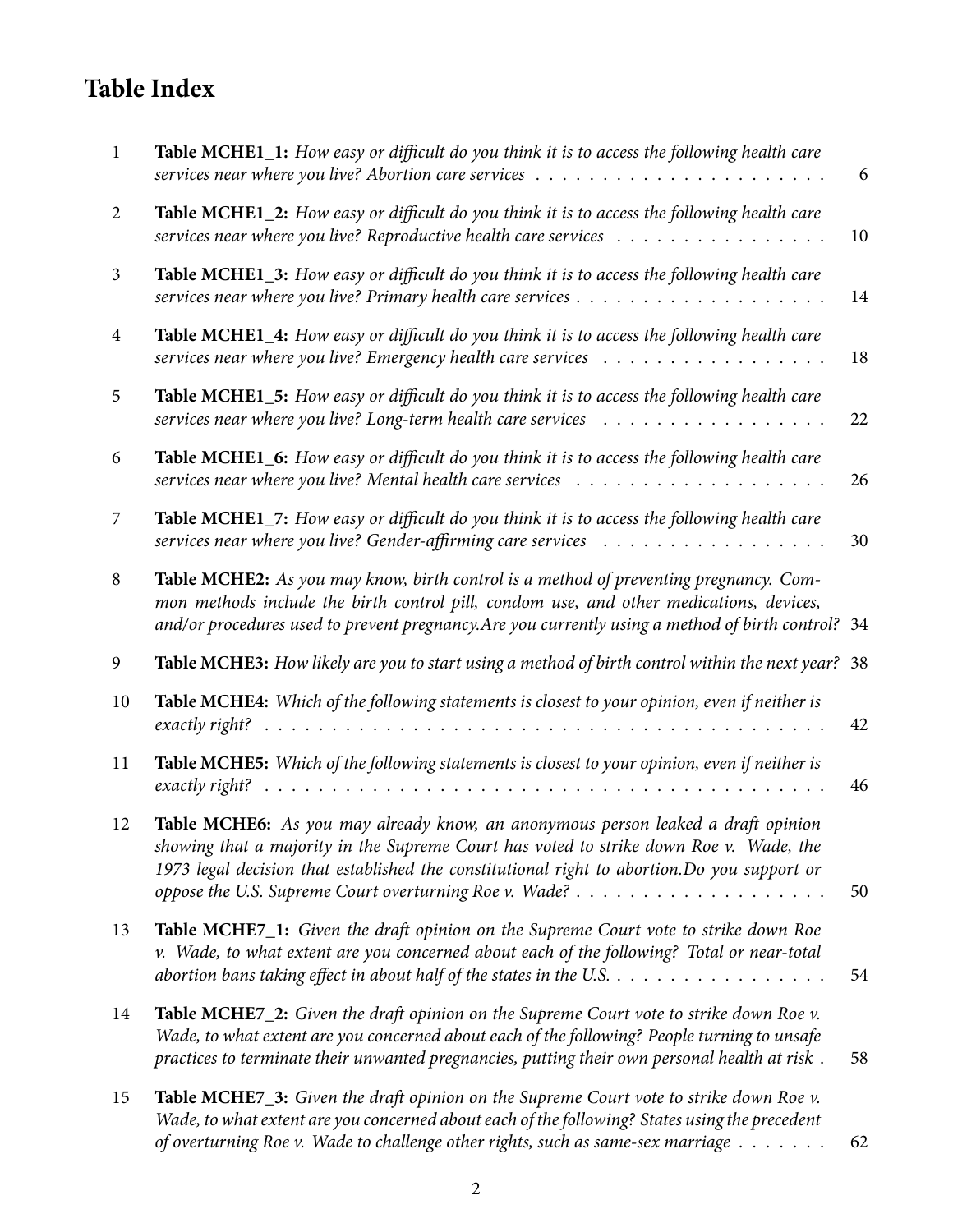| 16 | Table MCHE7_4: Given the draft opinion on the Supreme Court vote to strike down Roe v.<br>Wade, to what extent are you concerned about each of the following? People not being able to<br>access abortion services near where they live $\ldots \ldots \ldots \ldots \ldots \ldots \ldots \ldots \ldots \ldots$ | 66  |
|----|-----------------------------------------------------------------------------------------------------------------------------------------------------------------------------------------------------------------------------------------------------------------------------------------------------------------|-----|
| 17 | Table MCHE7_5: Given the draft opinion on the Supreme Court vote to strike down Roe v.<br>Wade, to what extent are you concerned about each of the following? Reproductive health and<br>abortion providers in states where abortion remains legal becoming overwhelmed and their                               | 70  |
| 18 | Table MCHE7_6: Given the draft opinion on the Supreme Court vote to strike down Roe<br>v. Wade, to what extent are you concerned about each of the following? People having to<br>$\mathit{continue}$ unwanted pregnancies $\dots \dots \dots \dots \dots \dots \dots \dots \dots \dots \dots \dots \dots$      | 74  |
| 19 | Table MCHE7_7: Given the draft opinion on the Supreme Court vote to strike down Roe v.<br>Wade, to what extent are you concerned about each of the following? Increased pressure on<br>social welfare programs to support parents who were unable to end their pregnancies $\dots$ .                            | 78  |
| 20 | Table MCHE7_8: Given the draft opinion on the Supreme Court vote to strike down Roe<br>v. Wade, to what extent are you concerned about each of the following? Increased maternal<br>health complications and deaths in the U.S. $\ldots \ldots \ldots \ldots \ldots \ldots \ldots \ldots \ldots$                | 82  |
| 21 | Table MCHE7_9: Given the draft opinion on the Supreme Court vote to strike down Roe v.<br>Wade, to what extent are you concerned about each of the following? Parents not being able                                                                                                                            | 86  |
| 22 | Table MCHE8: As you may already know, legal protections for abortion and birth control<br>access are connected through court precedent. Given the draft opinion on the Supreme Court<br>vote to strike down Roe v. Wade that has been released, how concerned are you about being                               | 90  |
| 23 | Table MCHE9: Thirteen states have already passed 'trigger-laws,' which are laws that restrict<br>abortion access and will immediately go into effect if Roe v. Wade is overturned. To the best<br>of your knowledge, are there any trigger laws that will go into effect in your state if Roe is                | 94  |
| 24 | Table MCHE10_1: If Roe v. Wade is overturned, it will be up to the states to enact laws on<br>abortion access. Do you support or oppose your state taking the following initiatives if Roe v.                                                                                                                   | 98  |
| 25 | Table MCHE10_2: If Roe v. Wade is overturned, it will be up to the states to enact laws on<br>abortion access. Do you support or oppose your state taking the following initiatives if Roe<br>v. Wade is overturned? Banning all abortions, with the exception of preventing the death or                       | 102 |
| 26 | Table MCHE10_3: If Roe v. Wade is overturned, it will be up to the states to enact laws on<br>abortion access. Do you support or oppose your state taking the following initiatives if Roe<br>v. Wade is overturned? Banning all abortions, with the exception of the person becoming                           | 106 |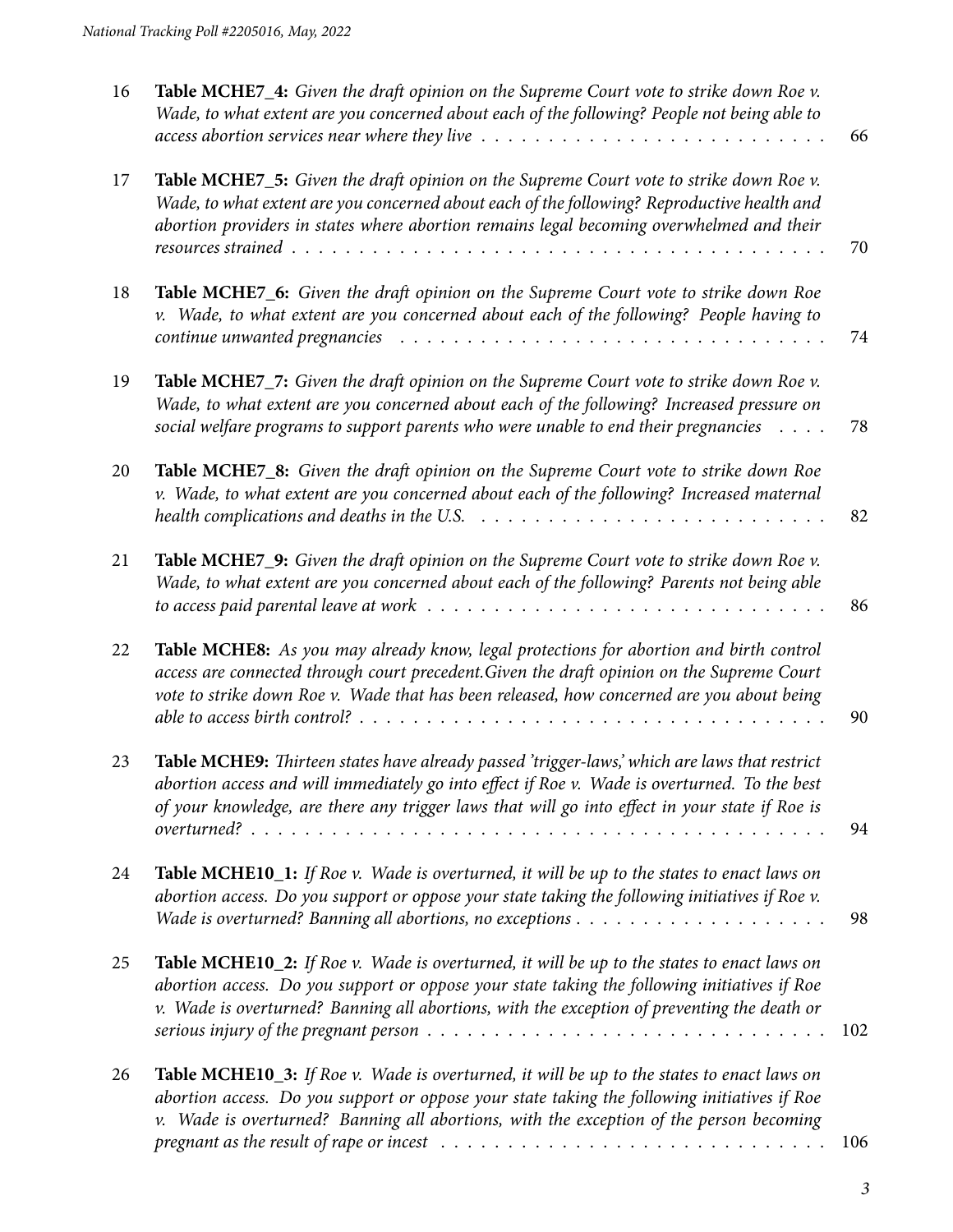| 27 | Table MCHE10_4: If Roe v. Wade is overturned, it will be up to the states to enact laws on<br>abortion access. Do you support or oppose your state taking the following initiatives if Roe v.<br>Wade is overturned? Banning abortions six-weeks into pregnancy                                                                                                                          | 110 |
|----|------------------------------------------------------------------------------------------------------------------------------------------------------------------------------------------------------------------------------------------------------------------------------------------------------------------------------------------------------------------------------------------|-----|
| 28 | Table MCHE10_5: If Roe v. Wade is overturned, it will be up to the states to enact laws on<br>abortion access. Do you support or oppose your state taking the following initiatives if Roe v.<br>Wade is overturned? Banning abortions 15 weeks into pregnancy                                                                                                                           | 114 |
| 29 | Table MCHE10_6: If Roe v. Wade is overturned, it will be up to the states to enact laws<br>on abortion access. Do you support or oppose your state taking the following initiatives if<br>Roe v. Wade is overturned? Banning abortions after fetal viability, generally considered to be<br>between 23 to 24 weeks of pregnancy, at which point the fetus could survive outside the womb | 118 |
| 30 | Table MCHE10_7: If Roe v. Wade is overturned, it will be up to the states to enact laws on<br>abortion access. Do you support or oppose your state taking the following initiatives if Roe v.<br>Wade is overturned? Criminalizing patients who seek abortion services                                                                                                                   | 122 |
| 31 | Table MCHE10_8: If Roe v. Wade is overturned, it will be up to the states to enact laws on<br>abortion access. Do you support or oppose your state taking the following initiatives if Roe v.<br>Wade is overturned? Criminalizing medical professionals for providing abortion care                                                                                                     | 126 |
| 32 | Table MCHE10_9: If Roe v. Wade is overturned, it will be up to the states to enact laws on<br>abortion access. Do you support or oppose your state taking the following initiatives if Roe<br>v. Wade is overturned? Allowing private citizens to sue anyone who provides or assists in                                                                                                  | 130 |
| 33 | Table MCHE10_10: If Roe v. Wade is overturned, it will be up to the states to enact laws on<br>abortion access. Do you support or oppose your state taking the following initiatives if Roe v.<br>Wade is overturned? Banning pregnant people from traveling out of state to get an abortion.                                                                                            | 134 |
| 34 | Table MCHE11_1: If Roe v. Wade is overturned, do you support or oppose your state taking<br>the following initiatives? Providing free access to birth control $\dots \dots \dots \dots \dots \dots$                                                                                                                                                                                      | 138 |
| 35 | Table MCHE11_2: If Roe v. Wade is overturned, do you support or oppose your state tak-<br>ing the following initiatives? Requiring all employers to provide their employees with health<br>insurance plans that cover birth control, with no religious or moral exceptions $\dots \dots$                                                                                                 | 142 |
| 36 | Table MCHE11_3: If Roe v. Wade is overturned, do you support or oppose your state tak-<br>ing the following initiatives? Requiring all employers to provide their employees with health<br><i>insurance plans that cover birth control</i> $\ldots \ldots \ldots \ldots \ldots \ldots \ldots \ldots \ldots \ldots$                                                                       | 146 |
| 37 | Table MCHE11_4: If Roe v. Wade is overturned, do you support or oppose your state taking<br>the following initiatives? Expanding comprehensive sex education in schools $\dots \dots \dots$                                                                                                                                                                                              | 150 |
| 38 | Table MCHE11_5: If Roe v. Wade is overturned, do you support or oppose your state taking<br>the following initiatives? Increasing public funding for affordable birth control and family                                                                                                                                                                                                 | 154 |
| 39 | Table MCHE11_6: If Roe v. Wade is overturned, do you support or oppose your state taking<br>the following initiatives? Increasing public funding for affordable health care services                                                                                                                                                                                                     | 158 |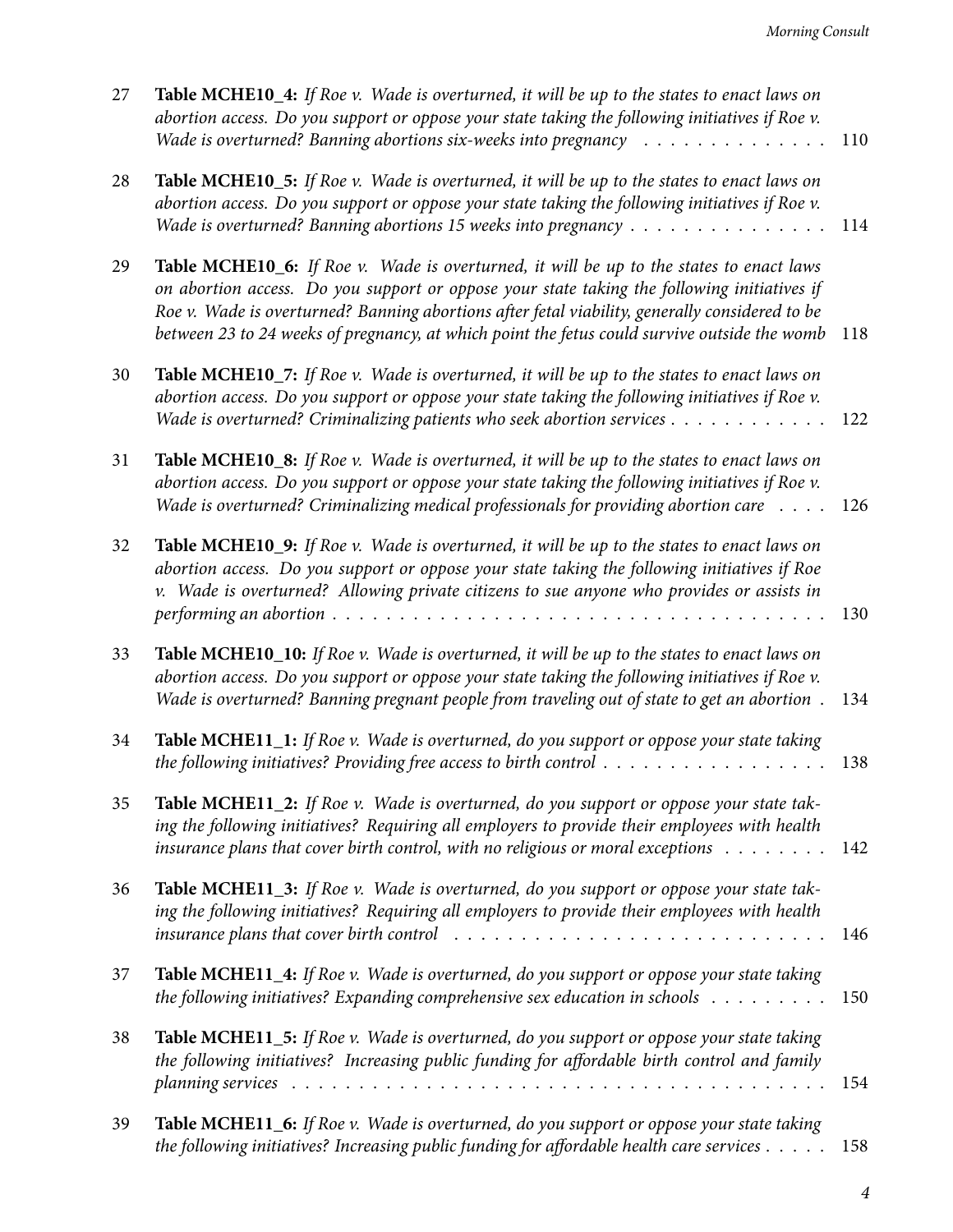| 40 | Table MCHE11_7: If Roe v. Wade is overturned, do you support or oppose your state taking<br>the following initiatives? Passing laws to protect women's right to access abortion $\dots \dots$ | 162 |
|----|-----------------------------------------------------------------------------------------------------------------------------------------------------------------------------------------------|-----|
| 41 | Table MCHE11_8: If Roe v. Wade is overturned, do you support or oppose your state taking<br>the following initiatives? Making medication abortion, or the abortion pill, easier to access     | 166 |
| 42 | Table MCHE12: If abortion access is limited or eliminated in your current state, would you.                                                                                                   | 170 |
| 43 | Table MCHE13_1: Sometimes over the course of a survey people change their minds. How<br>easy or difficult do you think it is to access the following health care services near where you      | 174 |
| 44 | Table MCHE13_2: Sometimes over the course of a survey people change their minds. How<br>easy or difficult do you think it is to access the following health care services near where you      | 178 |
| 45 | Table MCHE13_3: Sometimes over the course of a survey people change their minds. How<br>easy or difficult do you think it is to access the following health care services near where you      | 182 |
| 46 | Table MCHE14: How likely are you to start using a method of birth control within the next                                                                                                     | 186 |
| 47 | <b>Table MCHE15:</b> In your opinion, do you think abortion should be $\dots \dots \dots \dots \dots$                                                                                         | 190 |
| 48 | Summary Statistics of Survey Respondent Demographics                                                                                                                                          | 194 |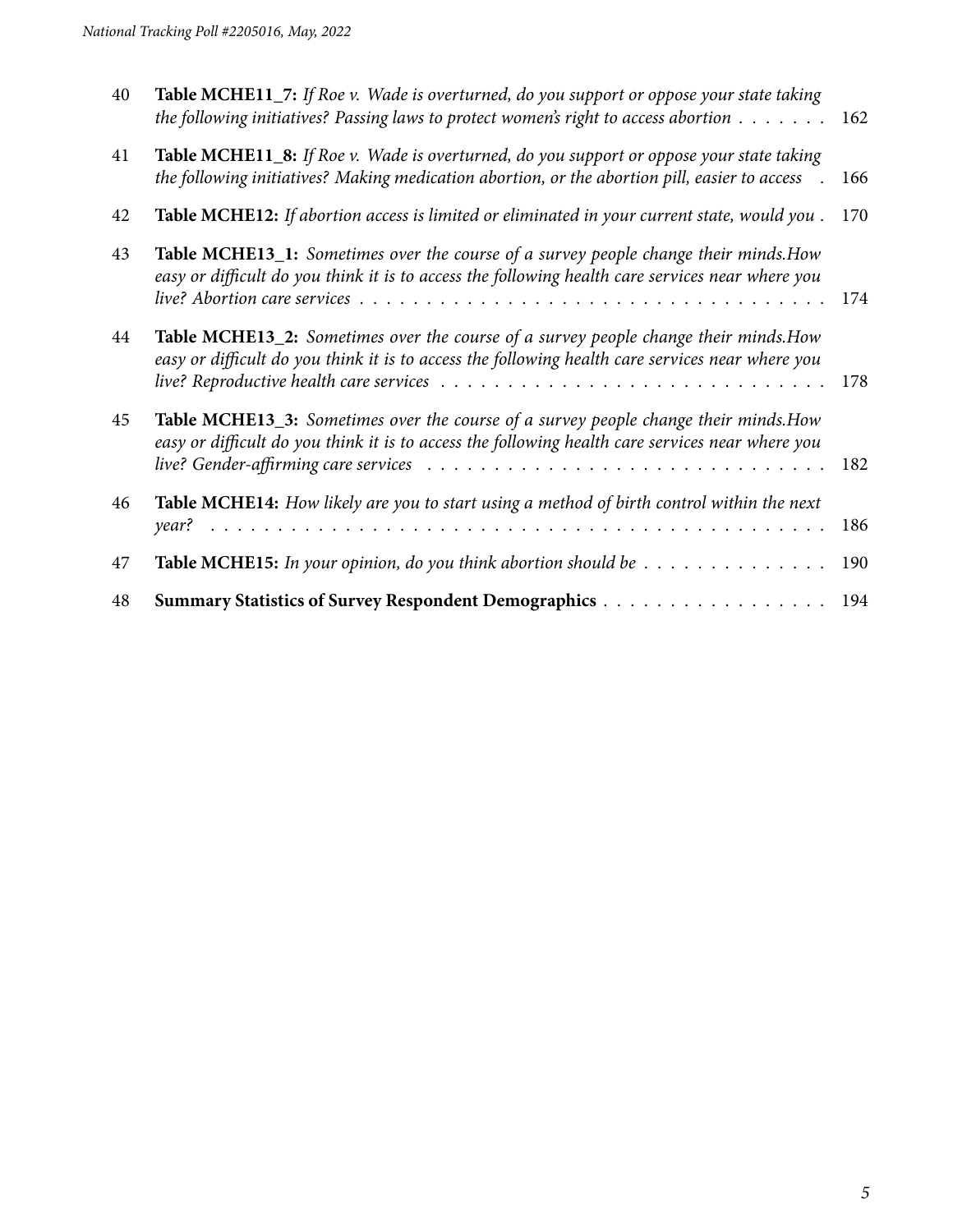## **Crosstabulation Results by Respondent Demographics**

Table MCHE1\_1: How easy or difficult do you think it is to access the following health care services near where you live? *Abortion care services*

<span id="page-5-0"></span>

|                          | Don't know / |           |        |               |        |           |        |                    |      |            |                |
|--------------------------|--------------|-----------|--------|---------------|--------|-----------|--------|--------------------|------|------------|----------------|
| Demographic              |              | Very easy |        | Somewhat easy |        | difficult |        | Very difficult     |      | No opinion | <b>Total N</b> |
| Adults                   | 12%          | (269)     | 16%    | (361)         | 13%    | (289)     | $11\%$ | (246)              | 47%  | (1046)     | 2210           |
| Gender: Male             | 15%          | (163)     | 19%    | (198)         | 12%    | (125)     | 10%    | (107)              | 44\% | (475)      | 1068           |
| Gender: Female           | $9\%$        | (106)     | $14\%$ | (163)         | $14\%$ | (164)     | 12%    | (139)              | 50%  | (571)      | 1142           |
| Age: 18-34               | 14%          | (92)      | 20%    | (131)         | 18%    | (115)     | 15%    | (98)               | 32%  | (206)      | 642            |
| Age: 35-44               | 15%          | (56)      | $17\%$ | (61)          | 15\%   | (56)      | 13%    | (46)               | 40%  | (145)      | 365            |
| Age: 45-64               | $11\%$       | (77)      | $14\%$ | (97)          | $11\%$ | (77)      | $9\%$  | (67)               | 55%  | (396)      | 714            |
| Age: 65+                 | $9\%$        | (44)      | 15%    | (71)          | $8\%$  | (41)      | 7%     | (34)               | 61%  | (299)      | 489            |
| GenZers: 1997-2012       | 12%          | (27)      | 26%    | (58)          | $16\%$ | (36)      | 20%    | (45)               | 27%  | (60)       | 226            |
| Millennials: 1981-1996   | 16%          | (110)     | 18%    | (125)         | 18%    | (121)     | 12%    | (79)               | 36%  | (248)      | 684            |
| GenXers: 1965-1980       | 12%          | (62)      | 13%    | (71)          | 12%    | (66)      | 12%    | (63)               | 51%  | (274)      | 536            |
| Baby Boomers: 1946-1964  | $9\%$        | (63)      | $14\%$ | (97)          | $9\%$  | (64)      | $7\%$  | (50)               | 60%  | (409)      | 683            |
| PID: Dem (no lean)       | 13%          | (112)     | 20%    | (167)         | 13%    | (110)     | 13%    | (106)              | 41\% | (346)      | 842            |
| PID: Ind (no lean)       | 10%          | (76)      | 15%    | (109)         | $16\%$ | (114)     | $11\%$ | (77)               | 49%  | (354)      | 730            |
| PID: Rep (no lean)       | 13%          | (81)      | 13%    | (85)          | $10\%$ | (65)      | 10%    | (62)               | 54%  | (346)      | 638            |
| PID/Gender: Dem Men      | 17%          | (66)      | 22%    | (90)          | 10%    | (40)      | 12%    | (49)               | 39%  | (154)      | 399            |
| PID/Gender: Dem Women    | 10%          | (46)      | $18\%$ | (78)          | 16%    | (70)      | 13%    | (57)               | 43%  | (192)      | 443            |
| PID/Gender: Ind Men      | 14%          | (48)      | 17%    | (59)          | $16\%$ | (54)      | $8\%$  | (29)               | 45%  | (156)      | 346            |
| PID/Gender: Ind Women    | 7%           | (28)      | $13\%$ | (50)          | $16\%$ | (60)      | 13%    | (48)               | 52%  | (198)      | 384            |
| PID/Gender: Rep Men      | 15%          | (49)      | 15%    | (50)          | $10\%$ | (32)      | $9\%$  | $\left( 28\right)$ | 51%  | (165)      | 323            |
| PID/Gender: Rep Women    | 10%          | (32)      | $11\%$ | (35)          | $11\%$ | (33)      | $11\%$ | (34)               | 57%  | (181)      | 315            |
| Ideo: Liberal (1-3)      | 13%          | (82)      | 20%    | (129)         | 17%    | (107)     | 14%    | (89)               | 36%  | (227)      | 634            |
| Ideo: Moderate (4)       | $11\%$       | (75)      | $15\%$ | (102)         | $16\%$ | (107)     | $11\%$ | (72)               | 46%  | (304)      | 660            |
| Ideo: Conservative (5-7) | 13%          | (93)      | 15%    | (110)         | $8\%$  | (57)      | $9\%$  | (64)               | 55%  | (393)      | 718            |
| Educ: < College          | $11\%$       | (162)     | $15\%$ | (217)         | 13%    | (191)     | $11\%$ | (158)              | 49%  | (709)      | 1437           |
| Educ: Bachelors degree   | 12%          | (61)      | 20%    | (98)          | $14\%$ | (67)      | 13%    | (62)               | 41\% | (203)      | 491            |
| Educ: Post-grad          | 16%          | (46)      | $16\%$ | (46)          | $11\%$ | (32)      | $9\%$  | (26)               | 47\% | (133)      | 282            |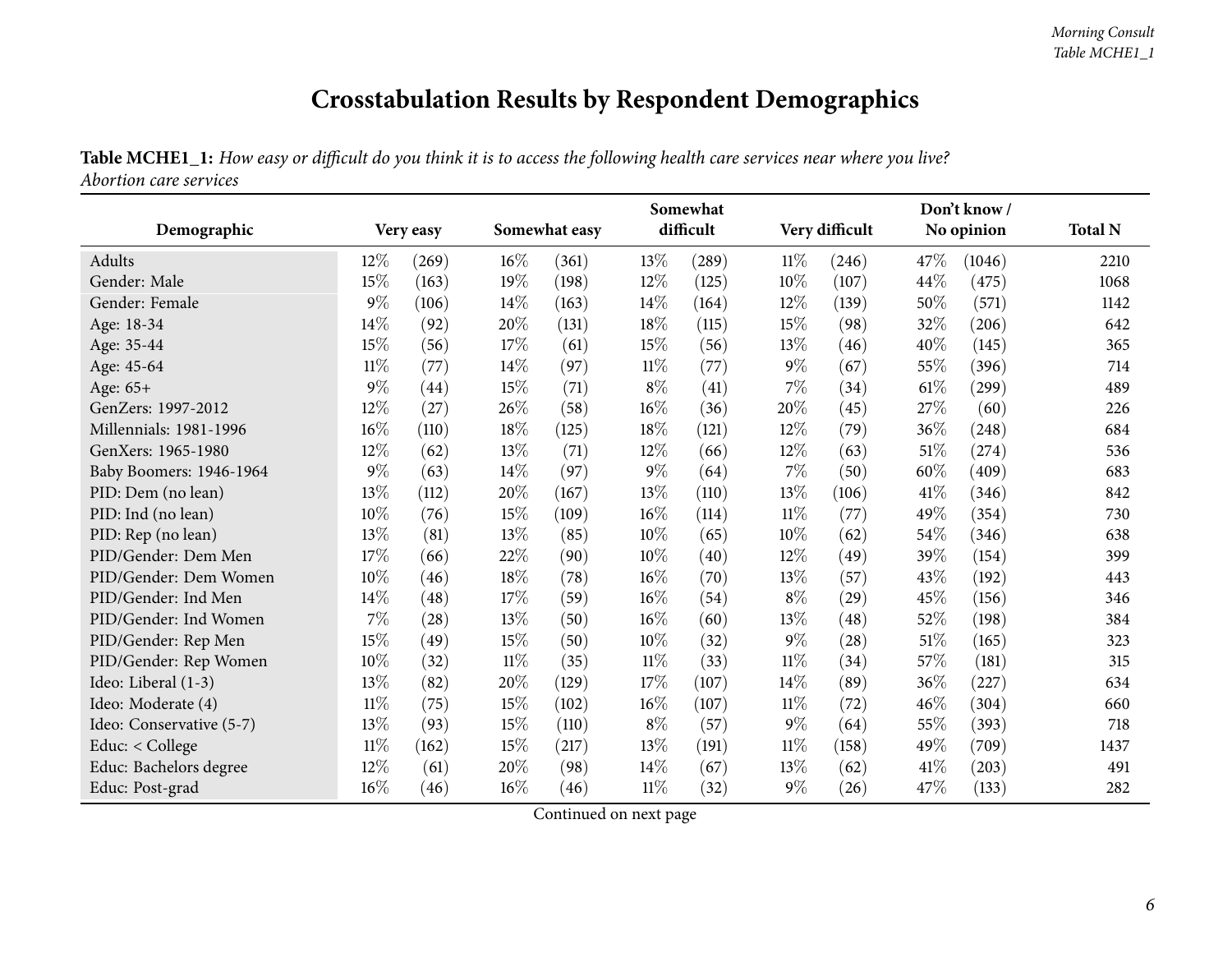| Table MCHE1_1: How easy or difficult do you think it is to access the following health care services near where you live? |  |
|---------------------------------------------------------------------------------------------------------------------------|--|
| <i><b>Abortion care services</b></i>                                                                                      |  |

| Somewhat                          |        |           |        |               |        |           |        | Don't know /   |        |            |                |  |  |  |
|-----------------------------------|--------|-----------|--------|---------------|--------|-----------|--------|----------------|--------|------------|----------------|--|--|--|
| Demographic                       |        | Very easy |        | Somewhat easy |        | difficult |        | Very difficult |        | No opinion | <b>Total N</b> |  |  |  |
| Adults                            | 12%    | (269)     | 16%    | (361)         | 13%    | (289)     | 11%    | (246)          | 47\%   | (1046)     | 2210           |  |  |  |
| Income: Under 50k                 | 10%    | (133)     | 14%    | (183)         | 13%    | (168)     | 12%    | (157)          | 50%    | (635)      | 1277           |  |  |  |
| Income: 50k-100k                  | 12%    | (77)      | 20%    | (127)         | 15%    | (96)      | $9\%$  | (59)           | 44%    | (281)      | 640            |  |  |  |
| Income: 100k+                     | 20%    | (59)      | 17%    | (51)          | $9\%$  | (25)      | 10%    | (29)           | 44%    | (130)      | 293            |  |  |  |
| Ethnicity: White                  | 12%    | (210)     | 16%    | (269)         | 13%    | (215)     | 11%    | (187)          | 49%    | (830)      | 1711           |  |  |  |
| Ethnicity: Hispanic               | 14%    | (54)      | 19%    | (71)          | 18%    | (67)      | 13%    | (50)           | 35%    | (132)      | 374            |  |  |  |
| Ethnicity: Black                  | 14%    | (41)      | 20%    | (56)          | 12%    | (35)      | 15%    | (42)           | 38%    | (109)      | 282            |  |  |  |
| Ethnicity: Other                  | $8\%$  | (18)      | 17%    | (36)          | 18%    | (39)      | $8\%$  | (17)           | 49%    | (107)      | 217            |  |  |  |
| All Christian                     | 12%    | (126)     | $15\%$ | (155)         | $13\%$ | (130)     | $9\%$  | (86)           | 51%    | (511)      | 1008           |  |  |  |
| All Non-Christian                 | 15%    | (15)      | 24%    | (23)          | 9%     | (9)       | 15%    | (14)           | 38%    | (37)       | 100            |  |  |  |
| Atheist                           | 13%    | (14)      | 20%    | (21)          | 21%    | (23)      | 15%    | (16)           | 31%    | (33)       | 107            |  |  |  |
| Agnostic/Nothing in particular    | 12%    | (71)      | 18%    | (110)         | 14%    | (84)      | $11\%$ | (69)           | 45%    | (272)      | 607            |  |  |  |
| Something Else                    | $11\%$ | (43)      | 13%    | (50)          | $11\%$ | (43)      | 15%    | (60)           | 50%    | (193)      | 389            |  |  |  |
| Religious Non-Protestant/Catholic | 13%    | (17)      | 24%    | (32)          | $8\%$  | (11)      | 14%    | (19)           | 41\%   | (53)       | 131            |  |  |  |
| Evangelical                       | 12%    | (69)      | 16%    | (88)          | 12%    | (68)      | 10%    | (59)           | 50%    | (281)      | 565            |  |  |  |
| Non-Evangelical                   | 12%    | (95)      | 14%    | (109)         | 13%    | (102)     | 10%    | (82)           | $51\%$ | (396)      | 783            |  |  |  |
| Community: Urban                  | 16%    | (107)     | 19%    | (127)         | 12%    | (78)      | $11\%$ | (74)           | 41\%   | (271)      | 658            |  |  |  |
| Community: Suburban               | $11\%$ | (113)     | 18%    | (175)         | 13%    | (129)     | $11\%$ | (110)          | 47%    | (466)      | 993            |  |  |  |
| Community: Rural                  | $9\%$  | (48)      | 10%    | (58)          | 15%    | (83)      | $11\%$ | (62)           | 55%    | (309)      | 560            |  |  |  |
| Employ: Private Sector            | 15%    | (108)     | 21%    | (147)         | 15%    | (106)     | 13%    | (91)           | 35%    | (247)      | 700            |  |  |  |
| Employ: Government                | 14%    | (16)      | 22%    | (24)          | 12%    | (13)      | $11\%$ | (12)           | 40%    | (43)       | 107            |  |  |  |
| Employ: Self-Employed             | 16%    | (28)      | 15%    | (27)          | 16%    | (28)      | $11\%$ | (19)           | 43%    | (76)       | 178            |  |  |  |
| Employ: Homemaker                 | $11\%$ | (16)      | $11\%$ | (16)          | $11\%$ | (17)      | $11\%$ | (17)           | 56%    | (86)       | 153            |  |  |  |
| Employ: Student                   | $8\%$  | (5)       | 19%    | (13)          | 16%    | (11)      | 15%    | (10)           | 43%    | (29)       | 69             |  |  |  |
| Employ: Retired                   | 10%    | (54)      | 13%    | (69)          | 10%    | (53)      | $8\%$  | (42)           | 60%    | (331)      | 550            |  |  |  |
| Employ: Unemployed                | 10%    | (32)      | 14%    | (45)          | 12%    | (39)      | 13%    | (40)           | 51%    | (160)      | 316            |  |  |  |
| Employ: Other                     | $6\%$  | (9)       | 14%    | (19)          | 15%    | (21)      | $11\%$ | (15)           | 53%    | (73)       | 136            |  |  |  |
| Military HH: Yes                  | 14%    | (38)      | 15%    | (41)          | 13%    | (37)      | $9\%$  | (26)           | 49%    | (140)      | 282            |  |  |  |
| Military HH: No                   | 12%    | (231)     | 17%    | (319)         | 13%    | (252)     | 11%    | (219)          | 47%    | (906)      | 1928           |  |  |  |
| RD/WT: Right Direction            | 16%    | (109)     | 20%    | (136)         | 13%    | (91)      | $11\%$ | (73)           | 40%    | (275)      | 683            |  |  |  |
| RD/WT: Wrong Track                | 10%    | (160)     | 15%    | (225)         | 13%    | (198)     | $11\%$ | (173)          | 50%    | (771)      | 1527           |  |  |  |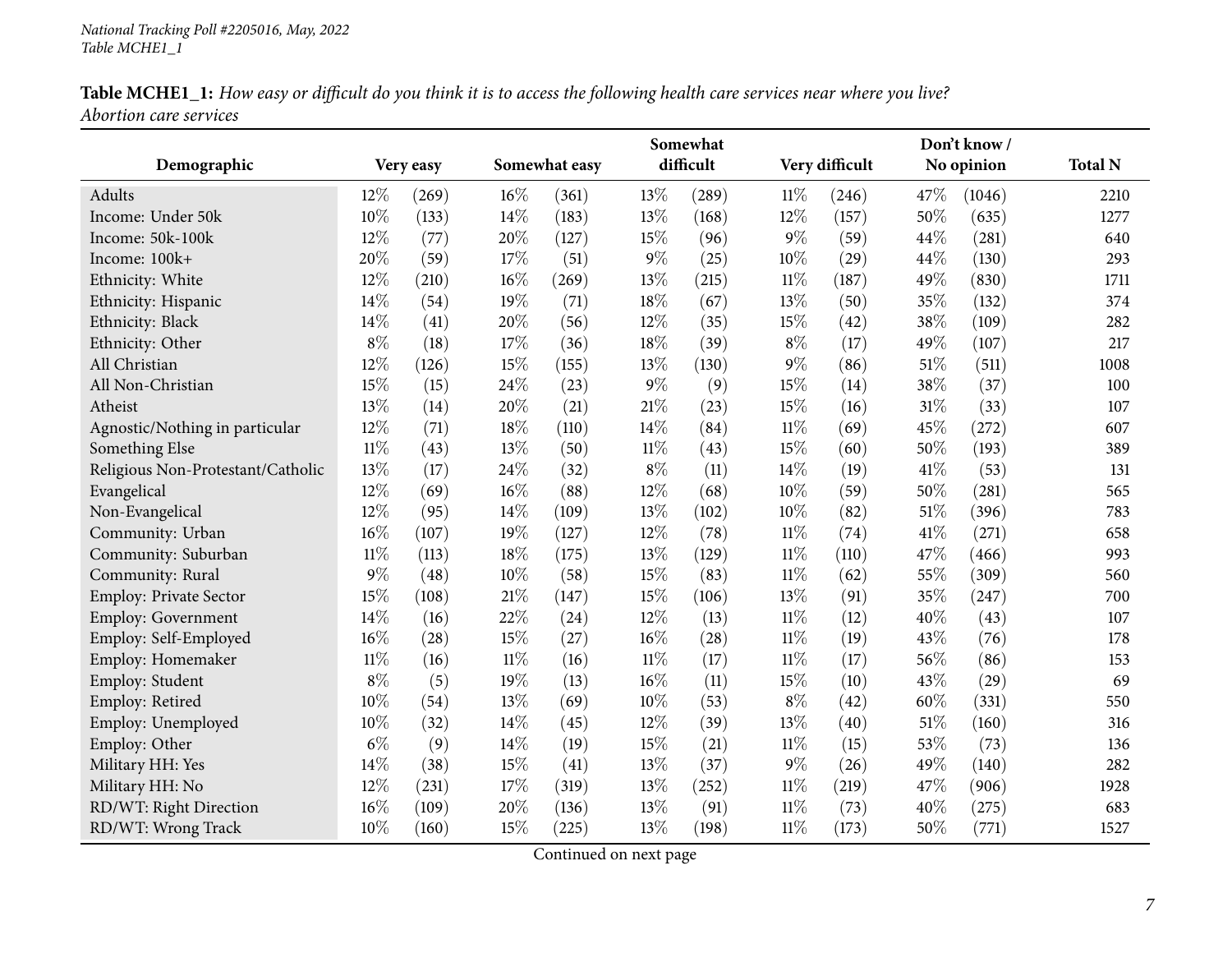|                                      |           |       |               |       |           | Somewhat |                |       |            | Don't know/ |                |
|--------------------------------------|-----------|-------|---------------|-------|-----------|----------|----------------|-------|------------|-------------|----------------|
| Demographic                          | Very easy |       | Somewhat easy |       | difficult |          | Very difficult |       | No opinion |             | <b>Total N</b> |
| Adults                               | $12\%$    | (269) | 16%           | (361) | 13%       | (289)    | 11%            | (246) | 47\%       | (1046)      | 2210           |
| <b>Biden Job Approve</b>             | 13%       | (129) | 19%           | (179) | 15%       | (139)    | 12%            | (110) | 42%        | (396)       | 953            |
| <b>Biden Job Disapprove</b>          | $11\%$    | (127) | 15%           | (173) | 12%       | (136)    | $11\%$         | (126) | 51\%       | (583)       | 1145           |
| Biden Job Strongly Approve           | 18%       | (73)  | 18%           | (72)  | 12%       | (46)     | 12%            | (46)  | 40%        | (159)       | 396            |
| Biden Job Somewhat Approve           | 10%       | (55)  | 19%           | (107) | 17%       | (94)     | 11%            | (63)  | 43\%       | (237)       | 557            |
| Biden Job Somewhat Disapprove        | 9%        | (31)  | 18%           | (63)  | 18%       | (62)     | 12%            | (43)  | 43%        | (148)       | 346            |
| <b>Biden Job Strongly Disapprove</b> | 12%       | (96)  | 14%           | (110) | $9\%$     | (74)     | 10%            | (83)  | 54%        | (435)       | 799            |
| Favorable of Biden                   | 13%       | (122) | 19%           | (181) | 15%       | (147)    | 12%            | (113) | 42%        | (406)       | 969            |
| Unfavorable of Biden                 | 12%       | (130) | 15%           | (166) | $11\%$    | (127)    | $11\%$         | (123) | 51%        | (570)       | 1116           |
| Very Favorable of Biden              | 16%       | (65)  | $21\%$        | (88)  | 11%       | (48)     | 13\%           | (53)  | 39%        | (162)       | 416            |
| Somewhat Favorable of Biden          | 10%       | (57)  | 17%           | (93)  | 18%       | (99)     | $11\%$         | (60)  | 44%        | (244)       | 553            |
| Somewhat Unfavorable of Biden        | $11\%$    | (35)  | 18%           | (53)  | 14%       | (42)     | 14%            | (43)  | 43%        | (130)       | 302            |
| Very Unfavorable of Biden            | 12%       | (95)  | 14%           | (113) | 10%       | (85)     | 10%            | (80)  | 54%        | (441)       | 814            |
| #1 Issue: Economy                    | 14\%      | (120) | 15%           | (127) | 13%       | (112)    | 9%             | (74)  | 48%        | (405)       | 838            |
| #1 Issue: Security                   | 10%       | (27)  | 15%           | (42)  | 13%       | (36)     | $11\%$         | (29)  | 52%        | (144)       | 279            |
| #1 Issue: Health Care                | 13%       | (28)  | 19%           | (40)  | 17%       | (34)     | 15%            | (32)  | 35%        | (73)        | 207            |
| #1 Issue: Medicare / Social Security | $6\%$     | (16)  | 14%           | (35)  | $8\%$     | (21)     | $8\%$          | (21)  | 63%        | (159)       | 252            |
| #1 Issue: Women's Issues             | 14%       | (37)  | $21\%$        | (55)  | 15%       | (39)     | 16%            | (42)  | 33%        | (86)        | 259            |
| #1 Issue: Education                  | $9\%$     | (8)   | 20%           | (17)  | 17%       | (15)     | 12%            | (11)  | 42%        | (38)        | 90             |
| #1 Issue: Energy                     | $12\%$    | (19)  | $21\%$        | (33)  | 16%       | (26)     | 14%            | (23)  | 36%        | (58)        | 158            |
| #1 Issue: Other                      | $11\%$    | (14)  | $8\%$         | (11)  | $5\%$     | (7)      | $11\%$         | (15)  | 64%        | (82)        | 128            |
| 2020 Vote: Joe Biden                 | 13%       | (126) | 19%           | (196) | 15%       | (147)    | 13%            | (128) | 41%        | (412)       | 1008           |
| 2020 Vote: Donald Trump              | 13%       | (94)  | 14%           | (101) | $9\%$     | (63)     | $9\%$          | (65)  | 55%        | (394)       | 716            |
| 2020 Vote: Other                     | 14%       | (9)   | 22%           | (14)  | 14%       | (9)      | $3\%$          | (2)   | 47%        | (30)        | 65             |
| 2020 Vote: Didn't Vote               | 9%        | (39)  | 12%           | (50)  | 17%       | (70)     | 12%            | (51)  | 50%        | (209)       | 421            |
| 2018 House Vote: Democrat            | 14%       | (110) | 19%           | (151) | 16%       | (121)    | 12%            | (97)  | 39%        | (300)       | 778            |
| 2018 House Vote: Republican          | 13%       | (81)  | 12%           | (76)  | $9\%$     | (55)     | $9\%$          | (58)  | 56%        | (349)       | 618            |
| 2018 House Vote: Someone else        | 14\%      | (8)   | 12%           | (6)   | $7\%$     | (4)      | $8\%$          | (4)   | 60%        | (34)        | 56             |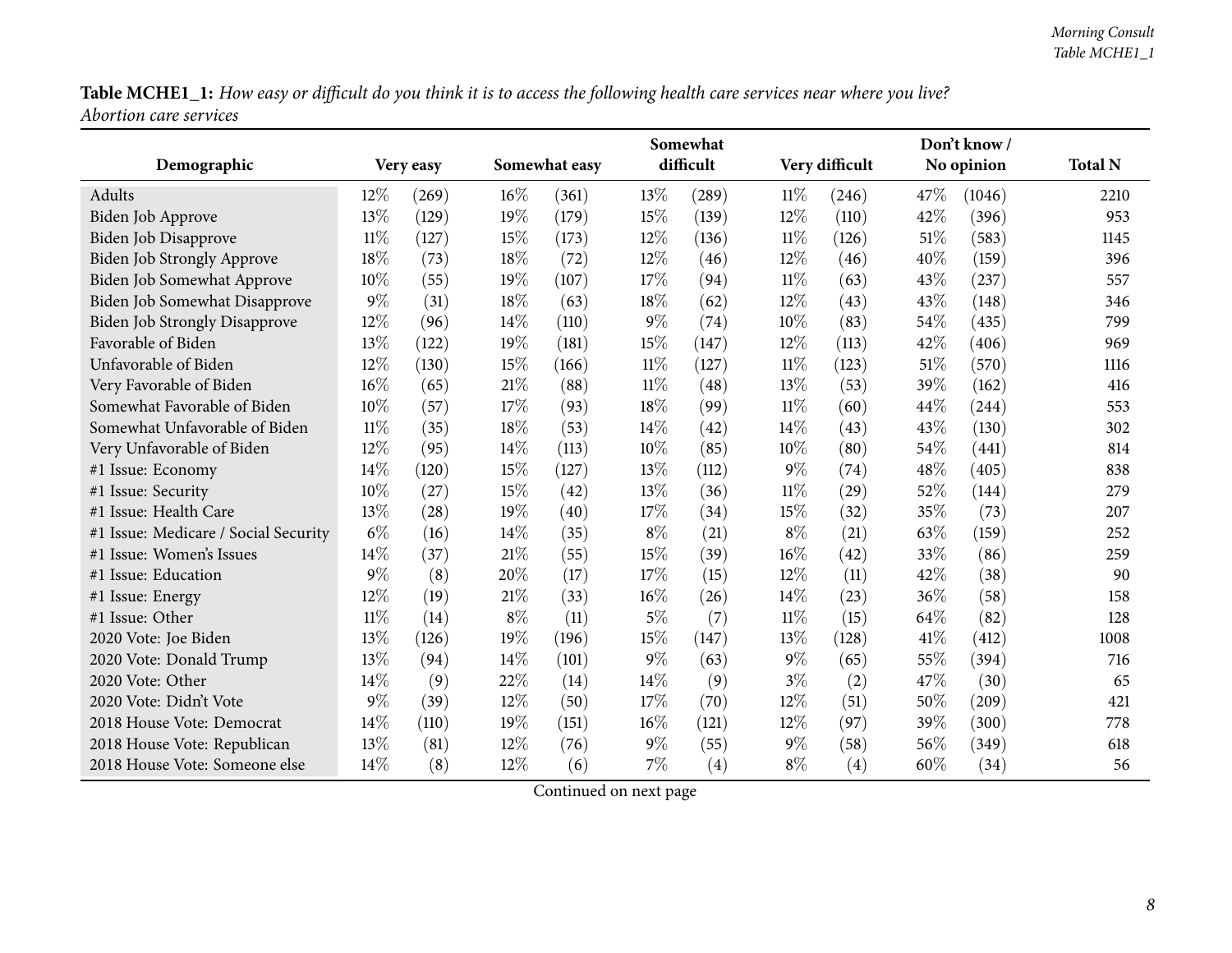| Table MCHE1_1: How easy or difficult do you think it is to access the following health care services near where you live? |  |
|---------------------------------------------------------------------------------------------------------------------------|--|
| Abortion care services                                                                                                    |  |

|                            | Somewhat |                    |        |                    |        |           | Don't know/ |                |        |            |                |  |
|----------------------------|----------|--------------------|--------|--------------------|--------|-----------|-------------|----------------|--------|------------|----------------|--|
| Demographic                |          | Very easy          |        | Somewhat easy      |        | difficult |             | Very difficult |        | No opinion | <b>Total N</b> |  |
| Adults                     | $12\%$   | (269)              | $16\%$ | (361)              | 13\%   | (289)     | $11\%$      | (246)          | 47\%   | (1046)     | 2210           |  |
| 2016 Vote: Hillary Clinton | $14\%$   | (104)              | 18%    | (134)              | 15\%   | (116)     | 13%         | (100)          | 40%    | (304)      | 757            |  |
| 2016 Vote: Donald Trump    | $11\%$   | (74)               | $14\%$ | (93)               | $9\%$  | (62)      | $9\%$       | (64)           | 57\%   | (380)      | 673            |  |
| 2016 Vote: Other           | 21%      | (25)               | $21\%$ | (26)               | $9\%$  | (11)      | $6\%$       | (7)            | 43\%   | (52)       | 121            |  |
| 2016 Vote: Didn't Vote     | 10%      | (64)               | $16\%$ | (108)              | 15\%   | (100)     | $11\%$      | (75)           | 47\%   | (308)      | 656            |  |
| Voted in 2014: Yes         | $14\%$   | (176)              | $16\%$ | (197)              | $11\%$ | (143)     | $11\%$      | (139)          | $48\%$ | (610)      | 1265           |  |
| Voted in 2014: No          | $10\%$   | (92)               | 17%    | (164)              | 15\%   | (146)     | $11\%$      | (106)          | 46\%   | (436)      | 945            |  |
| 4-Region: Northeast        | $14\%$   | (55)               | $21\%$ | (82)               | $11\%$ | (42)      | $8\%$       | (31)           | 45\%   | (173)      | 383            |  |
| 4-Region: Midwest          | $11\%$   | (49)               | $14\%$ | (66)               | $14\%$ | (62)      | 12%         | (53)           | 50%    | (227)      | 456            |  |
| 4-Region: South            | $9\%$    | (75)               | 14\%   | (121)              | 14\%   | (121)     | 15%         | (125)          | $48\%$ | (402)      | 844            |  |
| 4-Region: West             | 17%      | (90)               | 17%    | (92)               | $12\%$ | (64)      | $7\%$       | (36)           | $46\%$ | (244)      | 527            |  |
| Mothers                    | 10%      | $\left( 29\right)$ | $16\%$ | $\left( 48\right)$ | 20%    | (63)      | 13%         | (41)           | 41\%   | (128)      | 309            |  |
| Women using BC             | $11\%$   | (22)               | $18\%$ | (35)               | 22%    | (44)      | 17%         | (33)           | 33\%   | (67)       | 202            |  |
| Women not using BC         | $9\%$    | (84)               | 13\%   | (114)              | 13\%   | (119)     | $11\%$      | (100)          | 54\%   | (489)      | 905            |  |
| Women 18-44 Use BC         | 10%      | (18)               | 18%    | (33)               | 22%    | (40)      | 18%         | (32)           | 32%    | (57)       | 180            |  |
| <b>Women 18-44</b>         | 10%      | (55)               | 17%    | (90)               | 19%    | (101)     | 17%         | (90)           | 37\%   | (199)      | 535            |  |
| State Has Trigger Laws     | 13\%     | (50)               | $14\%$ | (53)               | 18\%   | (70)      | $19\%$      | (75)           | $36\%$ | (137)      | 386            |  |
| Pro-Choice                 | 13\%     | (170)              | $19\%$ | (247)              | 15\%   | (195)     | 12%         | (160)          | 40%    | (508)      | 1279           |  |
| Anti-Choice                | $12\%$   | (84)               | 12%    | (83)               | $11\%$ | (76)      | $9\%$       | (59)           | 56\%   | (385)      | 687            |  |
| Split Sample a             | 15%      | (161)              | $16\%$ | (182)              | 14\%   | (150)     | $11\%$      | (124)          | 44\%   | (485)      | 1102           |  |
| Split Sample B             | $10\%$   | (108)              | $16\%$ | (179)              | 13\%   | (139)     | $11\%$      | (122)          | $51\%$ | (561)      | 1108           |  |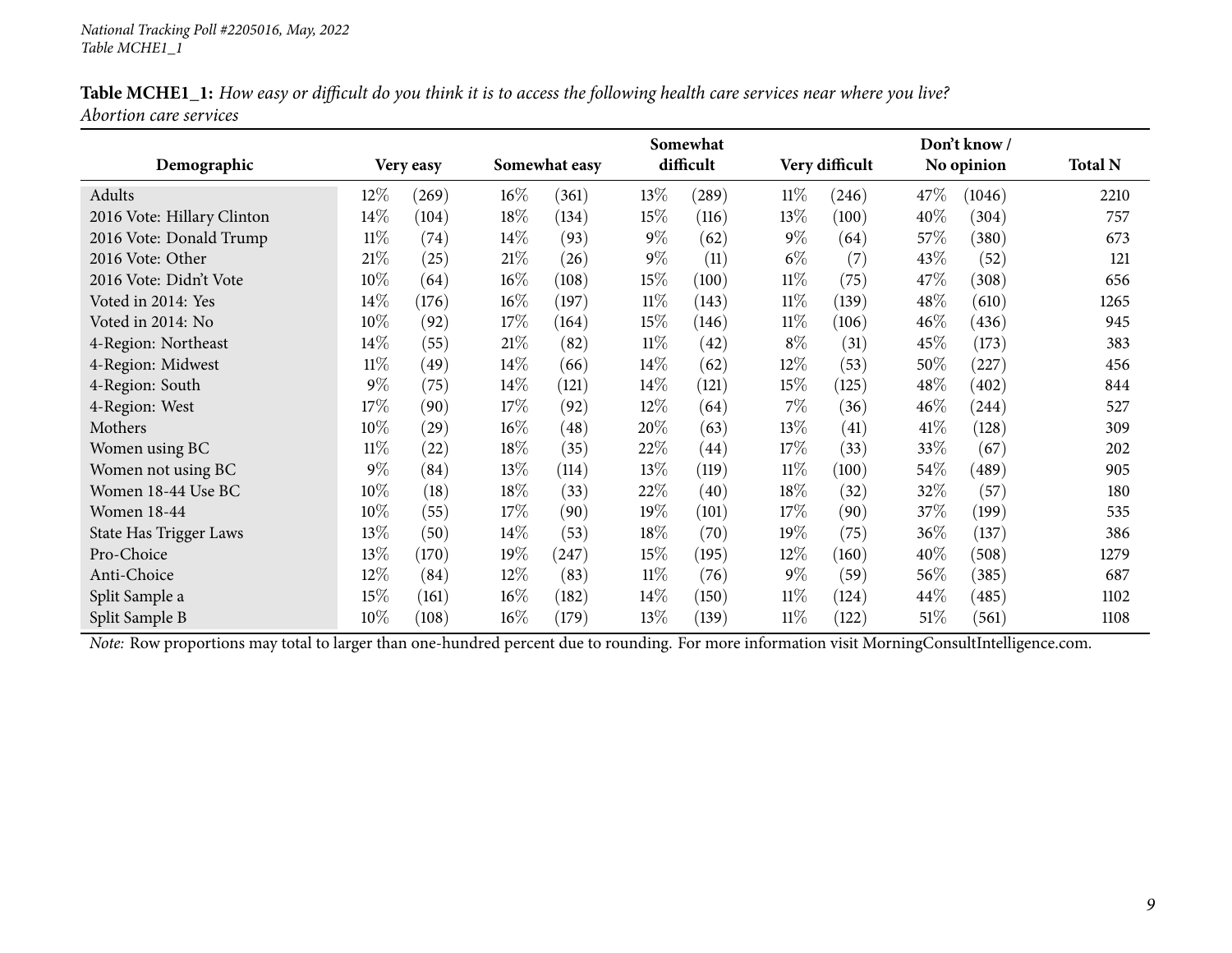<span id="page-9-0"></span>

|                          |     |           |        |               |        | Somewhat  |       |                |            | Don't know/ |                |
|--------------------------|-----|-----------|--------|---------------|--------|-----------|-------|----------------|------------|-------------|----------------|
| Demographic              |     | Very easy |        | Somewhat easy |        | difficult |       | Very difficult | No opinion |             | <b>Total N</b> |
| Adults                   | 21% | (457)     | 28%    | (609)         | 12%    | (268)     | $5\%$ | (112)          | 35%        | (765)       | 2210           |
| Gender: Male             | 22% | (236)     | 26%    | (281)         | 12%    | (124)     | $4\%$ | (47)           | 35%        | (379)       | 1068           |
| Gender: Female           | 19% | (221)     | 29%    | (327)         | 13%    | (143)     | $6\%$ | (65)           | 34%        | (386)       | 1142           |
| Age: 18-34               | 22% | (143)     | 31%    | (200)         | 17%    | (107)     | 7%    | (47)           | 23%        | (145)       | 642            |
| Age: 35-44               | 20% | (73)      | $31\%$ | (113)         | 13%    | (47)      | 7%    | (24)           | 29%        | (108)       | 365            |
| Age: 45-64               | 19% | (139)     | 26%    | (183)         | $11\%$ | (80)      | $3\%$ | (22)           | 41%        | (289)       | 714            |
| Age: 65+                 | 21% | (101)     | 23%    | (113)         | 7%     | (34)      | $4\%$ | (18)           | 46%        | (224)       | 489            |
| GenZers: 1997-2012       | 21% | (47)      | 34%    | (77)          | 18%    | (40)      | 10%   | (22)           | 18%        | (40)        | 226            |
| Millennials: 1981-1996   | 23% | (156)     | $31\%$ | (214)         | 15%    | (100)     | $6\%$ | (38)           | 26%        | (176)       | 684            |
| GenXers: 1965-1980       | 17% | (92)      | 27%    | (145)         | 13%    | (68)      | $6\%$ | (31)           | 37%        | (200)       | 536            |
| Baby Boomers: 1946-1964  | 22% | (147)     | 22%    | (152)         | $8\%$  | (56)      | $3\%$ | (19)           | 45%        | (309)       | 683            |
| PID: Dem (no lean)       | 24% | (199)     | 27%    | (230)         | 13%    | (109)     | $6\%$ | (46)           | 31%        | (257)       | 842            |
| PID: Ind (no lean)       | 15% | (112)     | 28\%   | (206)         | 14%    | (103)     | $4\%$ | (33)           | 38%        | (276)       | 730            |
| PID: Rep (no lean)       | 23% | (146)     | 27%    | (173)         | 9%     | (55)      | $5\%$ | (33)           | 36%        | (232)       | 638            |
| PID/Gender: Dem Men      | 25% | (99)      | 24%    | (96)          | 15%    | (60)      | $5\%$ | (20)           | 31%        | (123)       | 399            |
| PID/Gender: Dem Women    | 22% | (100)     | 30%    | (134)         | $11\%$ | (49)      | $6\%$ | (26)           | 30%        | (134)       | 443            |
| PID/Gender: Ind Men      | 18% | (63)      | 27%    | (95)          | 12%    | (41)      | $4\%$ | (13)           | 39%        | (134)       | 346            |
| PID/Gender: Ind Women    | 13% | (50)      | 29%    | (111)         | $16\%$ | (62)      | $5\%$ | (19)           | 37%        | (142)       | 384            |
| PID/Gender: Rep Men      | 23% | (74)      | 28%    | (91)          | 7%     | (23)      | $4\%$ | (14)           | 38%        | (121)       | 323            |
| PID/Gender: Rep Women    | 23% | (72)      | 26%    | (82)          | 10%    | (32)      | $6\%$ | (19)           | 35%        | (110)       | 315            |
| Ideo: Liberal (1-3)      | 22% | (142)     | 30%    | (188)         | 15%    | (98)      | $6\%$ | (39)           | 26%        | (167)       | 634            |
| Ideo: Moderate (4)       | 18% | (120)     | 27%    | (178)         | 13%    | (86)      | $5\%$ | (34)           | 37%        | (242)       | 660            |
| Ideo: Conservative (5-7) | 22% | (160)     | 29%    | (206)         | $8\%$  | (56)      | $4\%$ | (31)           | 37%        | (266)       | 718            |
| Educ: < College          | 19% | (277)     | 26%    | (367)         | 12%    | (178)     | $5\%$ | (73)           | 38%        | (542)       | 1437           |
| Educ: Bachelors degree   | 21% | (103)     | 33%    | (160)         | 13%    | (65)      | $6\%$ | (29)           | 27%        | (134)       | 491            |
| Educ: Post-grad          | 27% | (77)      | 29%    | (82)          | 9%     | (25)      | $4\%$ | (10)           | 31%        | (89)        | 282            |
| Income: Under 50k        | 18% | (233)     | 26%    | (327)         | 12%    | (151)     | $6\%$ | (73)           | 39%        | (493)       | 1277           |
| Income: 50k-100k         | 22% | (142)     | $31\%$ | (196)         | $14\%$ | (90)      | $4\%$ | (27)           | 29%        | (185)       | 640            |
| Income: 100k+            | 28% | (82)      | 29%    | (86)          | 9%     | (26)      | $4\%$ | (12)           | 30%        | (87)        | 293            |
| Ethnicity: White         | 21% | (366)     | 27%    | (457)         | 12%    | (197)     | 5%    | (88)           | 35%        | (604)       | 1711           |
| Ethnicity: Hispanic      | 23% | (86)      | 26%    | (96)          | 16%    | (60)      | 7%    | (26)           | 28%        | (105)       | 374            |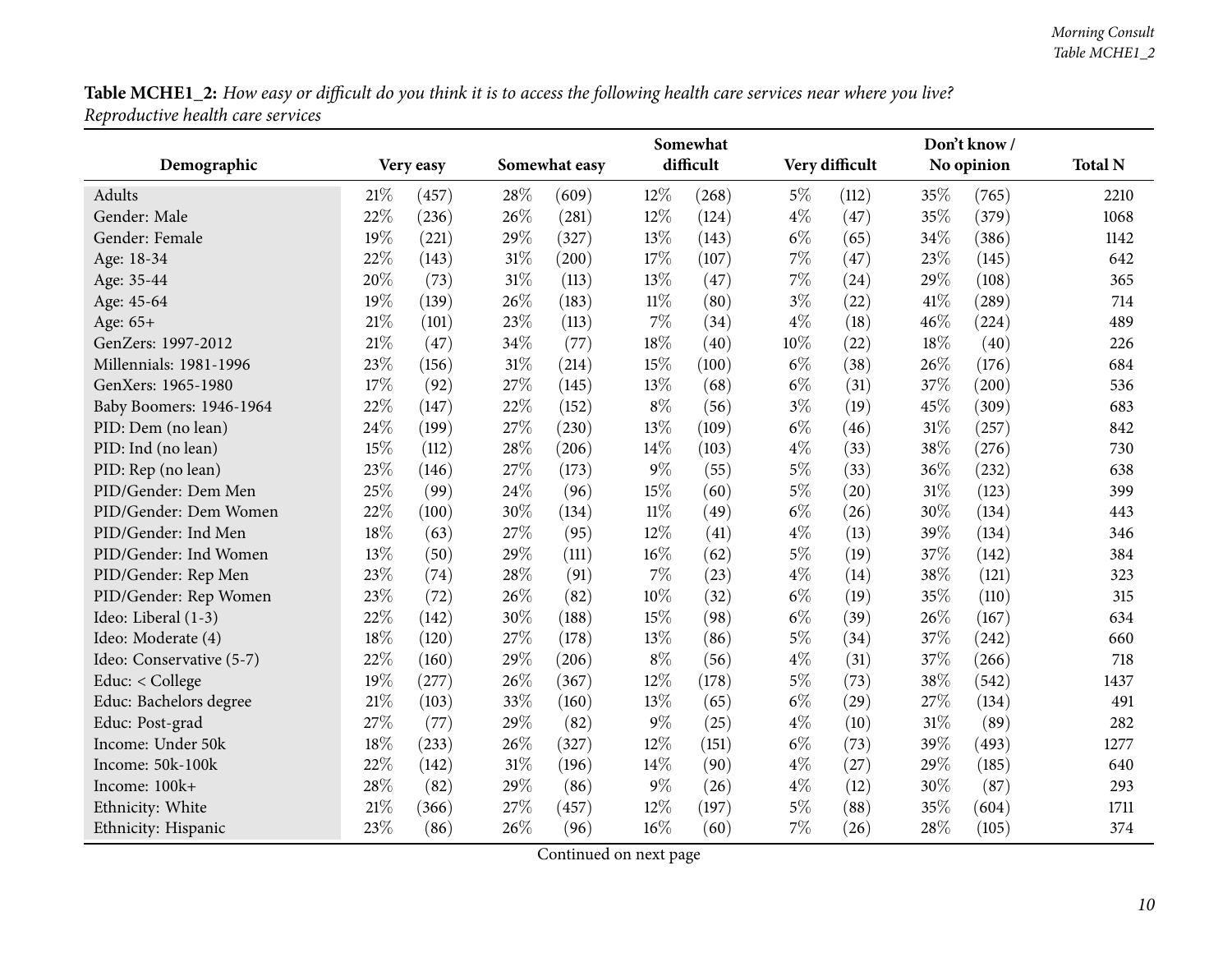| Table MCHE1_2: How easy or difficult do you think it is to access the following health care services near where you live? |  |
|---------------------------------------------------------------------------------------------------------------------------|--|
| Reproductive health care services                                                                                         |  |

|                                   |        |                     |      |               |        | Somewhat  |       |                |        | Don't know/ |                |
|-----------------------------------|--------|---------------------|------|---------------|--------|-----------|-------|----------------|--------|-------------|----------------|
| Demographic                       |        | Very easy           |      | Somewhat easy |        | difficult |       | Very difficult |        | No opinion  | <b>Total N</b> |
| Adults                            | 21%    | (457)               | 28%  | (609)         | 12%    | (268)     | $5\%$ | (112)          | $35\%$ | (765)       | 2210           |
| Ethnicity: Black                  | 21\%   | (59)                | 31%  | (87)          | 14%    | (39)      | $6\%$ | (18)           | 28%    | (80)        | 282            |
| Ethnicity: Other                  | 15%    | (32)                | 30%  | (66)          | 15%    | (32)      | $3\%$ | (6)            | 37%    | (81)        | 217            |
| All Christian                     | 23%    | (227)               | 28%  | (279)         | $11\%$ | (112)     | $4\%$ | (36)           | 35%    | (355)       | 1008           |
| All Non-Christian                 | 30%    | (30)                | 22%  | (22)          | $9\%$  | (9)       | 10%   | (10)           | 28%    | (28)        | 100            |
| Atheist                           | 16%    | (18)                | 28%  | (30)          | 16%    | (18)      | $7\%$ | (7)            | 32%    | (35)        | 107            |
| Agnostic/Nothing in particular    | 19%    | (113)               | 27%  | (166)         | 14%    | (86)      | $6\%$ | (39)           | 33%    | (202)       | 607            |
| Something Else                    | 18%    | (69)                | 29%  | (112)         | $11\%$ | (43)      | $5\%$ | (20)           | 37%    | (145)       | 389            |
| Religious Non-Protestant/Catholic | 29%    | (38)                | 25%  | (33)          | $9\%$  | (12)      | $8\%$ | (11)           | 28%    | (37)        | 131            |
| Evangelical                       | 21%    | (120)               | 26%  | (149)         | 13%    | (73)      | $4\%$ | (25)           | 35%    | (198)       | 565            |
| Non-Evangelical                   | 21%    | (167)               | 29%  | (226)         | 10%    | (76)      | $4\%$ | (29)           | 36%    | (285)       | 783            |
| Community: Urban                  | 24%    | (157)               | 27%  | (176)         | 12%    | (81)      | $5\%$ | (31)           | 32%    | (212)       | 658            |
| Community: Suburban               | 22%    | (223)               | 28\% | (275)         | $11\%$ | (112)     | $5\%$ | (48)           | 34%    | (335)       | 993            |
| Community: Rural                  | 14%    | (77)                | 28%  | (157)         | 13%    | (74)      | $6\%$ | (33)           | 39%    | (217)       | 560            |
| Employ: Private Sector            | 25%    | (172)               | 30%  | (212)         | 14\%   | (101)     | $6\%$ | (44)           | 24%    | (171)       | 700            |
| Employ: Government                | 23%    | (25)                | 29%  | (31)          | 12%    | (12)      | $6\%$ | (7)            | 30%    | (32)        | 107            |
| Employ: Self-Employed             | 20%    | (36)                | 30%  | (53)          | 13%    | (23)      | $6\%$ | (10)           | 31%    | (56)        | 178            |
| Employ: Homemaker                 | 22%    | (34)                | 27%  | (42)          | $11\%$ | (17)      | $2\%$ | (3)            | 38%    | (58)        | 153            |
| Employ: Student                   | 14%    | (10)                | 36%  | (25)          | 13%    | (9)       | $9\%$ | (6)            | 28%    | (19)        | 69             |
| Employ: Retired                   | 22%    | (119)               | 24%  | (130)         | $8\%$  | (41)      | $3\%$ | (17)           | 44%    | (243)       | 550            |
| Employ: Unemployed                | 15%    | (47)                | 24%  | (77)          | 13%    | (42)      | 7%    | (21)           | 41%    | (130)       | 316            |
| Employ: Other                     | $11\%$ | (14)                | 29%  | (39)          | 17%    | (23)      | $3\%$ | (4)            | 41\%   | (56)        | 136            |
| Military HH: Yes                  | 23%    | (66)                | 28%  | (78)          | 12%    | (34)      | $3\%$ | (8)            | 34%    | (96)        | 282            |
| Military HH: No                   | 20%    | (391)               | 28%  | (530)         | 12%    | (234)     | $5\%$ | (104)          | 35%    | (669)       | 1928           |
| RD/WT: Right Direction            | 26%    | (179)               | 27%  | (183)         | 12%    | (82)      | $6\%$ | (39)           | 29%    | (199)       | 683            |
| RD/WT: Wrong Track                | 18%    | (277)               | 28%  | (426)         | 12%    | (186)     | $5\%$ | (73)           | 37%    | (566)       | 1527           |
| Biden Job Approve                 | 24%    | (233)               | 27%  | (262)         | 13%    | (123)     | $5\%$ | (46)           | 30%    | (290)       | 953            |
| <b>Biden Job Disapprove</b>       | 18%    | $\left( 204\right)$ | 29%  | (327)         | 12%    | (132)     | $6\%$ | (63)           | 37%    | (419)       | 1145           |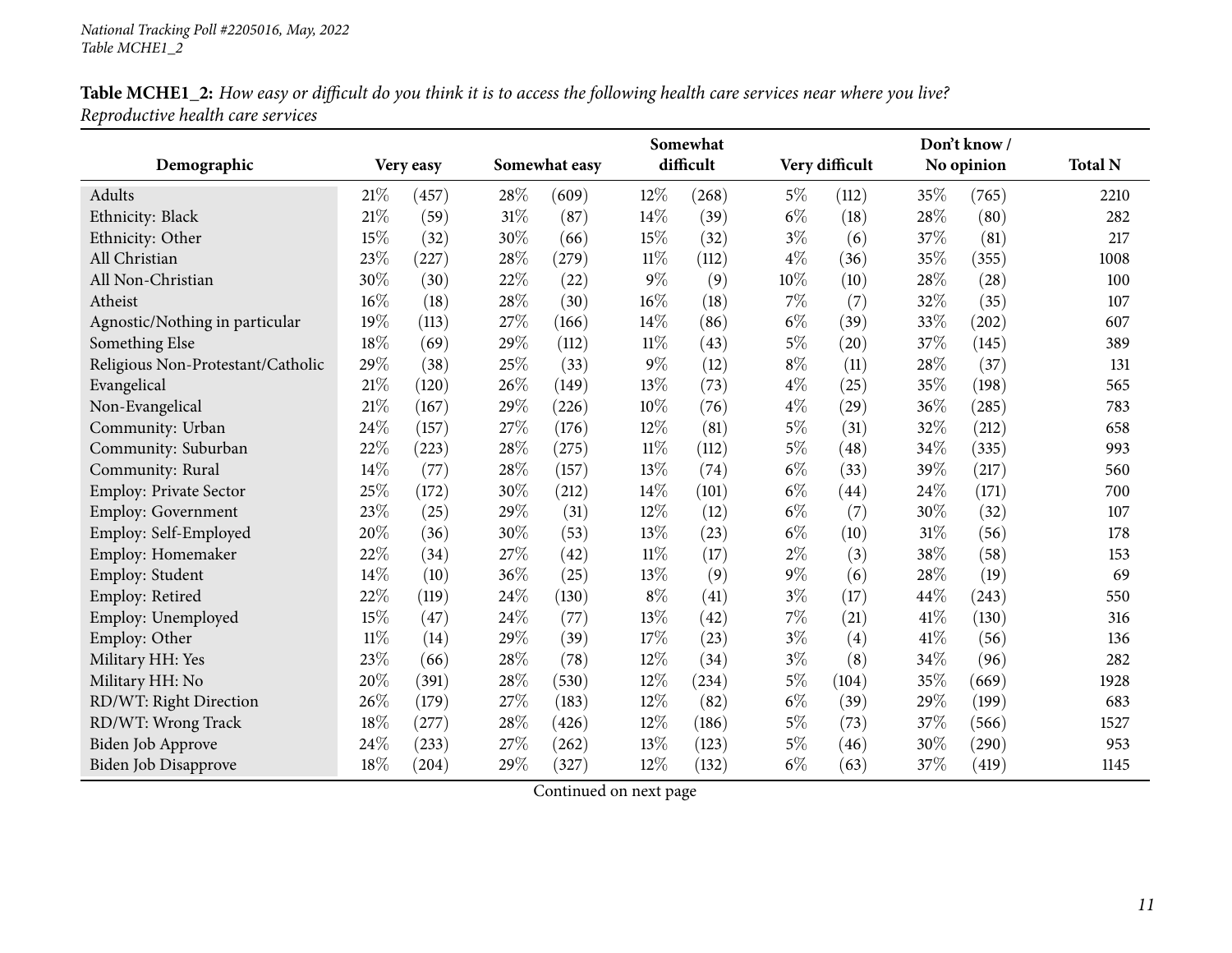|                                      |     |           |        |               |        | Somewhat  |       |                |      | Don't know/         |                |
|--------------------------------------|-----|-----------|--------|---------------|--------|-----------|-------|----------------|------|---------------------|----------------|
| Demographic                          |     | Very easy |        | Somewhat easy |        | difficult |       | Very difficult |      | No opinion          | <b>Total N</b> |
| Adults                               | 21% | (457)     | 28%    | (609)         | $12\%$ | (268)     | $5\%$ | (112)          | 35%  | (765)               | 2210           |
| Biden Job Strongly Approve           | 30% | (118)     | 24%    | (94)          | 10%    | (39)      | $5\%$ | (21)           | 31%  | (125)               | 396            |
| Biden Job Somewhat Approve           | 21% | (115)     | 30%    | (168)         | 15%    | (83)      | $4\%$ | (25)           | 30%  | (165)               | 557            |
| Biden Job Somewhat Disapprove        | 13% | (46)      | 34%    | (118)         | 16%    | (54)      | $5\%$ | (19)           | 32%  | (109)               | 346            |
| <b>Biden Job Strongly Disapprove</b> | 20% | (157)     | 26%    | (210)         | 10%    | (78)      | $6\%$ | (44)           | 39%  | (310)               | 799            |
| Favorable of Biden                   | 23% | (219)     | 30%    | (286)         | 12%    | (116)     | $5\%$ | (53)           | 30%  | (295)               | 969            |
| Unfavorable of Biden                 | 19% | (210)     | 27%    | (302)         | 12%    | (139)     | $5\%$ | (56)           | 37%  | (410)               | 1116           |
| Very Favorable of Biden              | 28% | (117)     | 24%    | (100)         | $11\%$ | (45)      | $6\%$ | (26)           | 30%  | (127)               | 416            |
| Somewhat Favorable of Biden          | 18% | (102)     | 34%    | (185)         | 13%    | (70)      | $5\%$ | (27)           | 30%  | (169)               | 553            |
| Somewhat Unfavorable of Biden        | 18% | (53)      | 29%    | (87)          | 17%    | (52)      | $8\%$ | (23)           | 29%  | (88)                | 302            |
| Very Unfavorable of Biden            | 19% | (157)     | 27%    | (216)         | $11\%$ | (87)      | $4\%$ | (33)           | 40%  | (322)               | 814            |
| #1 Issue: Economy                    | 23% | (197)     | 29%    | (242)         | 12%    | (101)     | $4\%$ | (36)           | 31%  | (263)               | 838            |
| #1 Issue: Security                   | 17% | (48)      | $31\%$ | (87)          | 12%    | (33)      | 5%    | (15)           | 34%  | (95)                | 279            |
| #1 Issue: Health Care                | 22% | (46)      | $31\%$ | (64)          | $11\%$ | (22)      | $6\%$ | (13)           | 30%  | (63)                | 207            |
| #1 Issue: Medicare / Social Security | 16% | (40)      | 22%    | (56)          | $9\%$  | (22)      | $4\%$ | (11)           | 49%  | (123)               | 252            |
| #1 Issue: Women's Issues             | 22% | (56)      | 28%    | (72)          | 17%    | (45)      | 7%    | (18)           | 26%  | (68)                | 259            |
| #1 Issue: Education                  | 13% | (11)      | $31\%$ | (27)          | 13%    | (11)      | $6\%$ | (5)            | 38%  | (34)                | 90             |
| #1 Issue: Energy                     | 23% | (37)      | 26%    | (42)          | 13%    | (21)      | 7%    | (11)           | 30%  | (48)                | 158            |
| #1 Issue: Other                      | 17% | (22)      | 15%    | (19)          | $9\%$  | (12)      | $3\%$ | (3)            | 56%  | (72)                | 128            |
| 2020 Vote: Joe Biden                 | 22% | (226)     | 29%    | (289)         | 13%    | (133)     | 5%    | (51)           | 31%  | (308)               | 1008           |
| 2020 Vote: Donald Trump              | 22% | (161)     | 27%    | (196)         | $9\%$  | (63)      | $4\%$ | (32)           | 37%  | (264)               | 716            |
| 2020 Vote: Other                     | 19% | (13)      | 28%    | (18)          | 13%    | (9)       | $1\%$ | (1)            | 38%  | (25)                | 65             |
| 2020 Vote: Didn't Vote               | 14% | (57)      | 25%    | (105)         | 15%    | (62)      | 7%    | (28)           | 40%  | (169)               | 421            |
| 2018 House Vote: Democrat            | 25% | (193)     | 29%    | (226)         | 14%    | (108)     | $5\%$ | (42)           | 27\% | $\left( 209\right)$ | 778            |
| 2018 House Vote: Republican          | 21% | (132)     | 30%    | (183)         | 10%    | (61)      | $4\%$ | (22)           | 36%  | (220)               | 618            |
| 2018 House Vote: Someone else        | 13% | (7)       | 13%    | (7)           | 17%    | (10)      | $1\%$ | (1)            | 55%  | (31)                | 56             |
| 2016 Vote: Hillary Clinton           | 23% | (176)     | 28\%   | (211)         | 14%    | (107)     | $5\%$ | (40)           | 30%  | (224)               | 757            |
| 2016 Vote: Donald Trump              | 20% | (133)     | 28\%   | (191)         | 10%    | (65)      | $4\%$ | (30)           | 38%  | (254)               | 673            |
| 2016 Vote: Other                     | 29% | (35)      | 23%    | (28)          | 9%     | (11)      | $1\%$ | (1)            | 37%  | (45)                | 121            |
| 2016 Vote: Didn't Vote               | 17% | (112)     | 27%    | (178)         | 13%    | (85)      | $6\%$ | (41)           | 37%  | (241)               | 656            |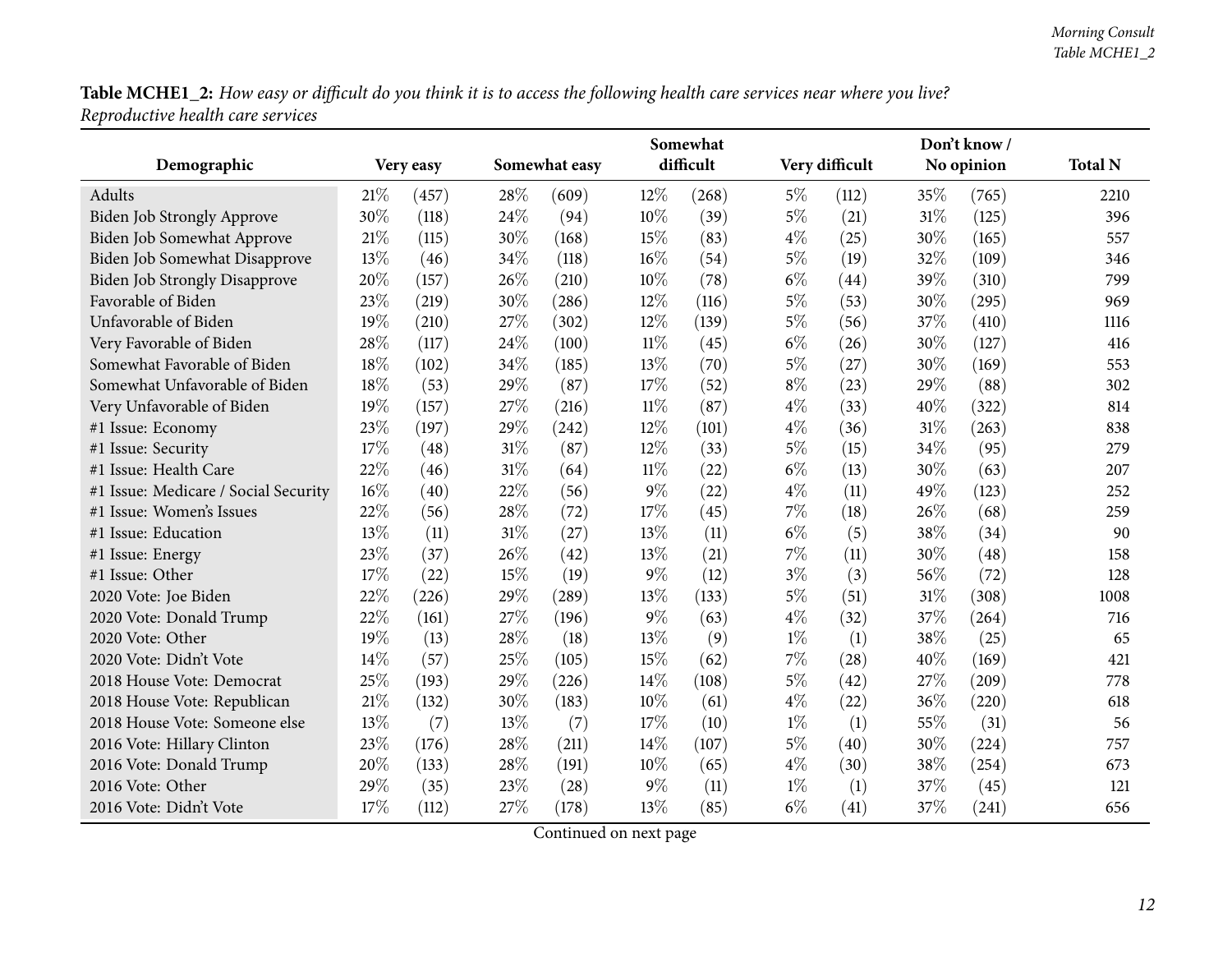|                        |        |           |        |               |        | Somewhat  |       |                    |        | Don't know / |                |
|------------------------|--------|-----------|--------|---------------|--------|-----------|-------|--------------------|--------|--------------|----------------|
| Demographic            |        | Very easy |        | Somewhat easy |        | difficult |       | Very difficult     |        | No opinion   | <b>Total N</b> |
| Adults                 | 21%    | (457)     | 28\%   | (609)         | $12\%$ | (268)     | $5\%$ | (112)              | $35\%$ | (765)        | 2210           |
| Voted in 2014: Yes     | 22%    | (283)     | 27\%   | (344)         | $12\%$ | (147)     | $5\%$ | (58)               | $34\%$ | (433)        | 1265           |
| Voted in 2014: No      | $18\%$ | (174)     | 28\%   | (264)         | 13\%   | (121)     | $6\%$ | (54)               | $35\%$ | (331)        | 945            |
| 4-Region: Northeast    | 25\%   | (94)      | 30%    | (114)         | 10\%   | (38)      | $4\%$ | (15)               | 32%    | (121)        | 383            |
| 4-Region: Midwest      | $18\%$ | (84)      | 27%    | (122)         | 13\%   | (61)      | $5\%$ | $\left( 24\right)$ | $36\%$ | (165)        | 456            |
| 4-Region: South        | 20%    | (166)     | 27%    | (225)         | $12\%$ | (105)     | $6\%$ | (51)               | $35\%$ | $^{'}297)$   | 844            |
| 4-Region: West         | 21%    | (112)     | 28\%   | (147)         | $12\%$ | (63)      | $4\%$ | (22)               | $35\%$ | (182)        | 527            |
| Mothers                | 22%    | (68)      | 33\%   | (103)         | $15\%$ | (47)      | $7\%$ | (20)               | 23\%   | (71)         | 309            |
| Women using BC         | 23\%   | 47        | 38\%   | (77)          | $16\%$ | (31)      | $9\%$ | (18)               | $14\%$ | (29)         | 202            |
| Women not using BC     | $19\%$ | (172)     | $27\%$ | (241)         | $12\%$ | (105)     | $5\%$ | (44)               | 38\%   | (344)        | 905            |
| Women 18-44 Use BC     | 23%    | (42)      | 39\%   | (70)          | 15%    | (27)      | 10%   | (17)               | 13\%   | (23)         | 180            |
| <b>Women 18-44</b>     | $19\%$ | (101)     | 32\%   | (172)         | 17%    | (92)      | $8\%$ | (42)               | $24\%$ | (129)        | 535            |
| State Has Trigger Laws | 25\%   | (98)      | $28\%$ | (107)         | 17%    | (65)      | $9\%$ | (33)               | 21%    | (82)         | 386            |
| Pro-Choice             | 22%    | (286)     | 29%    | (366)         | $14\%$ | (176)     | $6\%$ | (70)               | 30\%   | (380)        | 1279           |
| Anti-Choice            | 20%    | (139)     | 28\%   | (190)         | 10%    | (70)      | $5\%$ | (32)               | 37\%   | (256)        | 687            |
| Split Sample a         | 21%    | (231)     | 27\%   | (302)         | $14\%$ | (155)     | $5\%$ | (51)               | $33\%$ | (362)        | 1102           |
| Split Sample B         | 20%    | (226)     | 28\%   | (307)         | $10\%$ | (113)     | $5\%$ | (61)               | 36\%   | (403)        | 1108           |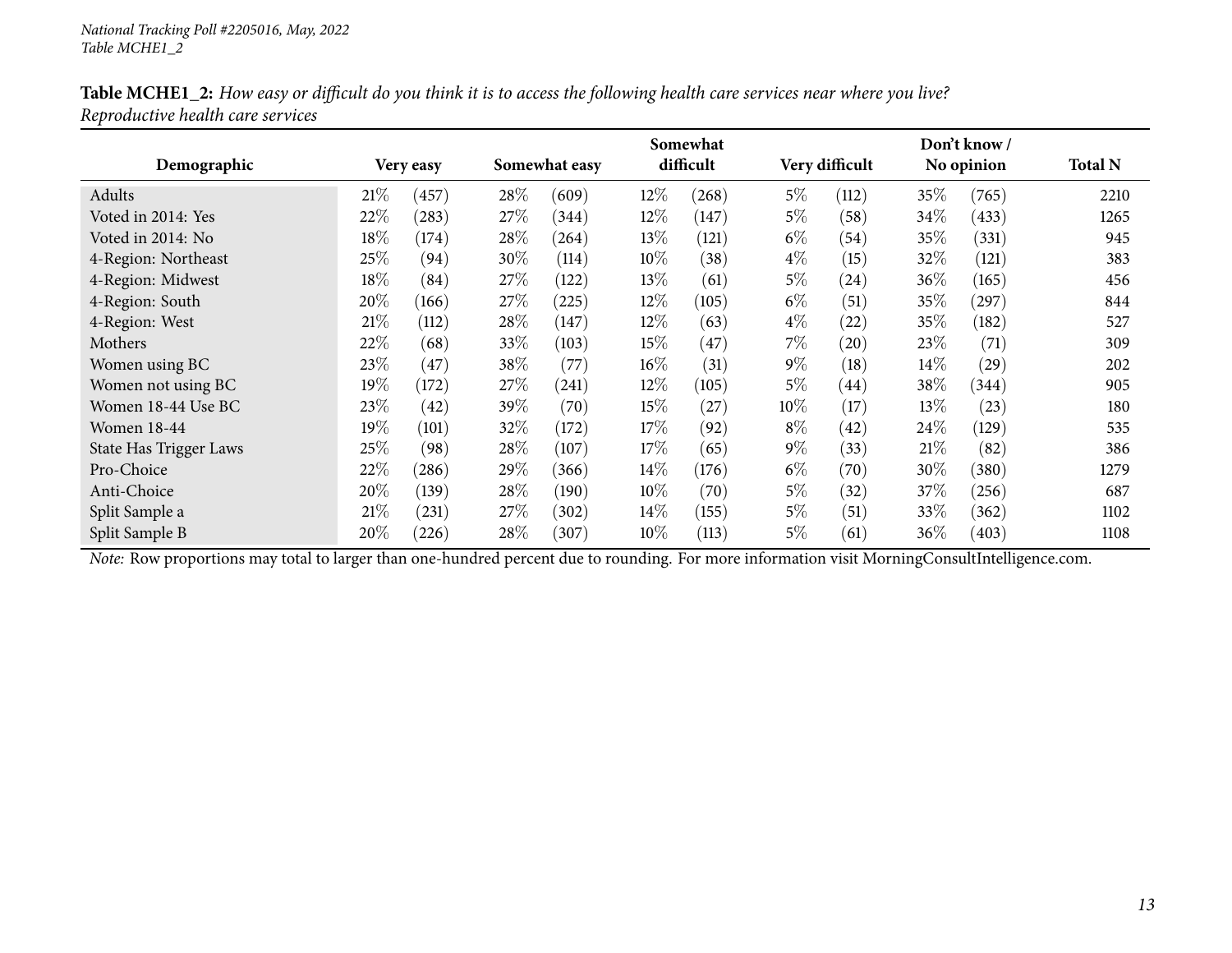<span id="page-13-0"></span>

|                          |           |               |               |        | Somewhat  |       |                |       | Don't know/ |                |
|--------------------------|-----------|---------------|---------------|--------|-----------|-------|----------------|-------|-------------|----------------|
| Demographic              | Very easy |               | Somewhat easy |        | difficult |       | Very difficult |       | No opinion  | <b>Total N</b> |
| Adults                   | 45%       | 35%<br>(984)  | (769)         | 10%    | (211)     | $4\%$ | (87)           | 7%    | (158)       | 2210           |
| Gender: Male             | 49%       | (526)<br>31%  | (332)         | 9%     | (91)      | $3\%$ | (36)           | $8\%$ | (82)        | 1068           |
| Gender: Female           | 40%       | 38%<br>(459)  | (437)         | 10%    | (120)     | $4\%$ | (50)           | $7\%$ | (76)        | 1142           |
| Age: 18-34               | 33%       | 36\%<br>(211) | (233)         | 15%    | (99)      | 5%    | (33)           | 10%   | (66)        | 642            |
| Age: 35-44               | 37%       | 37%<br>(137)  | (134)         | 13%    | (46)      | $5\%$ | (18)           | $8\%$ | (30)        | 365            |
| Age: 45-64               | 50%       | 33%<br>(358)  | (234)         | 7%     | (52)      | $4\%$ | (28)           | $6\%$ | (42)        | 714            |
| Age: 65+                 | 57%       | 34%<br>(278)  | (167)         | $3\%$  | (15)      | $2\%$ | (8)            | $4\%$ | (20)        | 489            |
| GenZers: 1997-2012       | 30%       | 36%<br>(68)   | (80)          | 20%    | (46)      | 7%    | (17)           | 7%    | (15)        | 226            |
| Millennials: 1981-1996   | 36%       | 37%<br>(247)  | (256)         | 12%    | (85)      | $4\%$ | (26)           | 10%   | (71)        | 684            |
| GenXers: 1965-1980       | 47%       | 31%<br>(253)  | (165)         | 9%     | (50)      | 5%    | (27)           | $8\%$ | (41)        | 536            |
| Baby Boomers: 1946-1964  | 54%       | 36%<br>(370)  | (244)         | $4\%$  | (27)      | $2\%$ | (16)           | $4\%$ | (26)        | 683            |
| PID: Dem (no lean)       | 47%       | 36%<br>(393)  | (299)         | $8\%$  | (67)      | $3\%$ | (28)           | $6\%$ | (54)        | 842            |
| PID: Ind (no lean)       | 39%       | 35%<br>(284)  | (255)         | 13%    | (96)      | $4\%$ | (28)           | $9\%$ | (67)        | 730            |
| PID: Rep (no lean)       | 48%       | 34%<br>(307)  | (216)         | $8\%$  | (48)      | 5%    | (30)           | $6\%$ | (37)        | 638            |
| PID/Gender: Dem Men      | 51%       | 32%<br>(205)  | (129)         | $6\%$  | (24)      | $3\%$ | (11)           | $7\%$ | (30)        | 399            |
| PID/Gender: Dem Women    | 43%       | 38%<br>(188)  | (170)         | 10%    | (42)      | $4\%$ | (17)           | $6\%$ | (25)        | 443            |
| PID/Gender: Ind Men      | 45%       | 29%<br>(155)  | (100)         | 13%    | (44)      | $3\%$ | (12)           | 10%   | (35)        | 346            |
| PID/Gender: Ind Women    | 34%       | 40%<br>(129)  | (155)         | 14%    | (52)      | 4%    | (17)           | $8\%$ | (31)        | 384            |
| PID/Gender: Rep Men      | 51\%      | 32%<br>(165)  | (104)         | 7%     | (23)      | 4%    | (13)           | $5\%$ | (17)        | 323            |
| PID/Gender: Rep Women    | 45%       | 36%<br>(142)  | (112)         | $8\%$  | (25)      | 5%    | (17)           | $6\%$ | (20)        | 315            |
| Ideo: Liberal (1-3)      | 42%       | 39%<br>(268)  | (247)         | 10%    | (62)      | $3\%$ | (18)           | $6\%$ | (39)        | 634            |
| Ideo: Moderate (4)       | 44%       | 34%<br>(289)  | (224)         | $11\%$ | (71)      | $4\%$ | (24)           | $8\%$ | (53)        | 660            |
| Ideo: Conservative (5-7) | 50%       | 34%<br>(361)  | (242)         | $7\%$  | (53)      | $4\%$ | (31)           | $4\%$ | (31)        | 718            |
| Educ: < College          | 43%       | 33%<br>(620)  | (478)         | $11\%$ | (158)     | $4\%$ | (55)           | $9\%$ | (127)       | 1437           |
| Educ: Bachelors degree   | 45%       | (223)<br>39%  | (189)         | $8\%$  | (39)      | $5\%$ | (22)           | $4\%$ | (18)        | 491            |
| Educ: Post-grad          | 50%       | 36%<br>(142)  | (103)         | $5\%$  | (15)      | $3\%$ | (9)            | $5\%$ | (14)        | 282            |
| Income: Under 50k        | 40%       | 34%<br>(510)  | (439)         | $11\%$ | (145)     | $4\%$ | (56)           | 10%   | (127)       | 1277           |
| Income: 50k-100k         | 50%       | 35%<br>(321)  | (227)         | $8\%$  | (49)      | $3\%$ | (19)           | $4\%$ | (24)        | 640            |
| Income: 100k+            | 52%       | 35%<br>(154)  | (104)         | $6\%$  | (17)      | $4\%$ | (12)           | $2\%$ | (7)         | 293            |
| Ethnicity: White         | 46%       | 35%<br>(791)  | (600)         | $9\%$  | (156)     | $4\%$ | (60)           | $6\%$ | (104)       | 1711           |
| Ethnicity: Hispanic      | 35%       | 37%<br>(130)  | (138)         | $11\%$ | (42)      | $8\%$ | (30)           | $9\%$ | (34)        | 374            |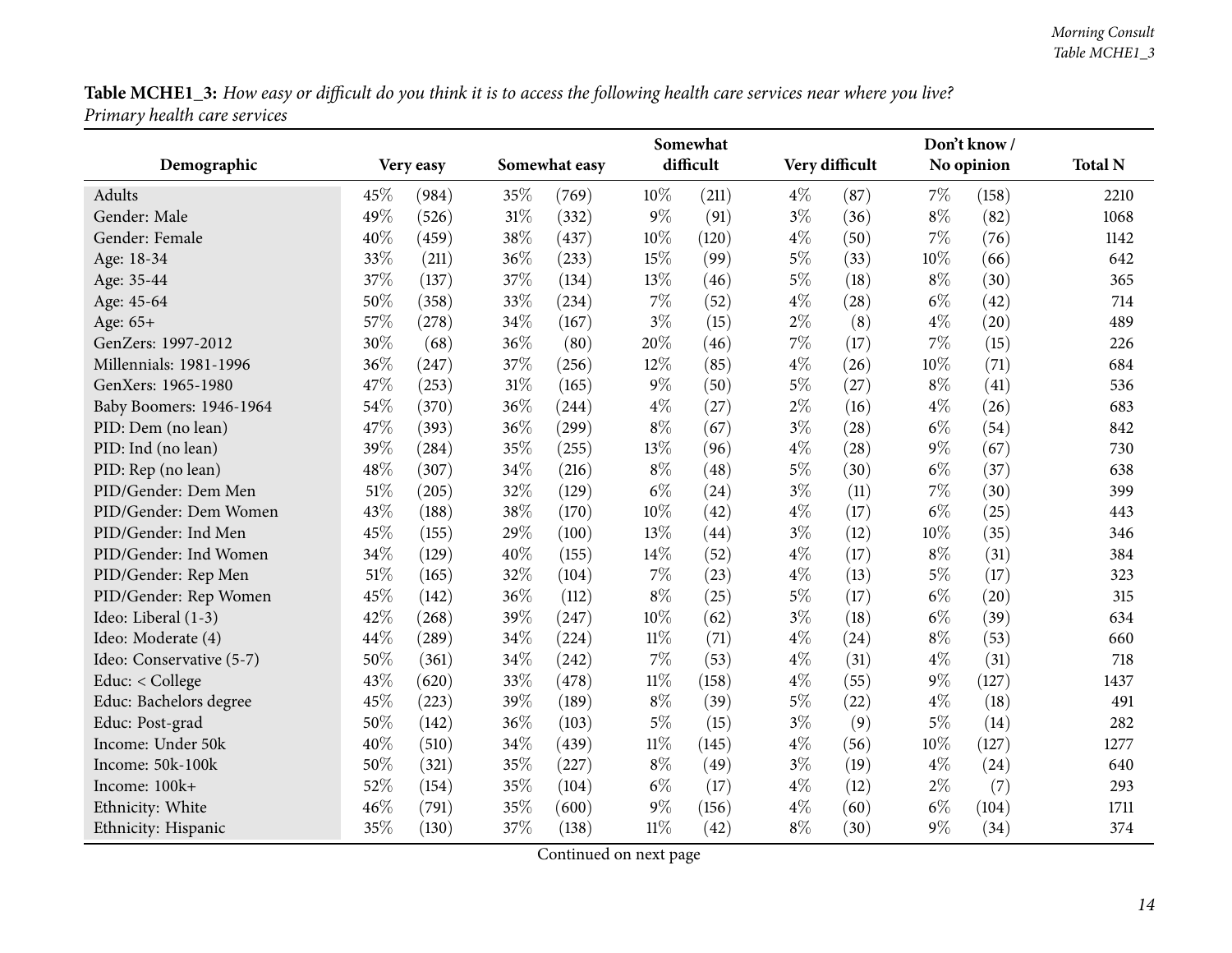| Table MCHE1_3: How easy or difficult do you think it is to access the following health care services near where you live? |  |
|---------------------------------------------------------------------------------------------------------------------------|--|
| Primary health care services                                                                                              |  |

|                                   |      |           |     |               |        | Somewhat  |       |                |       | Don't know / |                |
|-----------------------------------|------|-----------|-----|---------------|--------|-----------|-------|----------------|-------|--------------|----------------|
| Demographic                       |      | Very easy |     | Somewhat easy |        | difficult |       | Very difficult |       | No opinion   | <b>Total N</b> |
| Adults                            | 45%  | (984)     | 35% | (769)         | 10%    | (211)     | $4\%$ | (87)           | $7\%$ | (158)        | 2210           |
| Ethnicity: Black                  | 43%  | (122)     | 33% | (93)          | 12%    | (34)      | $5\%$ | (13)           | 7%    | (21)         | 282            |
| Ethnicity: Other                  | 33%  | (71)      | 36% | (77)          | 10%    | (22)      | $6\%$ | (13)           | 15%   | (33)         | 217            |
| All Christian                     | 50%  | (499)     | 35% | (357)         | 7%     | (71)      | $3\%$ | (32)           | $5\%$ | (49)         | 1008           |
| All Non-Christian                 | 41\% | (41)      | 38% | (38)          | $8\%$  | (8)       | $3\%$ | (3)            | 10%   | (10)         | 100            |
| Atheist                           | 39%  | (41)      | 31% | (34)          | $11\%$ | (11)      | $3\%$ | (4)            | 16%   | (17)         | 107            |
| Agnostic/Nothing in particular    | 38%  | (233)     | 35% | (210)         | 13%    | (77)      | $5\%$ | (33)           | $9\%$ | (53)         | 607            |
| Something Else                    | 44%  | (170)     | 34% | (131)         | $11\%$ | (44)      | $4\%$ | (15)           | $7\%$ | (29)         | 389            |
| Religious Non-Protestant/Catholic | 42%  | (55)      | 40% | (53)          | 7%     | (9)       | $2\%$ | (3)            | $9\%$ | (12)         | 131            |
| Evangelical                       | 46%  | (262)     | 34% | (194)         | $9\%$  | (50)      | $3\%$ | (19)           | $7\%$ | (40)         | 565            |
| Non-Evangelical                   | 49%  | (386)     | 35% | (273)         | $8\%$  | (61)      | $4\%$ | (28)           | $4\%$ | (35)         | 783            |
| Community: Urban                  | 40%  | (264)     | 36% | (235)         | 12%    | (80)      | $5\%$ | (30)           | $8\%$ | (49)         | 658            |
| Community: Suburban               | 48%  | (481)     | 34% | (338)         | $8\%$  | (78)      | $4\%$ | (38)           | $6\%$ | (58)         | 993            |
| Community: Rural                  | 43%  | (240)     | 35% | (196)         | 10%    | (54)      | $3\%$ | (19)           | $9\%$ | (51)         | 560            |
| Employ: Private Sector            | 44%  | (309)     | 38% | (266)         | 10%    | (70)      | $3\%$ | (22)           | $5\%$ | (33)         | 700            |
| Employ: Government                | 46%  | (49)      | 37% | (40)          | 10%    | (10)      | $4\%$ | (5)            | $3\%$ | (3)          | 107            |
| Employ: Self-Employed             | 35%  | (62)      | 36% | (64)          | 10%    | (17)      | 7%    | (13)           | 12%   | (22)         | 178            |
| Employ: Homemaker                 | 43%  | (66)      | 36% | (55)          | $9\%$  | (14)      | $4\%$ | (6)            | $8\%$ | (13)         | 153            |
| Employ: Student                   | 28%  | (19)      | 28% | (19)          | 19%    | (13)      | $6\%$ | (4)            | 20%   | (14)         | 69             |
| Employ: Retired                   | 57%  | (315)     | 34% | (185)         | $4\%$  | (20)      | $2\%$ | (12)           | $3\%$ | (18)         | 550            |
| Employ: Unemployed                | 36%  | (115)     | 30% | (96)          | 14%    | (43)      | 7%    | (21)           | 13%   | (41)         | 316            |
| Employ: Other                     | 36%  | (49)      | 33% | (44)          | 17%    | (23)      | $4\%$ | (5)            | 10%   | (14)         | 136            |
| Military HH: Yes                  | 56%  | (158)     | 28% | (79)          | $11\%$ | (31)      | $2\%$ | (7)            | $3\%$ | (7)          | 282            |
| Military HH: No                   | 43%  | (826)     | 36% | (691)         | $9\%$  | (180)     | $4\%$ | (80)           | $8\%$ | (150)        | 1928           |
| RD/WT: Right Direction            | 48%  | (327)     | 34% | (230)         | $8\%$  | (57)      | $2\%$ | (17)           | $8\%$ | (51)         | 683            |
| RD/WT: Wrong Track                | 43%  | (657)     | 35% | (539)         | 10%    | (154)     | $5\%$ | (70)           | $7\%$ | (107)        | 1527           |
| Biden Job Approve                 | 47%  | (448)     | 35% | (335)         | $9\%$  | (81)      | $3\%$ | (24)           | $7\%$ | (65)         | 953            |
| <b>Biden Job Disapprove</b>       | 43%  | (489)     | 36% | (416)         | 10%    | (116)     | $5\%$ | (59)           | $6\%$ | (65)         | 1145           |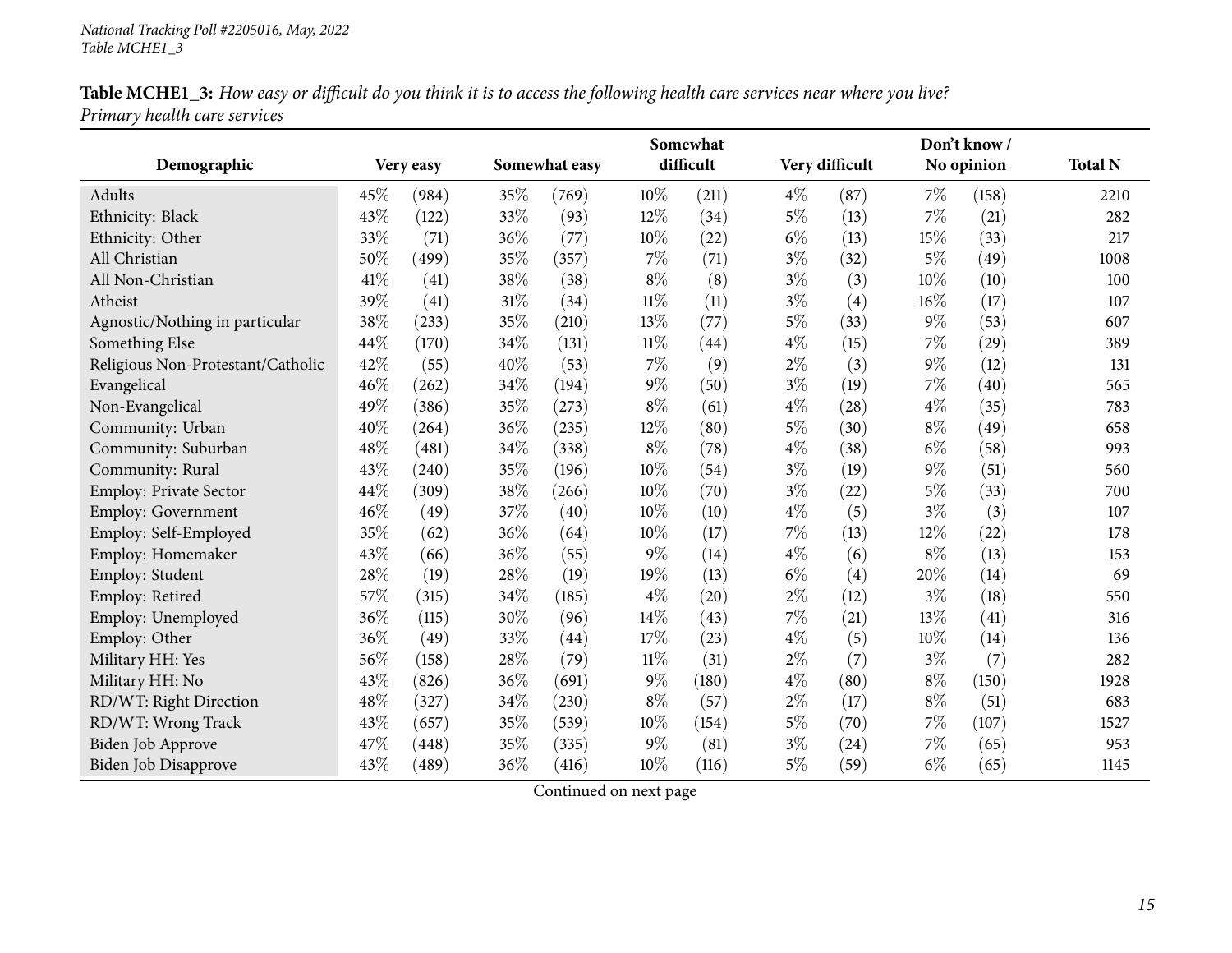|                                      |      |           |        |               |        | Somewhat  |       |                |        | Don't know / |                |
|--------------------------------------|------|-----------|--------|---------------|--------|-----------|-------|----------------|--------|--------------|----------------|
| Demographic                          |      | Very easy |        | Somewhat easy |        | difficult |       | Very difficult |        | No opinion   | <b>Total N</b> |
| Adults                               | 45%  | (984)     | 35%    | (769)         | 10%    | (211)     | $4\%$ | (87)           | 7%     | (158)        | 2210           |
| Biden Job Strongly Approve           | 52%  | (206)     | 29%    | (115)         | 7%     | (28)      | $2\%$ | (10)           | 10%    | (38)         | 396            |
| Biden Job Somewhat Approve           | 43%  | (242)     | 39%    | (220)         | 10%    | (54)      | $3\%$ | (15)           | $5\%$  | (27)         | 557            |
| Biden Job Somewhat Disapprove        | 34%  | (119)     | 43%    | (147)         | 13%    | (46)      | $4\%$ | (13)           | $6\%$  | (21)         | 346            |
| <b>Biden Job Strongly Disapprove</b> | 46%  | (371)     | 34%    | (269)         | $9\%$  | (70)      | $6\%$ | (46)           | $5\%$  | (44)         | 799            |
| Favorable of Biden                   | 46%  | (450)     | 36%    | (350)         | $8\%$  | (81)      | $3\%$ | (27)           | $6\%$  | (60)         | 969            |
| Unfavorable of Biden                 | 43%  | (484)     | 36%    | (397)         | 10%    | (115)     | 5%    | (52)           | $6\%$  | (68)         | 1116           |
| Very Favorable of Biden              | 52%  | (218)     | $31\%$ | (129)         | 7%     | (30)      | $2\%$ | (7)            | $8\%$  | (32)         | 416            |
| Somewhat Favorable of Biden          | 42%  | (232)     | 40%    | (221)         | $9\%$  | (50)      | $4\%$ | (21)           | $5\%$  | (28)         | 553            |
| Somewhat Unfavorable of Biden        | 36%  | (108)     | 41\%   | (124)         | 13%    | (39)      | $3\%$ | (10)           | 7%     | (21)         | 302            |
| Very Unfavorable of Biden            | 46%  | (376)     | 34%    | (273)         | $9\%$  | (75)      | $5\%$ | (43)           | $6\%$  | (47)         | 814            |
| #1 Issue: Economy                    | 45%  | (375)     | 36%    | (305)         | $9\%$  | (76)      | $4\%$ | (32)           | $6\%$  | (50)         | 838            |
| #1 Issue: Security                   | 48%  | (133)     | 41\%   | (113)         | $6\%$  | (17)      | $1\%$ | (3)            | $5\%$  | (13)         | 279            |
| #1 Issue: Health Care                | 41\% | (85)      | $31\%$ | (65)          | $11\%$ | (22)      | $6\%$ | (13)           | $11\%$ | (22)         | 207            |
| #1 Issue: Medicare / Social Security | 50%  | (126)     | 34%    | (85)          | $6\%$  | (15)      | $1\%$ | (2)            | 10%    | (24)         | 252            |
| #1 Issue: Women's Issues             | 40%  | (103)     | 35%    | (92)          | 13%    | (33)      | $6\%$ | (16)           | $6\%$  | (15)         | 259            |
| #1 Issue: Education                  | 31%  | (28)      | 25%    | (23)          | 26%    | (23)      | $4\%$ | (3)            | 14\%   | (12)         | 90             |
| #1 Issue: Energy                     | 40%  | (63)      | 39%    | (62)          | 9%     | (15)      | $6\%$ | (9)            | $5\%$  | (9)          | 158            |
| #1 Issue: Other                      | 56%  | (72)      | 20%    | (25)          | $9\%$  | (11)      | $6\%$ | (8)            | $9\%$  | (12)         | 128            |
| 2020 Vote: Joe Biden                 | 46%  | (467)     | 35%    | (355)         | $9\%$  | (92)      | $3\%$ | (32)           | $6\%$  | (63)         | 1008           |
| 2020 Vote: Donald Trump              | 49%  | (350)     | 34%    | (244)         | $9\%$  | (61)      | $4\%$ | (28)           | $5\%$  | (34)         | 716            |
| 2020 Vote: Other                     | 53%  | (34)      | 28\%   | (18)          | $9\%$  | (6)       | $4\%$ | (2)            | $7\%$  | (4)          | 65             |
| 2020 Vote: Didn't Vote               | 32%  | (134)     | 36%    | (152)         | 13%    | (53)      | $6\%$ | (25)           | 14\%   | (57)         | 421            |
| 2018 House Vote: Democrat            | 48%  | (371)     | 34%    | (268)         | $9\%$  | (69)      | $3\%$ | (25)           | $6\%$  | (45)         | 778            |
| 2018 House Vote: Republican          | 50%  | (311)     | 35%    | (216)         | $8\%$  | (47)      | $3\%$ | (19)           | $4\%$  | (24)         | 618            |
| 2018 House Vote: Someone else        | 44%  | (25)      | 27%    | (15)          | $6\%$  | (3)       | $4\%$ | (2)            | 19%    | (11)         | 56             |
| 2016 Vote: Hillary Clinton           | 49%  | (368)     | 33%    | (253)         | $9\%$  | (69)      | $3\%$ | (24)           | $6\%$  | (43)         | 757            |
| 2016 Vote: Donald Trump              | 50%  | (336)     | 33%    | (225)         | $7\%$  | (49)      | $4\%$ | (29)           | $5\%$  | (33)         | 673            |
| 2016 Vote: Other                     | 45%  | (54)      | 34%    | (40)          | 10%    | (12)      | $2\%$ | (2)            | 10%    | (12)         | 121            |
| 2016 Vote: Didn't Vote               | 34%  | (224)     | 38%    | (251)         | 12%    | (81)      | $5\%$ | (31)           | 11%    | (70)         | 656            |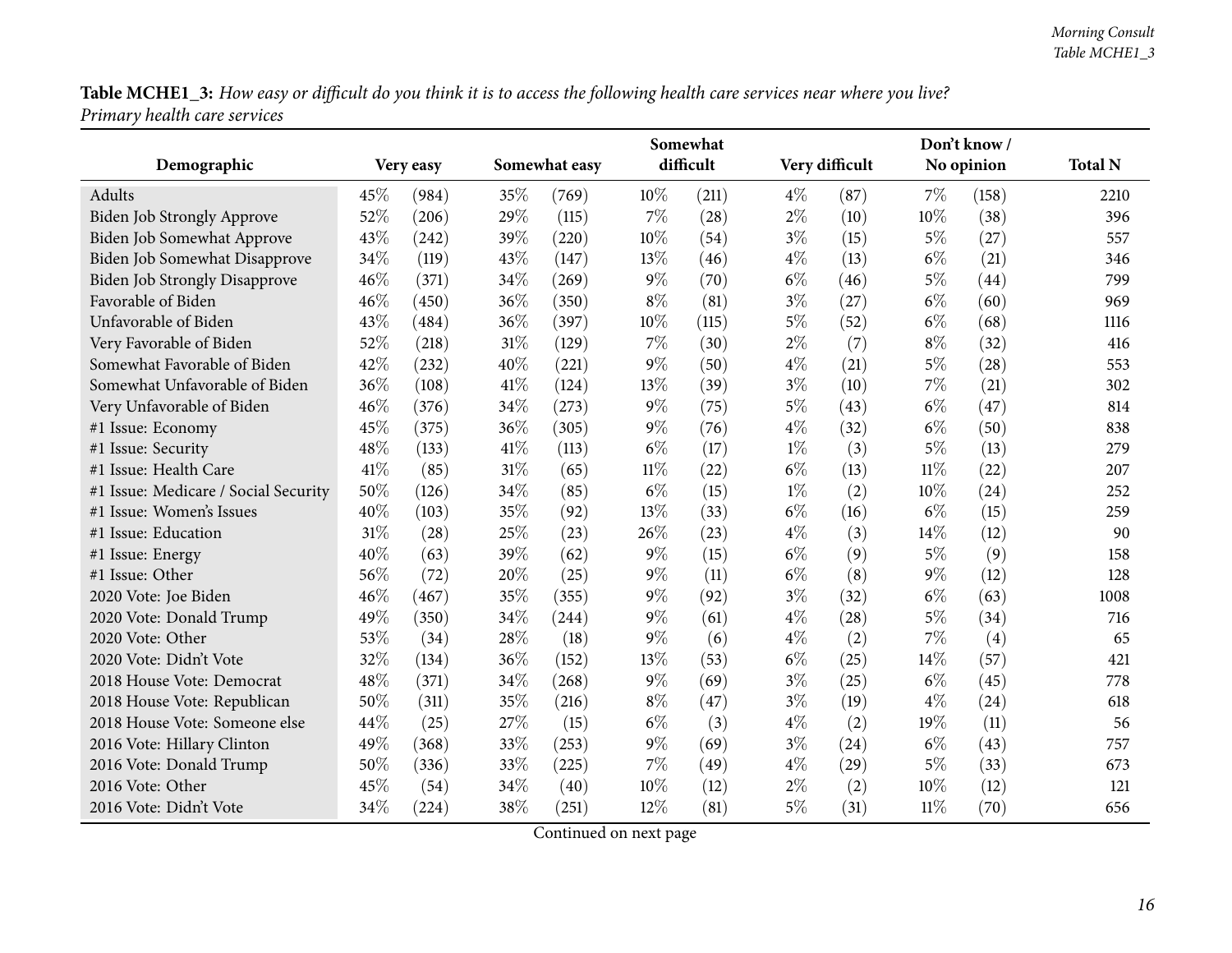|                               |      |           |      |               |        | Somewhat  |       |                    |        | Don't know/       |                |
|-------------------------------|------|-----------|------|---------------|--------|-----------|-------|--------------------|--------|-------------------|----------------|
| Demographic                   |      | Very easy |      | Somewhat easy |        | difficult |       | Very difficult     |        | No opinion        | <b>Total N</b> |
| Adults                        | 45\% | (984)     | 35%  | (769)         | 10\%   | (211)     | $4\%$ | (87)               | $7\%$  | (158)             | 2210           |
| Voted in 2014: Yes            | 50%  | (631)     | 34\% | (427)         | $8\%$  | (102)     | $3\%$ | (40)               | $5\%$  | (65)              | 1265           |
| Voted in 2014: No             | 37\% | (353)     | 36%  | (343)         | $12\%$ | (109)     | $5\%$ | (47)               | $10\%$ | (93)              | 945            |
| 4-Region: Northeast           | 46%  | (175)     | 34\% | (131)         | 10\%   | (38)      | $2\%$ | (8)                | $8\%$  | (30)              | 383            |
| 4-Region: Midwest             | 50%  | 227       | 32%  | (144)         | $8\%$  | (36)      | $4\%$ | (19)               | $7\%$  | (30)              | 456            |
| 4-Region: South               | 43\% | (366)     | 34\% | (288)         | 10\%   | (87)      | $4\%$ | (37)               | $8\%$  | (66)              | 844            |
| 4-Region: West                | 41\% | (216)     | 39%  | (206)         | 10\%   | (50)      | $4\%$ | (23)               | $6\%$  | (31)              | 527            |
| Mothers                       | 33\% | (102)     | 40%  | (125)         | 15%    | (48)      | $6\%$ | (18)               | $5\%$  | (16)              | 309            |
| Women using BC                | 36%  | (72)      | 42\% | (85)          | $14\%$ | (28)      | $6\%$ | (13)               | $2\%$  | $\left( 4\right)$ | 202            |
| Women not using BC            | 42\% | (378)     | 37\% | (337)         | 10\%   | (88)      | $4\%$ | (33)               | $8\%$  | (69)              | 905            |
| Women 18-44 Use BC            | 33\% | (60)      | 43%  | (77)          | 15%    | (27)      | $7\%$ | (13)               | $2\%$  | $\left( 4\right)$ | 180            |
| <b>Women 18-44</b>            | 30%  | (160)     | 40%  | (212)         | $16\%$ | (88)      | $6\%$ | (33)               | $8\%$  | (43)              | 535            |
| <b>State Has Trigger Laws</b> | 45\% | (175)     | 34\% | (130)         | 13\%   | (49)      | $6\%$ | $\left( 24\right)$ | $2\%$  | (9)               | 386            |
| Pro-Choice                    | 45\% | (571)     | 37\% | (473)         | 10\%   | (122)     | $3\%$ | (45)               | $5\%$  | (68)              | 1279           |
| Anti-Choice                   | 48\% | (331)     | 33\% | (224)         | $9\%$  | (59)      | $4\%$ | (29)               | $6\%$  | (44)              | 687            |
| Split Sample a                | 43\% | (476)     | 36\% | (396)         | 10\%   | (110)     | $4\%$ | (40)               | $7\%$  | (80)              | 1102           |
| Split Sample B                | 46%  | (509)     | 34\% | (373)         | $9\%$  | (101)     | $4\%$ | (47)               | $7\%$  | (78)              | 1108           |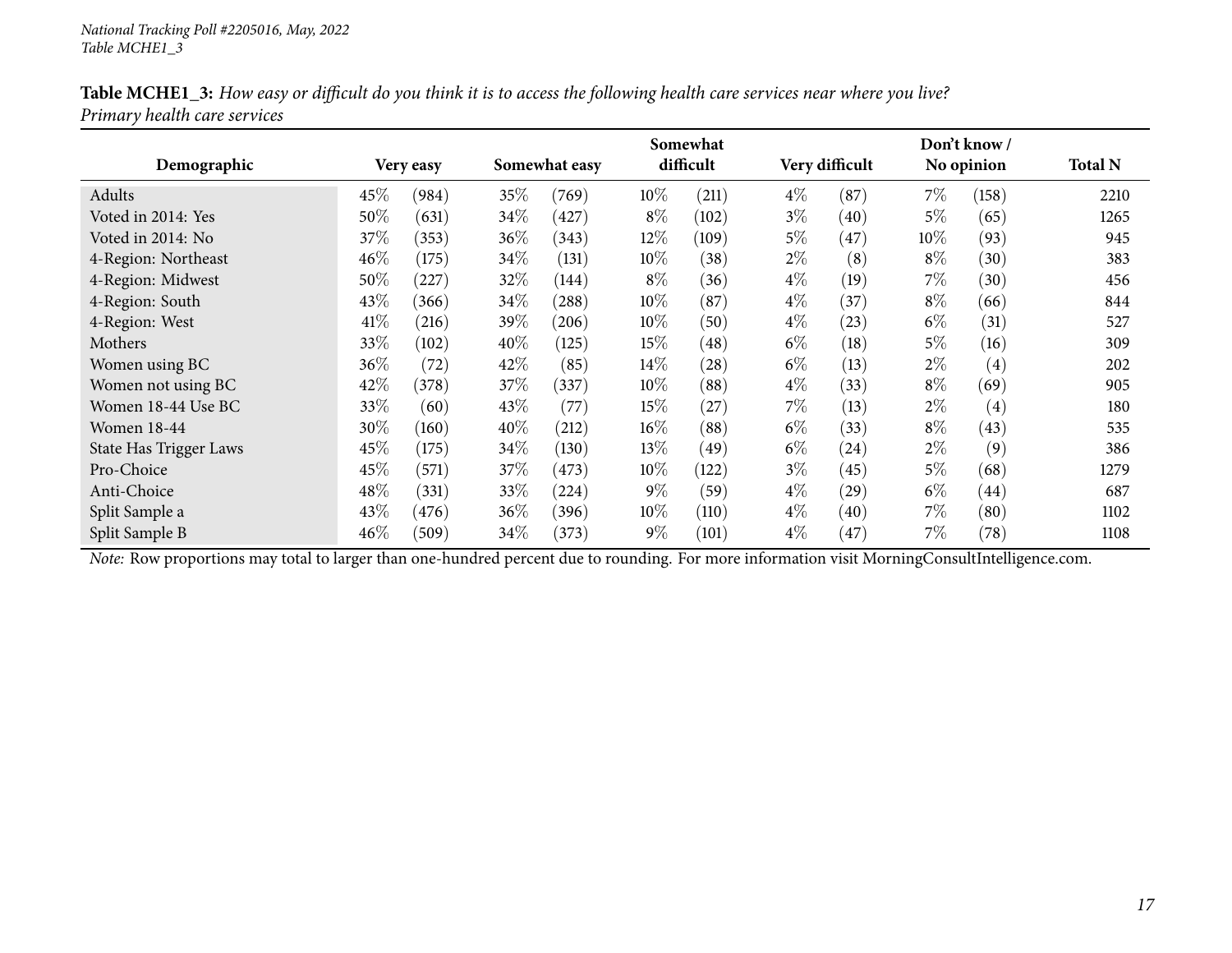<span id="page-17-0"></span>

|                          |     |           |        |               |        | Somewhat  |       |                |        | Don't know/ |                |
|--------------------------|-----|-----------|--------|---------------|--------|-----------|-------|----------------|--------|-------------|----------------|
| Demographic              |     | Very easy |        | Somewhat easy |        | difficult |       | Very difficult |        | No opinion  | <b>Total N</b> |
| Adults                   | 47% | (1036)    | 33%    | (727)         | $9\%$  | (200)     | $3\%$ | (73)           | $8\%$  | (174)       | 2210           |
| Gender: Male             | 49% | (518)     | 33%    | (356)         | 7%     | (75)      | $4\%$ | (38)           | $8\%$  | (80)        | 1068           |
| Gender: Female           | 45% | (518)     | 32%    | (371)         | $11\%$ | (125)     | $3\%$ | (36)           | $8\%$  | (94)        | 1142           |
| Age: 18-34               | 40% | (255)     | 31%    | (199)         | 14%    | (87)      | $5\%$ | (35)           | 10%    | (67)        | 642            |
| Age: 35-44               | 37% | (137)     | 38%    | (139)         | $10\%$ | (35)      | $4\%$ | (14)           | $11\%$ | (41)        | 365            |
| Age: 45-64               | 52% | (368)     | 32%    | (228)         | $8\%$  | (55)      | $3\%$ | (19)           | $6\%$  | (43)        | 714            |
| Age: 65+                 | 57% | (277)     | 33%    | (162)         | $5\%$  | (22)      | $1\%$ | (5)            | $5\%$  | (23)        | 489            |
| GenZers: 1997-2012       | 35% | (80)      | 34%    | (76)          | 15%    | (35)      | 9%    | (21)           | $6\%$  | (15)        | 226            |
| Millennials: 1981-1996   | 40% | (277)     | 34%    | (231)         | $11\%$ | (75)      | $3\%$ | (21)           | 12%    | (80)        | 684            |
| GenXers: 1965-1980       | 49% | (262)     | 32%    | (170)         | $7\%$  | (40)      | 4%    | (24)           | $8\%$  | (40)        | 536            |
| Baby Boomers: 1946-1964  | 55% | (374)     | 33%    | (222)         | $7\%$  | (48)      | $1\%$ | (7)            | $5\%$  | (32)        | 683            |
| PID: Dem (no lean)       | 48% | (407)     | 33%    | (279)         | $9\%$  | (74)      | $3\%$ | (23)           | $7\%$  | (59)        | 842            |
| PID: Ind (no lean)       | 42% | (307)     | 33%    | (239)         | $11\%$ | (83)      | $3\%$ | (24)           | $11\%$ | (77)        | 730            |
| PID: Rep (no lean)       | 50% | (322)     | 33%    | (210)         | $7\%$  | (42)      | $4\%$ | (26)           | $6\%$  | (38)        | 638            |
| PID/Gender: Dem Men      | 49% | (194)     | 34%    | (136)         | 7%     | (29)      | $3\%$ | (10)           | 7%     | (30)        | 399            |
| PID/Gender: Dem Women    | 48% | (213)     | 32%    | (143)         | 10%    | (45)      | $3\%$ | (12)           | 7%     | (29)        | 443            |
| PID/Gender: Ind Men      | 44% | (152)     | 34%    | (117)         | 9%     | (32)      | $3\%$ | (9)            | 10%    | (36)        | 346            |
| PID/Gender: Ind Women    | 40% | (155)     | 32%    | (121)         | 13%    | (51)      | $4\%$ | (15)           | $11\%$ | (42)        | 384            |
| PID/Gender: Rep Men      | 53% | (173)     | 32%    | (104)         | $4\%$  | (13)      | $6\%$ | (18)           | $5\%$  | (15)        | 323            |
| PID/Gender: Rep Women    | 47% | (150)     | 34%    | (107)         | $9\%$  | (28)      | $3\%$ | (8)            | $7\%$  | (23)        | 315            |
| Ideo: Liberal (1-3)      | 47% | (299)     | 34%    | (218)         | 10%    | (65)      | $2\%$ | (16)           | $6\%$  | (38)        | 634            |
| Ideo: Moderate (4)       | 44% | (290)     | 33%    | (215)         | $11\%$ | (74)      | $3\%$ | (21)           | $9\%$  | (60)        | 660            |
| Ideo: Conservative (5-7) | 53% | (379)     | 33%    | (236)         | $6\%$  | (42)      | $4\%$ | (27)           | $5\%$  | (33)        | 718            |
| Educ: < College          | 45% | (648)     | 32%    | (462)         | 10%    | (138)     | $3\%$ | (46)           | 10%    | (143)       | 1437           |
| Educ: Bachelors degree   | 48% | (238)     | 36%    | (176)         | $9\%$  | (43)      | $4\%$ | (17)           | $3\%$  | (17)        | 491            |
| Educ: Post-grad          | 53% | (150)     | 32%    | (89)          | $7\%$  | (19)      | 4%    | (10)           | $5\%$  | (14)        | 282            |
| Income: Under 50k        | 42% | (540)     | 33%    | (424)         | $10\%$ | (133)     | $4\%$ | (47)           | 10%    | (132)       | 1277           |
| Income: 50k-100k         | 51% | (326)     | 33%    | (213)         | $8\%$  | (50)      | $3\%$ | (16)           | $5\%$  | (35)        | 640            |
| Income: 100k+            | 58% | (170)     | $31\%$ | (90)          | $6\%$  | (17)      | $3\%$ | (10)           | $2\%$  | (6)         | 293            |
| Ethnicity: White         | 49% | (837)     | 32%    | (552)         | $9\%$  | (149)     | $3\%$ | (53)           | $7\%$  | (121)       | 1711           |
| Ethnicity: Hispanic      | 40% | (149)     | 30%    | (114)         | 14%    | (51)      | $6\%$ | (21)           | $11\%$ | (39)        | 374            |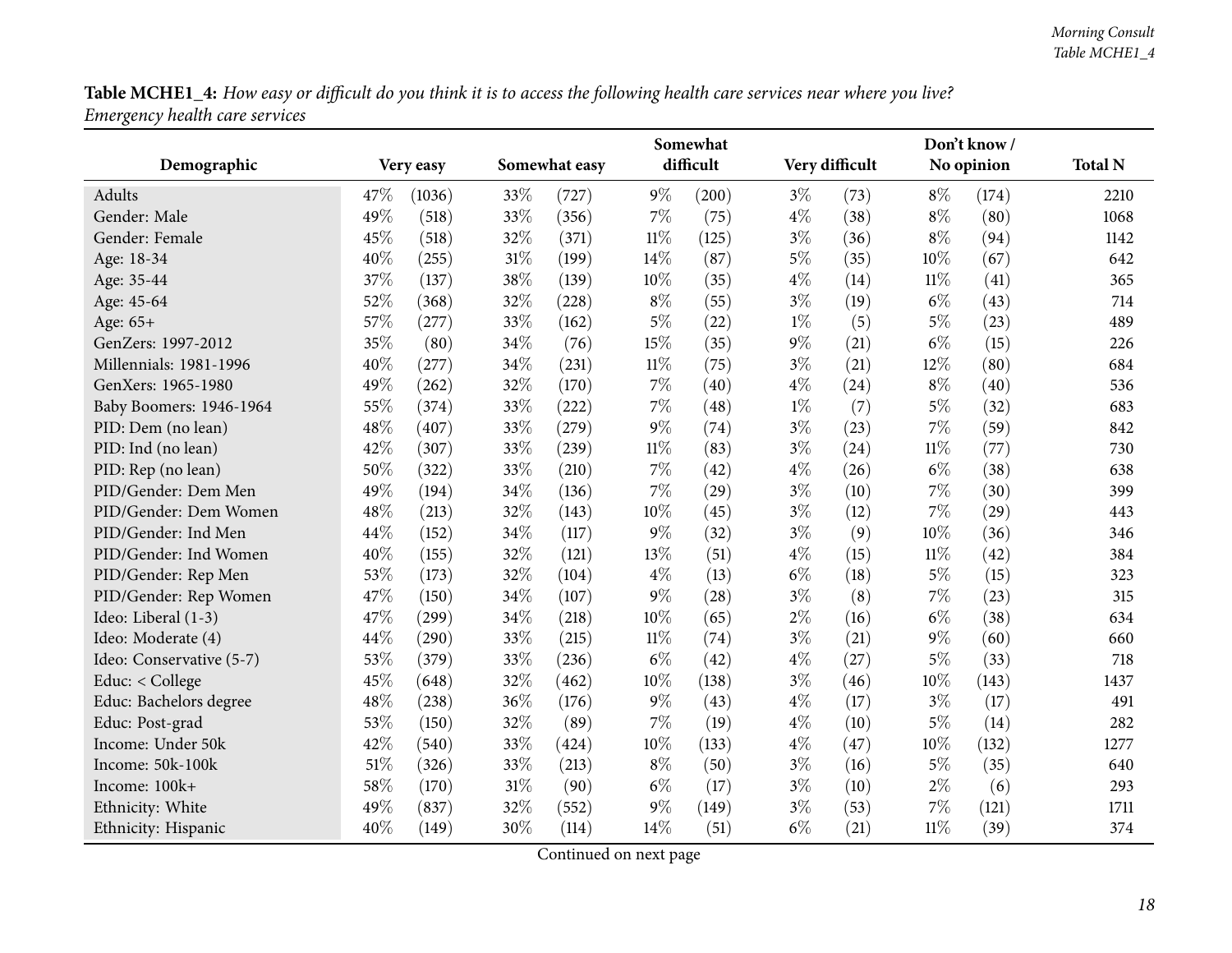|                                   |      |            |        |               |        | Somewhat  |       |                |        | Don't know/ |                |
|-----------------------------------|------|------------|--------|---------------|--------|-----------|-------|----------------|--------|-------------|----------------|
| Demographic                       |      | Very easy  |        | Somewhat easy |        | difficult |       | Very difficult |        | No opinion  | <b>Total N</b> |
| Adults                            | 47\% | (1036)     | 33%    | (727)         | $9\%$  | (200)     | $3\%$ | (73)           | $8\%$  | (174)       | 2210           |
| Ethnicity: Black                  | 45%  | (127)      | 33%    | (94)          | $9\%$  | (26)      | $5\%$ | (15)           | 7%     | (20)        | 282            |
| Ethnicity: Other                  | 33%  | (72)       | 38%    | (82)          | 12%    | (25)      | $2\%$ | (5)            | 15%    | (33)        | 217            |
| All Christian                     | 52%  | (521)      | 33%    | (329)         | 7%     | (74)      | $3\%$ | (29)           | $6\%$  | (56)        | 1008           |
| All Non-Christian                 | 43%  | (43)       | $31\%$ | (31)          | 10%    | (10)      | $2\%$ | (2)            | 14%    | (14)        | 100            |
| Atheist                           | 42%  | (45)       | 34\%   | (36)          | $5\%$  | (6)       | $3\%$ | (3)            | 16%    | (17)        | 107            |
| Agnostic/Nothing in particular    | 43%  | (263)      | 32%    | (193)         | 12%    | (73)      | $4\%$ | (25)           | $9\%$  | (52)        | 607            |
| Something Else                    | 42%  | (165)      | 36%    | (138)         | 10%    | (37)      | $4\%$ | (14)           | $9\%$  | (34)        | 389            |
| Religious Non-Protestant/Catholic | 44%  | (57)       | 33%    | (44)          | $8\%$  | (10)      | $2\%$ | (3)            | 13%    | (17)        | 131            |
| Evangelical                       | 48%  | (270)      | 34%    | (190)         | $8\%$  | (42)      | $3\%$ | (19)           | $8\%$  | (44)        | 565            |
| Non-Evangelical                   | 50%  | (395)      | 33%    | (258)         | $8\%$  | (65)      | $3\%$ | (23)           | $5\%$  | (42)        | 783            |
| Community: Urban                  | 47%  | (310)      | 30%    | (196)         | $11\%$ | (70)      | $4\%$ | (29)           | $8\%$  | (52)        | 658            |
| Community: Suburban               | 50%  | (497)      | 34%    | (336)         | $7\%$  | (68)      | $3\%$ | (27)           | 7%     | (67)        | 993            |
| Community: Rural                  | 41\% | $^{'}229)$ | 35%    | (196)         | $11\%$ | (62)      | $3\%$ | (17)           | 10%    | (55)        | 560            |
| Employ: Private Sector            | 49%  | (342)      | 33%    | (231)         | $11\%$ | (74)      | $3\%$ | (20)           | 5%     | (33)        | 700            |
| <b>Employ: Government</b>         | 58%  | (63)       | 25%    | (26)          | $8\%$  | (9)       | $4\%$ | (5)            | $4\%$  | (5)         | 107            |
| Employ: Self-Employed             | 42%  | (75)       | 34%    | (60)          | $9\%$  | (17)      | $4\%$ | (7)            | $11\%$ | (19)        | 178            |
| Employ: Homemaker                 | 42%  | (64)       | 38%    | (58)          | 7%     | (10)      | $3\%$ | (5)            | $11\%$ | (16)        | 153            |
| Employ: Student                   | 31%  | (22)       | 27%    | (18)          | 19%    | (13)      | $3\%$ | (2)            | 19%    | (13)        | 69             |
| Employ: Retired                   | 55%  | (303)      | 33%    | (182)         | $5\%$  | (30)      | $1\%$ | (7)            | $5\%$  | (29)        | 550            |
| Employ: Unemployed                | 38%  | (120)      | $31\%$ | (99)          | $11\%$ | (35)      | $8\%$ | (25)           | 12%    | (38)        | 316            |
| Employ: Other                     | 35%  | (48)       | 39%    | (53)          | 9%     | (12)      | $2\%$ | (2)            | 15%    | (20)        | 136            |
| Military HH: Yes                  | 60%  | (168)      | 30%    | (83)          | 7%     | (19)      | $2\%$ | (5)            | $2\%$  | (7)         | 282            |
| Military HH: No                   | 45%  | (868)      | 33%    | (644)         | $9\%$  | (180)     | $4\%$ | (68)           | $9\%$  | (167)       | 1928           |
| RD/WT: Right Direction            | 50%  | (341)      | $31\%$ | (215)         | $8\%$  | (54)      | $3\%$ | (20)           | $8\%$  | (53)        | 683            |
| RD/WT: Wrong Track                | 46%  | (695)      | 34%    | (513)         | $10\%$ | (146)     | $3\%$ | (53)           | $8\%$  | (120)       | 1527           |
| <b>Biden Job Approve</b>          | 49%  | (468)      | 32%    | (309)         | $9\%$  | (83)      | $2\%$ | (22)           | $7\%$  | (71)        | 953            |
| <b>Biden Job Disapprove</b>       | 46%  | (524)      | 35%    | (401)         | $9\%$  | (99)      | $4\%$ | (48)           | $6\%$  | (74)        | 1145           |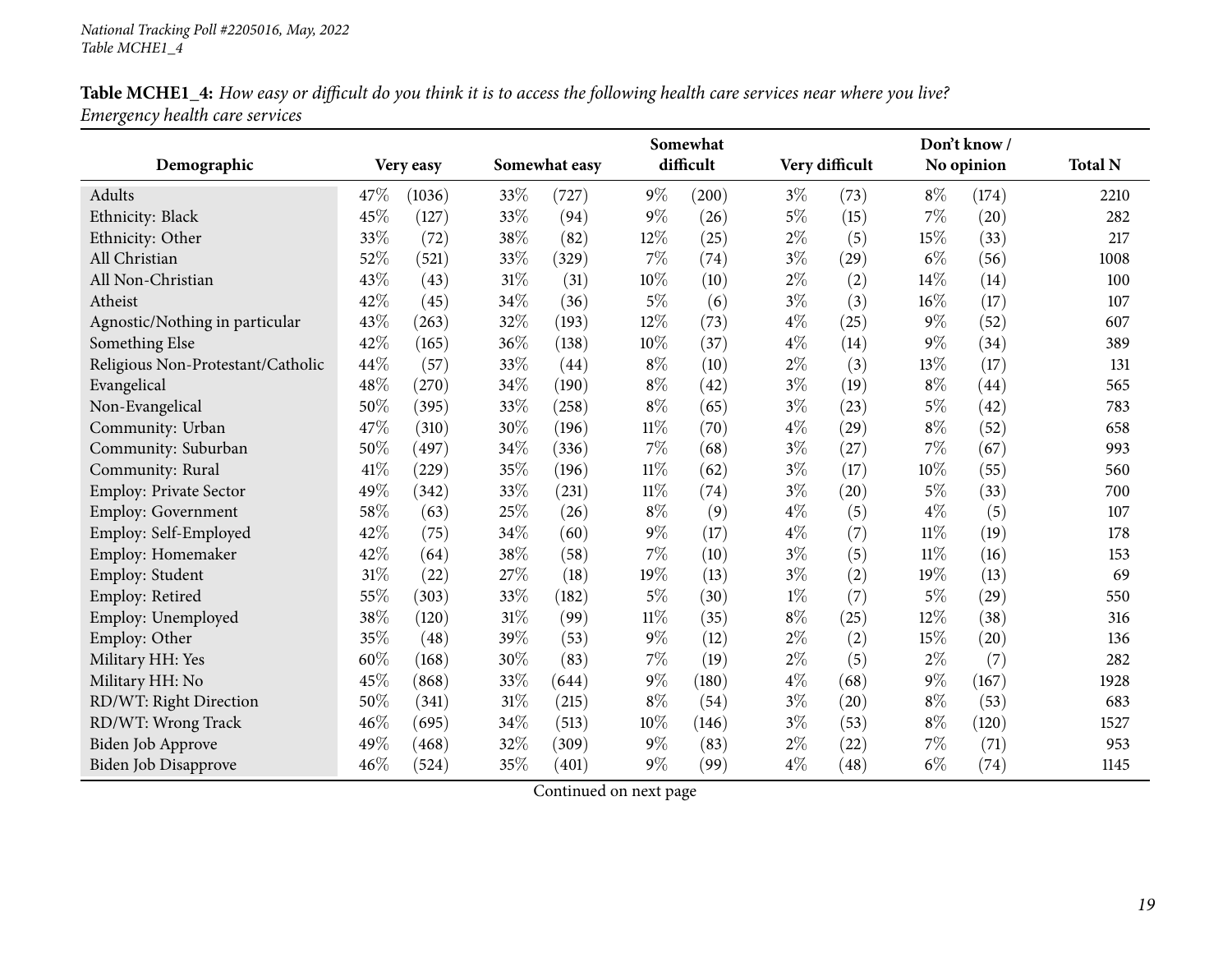|                                      |      |           |     |               |        | Somewhat<br>difficult |       |                |        | Don't know/ |                |
|--------------------------------------|------|-----------|-----|---------------|--------|-----------------------|-------|----------------|--------|-------------|----------------|
| Demographic                          |      | Very easy |     | Somewhat easy |        |                       |       | Very difficult |        | No opinion  | <b>Total N</b> |
| Adults                               | 47\% | (1036)    | 33% | (727)         | $9\%$  | (200)                 | $3\%$ | (73)           | $8\%$  | (174)       | 2210           |
| <b>Biden Job Strongly Approve</b>    | 56%  | (221)     | 25% | (100)         | 7%     | (26)                  | $3\%$ | (11)           | $9\%$  | (37)        | 396            |
| Biden Job Somewhat Approve           | 44%  | (247)     | 37% | (209)         | 10%    | (57)                  | $2\%$ | (11)           | $6\%$  | (33)        | 557            |
| <b>Biden Job Somewhat Disapprove</b> | 40%  | (139)     | 40% | (140)         | 10%    | (35)                  | $2\%$ | (7)            | 7%     | (24)        | 346            |
| <b>Biden Job Strongly Disapprove</b> | 48%  | (384)     | 33% | (261)         | $8\%$  | (64)                  | 5%    | (41)           | $6\%$  | (50)        | 799            |
| Favorable of Biden                   | 49%  | (477)     | 34% | (325)         | $9\%$  | (89)                  | $2\%$ | (21)           | $6\%$  | (57)        | 969            |
| Unfavorable of Biden                 | 46%  | (511)     | 34% | (381)         | $9\%$  | (97)                  | $4\%$ | (48)           | 7%     | (79)        | 1116           |
| Very Favorable of Biden              | 57%  | (238)     | 27% | (112)         | $8\%$  | (34)                  | $1\%$ | (5)            | 7%     | (28)        | 416            |
| Somewhat Favorable of Biden          | 43%  | (240)     | 39% | (213)         | 10%    | (55)                  | $3\%$ | (16)           | 5%     | (29)        | 553            |
| Somewhat Unfavorable of Biden        | 43%  | (129)     | 34% | (104)         | $9\%$  | (27)                  | $5\%$ | (14)           | 9%     | (28)        | 302            |
| Very Unfavorable of Biden            | 47%  | (382)     | 34% | (277)         | $9\%$  | (70)                  | $4\%$ | (34)           | $6\%$  | (52)        | 814            |
| #1 Issue: Economy                    | 48%  | (403)     | 33% | (279)         | $8\%$  | (71)                  | $3\%$ | (27)           | 7%     | (57)        | 838            |
| #1 Issue: Security                   | 47%  | (132)     | 39% | (108)         | $7\%$  | (18)                  | $3\%$ | (9)            | $4\%$  | (11)        | 279            |
| #1 Issue: Health Care                | 43%  | (89)      | 29% | (60)          | $11\%$ | (24)                  | $6\%$ | (13)           | 11%    | (22)        | 207            |
| #1 Issue: Medicare / Social Security | 50%  | (126)     | 31% | (77)          | 7%     | (17)                  | $1\%$ | (3)            | $11\%$ | (28)        | 252            |
| #1 Issue: Women's Issues             | 46%  | (118)     | 30% | (78)          | 12%    | (32)                  | $4\%$ | (12)           | 7%     | (19)        | 259            |
| #1 Issue: Education                  | 28%  | (25)      | 35% | (31)          | 14%    | (13)                  | $1\%$ | (1)            | 22%    | (19)        | 90             |
| #1 Issue: Energy                     | 46%  | (72)      | 40% | (63)          | $8\%$  | (13)                  | 2%    | (3)            | $4\%$  | (7)         | 158            |
| #1 Issue: Other                      | 54%  | (70)      | 24% | (31)          | 10%    | (12)                  | $4\%$ | (5)            | $8\%$  | (11)        | 128            |
| 2020 Vote: Joe Biden                 | 48%  | (485)     | 34% | (340)         | 10%    | (98)                  | $2\%$ | (22)           | $6\%$  | (63)        | 1008           |
| 2020 Vote: Donald Trump              | 52%  | (376)     | 33% | (234)         | $5\%$  | (39)                  | $4\%$ | (29)           | $5\%$  | (39)        | 716            |
| 2020 Vote: Other                     | 52%  | (34)      | 34% | (22)          | $5\%$  | (4)                   |       | (0)            | 9%     | (6)         | 65             |
| 2020 Vote: Didn't Vote               | 34%  | (142)     | 31% | (131)         | 14%    | (60)                  | $5\%$ | (22)           | 16%    | (66)        | 421            |
| 2018 House Vote: Democrat            | 51%  | (393)     | 32% | (250)         | 10%    | (78)                  | $2\%$ | (16)           | $5\%$  | (40)        | 778            |
| 2018 House Vote: Republican          | 52%  | (324)     | 35% | (217)         | $5\%$  | (30)                  | $3\%$ | (18)           | $5\%$  | (28)        | 618            |
| 2018 House Vote: Someone else        | 38%  | (21)      | 30% | (17)          | 7%     | (4)                   |       | (0)            | 24%    | (14)        | 56             |
| 2016 Vote: Hillary Clinton           | 49%  | (371)     | 33% | (251)         | 10%    | (75)                  | $2\%$ | (14)           | $6\%$  | (46)        | 757            |
| 2016 Vote: Donald Trump              | 52%  | (350)     | 33% | (224)         | $6\%$  | (42)                  | $3\%$ | (20)           | $6\%$  | (37)        | 673            |
| 2016 Vote: Other                     | 48%  | (59)      | 32% | (39)          | 9%     | (11)                  |       | (1)            | $9\%$  | (11)        | 121            |
| 2016 Vote: Didn't Vote               | 39%  | (255)     | 32% | (213)         | $11\%$ | (71)                  | $6\%$ | (39)           | 12%    | (79)        | 656            |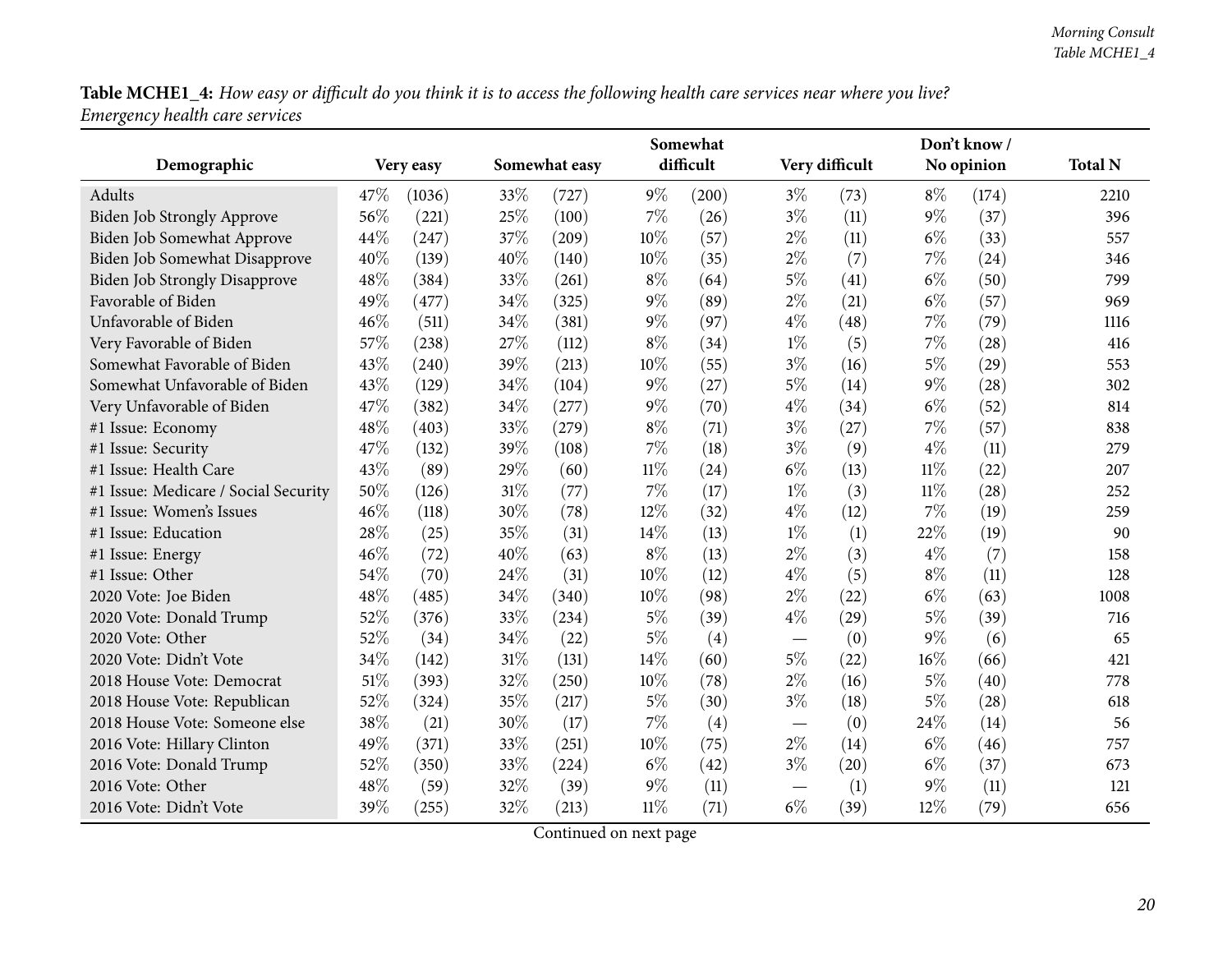|                               |      |           |      |               |        | Somewhat  |       |                |        | Don't know/       |                |
|-------------------------------|------|-----------|------|---------------|--------|-----------|-------|----------------|--------|-------------------|----------------|
| Demographic                   |      | Very easy |      | Somewhat easy |        | difficult |       | Very difficult |        | No opinion        | <b>Total N</b> |
| Adults                        | 47\% | (1036)    | 33\% | (727)         | $9\%$  | (200)     | $3\%$ | (73)           | $8\%$  | (174)             | 2210           |
| Voted in 2014: Yes            | 51%  | (645)     | 33%  | (422)         | $8\%$  | (101)     | $2\%$ | (25)           | $6\%$  | (73)              | 1265           |
| Voted in 2014: No             | 41\% | (391)     | 32\% | (306)         | $10\%$ | (99)      | $5\%$ | (48)           | $11\%$ | (101)             | 945            |
| 4-Region: Northeast           | 49%  | (186)     | 32%  | (124)         | $8\%$  | (30)      | $3\%$ | (11)           | $8\%$  | (31)              | 383            |
| 4-Region: Midwest             | 49%  | 223       | 32%  | (147)         | $8\%$  | (38)      | $2\%$ | (11)           | $8\%$  | (37)              | 456            |
| 4-Region: South               | 44%  | (373)     | 34\% | (284)         | $8\%$  | (71)      | $5\%$ | (44)           | $9\%$  | (72)              | 844            |
| 4-Region: West                | 48%  | (255)     | 33\% | (172)         | $11\%$ | (60)      | $1\%$ | (6)            | $6\%$  | (34)              | 527            |
| Mothers                       | 44%  | (134)     | 33\% | (102)         | 14\%   | (43)      | $3\%$ | (8)            | $7\%$  | (21)              | 309            |
| Women using BC                | 45%  | (92)      | 36%  | (72)          | 13\%   | (27)      | $4\%$ | (7)            | $2\%$  | $\left( 4\right)$ | 202            |
| Women not using BC            | 45\% | (409)     | 32\% | $^{'}289)$    | 10%    | (94)      | $3\%$ | (27)           | $10\%$ | (87)              | 905            |
| Women 18-44 Use BC            | 44%  | (80)      | 36%  | (65)          | 13\%   | (24)      | $4\%$ | (7)            | $2\%$  | $\left( 4\right)$ | 180            |
| <b>Women 18-44</b>            | 39\% | (209)     | 32\% | (172)         | $14\%$ | (77)      | $5\%$ | (26)           | $9\%$  | (50)              | 535            |
| <b>State Has Trigger Laws</b> | 49%  | (187)     | 33\% | (128)         | $9\%$  | (33)      | $6\%$ | (25)           | $3\%$  | (13)              | 386            |
| Pro-Choice                    | 48\% | (619)     | 33\% | (421)         | 10%    | (129)     | $3\%$ | (36)           | $6\%$  | (74)              | 1279           |
| Anti-Choice                   | 49\% | (335)     | 33\% | (229)         | $8\%$  | (54)      | $4\%$ | (28)           | $6\%$  | (41)              | 687            |
| Split Sample a                | 46%  | (508)     | 33\% | (361)         | $10\%$ | (106)     | $4\%$ | (39)           | $8\%$  | (87)              | 1102           |
| Split Sample B                | 48%  | (528)     | 33\% | (366)         | $8\%$  | (94)      | $3\%$ | (34)           | $8\%$  | (86)              | 1108           |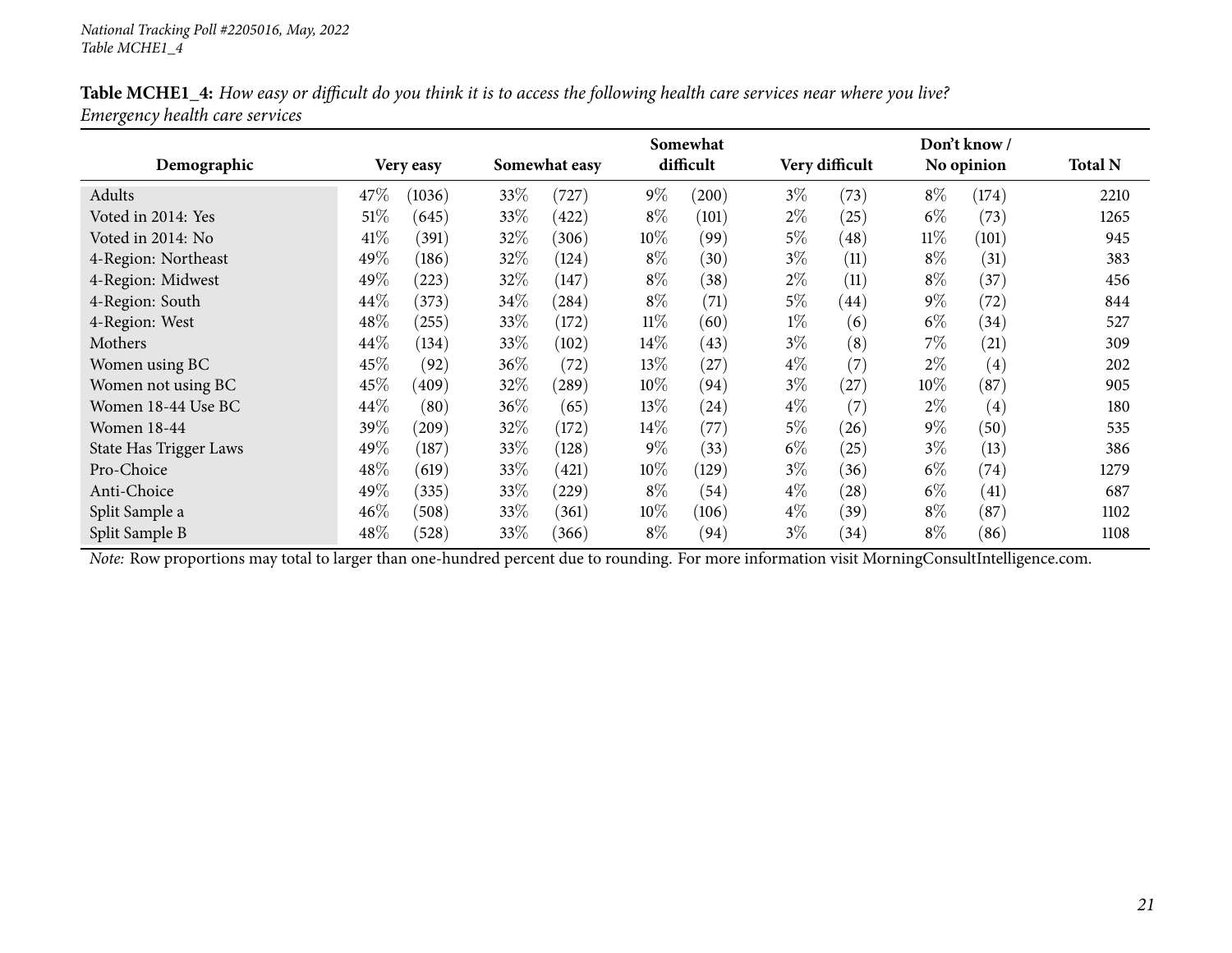<span id="page-21-0"></span>

|                          |     |           |     |               |        | Somewhat  |       |                |        | Don't know/ |                |
|--------------------------|-----|-----------|-----|---------------|--------|-----------|-------|----------------|--------|-------------|----------------|
| Demographic              |     | Very easy |     | Somewhat easy |        | difficult |       | Very difficult |        | No opinion  | <b>Total N</b> |
| Adults                   | 26% | (580)     | 34% | (749)         | 16%    | (345)     | $6\%$ | (122)          | 19%    | (413)       | 2210           |
| Gender: Male             | 32% | (337)     | 35% | (372)         | 15%    | (156)     | $4\%$ | (45)           | 15%    | (157)       | 1068           |
| Gender: Female           | 21% | (243)     | 33% | (377)         | 17%    | (189)     | 7%    | (77)           | 22%    | (256)       | 1142           |
| Age: 18-34               | 24% | (156)     | 34% | (217)         | 20%    | (128)     | $6\%$ | (36)           | 17%    | (106)       | 642            |
| Age: 35-44               | 24% | (89)      | 30% | (111)         | $18\%$ | (65)      | 9%    | (31)           | 19%    | (69)        | 365            |
| Age: 45-64               | 26% | (183)     | 37% | (263)         | 12%    | (88)      | $6\%$ | (39)           | 20%    | (140)       | 714            |
| Age: 65+                 | 31% | (152)     | 32% | (159)         | 13%    | (64)      | $3\%$ | (16)           | 20%    | (98)        | 489            |
| GenZers: 1997-2012       | 23% | (52)      | 34% | (77)          | 20%    | (45)      | 10%   | (22)           | 14%    | (31)        | 226            |
| Millennials: 1981-1996   | 25% | (173)     | 34% | (232)         | 18%    | (125)     | $5\%$ | (32)           | 18%    | (123)       | 684            |
| GenXers: 1965-1980       | 27% | (145)     | 34% | (183)         | 14%    | (73)      | 7%    | (40)           | 18%    | (96)        | 536            |
| Baby Boomers: 1946-1964  | 27% | (185)     | 34% | (235)         | 13%    | (89)      | $4\%$ | (27)           | 22%    | (147)       | 683            |
| PID: Dem (no lean)       | 30% | (251)     | 34% | (284)         | 15%    | (122)     | $5\%$ | (46)           | 16%    | (139)       | 842            |
| PID: Ind (no lean)       | 20% | (146)     | 33% | (240)         | 17%    | (128)     | $6\%$ | (41)           | 24\%   | (176)       | 730            |
| PID: Rep (no lean)       | 29% | (183)     | 35% | (226)         | 15%    | (95)      | $5\%$ | (35)           | 16%    | (99)        | 638            |
| PID/Gender: Dem Men      | 37% | (146)     | 33% | (131)         | 16%    | (62)      | $3\%$ | (12)           | 12%    | (49)        | 399            |
| PID/Gender: Dem Women    | 24% | (104)     | 35% | (153)         | 14%    | (60)      | $8\%$ | (35)           | 20%    | (90)        | 443            |
| PID/Gender: Ind Men      | 24% | (84)      | 34% | (116)         | 16%    | (55)      | $6\%$ | (21)           | 20%    | (70)        | 346            |
| PID/Gender: Ind Women    | 16% | (62)      | 32% | (124)         | 19%    | (73)      | $5\%$ | (20)           | 27%    | (105)       | 384            |
| PID/Gender: Rep Men      | 33% | (107)     | 39% | (125)         | 12%    | (40)      | $4\%$ | (12)           | $12\%$ | (39)        | 323            |
| PID/Gender: Rep Women    | 24% | (77)      | 32% | (101)         | 18%    | (55)      | 7%    | (22)           | 19%    | (60)        | 315            |
| Ideo: Liberal (1-3)      | 27% | (173)     | 35% | (225)         | 17%    | (108)     | $4\%$ | (28)           | 16%    | (100)       | 634            |
| Ideo: Moderate (4)       | 26% | (170)     | 32% | (209)         | 16%    | (102)     | 7%    | (46)           | 20%    | (133)       | 660            |
| Ideo: Conservative (5-7) | 28% | (200)     | 37% | (269)         | 13%    | (97)      | $5\%$ | (36)           | 16%    | (116)       | 718            |
| Educ: < College          | 26% | (370)     | 33% | (476)         | 15%    | (209)     | $6\%$ | (85)           | 21%    | (296)       | 1437           |
| Educ: Bachelors degree   | 25% | (124)     | 36% | (175)         | 17%    | (85)      | $5\%$ | (26)           | 17%    | (81)        | 491            |
| Educ: Post-grad          | 30% | (86)      | 35% | (98)          | 18%    | (51)      | 4%    | (11)           | 13%    | (36)        | 282            |
| Income: Under 50k        | 23% | (295)     | 33% | (424)         | $15\%$ | (197)     | 7%    | (88)           | 21%    | (273)       | 1277           |
| Income: 50k-100k         | 29% | (185)     | 35% | (224)         | 17%    | (108)     | $4\%$ | (24)           | 15%    | (98)        | 640            |
| Income: 100k+            | 34% | (101)     | 34% | (101)         | 14%    | (41)      | $3\%$ | (9)            | 14%    | (42)        | 293            |
| Ethnicity: White         | 27% | (457)     | 34% | (579)         | 15%    | (259)     | $6\%$ | (95)           | 19%    | (321)       | 1711           |
| Ethnicity: Hispanic      | 22% | (81)      | 30% | (112)         | 21%    | (79)      | $8\%$ | (30)           | 19%    | (72)        | 374            |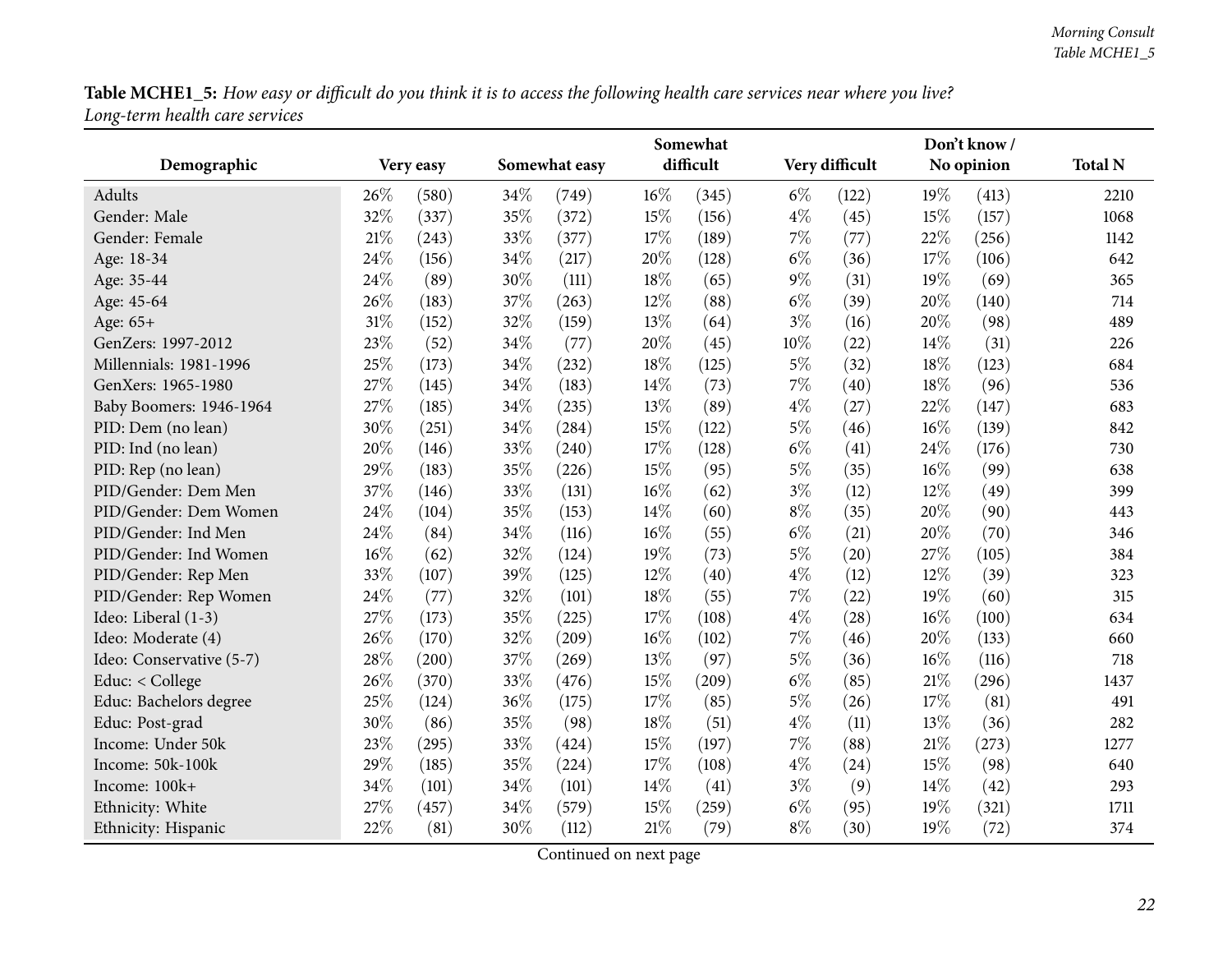| Table MCHE1_5: How easy or difficult do you think it is to access the following health care services near where you live? |  |
|---------------------------------------------------------------------------------------------------------------------------|--|
| Long-term health care services                                                                                            |  |

|                                   |        |           | Somewhat |               |        |           |       |                |     | Don't know/ |                |
|-----------------------------------|--------|-----------|----------|---------------|--------|-----------|-------|----------------|-----|-------------|----------------|
| Demographic                       |        | Very easy |          | Somewhat easy |        | difficult |       | Very difficult |     | No opinion  | <b>Total N</b> |
| Adults                            | 26%    | (580)     | 34\%     | (749)         | 16%    | (345)     | $6\%$ | (122)          | 19% | (413)       | 2210           |
| Ethnicity: Black                  | 29%    | (82)      | $37\%$   | (103)         | 15%    | (42)      | $7\%$ | (19)           | 13% | (37)        | 282            |
| Ethnicity: Other                  | 19%    | (42)      | $31\%$   | (67)          | 20%    | (44)      | $4\%$ | (8)            | 26% | (56)        | 217            |
| All Christian                     | 28%    | (283)     | 36%      | (362)         | 15%    | (150)     | $4\%$ | (42)           | 17% | (171)       | 1008           |
| All Non-Christian                 | 33%    | (33)      | 23%      | (23)          | 14%    | (14)      | $6\%$ | (6)            | 23% | (23)        | 100            |
| Atheist                           | 24%    | (26)      | 31%      | (33)          | 12%    | (13)      | $6\%$ | (6)            | 27% | (29)        | 107            |
| Agnostic/Nothing in particular    | 23%    | (139)     | 32%      | (194)         | 17%    | (104)     | $8\%$ | (48)           | 20% | (121)       | 607            |
| Something Else                    | 25%    | (99)      | 35%      | (136)         | 17%    | (65)      | $5\%$ | (19)           | 18% | (70)        | 389            |
| Religious Non-Protestant/Catholic | $31\%$ | (41)      | 28%      | (37)          | 16%    | (21)      | $5\%$ | (6)            | 20% | (26)        | 131            |
| Evangelical                       | 28%    | (161)     | 35%      | (196)         | 15%    | (84)      | $5\%$ | (28)           | 17% | (96)        | 565            |
| Non-Evangelical                   | 27%    | (210)     | 36%      | (282)         | 15%    | (120)     | $4\%$ | (32)           | 18% | (139)       | 783            |
| Community: Urban                  | 25%    | (167)     | $31\%$   | (207)         | 18%    | (119)     | $7\%$ | (45)           | 18% | (119)       | 658            |
| Community: Suburban               | 29%    | (290)     | 34%      | (341)         | 14%    | (138)     | $5\%$ | (49)           | 18% | (176)       | 993            |
| Community: Rural                  | 22%    | (123)     | 36%      | (201)         | 16%    | (89)      | $5\%$ | (28)           | 21% | (118)       | 560            |
| Employ: Private Sector            | 28\%   | (194)     | $35\%$   | (244)         | 18%    | (123)     | $5\%$ | (37)           | 15% | (102)       | 700            |
| Employ: Government                | 36%    | (38)      | 35%      | (38)          | 14%    | (15)      | $5\%$ | (6)            | 10% | (11)        | 107            |
| Employ: Self-Employed             | 28%    | (49)      | 36%      | (63)          | 15%    | (27)      | $5\%$ | (9)            | 17% | (30)        | 178            |
| Employ: Homemaker                 | 25%    | (38)      | $31\%$   | (48)          | 16%    | (25)      | $5\%$ | (7)            | 23% | (36)        | 153            |
| Employ: Student                   | 20%    | (13)      | 27%      | (19)          | 20%    | (14)      | $4\%$ | (3)            | 29% | (20)        | 69             |
| Employ: Retired                   | 30%    | (165)     | 35%      | (195)         | 12%    | (64)      | $4\%$ | (23)           | 19% | (103)       | 550            |
| Employ: Unemployed                | 18%    | (58)      | 31%      | (99)          | 15%    | (47)      | $8\%$ | (24)           | 28% | (88)        | 316            |
| Employ: Other                     | 18%    | (24)      | 32%      | (43)          | 22%    | (30)      | 10%   | (13)           | 19% | (25)        | 136            |
| Military HH: Yes                  | 31%    | (88)      | 38%      | (106)         | 16%    | (46)      | $2\%$ | (5)            | 13% | (37)        | 282            |
| Military HH: No                   | 26%    | (492)     | 33%      | (643)         | 16%    | (299)     | $6\%$ | (117)          | 20% | (376)       | 1928           |
| RD/WT: Right Direction            | 31%    | (209)     | 34%      | (230)         | $12\%$ | (85)      | $6\%$ | (41)           | 17% | (117)       | 683            |
| RD/WT: Wrong Track                | 24%    | (371)     | 34%      | (519)         | $17\%$ | (260)     | $5\%$ | (81)           | 19% | (296)       | 1527           |
| Biden Job Approve                 | 29%    | (279)     | 34\%     | (321)         | 14%    | (138)     | $5\%$ | (50)           | 17% | (165)       | 953            |
| Biden Job Disapprove              | 24%    | (276)     | 35%      | (404)         | 17%    | (193)     | $6\%$ | (66)           | 18% | (206)       | 1145           |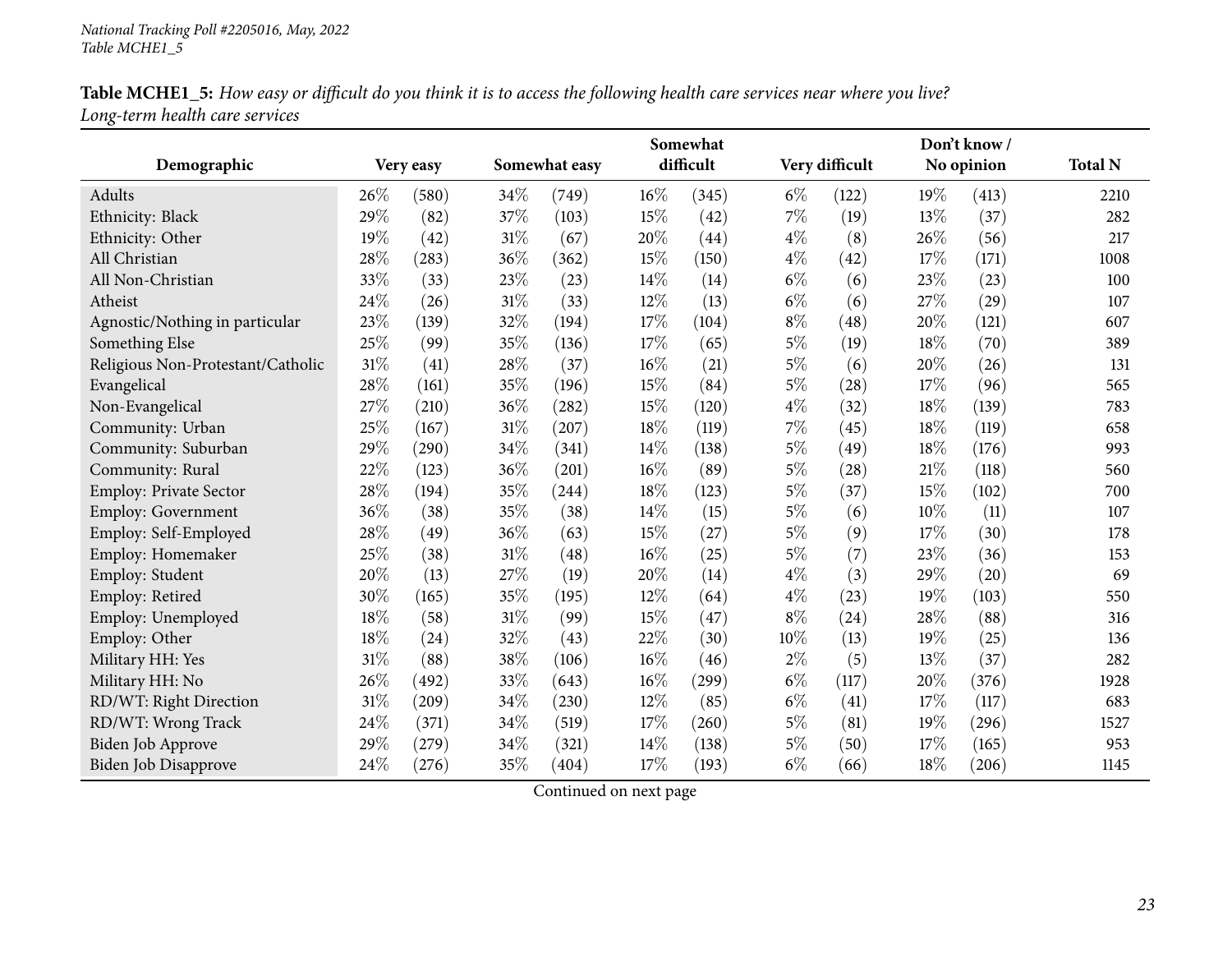|                                      |        |           |      |               |       | Somewhat  |       |                |        | Don't know/ |                |
|--------------------------------------|--------|-----------|------|---------------|-------|-----------|-------|----------------|--------|-------------|----------------|
| Demographic                          |        | Very easy |      | Somewhat easy |       | difficult |       | Very difficult |        | No opinion  | <b>Total N</b> |
| Adults                               | 26\%   | (580)     | 34%  | (749)         | 16%   | (345)     | $6\%$ | (122)          | 19%    | (413)       | 2210           |
| <b>Biden Job Strongly Approve</b>    | 37%    | (147)     | 29%  | (113)         | 9%    | (37)      | $6\%$ | (25)           | 18%    | (73)        | 396            |
| Biden Job Somewhat Approve           | 24\%   | (131)     | 37%  | (208)         | 18%   | (100)     | $5\%$ | (25)           | 17%    | (92)        | 557            |
| Biden Job Somewhat Disapprove        | 18%    | (61)      | 39%  | (135)         | 21\%  | (73)      | $4\%$ | (14)           | 18%    | (62)        | 346            |
| <b>Biden Job Strongly Disapprove</b> | 27%    | (215)     | 34%  | (268)         | 15%   | (120)     | 7%    | (52)           | 18%    | (144)       | 799            |
| Favorable of Biden                   | 28%    | (276)     | 36%  | (346)         | 14%   | (131)     | $5\%$ | (52)           | 17%    | (165)       | 969            |
| Unfavorable of Biden                 | 25%    | (274)     | 33%  | (373)         | 18%   | (201)     | $6\%$ | (62)           | 19%    | (207)       | 1116           |
| Very Favorable of Biden              | 37%    | (154)     | 29%  | (121)         | 10%   | (42)      | $8\%$ | (31)           | 16%    | (68)        | 416            |
| Somewhat Favorable of Biden          | 22%    | (122)     | 41\% | (225)         | 16%   | (89)      | $4\%$ | (20)           | 17%    | (97)        | 553            |
| Somewhat Unfavorable of Biden        | 19%    | (58)      | 31%  | (94)          | 26%   | (79)      | $4\%$ | (13)           | 19%    | (58)        | 302            |
| Very Unfavorable of Biden            | 26%    | (216)     | 34%  | (280)         | 15%   | (122)     | $6\%$ | (48)           | 18%    | (149)       | 814            |
| #1 Issue: Economy                    | 26%    | (216)     | 38%  | (318)         | 16%   | (131)     | $5\%$ | (38)           | 16%    | (135)       | 838            |
| #1 Issue: Security                   | 27%    | (74)      | 36%  | (101)         | 15%   | (42)      | $5\%$ | (15)           | 17%    | (47)        | 279            |
| #1 Issue: Health Care                | 24%    | (51)      | 34%  | (71)          | 13%   | (27)      | $8\%$ | (16)           | 21%    | (43)        | 207            |
| #1 Issue: Medicare / Social Security | 29%    | (72)      | 36%  | (90)          | $9\%$ | (24)      | $4\%$ | (11)           | 22%    | (55)        | 252            |
| #1 Issue: Women's Issues             | 25%    | (65)      | 22%  | (58)          | 23%   | (60)      | $9\%$ | (22)           | 21%    | (55)        | 259            |
| #1 Issue: Education                  | 22%    | (20)      | 33%  | (30)          | 14%   | (13)      | $4\%$ | (3)            | 26%    | (24)        | 90             |
| #1 Issue: Energy                     | 27%    | (43)      | 39%  | (61)          | 19%   | (30)      | $4\%$ | (6)            | $11\%$ | (17)        | 158            |
| #1 Issue: Other                      | 31%    | (39)      | 17%  | (21)          | 15%   | (20)      | $8\%$ | (10)           | 29%    | (38)        | 128            |
| 2020 Vote: Joe Biden                 | 27%    | (274)     | 35%  | (349)         | 16%   | (161)     | $5\%$ | (51)           | 17%    | (173)       | 1008           |
| 2020 Vote: Donald Trump              | 29%    | (206)     | 34%  | (246)         | 15%   | (107)     | $5\%$ | (37)           | 17%    | (121)       | 716            |
| 2020 Vote: Other                     | 24%    | (16)      | 33%  | (21)          | 15%   | (10)      | 7%    | (5)            | 20%    | (13)        | 65             |
| 2020 Vote: Didn't Vote               | 20%    | (84)      | 32%  | (133)         | 16%   | (68)      | 7%    | (29)           | 25%    | (107)       | 421            |
| 2018 House Vote: Democrat            | 29%    | (226)     | 33%  | (260)         | 16%   | (128)     | $6\%$ | (44)           | 15%    | (120)       | 778            |
| 2018 House Vote: Republican          | 29%    | (178)     | 36%  | (222)         | 14%   | (86)      | $5\%$ | (28)           | 17%    | (105)       | 618            |
| 2018 House Vote: Someone else        | $11\%$ | (6)       | 26%  | (15)          | 18%   | (10)      | $6\%$ | (3)            | 38%    | (21)        | 56             |
| 2016 Vote: Hillary Clinton           | 28%    | (212)     | 33%  | (252)         | 16%   | (124)     | $5\%$ | (35)           | 18%    | (135)       | 757            |
| 2016 Vote: Donald Trump              | 28%    | (188)     | 36%  | (245)         | 14%   | (95)      | $6\%$ | (39)           | 16%    | (106)       | 673            |
| 2016 Vote: Other                     | 28%    | (34)      | 27%  | (33)          | 15%   | (18)      | 7%    | (9)            | 23%    | (28)        | 121            |
| 2016 Vote: Didn't Vote               | 22%    | (145)     | 33%  | (219)         | 17%   | (109)     | $6\%$ | (39)           | 22%    | (144)       | 656            |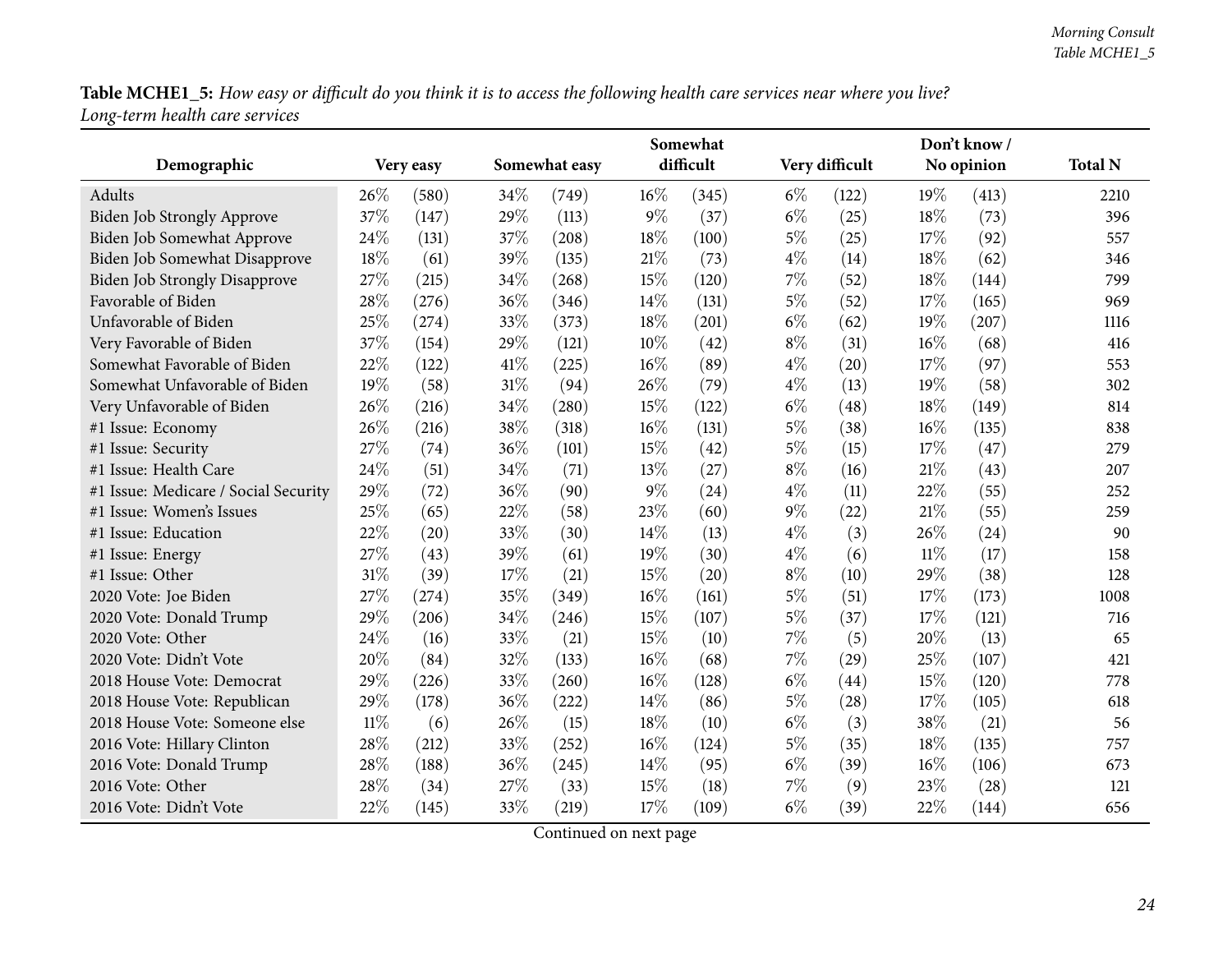| Table MCHE1_5: How easy or difficult do you think it is to access the following health care services near where you live? |  |
|---------------------------------------------------------------------------------------------------------------------------|--|
| Long-term health care services                                                                                            |  |

|                        |        |            | Somewhat |               |        |           |                | Don't know/ |            |            |                |  |  |
|------------------------|--------|------------|----------|---------------|--------|-----------|----------------|-------------|------------|------------|----------------|--|--|
| Demographic            |        | Very easy  |          | Somewhat easy |        | difficult | Very difficult |             | No opinion |            | <b>Total N</b> |  |  |
| Adults                 | $26\%$ | (580)      | 34\%     | (749)         | $16\%$ | (345)     | $6\%$          | (122)       | 19%        | (413)      | 2210           |  |  |
| Voted in 2014: Yes     | 29%    | (366)      | 33\%     | (423)         | 15%    | (193)     | $5\%$          | (65)        | 17\%       | (218)      | 1265           |  |  |
| Voted in 2014: No      | 23%    | (214)      | 34\%     | (326)         | $16\%$ | (152)     | $6\%$          | (57)        | 21%        | (195)      | 945            |  |  |
| 4-Region: Northeast    | 25%    | (97)       | 34\%     | (131)         | $16\%$ | (62)      | $5\%$          | (19)        | $19\%$     | (74)       | 383            |  |  |
| 4-Region: Midwest      | 29%    | (133)      | $35\%$   | (159)         | 13%    | (59)      | $5\%$          | (24)        | 18%        | (82)       | 456            |  |  |
| 4-Region: South        | 25%    | (209)      | 34\%     | (287)         | 17\%   | (143)     | $5\%$          | (40)        | 20%        | (165)      | 844            |  |  |
| 4-Region: West         | 27\%   | (141)      | 33\%     | (173)         | $16\%$ | (82)      | $7\%$          | (39)        | 18\%       | (93)       | 527            |  |  |
| Mothers                | 18%    | (56)       | 36%      | (111)         | 23%    | (71)      | $7\%$          | (22)        | $16\%$     | (49)       | 309            |  |  |
| Women using BC         | 23%    | (47)       | $35\%$   | (72)          | 24\%   | (48)      | $8\%$          | (16)        | $10\%$     | (19)       | 202            |  |  |
| Women not using BC     | $21\%$ | (191)      | 33%      | (299)         | 14%    | (130)     | $7\%$          | (59)        | 25%        | (226)      | 905            |  |  |
| Women 18-44 Use BC     | 23%    | (42)       | $35\%$   | (64)          | 23%    | (42)      | $8\%$          | (15)        | $10\%$     | (19)       | 180            |  |  |
| <b>Women 18-44</b>     | 19%    | (99)       | 32\%     | (169)         | 22%    | (120)     | $8\%$          | (42)        | 20%        | (105)      | 535            |  |  |
| State Has Trigger Laws | 30%    | (117)      | 34\%     | (131)         | 18%    | (69)      | $7\%$          | $^{'}27$    | $11\%$     | (41)       | 386            |  |  |
| Pro-Choice             | 26%    | (336)      | $34\%$   | (431)         | 18%    | (226)     | $5\%$          | (69)        | 17%        | (218)      | 1279           |  |  |
| Anti-Choice            | 28%    | (193)      | 36%      | (249)         | 13%    | (91)      | $6\%$          | (41)        | $16\%$     | (113)      | 687            |  |  |
| Split Sample a         | 26%    | $^{'}289)$ | 32%      | (352)         | 18%    | (197)     | $5\%$          | (54)        | 19%        | (210)      | 1102           |  |  |
| Split Sample B         | 26%    | (291)      | 36\%     | (398)         | 13%    | (148)     | $6\%$          | (68)        | 18%        | $^{'}203)$ | 1108           |  |  |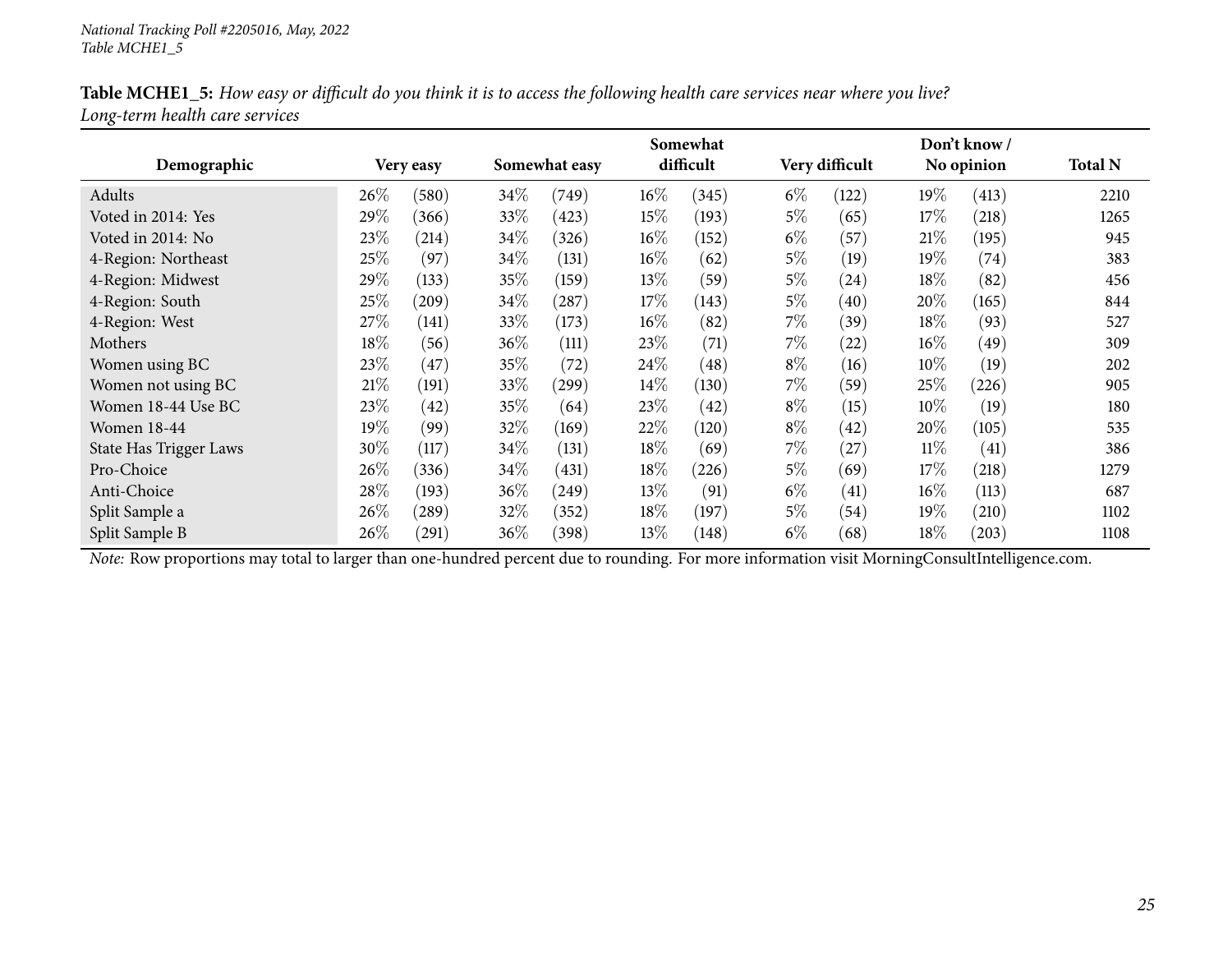<span id="page-25-0"></span>

|                          |        |           |        |               |     | Somewhat  |        |                |     | Don't know/ |                |
|--------------------------|--------|-----------|--------|---------------|-----|-----------|--------|----------------|-----|-------------|----------------|
| Demographic              |        | Very easy |        | Somewhat easy |     | difficult |        | Very difficult |     | No opinion  | <b>Total N</b> |
| Adults                   | 25%    | (563)     | 32%    | (717)         | 18% | (390)     | 7%     | (163)          | 17% | (377)       | 2210           |
| Gender: Male             | 29%    | (315)     | 32%    | (338)         | 18% | (193)     | 5%     | (56)           | 16% | (166)       | 1068           |
| Gender: Female           | $22\%$ | (248)     | 33%    | (379)         | 17% | (197)     | 9%     | (108)          | 18% | (210)       | 1142           |
| Age: 18-34               | 23%    | (150)     | 30%    | (195)         | 22% | (142)     | 10%    | (66)           | 14% | (89)        | 642            |
| Age: 35-44               | 25%    | (92)      | 32%    | (118)         | 22% | (79)      | 7%     | (26)           | 14% | (50)        | 365            |
| Age: 45-64               | 27%    | (192)     | 32%    | (230)         | 17% | (123)     | 7%     | (52)           | 16% | (118)       | 714            |
| Age: 65+                 | 27%    | (130)     | 36%    | (174)         | 10% | (47)      | $4\%$  | (19)           | 24% | (120)       | 489            |
| GenZers: 1997-2012       | 21%    | (47)      | 28%    | (63)          | 25% | (55)      | 14%    | (31)           | 13% | (29)        | 226            |
| Millennials: 1981-1996   | 26%    | (177)     | 32%    | (222)         | 21% | (143)     | 7%     | (49)           | 14% | (93)        | 684            |
| GenXers: 1965-1980       | 26%    | (138)     | $31\%$ | (166)         | 17% | (93)      | $9\%$  | (49)           | 17% | (91)        | 536            |
| Baby Boomers: 1946-1964  | 26%    | (180)     | 36%    | (247)         | 13% | (88)      | $4\%$  | (28)           | 21% | (140)       | 683            |
| PID: Dem (no lean)       | 27%    | (227)     | 34%    | (285)         | 16% | (132)     | $8\%$  | (69)           | 15% | (129)       | 842            |
| PID: Ind (no lean)       | 20%    | (149)     | 31%    | (227)         | 23% | (166)     | 7%     | (49)           | 19% | (139)       | 730            |
| PID: Rep (no lean)       | 29%    | (187)     | 32%    | (204)         | 15% | (93)      | 7%     | (45)           | 17% | (109)       | 638            |
| PID/Gender: Dem Men      | 29%    | (117)     | 34%    | (135)         | 17% | (69)      | $5\%$  | (20)           | 14% | (58)        | 399            |
| PID/Gender: Dem Women    | 25%    | (110)     | 34%    | (150)         | 14% | (63)      | $11\%$ | (49)           | 16% | (71)        | 443            |
| PID/Gender: Ind Men      | 26%    | (90)      | 29%    | (101)         | 22% | (76)      | $5\%$  | (18)           | 18% | (62)        | 346            |
| PID/Gender: Ind Women    | 15%    | (59)      | 33%    | (127)         | 23% | (90)      | $8\%$  | (31)           | 20% | (77)        | 384            |
| PID/Gender: Rep Men      | 33%    | (108)     | 31%    | (102)         | 15% | (48)      | $6\%$  | (18)           | 15% | (47)        | 323            |
| PID/Gender: Rep Women    | 25%    | (79)      | 32%    | (102)         | 14% | (45)      | 9%     | (27)           | 20% | (62)        | 315            |
| Ideo: Liberal (1-3)      | 24%    | (155)     | 34%    | (217)         | 20% | (125)     | $8\%$  | (51)           | 14% | (86)        | 634            |
| Ideo: Moderate (4)       | 25%    | (166)     | 33%    | (215)         | 18% | (122)     | 7%     | (45)           | 17% | (112)       | 660            |
| Ideo: Conservative (5-7) | 28%    | (204)     | 34%    | (245)         | 14% | (99)      | 7%     | (50)           | 17% | (120)       | 718            |
| Educ: < College          | 25%    | (366)     | 31%    | (440)         | 17% | (246)     | $8\%$  | (110)          | 19% | (276)       | 1437           |
| Educ: Bachelors degree   | 24%    | (117)     | 36%    | (176)         | 19% | (91)      | 9%     | (43)           | 13% | (65)        | 491            |
| Educ: Post-grad          | 29%    | (80)      | 36%    | (101)         | 19% | (54)      | $4\%$  | (11)           | 13% | (36)        | 282            |
| Income: Under 50k        | 23%    | (298)     | 31%    | (396)         | 19% | (236)     | $8\%$  | (108)          | 19% | (240)       | 1277           |
| Income: 50k-100k         | 27%    | (176)     | 34%    | (219)         | 18% | (112)     | $5\%$  | (34)           | 15% | (99)        | 640            |
| Income: 100k+            | 30%    | (89)      | 35%    | (103)         | 14% | (42)      | 7%     | (22)           | 13% | (38)        | 293            |
| Ethnicity: White         | 26%    | (439)     | 32%    | (550)         | 18% | (302)     | $8\%$  | (131)          | 17% | (289)       | 1711           |
| Ethnicity: Hispanic      | 22%    | (83)      | 30%    | (111)         | 23% | (84)      | $9\%$  | (35)           | 16% | (60)        | 374            |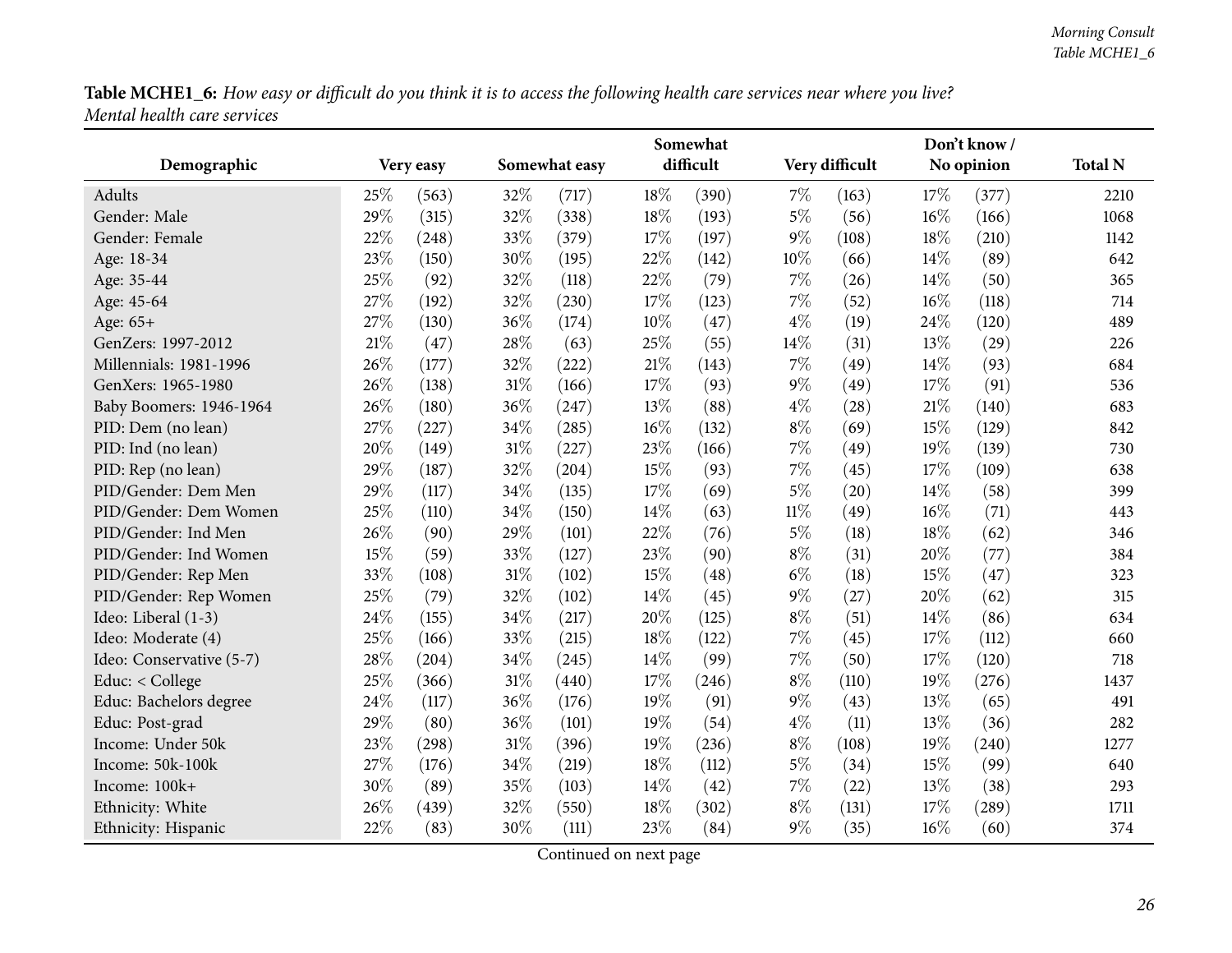|                                   |     |           | Somewhat |               |        |           |        |                    | Don't know |            |                |
|-----------------------------------|-----|-----------|----------|---------------|--------|-----------|--------|--------------------|------------|------------|----------------|
| Demographic                       |     | Very easy |          | Somewhat easy |        | difficult |        | Very difficult     |            | No opinion | <b>Total N</b> |
| Adults                            | 25% | (563)     | 32%      | (717)         | 18%    | (390)     | $7\%$  | (163)              | 17%        | (377)      | 2210           |
| Ethnicity: Black                  | 32% | (91)      | $31\%$   | (88)          | $17\%$ | (48)      | $6\%$  | (18)               | 13%        | (38)       | 282            |
| Ethnicity: Other                  | 15% | (33)      | 37%      | (79)          | 19%    | (40)      | $7\%$  | (14)               | 23%        | (50)       | 217            |
| All Christian                     | 27% | (275)     | 36%      | (359)         | 15%    | (147)     | $5\%$  | (55)               | 17%        | (172)      | 1008           |
| All Non-Christian                 | 29% | (29)      | $21\%$   | (21)          | 24%    | (24)      | $8\%$  | (8)                | 18%        | (18)       | 100            |
| Atheist                           | 21% | (23)      | 34\%     | (37)          | 15%    | (16)      | 10%    | (11)               | 20%        | (22)       | 107            |
| Agnostic/Nothing in particular    | 23% | (141)     | 29%      | (178)         | 18%    | (110)     | $11\%$ | (66)               | 18%        | (111)      | 607            |
| Something Else                    | 24% | (94)      | 31%      | (122)         | 24%    | (94)      | $6\%$  | (25)               | 14%        | (54)       | 389            |
| Religious Non-Protestant/Catholic | 27% | (36)      | 23%      | (30)          | 28%    | (36)      | $6\%$  | (8)                | 17%        | (22)       | 131            |
| Evangelical                       | 30% | (171)     | 34%      | (193)         | 16%    | (89)      | $5\%$  | (30)               | 15%        | (82)       | 565            |
| Non-Evangelical                   | 24% | (189)     | 35%      | (273)         | 17%    | (136)     | $6\%$  | (49)               | 17%        | (137)      | 783            |
| Community: Urban                  | 28% | (185)     | 30%      | (197)         | $19\%$ | (122)     | $7\%$  | (49)               | 16%        | (105)      | 658            |
| Community: Suburban               | 26% | (259)     | 34%      | (333)         | 17%    | (173)     | 7%     | (66)               | 16%        | (161)      | 993            |
| Community: Rural                  | 21% | (119)     | 33%      | (186)         | 17%    | (96)      | 9%     | (48)               | 20%        | (111)      | 560            |
| <b>Employ: Private Sector</b>     | 29% | (201)     | 34%      | (240)         | 20%    | (141)     | 7%     | (46)               | 10%        | (72)       | 700            |
| <b>Employ: Government</b>         | 26% | (28)      | 32%      | (34)          | $16\%$ | (18)      | 17%    | (19)               | $8\%$      | (9)        | 107            |
| Employ: Self-Employed             | 25% | (44)      | $34\%$   | (60)          | 14%    | (25)      | $9\%$  | (16)               | 18%        | (33)       | 178            |
| Employ: Homemaker                 | 24% | (37)      | $31\%$   | (48)          | 18%    | (27)      | 7%     | (11)               | 19%        | (30)       | 153            |
| Employ: Student                   | 13% | (9)       | 29%      | (20)          | 26%    | (18)      | $8\%$  | (6)                | 24\%       | (16)       | 69             |
| Employ: Retired                   | 28% | (152)     | 36%      | (199)         | $11\%$ | (58)      | $4\%$  | $\left( 24\right)$ | 21%        | (117)      | 550            |
| Employ: Unemployed                | 21% | (67)      | 25%      | (80)          | $21\%$ | (68)      | 9%     | (27)               | 24%        | (75)       | 316            |
| Employ: Other                     | 19% | (26)      | 27%      | (36)          | 26%    | (35)      | 10%    | (14)               | 19%        | (25)       | 136            |
| Military HH: Yes                  | 31% | (89)      | 34%      | (96)          | 16%    | (46)      | $6\%$  | (16)               | 12%        | (35)       | 282            |
| Military HH: No                   | 25% | (474)     | 32%      | (620)         | 18%    | (344)     | $8\%$  | (147)              | 18%        | (342)      | 1928           |
| RD/WT: Right Direction            | 31% | (212)     | $32\%$   | (220)         | 17%    | (116)     | $5\%$  | (34)               | 15%        | (100)      | 683            |
| RD/WT: Wrong Track                | 23% | (350)     | 33%      | (497)         | 18%    | (275)     | $8\%$  | (129)              | 18%        | (277)      | 1527           |
| Biden Job Approve                 | 27% | (256)     | 35%      | (332)         | 17%    | (160)     | 7%     | (64)               | 15%        | (141)      | 953            |
| <b>Biden Job Disapprove</b>       | 25% | (281)     | 32%      | (366)         | 18%    | (205)     | $8\%$  | (94)               | 17%        | (199)      | 1145           |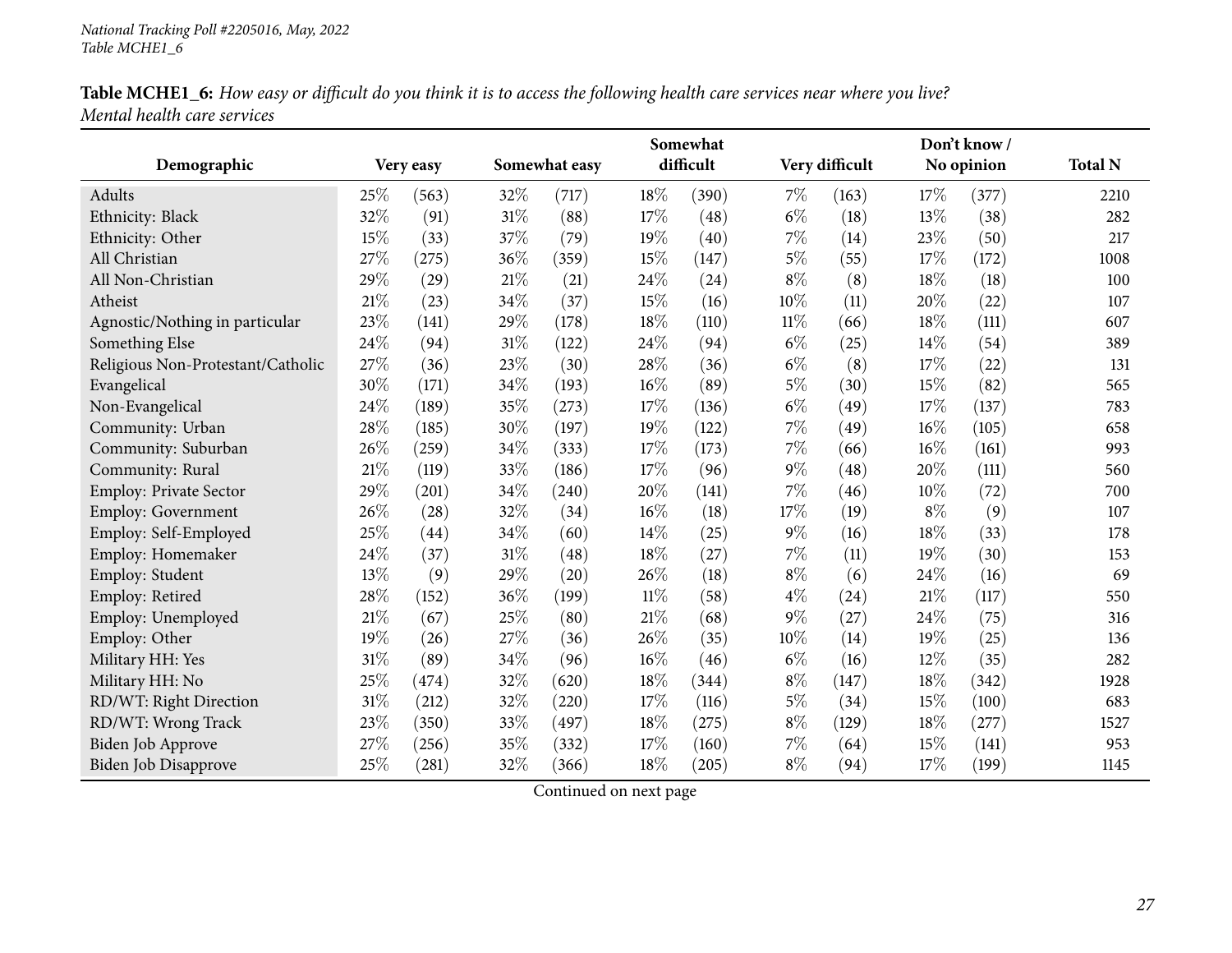|                                      |      |           |        |               |        | Somewhat  |       |                |      | Don't know / |                |
|--------------------------------------|------|-----------|--------|---------------|--------|-----------|-------|----------------|------|--------------|----------------|
| Demographic                          |      | Very easy |        | Somewhat easy |        | difficult |       | Very difficult |      | No opinion   | <b>Total N</b> |
| Adults                               | 25\% | (563)     | 32%    | (717)         | 18%    | (390)     | 7%    | (163)          | 17%  | (377)        | 2210           |
| Biden Job Strongly Approve           | 34%  | (134)     | 26%    | (104)         | 14%    | (56)      | 7%    | (29)           | 19%  | (73)         | 396            |
| Biden Job Somewhat Approve           | 22%  | (121)     | 41\%   | (228)         | 19%    | (105)     | $6\%$ | (35)           | 12%  | (68)         | 557            |
| <b>Biden Job Somewhat Disapprove</b> | 22%  | (76)      | 37%    | (127)         | 20%    | (69)      | 7%    | (24)           | 15%  | (50)         | 346            |
| <b>Biden Job Strongly Disapprove</b> | 26%  | (204)     | 30%    | (239)         | 17%    | (136)     | 9%    | (71)           | 19%  | (149)        | 799            |
| Favorable of Biden                   | 26%  | (256)     | 37%    | (354)         | 16%    | (151)     | 7%    | (69)           | 14%  | (140)        | 969            |
| Unfavorable of Biden                 | 24%  | (272)     | 31%    | (341)         | 19%    | (217)     | $8\%$ | (90)           | 18%  | (196)        | 1116           |
| Very Favorable of Biden              | 34%  | (143)     | 29%    | (119)         | 14%    | (57)      | $8\%$ | (33)           | 15%  | (64)         | 416            |
| Somewhat Favorable of Biden          | 20%  | (113)     | 42%    | (235)         | 17%    | (94)      | $6\%$ | (36)           | 14\% | (76)         | 553            |
| Somewhat Unfavorable of Biden        | 23%  | (69)      | 31%    | (93)          | 22%    | (67)      | 9%    | (26)           | 16%  | (47)         | 302            |
| Very Unfavorable of Biden            | 25%  | (203)     | $31\%$ | (249)         | 18%    | (150)     | $8\%$ | (64)           | 18%  | (149)        | 814            |
| #1 Issue: Economy                    | 26%  | (217)     | 34%    | (288)         | 17%    | (145)     | 7%    | (55)           | 16%  | (133)        | 838            |
| #1 Issue: Security                   | 27%  | (74)      | 30%    | (85)          | 22%    | (62)      | $5\%$ | (13)           | 16%  | (45)         | 279            |
| #1 Issue: Health Care                | 25%  | (52)      | 29%    | (60)          | 19%    | (40)      | 12%   | (24)           | 15%  | (31)         | 207            |
| #1 Issue: Medicare / Social Security | 26%  | (65)      | 36%    | (92)          | 10%    | (25)      | $3\%$ | (9)            | 24%  | (62)         | 252            |
| #1 Issue: Women's Issues             | 21%  | (55)      | 31%    | (81)          | 20%    | (52)      | 14%   | (37)           | 13%  | (34)         | 259            |
| #1 Issue: Education                  | 19%  | (17)      | $31\%$ | (28)          | 24%    | (21)      | $3\%$ | (3)            | 23%  | (20)         | 90             |
| #1 Issue: Energy                     | 26%  | (41)      | 37%    | (58)          | 19%    | (30)      | 7%    | (11)           | 11%  | (17)         | 158            |
| #1 Issue: Other                      | 32%  | (42)      | 20%    | (25)          | $11\%$ | (14)      | 9%    | (12)           | 28%  | (36)         | 128            |
| 2020 Vote: Joe Biden                 | 26%  | (260)     | 35%    | (355)         | 17%    | (168)     | $8\%$ | (85)           | 14%  | (141)        | 1008           |
| 2020 Vote: Donald Trump              | 29%  | (206)     | 33%    | (236)         | 15%    | (110)     | $6\%$ | (41)           | 17%  | (123)        | 716            |
| 2020 Vote: Other                     | 29%  | (19)      | 30%    | (19)          | 21%    | (14)      | 5%    | (3)            | 15%  | (10)         | 65             |
| 2020 Vote: Didn't Vote               | 19%  | (78)      | 25%    | (106)         | 23%    | (99)      | $8\%$ | (35)           | 25%  | (103)        | 421            |
| 2018 House Vote: Democrat            | 26%  | (203)     | 36%    | (279)         | 17%    | (128)     | $8\%$ | (65)           | 13%  | (103)        | 778            |
| 2018 House Vote: Republican          | 27%  | (170)     | 34\%   | (211)         | 15%    | (95)      | $6\%$ | (36)           | 17%  | (107)        | 618            |
| 2018 House Vote: Someone else        | 26%  | (15)      | 19%    | (11)          | 15%    | (9)       | $4\%$ | (2)            | 36%  | (20)         | 56             |
| 2016 Vote: Hillary Clinton           | 26%  | (196)     | 36%    | (270)         | 17%    | (129)     | $8\%$ | (57)           | 14\% | (105)        | 757            |
| 2016 Vote: Donald Trump              | 26%  | (178)     | 35%    | (232)         | 15%    | (103)     | $6\%$ | (41)           | 18%  | (119)        | 673            |
| 2016 Vote: Other                     | 28%  | (34)      | 32%    | (39)          | 19%    | (23)      | $5\%$ | (6)            | 16%  | (19)         | 121            |
| 2016 Vote: Didn't Vote               | 23%  | (153)     | 27%    | (174)         | 21%    | (136)     | $9\%$ | (60)           | 20%  | (134)        | 656            |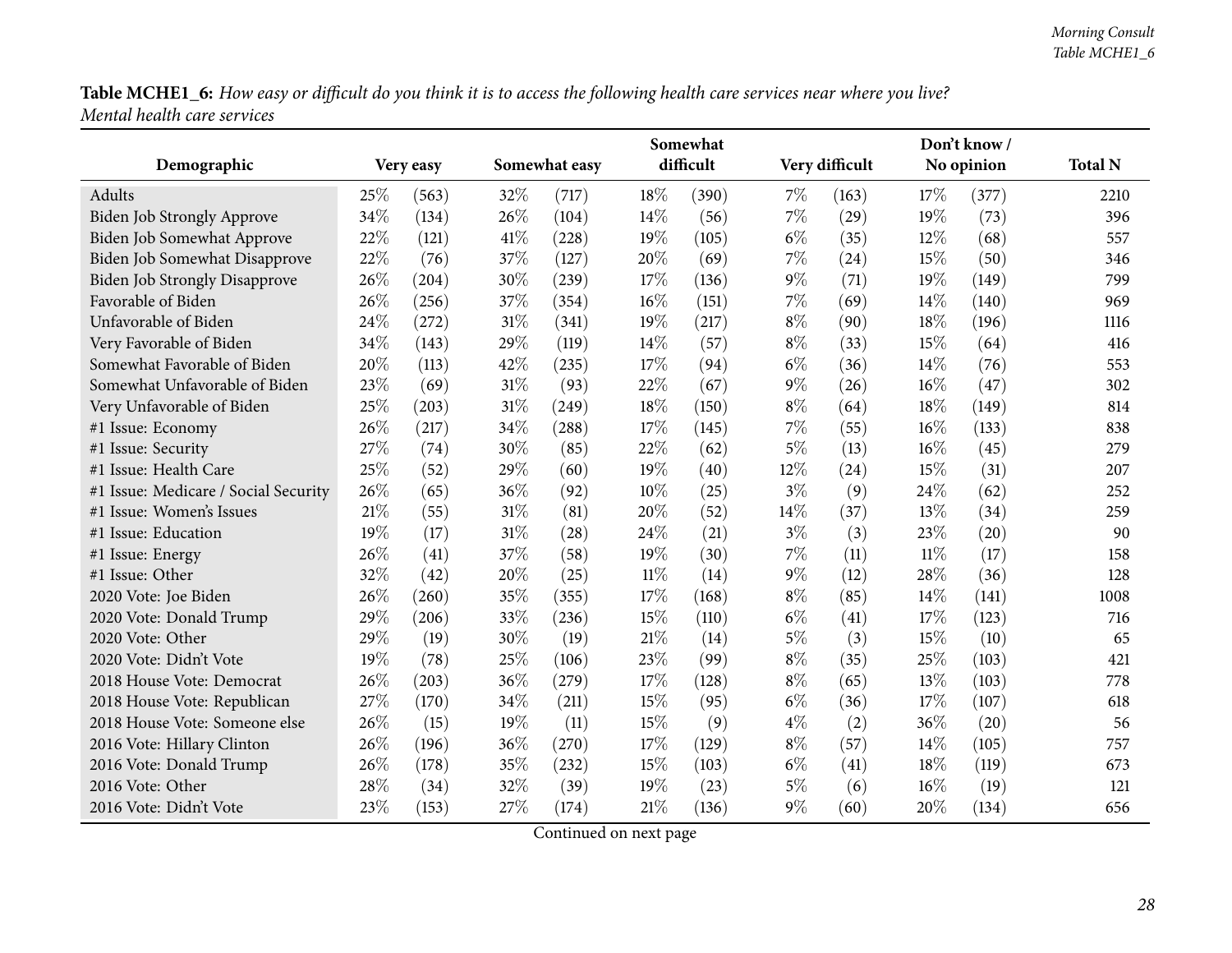| Table MCHE1_6: How easy or difficult do you think it is to access the following health care services near where you live? |  |
|---------------------------------------------------------------------------------------------------------------------------|--|
| Mental health care services                                                                                               |  |

|                        |      |            | Somewhat      |       |        |           |       |                | Don't know / |            |                |  |  |
|------------------------|------|------------|---------------|-------|--------|-----------|-------|----------------|--------------|------------|----------------|--|--|
| Demographic            |      | Very easy  | Somewhat easy |       |        | difficult |       | Very difficult |              | No opinion | <b>Total N</b> |  |  |
| Adults                 | 25\% | (563)      | 32%           | (717) | 18%    | (390)     | $7\%$ | (163)          | 17%          | (377)      | 2210           |  |  |
| Voted in 2014: Yes     | 27\% | (341)      | 34\%          | (425) | $16\%$ | (207)     | 7%    | (83)           | $17\%$       | (209)      | 1265           |  |  |
| Voted in 2014: No      | 23\% | 222        | $31\%$        | (292) | $19\%$ | (184)     | $8\%$ | (80)           | 18%          | (168)      | 945            |  |  |
| 4-Region: Northeast    | 26\% | (99)       | 34\%          | (129) | $16\%$ | (61)      | 7%    | (28)           | $17\%$       | (66)       | 383            |  |  |
| 4-Region: Midwest      | 25%  | (113)      | 34\%          | (154) | 17\%   | (77)      | $9\%$ | (41)           | $16\%$       | (72)       | 456            |  |  |
| 4-Region: South        | 26\% | (217)      | $31\%$        | (265) | $19\%$ | (161)     | $6\%$ | (51)           | 18%          | (151)      | 844            |  |  |
| 4-Region: West         | 25\% | (134)      | 32\%          | (169) | 17\%   | (91)      | $8\%$ | (44)           | 17%          | (88)       | 527            |  |  |
| Mothers                | 23%  | (71)       | 35\%          | (108) | $21\%$ | (65)      | 12%   | (38)           | $9\%$        | (26)       | 309            |  |  |
| Women using BC         | 23\% | (47)       | 36%           | (72)  | 23\%   | (46)      | 12\%  | (25)           | $6\%$        | (13)       | 202            |  |  |
| Women not using BC     | 22%  | (199)      | 33%           | (296) | 17\%   | (150)     | $8\%$ | (74)           | 21%          | (187)      | 905            |  |  |
| Women 18-44 Use BC     | 21%  | (38)       | 38\%          | (68)  | 23%    | (41)      | 13%   | (23)           | $6\%$        | (11)       | 180            |  |  |
| <b>Women 18-44</b>     | 19%  | (101)      | 34\%          | (183) | 21%    | (115)     | 12%   | (64)           | $14\%$       | (73)       | 535            |  |  |
| State Has Trigger Laws | 28\% | (106)      | 33\%          | (126) | 21%    | (79)      | $8\%$ | (30)           | $12\%$       | (45)       | 386            |  |  |
| Pro-Choice             | 25%  | (323)      | 33\%          | (423) | $19\%$ | (246)     | $8\%$ | (108)          | $14\%$       | (181)      | 1279           |  |  |
| Anti-Choice            | 27\% | (185)      | 33\%          | (229) | 15%    | (105)     | $7\%$ | (46)           | 18%          | (123)      | 687            |  |  |
| Split Sample a         | 26\% | (283)      | $31\%$        | (344) | 18%    | (203)     | $8\%$ | (89)           | 17%          | (183)      | 1102           |  |  |
| Split Sample B         | 25%  | $^{'}279)$ | 34\%          | (373) | 17\%   | (188)     | $7\%$ | (75)           | $18\%$       | (194)      | 1108           |  |  |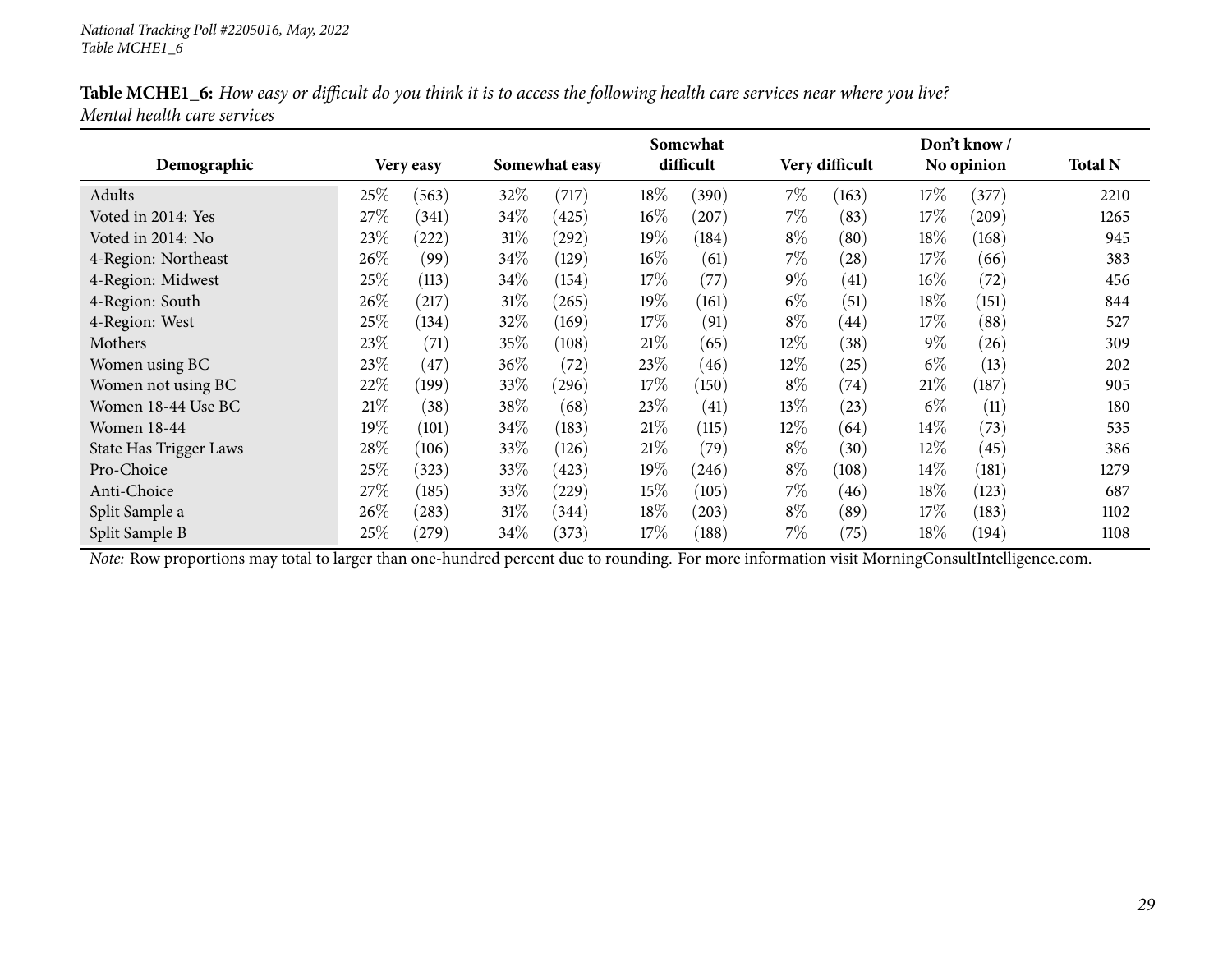<span id="page-29-0"></span>

|                          |        |           | Somewhat      |                    |        |           |        | Don't know/    |      |            |                |  |
|--------------------------|--------|-----------|---------------|--------------------|--------|-----------|--------|----------------|------|------------|----------------|--|
| Demographic              |        | Very easy | Somewhat easy |                    |        | difficult |        | Very difficult |      | No opinion | <b>Total N</b> |  |
| Adults                   | 10%    | (213)     | 13%           | (287)              | $11\%$ | (254)     | 10%    | (217)          | 56\% | (1239)     | 2210           |  |
| Gender: Male             | 12%    | (129)     | 15%           | (165)              | 13%    | (134)     | $8\%$  | (87)           | 52%  | (552)      | 1068           |  |
| Gender: Female           | 7%     | (85)      | $11\%$        | (121)              | 10%    | (120)     | $11\%$ | (130)          | 60%  | (687)      | 1142           |  |
| Age: 18-34               | 12%    | (78)      | 19%           | (123)              | 14%    | (91)      | 13%    | (86)           | 41%  | (264)      | 642            |  |
| Age: 35-44               | 12%    | (44)      | 15%           | (54)               | 14%    | (53)      | $11\%$ | (42)           | 47%  | (173)      | 365            |  |
| Age: 45-64               | $7\%$  | (53)      | 10%           | (68)               | 10%    | (68)      | $9\%$  | (64)           | 64%  | (460)      | 714            |  |
| Age: 65+                 | $8\%$  | (39)      | $8\%$         | (41)               | $9\%$  | (42)      | 5%     | (25)           | 70%  | (341)      | 489            |  |
| GenZers: 1997-2012       | $11\%$ | (25)      | 20%           | (45)               | 15%    | (34)      | 21%    | (49)           | 33%  | (73)       | 226            |  |
| Millennials: 1981-1996   | 13%    | (87)      | 18%           | (125)              | 15%    | (99)      | 9%     | (63)           | 45%  | (310)      | 684            |  |
| GenXers: 1965-1980       | $9\%$  | (47)      | 10%           | (53)               | 10%    | (56)      | $11\%$ | (59)           | 60%  | (321)      | 536            |  |
| Baby Boomers: 1946-1964  | $7\%$  | (45)      | $9\%$         | (59)               | 9%     | (60)      | $6\%$  | (41)           | 70%  | (478)      | 683            |  |
| PID: Dem (no lean)       | 12%    | (103)     | 16%           | (132)              | 13%    | (113)     | 9%     | (77)           | 50%  | (417)      | 842            |  |
| PID: Ind (no lean)       | 7%     | (49)      | $11\%$        | (84)               | 13%    | (92)      | 12%    | (84)           | 58%  | (420)      | 730            |  |
| PID: Rep (no lean)       | $9\%$  | (60)      | $11\%$        | (71)               | $8\%$  | (49)      | 9%     | (56)           | 63%  | (402)      | 638            |  |
| PID/Gender: Dem Men      | 14%    | (58)      | 19%           | (76)               | 14%    | (57)      | $8\%$  | (33)           | 44%  | (175)      | 399            |  |
| PID/Gender: Dem Women    | 10%    | (46)      | 13%           | (56)               | 13%    | (56)      | 10%    | (44)           | 55%  | (241)      | 443            |  |
| PID/Gender: Ind Men      | 10%    | (34)      | 12%           | (43)               | $15\%$ | (51)      | 10%    | (34)           | 53%  | (184)      | 346            |  |
| PID/Gender: Ind Women    | $4\%$  | (16)      | $11\%$        | (41)               | $11\%$ | (42)      | 13%    | (50)           | 61\% | (236)      | 384            |  |
| PID/Gender: Rep Men      | 12%    | (37)      | 14%           | (46)               | $8\%$  | (26)      | $6\%$  | (20)           | 60%  | (193)      | 323            |  |
| PID/Gender: Rep Women    | 7%     | (23)      | $8\%$         | (25)               | 7%     | (22)      | $11\%$ | (36)           | 66%  | (209)      | 315            |  |
| Ideo: Liberal (1-3)      | 10%    | (65)      | 15%           | (95)               | 15%    | (94)      | 12%    | (79)           | 48%  | (301)      | 634            |  |
| Ideo: Moderate (4)       | 10%    | (65)      | 14\%          | (95)               | 14%    | (93)      | $9\%$  | (59)           | 53%  | (349)      | 660            |  |
| Ideo: Conservative (5-7) | $9\%$  | (68)      | $11\%$        | (82)               | 7%     | (52)      | 9%     | (64)           | 63%  | (452)      | 718            |  |
| Educ: < College          | $9\%$  | (132)     | 12%           | (176)              | 12%    | (169)     | 10%    | (142)          | 57%  | (819)      | 1437           |  |
| Educ: Bachelors degree   | 10%    | (51)      | 14%           | (66)               | $11\%$ | (52)      | $11\%$ | (55)           | 54%  | (266)      | 491            |  |
| Educ: Post-grad          | $11\%$ | (30)      | $16\%$        | $\left( 44\right)$ | 12%    | (33)      | $7\%$  | (20)           | 55%  | (154)      | 282            |  |
| Income: Under 50k        | $8\%$  | (108)     | 12%           | (153)              | $11\%$ | (145)     | $11\%$ | (141)          | 57%  | (730)      | 1277           |  |
| Income: 50k-100k         | 10%    | (65)      | 14%           | (90)               | 13%    | (81)      | $8\%$  | (54)           | 55%  | (350)      | 640            |  |
| Income: 100k+            | 14%    | (40)      | 15%           | (43)               | 10%    | (28)      | 7%     | (22)           | 54%  | (159)      | 293            |  |
| Ethnicity: White         | 9%     | (155)     | 12%           | (202)              | $11\%$ | (189)     | 10%    | (178)          | 58%  | (987)      | 1711           |  |
| Ethnicity: Hispanic      | $11\%$ | (43)      | 17%           | (65)               | 14%    | (51)      | 13%    | (49)           | 45%  | (166)      | 374            |  |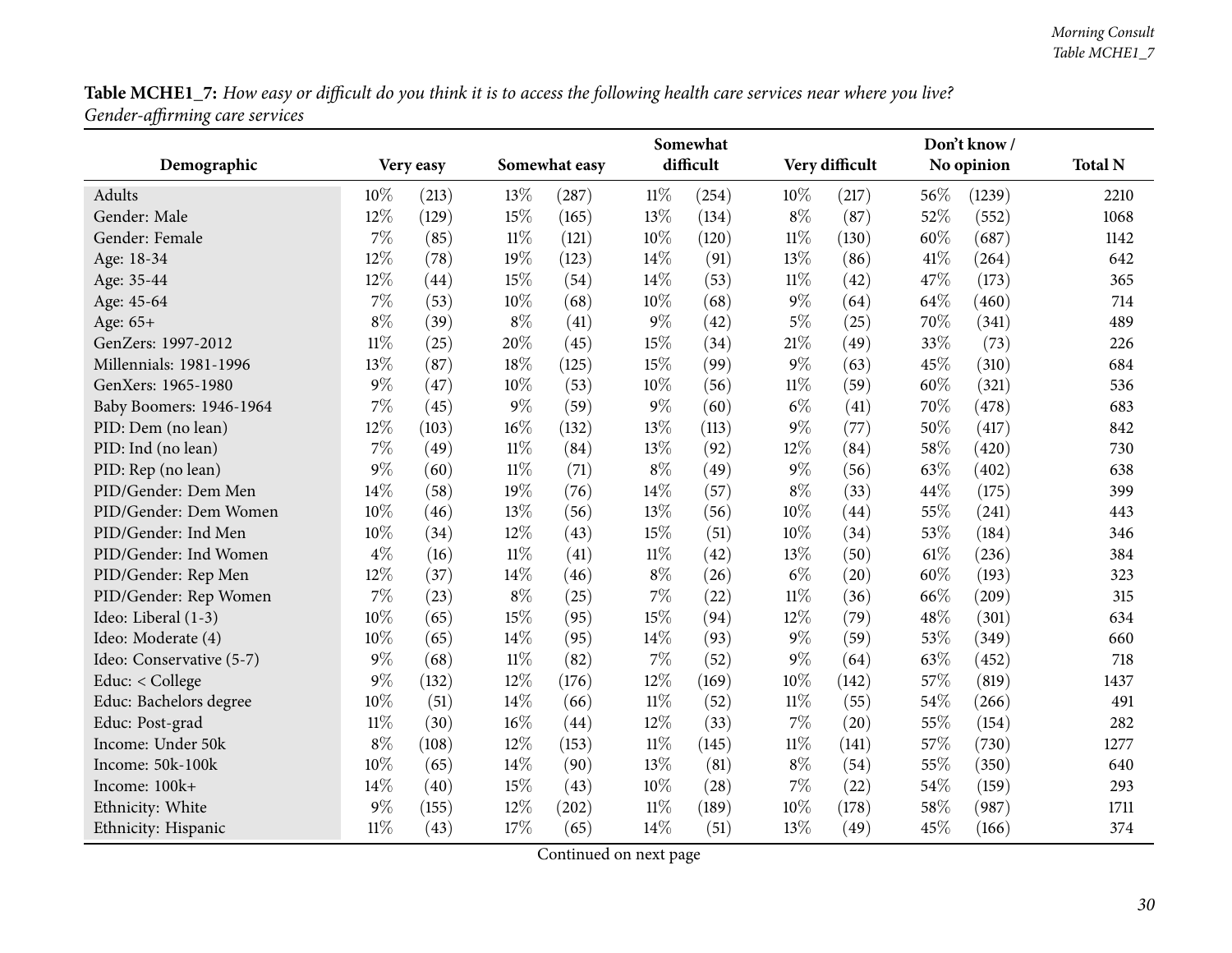| Table MCHE1_7: How easy or difficult do you think it is to access the following health care services near where you live? |  |
|---------------------------------------------------------------------------------------------------------------------------|--|
| Gender-affirming care services                                                                                            |  |

|                                   |       |                    |        |               |        | Somewhat  |        |                |        | Don't know/ |                |
|-----------------------------------|-------|--------------------|--------|---------------|--------|-----------|--------|----------------|--------|-------------|----------------|
| Demographic                       |       | Very easy          |        | Somewhat easy |        | difficult |        | Very difficult |        | No opinion  | <b>Total N</b> |
| Adults                            | 10%   | (213)              | 13%    | (287)         | $11\%$ | (254)     | $10\%$ | (217)          | 56\%   | (1239)      | 2210           |
| Ethnicity: Black                  | 14%   | (40)               | 16%    | (44)          | 14%    | (39)      | $11\%$ | (30)           | 46%    | (129)       | 282            |
| Ethnicity: Other                  | $9\%$ | (19)               | 19%    | (40)          | 12%    | (26)      | $4\%$  | (9)            | 57%    | (123)       | 217            |
| All Christian                     | 11%   | (108)              | 12%    | (125)         | $11\%$ | (111)     | 7%     | (73)           | 59%    | (592)       | 1008           |
| All Non-Christian                 | 17%   | (17)               | 14%    | (14)          | 13%    | (12)      | $11\%$ | (11)           | 45%    | (45)        | 100            |
| Atheist                           | $7\%$ | (8)                | 19%    | (21)          | 12%    | (13)      | 14%    | (15)           | 47\%   | (50)        | 107            |
| Agnostic/Nothing in particular    | $8\%$ | (51)               | 13%    | (81)          | 12%    | (74)      | $11\%$ | (64)           | 55%    | (336)       | 607            |
| Something Else                    | $8\%$ | $\left( 29\right)$ | $12\%$ | (46)          | $11\%$ | (43)      | 14%    | (55)           | 55%    | (216)       | 389            |
| Religious Non-Protestant/Catholic | 14%   | (18)               | 13%    | (17)          | 12%    | (16)      | 10%    | (13)           | 52%    | (68)        | 131            |
| Evangelical                       | 12%   | (69)               | 13%    | (73)          | $11\%$ | (64)      | $9\%$  | (49)           | 55%    | (311)       | 565            |
| Non-Evangelical                   | $8\%$ | (65)               | 12%    | (92)          | $11\%$ | (85)      | 10%    | (75)           | 59%    | (466)       | 783            |
| Community: Urban                  | 14%   | (89)               | 16%    | (104)         | 12%    | (77)      | $9\%$  | (56)           | 50%    | (331)       | 658            |
| Community: Suburban               | 10%   | (96)               | $13\%$ | (125)         | 10%    | (104)     | 10%    | (96)           | 58\%   | (572)       | 993            |
| Community: Rural                  | $5\%$ | (28)               | $10\%$ | (57)          | 13%    | (74)      | 12%    | (65)           | 60%    | (336)       | 560            |
| Employ: Private Sector            | 15%   | (106)              | 15%    | (102)         | 14\%   | (99)      | $11\%$ | (75)           | 45%    | (319)       | 700            |
| Employ: Government                | 10%   | (10)               | 23%    | (24)          | $6\%$  | (6)       | 14%    | (15)           | 48%    | (51)        | 107            |
| Employ: Self-Employed             | 13%   | (23)               | 18%    | (31)          | 12%    | (22)      | $8\%$  | (15)           | 49%    | (87)        | 178            |
| Employ: Homemaker                 | $5\%$ | (8)                | 15%    | (24)          | 7%     | (11)      | $9\%$  | (14)           | 63%    | (96)        | 153            |
| Employ: Student                   | $3\%$ | (2)                | 14%    | (10)          | $16\%$ | (11)      | 18%    | (12)           | 50%    | (34)        | 69             |
| Employ: Retired                   | $7\%$ | (39)               | $9\%$  | (49)          | $8\%$  | (46)      | $6\%$  | (34)           | 69%    | (381)       | 550            |
| Employ: Unemployed                | $6\%$ | (19)               | $11\%$ | (36)          | 14%    | (44)      | $11\%$ | (36)           | 57%    | (182)       | 316            |
| Employ: Other                     | $4\%$ | (6)                | $8\%$  | (11)          | $11\%$ | (15)      | $11\%$ | (15)           | 66\%   | (89)        | 136            |
| Military HH: Yes                  | $8\%$ | (24)               | 13%    | (36)          | 12%    | (35)      | $9\%$  | (25)           | 58%    | (163)       | 282            |
| Military HH: No                   | 10%   | (189)              | 13%    | (250)         | $11\%$ | (219)     | 10%    | (193)          | 56%    | (1076)      | 1928           |
| RD/WT: Right Direction            | 14%   | (94)               | 17%    | (115)         | 14%    | (96)      | $9\%$  | (61)           | $46\%$ | (316)       | 683            |
| RD/WT: Wrong Track                | $8\%$ | (119)              | $11\%$ | (172)         | 10%    | (158)     | 10%    | (156)          | 60%    | (923)       | 1527           |
| Biden Job Approve                 | 13%   | (119)              | 17%    | (157)         | 13%    | (121)     | 10%    | (94)           | 48\%   | (461)       | 953            |
| <b>Biden Job Disapprove</b>       | 7%    | (85)               | $11\%$ | (126)         | 10%    | (118)     | 10%    | (118)          | 61%    | (698)       | 1145           |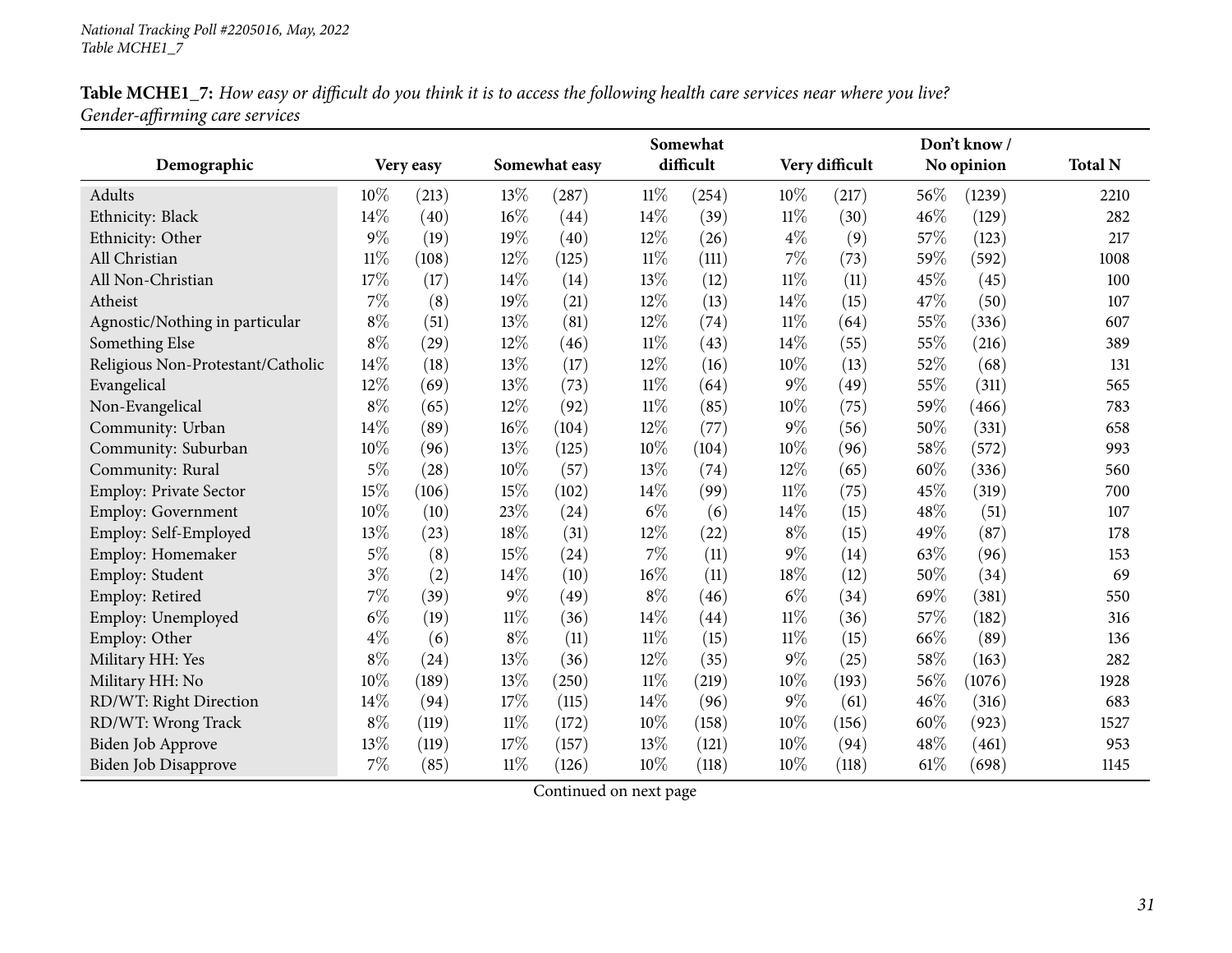|                                      |        |           |        |               |        | Somewhat  |        |                |      | Don't know/ |                |
|--------------------------------------|--------|-----------|--------|---------------|--------|-----------|--------|----------------|------|-------------|----------------|
| Demographic                          |        | Very easy |        | Somewhat easy |        | difficult |        | Very difficult |      | No opinion  | <b>Total N</b> |
| Adults                               | 10%    | (213)     | 13%    | (287)         | $11\%$ | (254)     | 10%    | (217)          | 56\% | (1239)      | 2210           |
| <b>Biden Job Strongly Approve</b>    | 17%    | (69)      | 15%    | (58)          | 10%    | (40)      | 10%    | (41)           | 47%  | (188)       | 396            |
| Biden Job Somewhat Approve           | $9\%$  | (50)      | 18%    | (100)         | 15%    | (81)      | $9\%$  | (52)           | 49%  | (274)       | 557            |
| Biden Job Somewhat Disapprove        | $5\%$  | (19)      | 15%    | (52)          | 15%    | (52)      | $11\%$ | (39)           | 53%  | (184)       | 346            |
| <b>Biden Job Strongly Disapprove</b> | $8\%$  | (66)      | $9\%$  | (74)          | $8\%$  | (66)      | 10%    | (80)           | 64\% | (513)       | 799            |
| Favorable of Biden                   | 12%    | (112)     | $16\%$ | (160)         | 12%    | (120)     | 10%    | (99)           | 49%  | (478)       | 969            |
| Unfavorable of Biden                 | $8\%$  | (90)      | $11\%$ | (119)         | $11\%$ | (125)     | 10%    | (110)          | 60%  | (672)       | 1116           |
| Very Favorable of Biden              | 16%    | (66)      | $16\%$ | (67)          | 10%    | (43)      | $11\%$ | (44)           | 47%  | (196)       | 416            |
| Somewhat Favorable of Biden          | $8\%$  | (46)      | 17%    | (92)          | 14%    | (77)      | 10%    | (55)           | 51%  | (283)       | 553            |
| Somewhat Unfavorable of Biden        | $8\%$  | (24)      | 14%    | (42)          | 15%    | (45)      | 12%    | (35)           | 52%  | (157)       | 302            |
| Very Unfavorable of Biden            | $8\%$  | (66)      | $9\%$  | (77)          | 10%    | (80)      | 9%     | (75)           | 63%  | (516)       | 814            |
| #1 Issue: Economy                    | $9\%$  | (79)      | 13%    | (110)         | 12%    | (98)      | $8\%$  | (64)           | 58%  | (486)       | 838            |
| #1 Issue: Security                   | $8\%$  | (22)      | $11\%$ | (30)          | $11\%$ | (31)      | 7%     | (19)           | 63%  | (177)       | 279            |
| #1 Issue: Health Care                | 16%    | (34)      | $11\%$ | (23)          | 14%    | (28)      | 13%    | (28)           | 46%  | (95)        | 207            |
| #1 Issue: Medicare / Social Security | 7%     | (17)      | $9\%$  | (24)          | 10%    | (26)      | $6\%$  | (15)           | 67%  | (170)       | 252            |
| #1 Issue: Women's Issues             | 10%    | (25)      | 14%    | (37)          | 14%    | (36)      | 15%    | (40)           | 47%  | (121)       | 259            |
| #1 Issue: Education                  | 9%     | (8)       | 25%    | (22)          | $8\%$  | (8)       | 15%    | (14)           | 42%  | (38)        | 90             |
| #1 Issue: Energy                     | $9\%$  | (15)      | 20%    | (32)          | $11\%$ | (18)      | 17%    | (27)           | 42%  | (66)        | 158            |
| #1 Issue: Other                      | 10%    | (12)      | $8\%$  | (10)          | $7\%$  | (9)       | $8\%$  | (10)           | 67%  | (86)        | 128            |
| 2020 Vote: Joe Biden                 | $11\%$ | (106)     | 16%    | (158)         | 13%    | (135)     | $9\%$  | (93)           | 51\% | (517)       | 1008           |
| 2020 Vote: Donald Trump              | 9%     | (62)      | $11\%$ | (79)          | $9\%$  | (66)      | 9%     | (63)           | 62%  | (446)       | 716            |
| 2020 Vote: Other                     | $8\%$  | (5)       | $10\%$ | (6)           | $8\%$  | (5)       | $8\%$  | (5)            | 66%  | (42)        | 65             |
| 2020 Vote: Didn't Vote               | $9\%$  | (40)      | 10%    | (43)          | $11\%$ | (48)      | 13%    | (56)           | 56%  | (234)       | 421            |
| 2018 House Vote: Democrat            | $11\%$ | (87)      | 17%    | (132)         | 12%    | (96)      | $11\%$ | (84)           | 49%  | (379)       | 778            |
| 2018 House Vote: Republican          | 7%     | (43)      | $11\%$ | (67)          | $8\%$  | (52)      | 7%     | (46)           | 66%  | (410)       | 618            |
| 2018 House Vote: Someone else        | 7%     | (4)       | $1\%$  | (1)           | 22%    | (12)      | 5%     | (3)            | 66%  | (37)        | 56             |
| 2016 Vote: Hillary Clinton           | 10%    | (75)      | 15%    | (116)         | 15%    | (111)     | 10%    | (72)           | 51%  | (383)       | 757            |
| 2016 Vote: Donald Trump              | $8\%$  | (57)      | $9\%$  | (64)          | 9%     | (58)      | $8\%$  | (56)           | 65%  | (439)       | 673            |
| 2016 Vote: Other                     | 13%    | (16)      | 16%    | (19)          | $11\%$ | (13)      | $8\%$  | (10)           | 52%  | (63)        | 121            |
| 2016 Vote: Didn't Vote               | 10%    | (64)      | 13%    | (88)          | $11\%$ | (72)      | 12%    | (79)           | 54%  | (353)       | 656            |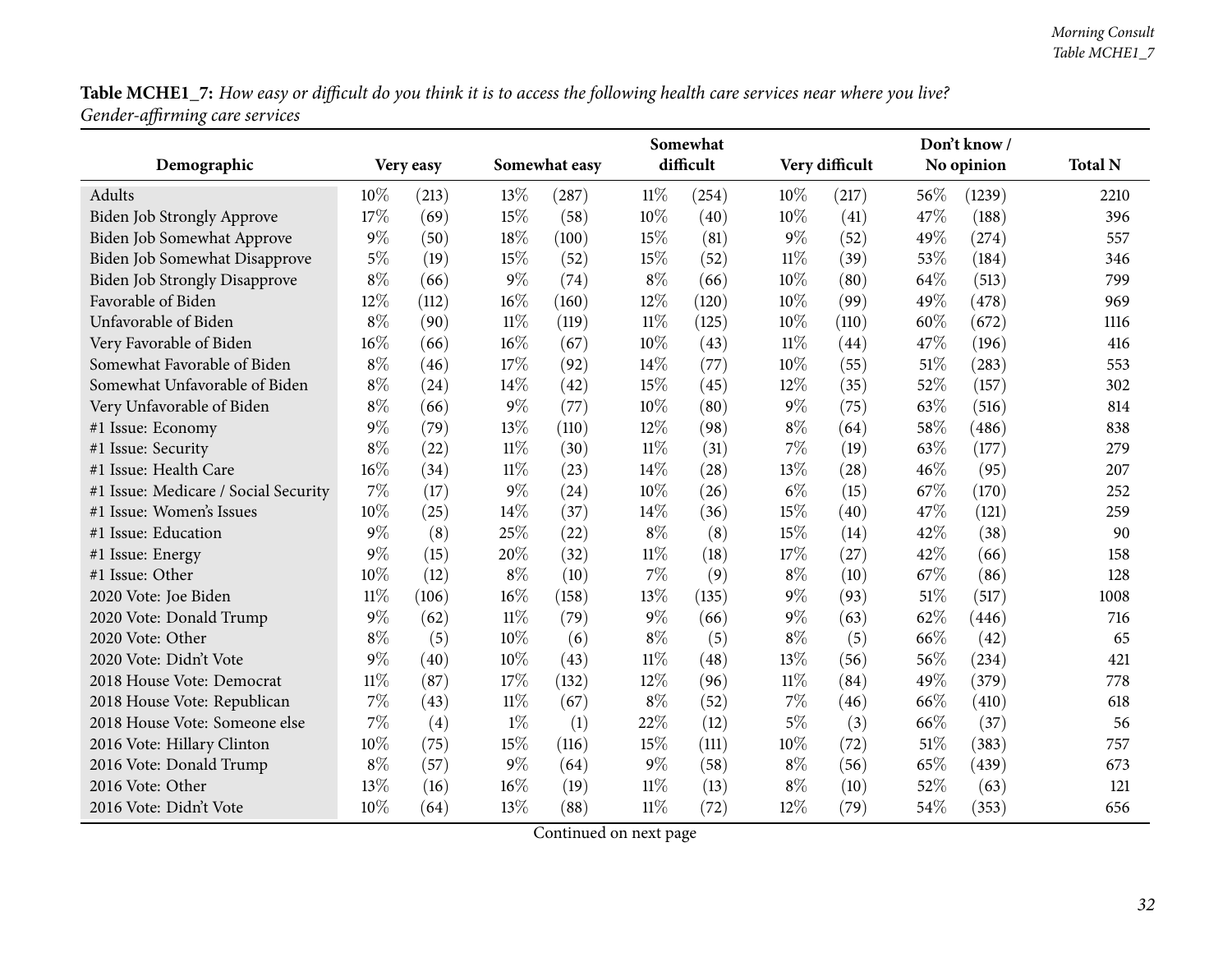|                               |        |           | Somewhat |               |        |           |        | Don't know /   |         |            |                |  |
|-------------------------------|--------|-----------|----------|---------------|--------|-----------|--------|----------------|---------|------------|----------------|--|
| Demographic                   |        | Very easy |          | Somewhat easy |        | difficult |        | Very difficult |         | No opinion | <b>Total N</b> |  |
| Adults                        | $10\%$ | (213)     | 13\%     | (287)         | $11\%$ | (254)     | 10%    | (217)          | 56%     | (1239)     | 2210           |  |
| Voted in 2014: Yes            | $9\%$  | (110)     | 13\%     | (164)         | $11\%$ | (140)     | $9\%$  | (109)          | 59%     | (742)      | 1265           |  |
| Voted in 2014: No             | $11\%$ | (103)     | 13\%     | (122)         | 12\%   | (114)     | $11\%$ | (108)          | 53\%    | (497)      | 945            |  |
| 4-Region: Northeast           | $8\%$  | (32)      | $14\%$   | (53)          | $15\%$ | (56)      | $7\%$  | (25)           | $57\%$  | (217)      | 383            |  |
| 4-Region: Midwest             | $8\%$  | (38)      | $12\%$   | (55)          | $11\%$ | (50)      | $10\%$ | (46)           | 59 $\%$ | (268)      | 456            |  |
| 4-Region: South               | $9\%$  | (78)      | $12\%$   | (104)         | 12\%   | (97)      | 13%    | (111)          | 54\%    | (455)      | 844            |  |
| 4-Region: West                | 12\%   | (66)      | $14\%$   | (75)          | $10\%$ | (51)      | $7\%$  | (36)           | 57\%    | (299)      | 527            |  |
| Mothers                       | 10\%   | (30)      | 15%      | (48)          | $11\%$ | (34)      | $14\%$ | (43)           | 50\%    | (154)      | 309            |  |
| Women using BC                | $9\%$  | (18)      | 14\%     | (29)          | 15%    | (31)      | 17\%   | (34)           | 45%     | (91)       | 202            |  |
| Women not using BC            | $7\%$  | (65)      | $9\%$    | (83)          | 10%    | (86)      | $11\%$ | (95)           | 64\%    | (576)      | 905            |  |
| Women 18-44 Use BC            | $8\%$  | (15)      | $15\%$   | (26)          | 15%    | $^{'}28)$ | 18\%   | (33)           | 44\%    | (79)       | 180            |  |
| <b>Women 18-44</b>            | $9\%$  | (46)      | 15%      | (79)          | 13%    | (69)      | $16\%$ | (84)           | 48\%    | $^{'}257)$ | 535            |  |
| <b>State Has Trigger Laws</b> | 12%    | (45)      | 17\%     | (64)          | 15%    | (59)      | 13\%   | (51)           | 43\%    | (165)      | 386            |  |
| Pro-Choice                    | $10\%$ | (131)     | $14\%$   | (182)         | 13\%   | (168)     | $11\%$ | (141)          | $51\%$  | (657)      | 1279           |  |
| Anti-Choice                   | $9\%$  | (63)      | $11\%$   | (79)          | 10%    | (68)      | $8\%$  | (57)           | $61\%$  | (419)      | 687            |  |
| Split Sample a                | $11\%$ | (118)     | 13\%     | (143)         | $11\%$ | (126)     | $10\%$ | (108)          | $55\%$  | (607)      | 1102           |  |
| Split Sample B                | $9\%$  | (95)      | 13\%     | (144)         | 12\%   | (128)     | $10\%$ | (110)          | $57\%$  | (632)      | 1108           |  |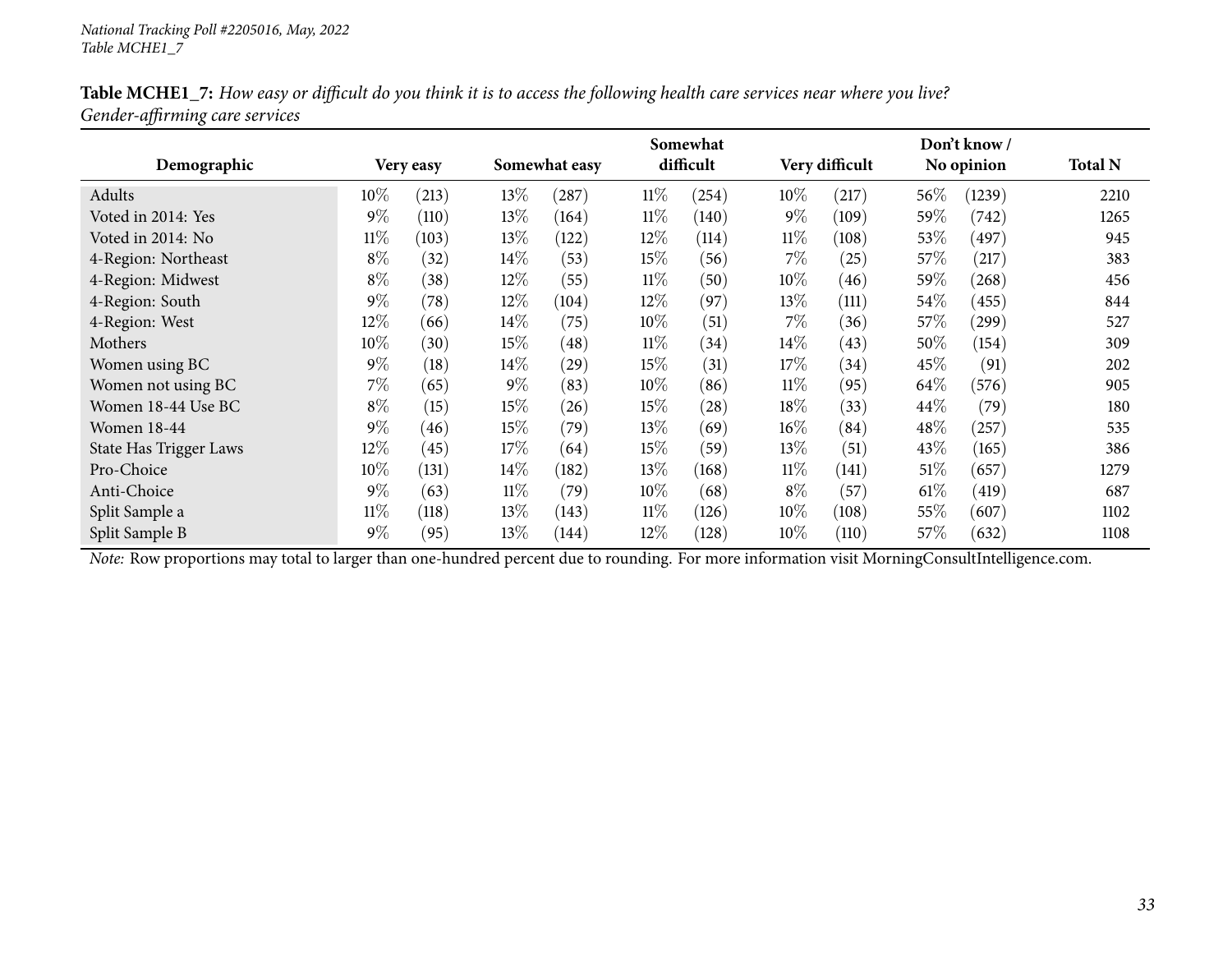<span id="page-33-0"></span>

| Demographic              |        | Yes   |        | <b>No</b> |       | Prefer not to say | <b>Total N</b> |
|--------------------------|--------|-------|--------|-----------|-------|-------------------|----------------|
| Adults                   | 15%    | (342) | 82%    | (1802)    | $3\%$ | (66)              | 2210           |
| Gender: Male             | 13%    | (140) | 84%    | (896)     | $3\%$ | (32)              | 1068           |
| Gender: Female           | 18%    | (202) | 79%    | (905)     | $3\%$ | (35)              | 1142           |
| Age: 18-34               | 30%    | (195) | 65%    | (418)     | $5\%$ | (29)              | 642            |
| Age: 35-44               | 22%    | (82)  | 74%    | (270)     | $4\%$ | (14)              | 365            |
| Age: 45-64               | $8\%$  | (55)  | $91\%$ | (647)     | $2\%$ | (12)              | 714            |
| Age: 65+                 | $2\%$  | (11)  | 96%    | (467)     | $2\%$ | (11)              | 489            |
| GenZers: 1997-2012       | 25%    | (56)  | 69%    | (157)     | $6\%$ | (13)              | 226            |
| Millennials: 1981-1996   | 30%    | (202) | 67\%   | (458)     | $4\%$ | (24)              | 684            |
| GenXers: 1965-1980       | 12%    | (62)  | 85%    | (458)     | $3\%$ | (16)              | 536            |
| Baby Boomers: 1946-1964  | $3\%$  | (21)  | 96%    | (653)     | $1\%$ | (9)               | 683            |
| PID: Dem (no lean)       | 16%    | (135) | 82%    | (691)     | $2\%$ | (16)              | 842            |
| PID: Ind (no lean)       | 15%    | (107) | 80%    | (587)     | $5\%$ | (37)              | 730            |
| PID: Rep (no lean)       | $16\%$ | (100) | 82%    | (524)     | $2\%$ | (14)              | 638            |
| PID/Gender: Dem Men      | 13%    | (53)  | 84%    | (335)     | $3\%$ | (10)              | 399            |
| PID/Gender: Dem Women    | 18%    | (81)  | 80%    | (356)     | $1\%$ | (6)               | 443            |
| PID/Gender: Ind Men      | $11\%$ | (39)  | $84\%$ | (291)     | $5\%$ | (16)              | 346            |
| PID/Gender: Ind Women    | $18\%$ | (68)  | 77\%   | (296)     | $5\%$ | (20)              | 384            |
| PID/Gender: Rep Men      | 15%    | (47)  | $84\%$ | (270)     | $2\%$ | (5)               | 323            |
| PID/Gender: Rep Women    | $17\%$ | (53)  | $80\%$ | (254)     | $3\%$ | (9)               | 315            |
| Ideo: Liberal (1-3)      | 20%    | (127) | 77%    | (491)     | $3\%$ | (16)              | 634            |
| Ideo: Moderate (4)       | 14%    | (91)  | 83%    | (545)     | $4\%$ | (24)              | 660            |
| Ideo: Conservative (5-7) | 13%    | (95)  | 85%    | (608)     | $2\%$ | (15)              | 718            |
| Educ: < College          | $14\%$ | (194) | $83\%$ | (1197)    | $3\%$ | (46)              | 1437           |
| Educ: Bachelors degree   | $18\%$ | (90)  | 79%    | (387)     | $3\%$ | (14)              | 491            |
| Educ: Post-grad          | 20%    | (57)  | 77%    | (218)     | $2\%$ | (7)               | 282            |
| Income: Under 50k        | 14%    | (175) | 83%    | (1054)    | $4\%$ | (48)              | 1277           |
| Income: 50k-100k         | 18%    | (115) | $81\%$ | (516)     | $2\%$ | (10)              | 640            |
| Income: 100k+            | $18\%$ | (53)  | 79%    | (232)     | $3\%$ | (9)               | 293            |
| Ethnicity: White         | 15%    | (260) | 82%    | (1404)    | $3\%$ | (47)              | 1711           |
| Ethnicity: Hispanic      | 17%    | (62)  | $80\%$ | (299)     | $3\%$ | (13)              | 374            |
| Ethnicity: Black         | 17%    | (49)  | 79%    | (223)     | $4\%$ | (11)              | 282            |

Table MCHE2: As you may know, birth control is a method of preventing pregnancy. Common methods include the birth control pill, condom use, and other medications, devices, and/or procedures used to prevent pregnancy. Are you currently using a method of birth control?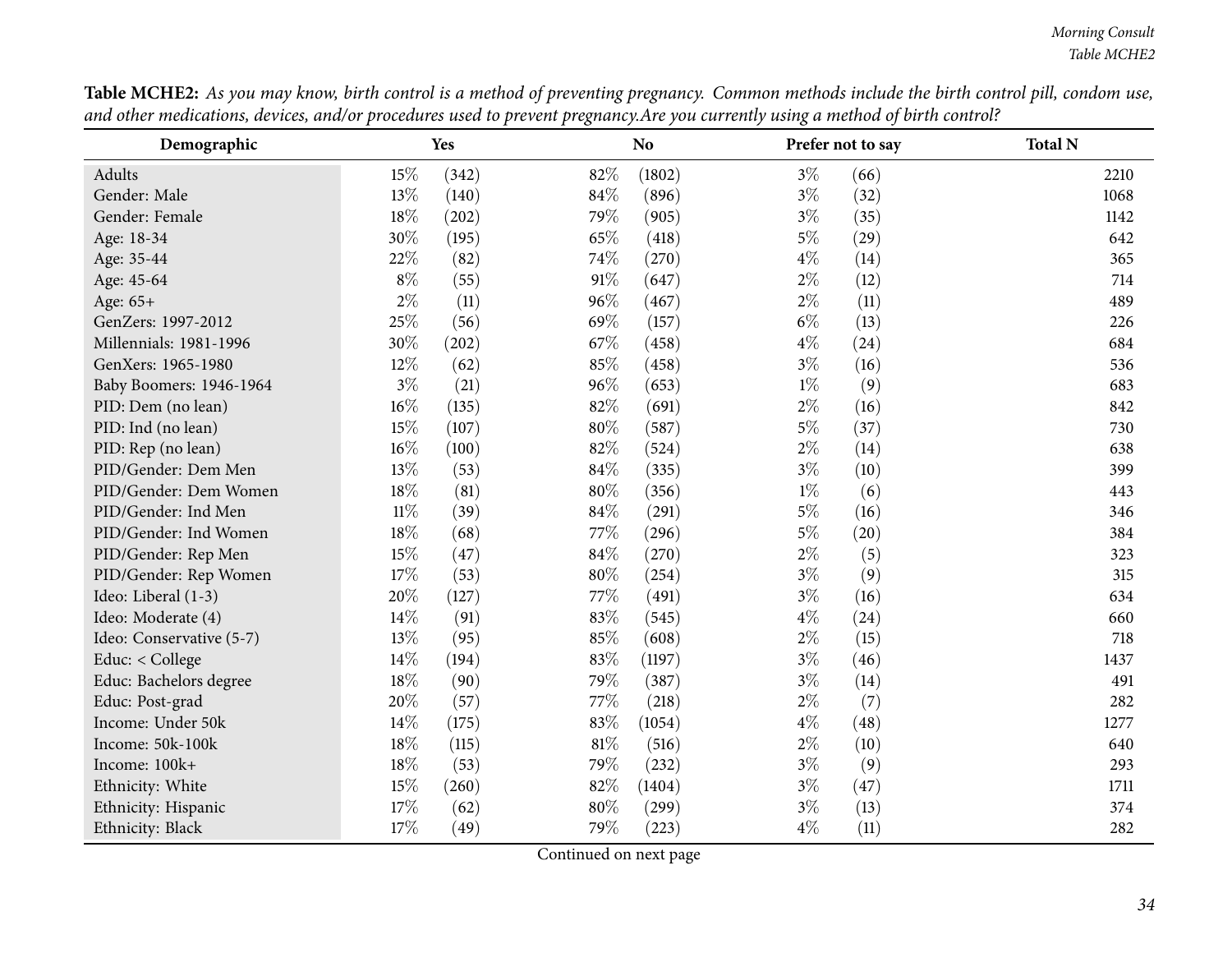| Demographic                          |        | Yes   |        | N <sub>o</sub> |       | Prefer not to say | <b>Total N</b> |
|--------------------------------------|--------|-------|--------|----------------|-------|-------------------|----------------|
| Adults                               | 15%    | (342) | 82%    | (1802)         | $3\%$ | (66)              | 2210           |
| Ethnicity: Other                     | 15%    | (34)  | 81%    | (175)          | $4\%$ | (8)               | 217            |
| All Christian                        | 13%    | (133) | 85%    | (854)          | $2\%$ | (21)              | 1008           |
| All Non-Christian                    | 14%    | (14)  | 84%    | (84)           | $2\%$ | (2)               | 100            |
| Atheist                              | 23%    | (25)  | 74%    | (79)           | $3\%$ | (3)               | 107            |
| Agnostic/Nothing in particular       | $16\%$ | (99)  | 79%    | (480)          | $4\%$ | (27)              | 607            |
| Something Else                       | 18%    | (70)  | 78%    | (305)          | $4\%$ | (14)              | 389            |
| Religious Non-Protestant/Catholic    | 17%    | (22)  | 82%    | (107)          | $1\%$ | (2)               | 131            |
| Evangelical                          | 17%    | (95)  | $81\%$ | (456)          | $3\%$ | (14)              | 565            |
| Non-Evangelical                      | 13%    | (98)  | 85%    | (666)          | $2\%$ | (19)              | 783            |
| Community: Urban                     | 20%    | (129) | 77%    | (508)          | $3\%$ | (21)              | 658            |
| Community: Suburban                  | 15%    | (148) | $81\%$ | (809)          | $4\%$ | (36)              | 993            |
| Community: Rural                     | 12%    | (65)  | 87%    | (485)          | $2\%$ | (10)              | 560            |
| Employ: Private Sector               | 23%    | (162) | 75%    | (522)          | $2\%$ | (16)              | 700            |
| <b>Employ: Government</b>            | 25%    | (26)  | 69%    | (74)           | $6\%$ | (7)               | 107            |
| Employ: Self-Employed                | 13%    | (23)  | 84\%   | (149)          | $3\%$ | (5)               | 178            |
| Employ: Homemaker                    | 19%    | (29)  | 75%    | (116)          | $5\%$ | (8)               | 153            |
| Employ: Student                      | 24\%   | (17)  | 66%    | (45)           | 10%   | (7)               | 69             |
| Employ: Retired                      | $3\%$  | (15)  | 95%    | (525)          | $2\%$ | (10)              | 550            |
| Employ: Unemployed                   | 15%    | (46)  | 82%    | (260)          | $3\%$ | (10)              | 316            |
| Employ: Other                        | 17%    | (23)  | 80%    | (109)          | $3\%$ | (4)               | 136            |
| Military HH: Yes                     | $11\%$ | (32)  | 86%    | (244)          | $2\%$ | (6)               | 282            |
| Military HH: No                      | $16\%$ | (310) | 81%    | (1558)         | $3\%$ | (60)              | 1928           |
| RD/WT: Right Direction               | 16%    | (108) | 82%    | (558)          | $2\%$ | (17)              | 683            |
| RD/WT: Wrong Track                   | 15%    | (234) | 81%    | (1244)         | $3\%$ | (49)              | 1527           |
| Biden Job Approve                    | $16\%$ | (148) | 82%    | (781)          | $3\%$ | (25)              | 953            |
| Biden Job Disapprove                 | 16%    | (178) | 81%    | (931)          | $3\%$ | (36)              | 1145           |
| <b>Biden Job Strongly Approve</b>    | 18%    | (71)  | 80%    | (318)          | $2\%$ | (8)               | 396            |
| Biden Job Somewhat Approve           | $14\%$ | (77)  | 83%    | (463)          | $3\%$ | (17)              | 557            |
| Biden Job Somewhat Disapprove        | $16\%$ | (57)  | 79%    | (273)          | $5\%$ | (16)              | 346            |
| <b>Biden Job Strongly Disapprove</b> | 15%    | (121) | 82%    | (658)          | $3\%$ | (21)              | 799            |

Table MCHE2: As you may know, birth control is a method of preventing pregnancy. Common methods include the birth control pill, condom use, and other medications, devices, and/or procedures used to prevent pregnancy. Are you currently using a method of birth control?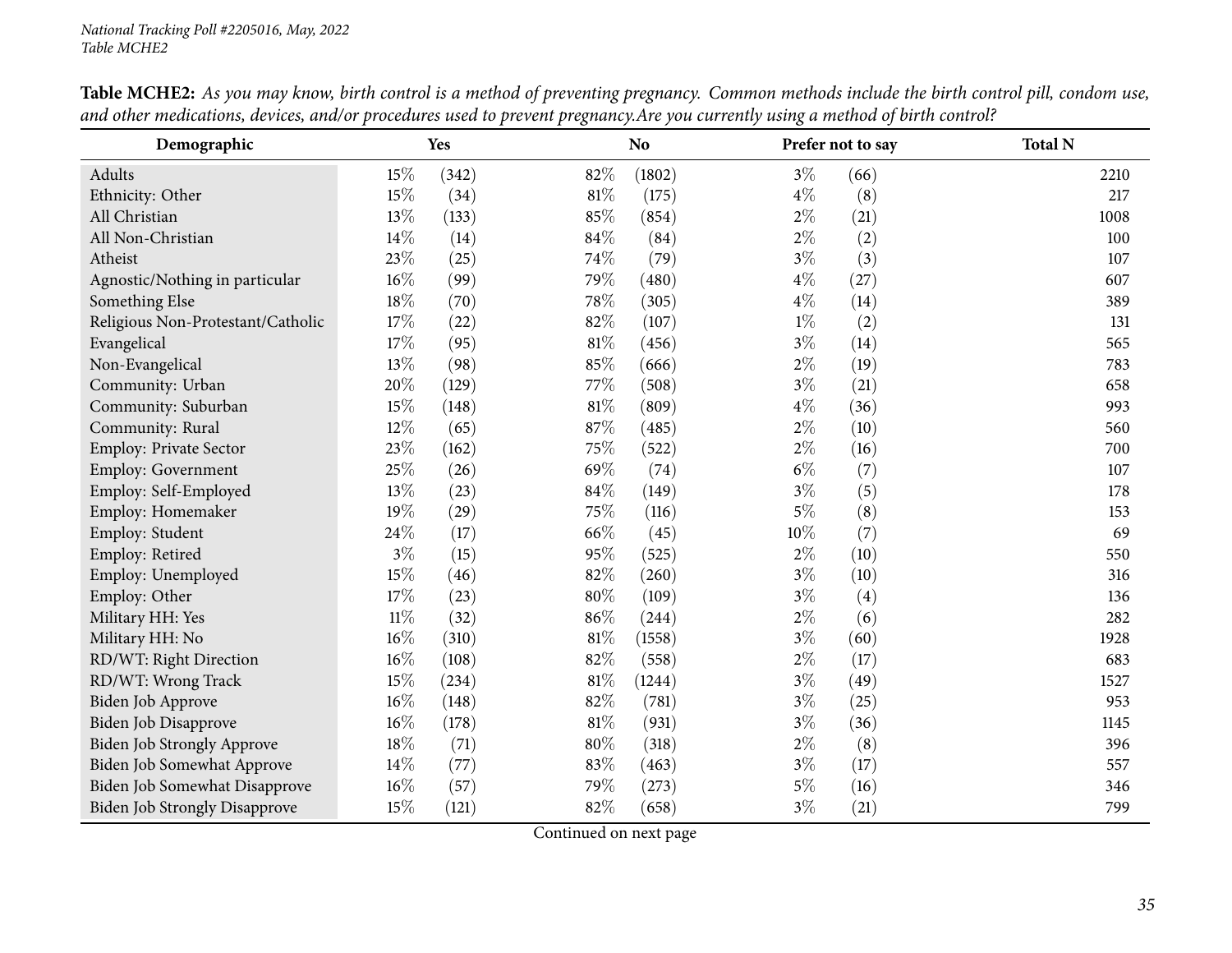| Demographic                          |       | Yes   |        | N <sub>o</sub> |       | Prefer not to say | <b>Total N</b> |
|--------------------------------------|-------|-------|--------|----------------|-------|-------------------|----------------|
| Adults                               | 15%   | (342) | 82%    | (1802)         | $3\%$ | (66)              | 2210           |
| Favorable of Biden                   | 15%   | (148) | 82%    | (799)          | $2\%$ | (22)              | 969            |
| Unfavorable of Biden                 | 16%   | (177) | $81\%$ | (902)          | $3\%$ | (38)              | 1116           |
| Very Favorable of Biden              | 17%   | (70)  | $81\%$ | (337)          | $2\%$ | (9)               | 416            |
| Somewhat Favorable of Biden          | 14%   | (78)  | 84\%   | (462)          | $2\%$ | (13)              | 553            |
| Somewhat Unfavorable of Biden        | 20%   | (61)  | 76%    | (230)          | $4\%$ | (11)              | 302            |
| Very Unfavorable of Biden            | 14%   | (115) | 83%    | (672)          | $3\%$ | (26)              | 814            |
| #1 Issue: Economy                    | 17%   | (140) | $81\%$ | (680)          | $2\%$ | (17)              | 838            |
| #1 Issue: Security                   | 12%   | (33)  | $86\%$ | (240)          | $2\%$ | (6)               | 279            |
| #1 Issue: Health Care                | 18%   | (38)  | 80%    | (165)          | $2\%$ | (5)               | 207            |
| #1 Issue: Medicare / Social Security | $4\%$ | (11)  | 92%    | (233)          | $3\%$ | (8)               | 252            |
| #1 Issue: Women's Issues             | 27%   | (69)  | 69%    | (177)          | $5\%$ | (12)              | 259            |
| #1 Issue: Education                  | 12%   | (10)  | 79%    | (71)           | $9\%$ | (8)               | 90             |
| #1 Issue: Energy                     | 18%   | (28)  | 79%    | (125)          | $3\%$ | (5)               | 158            |
| #1 Issue: Other                      | $9\%$ | (12)  | 87%    | (111)          | $4\%$ | (6)               | 128            |
| 2020 Vote: Joe Biden                 | 17%   | (169) | $81\%$ | (813)          | $3\%$ | (26)              | 1008           |
| 2020 Vote: Donald Trump              | 14%   | (100) | 84\%   | (601)          | $2\%$ | (15)              | 716            |
| 2020 Vote: Other                     | 24%   | (16)  | 66%    | (43)           | 10%   | (6)               | 65             |
| 2020 Vote: Didn't Vote               | 13%   | (57)  | 82%    | (345)          | $4\%$ | (19)              | 421            |
| 2018 House Vote: Democrat            | 16%   | (127) | 82%    | (635)          | $2\%$ | (16)              | 778            |
| 2018 House Vote: Republican          | 12%   | (72)  | 85%    | (526)          | $3\%$ | (19)              | 618            |
| 2018 House Vote: Someone else        | 19%   | (10)  | 78%    | (44)           | $4\%$ | (2)               | 56             |
| 2016 Vote: Hillary Clinton           | 16%   | (122) | 82%    | (621)          | $2\%$ | (14)              | 757            |
| 2016 Vote: Donald Trump              | 13%   | (87)  | 84\%   | (567)          | $3\%$ | (19)              | 673            |
| 2016 Vote: Other                     | 17%   | (21)  | 79%    | (96)           | $3\%$ | (4)               | 121            |
| 2016 Vote: Didn't Vote               | 17%   | (111) | 79%    | (517)          | $4\%$ | (29)              | 656            |
| Voted in 2014: Yes                   | 13%   | (168) | 84%    | (1066)         | $2\%$ | (31)              | 1265           |
| Voted in 2014: No                    | 18%   | (174) | $78\%$ | (735)          | $4\%$ | (36)              | 945            |
| 4-Region: Northeast                  | 19%   | (73)  | $78\%$ | (300)          | $2\%$ | (9)               | 383            |
| 4-Region: Midwest                    | 13%   | (61)  | 82%    | (375)          | $4\%$ | (20)              | 456            |
| 4-Region: South                      | 16%   | (134) | 82%    | (690)          | $2\%$ | (21)              | 844            |
| 4-Region: West                       | 14%   | (74)  | 83%    | (437)          | $3\%$ | (16)              | 527            |

Table MCHE2: As you may know, birth control is a method of preventing pregnancy. Common methods include the birth control pill, condom use, and other medications, devices, and/or procedures used to prevent pregnancy. Are you currently using a method of birth control?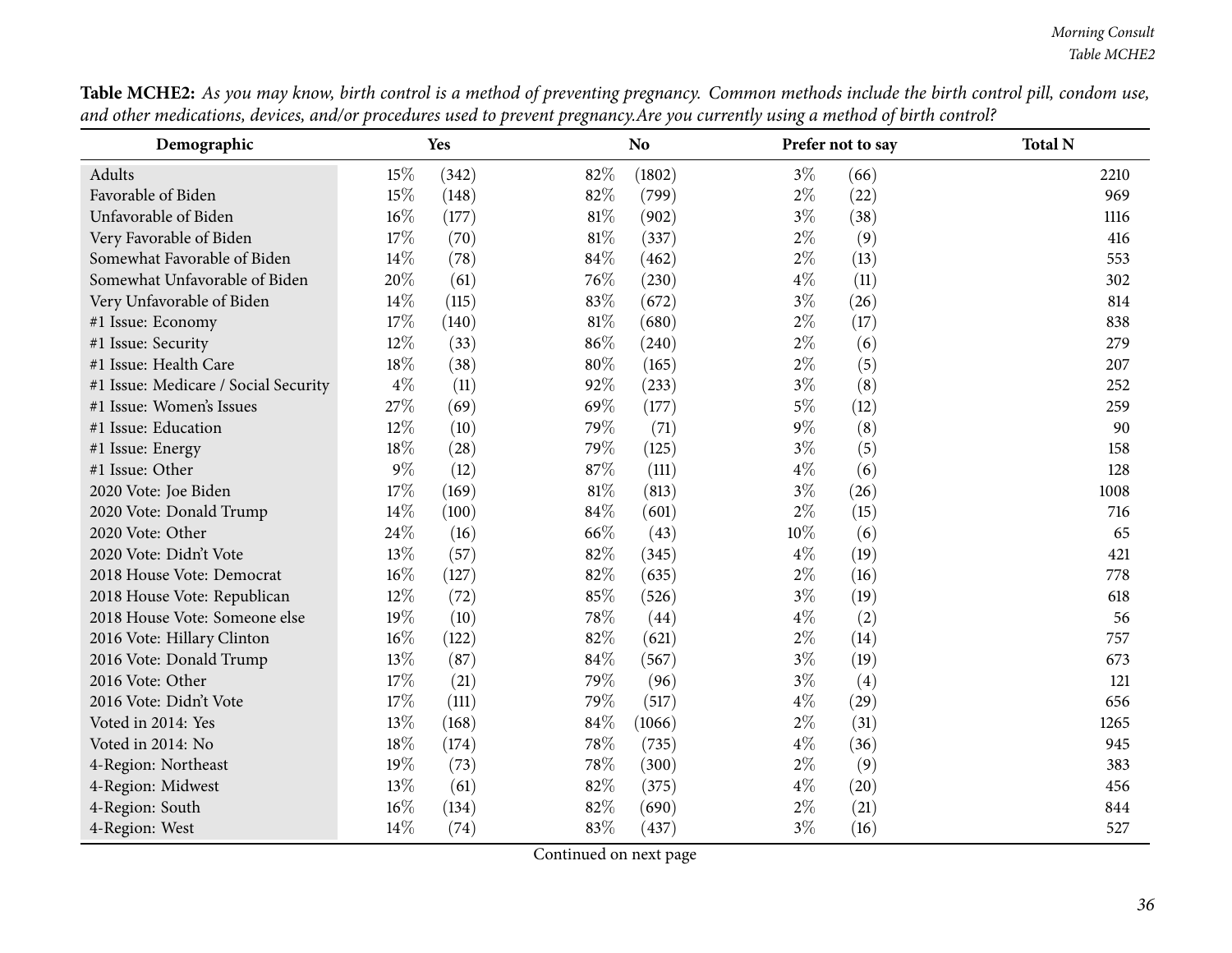| Demographic            |         | <b>Yes</b> |       | No.    |       | Prefer not to say | <b>Total N</b> |
|------------------------|---------|------------|-------|--------|-------|-------------------|----------------|
| Adults                 | $15\%$  | (342)      | 82%   | (1802) | $3\%$ | (66)              | 2210           |
| Mothers                | 31%     | (95)       | 64\%  | (198)  | $5\%$ | (16)              | 309            |
| Women using BC         | 100%    | (202)      |       | (0)    |       | (0)               | 202            |
| Women not using BC     |         | (0)        | 100\% | (905)  |       | (0)               | 905            |
| Women 18-44 Use BC     | $100\%$ | (180)      |       | (0)    |       | (0)               | 180            |
| Women 18-44            | $34\%$  | (180)      | 62\%  | (334)  | $4\%$ | (21)              | 535            |
| State Has Trigger Laws | $26\%$  | (100)      | 73\%  | (282)  | $1\%$ | (4)               | 386            |
| Pro-Choice             | $18\%$  | (229)      | 79%   | (1016) | $3\%$ | (33)              | 1279           |
| Anti-Choice            | $13\%$  | (91)       | 84\%  | (579)  | $2\%$ | (17)              | 687            |
| Split Sample a         | $16\%$  | (180)      | 80%   | (886)  | $3\%$ | (36)              | 1102           |
| Split Sample B         | $15\%$  | (162)      | 83\%  | (916)  | $3\%$ | (30)              | 1108           |

Table MCHE2: As you may know, birth control is a method of preventing pregnancy. Common methods include the birth control pill, condom use, and other medications, devices, and/or procedures used to prevent pregnancy. Are you currently using a method of birth control?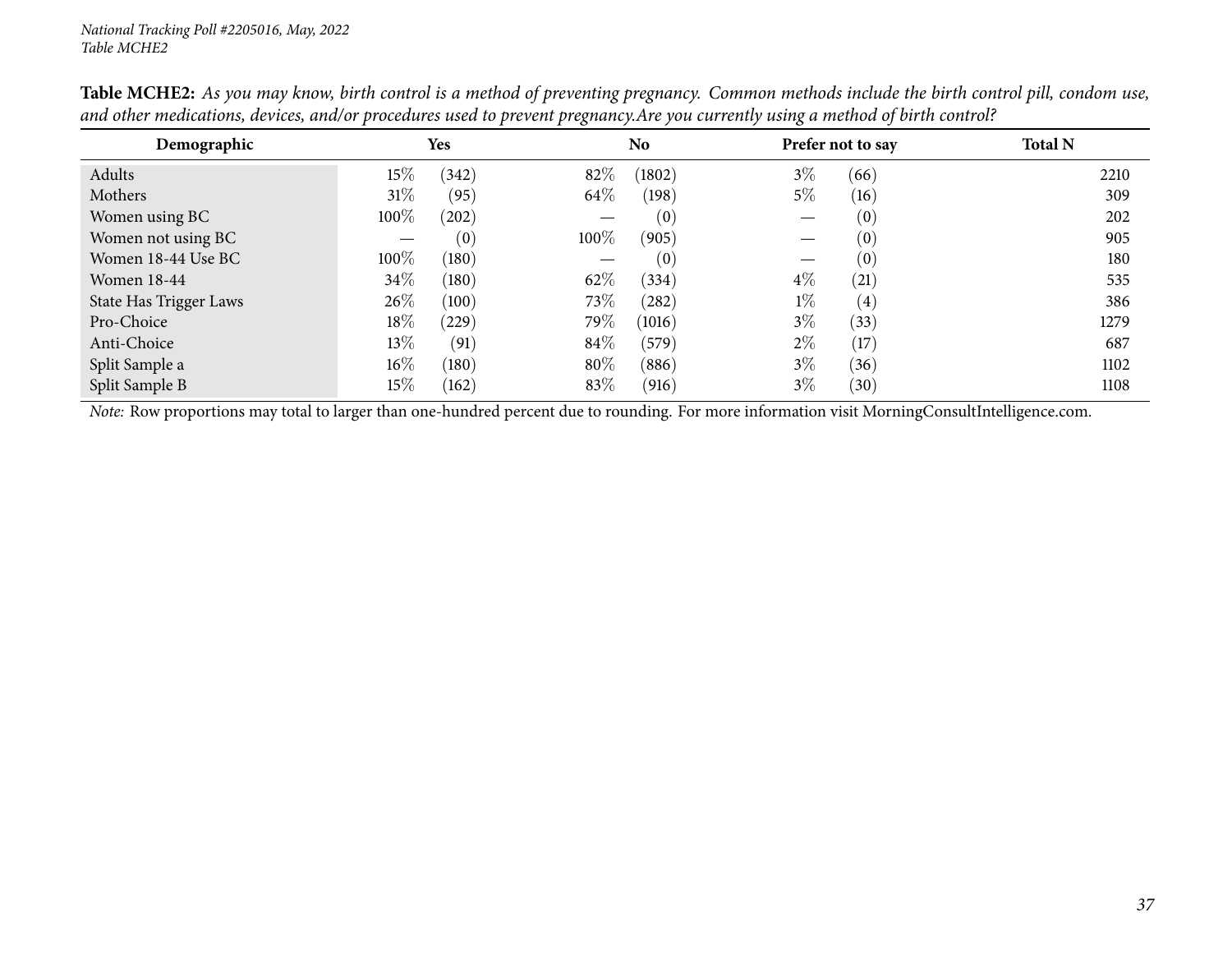|                          |       |             |                          | Somewhat |        | Somewhat |      |               |        | Don't know / |                |
|--------------------------|-------|-------------|--------------------------|----------|--------|----------|------|---------------|--------|--------------|----------------|
| Demographic              |       | Very likely |                          | likely   |        | unlikely |      | Very unlikely |        | No opinion   | <b>Total N</b> |
| <b>Adults</b>            | $4\%$ | (75)        | $5\%$                    | (97)     | $5\%$  | (98)     | 75\% | (1349)        | $10\%$ | (182)        | 1802           |
| Gender: Male             | $5\%$ | (42)        | $5\%$                    | (41)     | $5\%$  | (49)     | 73%  | (655)         | 12%    | (109)        | 896            |
| Gender: Female           | $4\%$ | (33)        | $6\%$                    | (56)     | $5\%$  | (49)     | 77%  | (694)         | $8\%$  | (73)         | 905            |
| Age: 18-34               | $9\%$ | (40)        | 15%                      | (63)     | $11\%$ | (44)     | 49%  | (206)         | $16\%$ | (65)         | 418            |
| Age: 35-44               | $6\%$ | (15)        | $8\%$                    | (20)     | 7%     | (20)     | 63%  | (169)         | 17%    | (45)         | 270            |
| Age: 45-64               | $3\%$ | (17)        | $2\%$                    | (13)     | $5\%$  | (30)     | 82%  | (532)         | $9\%$  | (55)         | 647            |
| Age: 65+                 | $1\%$ | (4)         | $\overline{\phantom{m}}$ | (1)      | $1\%$  | (4)      | 95%  | (442)         | $3\%$  | (16)         | 467            |
| GenZers: 1997-2012       | $9\%$ | (13)        | 15%                      | (24)     | 13%    | (21)     | 46%  | (72)          | 17%    | (26)         | 157            |
| Millennials: 1981-1996   | $8\%$ | (36)        | $12\%$                   | (57)     | 9%     | (40)     | 55%  | (250)         | $16\%$ | (76)         | 458            |
| GenXers: 1965-1980       | $4\%$ | (20)        | $3\%$                    | (14)     | $5\%$  | (25)     | 75%  | (343)         | 12%    | (56)         | 458            |
| Baby Boomers: 1946-1964  | $1\%$ | (6)         | $\overline{\phantom{m}}$ | (2)      | $2\%$  | (12)     | 93%  | (610)         | $3\%$  | (23)         | 653            |
| PID: Dem (no lean)       | $5\%$ | (34)        | $6\%$                    | (41)     | 7%     | (48)     | 71%  | (490)         | $11\%$ | (78)         | 691            |
| PID: Ind (no lean)       | $4\%$ | (24)        | $7\%$                    | (38)     | $5\%$  | (30)     | 72%  | (422)         | 12%    | (73)         | 587            |
| PID: Rep (no lean)       | $3\%$ | (18)        | $3\%$                    | (18)     | $4\%$  | (20)     | 83%  | (437)         | $6\%$  | (31)         | 524            |
| PID/Gender: Dem Men      | $4\%$ | (15)        | $5\%$                    | (18)     | 7%     | (23)     | 70%  | (234)         | 13%    | (45)         | 335            |
| PID/Gender: Dem Women    | $5\%$ | (19)        | $6\%$                    | (23)     | 7%     | (26)     | 72%  | (256)         | 9%     | (33)         | 356            |
| PID/Gender: Ind Men      | $5\%$ | (14)        | $4\%$                    | (13)     | $6\%$  | (19)     | 70%  | (205)         | 14%    | (41)         | 291            |
| PID/Gender: Ind Women    | $3\%$ | (10)        | $9\%$                    | (25)     | $4\%$  | (11)     | 74%  | (217)         | $11\%$ | (32)         | 296            |
| PID/Gender: Rep Men      | $5\%$ | (13)        | $4\%$                    | (10)     | $3\%$  | (7)      | 80%  | (217)         | $8\%$  | (23)         | 270            |
| PID/Gender: Rep Women    | $2\%$ | (5)         | $3\%$                    | (8)      | $5\%$  | (12)     | 87%  | (221)         | $3\%$  | (9)          | 254            |
| Ideo: Liberal (1-3)      | $6\%$ | (31)        | $5\%$                    | (25)     | $8\%$  | (38)     | 73%  | (357)         | $8\%$  | (40)         | 491            |
| Ideo: Moderate (4)       | $3\%$ | (14)        | $8\%$                    | (44)     | $5\%$  | (29)     | 72%  | (393)         | 12%    | (66)         | 545            |
| Ideo: Conservative (5-7) | $3\%$ | (19)        | $4\%$                    | (22)     | $4\%$  | (26)     | 83%  | (507)         | $5\%$  | (33)         | 608            |
| Educ: < College          | $4\%$ | (54)        | $5\%$                    | (62)     | $4\%$  | (53)     | 74%  | (888)         | 12%    | (140)        | 1197           |
| Educ: Bachelors degree   | $3\%$ | (13)        | $6\%$                    | (22)     | $9\%$  | (34)     | 75%  | (290)         | $7\%$  | (28)         | 387            |
| Educ: Post-grad          | $4\%$ | (8)         | $6\%$                    | (13)     | $5\%$  | (11)     | 79%  | (171)         | $7\%$  | (14)         | 218            |
| Income: Under 50k        | $4\%$ | (45)        | $5\%$                    | (58)     | $4\%$  | (46)     | 75%  | (786)         | $11\%$ | (120)        | 1054           |
| Income: 50k-100k         | $3\%$ | (17)        | $5\%$                    | (26)     | 7%     | (37)     | 76%  | (391)         | $9\%$  | (45)         | 516            |
| Income: 100k+            | $6\%$ | (14)        | $6\%$                    | (13)     | 7%     | (15)     | 74%  | (172)         | $7\%$  | (17)         | 232            |
| Ethnicity: White         | $3\%$ | (48)        | $5\%$                    | (74)     | $5\%$  | (76)     | 78%  | (1090)        | $8\%$  | (117)        | 1404           |
| Ethnicity: Hispanic      | $5\%$ | (14)        | 10%                      | (31)     | $6\%$  | (18)     | 66%  | (196)         | 14%    | (41)         | 299            |
| Ethnicity: Black         | 10%   | (22)        | $4\%$                    | (9)      | $4\%$  | (8)      | 64%  | (142)         | 19%    | (42)         | 223            |

Table MCHE3: How likely are you to start using a method of birth control within the next year?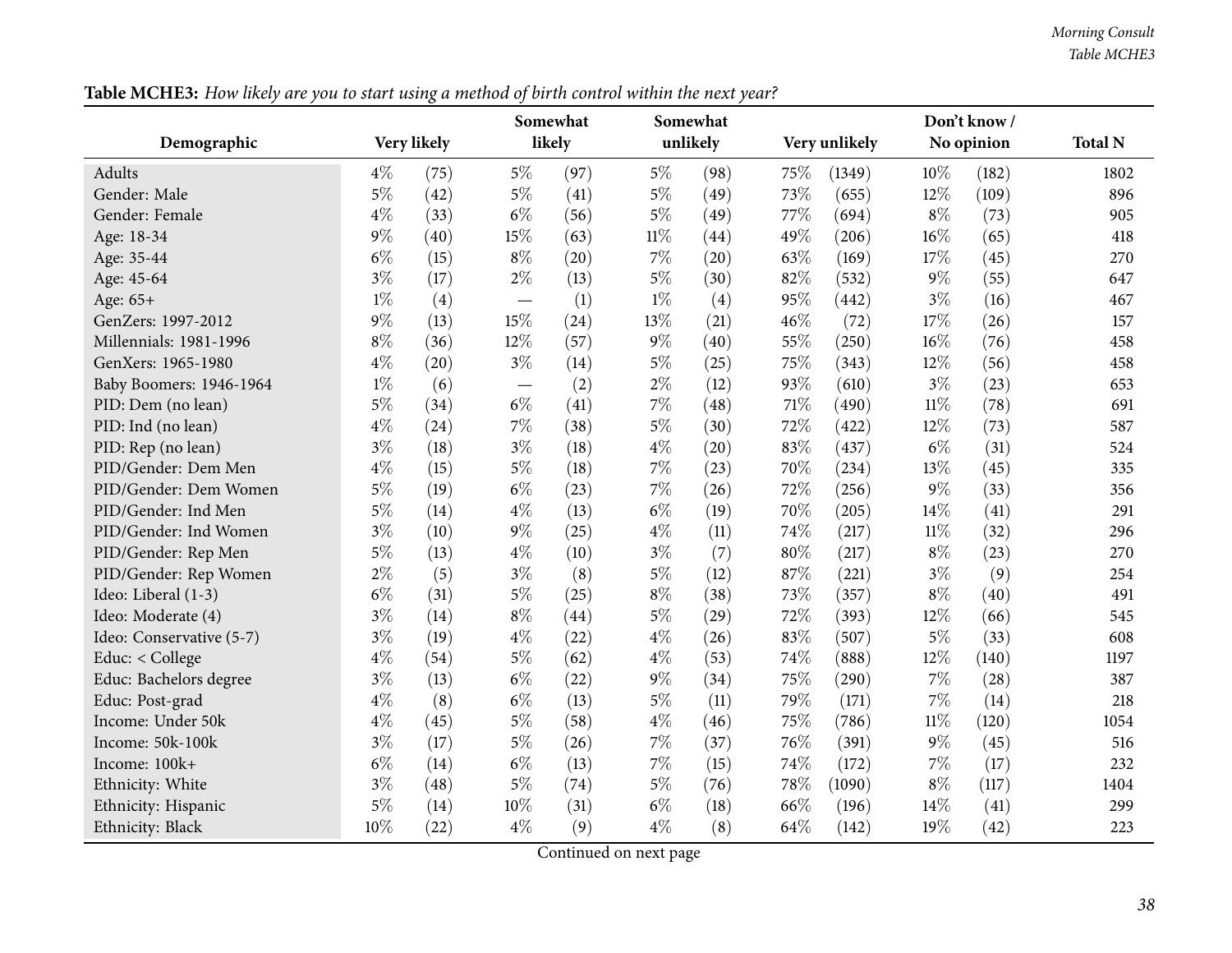| Table MCHE3: How likely are you to start using a method of birth control within the next year? |
|------------------------------------------------------------------------------------------------|
|------------------------------------------------------------------------------------------------|

|                                      |       |             |        | Somewhat |       | Somewhat |     |               |        | Don't know / |                |
|--------------------------------------|-------|-------------|--------|----------|-------|----------|-----|---------------|--------|--------------|----------------|
| Demographic                          |       | Very likely |        | likely   |       | unlikely |     | Very unlikely |        | No opinion   | <b>Total N</b> |
| Adults                               | $4\%$ | (75)        | $5\%$  | (97)     | $5\%$ | (98)     | 75% | (1349)        | 10%    | (182)        | 1802           |
| Ethnicity: Other                     | $4\%$ | (6)         | $8\%$  | (14)     | $8\%$ | (14)     | 67% | (118)         | 13%    | (23)         | 175            |
| All Christian                        | $3\%$ | (26)        | $5\%$  | (44)     | $4\%$ | (35)     | 79% | (677)         | 9%     | (73)         | 854            |
| All Non-Christian                    | $2\%$ | (2)         | $3\%$  | (2)      | $6\%$ | (5)      | 75% | (63)          | 14%    | (12)         | 84             |
| Atheist                              | 15%   | (11)        | $4\%$  | (3)      | $7\%$ | (6)      | 71% | (56)          | $4\%$  | (3)          | 79             |
| Agnostic/Nothing in particular       | $4\%$ | (20)        | $6\%$  | (28)     | $8\%$ | (37)     | 71% | (343)         | $11\%$ | (53)         | 480            |
| Something Else                       | $6\%$ | (17)        | $7\%$  | (20)     | $5\%$ | (16)     | 69% | (210)         | 13%    | (41)         | 305            |
| Religious Non-Protestant/Catholic    | $1\%$ | (2)         | $6\%$  | (7)      | $5\%$ | (5)      | 76% | (81)          | 12%    | (12)         | 107            |
| Evangelical                          | $5\%$ | (23)        | $4\%$  | (20)     | $4\%$ | (18)     | 77% | (353)         | $9\%$  | (42)         | 456            |
| Non-Evangelical                      | $3\%$ | (20)        | $6\%$  | (38)     | $5\%$ | (33)     | 76% | (507)         | 10%    | (69)         | 666            |
| Community: Urban                     | $4\%$ | (22)        | $7\%$  | (33)     | $5\%$ | (28)     | 70% | (354)         | 14%    | (71)         | 508            |
| Community: Suburban                  | $4\%$ | (31)        | $6\%$  | (47)     | $6\%$ | (48)     | 75% | (606)         | $9\%$  | (77)         | 809            |
| Community: Rural                     | $5\%$ | (23)        | $3\%$  | (16)     | $5\%$ | (23)     | 80% | (389)         | $7\%$  | (34)         | 485            |
| Employ: Private Sector               | $4\%$ | (22)        | $11\%$ | (57)     | 9%    | (48)     | 66% | (347)         | $9\%$  | (49)         | 522            |
| <b>Employ: Government</b>            | 9%    | (7)         | 10%    | (8)      | $3\%$ | (2)      | 65% | (48)          | 13%    | (10)         | 74             |
| Employ: Self-Employed                | 9%    | (14)        | $6\%$  | (10)     | $8\%$ | (12)     | 63% | (94)          | 13%    | (19)         | 149            |
| Employ: Homemaker                    | $6\%$ | (7)         | $5\%$  | (6)      | $5\%$ | (6)      | 77% | (89)          | 7%     | (8)          | 116            |
| Employ: Retired                      | $1\%$ | (6)         |        | (1)      | $2\%$ | (8)      | 94% | (492)         | $3\%$  | (18)         | 525            |
| Employ: Unemployed                   | 7%    | (18)        | $1\%$  | (4)      | $5\%$ | (13)     | 68% | (177)         | 19%    | (49)         | 260            |
| Employ: Other                        | $2\%$ | (2)         | $4\%$  | (5)      | $4\%$ | (5)      | 71% | (78)          | 19%    | (20)         | 109            |
| Military HH: Yes                     | $4\%$ | (9)         | $3\%$  | (7)      | $1\%$ | (2)      | 84% | (205)         | $9\%$  | (21)         | 244            |
| Military HH: No                      | $4\%$ | (67)        | $6\%$  | (90)     | $6\%$ | (96)     | 73% | (1145)        | 10%    | (161)        | 1558           |
| RD/WT: Right Direction               | $5\%$ | (29)        | $7\%$  | (41)     | $6\%$ | (32)     | 70% | (393)         | $11\%$ | (62)         | 558            |
| RD/WT: Wrong Track                   | $4\%$ | (46)        | $4\%$  | (56)     | $5\%$ | (66)     | 77% | (956)         | 10%    | (120)        | 1244           |
| Biden Job Approve                    | $5\%$ | (36)        | $7\%$  | (52)     | 7%    | (51)     | 71% | (552)         | 12%    | (90)         | 781            |
| Biden Job Disapprove                 | $4\%$ | (37)        | $4\%$  | (40)     | $5\%$ | (45)     | 79% | (732)         | $8\%$  | (77)         | 931            |
| Biden Job Strongly Approve           | $6\%$ | (18)        | $5\%$  | (15)     | $5\%$ | (17)     | 73% | (231)         | $11\%$ | (36)         | 318            |
| Biden Job Somewhat Approve           | $4\%$ | (18)        | $8\%$  | (37)     | $7\%$ | (34)     | 69% | (320)         | 12%    | (54)         | 463            |
| Biden Job Somewhat Disapprove        | $7\%$ | (19)        | $7\%$  | (19)     | $6\%$ | (17)     | 66% | (180)         | 14%    | (38)         | 273            |
| <b>Biden Job Strongly Disapprove</b> | $3\%$ | (18)        | $3\%$  | (21)     | $4\%$ | (28)     | 84% | (552)         | $6\%$  | (39)         | 658            |
| Favorable of Biden                   | $5\%$ | (42)        | 7%     | (52)     | $6\%$ | (51)     | 71% | (568)         | $11\%$ | (86)         | 799            |
| Unfavorable of Biden                 | $4\%$ | (32)        | $4\%$  | (38)     | $5\%$ | (44)     | 79% | (715)         | $8\%$  | (73)         | 902            |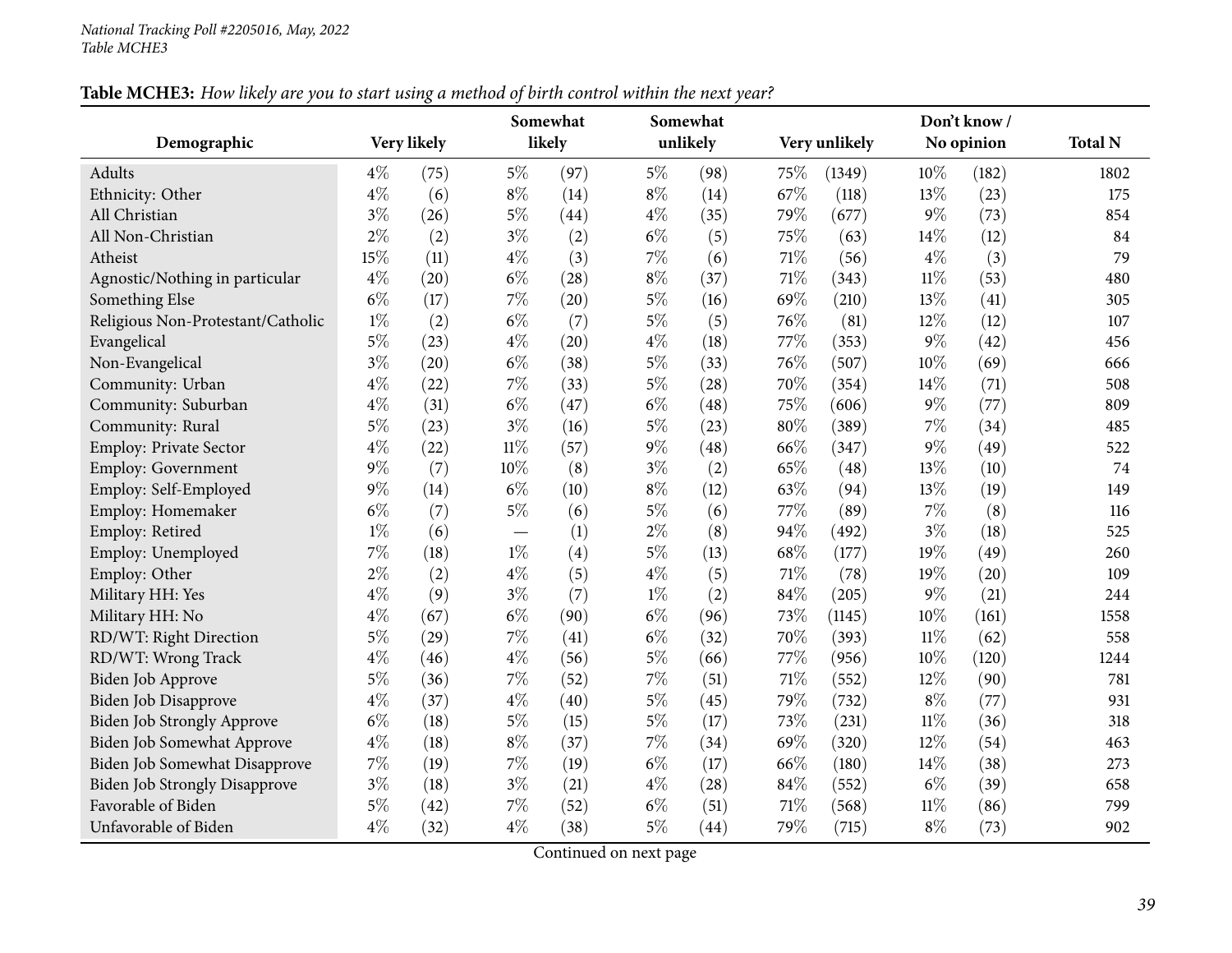| Table MCHE3: How likely are you to start using a method of birth control within the next year? |
|------------------------------------------------------------------------------------------------|
|------------------------------------------------------------------------------------------------|

|                                      |       | $\circ$     |       | Somewhat |        | Somewhat |        |               |        | Don't know / |                |
|--------------------------------------|-------|-------------|-------|----------|--------|----------|--------|---------------|--------|--------------|----------------|
| Demographic                          |       | Very likely |       | likely   |        | unlikely |        | Very unlikely |        | No opinion   | <b>Total N</b> |
| Adults                               | $4\%$ | (75)        | 5%    | (97)     | $5\%$  | (98)     | 75\%   | (1349)        | 10%    | (182)        | 1802           |
| Very Favorable of Biden              | $5\%$ | (17)        | $4\%$ | (13)     | $5\%$  | (17)     | 77%    | (260)         | $9\%$  | (29)         | 337            |
| Somewhat Favorable of Biden          | $5\%$ | (25)        | $8\%$ | (39)     | $7\%$  | (33)     | 67%    | (308)         | 12%    | (57)         | 462            |
| Somewhat Unfavorable of Biden        | $7\%$ | (16)        | $6\%$ | (13)     | $7\%$  | (16)     | 70%    | (161)         | 10%    | (23)         | 230            |
| Very Unfavorable of Biden            | $2\%$ | (16)        | $4\%$ | (24)     | $4\%$  | (28)     | 82%    | (553)         | $8\%$  | (51)         | 672            |
| #1 Issue: Economy                    | $5\%$ | (35)        | $6\%$ | (40)     | $7\%$  | (48)     | 72%    | (492)         | 10%    | (65)         | 680            |
| #1 Issue: Security                   | $3\%$ | (8)         | $6\%$ | (13)     | $5\%$  | (12)     | 76%    | (183)         | 10%    | (23)         | 240            |
| #1 Issue: Health Care                | $2\%$ | (4)         | $9\%$ | (15)     | $5\%$  | (9)      | 70%    | (115)         | 14%    | (22)         | 165            |
| #1 Issue: Medicare / Social Security | $1\%$ | (3)         | $2\%$ | (4)      | $2\%$  | (4)      | 91%    | (211)         | $5\%$  | (11)         | 233            |
| #1 Issue: Women's Issues             | $7\%$ | (13)        | $7\%$ | (13)     | $7\%$  | (13)     | 67\%   | (120)         | 10%    | (18)         | 177            |
| #1 Issue: Education                  | $7\%$ | (5)         | $3\%$ | (2)      | $5\%$  | (3)      | 56%    | (40)          | 29%    | (21)         | 71             |
| #1 Issue: Energy                     | $5\%$ | (6)         | $5\%$ | (6)      | $6\%$  | (7)      | 76%    | (95)          | $8\%$  | (10)         | 125            |
| #1 Issue: Other                      | $2\%$ | (2)         | $2\%$ | (2)      | $1\%$  | (1)      | 85%    | (94)          | 10%    | (11)         | 111            |
| 2020 Vote: Joe Biden                 | $5\%$ | (42)        | $6\%$ | (45)     | $7\%$  | (54)     | 73%    | (590)         | 10%    | (81)         | 813            |
| 2020 Vote: Donald Trump              | $2\%$ | (15)        | $4\%$ | (23)     | $4\%$  | (25)     | $84\%$ | (502)         | $6\%$  | (36)         | 601            |
| 2020 Vote: Didn't Vote               | $5\%$ | (17)        | $8\%$ | (28)     | $5\%$  | (16)     | 65%    | (225)         | 17%    | (60)         | 345            |
| 2018 House Vote: Democrat            | $4\%$ | (27)        | $5\%$ | (32)     | $6\%$  | (35)     | 75%    | (477)         | 10%    | (64)         | 635            |
| 2018 House Vote: Republican          | $2\%$ | (10)        | $3\%$ | (18)     | $3\%$  | (18)     | 86%    | (455)         | $5\%$  | (26)         | 526            |
| 2016 Vote: Hillary Clinton           | $5\%$ | (29)        | $5\%$ | (29)     | $6\%$  | (35)     | 75%    | (465)         | 10%    | (64)         | 621            |
| 2016 Vote: Donald Trump              | $2\%$ | (13)        | $3\%$ | (17)     | $4\%$  | (21)     | 85%    | (481)         | $6\%$  | (36)         | 567            |
| 2016 Vote: Other                     | $6\%$ | (5)         | $5\%$ | (5)      | 7%     | (6)      | 77\%   | (74)          | $5\%$  | (5)          | 96             |
| 2016 Vote: Didn't Vote               | $5\%$ | (28)        | $9\%$ | (46)     | $7\%$  | (36)     | 64%    | (329)         | 15%    | (77)         | 517            |
| Voted in 2014: Yes                   | $3\%$ | (32)        | $3\%$ | (27)     | $5\%$  | (51)     | 82%    | (876)         | $8\%$  | (81)         | 1066           |
| Voted in 2014: No                    | $6\%$ | (44)        | 10%   | (70)     | $6\%$  | (47)     | 64%    | (473)         | 14%    | (101)        | 735            |
| 4-Region: Northeast                  | $4\%$ | (13)        | $6\%$ | (17)     | $6\%$  | (19)     | 73%    | (219)         | 10%    | (31)         | 300            |
| 4-Region: Midwest                    | $5\%$ | (20)        | $3\%$ | (12)     | $5\%$  | (18)     | 76%    | (285)         | $11\%$ | (40)         | 375            |
| 4-Region: South                      | $4\%$ | (29)        | $5\%$ | (36)     | $5\%$  | (34)     | 74%    | (512)         | 12%    | (80)         | 690            |
| 4-Region: West                       | $3\%$ | (13)        | $7\%$ | (33)     | $6\%$  | (27)     | 76%    | (333)         | $7\%$  | (31)         | 437            |
| Mothers                              | $7\%$ | (15)        | $9\%$ | (18)     | $7\%$  | (14)     | 66%    | (130)         | $11\%$ | (21)         | 198            |
| Women not using BC                   | $4\%$ | (33)        | $6\%$ | (56)     | $5\%$  | (49)     | 77%    | (694)         | $8\%$  | (73)         | 905            |
| Women 18-44                          | $8\%$ | (27)        | 16%   | (53)     | $12\%$ | (39)     | 50%    | (168)         | 14\%   | (48)         | 334            |
| <b>State Has Trigger Laws</b>        | $6\%$ | (17)        | $6\%$ | (16)     | $5\%$  | (14)     | 76%    | (214)         | $7\%$  | (21)         | 282            |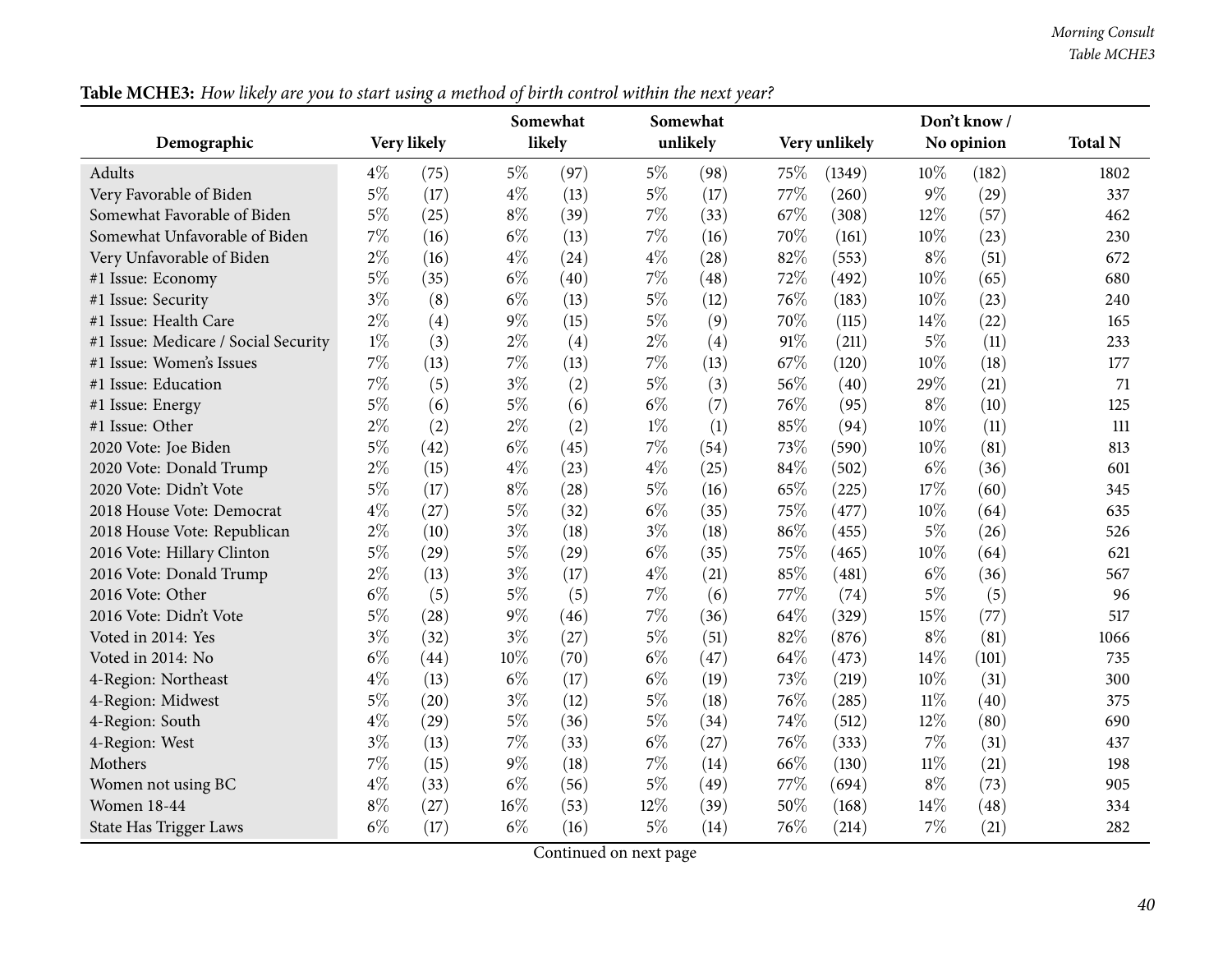|                |       |               |       | Somewhat       |       | Somewhat              |        |               |        | Don't know/ |                |
|----------------|-------|---------------|-------|----------------|-------|-----------------------|--------|---------------|--------|-------------|----------------|
| Demographic    |       | Very likely   |       | likely         |       | unlikely              |        | Very unlikely |        | No opinion  | <b>Total N</b> |
| Adults         | $4\%$ | $^{\prime}75$ | $5\%$ | (97)           | 5%    | $^{\prime}98^{\cdot}$ | 75\%   | (1349)        | $10\%$ | (182)       | 1802           |
| Pro-Choice     | 5%    | (48)          | 7%    | $^{\prime}73)$ | $7\%$ | (69)                  | $74\%$ | (750)         | $8\%$  | (77)        | 1016           |
| Anti-Choice    | $4\%$ | (24)          | $4\%$ | $^{(21)}$      | $4\%$ | 22)                   | $80\%$ | (461)         | $9\%$  | (51)        | 579            |
| Split Sample a | 5%    | (42)          | $5\%$ | $^{'}47$       | $6\%$ | (51)                  | 74\%   | (659)         | $10\%$ | (87)        | 886            |
| Split Sample B | $4\%$ | (34)          | 5%    | (50)           | $5\%$ | 47                    | 75\%   | (691)         | $10\%$ | (94)        | 916            |

Table MCHE3: How likely are you to start using a method of birth control within the next year?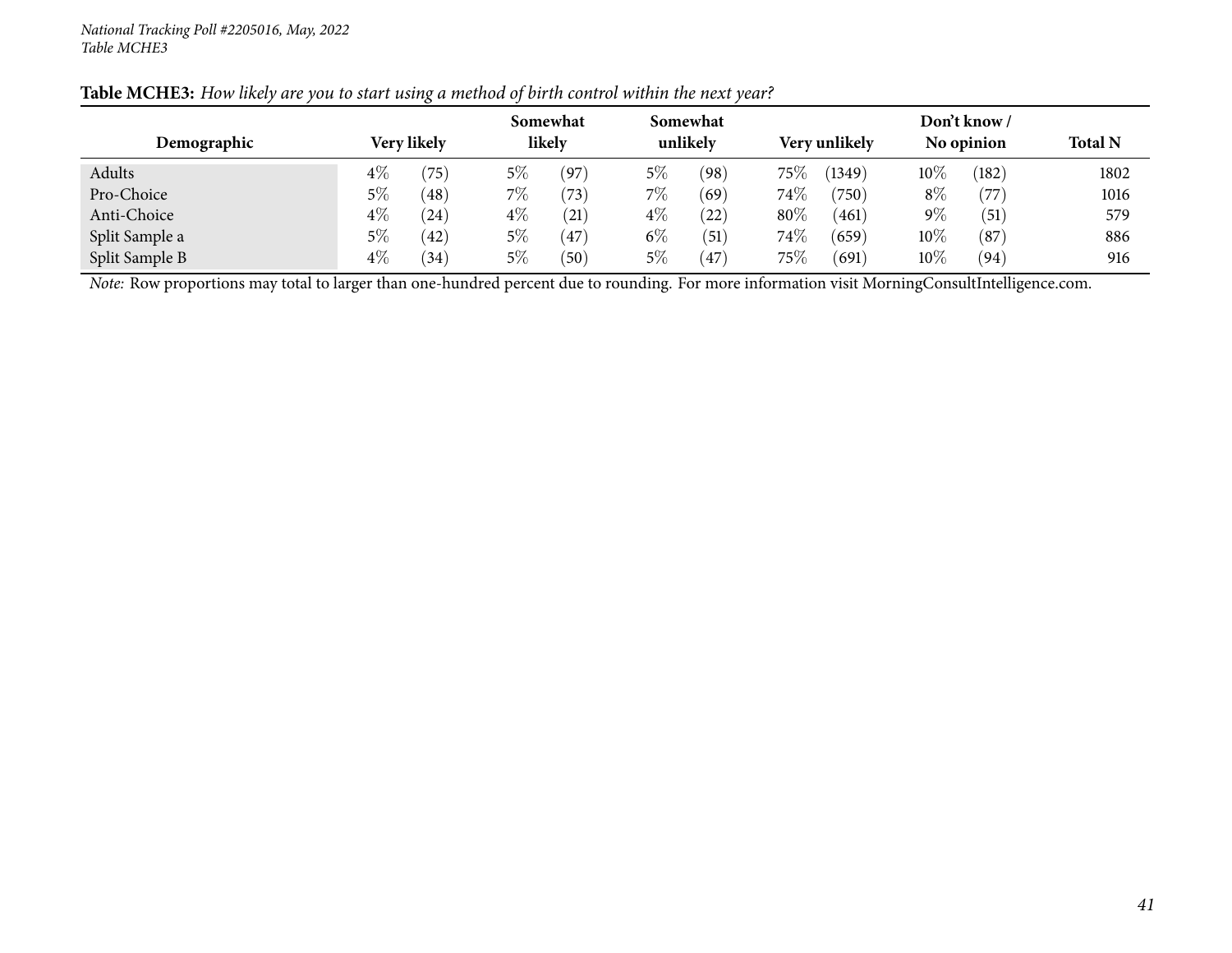| Demographic              | Abortion is a necessary<br>medical procedure that<br>Americans should have<br>continued access to so<br>they can make their own<br>reproductive decisions |        |                               | Abortion isn't a necessary<br>medical procedure these<br>days given increased<br>access to birth control<br>and adoption options |        | Don't know / No<br>opinion | <b>Total N</b> |
|--------------------------|-----------------------------------------------------------------------------------------------------------------------------------------------------------|--------|-------------------------------|----------------------------------------------------------------------------------------------------------------------------------|--------|----------------------------|----------------|
| Adults                   | 53\%                                                                                                                                                      | (1175) | 30%                           | (673)                                                                                                                            | 16%    | (363)                      | 2210           |
| Gender: Male             | 51%                                                                                                                                                       | (550)  | $31\%$                        | (333)                                                                                                                            | 17%    | (185)                      | 1068           |
| Gender: Female           | 55%                                                                                                                                                       | (625)  | 30%                           | (340)                                                                                                                            | 16%    | (177)                      | 1142           |
| Age: 18-34               | 59%                                                                                                                                                       | (377)  | 24%                           | (152)                                                                                                                            | 18%    | (113)                      | 642            |
| Age: 35-44               | 49%                                                                                                                                                       | (179)  | 29%                           | (107)                                                                                                                            | 22%    | (80)                       | 365            |
| Age: 45-64               | 49%                                                                                                                                                       | (347)  | 33%                           | (238)                                                                                                                            | 18%    | (129)                      | 714            |
| Age: 65+                 | 56%                                                                                                                                                       | (272)  | 36%                           | (175)                                                                                                                            | $8\%$  | (41)                       | 489            |
| GenZers: 1997-2012       | 62%                                                                                                                                                       | (141)  | $21\%$                        | (48)                                                                                                                             | 16%    | (37)                       | 226            |
| Millennials: 1981-1996   | 54%                                                                                                                                                       | (372)  | 26%                           | (179)                                                                                                                            | 19%    | (133)                      | 684            |
| GenXers: 1965-1980       | 49%                                                                                                                                                       | (264)  | $31\%$                        | (166)                                                                                                                            | 20%    | (106)                      | 536            |
| Baby Boomers: 1946-1964  | 52%                                                                                                                                                       | (357)  | 36%                           | (245)                                                                                                                            | 12%    | (80)                       | 683            |
| PID: Dem (no lean)       | 71%                                                                                                                                                       | (598)  | $16\%$                        | (134)                                                                                                                            | 13%    | (110)                      | 842            |
| PID: Ind (no lean)       | 55%                                                                                                                                                       | (398)  | 24%                           | (176)                                                                                                                            | $21\%$ | (156)                      | 730            |
| PID: Rep (no lean)       | 28%                                                                                                                                                       | (178)  | 57%                           | (363)                                                                                                                            | 15%    | (97)                       | 638            |
| PID/Gender: Dem Men      | 69%                                                                                                                                                       | (275)  | $16\%$                        | (65)                                                                                                                             | 15%    | (58)                       | 399            |
| PID/Gender: Dem Women    | 73%                                                                                                                                                       | (323)  | 15%                           | (68)                                                                                                                             | 12%    | (51)                       | 443            |
| PID/Gender: Ind Men      | 52%                                                                                                                                                       | (181)  | 26%                           | (89)                                                                                                                             | 22%    | (77)                       | 346            |
| PID/Gender: Ind Women    | 57%                                                                                                                                                       | (217)  | 23%                           | (88)                                                                                                                             | $21\%$ | (79)                       | 384            |
| PID/Gender: Rep Men      | 29%                                                                                                                                                       | (93)   | 55%                           | (179)                                                                                                                            | 16%    | (51)                       | 323            |
| PID/Gender: Rep Women    | 27%                                                                                                                                                       | (85)   | 58%                           | (184)                                                                                                                            | 15%    | (47)                       | 315            |
| Ideo: Liberal (1-3)      | 81%                                                                                                                                                       | (513)  | $11\%$                        | (68)                                                                                                                             | $8\%$  | (54)                       | 634            |
| Ideo: Moderate (4)       | 56%                                                                                                                                                       | (368)  | 23%                           | (152)                                                                                                                            | $21\%$ | (140)                      | 660            |
| Ideo: Conservative (5-7) | 30%                                                                                                                                                       | (212)  | 57%                           | (410)                                                                                                                            | 13%    | (95)                       | 718            |
| Educ: < College          | 47%                                                                                                                                                       | (678)  | 33%                           | (469)                                                                                                                            | 20%    | (291)                      | 1437           |
| Educ: Bachelors degree   | 66%                                                                                                                                                       | (324)  | 24%                           | (119)                                                                                                                            | 10%    | (48)                       | 491            |
| Educ: Post-grad          | 61%                                                                                                                                                       | (173)  | 30%<br>$\sim$<br>$\mathbf{1}$ | (85)                                                                                                                             | $9\%$  | (24)                       | 282            |

# Table MCHE4: Which of the following statements is closest to your opinion, even if neither is exactly right?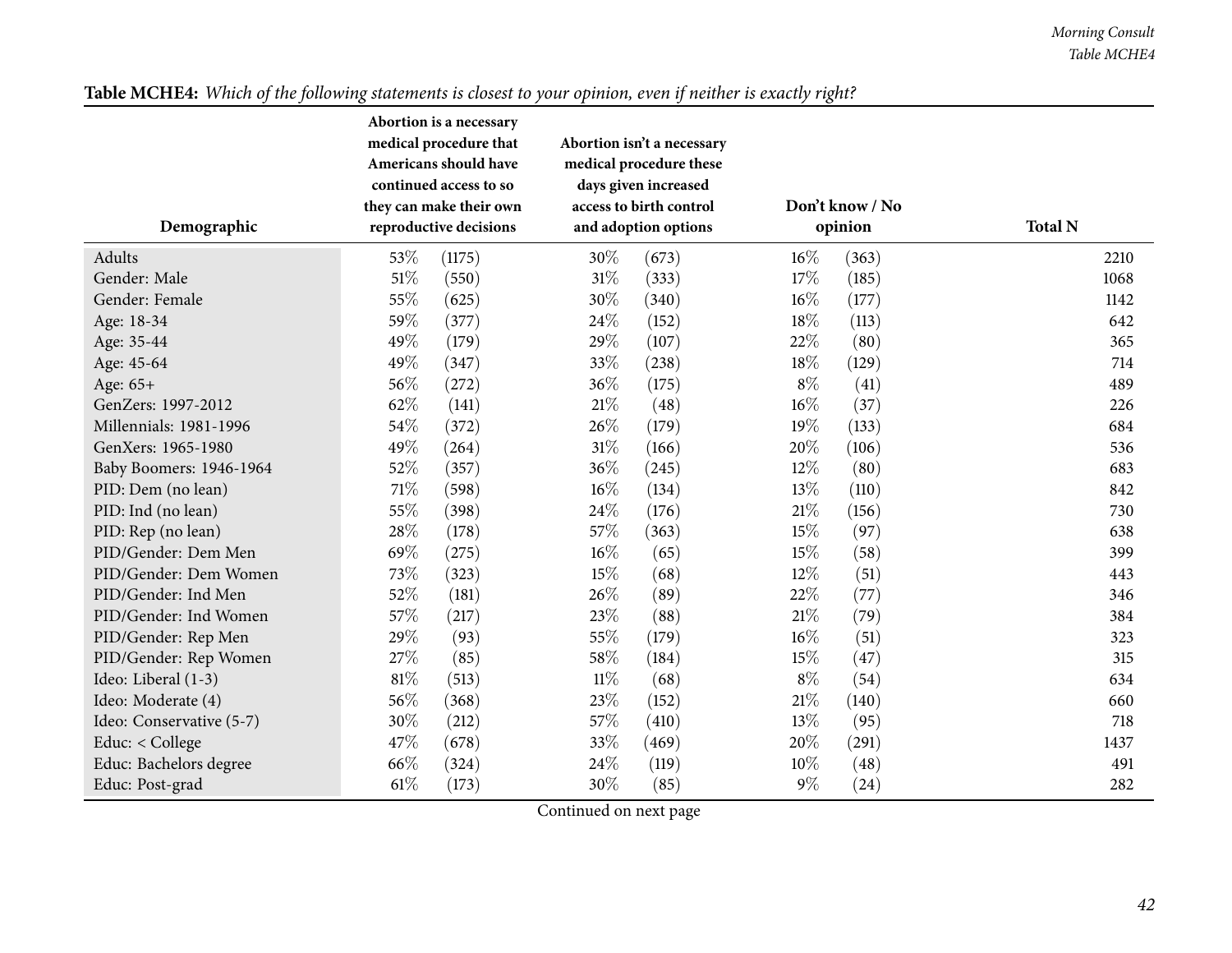# Table MCHE4: Which of the following statements is closest to your opinion, even if neither is exactly right?

| Demographic                       | Abortion is a necessary<br>medical procedure that<br>Americans should have<br>continued access to so<br>they can make their own<br>reproductive decisions |        |        | Abortion isn't a necessary<br>medical procedure these<br>days given increased<br>access to birth control<br>and adoption options |        | Don't know / No<br>opinion | <b>Total N</b> |
|-----------------------------------|-----------------------------------------------------------------------------------------------------------------------------------------------------------|--------|--------|----------------------------------------------------------------------------------------------------------------------------------|--------|----------------------------|----------------|
| Adults                            | 53\%                                                                                                                                                      | (1175) | 30%    | (673)                                                                                                                            | $16\%$ | (363)                      | 2210           |
| Income: Under 50k                 | 49%                                                                                                                                                       | (623)  | $31\%$ | (401)                                                                                                                            | 20%    | (253)                      | 1277           |
| Income: 50k-100k                  | 58%                                                                                                                                                       | (372)  | 29%    | (184)                                                                                                                            | 13%    | (84)                       | 640            |
| Income: 100k+                     | $61\%$                                                                                                                                                    | (179)  | 30%    | (88)                                                                                                                             | $9\%$  | (26)                       | 293            |
| Ethnicity: White                  | 52%                                                                                                                                                       | (881)  | 33%    | (566)                                                                                                                            | 15%    | (263)                      | 1711           |
| Ethnicity: Hispanic               | 63%                                                                                                                                                       | (234)  | 20%    | (75)                                                                                                                             | 17%    | (65)                       | 374            |
| Ethnicity: Black                  | 53%                                                                                                                                                       | (151)  | 23%    | (65)                                                                                                                             | 24%    | (67)                       | 282            |
| Ethnicity: Other                  | 66\%                                                                                                                                                      | (143)  | 19%    | (42)                                                                                                                             | 15%    | (33)                       | 217            |
| All Christian                     | 46%                                                                                                                                                       | (464)  | 42%    | (422)                                                                                                                            | 12%    | (122)                      | 1008           |
| All Non-Christian                 | $71\%$                                                                                                                                                    | (71)   | 13%    | (13)                                                                                                                             | 15%    | (15)                       | 100            |
| Atheist                           | 83%                                                                                                                                                       | (89)   | 10%    | (10)                                                                                                                             | $7\%$  | (8)                        | 107            |
| Agnostic/Nothing in particular    | 64\%                                                                                                                                                      | (388)  | 15%    | (91)                                                                                                                             | $21\%$ | (128)                      | 607            |
| Something Else                    | 42\%                                                                                                                                                      | (163)  | 35%    | (136)                                                                                                                            | 23%    | (90)                       | 389            |
| Religious Non-Protestant/Catholic | 62%                                                                                                                                                       | (81)   | 19%    | (25)                                                                                                                             | 19%    | (25)                       | 131            |
| Evangelical                       | $31\%$                                                                                                                                                    | (174)  | 53%    | (301)                                                                                                                            | 16%    | (91)                       | 565            |
| Non-Evangelical                   | 56%                                                                                                                                                       | (437)  | $30\%$ | (238)                                                                                                                            | $14\%$ | (108)                      | 783            |
| Community: Urban                  | 57\%                                                                                                                                                      | (373)  | 26%    | (173)                                                                                                                            | 17%    | (112)                      | 658            |
| Community: Suburban               | 59%                                                                                                                                                       | (585)  | 28%    | (274)                                                                                                                            | 14%    | (135)                      | 993            |
| Community: Rural                  | 39%                                                                                                                                                       | (218)  | 40%    | (226)                                                                                                                            | $21\%$ | (116)                      | 560            |
| Employ: Private Sector            | 59%                                                                                                                                                       | (415)  | 28\%   | (197)                                                                                                                            | 13\%   | (88)                       | 700            |
| Employ: Government                | 63%                                                                                                                                                       | (67)   | 25%    | (27)                                                                                                                             | 12%    | (13)                       | 107            |
| Employ: Self-Employed             | 55%                                                                                                                                                       | (97)   | $27\%$ | (47)                                                                                                                             | 19%    | (33)                       | 178            |
| Employ: Homemaker                 | 44\%                                                                                                                                                      | (67)   | 36%    | (56)                                                                                                                             | $20\%$ | (30)                       | 153            |
| Employ: Student                   | 54%                                                                                                                                                       | (37)   | $21\%$ | (14)                                                                                                                             | 26%    | (18)                       | 69             |
| Employ: Retired                   | 53%                                                                                                                                                       | (289)  | 36%    | (200)                                                                                                                            | $11\%$ | (61)                       | 550            |
| Employ: Unemployed                | 47%                                                                                                                                                       | (149)  | 27%    | (87)                                                                                                                             | 26%    | (81)                       | 316            |
| Employ: Other                     | 39%                                                                                                                                                       | (53)   | 32%    | (44)                                                                                                                             | 29%    | (39)                       | 136            |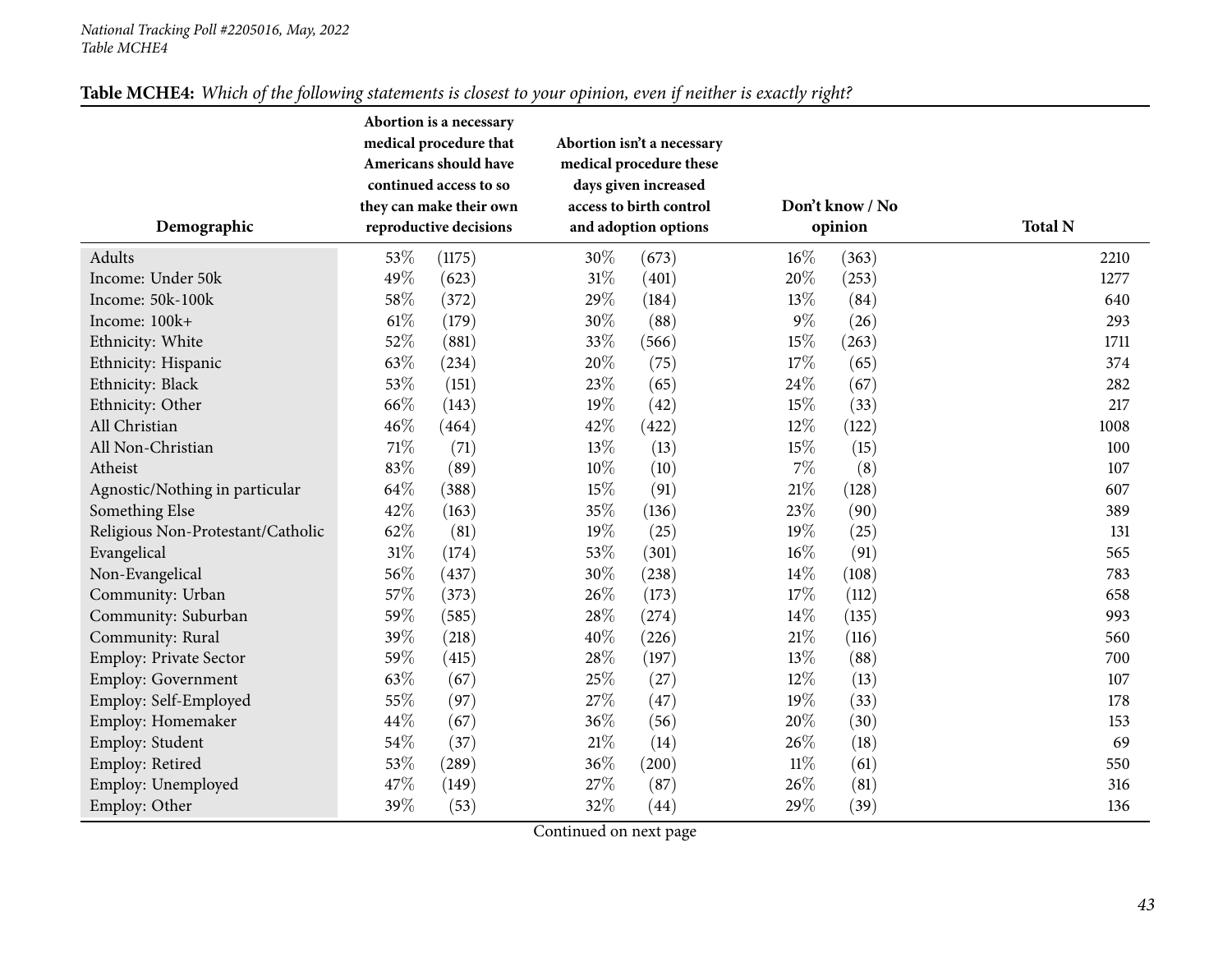|                                      | Abortion is a necessary<br>medical procedure that | Abortion isn't a necessary |                 |                |
|--------------------------------------|---------------------------------------------------|----------------------------|-----------------|----------------|
|                                      | Americans should have                             | medical procedure these    |                 |                |
|                                      | continued access to so                            | days given increased       |                 |                |
|                                      | they can make their own                           | access to birth control    | Don't know / No |                |
| Demographic                          | reproductive decisions                            | and adoption options       | opinion         | <b>Total N</b> |
| Adults                               | 53\%<br>(1175)                                    | 30%<br>(673)               | $16\%$<br>(363) | 2210           |
| Military HH: Yes                     | 51%<br>(144)                                      | 40%<br>(114)               | $8\%$<br>(24)   | 282            |
| Military HH: No                      | 53%<br>(1030)                                     | 29%<br>(558)               | 18%<br>(339)    | 1928           |
| RD/WT: Right Direction               | 65%<br>(443)                                      | 18%<br>(122)               | 17%<br>(118)    | 683            |
| RD/WT: Wrong Track                   | 48%<br>(732)                                      | 36%<br>(551)               | $16\%$<br>(245) | 1527           |
| Biden Job Approve                    | 70%<br>(665)                                      | 17%<br>(158)               | $14\%$<br>(130) | 953            |
| Biden Job Disapprove                 | $41\%$<br>(473)                                   | 43%<br>(497)               | 15%<br>(176)    | 1145           |
| Biden Job Strongly Approve           | 72%<br>(284)                                      | 15%<br>(60)                | 13%<br>(52)     | 396            |
| Biden Job Somewhat Approve           | 68\%<br>(381)                                     | 18%<br>(98)                | 14%<br>(78)     | 557            |
| Biden Job Somewhat Disapprove        | 59%<br>(205)                                      | 23%<br>(80)                | 18%<br>(61)     | 346            |
| <b>Biden Job Strongly Disapprove</b> | 34\%<br>(268)                                     | 52%<br>(416)               | 14%<br>(115)    | 799            |
| Favorable of Biden                   | $71\%$<br>(688)                                   | $16\%$<br>(156)            | 13\%<br>(125)   | 969            |
| Unfavorable of Biden                 | 40%<br>(442)                                      | 45%<br>(499)               | 16%<br>(176)    | 1116           |
| Very Favorable of Biden              | 72%<br>(298)                                      | 17%<br>(71)                | $11\%$<br>(47)  | 416            |
| Somewhat Favorable of Biden          | 70%<br>(389)                                      | 15%<br>(85)                | 14%<br>(79)     | 553            |
| Somewhat Unfavorable of Biden        | 64\%<br>(194)                                     | $21\%$<br>(63)             | 15%<br>(45)     | 302            |
| Very Unfavorable of Biden            | 30%<br>(248)                                      | 54\%<br>(436)              | $16\%$<br>(130) | 814            |
| #1 Issue: Economy                    | 50%<br>(422)                                      | 34%<br>(283)               | $16\%$<br>(133) | 838            |
| #1 Issue: Security                   | 34\%<br>(95)                                      | $51\%$<br>(142)            | 15%<br>(41)     | 279            |
| #1 Issue: Health Care                | 60%<br>(125)                                      | 23%<br>(48)                | 17%<br>(34)     | 207            |
| #1 Issue: Medicare / Social Security | 48%<br>(121)                                      | 30%<br>(75)                | 22%<br>(55)     | 252            |
| #1 Issue: Women's Issues             | 84\%<br>(218)                                     | $6\%$<br>(16)              | $9\%$<br>(25)   | 259            |
| #1 Issue: Education                  | 43%<br>(38)                                       | 24%<br>(21)                | 34%<br>(30)     | 90             |
| #1 Issue: Energy                     | 57%<br>(90)                                       | 29%<br>(46)                | 14%<br>(22)     | 158            |
| #1 Issue: Other                      | 50%<br>(65)                                       | 32%<br>(41)                | 17%<br>(22)     | 128            |

# Table MCHE4: Which of the following statements is closest to your opinion, even if neither is exactly right?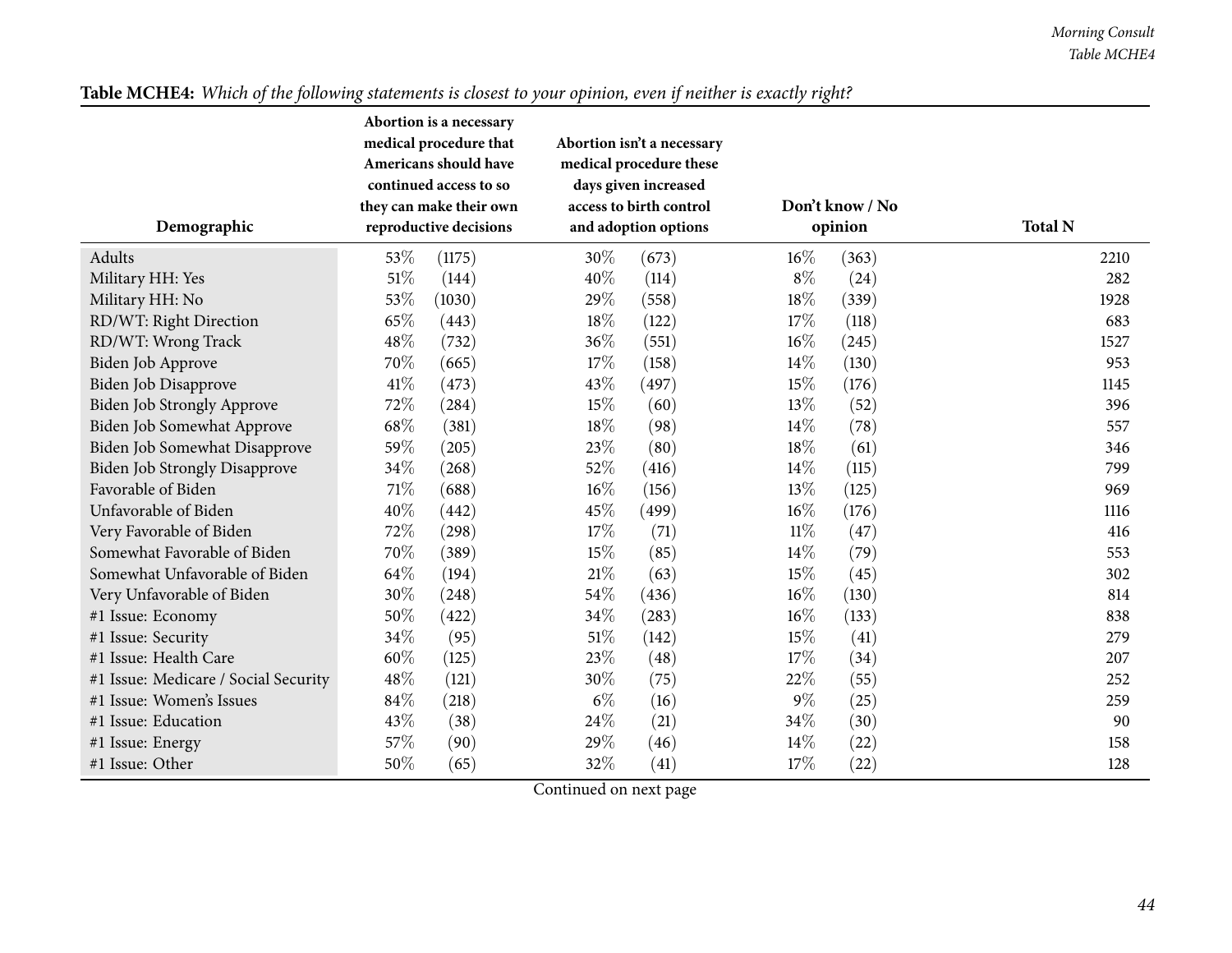| Table MCHE4: Which of the following statements is closest to your opinion, even if neither is exactly right? |
|--------------------------------------------------------------------------------------------------------------|
|--------------------------------------------------------------------------------------------------------------|

| Demographic                   |        | Abortion is a necessary<br>medical procedure that<br>Americans should have<br>continued access to so<br>they can make their own<br>reproductive decisions |        | Abortion isn't a necessary<br>medical procedure these<br>days given increased<br>access to birth control<br>and adoption options |        | Don't know / No<br>opinion | <b>Total N</b> |
|-------------------------------|--------|-----------------------------------------------------------------------------------------------------------------------------------------------------------|--------|----------------------------------------------------------------------------------------------------------------------------------|--------|----------------------------|----------------|
| Adults                        | 53%    | (1175)                                                                                                                                                    | 30%    | (673)                                                                                                                            | 16%    | (363)                      | 2210           |
| 2020 Vote: Joe Biden          | 74%    | (746)                                                                                                                                                     | 14\%   | (146)                                                                                                                            | 12%    | (117)                      | 1008           |
| 2020 Vote: Donald Trump       | 28\%   | (198)                                                                                                                                                     | 57%    | (408)                                                                                                                            | 15%    | (110)                      | 716            |
| 2020 Vote: Other              | $60\%$ | (39)                                                                                                                                                      | 17%    | (11)                                                                                                                             | 24%    | (15)                       | 65             |
| 2020 Vote: Didn't Vote        | 46%    | (193)                                                                                                                                                     | 26%    | (108)                                                                                                                            | 28%    | (120)                      | 421            |
| 2018 House Vote: Democrat     | 76%    | (590)                                                                                                                                                     | 15%    | (116)                                                                                                                            | $9\%$  | (72)                       | 778            |
| 2018 House Vote: Republican   | 30%    | (183)                                                                                                                                                     | 55%    | (343)                                                                                                                            | 15%    | (92)                       | 618            |
| 2018 House Vote: Someone else | $51\%$ | (29)                                                                                                                                                      | 20%    | (11)                                                                                                                             | 29%    | (16)                       | 56             |
| 2016 Vote: Hillary Clinton    | 73%    | (549)                                                                                                                                                     | 15%    | (114)                                                                                                                            | 12%    | (94)                       | 757            |
| 2016 Vote: Donald Trump       | 33%    | (221)                                                                                                                                                     | 54%    | (365)                                                                                                                            | 13%    | (87)                       | 673            |
| 2016 Vote: Other              | 60%    | (72)                                                                                                                                                      | 18%    | (22)                                                                                                                             | 22%    | (27)                       | 121            |
| 2016 Vote: Didn't Vote        | $50\%$ | (331)                                                                                                                                                     | 26%    | (170)                                                                                                                            | 24%    | (155)                      | 656            |
| Voted in 2014: Yes            | 54%    | (684)                                                                                                                                                     | 33%    | (415)                                                                                                                            | 13%    | (166)                      | 1265           |
| Voted in 2014: No             | 52%    | (491)                                                                                                                                                     | 27%    | (257)                                                                                                                            | $21\%$ | (196)                      | 945            |
| 4-Region: Northeast           | 63%    | (242)                                                                                                                                                     | 24%    | (90)                                                                                                                             | 13%    | (51)                       | 383            |
| 4-Region: Midwest             | $51\%$ | (234)                                                                                                                                                     | 33%    | (149)                                                                                                                            | $16\%$ | (74)                       | 456            |
| 4-Region: South               | 46%    | (391)                                                                                                                                                     | 35%    | (298)                                                                                                                            | 18%    | (155)                      | 844            |
| 4-Region: West                | 59%    | (308)                                                                                                                                                     | 26%    | (135)                                                                                                                            | 16%    | (83)                       | 527            |
| Mothers                       | 54\%   | (166)                                                                                                                                                     | 32%    | (99)                                                                                                                             | 14%    | (43)                       | 309            |
| Women using BC                | 63%    | (128)                                                                                                                                                     | 26%    | (53)                                                                                                                             | $10\%$ | (21)                       | 202            |
| Women not using BC            | 53%    | (481)                                                                                                                                                     | $31\%$ | (278)                                                                                                                            | $16\%$ | (146)                      | 905            |
| Women 18-44 Use BC            | 64\%   | (116)                                                                                                                                                     | 26%    | (46)                                                                                                                             | 10%    | (18)                       | 180            |
| <b>Women 18-44</b>            | $60\%$ | (322)                                                                                                                                                     | 23%    | (125)                                                                                                                            | 17%    | (89)                       | 535            |
| State Has Trigger Laws        | 57\%   | (222)                                                                                                                                                     | 36%    | (140)                                                                                                                            | $6\%$  | (24)                       | 386            |
| Pro-Choice                    | 84%    | (1071)                                                                                                                                                    | $8\%$  | (101)                                                                                                                            | $8\%$  | (107)                      | 1279           |
| Anti-Choice                   | 10%    | (69)                                                                                                                                                      | 76%    | (523)                                                                                                                            | 14%    | (95)                       | 687            |
| Split Sample a                | 53%    | (582)                                                                                                                                                     | 32%    | (350)                                                                                                                            | 15%    | (169)                      | 1102           |
| Split Sample B                | 53%    | (593)                                                                                                                                                     | 29%    | (322)                                                                                                                            | 17%    | (193)                      | 1108           |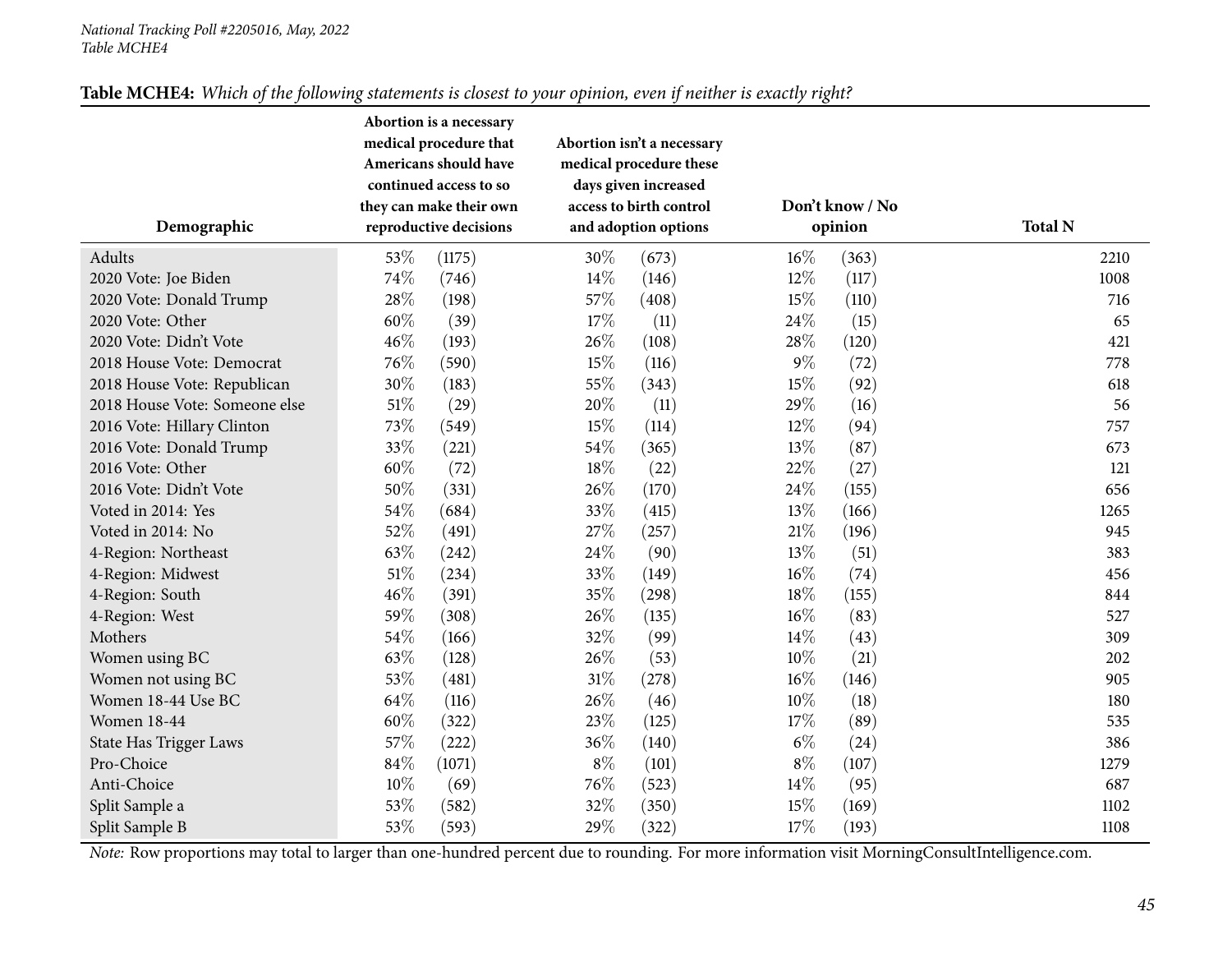| health care issue and<br>interest issue and states<br>people should have the<br>should have the right to<br>right to decide if they<br>decide whether or not to<br>Don't know / No<br>want to continue a<br>provide abortion services<br><b>Total N</b><br>Demographic<br>in their state<br>opinion<br>pregnancy<br>60%<br>24\%<br>$16\%$<br>Adults<br>(539)<br>(343)<br>(1328)<br>2210<br>15%<br>56%<br>28%<br>Gender: Male<br>(602)<br>(304)<br>(161)<br>1068<br>64%<br>$21\%$<br>$16\%$<br>Gender: Female<br>(182)<br>(725)<br>(235)<br>1142<br>$61\%$<br>24\%<br>15%<br>(390)<br>(153)<br>(99)<br>642<br>Age: 18-34<br>56%<br>25%<br>20%<br>(203)<br>(91)<br>(71)<br>365<br>Age: 35-44<br>58%<br>24%<br>18%<br>Age: 45-64<br>(415)<br>(171)<br>(128)<br>714<br>65%<br>25%<br>$9\%$<br>(45)<br>(319)<br>(124)<br>489<br>Age: 65+<br>62%<br>24\%<br>14%<br>GenZers: 1997-2012<br>(139)<br>(32)<br>(55)<br>226<br>58%<br>24%<br>$18\%$<br>Millennials: 1981-1996<br>684<br>(395)<br>(167)<br>(122)<br>22%<br>60%<br>18%<br>(116)<br>(96)<br>GenXers: 1965-1980<br>(324)<br>536<br>62%<br>26\%<br>12%<br>(420)<br>(181)<br>(82)<br>683<br>Baby Boomers: 1946-1964<br>75%<br>13%<br>12%<br>PID: Dem (no lean)<br>(632)<br>(106)<br>(104)<br>842<br>$61\%$<br>$21\%$<br>18%<br>PID: Ind (no lean)<br>(151)<br>(446)<br>(133)<br>730<br>39%<br>44\%<br>17%<br>(250)<br>(282)<br>(107)<br>PID: Rep (no lean)<br>638<br>70%<br>$16\%$<br>PID/Gender: Dem Men<br>$14\%$<br>(281)<br>(62)<br>(55)<br>399 |
|---------------------------------------------------------------------------------------------------------------------------------------------------------------------------------------------------------------------------------------------------------------------------------------------------------------------------------------------------------------------------------------------------------------------------------------------------------------------------------------------------------------------------------------------------------------------------------------------------------------------------------------------------------------------------------------------------------------------------------------------------------------------------------------------------------------------------------------------------------------------------------------------------------------------------------------------------------------------------------------------------------------------------------------------------------------------------------------------------------------------------------------------------------------------------------------------------------------------------------------------------------------------------------------------------------------------------------------------------------------------------------------------------------------------------------------------------------------------------------------------------|
|                                                                                                                                                                                                                                                                                                                                                                                                                                                                                                                                                                                                                                                                                                                                                                                                                                                                                                                                                                                                                                                                                                                                                                                                                                                                                                                                                                                                                                                                                                   |
|                                                                                                                                                                                                                                                                                                                                                                                                                                                                                                                                                                                                                                                                                                                                                                                                                                                                                                                                                                                                                                                                                                                                                                                                                                                                                                                                                                                                                                                                                                   |
|                                                                                                                                                                                                                                                                                                                                                                                                                                                                                                                                                                                                                                                                                                                                                                                                                                                                                                                                                                                                                                                                                                                                                                                                                                                                                                                                                                                                                                                                                                   |
|                                                                                                                                                                                                                                                                                                                                                                                                                                                                                                                                                                                                                                                                                                                                                                                                                                                                                                                                                                                                                                                                                                                                                                                                                                                                                                                                                                                                                                                                                                   |
|                                                                                                                                                                                                                                                                                                                                                                                                                                                                                                                                                                                                                                                                                                                                                                                                                                                                                                                                                                                                                                                                                                                                                                                                                                                                                                                                                                                                                                                                                                   |
|                                                                                                                                                                                                                                                                                                                                                                                                                                                                                                                                                                                                                                                                                                                                                                                                                                                                                                                                                                                                                                                                                                                                                                                                                                                                                                                                                                                                                                                                                                   |
|                                                                                                                                                                                                                                                                                                                                                                                                                                                                                                                                                                                                                                                                                                                                                                                                                                                                                                                                                                                                                                                                                                                                                                                                                                                                                                                                                                                                                                                                                                   |
|                                                                                                                                                                                                                                                                                                                                                                                                                                                                                                                                                                                                                                                                                                                                                                                                                                                                                                                                                                                                                                                                                                                                                                                                                                                                                                                                                                                                                                                                                                   |
|                                                                                                                                                                                                                                                                                                                                                                                                                                                                                                                                                                                                                                                                                                                                                                                                                                                                                                                                                                                                                                                                                                                                                                                                                                                                                                                                                                                                                                                                                                   |
|                                                                                                                                                                                                                                                                                                                                                                                                                                                                                                                                                                                                                                                                                                                                                                                                                                                                                                                                                                                                                                                                                                                                                                                                                                                                                                                                                                                                                                                                                                   |
|                                                                                                                                                                                                                                                                                                                                                                                                                                                                                                                                                                                                                                                                                                                                                                                                                                                                                                                                                                                                                                                                                                                                                                                                                                                                                                                                                                                                                                                                                                   |
|                                                                                                                                                                                                                                                                                                                                                                                                                                                                                                                                                                                                                                                                                                                                                                                                                                                                                                                                                                                                                                                                                                                                                                                                                                                                                                                                                                                                                                                                                                   |
|                                                                                                                                                                                                                                                                                                                                                                                                                                                                                                                                                                                                                                                                                                                                                                                                                                                                                                                                                                                                                                                                                                                                                                                                                                                                                                                                                                                                                                                                                                   |
|                                                                                                                                                                                                                                                                                                                                                                                                                                                                                                                                                                                                                                                                                                                                                                                                                                                                                                                                                                                                                                                                                                                                                                                                                                                                                                                                                                                                                                                                                                   |
|                                                                                                                                                                                                                                                                                                                                                                                                                                                                                                                                                                                                                                                                                                                                                                                                                                                                                                                                                                                                                                                                                                                                                                                                                                                                                                                                                                                                                                                                                                   |
|                                                                                                                                                                                                                                                                                                                                                                                                                                                                                                                                                                                                                                                                                                                                                                                                                                                                                                                                                                                                                                                                                                                                                                                                                                                                                                                                                                                                                                                                                                   |
|                                                                                                                                                                                                                                                                                                                                                                                                                                                                                                                                                                                                                                                                                                                                                                                                                                                                                                                                                                                                                                                                                                                                                                                                                                                                                                                                                                                                                                                                                                   |
|                                                                                                                                                                                                                                                                                                                                                                                                                                                                                                                                                                                                                                                                                                                                                                                                                                                                                                                                                                                                                                                                                                                                                                                                                                                                                                                                                                                                                                                                                                   |
|                                                                                                                                                                                                                                                                                                                                                                                                                                                                                                                                                                                                                                                                                                                                                                                                                                                                                                                                                                                                                                                                                                                                                                                                                                                                                                                                                                                                                                                                                                   |
|                                                                                                                                                                                                                                                                                                                                                                                                                                                                                                                                                                                                                                                                                                                                                                                                                                                                                                                                                                                                                                                                                                                                                                                                                                                                                                                                                                                                                                                                                                   |
| 79%<br>PID/Gender: Dem Women<br>$10\%$<br>$11\%$<br>(350)<br>(44)<br>(49)<br>443                                                                                                                                                                                                                                                                                                                                                                                                                                                                                                                                                                                                                                                                                                                                                                                                                                                                                                                                                                                                                                                                                                                                                                                                                                                                                                                                                                                                                  |
| 59%<br>25%<br>16%<br>PID/Gender: Ind Men<br>(204)<br>(86)<br>(56)<br>346                                                                                                                                                                                                                                                                                                                                                                                                                                                                                                                                                                                                                                                                                                                                                                                                                                                                                                                                                                                                                                                                                                                                                                                                                                                                                                                                                                                                                          |
| 63%<br>17%<br>20%<br>PID/Gender: Ind Women<br>(243)<br>(65)<br>(77)<br>384                                                                                                                                                                                                                                                                                                                                                                                                                                                                                                                                                                                                                                                                                                                                                                                                                                                                                                                                                                                                                                                                                                                                                                                                                                                                                                                                                                                                                        |
| 36%<br>48%<br>16%<br>(117)<br>PID/Gender: Rep Men<br>(155)<br>(50)<br>323                                                                                                                                                                                                                                                                                                                                                                                                                                                                                                                                                                                                                                                                                                                                                                                                                                                                                                                                                                                                                                                                                                                                                                                                                                                                                                                                                                                                                         |
| 42%<br>40%<br>18%<br>PID/Gender: Rep Women<br>(132)<br>(126)<br>(56)<br>315                                                                                                                                                                                                                                                                                                                                                                                                                                                                                                                                                                                                                                                                                                                                                                                                                                                                                                                                                                                                                                                                                                                                                                                                                                                                                                                                                                                                                       |
| 83%<br>$9\%$<br>$8\%$<br>Ideo: Liberal (1-3)<br>(58)<br>(528)<br>(48)<br>634                                                                                                                                                                                                                                                                                                                                                                                                                                                                                                                                                                                                                                                                                                                                                                                                                                                                                                                                                                                                                                                                                                                                                                                                                                                                                                                                                                                                                      |
| 65%<br>16%<br>19%<br>Ideo: Moderate (4)<br>(126)<br>(107)<br>(427)<br>660                                                                                                                                                                                                                                                                                                                                                                                                                                                                                                                                                                                                                                                                                                                                                                                                                                                                                                                                                                                                                                                                                                                                                                                                                                                                                                                                                                                                                         |
| 39%<br>45%<br>15%<br>Ideo: Conservative (5-7)<br>(282)<br>(325)<br>(110)<br>718                                                                                                                                                                                                                                                                                                                                                                                                                                                                                                                                                                                                                                                                                                                                                                                                                                                                                                                                                                                                                                                                                                                                                                                                                                                                                                                                                                                                                   |
| 57%<br>24\%<br>19%<br>Educ: < College<br>(818)<br>(342)<br>(277)<br>1437                                                                                                                                                                                                                                                                                                                                                                                                                                                                                                                                                                                                                                                                                                                                                                                                                                                                                                                                                                                                                                                                                                                                                                                                                                                                                                                                                                                                                          |
| 68%<br>24\%<br>$8\%$<br>Educ: Bachelors degree<br>(332)<br>(119)<br>(40)<br>491                                                                                                                                                                                                                                                                                                                                                                                                                                                                                                                                                                                                                                                                                                                                                                                                                                                                                                                                                                                                                                                                                                                                                                                                                                                                                                                                                                                                                   |
| $28\%$<br>63%<br>$9\%$<br>Educ: Post-grad<br>(177)<br>(78)<br>(27)<br>282<br>$Constituting \frac{1}{2} or \frac{1}{2}$                                                                                                                                                                                                                                                                                                                                                                                                                                                                                                                                                                                                                                                                                                                                                                                                                                                                                                                                                                                                                                                                                                                                                                                                                                                                                                                                                                            |

# Table MCHE5: Which of the following statements is closest to your opinion, even if neither is exactly right?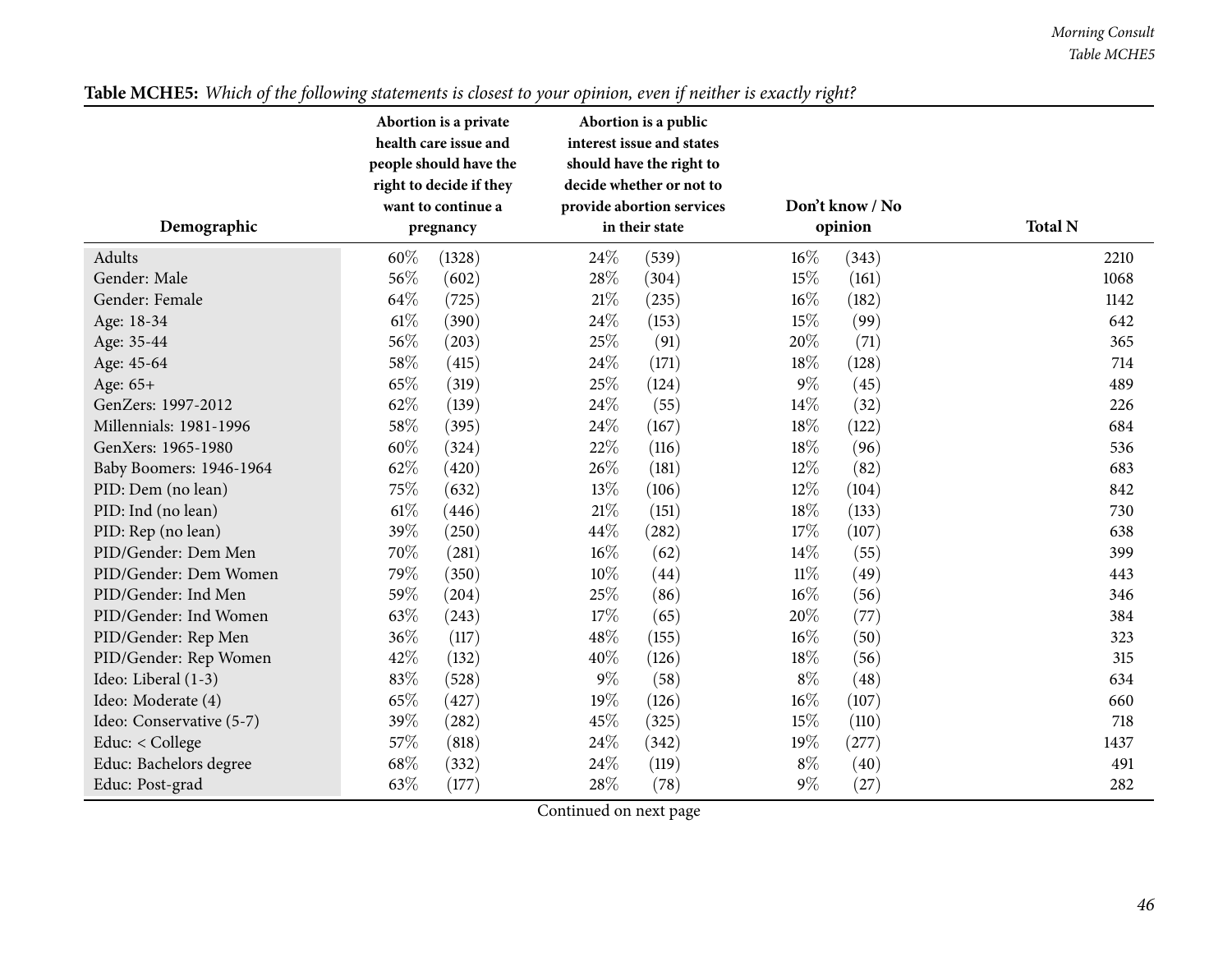| Table MCHE5: Which of the following statements is closest to your opinion, even if neither is exactly right? |  |
|--------------------------------------------------------------------------------------------------------------|--|
|--------------------------------------------------------------------------------------------------------------|--|

|                                   |      | Abortion is a private<br>health care issue and<br>people should have the<br>right to decide if they |        | Abortion is a public<br>interest issue and states<br>should have the right to<br>decide whether or not to |        |                            |                |
|-----------------------------------|------|-----------------------------------------------------------------------------------------------------|--------|-----------------------------------------------------------------------------------------------------------|--------|----------------------------|----------------|
| Demographic                       |      | want to continue a<br>pregnancy                                                                     |        | provide abortion services<br>in their state                                                               |        | Don't know / No<br>opinion | <b>Total N</b> |
| Adults                            | 60%  | (1328)                                                                                              | 24%    | (539)                                                                                                     | 16%    | (343)                      | 2210           |
| Income: Under 50k                 | 56%  | (717)                                                                                               | 24%    | (311)                                                                                                     | 19%    | (249)                      | 1277           |
| Income: 50k-100k                  | 63%  | (404)                                                                                               | 26%    | (166)                                                                                                     | $11\%$ | (70)                       | 640            |
| Income: 100k+                     | 71%  | (207)                                                                                               | $21\%$ | (61)                                                                                                      | $9\%$  | (25)                       | 293            |
| Ethnicity: White                  | 60%  | (1027)                                                                                              | 25%    | (435)                                                                                                     | 15%    | (249)                      | 1711           |
| Ethnicity: Hispanic               | 61%  | (226)                                                                                               | 22%    | (82)                                                                                                      | 18%    | (66)                       | 374            |
| Ethnicity: Black                  | 58%  | (163)                                                                                               | 20%    | (56)                                                                                                      | 22%    | (63)                       | 282            |
| Ethnicity: Other                  | 64\% | (138)                                                                                               | 22%    | (48)                                                                                                      | 14%    | (31)                       | 217            |
| All Christian                     | 55%  | (557)                                                                                               | $31\%$ | (316)                                                                                                     | 13%    | (135)                      | 1008           |
| All Non-Christian                 | 64%  | (64)                                                                                                | 19%    | (19)                                                                                                      | 16%    | (16)                       | 100            |
| Atheist                           | 83%  | (89)                                                                                                | 15%    | (16)                                                                                                      | $2\%$  | (2)                        | 107            |
| Agnostic/Nothing in particular    | 68%  | (414)                                                                                               | 15%    | (92)                                                                                                      | 17%    | (101)                      | 607            |
| Something Else                    | 52%  | (203)                                                                                               | 25%    | (96)                                                                                                      | 23%    | (89)                       | 389            |
| Religious Non-Protestant/Catholic | 61%  | (80)                                                                                                | $21\%$ | (27)                                                                                                      | 18%    | (24)                       | 131            |
| Evangelical                       | 40%  | (224)                                                                                               | 41\%   | (231)                                                                                                     | 19%    | (110)                      | 565            |
| Non-Evangelical                   | 65%  | (510)                                                                                               | 22%    | (168)                                                                                                     | 13%    | (104)                      | 783            |
| Community: Urban                  | 61%  | (399)                                                                                               | 22%    | (147)                                                                                                     | 17%    | (111)                      | 658            |
| Community: Suburban               | 64\% | (639)                                                                                               | 24%    | (238)                                                                                                     | $12\%$ | (116)                      | 993            |
| Community: Rural                  | 52%  | (289)                                                                                               | $27\%$ | (154)                                                                                                     | 21\%   | (117)                      | 560            |
| <b>Employ: Private Sector</b>     | 65%  | (452)                                                                                               | 25%    | (175)                                                                                                     | $11\%$ | (74)                       | 700            |
| <b>Employ: Government</b>         | 59%  | (64)                                                                                                | 24%    | (26)                                                                                                      | 16%    | (17)                       | 107            |
| Employ: Self-Employed             | 60%  | (107)                                                                                               | 23%    | (40)                                                                                                      | 17%    | (31)                       | 178            |
| Employ: Homemaker                 | 53%  | (82)                                                                                                | 24%    | (36)                                                                                                      | 23%    | (35)                       | 153            |
| Employ: Student                   | 53%  | (36)                                                                                                | 21\%   | (15)                                                                                                      | 26\%   | (18)                       | 69             |
| Employ: Retired                   | 64%  | (352)                                                                                               | 26%    | (141)                                                                                                     | $10\%$ | (57)                       | 550            |
| Employ: Unemployed                | 53%  | (167)                                                                                               | 23%    | (72)                                                                                                      | 24%    | (77)                       | 316            |
| Employ: Other                     | 50%  | (69)                                                                                                | 24%    | (33)                                                                                                      | 25%    | (34)                       | 136            |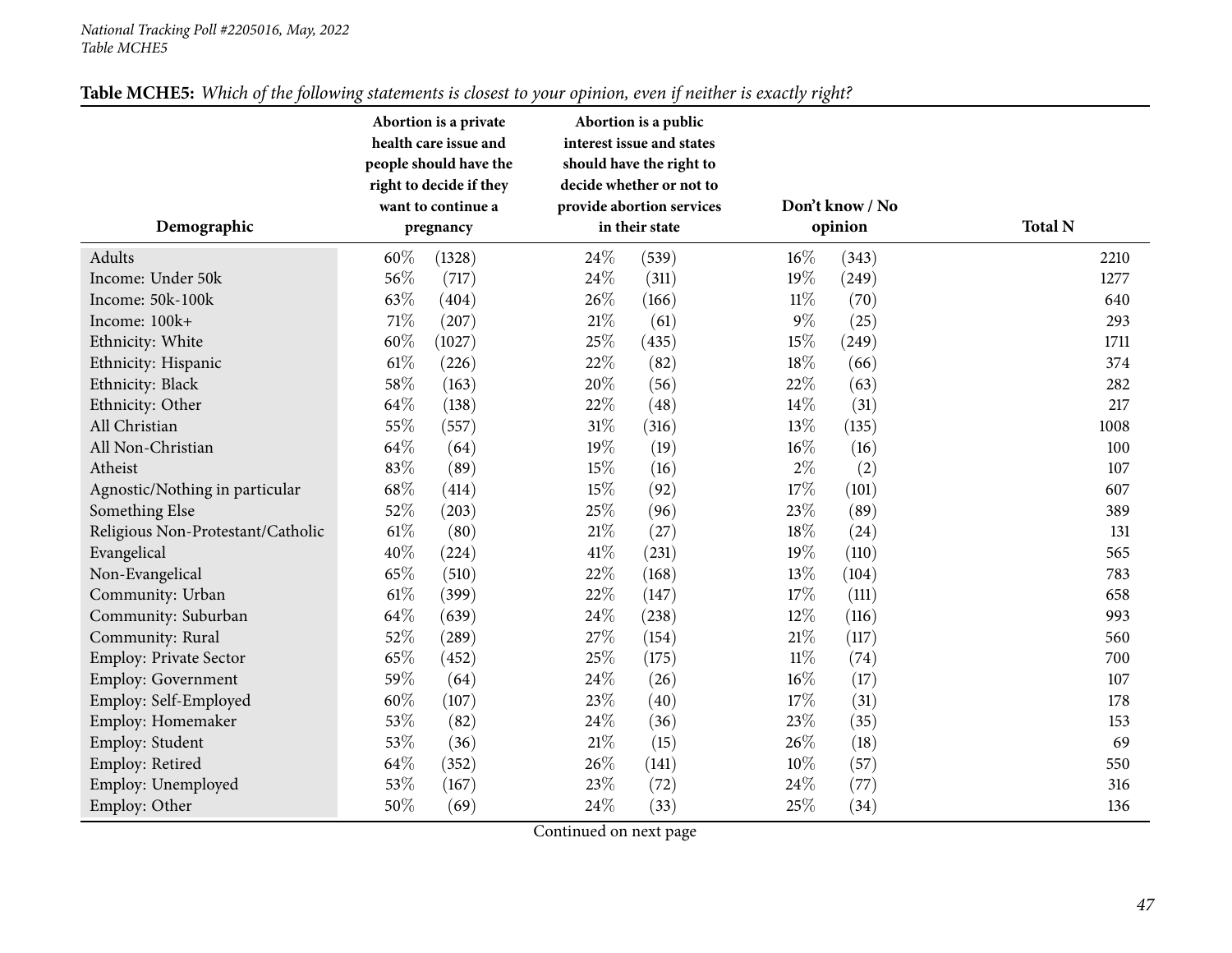|                                      | Abortion is a private                             |        | Abortion is a public                                 |        |                 |                |
|--------------------------------------|---------------------------------------------------|--------|------------------------------------------------------|--------|-----------------|----------------|
|                                      | health care issue and                             |        | interest issue and states                            |        |                 |                |
|                                      | people should have the<br>right to decide if they |        | should have the right to<br>decide whether or not to |        |                 |                |
|                                      | want to continue a                                |        | provide abortion services                            |        | Don't know / No |                |
| Demographic                          | pregnancy                                         |        | in their state                                       |        | opinion         | <b>Total N</b> |
| Adults                               | 60%<br>(1328)                                     | 24\%   | (539)                                                | $16\%$ | (343)           | 2210           |
| Military HH: Yes                     | $61\%$<br>(173)                                   | 27%    | (76)                                                 | $12\%$ | (33)            | 282            |
| Military HH: No                      | 60%<br>(1155)                                     | 24%    | (463)                                                | 16%    | (310)           | 1928           |
| RD/WT: Right Direction               | 68%<br>(465)                                      | 17%    | (115)                                                | 15%    | (103)           | 683            |
| RD/WT: Wrong Track                   | 56%<br>(863)                                      | 28%    | (424)                                                | $16\%$ | (241)           | 1527           |
| Biden Job Approve                    | 73%<br>(701)                                      | 14\%   | (135)                                                | $12\%$ | (118)           | 953            |
| Biden Job Disapprove                 | 50%<br>(576)                                      | 35%    | (397)                                                | 15%    | (172)           | 1145           |
| Biden Job Strongly Approve           | 72%<br>(286)                                      | $14\%$ | (55)                                                 | 14\%   | (55)            | 396            |
| Biden Job Somewhat Approve           | 74%<br>(415)                                      | $14\%$ | (80)                                                 | $11\%$ | (62)            | 557            |
| Biden Job Somewhat Disapprove        | 66%<br>(227)                                      | $21\%$ | (72)                                                 | 14\%   | (47)            | 346            |
| <b>Biden Job Strongly Disapprove</b> | 44\%<br>(349)                                     | 41\%   | (325)                                                | $16\%$ | (125)           | 799            |
| Favorable of Biden                   | 75%<br>(728)                                      | 13%    | (125)                                                | $12\%$ | (116)           | 969            |
| Unfavorable of Biden                 | 49%<br>(546)                                      | 36%    | (403)                                                | 15%    | (168)           | 1116           |
| Very Favorable of Biden              | 73%<br>(305)                                      | 14\%   | (57)                                                 | 13%    | (53)            | 416            |
| Somewhat Favorable of Biden          | 76%<br>(423)                                      | 12%    | (67)                                                 | $11\%$ | (63)            | 553            |
| Somewhat Unfavorable of Biden        | 67%<br>(201)                                      | 22%    | (65)                                                 | $12\%$ | (36)            | 302            |
| Very Unfavorable of Biden            | 42%<br>(345)                                      | 41\%   | (337)                                                | $16\%$ | (132)           | 814            |
| #1 Issue: Economy                    | 58%<br>(488)                                      | 27%    | (227)                                                | 15%    | (122)           | 838            |
| #1 Issue: Security                   | 44\%<br>(123)                                     | 42\%   | (118)                                                | $13\%$ | (37)            | 279            |
| #1 Issue: Health Care                | 64%<br>(134)                                      | 20%    | (41)                                                 | 16%    | (33)            | 207            |
| #1 Issue: Medicare / Social Security | 63%<br>(158)                                      | 21\%   | (52)                                                 | 17%    | (42)            | 252            |
| #1 Issue: Women's Issues             | 80%<br>(207)                                      | $8\%$  | (21)                                                 | $12\%$ | (30)            | 259            |
| #1 Issue: Education                  | 45%<br>(40)                                       | $21\%$ | (18)                                                 | 35%    | (31)            | 90             |
| #1 Issue: Energy                     | 61\%<br>(96)                                      | 24\%   | (38)                                                 | 15%    | (24)            | 158            |
| #1 Issue: Other                      | 63%<br>(81)                                       | 18%    | (24)                                                 | 18%    | (23)            | 128            |

# Table MCHE5: Which of the following statements is closest to your opinion, even if neither is exactly right?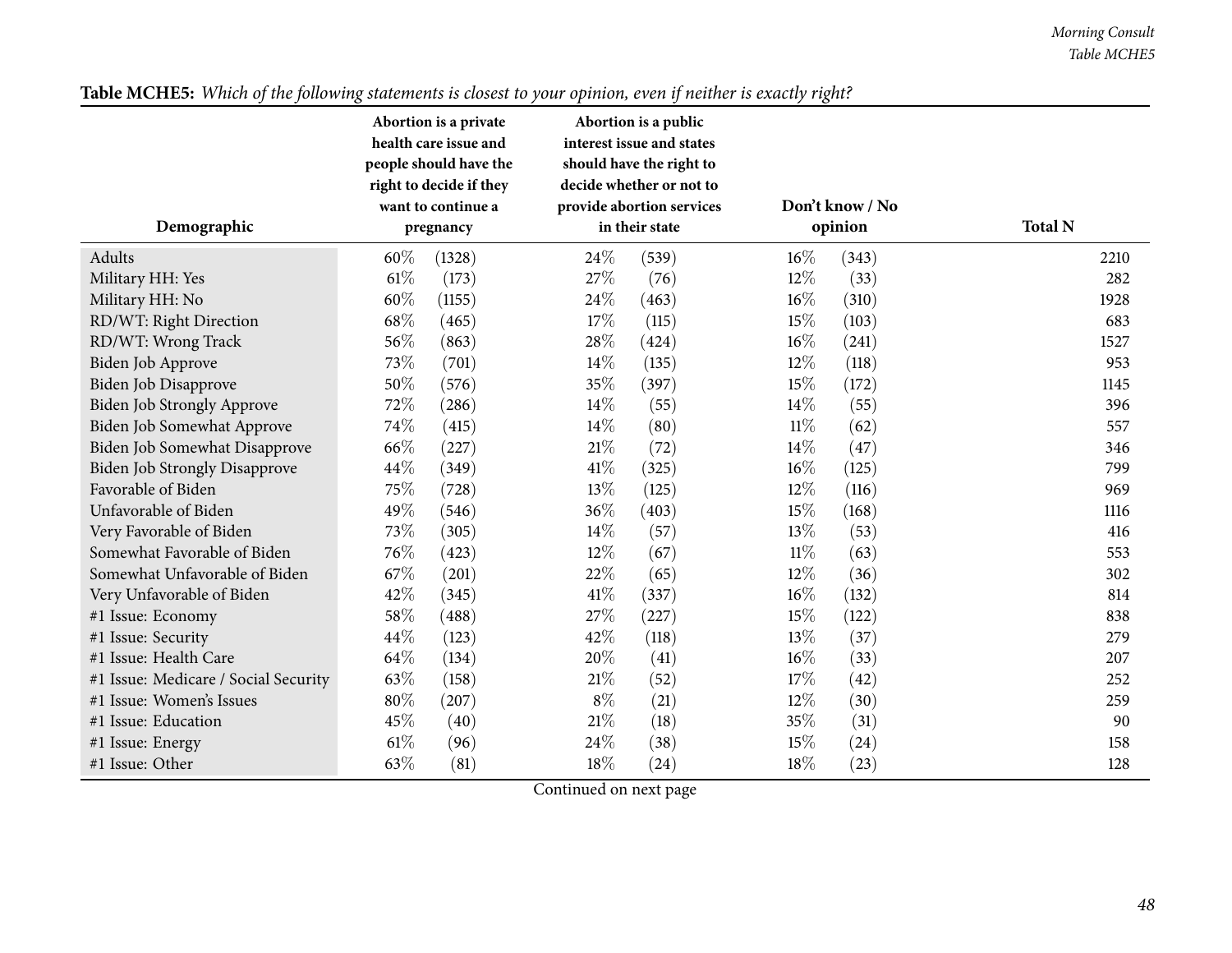| Table MCHE5: Which of the following statements is closest to your opinion, even if neither is exactly right? |
|--------------------------------------------------------------------------------------------------------------|
|--------------------------------------------------------------------------------------------------------------|

|                               |        | Abortion is a private   |       | Abortion is a public      |        |                 |                |
|-------------------------------|--------|-------------------------|-------|---------------------------|--------|-----------------|----------------|
|                               |        | health care issue and   |       | interest issue and states |        |                 |                |
|                               |        | people should have the  |       | should have the right to  |        |                 |                |
|                               |        | right to decide if they |       | decide whether or not to  |        |                 |                |
|                               |        | want to continue a      |       | provide abortion services |        | Don't know / No |                |
| Demographic                   |        | pregnancy               |       | in their state            |        | opinion         | <b>Total N</b> |
| Adults                        | 60%    | (1328)                  | 24%   | (539)                     | 16%    | (343)           | 2210           |
| 2020 Vote: Joe Biden          | 78%    | (790)                   | 12%   | (118)                     | 10%    | (100)           | 1008           |
| 2020 Vote: Donald Trump       | 38%    | (275)                   | 46%   | (331)                     | 15%    | (110)           | 716            |
| 2020 Vote: Other              | 68\%   | (44)                    | 14%   | (9)                       | 18%    | (12)            | 65             |
| 2020 Vote: Didn't Vote        | 52%    | (219)                   | 19%   | (81)                      | 29\%   | (121)           | 421            |
| 2018 House Vote: Democrat     | $80\%$ | (624)                   | 12%   | (90)                      | $8\%$  | (64)            | 778            |
| 2018 House Vote: Republican   | 40%    | (247)                   | 45%   | (280)                     | 15%    | (92)            | 618            |
| 2018 House Vote: Someone else | 55%    | (31)                    | 15%   | (8)                       | $31\%$ | (17)            | 56             |
| 2016 Vote: Hillary Clinton    | 79%    | (599)                   | 10%   | (79)                      | $10\%$ | (79)            | 757            |
| 2016 Vote: Donald Trump       | 42%    | (281)                   | 43%   | (291)                     | 15%    | (101)           | 673            |
| 2016 Vote: Other              | 65%    | (78)                    | 18%   | (21)                      | 18%    | (21)            | 121            |
| 2016 Vote: Didn't Vote        | 56%    | (368)                   | 22%   | (146)                     | 22%    | (142)           | 656            |
| Voted in 2014: Yes            | 62%    | (779)                   | 26%   | (324)                     | 13%    | (162)           | 1265           |
| Voted in 2014: No             | 58%    | (549)                   | 23%   | (215)                     | 19%    | (181)           | 945            |
| 4-Region: Northeast           | 67%    | (256)                   | 21\%  | (81)                      | 12%    | (45)            | 383            |
| 4-Region: Midwest             | 59%    | (268)                   | 25%   | (116)                     | $16\%$ | (73)            | 456            |
| 4-Region: South               | 55%    | (467)                   | 27\%  | (229)                     | 17%    | (148)           | 844            |
| 4-Region: West                | 64\%   | (336)                   | 22%   | (113)                     | 15%    | (77)            | 527            |
| Mothers                       | $61\%$ | (189)                   | 23%   | (71)                      | $16\%$ | (49)            | 309            |
| Women using BC                | 73%    | (147)                   | 17%   | (34)                      | 10%    | (21)            | 202            |
| Women not using BC            | 62%    | (563)                   | 21\%  | (190)                     | 17%    | (152)           | 905            |
| Women 18-44 Use BC            | 73%    | (131)                   | 17%   | (31)                      | $10\%$ | (18)            | 180            |
| <b>Women 18-44</b>            | 64%    | (345)                   | 19%   | (103)                     | $16\%$ | (88)            | 535            |
| State Has Trigger Laws        | 62%    | (239)                   | 33%   | (126)                     | $5\%$  | (20)            | 386            |
| Pro-Choice                    | 86%    | (1102)                  | $9\%$ | (114)                     | $5\%$  | (63)            | 1279           |
| Anti-Choice                   | 23%    | (159)                   | 57%   | (391)                     | 20%    | (137)           | 687            |
| Split Sample a                | $61\%$ | (672)                   | 25%   | (278)                     | 14%    | (152)           | 1102           |
| Split Sample B                | 59%    | (655)                   | 24%   | (261)                     | 17%    | (191)           | 1108           |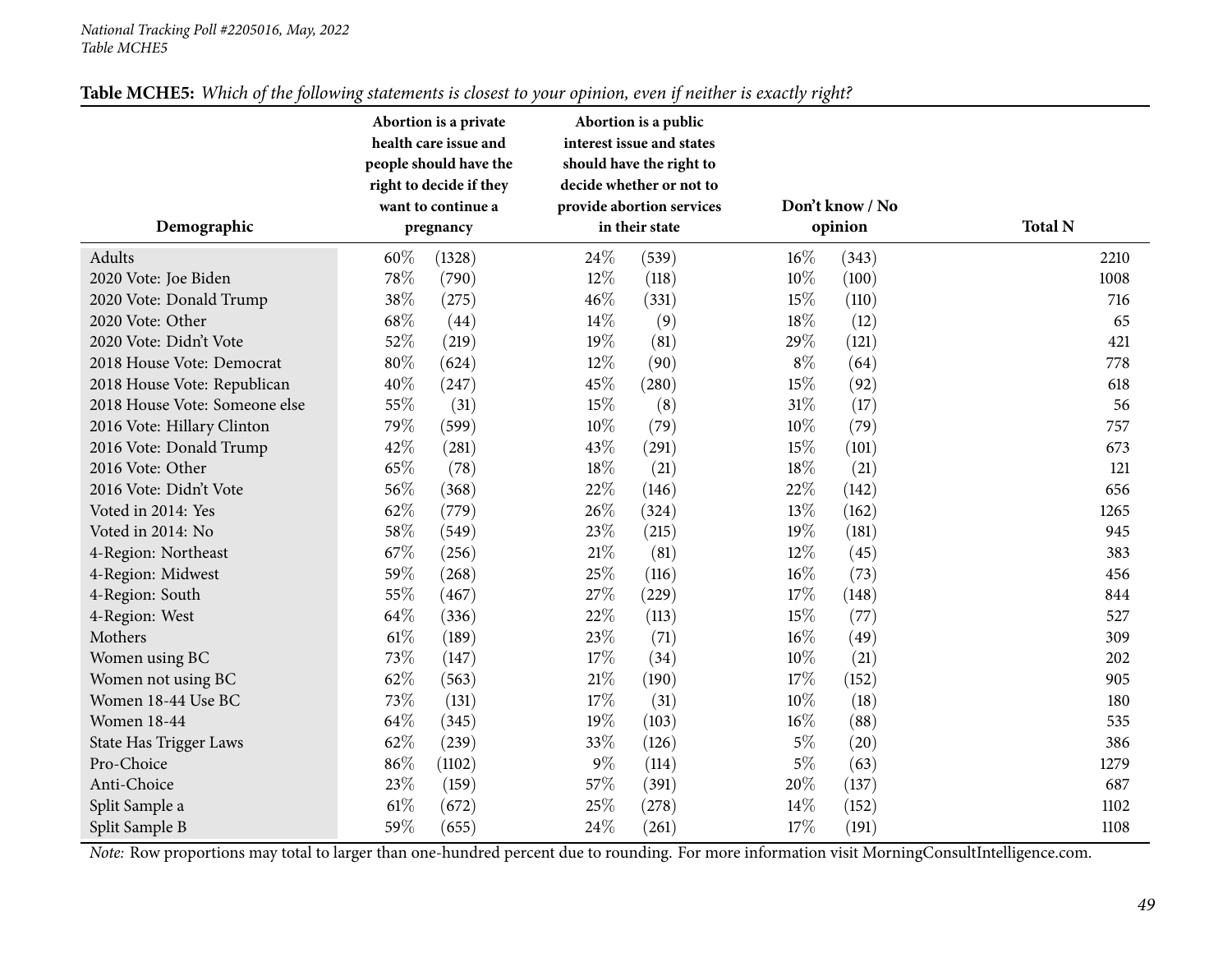Table MCHE6: As you may already know, an anonymous person leaked a draft opinion showing that a majority in the Supreme Court has voted to strike down Roe v. Wade, the 1973 legal decision that established the constitutional right to abortion.Do you support or oppose the U.S. Supreme Court *overturning Roe v. Wade?*

|                          |        | <b>Strongly</b> |        | Somewhat |        | Somewhat |        | <b>Strongly</b> |     | Don't know/ |                |
|--------------------------|--------|-----------------|--------|----------|--------|----------|--------|-----------------|-----|-------------|----------------|
| Demographic              |        | support         |        | support  |        | oppose   |        | oppose          |     | No opinion  | <b>Total N</b> |
| Adults                   | 17%    | (383)           | $9\%$  | (204)    | 10%    | (219)    | 43%    | (956)           | 20% | (448)       | 2210           |
| Gender: Male             | 21%    | (227)           | 10%    | (103)    | $11\%$ | (121)    | 42%    | (444)           | 16% | (174)       | 1068           |
| Gender: Female           | 14%    | (156)           | $9\%$  | (101)    | $9\%$  | (99)     | 45%    | (512)           | 24% | (274)       | 1142           |
| Age: 18-34               | 13%    | (82)            | $11\%$ | (71)     | 10%    | (62)     | 44%    | (281)           | 23% | (146)       | 642            |
| Age: 35-44               | 13%    | (49)            | 10%    | (37)     | $10\%$ | (37)     | 37%    | (136)           | 29% | (107)       | 365            |
| Age: 45-64               | 20%    | (140)           | $8\%$  | (57)     | $11\%$ | (78)     | 43%    | (307)           | 19% | (132)       | 714            |
| Age: 65+                 | 23%    | (111)           | $8\%$  | (39)     | $9\%$  | (43)     | 48%    | (233)           | 13% | (63)        | 489            |
| GenZers: 1997-2012       | $8\%$  | (19)            | 12%    | (28)     | $9\%$  | (20)     | 45%    | (102)           | 25% | (56)        | 226            |
| Millennials: 1981-1996   | 14%    | (97)            | 10%    | (71)     | $10\%$ | (71)     | 40%    | (274)           | 25% | (172)       | 684            |
| GenXers: 1965-1980       | 18%    | (94)            | 7%     | (37)     | $11\%$ | (57)     | 43%    | (229)           | 22% | (118)       | 536            |
| Baby Boomers: 1946-1964  | 22%    | (151)           | $9\%$  | (61)     | 10%    | (67)     | 46%    | (315)           | 13% | (90)        | 683            |
| PID: Dem (no lean)       | $8\%$  | (64)            | 7%     | (61)     | 10%    | (83)     | 60%    | (504)           | 15% | (129)       | 842            |
| PID: Ind (no lean)       | $11\%$ | (81)            | $8\%$  | (61)     | 10%    | (71)     | 45%    | (329)           | 26% | (189)       | 730            |
| PID: Rep (no lean)       | 37%    | (238)           | 13%    | (82)     | 10%    | (65)     | 19%    | (123)           | 20% | (130)       | 638            |
| PID/Gender: Dem Men      | 10%    | (41)            | $7\%$  | (26)     | 13%    | (51)     | 59%    | (234)           | 12% | (46)        | 399            |
| PID/Gender: Dem Women    | $5\%$  | (23)            | $8\%$  | (35)     | 7%     | (33)     | $61\%$ | (270)           | 19% | (83)        | 443            |
| PID/Gender: Ind Men      | 14%    | (48)            | $9\%$  | (31)     | $11\%$ | (38)     | 47%    | (163)           | 19% | (66)        | 346            |
| PID/Gender: Ind Women    | $8\%$  | (32)            | $8\%$  | (30)     | $8\%$  | (32)     | 43%    | (166)           | 32% | (123)       | 384            |
| PID/Gender: Rep Men      | 42%    | (137)           | 14%    | (46)     | 10%    | (32)     | 14%    | (47)            | 19% | (62)        | 323            |
| PID/Gender: Rep Women    | 32%    | (101)           | $11\%$ | (36)     | $11\%$ | (33)     | 24%    | (77)            | 22% | (68)        | 315            |
| Ideo: Liberal (1-3)      | $7\%$  | (47)            | $5\%$  | (34)     | $6\%$  | (40)     | 72%    | (457)           | 9%  | (56)        | 634            |
| Ideo: Moderate (4)       | $8\%$  | (53)            | 10%    | (66)     | 13%    | (87)     | 47%    | (307)           | 22% | (147)       | 660            |
| Ideo: Conservative (5-7) | 38%    | (273)           | 13%    | (91)     | 10%    | (71)     | 19%    | (138)           | 20% | (145)       | 718            |
| Educ: < College          | 16%    | (230)           | $9\%$  | (132)    | 10%    | (149)    | 39%    | (556)           | 26% | (371)       | 1437           |
| Educ: Bachelors degree   | 19%    | (92)            | $9\%$  | (44)     | $9\%$  | (46)     | 53%    | (259)           | 10% | (49)        | 491            |
| Educ: Post-grad          | $21\%$ | (60)            | 10%    | (28)     | $9\%$  | (24)     | 50%    | (141)           | 10% | (29)        | 282            |
| Income: Under 50k        | 16%    | (205)           | $9\%$  | (117)    | $11\%$ | (139)    | 39%    | (497)           | 25% | (319)       | 1277           |
| Income: 50k-100k         | 19%    | (120)           | $8\%$  | (52)     | $9\%$  | (57)     | 49%    | (315)           | 15% | (95)        | 640            |
| Income: 100k+            | 20%    | (57)            | 12%    | (35)     | $8\%$  | (23)     | 49%    | (144)           | 12% | (35)        | 293            |
| Ethnicity: White         | 19%    | (332)           | $10\%$ | (163)    | $9\%$  | (160)    | 43%    | (736)           | 19% | (319)       | 1711           |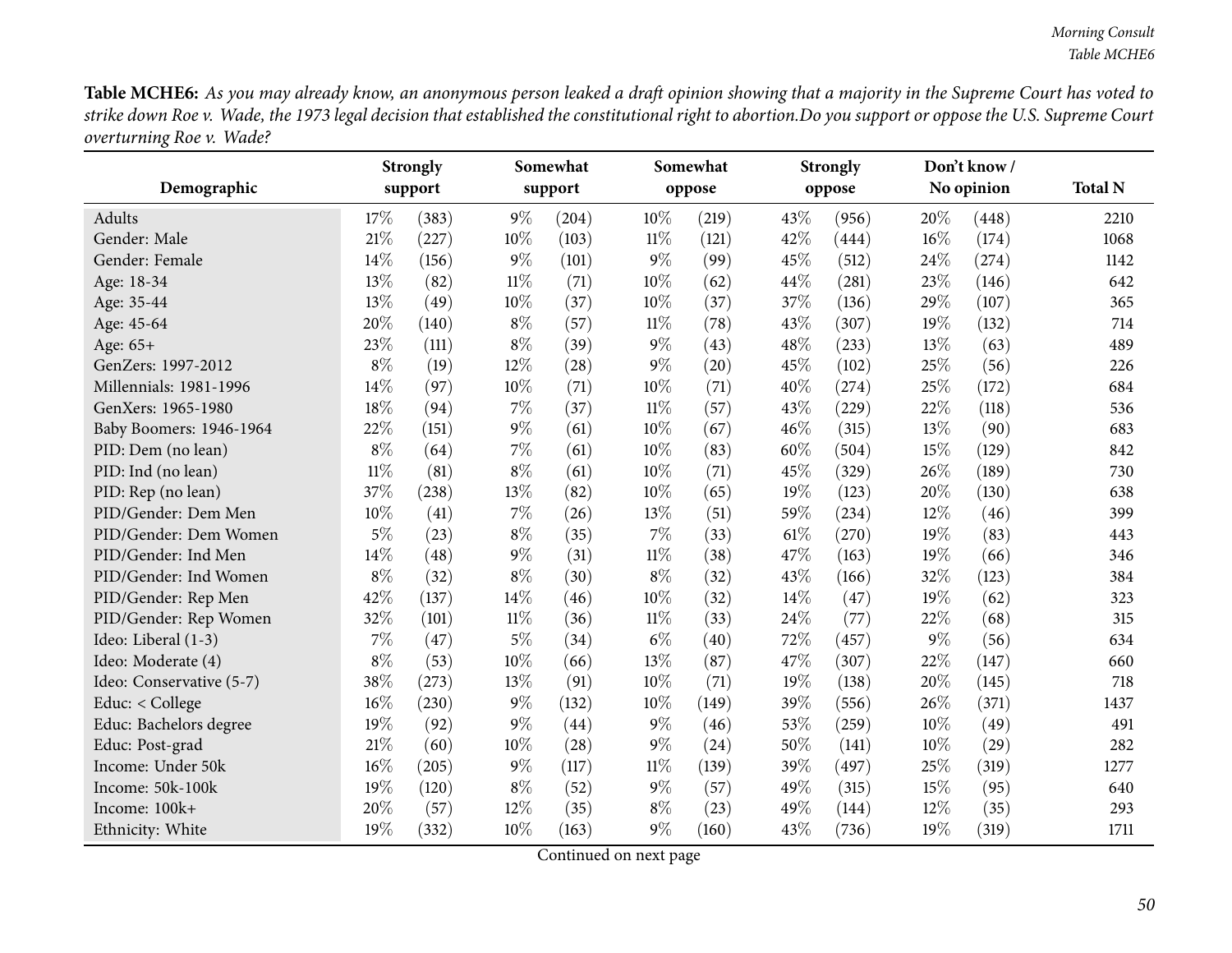Table MCHE6: As you may already know, an anonymous person leaked a draft opinion showing that a majority in the Supreme Court has voted to strike down Roe v. Wade, the 1973 legal decision that established the constitutional right to abortion.Do you support or oppose the U.S. Supreme Court *overturning Roe v. Wade?*

| Demographic                       |        | <b>Strongly</b><br>support |        | Somewhat<br>support |        | Somewhat<br>oppose |      | <b>Strongly</b><br>oppose |       | Don't know /<br>No opinion | <b>Total N</b> |
|-----------------------------------|--------|----------------------------|--------|---------------------|--------|--------------------|------|---------------------------|-------|----------------------------|----------------|
| Adults                            | 17%    | (383)                      | $9\%$  | (204)               | 10%    | (219)              | 43%  | (956)                     | 20%   | (448)                      | 2210           |
| Ethnicity: Hispanic               | 13%    | (49)                       | 10%    | (37)                | $11\%$ | (39)               | 43%  | (159)                     | 24%   | (89)                       | 374            |
| Ethnicity: Black                  | 12%    | (33)                       | $8\%$  | (22)                | 13%    | (38)               | 37%  | (105)                     | 30%   | (85)                       | 282            |
| Ethnicity: Other                  | $8\%$  | (17)                       | $9\%$  | (20)                | 10%    | (21)               | 53%  | (114)                     | 21%   | (45)                       | 217            |
| All Christian                     | 26%    | (265)                      | 10%    | (105)               | $11\%$ | (113)              | 36%  | (367)                     | 16%   | (157)                      | 1008           |
| All Non-Christian                 | $11\%$ | (11)                       | $4\%$  | (4)                 | $7\%$  | (7)                | 61\% | (60)                      | 16%   | (16)                       | 100            |
| Atheist                           | $5\%$  | (6)                        | $9\%$  | (10)                | $4\%$  | (4)                | 80%  | (86)                      | $1\%$ | (1)                        | 107            |
| Agnostic/Nothing in particular    | $8\%$  | (49)                       | $9\%$  | (53)                | $8\%$  | (51)               | 51%  | (311)                     | 24%   | (143)                      | 607            |
| Something Else                    | 13%    | (51)                       | $8\%$  | (32)                | $11\%$ | $\left( 44\right)$ | 34%  | (131)                     | 34%   | (131)                      | 389            |
| Religious Non-Protestant/Catholic | 15%    | (19)                       | $11\%$ | (14)                | 7%     | (9)                | 52%  | (68)                      | 16%   | (21)                       | 131            |
| Evangelical                       | 34%    | (191)                      | $10\%$ | (57)                | 10%    | (54)               | 23%  | (128)                     | 24%   | (136)                      | 565            |
| Non-Evangelical                   | 15%    | (117)                      | $9\%$  | (67)                | 12%    | (96)               | 46%  | (358)                     | 18%   | (145)                      | 783            |
| Community: Urban                  | 17%    | (109)                      | $11\%$ | (71)                | 10%    | (64)               | 41\% | (272)                     | 21%   | (141)                      | 658            |
| Community: Suburban               | 15%    | (150)                      | $8\%$  | (82)                | 9%     | (92)               | 50%  | (493)                     | 18%   | (176)                      | 993            |
| Community: Rural                  | 22%    | (123)                      | $9\%$  | (50)                | $11\%$ | (63)               | 34%  | (191)                     | 23%   | (131)                      | 560            |
| Employ: Private Sector            | 18%    | (125)                      | $11\%$ | (78)                | 10%    | (70)               | 47%  | (330)                     | 14%   | (97)                       | 700            |
| Employ: Government                | 15%    | (16)                       | $3\%$  | (3)                 | 14\%   | (15)               | 49%  | (52)                      | 20%   | (21)                       | 107            |
| Employ: Self-Employed             | 16%    | (28)                       | $15\%$ | (26)                | 12%    | (22)               | 42%  | (75)                      | 15%   | (27)                       | 178            |
| Employ: Homemaker                 | 14%    | (21)                       | $9\%$  | (13)                | 13%    | (20)               | 32%  | (50)                      | 32%   | (49)                       | 153            |
| Employ: Student                   | 12%    | (8)                        | $5\%$  | $\left( 4\right)$   | $8\%$  | (6)                | 44%  | (30)                      | 31%   | (21)                       | 69             |
| Employ: Retired                   | 23%    | (128)                      | $8\%$  | (45)                | $11\%$ | (58)               | 46%  | (251)                     | 13%   | (69)                       | 550            |
| Employ: Unemployed                | 14%    | (44)                       | $8\%$  | (27)                | $6\%$  | (19)               | 37%  | (118)                     | 34%   | (108)                      | 316            |
| Employ: Other                     | $9\%$  | (12)                       | $6\%$  | (8)                 | $8\%$  | (10)               | 37%  | (51)                      | 41\%  | (55)                       | 136            |
| Military HH: Yes                  | 23%    | (65)                       | $8\%$  | (24)                | $11\%$ | (30)               | 43%  | (122)                     | 15%   | (41)                       | 282            |
| Military HH: No                   | 16%    | (317)                      | $9\%$  | (180)               | 10%    | (189)              | 43%  | (834)                     | 21\%  | (407)                      | 1928           |
| RD/WT: Right Direction            | $11\%$ | (73)                       | 10%    | (69)                | 10%    | (69)               | 52%  | (354)                     | 17%   | (118)                      | 683            |
| RD/WT: Wrong Track                | 20%    | (309)                      | $9\%$  | (135)               | 10%    | (150)              | 39%  | (602)                     | 22%   | (330)                      | 1527           |
| Biden Job Approve                 | $8\%$  | (78)                       | $8\%$  | (75)                | $9\%$  | (87)               | 59%  | (561)                     | 16%   | (153)                      | 953            |
| Biden Job Disapprove              | 26%    | (300)                      | $11\%$ | (128)               | $11\%$ | (126)              | 31%  | (360)                     | 20%   | (232)                      | 1145           |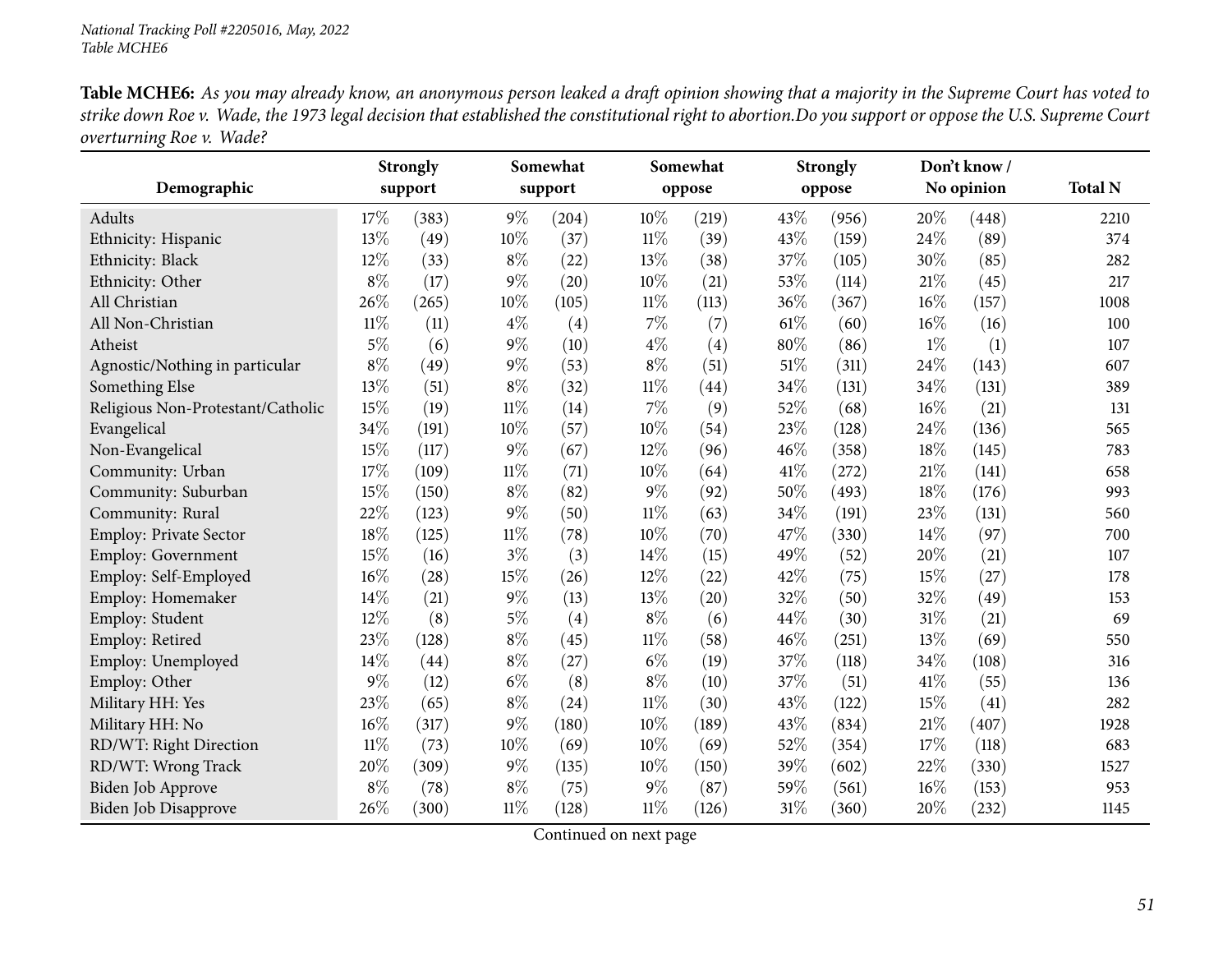Table MCHE6: As you may already know, an anonymous person leaked a draft opinion showing that a majority in the Supreme Court has voted to strike down Roe v. Wade, the 1973 legal decision that established the constitutional right to abortion.Do you support or oppose the U.S. Supreme Court *overturning Roe v. Wade?*

|                                      |        | <b>Strongly</b> |        | Somewhat |        | Somewhat |      | <b>Strongly</b> |        | Don't know/ |                |
|--------------------------------------|--------|-----------------|--------|----------|--------|----------|------|-----------------|--------|-------------|----------------|
| Demographic                          |        | support         |        | support  |        | oppose   |      | oppose          |        | No opinion  | <b>Total N</b> |
| Adults                               | 17%    | (383)           | $9\%$  | (204)    | 10%    | (219)    | 43%  | (956)           | 20%    | (448)       | 2210           |
| Biden Job Strongly Approve           | 13%    | (50)            | 7%     | (29)     | $6\%$  | (26)     | 59%  | (235)           | 14\%   | (56)        | 396            |
| Biden Job Somewhat Approve           | $5\%$  | (28)            | $8\%$  | (46)     | $11\%$ | (62)     | 58%  | (325)           | 17%    | (97)        | 557            |
| Biden Job Somewhat Disapprove        | $8\%$  | (29)            | 10%    | (34)     | 14%    | (48)     | 45%  | (155)           | 23%    | (79)        | 346            |
| <b>Biden Job Strongly Disapprove</b> | 34%    | (271)           | 12%    | (93)     | 10%    | (77)     | 26%  | (205)           | 19%    | (152)       | 799            |
| Favorable of Biden                   | $8\%$  | (78)            | 7%     | (67)     | $8\%$  | (78)     | 60%  | (586)           | 16%    | (159)       | 969            |
| Unfavorable of Biden                 | 27%    | (301)           | 12%    | (131)    | $11\%$ | (126)    | 30%  | (335)           | 20%    | (223)       | 1116           |
| Very Favorable of Biden              | $11\%$ | (44)            | 7%     | (29)     | $7\%$  | (28)     | 61\% | (255)           | 14%    | (60)        | 416            |
| Somewhat Favorable of Biden          | $6\%$  | (34)            | $7\%$  | (38)     | $9\%$  | (50)     | 60%  | (331)           | 18%    | (99)        | 553            |
| Somewhat Unfavorable of Biden        | 10%    | (29)            | 10%    | (29)     | 16%    | (47)     | 45%  | (136)           | 20%    | (60)        | 302            |
| Very Unfavorable of Biden            | 33%    | (272)           | 13%    | (102)    | 10%    | (78)     | 24%  | (199)           | 20%    | (163)       | 814            |
| #1 Issue: Economy                    | 20%    | (164)           | 10%    | (81)     | 12%    | (102)    | 38%  | (321)           | 20%    | (170)       | 838            |
| #1 Issue: Security                   | 31%    | (87)            | 17%    | (47)     | $8\%$  | (22)     | 25%  | (71)            | 19%    | (53)        | 279            |
| #1 Issue: Health Care                | $11\%$ | (24)            | 7%     | (15)     | 12%    | (25)     | 46%  | (95)            | 23%    | (48)        | 207            |
| #1 Issue: Medicare / Social Security | 17%    | (43)            | $8\%$  | (19)     | $11\%$ | (29)     | 43%  | (108)           | 21%    | (53)        | 252            |
| #1 Issue: Women's Issues             | $3\%$  | (8)             | $3\%$  | (8)      | $4\%$  | (9)      | 77%  | (199)           | 13%    | (34)        | 259            |
| #1 Issue: Education                  | $6\%$  | (5)             | $11\%$ | (10)     | $11\%$ | (10)     | 30%  | (27)            | 42%    | (38)        | 90             |
| #1 Issue: Energy                     | 12%    | (19)            | 12%    | (19)     | $8\%$  | (13)     | 48%  | (76)            | 19%    | (29)        | 158            |
| #1 Issue: Other                      | 25%    | (33)            | $4\%$  | (5)      | $7\%$  | (9)      | 46%  | (59)            | 18%    | (23)        | 128            |
| 2020 Vote: Joe Biden                 | 7%     | (74)            | $6\%$  | (58)     | $9\%$  | (92)     | 66%  | (663)           | 12%    | (121)       | 1008           |
| 2020 Vote: Donald Trump              | 38%    | (270)           | 14%    | (100)    | 12%    | (85)     | 18%  | (131)           | 18%    | (131)       | 716            |
| 2020 Vote: Other                     | 13%    | (9)             | $4\%$  | (2)      | 10%    | (7)      | 40%  | (26)            | 33%    | (21)        | 65             |
| 2020 Vote: Didn't Vote               | 7%     | (30)            | 10%    | (43)     | $8\%$  | (35)     | 33%  | (137)           | 42%    | (175)       | 421            |
| 2018 House Vote: Democrat            | $8\%$  | (59)            | $5\%$  | (39)     | 7%     | (58)     | 69%  | (538)           | $11\%$ | (83)        | 778            |
| 2018 House Vote: Republican          | 38%    | (236)           | 13%    | (83)     | 12%    | (72)     | 20%  | (126)           | 16%    | (100)       | 618            |
| 2018 House Vote: Someone else        | 15%    | (8)             | 7%     | (4)      | $5\%$  | (3)      | 46%  | (26)            | 27%    | (15)        | 56             |
| 2016 Vote: Hillary Clinton           | 7%     | (56)            | $6\%$  | (45)     | $9\%$  | (65)     | 66%  | (502)           | 12%    | (89)        | 757            |
| 2016 Vote: Donald Trump              | 38%    | (253)           | 12%    | (79)     | 10%    | (70)     | 24%  | (163)           | 16%    | (109)       | 673            |
| 2016 Vote: Other                     | 14%    | (17)            | 7%     | (8)      | 12%    | (15)     | 53%  | (64)            | 15%    | (18)        | 121            |
| 2016 Vote: Didn't Vote               | $8\%$  | (55)            | $11\%$ | (72)     | $11\%$ | (69)     | 35%  | (228)           | 35%    | (233)       | 656            |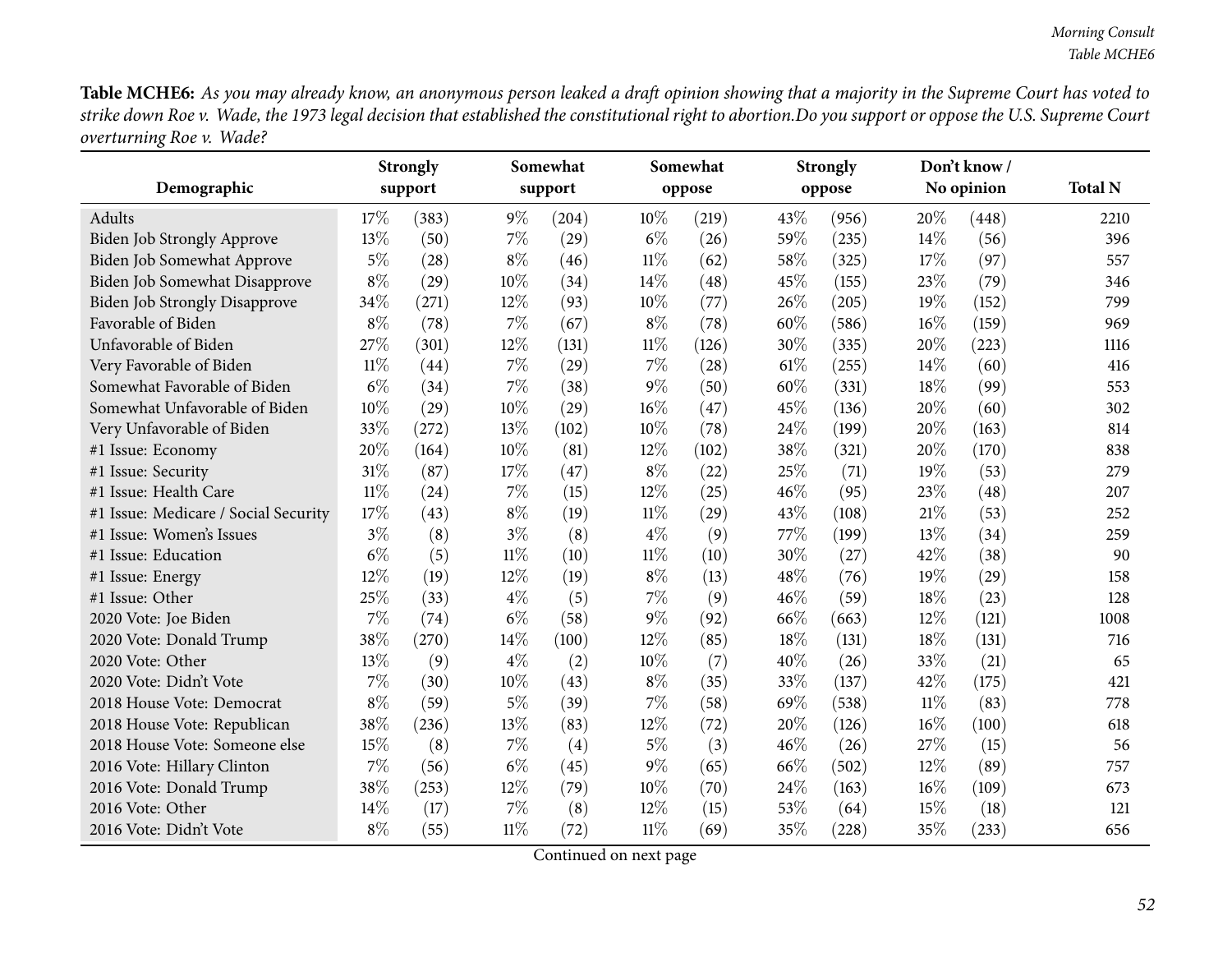|                          | <b>Table MCHE6:</b> As you may already know, an anonymous person leaked a draft opinion showing that a majority in the Supreme Court has voted to      |
|--------------------------|--------------------------------------------------------------------------------------------------------------------------------------------------------|
|                          | strike down Roe v. Wade, the 1973 legal decision that established the constitutional right to abortion.Do you support or oppose the U.S. Supreme Court |
| overturning Roe v. Wade? |                                                                                                                                                        |

|                               |        | <b>Strongly</b> |        | Somewhat |        | Somewhat           |        | <b>Strongly</b> |        | Don't know/ |                |
|-------------------------------|--------|-----------------|--------|----------|--------|--------------------|--------|-----------------|--------|-------------|----------------|
| Demographic                   |        | support         |        | support  |        | oppose             |        | oppose          |        | No opinion  | <b>Total N</b> |
| Adults                        | $17\%$ | (383)           | $9\%$  | (204)    | $10\%$ | (219)              | 43\%   | (956)           | 20%    | (448)       | 2210           |
| Voted in 2014: Yes            | 22%    | $^{(274)}$      | $8\%$  | (107)    | 10%    | (122)              | 47\%   | (595)           | $13\%$ | (168)       | 1265           |
| Voted in 2014: No             | 12%    | (109)           | $10\%$ | (97)     | $10\%$ | (97)               | 38\%   | (361)           | 30%    | (281)       | 945            |
| 4-Region: Northeast           | 14\%   | (52)            | $8\%$  | (32)     | $11\%$ | (43)               | 50%    | (191)           | 17%    | (65)        | 383            |
| 4-Region: Midwest             | 18%    | (83)            | $9\%$  | (42)     | $10\%$ | (44)               | 45\%   | (206)           | 18%    | (83)        | 456            |
| 4-Region: South               | 21%    | (174)           | $9\%$  | (76)     | $11\%$ | (92)               | 35%    | $^{'}292)$      | 25%    | (210)       | 844            |
| 4-Region: West                | $14\%$ | (73)            | $10\%$ | (54)     | $8\%$  | (41)               | $51\%$ | (268)           | 17%    | (91)        | 527            |
| Mothers                       | 12%    | (36)            | $12\%$ | (36)     | $10\%$ | (30)               | 36\%   | (112)           | $31\%$ | (95)        | 309            |
| Women using BC                | $9\%$  | (17)            | $9\%$  | (18)     | $9\%$  | (18)               | 56\%   | (113)           | $18\%$ | (37)        | 202            |
| Women not using BC            | $15\%$ | (132)           | $9\%$  | (78)     | $9\%$  | (78)               | 43\%   | (393)           | 25%    | (224)       | 905            |
| Women 18-44 Use BC            | $8\%$  | (15)            | $9\%$  | (17)     | $9\%$  | (16)               | 55%    | (100)           | 18%    | (33)        | 180            |
| <b>Women 18-44</b>            | $9\%$  | (47)            | $10\%$ | (54)     | $8\%$  | (41)               | 46%    | (244)           | 28\%   | (149)       | 535            |
| <b>State Has Trigger Laws</b> | 26\%   | (99)            | 13\%   | (50)     | $10\%$ | $\left( 40\right)$ | 45\%   | (175)           | $6\%$  | (22)        | 386            |
| Pro-Choice                    | $4\%$  | (56)            | $6\%$  | (72)     | 10\%   | (127)              | 68%    | (866)           | $12\%$ | (158)       | 1279           |
| Anti-Choice                   | 46%    | (318)           | $16\%$ | (113)    | 10%    | (66)               | $10\%$ | (70)            | 17%    | (119)       | 687            |
| Split Sample a                | 18%    | (201)           | $10\%$ | (111)    | $9\%$  | (96)               | 43\%   | (470)           | $20\%$ | (224)       | 1102           |
| Split Sample B                | $16\%$ | (182)           | $8\%$  | (93)     | $11\%$ | (123)              | 44\%   | (486)           | 20%    | (224)       | 1108           |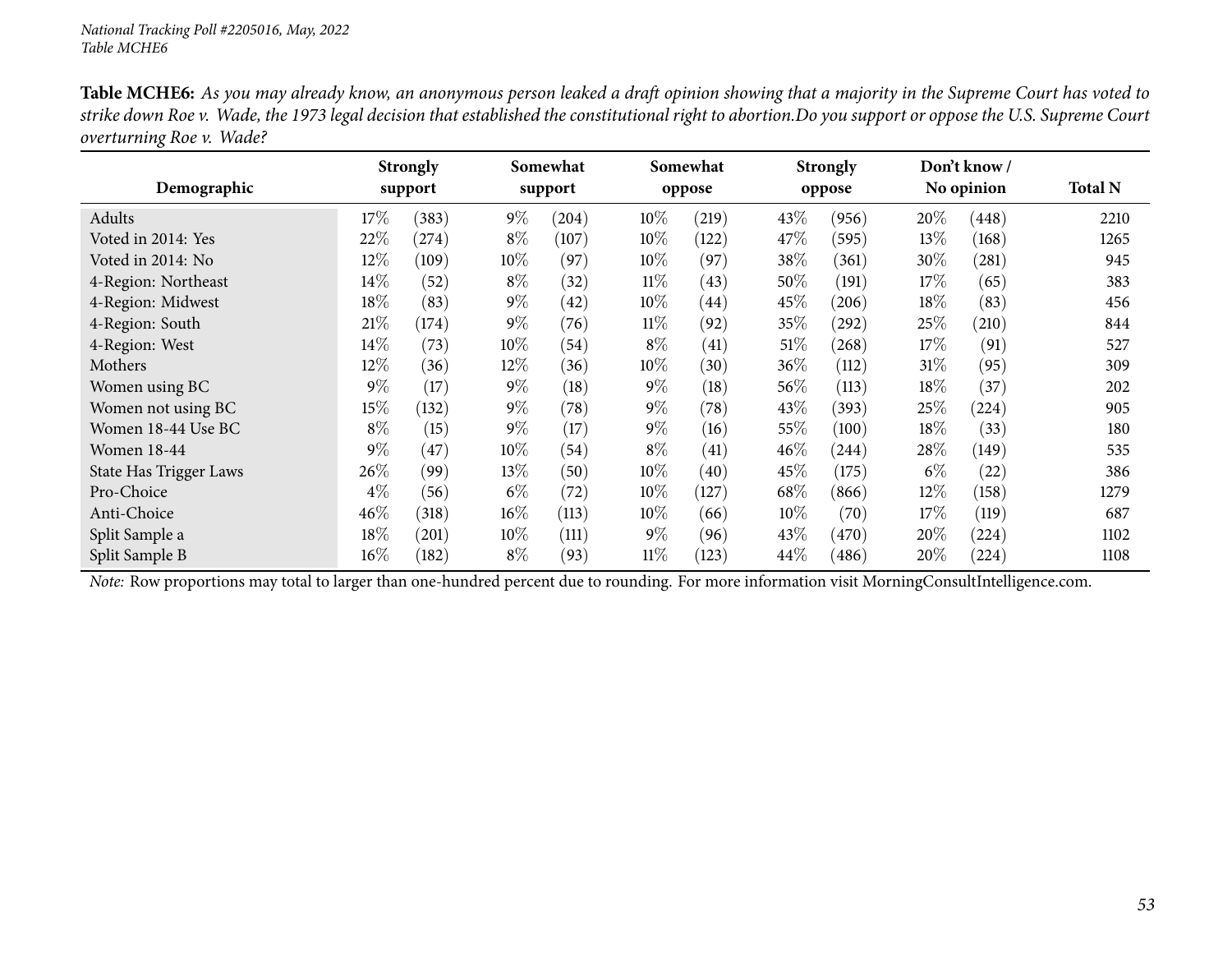|--|

|                          |      |                | Somewhat |           |        | Not too   |        | Not concerned |        | Don't know/ |                |
|--------------------------|------|----------------|----------|-----------|--------|-----------|--------|---------------|--------|-------------|----------------|
| Demographic              |      | Very concerned |          | concerned |        | concerned |        | at all        |        | No opinion  | <b>Total N</b> |
| Adults                   | 43%  | (945)          | 19%      | (425)     | $8\%$  | (187)     | 15%    | (332)         | 15%    | (321)       | 2210           |
| Gender: Male             | 39%  | (413)          | 21%      | (220)     | $11\%$ | (122)     | 18%    | (189)         | $12\%$ | (124)       | 1068           |
| Gender: Female           | 47%  | (532)          | 18%      | (205)     | $6\%$  | (64)      | 13%    | (143)         | 17%    | (197)       | 1142           |
| Age: 18-34               | 46%  | (295)          | 23%      | (145)     | $7\%$  | (46)      | 9%     | (60)          | 15%    | (96)        | 642            |
| Age: 35-44               | 43%  | (157)          | 19%      | (70)      | $9\%$  | (31)      | $11\%$ | (42)          | 18%    | (66)        | 365            |
| Age: 45-64               | 38%  | (273)          | 19%      | (136)     | $8\%$  | (57)      | 19%    | (137)         | 15%    | (110)       | 714            |
| Age: 65+                 | 45%  | (220)          | 15%      | (74)      | $11\%$ | (53)      | 19%    | (93)          | 10%    | (49)        | 489            |
| GenZers: 1997-2012       | 49%  | (110)          | 24%      | (55)      | $3\%$  | (8)       | $8\%$  | (19)          | 15%    | (34)        | 226            |
| Millennials: 1981-1996   | 44%  | (303)          | 20%      | (139)     | $9\%$  | (58)      | $11\%$ | (73)          | 16%    | (111)       | 684            |
| GenXers: 1965-1980       | 38%  | (202)          | $21\%$   | (112)     | $9\%$  | (46)      | 15%    | (81)          | 18%    | (96)        | 536            |
| Baby Boomers: 1946-1964  | 43%  | (296)          | 16%      | (106)     | $10\%$ | (66)      | 21%    | (146)         | 10%    | (69)        | 683            |
| PID: Dem (no lean)       | 61\% | (512)          | 18%      | (153)     | 5%     | (45)      | $6\%$  | (50)          | 10%    | (82)        | 842            |
| PID: Ind (no lean)       | 41\% | (296)          | $21\%$   | (157)     | $8\%$  | (59)      | $11\%$ | (80)          | 19%    | (138)       | 730            |
| PID: Rep (no lean)       | 21%  | (137)          | 18%      | (115)     | 13%    | (83)      | 32%    | (202)         | 16%    | (101)       | 638            |
| PID/Gender: Dem Men      | 57%  | (226)          | 19%      | (78)      | $8\%$  | (33)      | 7%     | (29)          | $9\%$  | (34)        | 399            |
| PID/Gender: Dem Women    | 65%  | (287)          | 17%      | (75)      | $3\%$  | (12)      | $5\%$  | (21)          | $11\%$ | (48)        | 443            |
| PID/Gender: Ind Men      | 36%  | (125)          | 24%      | (82)      | $11\%$ | (39)      | 16%    | (54)          | 13%    | (46)        | 346            |
| PID/Gender: Ind Women    | 45%  | (171)          | 19%      | (75)      | $5\%$  | (20)      | 7%     | (27)          | 24%    | (92)        | 384            |
| PID/Gender: Rep Men      | 19%  | (63)           | 19%      | (60)      | 16%    | (51)      | 33%    | (106)         | 13%    | (43)        | 323            |
| PID/Gender: Rep Women    | 24%  | (75)           | 17%      | (55)      | $10\%$ | (32)      | 30%    | (96)          | 18%    | (58)        | 315            |
| Ideo: Liberal (1-3)      | 73%  | (463)          | 13%      | (83)      | $3\%$  | (19)      | $4\%$  | (26)          | 7%     | (43)        | 634            |
| Ideo: Moderate (4)       | 41%  | (273)          | 26%      | (174)     | $10\%$ | (63)      | 9%     | (59)          | 14%    | (90)        | 660            |
| Ideo: Conservative (5-7) | 21%  | (152)          | 19%      | (135)     | 13%    | (95)      | 32%    | (232)         | 15%    | (104)       | 718            |
| Educ: < College          | 38%  | (544)          | 20%      | (287)     | $8\%$  | (121)     | 16%    | (224)         | 18%    | (261)       | 1437           |
| Educ: Bachelors degree   | 52%  | (256)          | 19%      | (95)      | $8\%$  | (40)      | 13%    | (66)          | 7%     | (35)        | 491            |
| Educ: Post-grad          | 51%  | (145)          | 15%      | (43)      | $9\%$  | (26)      | 15%    | (43)          | $9\%$  | (25)        | 282            |
| Income: Under 50k        | 40%  | (507)          | 19%      | (247)     | $7\%$  | (93)      | 15%    | (193)         | 18%    | (235)       | 1277           |
| Income: 50k-100k         | 46%  | (294)          | 18%      | (118)     | $10\%$ | (66)      | 14%    | (93)          | $11\%$ | (70)        | 640            |
| Income: 100k+            | 49%  | (144)          | 21%      | (60)      | 9%     | (27)      | 16%    | (46)          | $5\%$  | (16)        | 293            |
| Ethnicity: White         | 42%  | (724)          | 19%      | (317)     | $9\%$  | (154)     | 17%    | (294)         | 13%    | (222)       | 1711           |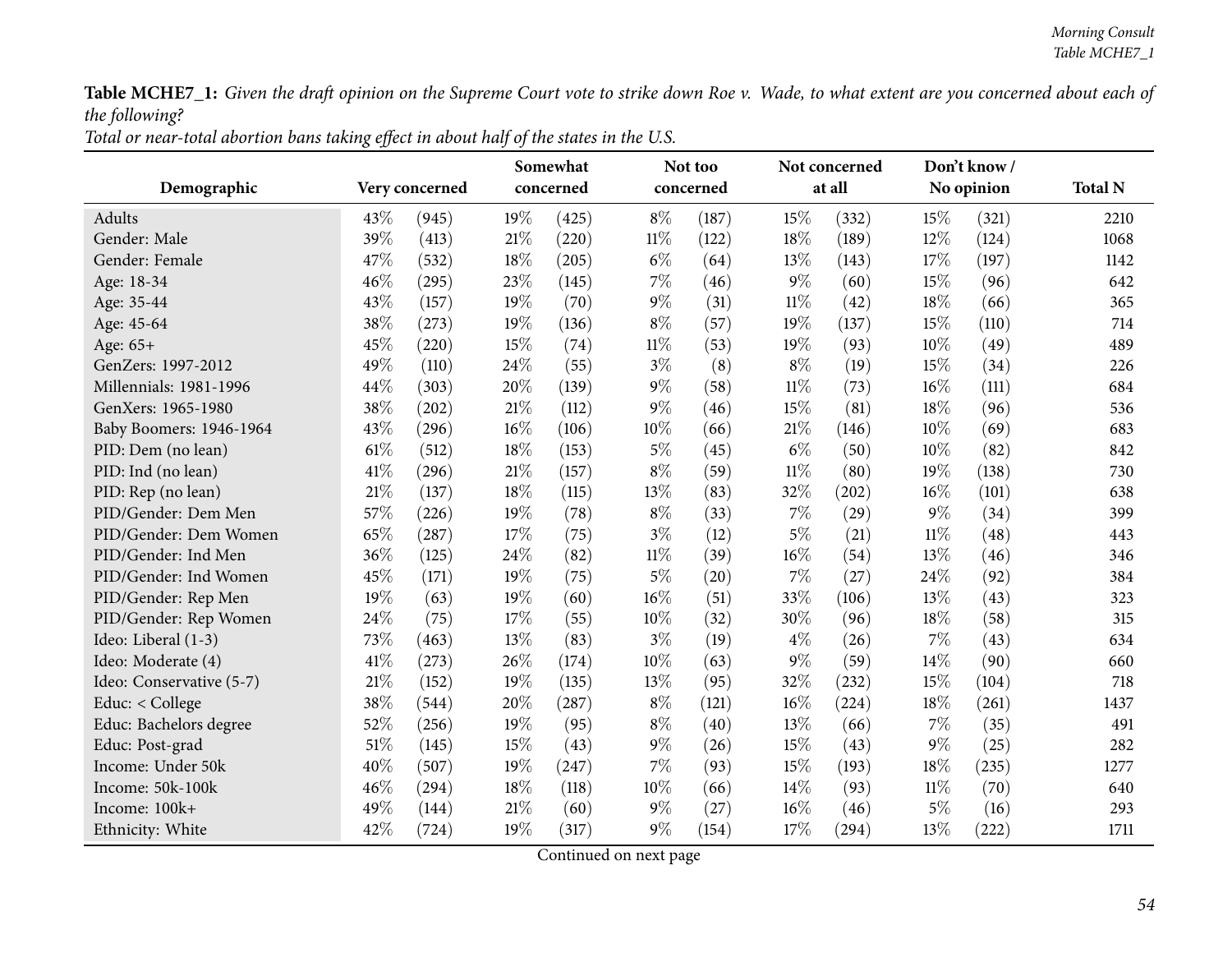Total or near-total abortion bans taking effect in about half of the states in the U.S.

|                                   |        |                | Somewhat |           |        | Not too   |        | Not concerned       | Don't know/ |            |                |
|-----------------------------------|--------|----------------|----------|-----------|--------|-----------|--------|---------------------|-------------|------------|----------------|
| Demographic                       |        | Very concerned |          | concerned |        | concerned |        | at all              |             | No opinion | <b>Total N</b> |
| Adults                            | 43%    | (945)          | 19%      | (425)     | $8\%$  | (187)     | 15%    | (332)               | 15%         | (321)      | 2210           |
| Ethnicity: Hispanic               | 47%    | (177)          | 20%      | (75)      | $6\%$  | (23)      | $11\%$ | (41)                | 15%         | (58)       | 374            |
| Ethnicity: Black                  | 41\%   | (116)          | 26%      | (73)      | 7%     | (19)      | 7%     | (21)                | 19%         | (53)       | 282            |
| Ethnicity: Other                  | 48%    | (105)          | 16%      | (35)      | $6\%$  | (13)      | $8\%$  | (17)                | 21%         | (46)       | 217            |
| All Christian                     | 38%    | (383)          | 20%      | (203)     | $11\%$ | (107)     | 20%    | (203)               | $11\%$      | (113)      | 1008           |
| All Non-Christian                 | 66%    | (65)           | 12%      | (12)      | $4\%$  | (4)       | $4\%$  | (4)                 | 15%         | (14)       | 100            |
| Atheist                           | 62%    | (67)           | 17%      | (19)      | $3\%$  | (4)       | $9\%$  | (10)                | 7%          | (8)        | 107            |
| Agnostic/Nothing in particular    | 49%    | (298)          | 19%      | (118)     | $6\%$  | (33)      | 10%    | (59)                | 16%         | (98)       | 607            |
| Something Else                    | 34%    | (132)          | 19%      | (74)      | $10\%$ | (39)      | 15%    | (57)                | 23%         | (88)       | 389            |
| Religious Non-Protestant/Catholic | 59%    | (77)           | 13%      | (17)      | $6\%$  | (8)       | $6\%$  | (8)                 | 17%         | (22)       | 131            |
| Evangelical                       | 26%    | (149)          | 19%      | (106)     | 13%    | (75)      | 26%    | (148)               | 15%         | (87)       | 565            |
| Non-Evangelical                   | 44%    | (347)          | $21\%$   | (162)     | $8\%$  | (65)      | 14%    | (106)               | 13%         | (103)      | 783            |
| Community: Urban                  | 46%    | (301)          | 22%      | (142)     | $6\%$  | (42)      | 12%    | (81)                | 14\%        | (92)       | 658            |
| Community: Suburban               | 46%    | (458)          | 19%      | (186)     | $9\%$  | (86)      | 14%    | (138)               | 13%         | (125)      | 993            |
| Community: Rural                  | 33%    | (187)          | 17%      | (97)      | $10\%$ | (59)      | 20%    | (113)               | 19%         | (104)      | 560            |
| Employ: Private Sector            | 48%    | (339)          | 19%      | (135)     | 10%    | (69)      | 14%    | (98)                | $9\%$       | (61)       | 700            |
| <b>Employ: Government</b>         | $51\%$ | (54)           | $21\%$   | (22)      | $3\%$  | (3)       | 12%    | (13)                | 14\%        | (15)       | 107            |
| Employ: Self-Employed             | 39%    | (69)           | $21\%$   | (38)      | $7\%$  | (13)      | 17%    | (31)                | 15%         | (27)       | 178            |
| Employ: Homemaker                 | 35%    | (53)           | 24%      | (37)      | $6\%$  | (9)       | 13%    | (20)                | 22%         | (34)       | 153            |
| Employ: Student                   | 46%    | (32)           | 12%      | (8)       | $4\%$  | (3)       | $7\%$  | (5)                 | 31%         | (21)       | 69             |
| Employ: Retired                   | 43%    | (237)          | $18\%$   | (97)      | $9\%$  | (52)      | 20%    | (110)               | 10%         | (54)       | 550            |
| Employ: Unemployed                | 35%    | (112)          | 20%      | (62)      | 7%     | (23)      | 13%    | (40)                | 25%         | (80)       | 316            |
| Employ: Other                     | 36%    | (49)           | 19%      | (25)      | $11\%$ | (15)      | 13%    | (17)                | 22%         | (30)       | 136            |
| Military HH: Yes                  | 43%    | (122)          | 16%      | (46)      | $11\%$ | (32)      | 21%    | (60)                | $8\%$       | (23)       | 282            |
| Military HH: No                   | 43%    | (824)          | 20%      | (379)     | $8\%$  | (155)     | 14%    | (272)               | 15%         | (298)      | 1928           |
| RD/WT: Right Direction            | 54%    | (371)          | 22%      | (152)     | $5\%$  | (35)      | 7%     | (49)                | $11\%$      | (76)       | 683            |
| RD/WT: Wrong Track                | 38%    | (574)          | $18\%$   | (273)     | $10\%$ | (151)     | 19%    | $\left( 284\right)$ | 16%         | (245)      | 1527           |
| Biden Job Approve                 | 59%    | (558)          | $21\%$   | (201)     | $5\%$  | (44)      | $5\%$  | (48)                | 11%         | (103)      | 953            |
| <b>Biden Job Disapprove</b>       | 31%    | (352)          | 18%      | (211)     | 12%    | (138)     | 25%    | (282)               | 14%         | (162)      | 1145           |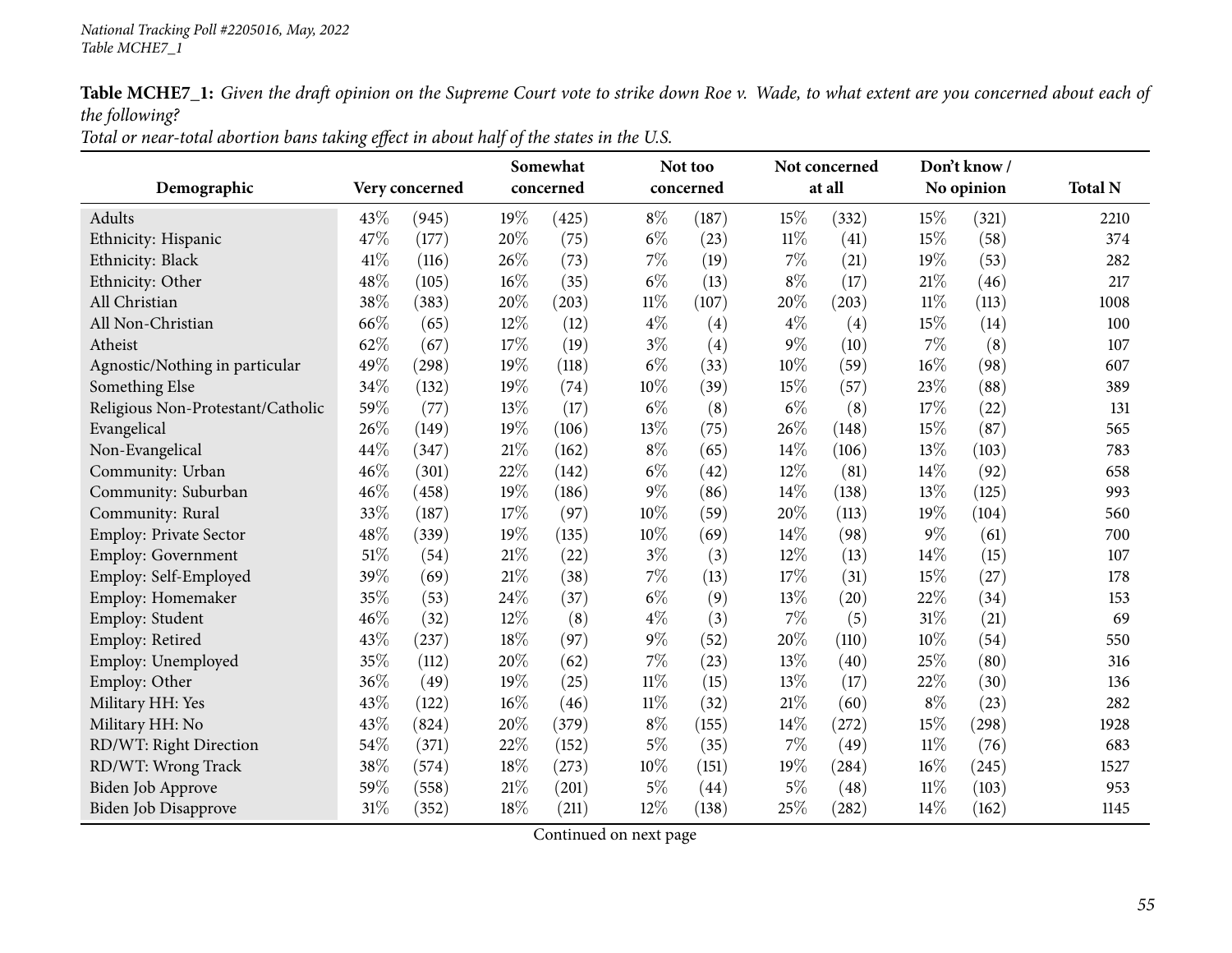| Total or near-total abortion bans taking effect in about half of the states in the U.S. |
|-----------------------------------------------------------------------------------------|
|-----------------------------------------------------------------------------------------|

|                                      |      |                | Somewhat |           |        | Not too   |       | Not concerned |        | Don't know/ |                |
|--------------------------------------|------|----------------|----------|-----------|--------|-----------|-------|---------------|--------|-------------|----------------|
| Demographic                          |      | Very concerned |          | concerned |        | concerned |       | at all        |        | No opinion  | <b>Total N</b> |
| Adults                               | 43%  | (945)          | 19%      | (425)     | $8\%$  | (187)     | 15%   | (332)         | 15%    | (321)       | 2210           |
| Biden Job Strongly Approve           | 64%  | (254)          | 17%      | (67)      | $5\%$  | (18)      | $5\%$ | (20)          | $9\%$  | (37)        | 396            |
| Biden Job Somewhat Approve           | 54%  | (303)          | 24\%     | (133)     | $5\%$  | (26)      | 5%    | (28)          | 12%    | (67)        | 557            |
| Biden Job Somewhat Disapprove        | 44%  | (154)          | 22%      | (77)      | $8\%$  | (29)      | 10%   | (35)          | 15%    | (52)        | 346            |
| <b>Biden Job Strongly Disapprove</b> | 25%  | (198)          | 17%      | (134)     | 14%    | (110)     | 31%   | (247)         | 14%    | (110)       | 799            |
| Favorable of Biden                   | 60%  | (584)          | $21\%$   | (199)     | $4\%$  | (42)      | $5\%$ | (49)          | 10%    | (95)        | 969            |
| Unfavorable of Biden                 | 30%  | (333)          | 19%      | (207)     | 13%    | (140)     | 25%   | (275)         | 14\%   | (160)       | 1116           |
| Very Favorable of Biden              | 67%  | (280)          | $17\%$   | (71)      | $3\%$  | (14)      | $5\%$ | (20)          | $8\%$  | (32)        | 416            |
| Somewhat Favorable of Biden          | 55%  | (304)          | 23%      | (129)     | $5\%$  | (29)      | $5\%$ | (29)          | $11\%$ | (63)        | 553            |
| Somewhat Unfavorable of Biden        | 49%  | (148)          | 20%      | (61)      | $8\%$  | (25)      | 9%    | (26)          | 14%    | (43)        | 302            |
| Very Unfavorable of Biden            | 23%  | (186)          | 18%      | (147)     | 14\%   | (115)     | 31%   | (250)         | 14%    | (117)       | 814            |
| #1 Issue: Economy                    | 35%  | (290)          | 25%      | (208)     | 10%    | (84)      | 16%   | (135)         | 14%    | (121)       | 838            |
| #1 Issue: Security                   | 28%  | (79)           | 15%      | (41)      | $11\%$ | (31)      | 31%   | (85)          | 15%    | (42)        | 279            |
| #1 Issue: Health Care                | 51%  | (107)          | 19%      | (40)      | $7\%$  | (15)      | 7%    | (14)          | 16%    | (32)        | 207            |
| #1 Issue: Medicare / Social Security | 41\% | (103)          | 17%      | (43)      | $11\%$ | (27)      | 16%   | (39)          | 16%    | (40)        | 252            |
| #1 Issue: Women's Issues             | 78%  | (203)          | $9\%$    | (22)      | $2\%$  | (6)       | $4\%$ | (11)          | $7\%$  | (17)        | 259            |
| #1 Issue: Education                  | 31%  | (27)           | $21\%$   | (19)      | $2\%$  | (2)       | 16%   | (14)          | 30%    | (27)        | 90             |
| #1 Issue: Energy                     | 50%  | (79)           | 22%      | (35)      | $8\%$  | (12)      | 7%    | (12)          | 13\%   | (21)        | 158            |
| #1 Issue: Other                      | 45%  | (58)           | 14\%     | (18)      | $8\%$  | (10)      | 17%   | (22)          | 16%    | (20)        | 128            |
| 2020 Vote: Joe Biden                 | 63%  | (639)          | 18%      | (180)     | $5\%$  | (46)      | $5\%$ | (51)          | $9\%$  | (92)        | 1008           |
| 2020 Vote: Donald Trump              | 21\% | (149)          | 19%      | (136)     | 15%    | (109)     | 33%   | (234)         | 12%    | (89)        | 716            |
| 2020 Vote: Other                     | 46%  | (30)           | 20%      | (13)      | $6\%$  | (4)       | $9\%$ | (6)           | 19%    | (12)        | 65             |
| 2020 Vote: Didn't Vote               | 30%  | (127)          | 23%      | (96)      | $7\%$  | (28)      | 10%   | (41)          | 30%    | (128)       | 421            |
| 2018 House Vote: Democrat            | 67%  | (522)          | 17%      | (134)     | $4\%$  | (34)      | $5\%$ | (36)          | $7\%$  | (52)        | 778            |
| 2018 House Vote: Republican          | 20%  | (126)          | 19%      | (116)     | 14%    | (90)      | 34%   | (212)         | 12%    | (74)        | 618            |
| 2018 House Vote: Someone else        | 44%  | (24)           | 19%      | (11)      |        | (0)       | 17%   | (9)           | 20%    | (11)        | 56             |
| 2016 Vote: Hillary Clinton           | 65%  | (492)          | $17\%$   | (129)     | $5\%$  | (39)      | 5%    | (36)          | $8\%$  | (61)        | 757            |
| 2016 Vote: Donald Trump              | 23%  | (155)          | 19%      | (127)     | 14%    | (93)      | 32%   | (214)         | 13%    | (84)        | 673            |
| 2016 Vote: Other                     | 51%  | (61)           | 14\%     | (17)      | 7%     | (8)       | 19%   | (23)          | $9\%$  | (11)        | 121            |
| 2016 Vote: Didn't Vote               | 36%  | (236)          | 23%      | (152)     | $7\%$  | (45)      | $9\%$ | (60)          | 25%    | (164)       | 656            |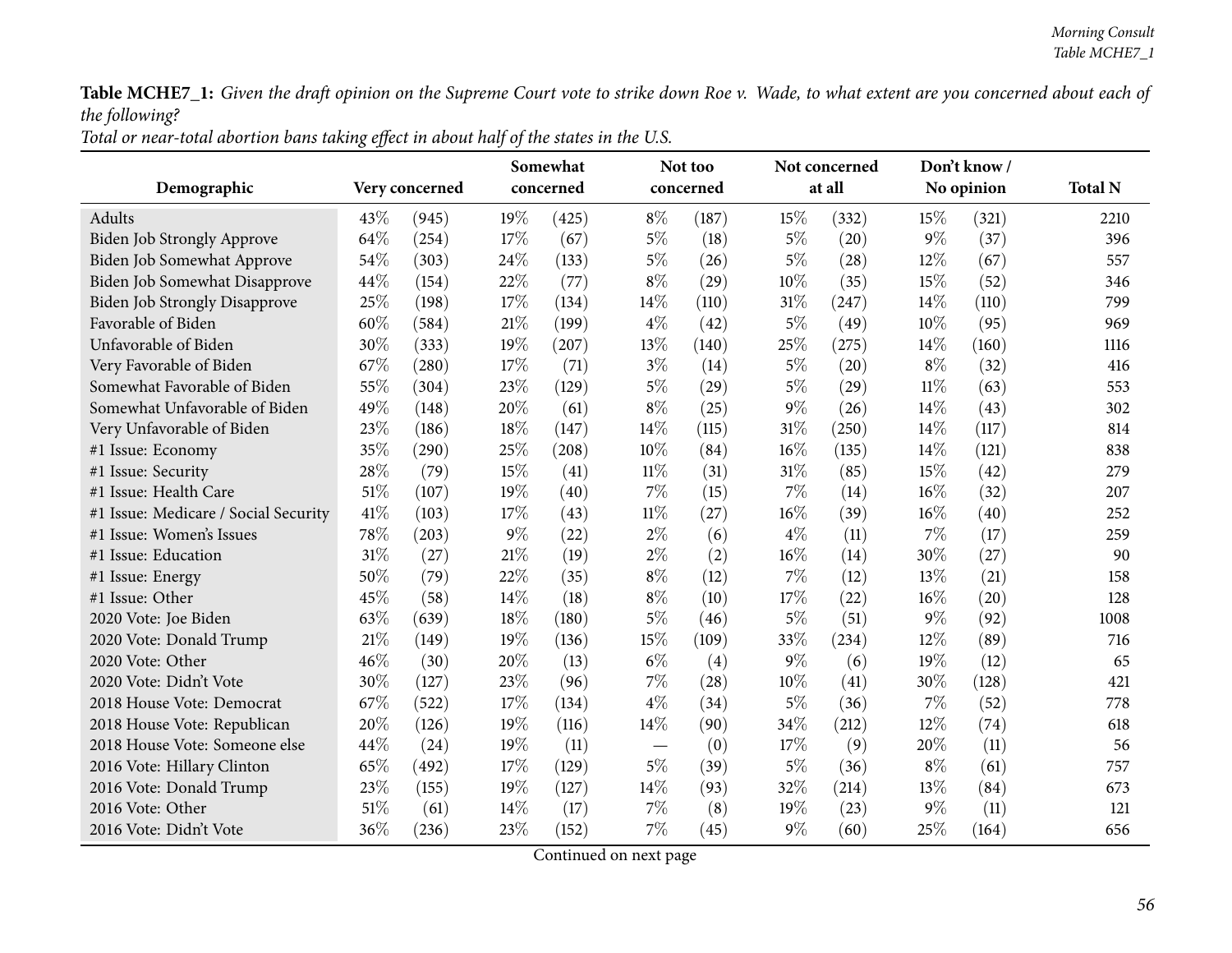| Total or near-total abortion bans taking effect in about half of the states in the U.S. |
|-----------------------------------------------------------------------------------------|
|-----------------------------------------------------------------------------------------|

|                        |        |                |           | Somewhat   |        | Not too            |        | Not concerned |        | Don't know/ |                |
|------------------------|--------|----------------|-----------|------------|--------|--------------------|--------|---------------|--------|-------------|----------------|
| Demographic            |        | Very concerned | concerned |            |        | concerned          |        | at all        |        | No opinion  | <b>Total N</b> |
| Adults                 | 43\%   | (945)          | $19\%$    | (425)      | $8\%$  | (187)              | 15\%   | (332)         | $15\%$ | (321)       | 2210           |
| Voted in 2014: Yes     | $46\%$ | (581)          | 17\%      | (209)      | $9\%$  | (118)              | 19%    | (240)         | $9\%$  | (118)       | 1265           |
| Voted in 2014: No      | 39%    | (364)          | 23\%      | (216)      | $7\%$  | (69)               | $10\%$ | (92)          | 22%    | (203)       | 945            |
| 4-Region: Northeast    | 54\%   | (207)          | 18%       | (69)       | $7\%$  | (26)               | $11\%$ | (44)          | $10\%$ | (37)        | 383            |
| 4-Region: Midwest      | 44\%   | (199)          | 19%       | (85)       | $7\%$  | (34)               | 17%    | (77)          | 13\%   | (61)        | 456            |
| 4-Region: South        | $36\%$ | (303)          | $20\%$    | (166)      | 10\%   | (86)               | 17\%   | (144)         | 17\%   | (145)       | 844            |
| 4-Region: West         | 45%    | (237)          | $20\%$    | (105)      | $8\%$  | (41)               | 13%    | (67)          | 15\%   | (77)        | 527            |
| Mothers                | 47\%   | (144)          | 23\%      | (70)       | $6\%$  | $\left( 20\right)$ | $10\%$ | (31)          | $14\%$ | (43)        | 309            |
| Women using BC         | 57\%   | (116)          | 19%       | (39)       | $6\%$  | (11)               | $6\%$  | (12)          | 12\%   | (24)        | 202            |
| Women not using BC     | 45%    | (406)          | 18%       | (158)      | $6\%$  | (51)               | $14\%$ | (124)         | $18\%$ | (166)       | 905            |
| Women 18-44 Use BC     | 59%    | (106)          | 19%       | (35)       | $5\%$  | (9)                | $5\%$  | (9)           | $12\%$ | (22)        | 180            |
| <b>Women 18-44</b>     | $51\%$ | (273)          | 19%       | (103)      | $4\%$  | (21)               | $9\%$  | (48)          | 17\%   | (90)        | 535            |
| State Has Trigger Laws | 49%    | (188)          | 20%       | (77)       | 12%    | (46)               | $16\%$ | (63)          | $3\%$  | (12)        | 386            |
| Pro-Choice             | 64\%   | (822)          | 21%       | (273)      | $3\%$  | (43)               | $4\%$  | (47)          | 7%     | (95)        | 1279           |
| Anti-Choice            | $15\%$ | (102)          | $16\%$    | (109)      | $18\%$ | (123)              | 39\%   | (265)         | 13\%   | (87)        | 687            |
| Split Sample a         | 43\%   | (475)          | 19%       | (208)      | $8\%$  | (92)               | 15\%   | (166)         | $15\%$ | (161)       | 1102           |
| Split Sample B         | 42%    | (470)          | 20%       | $^{'}217)$ | $9\%$  | (95)               | $15\%$ | (166)         | $14\%$ | (160)       | 1108           |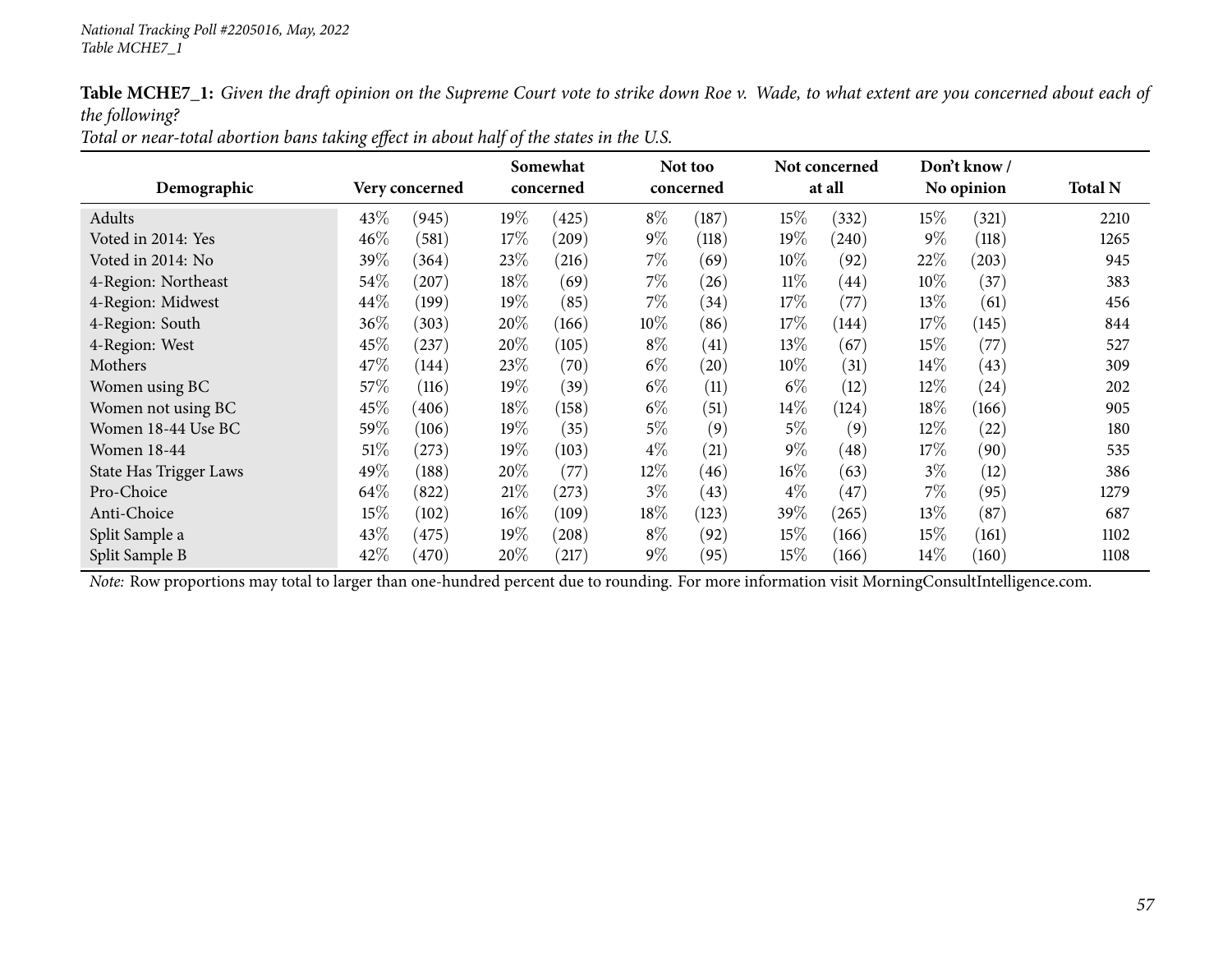People turning to unsafe practices to terminate their unwanted pregnancies, putting their own personal health at risk

| Demographic              |     | Very concerned |        | Somewhat<br>concerned |        | Not too<br>concerned |        | Not concerned<br>at all |        | Don't know/<br>No opinion | <b>Total N</b> |
|--------------------------|-----|----------------|--------|-----------------------|--------|----------------------|--------|-------------------------|--------|---------------------------|----------------|
| Adults                   | 51% | (1118)         | 20%    | (443)                 | $8\%$  | (179)                | 10%    | (218)                   | $11\%$ | (252)                     | 2210           |
| Gender: Male             | 47% | (505)          | 21\%   | (220)                 | $10\%$ | (106)                | 13%    | (136)                   | $9\%$  | (101)                     | 1068           |
| Gender: Female           | 54% | (614)          | 19%    | (222)                 | $6\%$  | (73)                 | 7%     | (82)                    | 13%    | (150)                     | 1142           |
| Age: 18-34               | 54% | (345)          | 20%    | (131)                 | $7\%$  | (44)                 | $6\%$  | (42)                    | 13%    | (80)                      | 642            |
| Age: 35-44               | 49% | (180)          | 21%    | (77)                  | $9\%$  | (32)                 | $6\%$  | (23)                    | $14\%$ | (53)                      | 365            |
| Age: 45-64               | 46% | (331)          | 22%    | (154)                 | $7\%$  | (53)                 | 12%    | (86)                    | 13%    | (90)                      | 714            |
| Age: 65+                 | 53% | (261)          | 17%    | (81)                  | 10%    | (50)                 | 14%    | (68)                    | $6\%$  | (28)                      | 489            |
| GenZers: 1997-2012       | 57% | (129)          | 17%    | (39)                  | $8\%$  | (18)                 | $6\%$  | (14)                    | $11\%$ | (26)                      | 226            |
| Millennials: 1981-1996   | 51% | (346)          | 22%    | (154)                 | $7\%$  | (50)                 | 7%     | (45)                    | 13\%   | (90)                      | 684            |
| GenXers: 1965-1980       | 48% | (256)          | 21%    | (113)                 | 7%     | (36)                 | 10%    | (55)                    | 14%    | (76)                      | 536            |
| Baby Boomers: 1946-1964  | 50% | (342)          | 19%    | (127)                 | 10%    | (67)                 | 14%    | (94)                    | $8\%$  | (53)                      | 683            |
| PID: Dem (no lean)       | 66% | (555)          | 19%    | (161)                 | $4\%$  | (36)                 | $3\%$  | (25)                    | $8\%$  | (64)                      | 842            |
| PID: Ind (no lean)       | 50% | (362)          | 20%    | (143)                 | $7\%$  | (49)                 | 9%     | (63)                    | 16%    | (113)                     | 730            |
| PID: Rep (no lean)       | 32% | (202)          | 22%    | (138)                 | 15%    | (94)                 | 20%    | (130)                   | 12%    | (74)                      | 638            |
| PID/Gender: Dem Men      | 63% | (250)          | 20%    | (81)                  | $6\%$  | (22)                 | $4\%$  | (16)                    | 7%     | (30)                      | 399            |
| PID/Gender: Dem Women    | 69% | (305)          | 18%    | (80)                  | $3\%$  | (14)                 | $2\%$  | (9)                     | $8\%$  | (35)                      | 443            |
| PID/Gender: Ind Men      | 49% | (170)          | 20%    | (71)                  | $8\%$  | (27)                 | 12%    | (40)                    | $11\%$ | (38)                      | 346            |
| PID/Gender: Ind Women    | 50% | (192)          | 19%    | (72)                  | $6\%$  | (22)                 | $6\%$  | (22)                    | 20%    | (75)                      | 384            |
| PID/Gender: Rep Men      | 26% | (85)           | 21%    | (68)                  | 18%    | (57)                 | 24%    | (79)                    | $10\%$ | (33)                      | 323            |
| PID/Gender: Rep Women    | 37% | (117)          | 22%    | (70)                  | 12%    | (37)                 | 16%    | (51)                    | 13%    | (40)                      | 315            |
| Ideo: Liberal (1-3)      | 75% | (477)          | 16%    | (99)                  | $2\%$  | (12)                 | $2\%$  | (13)                    | $5\%$  | (33)                      | 634            |
| Ideo: Moderate (4)       | 51% | (334)          | 24%    | (158)                 | $8\%$  | (51)                 | $6\%$  | (40)                    | 12%    | (77)                      | 660            |
| Ideo: Conservative (5-7) | 30% | (217)          | 23%    | (165)                 | 15%    | (106)                | 22%    | (159)                   | 10%    | (70)                      | 718            |
| Educ: < College          | 48% | (693)          | 20%    | (286)                 | $7\%$  | (106)                | 10%    | (141)                   | 15%    | (210)                     | 1437           |
| Educ: Bachelors degree   | 55% | (270)          | 22%    | (107)                 | $9\%$  | (45)                 | $9\%$  | (46)                    | $5\%$  | (23)                      | 491            |
| Educ: Post-grad          | 55% | (155)          | 18%    | (50)                  | 10%    | (28)                 | $11\%$ | (31)                    | $6\%$  | (18)                      | 282            |
| Income: Under 50k        | 48% | (608)          | $21\%$ | (264)                 | $7\%$  | (90)                 | 9%     | (121)                   | 15%    | (195)                     | 1277           |
| Income: 50k-100k         | 56% | (355)          | 18%    | (113)                 | $9\%$  | (61)                 | 10%    | (64)                    | $7\%$  | (47)                      | 640            |
| Income: 100k+            | 53% | (155)          | 22%    | (65)                  | 10%    | (29)                 | $11\%$ | (33)                    | $3\%$  | (10)                      | 293            |
| Ethnicity: White         | 49% | (843)          | 20%    | (348)                 | 9%     | (151)                | $11\%$ | (194)                   | 10%    | (176)                     | 1711           |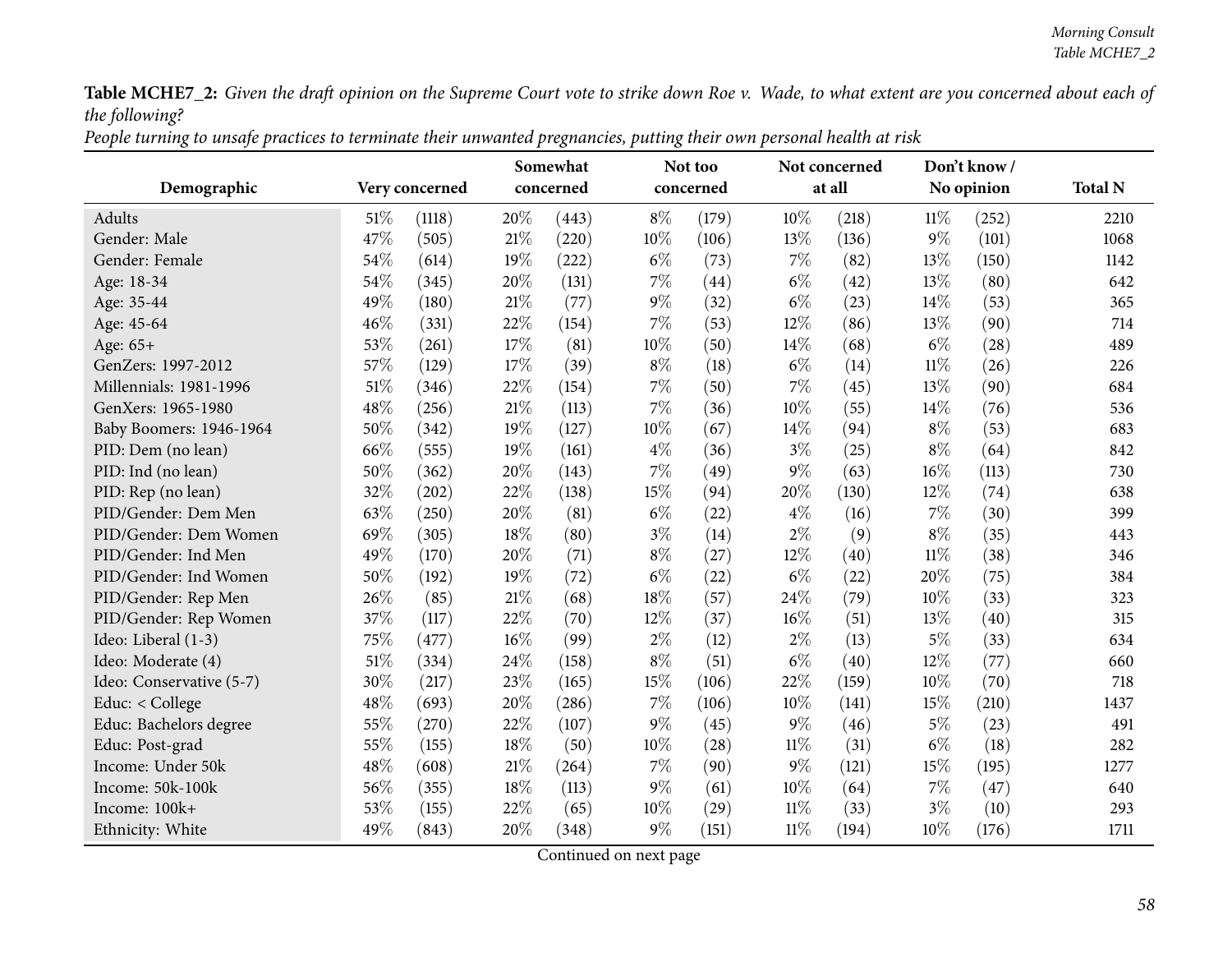People turning to unsafe practices to terminate their unwanted pregnancies, putting their own personal health at risk

| Demographic                       |     | Very concerned |     | Somewhat<br>concerned |        | Not too<br>concerned |        | Not concerned<br>at all |        | Don't know/<br>No opinion | <b>Total N</b> |
|-----------------------------------|-----|----------------|-----|-----------------------|--------|----------------------|--------|-------------------------|--------|---------------------------|----------------|
| <b>Adults</b>                     | 51% | (1118)         | 20% | (443)                 | $8\%$  | (179)                | 10%    | (218)                   | $11\%$ | (252)                     | 2210           |
| Ethnicity: Hispanic               | 50% | (186)          | 23% | (87)                  | $7\%$  | (26)                 | $8\%$  | (32)                    | 12%    | (43)                      | 374            |
| Ethnicity: Black                  | 56% | (159)          | 19% | (53)                  | $6\%$  | (18)                 | $4\%$  | (12)                    | 14%    | (40)                      | 282            |
| Ethnicity: Other                  | 54% | (117)          | 19% | (42)                  | $5\%$  | (11)                 | $6\%$  | (12)                    | 16%    | (35)                      | 217            |
| All Christian                     | 45% | (453)          | 23% | (231)                 | $11\%$ | (106)                | 13%    | (135)                   | $8\%$  | (82)                      | 1008           |
| All Non-Christian                 | 64% | (64)           | 15% | (15)                  | $6\%$  | (6)                  | $2\%$  | (2)                     | 12%    | (12)                      | 100            |
| Atheist                           | 60% | (65)           | 20% | (21)                  | $6\%$  | (6)                  | $8\%$  | (9)                     | $6\%$  | (6)                       | 107            |
| Agnostic/Nothing in particular    | 57% | (344)          | 17% | (106)                 | $5\%$  | (33)                 | 7%     | (42)                    | 13%    | (82)                      | 607            |
| Something Else                    | 50% | (193)          | 18% | (70)                  | $7\%$  | (27)                 | $8\%$  | (30)                    | 18%    | (69)                      | 389            |
| Religious Non-Protestant/Catholic | 56% | (74)           | 18% | (23)                  | $6\%$  | (8)                  | $5\%$  | (7)                     | 14%    | (18)                      | 131            |
| Evangelical                       | 38% | (213)          | 24% | (134)                 | 12%    | (67)                 | 15%    | (83)                    | 12%    | (69)                      | 565            |
| Non-Evangelical                   | 53% | (417)          | 20% | (153)                 | $8\%$  | (64)                 | 10%    | (77)                    | $9\%$  | (73)                      | 783            |
| Community: Urban                  | 53% | (351)          | 22% | (142)                 | $8\%$  | (52)                 | 7%     | (44)                    | 10%    | (69)                      | 658            |
| Community: Suburban               | 53% | (525)          | 19% | (189)                 | $8\%$  | (79)                 | 10%    | (104)                   | 10%    | (96)                      | 993            |
| Community: Rural                  | 43% | (242)          | 20% | (112)                 | $9\%$  | (48)                 | 13%    | (70)                    | 16%    | (87)                      | 560            |
| <b>Employ: Private Sector</b>     | 54% | (375)          | 22% | (154)                 | $8\%$  | (59)                 | 9%     | (61)                    | 7%     | (52)                      | 700            |
| <b>Employ: Government</b>         | 50% | (53)           | 19% | (20)                  | $9\%$  | (10)                 | $11\%$ | (12)                    | $11\%$ | (12)                      | 107            |
| Employ: Self-Employed             | 45% | (81)           | 23% | (41)                  | $9\%$  | (16)                 | $11\%$ | (20)                    | $11\%$ | (20)                      | 178            |
| Employ: Homemaker                 | 49% | (76)           | 25% | (38)                  | $4\%$  | (7)                  | 5%     | (8)                     | 16%    | (24)                      | 153            |
| Employ: Student                   | 48% | (33)           | 17% | (12)                  | $6\%$  | (4)                  | $6\%$  | (4)                     | 23%    | (16)                      | 69             |
| Employ: Retired                   | 52% | (288)          | 17% | (92)                  | $10\%$ | (56)                 | 14%    | (79)                    | 7%     | (36)                      | 550            |
| Employ: Unemployed                | 45% | (144)          | 19% | (59)                  | 7%     | (21)                 | $8\%$  | (27)                    | 21%    | (67)                      | 316            |
| Employ: Other                     | 51% | (69)           | 20% | (27)                  | $5\%$  | (7)                  | $6\%$  | (8)                     | 18%    | (24)                      | 136            |
| Military HH: Yes                  | 52% | (148)          | 17% | (47)                  | 10%    | (29)                 | 15%    | (43)                    | $5\%$  | (15)                      | 282            |
| Military HH: No                   | 50% | (970)          | 21% | (396)                 | $8\%$  | (150)                | 9%     | (175)                   | 12%    | (236)                     | 1928           |
| RD/WT: Right Direction            | 61% | (419)          | 19% | (131)                 | $6\%$  | (43)                 | $4\%$  | (25)                    | 10%    | (65)                      | 683            |
| RD/WT: Wrong Track                | 46% | (700)          | 20% | (311)                 | $9\%$  | (136)                | 13%    | (193)                   | 12%    | (187)                     | 1527           |
| Biden Job Approve                 | 65% | (622)          | 18% | (176)                 | $4\%$  | (41)                 | $3\%$  | (29)                    | $9\%$  | (86)                      | 953            |
| Biden Job Disapprove              | 39% | (450)          | 22% | (251)                 | 12%    | (135)                | 17%    | (189)                   | 10%    | (120)                     | 1145           |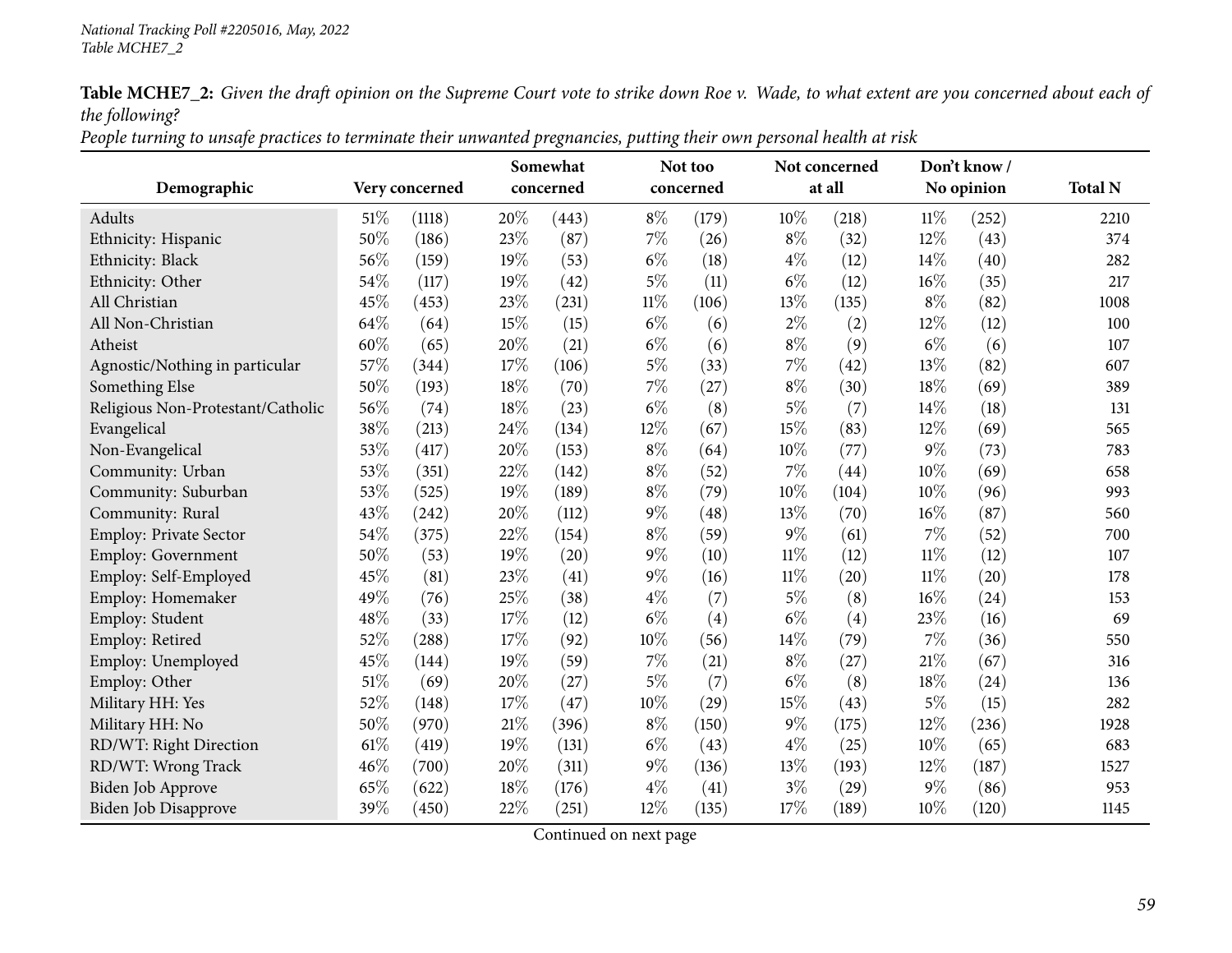People turning to unsafe practices to terminate their unwanted pregnancies, putting their own personal health at risk

|                                      |        |                | Somewhat |           |        | Not too   |        | Not concerned |        | Don't know/ |                |
|--------------------------------------|--------|----------------|----------|-----------|--------|-----------|--------|---------------|--------|-------------|----------------|
| Demographic                          |        | Very concerned |          | concerned |        | concerned |        | at all        |        | No opinion  | <b>Total N</b> |
| Adults                               | 51\%   | (1118)         | 20%      | (443)     | $8\%$  | (179)     | 10%    | (218)         | $11\%$ | (252)       | 2210           |
| <b>Biden Job Strongly Approve</b>    | 69%    | (275)          | 15%      | (58)      | $5\%$  | (18)      | $4\%$  | (16)          | $7\%$  | (29)        | 396            |
| Biden Job Somewhat Approve           | 62%    | (347)          | 21%      | (117)     | $4\%$  | (23)      | $2\%$  | (13)          | 10%    | (56)        | 557            |
| Biden Job Somewhat Disapprove        | 55%    | (189)          | 20%      | (69)      | $9\%$  | (30)      | 5%     | (16)          | 12%    | (41)        | 346            |
| <b>Biden Job Strongly Disapprove</b> | 33%    | (261)          | 23%      | (181)     | 13%    | (105)     | 22%    | (173)         | 10%    | (79)        | 799            |
| Favorable of Biden                   | 67%    | (648)          | 18%      | (178)     | $5\%$  | (45)      | $3\%$  | (28)          | $7\%$  | (70)        | 969            |
| Unfavorable of Biden                 | 38%    | (427)          | 23%      | (254)     | 12%    | (129)     | 17%    | (189)         | $11\%$ | (118)       | 1116           |
| Very Favorable of Biden              | 70%    | (290)          | 19%      | (78)      | $3\%$  | (13)      | $2\%$  | (8)           | $7\%$  | (27)        | 416            |
| Somewhat Favorable of Biden          | 65%    | (358)          | 18%      | (100)     | $6\%$  | (32)      | $4\%$  | (20)          | $8\%$  | (43)        | 553            |
| Somewhat Unfavorable of Biden        | 56%    | (168)          | 21%      | (62)      | 7%     | (22)      | $5\%$  | (16)          | $11\%$ | (34)        | 302            |
| Very Unfavorable of Biden            | 32%    | (258)          | 24%      | (192)     | 13%    | (108)     | 21%    | (173)         | 10%    | (84)        | 814            |
| #1 Issue: Economy                    | 47%    | (390)          | 22%      | (186)     | $9\%$  | (74)      | $11\%$ | (91)          | $11\%$ | (95)        | 838            |
| #1 Issue: Security                   | 36%    | (101)          | 22%      | (61)      | 13%    | (37)      | 20%    | (56)          | $9\%$  | (24)        | 279            |
| #1 Issue: Health Care                | 61%    | (126)          | 17%      | (36)      | $6\%$  | (13)      | $4\%$  | (7)           | 12%    | (24)        | 207            |
| #1 Issue: Medicare / Social Security | $51\%$ | (129)          | 16%      | (41)      | $11\%$ | (28)      | $8\%$  | (21)          | 13%    | (33)        | 252            |
| #1 Issue: Women's Issues             | 78%    | (201)          | $11\%$   | (29)      | $2\%$  | (5)       | $2\%$  | (6)           | 7%     | (17)        | 259            |
| #1 Issue: Education                  | 32%    | (29)           | 22%      | (20)      | 10%    | (9)       | 10%    | (9)           | 26%    | (23)        | 90             |
| #1 Issue: Energy                     | 49%    | (78)           | 30%      | (48)      | $6\%$  | (9)       | $5\%$  | (7)           | 10%    | (15)        | 158            |
| #1 Issue: Other                      | 50%    | (64)           | 17%      | (22)      | $3\%$  | (4)       | 15%    | (19)          | 14%    | (18)        | 128            |
| 2020 Vote: Joe Biden                 | 69%    | (694)          | 17%      | (175)     | $4\%$  | (36)      | $4\%$  | (38)          | $7\%$  | (66)        | 1008           |
| 2020 Vote: Donald Trump              | 30%    | (214)          | 23%      | (163)     | $16\%$ | (114)     | 21%    | (150)         | $11\%$ | (75)        | 716            |
| 2020 Vote: Other                     | 51%    | (33)           | 18%      | (12)      | $5\%$  | (3)       | 10%    | (7)           | 16%    | (10)        | 65             |
| 2020 Vote: Didn't Vote               | 42%    | (178)          | 22%      | (93)      | $6\%$  | (26)      | $6\%$  | (24)          | 24%    | (100)       | 421            |
| 2018 House Vote: Democrat            | 71\%   | (552)          | 17%      | (131)     | $4\%$  | (33)      | $3\%$  | (24)          | $5\%$  | (37)        | 778            |
| 2018 House Vote: Republican          | 32%    | (196)          | 22%      | (135)     | 15%    | (96)      | 22%    | (139)         | $8\%$  | (52)        | 618            |
| 2018 House Vote: Someone else        | 46%    | (26)           | 20%      | (11)      |        | (0)       | 20%    | (11)          | 15%    | (8)         | 56             |
| 2016 Vote: Hillary Clinton           | 70%    | (529)          | 17%      | (132)     | $4\%$  | (31)      | $3\%$  | (22)          | $6\%$  | (42)        | 757            |
| 2016 Vote: Donald Trump              | 33%    | (222)          | 22%      | (149)     | 14%    | (98)      | 21%    | (143)         | $9\%$  | (62)        | 673            |
| 2016 Vote: Other                     | 51%    | (62)           | 21%      | (25)      | $5\%$  | (6)       | 13%    | (15)          | $11\%$ | (13)        | 121            |
| 2016 Vote: Didn't Vote               | 46%    | (304)          | 21%      | (137)     | 7%     | (44)      | $6\%$  | (37)          | 21%    | (135)       | 656            |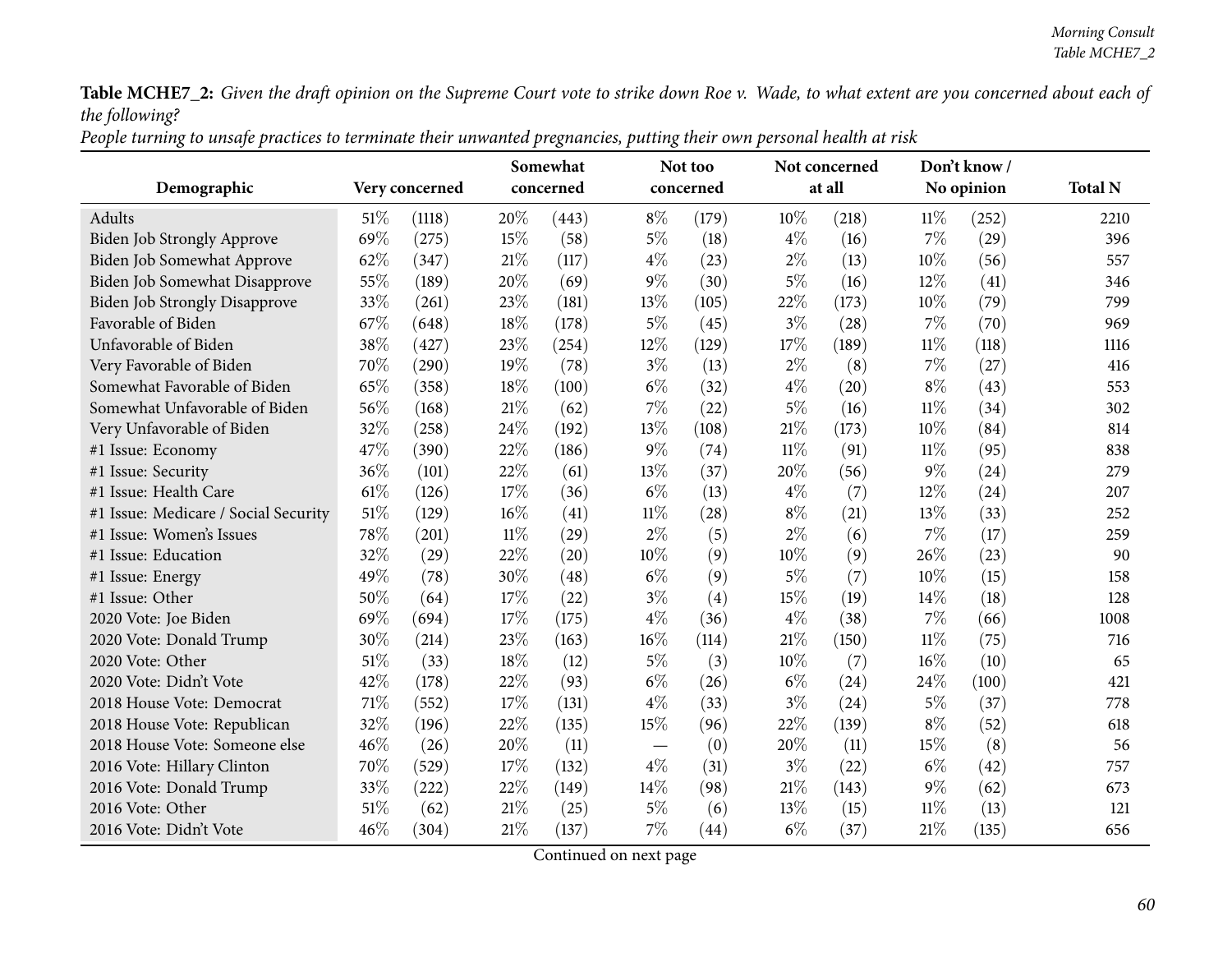| People turning to unsafe practices to terminate their unwanted pregnancies, putting their own personal health at risk |
|-----------------------------------------------------------------------------------------------------------------------|
|-----------------------------------------------------------------------------------------------------------------------|

|                        |        |                |        | Somewhat  |        | Not too   |        | Not concerned<br>at all |        | Don't know/ | <b>Total N</b> |
|------------------------|--------|----------------|--------|-----------|--------|-----------|--------|-------------------------|--------|-------------|----------------|
| Demographic            |        | Very concerned |        | concerned |        | concerned |        |                         |        | No opinion  |                |
| Adults                 | $51\%$ | (1118)         | 20%    | (443)     | $8\%$  | (179)     | 10%    | (218)                   | $11\%$ | (252)       | 2210           |
| Voted in 2014: Yes     | 52%    | (662)          | 19%    | (240)     | $9\%$  | (117)     | 12\%   | (157)                   | $7\%$  | (90)        | 1265           |
| Voted in 2014: No      | 48\%   | (456)          | 21%    | (203)     | $7\%$  | (63)      | 7%     | (61)                    | 17\%   | (161)       | 945            |
| 4-Region: Northeast    | 59%    | (225)          | $16\%$ | (60)      | $8\%$  | (30)      | $9\%$  | (35)                    | $9\%$  | (33)        | 383            |
| 4-Region: Midwest      | $51\%$ | (232)          | 19%    | (86)      | $7\%$  | (33)      | 12%    | (54)                    | $11\%$ | (51)        | 456            |
| 4-Region: South        | 46%    | (388)          | 22%    | (184)     | 10\%   | (82)      | 10%    | (81)                    | $13\%$ | (109)       | 844            |
| 4-Region: West         | 52\%   | (273)          | 21%    | (112)     | $7\%$  | (34)      | $9\%$  | (49)                    | $11\%$ | (58)        | 527            |
| Mothers                | 54%    | (166)          | 25\%   | (76)      | $5\%$  | (17)      | $6\%$  | (19)                    | $10\%$ | (31)        | 309            |
| Women using BC         | 60%    | (120)          | 23%    | (46)      | $5\%$  | (10)      | $5\%$  | (10)                    | $8\%$  | (16)        | 202            |
| Women not using BC     | 53\%   | (481)          | 19%    | (171)     | $7\%$  | (61)      | $7\%$  | (65)                    | $14\%$ | (128)       | 905            |
| Women 18-44 Use BC     | 62%    | (111)          | 22%    | (39)      | $4\%$  | (8)       | $5\%$  | (8)                     | $8\%$  | (14)        | 180            |
| <b>Women 18-44</b>     | 56\%   | (299)          | 21%    | (112)     | $5\%$  | (25)      | $5\%$  | (27)                    | 13\%   | (72)        | 535            |
| State Has Trigger Laws | 55%    | (213)          | 21%    | (81)      | 10\%   | (37)      | 12%    | (48)                    | $2\%$  | (6)         | 386            |
| Pro-Choice             | 70%    | (897)          | 19%    | (241)     | $3\%$  | (41)      | $3\%$  | (38)                    | $5\%$  | (62)        | 1279           |
| Anti-Choice            | 26%    | (179)          | $23\%$ | (157)     | $16\%$ | (111)     | 25%    | (174)                   | $10\%$ | (66)        | 687            |
| Split Sample a         | 48\%   | (533)          | 21%    | (237)     | $9\%$  | (97)      | $10\%$ | (109)                   | 12\%   | (127)       | 1102           |
| Split Sample B         | 53%    | (586)          | 19%    | (206)     | $7\%$  | (83)      | $10\%$ | (109)                   | $11\%$ | (125)       | 1108           |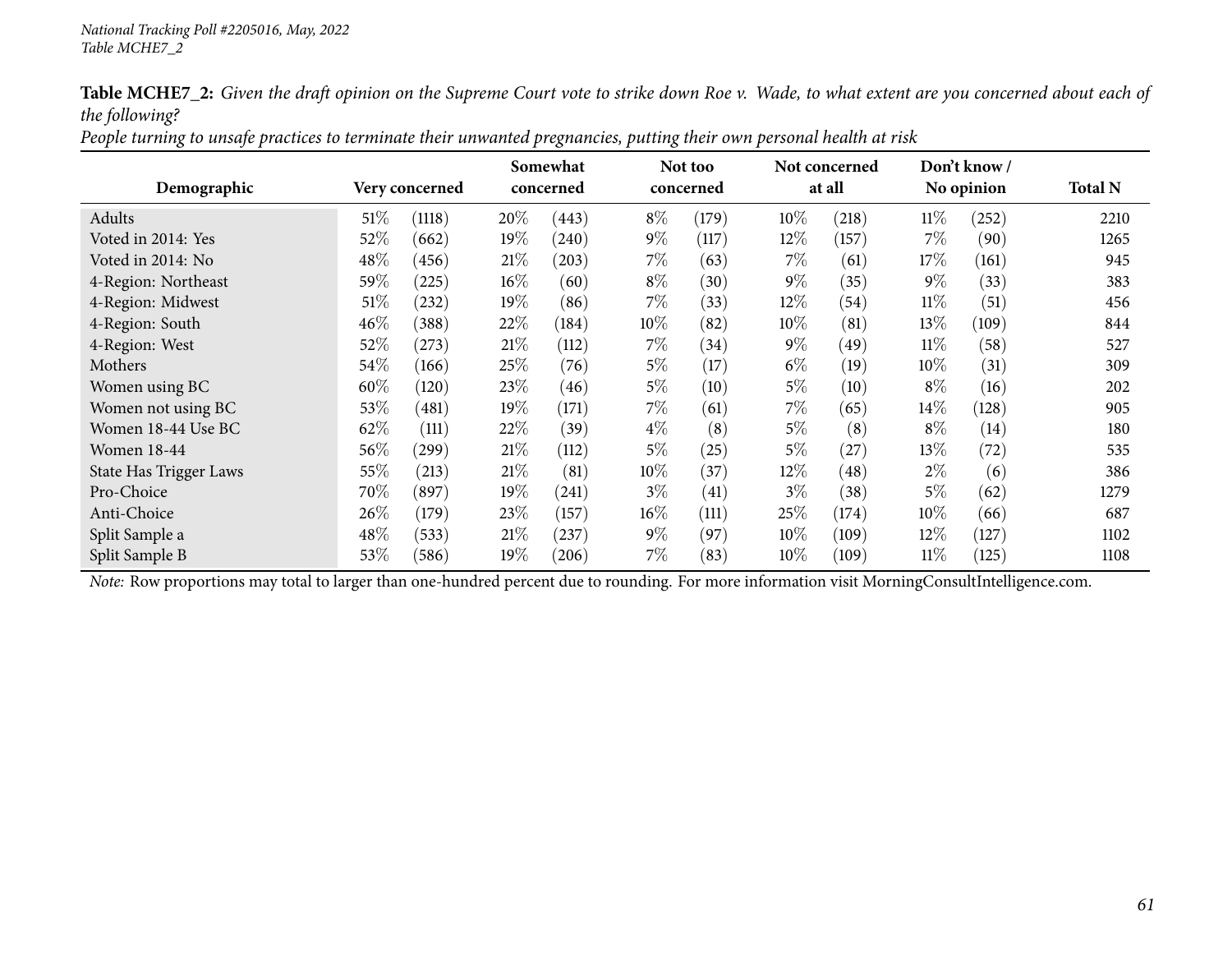States using the precedent of overturning Roe v. Wade to challenge other rights, such as same-sex marriage

|                          |     |                |     |           | Somewhat<br>Not too |           |        | Not concerned |        | Don't know/ |                |
|--------------------------|-----|----------------|-----|-----------|---------------------|-----------|--------|---------------|--------|-------------|----------------|
| Demographic              |     | Very concerned |     | concerned |                     | concerned |        | at all        |        | No opinion  | <b>Total N</b> |
| Adults                   | 38% | (829)          | 20% | (447)     | $11\%$              | (247)     | 15%    | (336)         | 16%    | (351)       | 2210           |
| Gender: Male             | 36% | (389)          | 21% | (224)     | 12%                 | (128)     | 19%    | (200)         | 12%    | (128)       | 1068           |
| Gender: Female           | 39% | (440)          | 20% | (223)     | 10%                 | (119)     | 12%    | (136)         | 20%    | (224)       | 1142           |
| Age: 18-34               | 39% | (248)          | 26% | (166)     | $11\%$              | (69)      | $9\%$  | (57)          | 16%    | (102)       | 642            |
| Age: 35-44               | 35% | (129)          | 21% | (77)      | 10%                 | (36)      | 12%    | (45)          | 21%    | (78)        | 365            |
| Age: 45-64               | 36% | (255)          | 18% | (131)     | 10%                 | (74)      | 19%    | (135)         | 17%    | (120)       | 714            |
| Age: 65+                 | 40% | (197)          | 15% | (73)      | 14%                 | (68)      | 20%    | (99)          | $10\%$ | (51)        | 489            |
| GenZers: 1997-2012       | 43% | (96)           | 23% | (51)      | 13%                 | (29)      | $5\%$  | (11)          | 17%    | (38)        | 226            |
| Millennials: 1981-1996   | 37% | (251)          | 25% | (173)     | 10%                 | (66)      | $11\%$ | (77)          | 17%    | (117)       | 684            |
| GenXers: 1965-1980       | 35% | (187)          | 19% | (104)     | $11\%$              | (57)      | 16%    | (86)          | 19%    | (101)       | 536            |
| Baby Boomers: 1946-1964  | 38% | (260)          | 16% | (106)     | 12%                 | (85)      | 21%    | (144)         | 13%    | (88)        | 683            |
| PID: Dem (no lean)       | 55% | (459)          | 23% | (190)     | $6\%$               | (54)      | $6\%$  | (49)          | $11\%$ | (89)        | 842            |
| PID: Ind (no lean)       | 35% | (253)          | 20% | (143)     | 12%                 | (84)      | 13%    | (92)          | 22%    | (158)       | 730            |
| PID: Rep (no lean)       | 18% | (116)          | 18% | (115)     | 17%                 | (109)     | 30%    | (195)         | 16%    | (104)       | 638            |
| PID/Gender: Dem Men      | 55% | (218)          | 24% | (95)      | $6\%$               | (25)      | 7%     | (28)          | $8\%$  | (33)        | 399            |
| PID/Gender: Dem Women    | 55% | (241)          | 21% | (95)      | 7%                  | (29)      | $5\%$  | (21)          | $13\%$ | (57)        | 443            |
| PID/Gender: Ind Men      | 35% | (120)          | 19% | (65)      | 13%                 | (46)      | 18%    | (62)          | 15%    | (53)        | 346            |
| PID/Gender: Ind Women    | 35% | (133)          | 20% | (77)      | 10%                 | (39)      | $8\%$  | (30)          | 27%    | (105)       | 384            |
| PID/Gender: Rep Men      | 16% | (51)           | 20% | (63)      | 18%                 | (57)      | 34%    | (109)         | 13%    | (42)        | 323            |
| PID/Gender: Rep Women    | 21% | (66)           | 16% | (51)      | $16\%$              | (51)      | 27%    | (85)          | 20%    | (62)        | 315            |
| Ideo: Liberal (1-3)      | 67% | (424)          | 18% | (112)     | $5\%$               | (35)      | $4\%$  | (24)          | $6\%$  | (40)        | 634            |
| Ideo: Moderate (4)       | 36% | (235)          | 25% | (168)     | 10%                 | (65)      | 12%    | (81)          | 17%    | (111)       | 660            |
| Ideo: Conservative (5-7) | 18% | (127)          | 18% | (131)     | 17%                 | (124)     | 31%    | (223)         | 16%    | (114)       | 718            |
| Educ: < College          | 34% | (490)          | 20% | (292)     | $11\%$              | (153)     | 15%    | (210)         | 20%    | (292)       | 1437           |
| Educ: Bachelors degree   | 44% | (216)          | 21% | (101)     | 13%                 | (63)      | 15%    | (75)          | 7%     | (37)        | 491            |
| Educ: Post-grad          | 44% | (123)          | 19% | (54)      | $11\%$              | (32)      | 18%    | (50)          | $8\%$  | (23)        | 282            |
| Income: Under 50k        | 34% | (437)          | 20% | (260)     | 10%                 | (131)     | 15%    | (188)         | 20%    | (262)       | 1277           |
| Income: 50k-100k         | 42% | (268)          | 20% | (130)     | 12%                 | (76)      | 15%    | (93)          | $11\%$ | (72)        | 640            |
| Income: 100k+            | 42% | (124)          | 19% | (56)      | 14%                 | (41)      | 19%    | (55)          | $6\%$  | (17)        | 293            |
| Ethnicity: White         | 38% | (643)          | 19% | (324)     | 12%                 | (203)     | 17%    | (291)         | 15%    | (251)       | 1711           |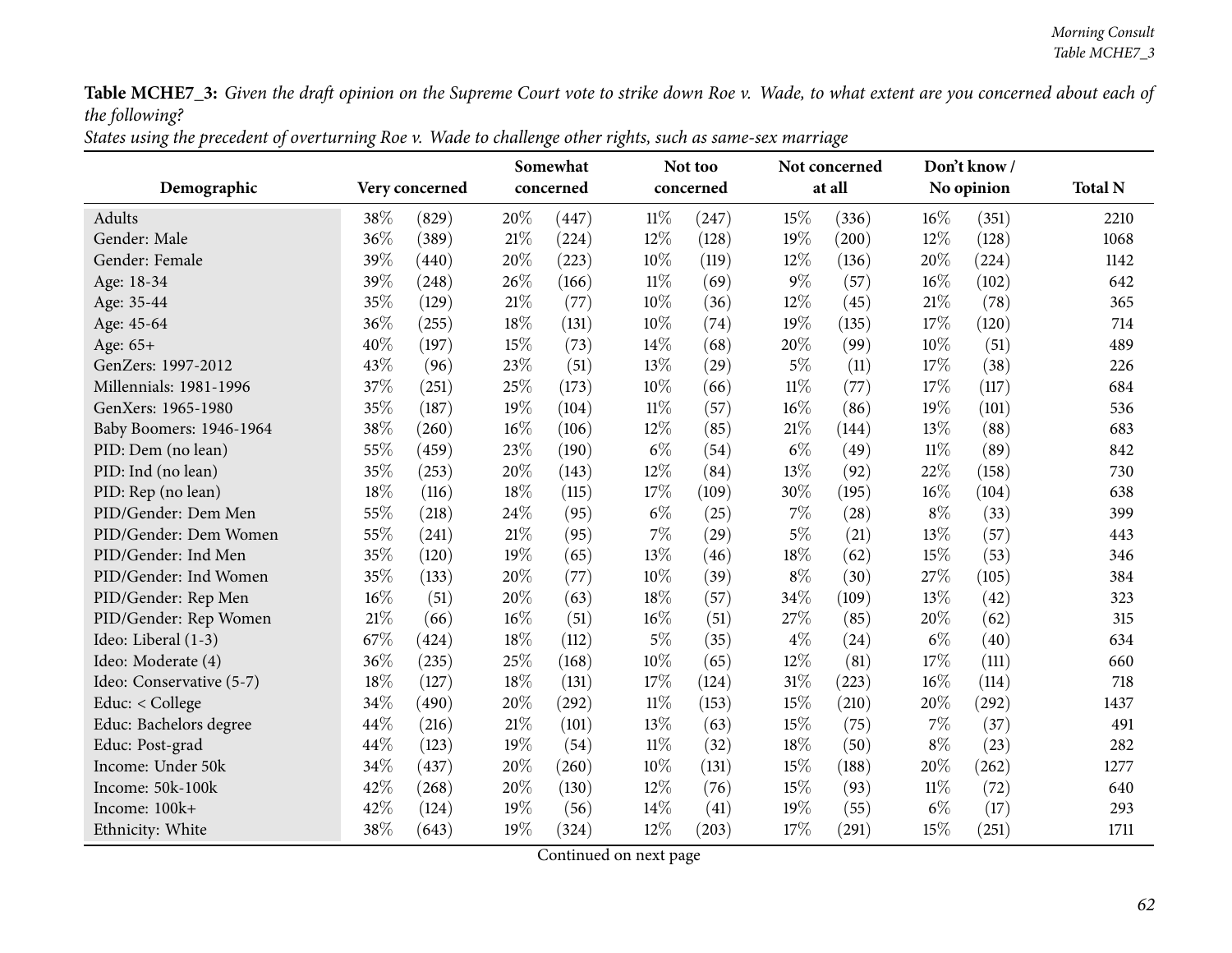States using the precedent of overturning Roe v. Wade to challenge other rights, such as same-sex marriage

|                                   |      |                |      | Somewhat  |        | Not too   |        | Not concerned |        | Don't know/ |                |
|-----------------------------------|------|----------------|------|-----------|--------|-----------|--------|---------------|--------|-------------|----------------|
| Demographic                       |      | Very concerned |      | concerned |        | concerned |        | at all        |        | No opinion  | <b>Total N</b> |
| Adults                            | 38%  | (829)          | 20%  | (447)     | $11\%$ | (247)     | 15%    | (336)         | 16%    | (351)       | 2210           |
| Ethnicity: Hispanic               | 37%  | (137)          | 24%  | (91)      | $11\%$ | (41)      | 10%    | (36)          | 18%    | (68)        | 374            |
| Ethnicity: Black                  | 38%  | (106)          | 24%  | (68)      | 10%    | (28)      | $8\%$  | (23)          | 20%    | (57)        | 282            |
| Ethnicity: Other                  | 37%  | (80)           | 25%  | (54)      | $8\%$  | (16)      | 10%    | (22)          | 20%    | (44)        | 217            |
| All Christian                     | 32%  | (317)          | 22%  | (219)     | 13%    | (136)     | 22%    | (217)         | 12%    | (118)       | 1008           |
| All Non-Christian                 | 57%  | (57)           | 17%  | (17)      | $8\%$  | (7)       | $5\%$  | (5)           | 13%    | (13)        | 100            |
| Atheist                           | 61\% | (65)           | 19%  | (20)      | $6\%$  | (6)       | $8\%$  | (8)           | 7%     | (7)         | 107            |
| Agnostic/Nothing in particular    | 45%  | (272)          | 18%  | (109)     | $9\%$  | (54)      | $9\%$  | (56)          | 19%    | (115)       | 607            |
| Something Else                    | 30%  | (118)          | 21\% | (81)      | $11\%$ | (43)      | 12%    | (48)          | 25%    | (98)        | 389            |
| Religious Non-Protestant/Catholic | 49%  | (64)           | 18%  | (24)      | $7\%$  | (9)       | 10%    | (12)          | 16%    | (21)        | 131            |
| Evangelical                       | 23%  | (130)          | 21\% | (118)     | 16%    | (91)      | 23%    | (131)         | 17%    | (95)        | 565            |
| Non-Evangelical                   | 38%  | (294)          | 22%  | (173)     | $11\%$ | (84)      | $16\%$ | (124)         | 14%    | (108)       | 783            |
| Community: Urban                  | 41\% | (273)          | 23%  | (150)     | 10%    | (63)      | 10%    | (64)          | 16%    | (108)       | 658            |
| Community: Suburban               | 39%  | (388)          | 19%  | (192)     | 12%    | (116)     | 15%    | (154)         | 14%    | (143)       | 993            |
| Community: Rural                  | 30%  | (168)          | 19%  | (105)     | 12%    | (69)      | 21%    | (117)         | 18%    | (101)       | 560            |
| <b>Employ: Private Sector</b>     | 41%  | (287)          | 22%  | (157)     | 12%    | (87)      | 14%    | (98)          | 10%    | (71)        | 700            |
| Employ: Government                | 37%  | (40)           | 18%  | (19)      | 12%    | (13)      | 12%    | (13)          | 21%    | (22)        | 107            |
| Employ: Self-Employed             | 35%  | (62)           | 23%  | (40)      | $9\%$  | (16)      | 18%    | (32)          | 16%    | (28)        | 178            |
| Employ: Homemaker                 | 30%  | (46)           | 26%  | (39)      | $11\%$ | (17)      | 12%    | (18)          | 21%    | (33)        | 153            |
| Employ: Student                   | 43%  | (30)           | 21%  | (14)      | $7\%$  | (5)       | $3\%$  | (2)           | 26%    | (18)        | 69             |
| Employ: Retired                   | 39%  | (216)          | 17%  | (93)      | $11\%$ | (63)      | 21%    | (116)         | $11\%$ | (63)        | 550            |
| Employ: Unemployed                | 33%  | (105)          | 19%  | (60)      | $10\%$ | (32)      | 12%    | (38)          | 26%    | (81)        | 316            |
| Employ: Other                     | 32%  | (43)           | 17%  | (23)      | $11\%$ | (15)      | 14%    | (19)          | 26%    | (35)        | 136            |
| Military HH: Yes                  | 38%  | (107)          | 20%  | (57)      | $11\%$ | (30)      | 23%    | (64)          | $9\%$  | (24)        | 282            |
| Military HH: No                   | 37%  | (722)          | 20%  | (390)     | $11\%$ | (217)     | 14%    | (272)         | 17%    | (327)       | 1928           |
| RD/WT: Right Direction            | 49%  | (336)          | 23%  | (160)     | $8\%$  | (55)      | $6\%$  | (43)          | 13%    | (88)        | 683            |
| RD/WT: Wrong Track                | 32%  | (493)          | 19%  | (287)     | $13\%$ | (192)     | 19%    | (292)         | 17%    | (263)       | 1527           |
| Biden Job Approve                 | 53%  | (507)          | 22%  | (214)     | 7%     | (70)      | $5\%$  | (49)          | 12%    | (114)       | 953            |
| <b>Biden Job Disapprove</b>       | 26%  | (295)          | 19%  | (219)     | 15%    | (168)     | 25%    | (283)         | 16%    | (181)       | 1145           |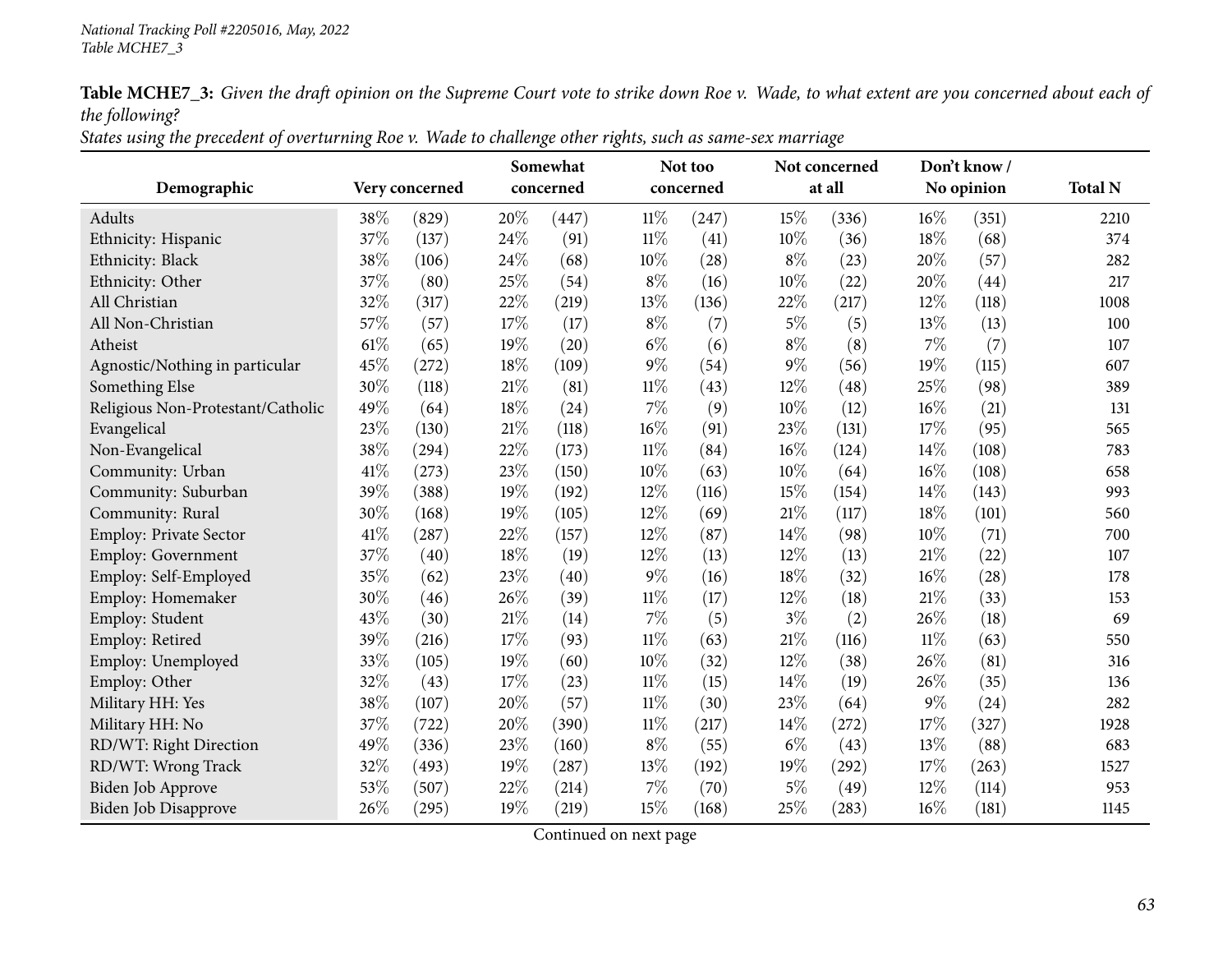States using the precedent of overturning Roe v. Wade to challenge other rights, such as same-sex marriage

|                                      |     |                |        | Somewhat  |        | Not too   |       | Not concerned |        | Don't know/ |                |
|--------------------------------------|-----|----------------|--------|-----------|--------|-----------|-------|---------------|--------|-------------|----------------|
| Demographic                          |     | Very concerned |        | concerned |        | concerned |       | at all        |        | No opinion  | <b>Total N</b> |
| Adults                               | 38% | (829)          | 20%    | (447)     | 11%    | (247)     | 15%   | (336)         | $16\%$ | (351)       | 2210           |
| <b>Biden Job Strongly Approve</b>    | 62% | (245)          | 18%    | (70)      | $4\%$  | (17)      | $6\%$ | (24)          | 10%    | (40)        | 396            |
| Biden Job Somewhat Approve           | 47% | (262)          | 26%    | (144)     | 10%    | (53)      | $4\%$ | (24)          | 13%    | (73)        | 557            |
| <b>Biden Job Somewhat Disapprove</b> | 39% | (136)          | 25%    | (86)      | 10%    | (34)      | $8\%$ | (28)          | 18%    | (61)        | 346            |
| <b>Biden Job Strongly Disapprove</b> | 20% | (158)          | 17%    | (133)     | 17%    | (133)     | 32%   | (255)         | 15%    | (119)       | 799            |
| Favorable of Biden                   | 54% | (526)          | 23%    | (222)     | 7%     | (68)      | $5\%$ | (47)          | $11\%$ | (106)       | 969            |
| Unfavorable of Biden                 | 25% | (281)          | 19%    | (210)     | 15%    | (168)     | 25%   | (284)         | 16%    | (173)       | 1116           |
| Very Favorable of Biden              | 63% | (261)          | 17%    | (71)      | $5\%$  | (22)      | $5\%$ | (22)          | 10%    | (40)        | 416            |
| Somewhat Favorable of Biden          | 48% | (265)          | 27%    | (151)     | $8\%$  | (45)      | $5\%$ | (25)          | 12%    | (66)        | 553            |
| Somewhat Unfavorable of Biden        | 41% | (125)          | 22%    | (68)      | $11\%$ | (33)      | $8\%$ | (24)          | 17%    | (52)        | 302            |
| Very Unfavorable of Biden            | 19% | (156)          | 18%    | (143)     | 17%    | (135)     | 32%   | (259)         | 15%    | (121)       | 814            |
| #1 Issue: Economy                    | 32% | (267)          | 24%    | (198)     | 12%    | (101)     | 17%   | (146)         | 15%    | (126)       | 838            |
| #1 Issue: Security                   | 20% | (57)           | 18%    | (51)      | 16%    | (45)      | 30%   | (83)          | 15%    | (43)        | 279            |
| #1 Issue: Health Care                | 43% | (89)           | 25%    | (51)      | $11\%$ | (24)      | $5\%$ | (10)          | 16%    | (33)        | 207            |
| #1 Issue: Medicare / Social Security | 40% | (100)          | 18%    | (45)      | 13%    | (33)      | 12%   | (31)          | 17%    | (43)        | 252            |
| #1 Issue: Women's Issues             | 68% | (175)          | 14%    | (36)      | $3\%$  | (7)       | $4\%$ | (11)          | $12\%$ | (30)        | 259            |
| #1 Issue: Education                  | 25% | (22)           | 18%    | (16)      | $9\%$  | (8)       | 12%   | (11)          | 36%    | (32)        | 90             |
| #1 Issue: Energy                     | 39% | (62)           | 26%    | (41)      | $11\%$ | (17)      | $9\%$ | (15)          | 15%    | (24)        | 158            |
| #1 Issue: Other                      | 45% | (57)           | 7%     | (8)       | 10%    | (13)      | 23%   | (29)          | 16%    | (21)        | 128            |
| 2020 Vote: Joe Biden                 | 57% | (570)          | 22%    | (217)     | $6\%$  | (61)      | $6\%$ | (60)          | 10%    | (100)       | 1008           |
| 2020 Vote: Donald Trump              | 17% | (119)          | 18%    | (128)     | 19%    | (134)     | 32%   | (231)         | 15%    | (104)       | 716            |
| 2020 Vote: Other                     | 33% | (21)           | 18%    | (12)      | $6\%$  | (4)       | 18%   | (12)          | 24%    | (16)        | 65             |
| 2020 Vote: Didn't Vote               | 28% | (119)          | 21%    | (90)      | $11\%$ | (48)      | $8\%$ | (33)          | 31%    | (131)       | 421            |
| 2018 House Vote: Democrat            | 61% | (472)          | 20%    | (154)     | $6\%$  | (48)      | $6\%$ | (46)          | $7\%$  | (58)        | 778            |
| 2018 House Vote: Republican          | 16% | (96)           | 19%    | (120)     | 17%    | (102)     | 35%   | (216)         | 14%    | (84)        | 618            |
| 2018 House Vote: Someone else        | 40% | (23)           | 7%     | (4)       | 13%    | (7)       | 18%   | (10)          | 21%    | (12)        | 56             |
| 2016 Vote: Hillary Clinton           | 59% | (445)          | $21\%$ | (159)     | $5\%$  | (36)      | 7%    | (51)          | $9\%$  | (68)        | 757            |
| 2016 Vote: Donald Trump              | 20% | (132)          | 18%    | (120)     | 18%    | (120)     | 32%   | (213)         | 13%    | (88)        | 673            |
| 2016 Vote: Other                     | 40% | (49)           | 16%    | (19)      | $8\%$  | (10)      | 19%   | (22)          | 17%    | (20)        | 121            |
| 2016 Vote: Didn't Vote               | 31% | (202)          | 23%    | (149)     | 12%    | (81)      | $8\%$ | (50)          | 27%    | (176)       | 656            |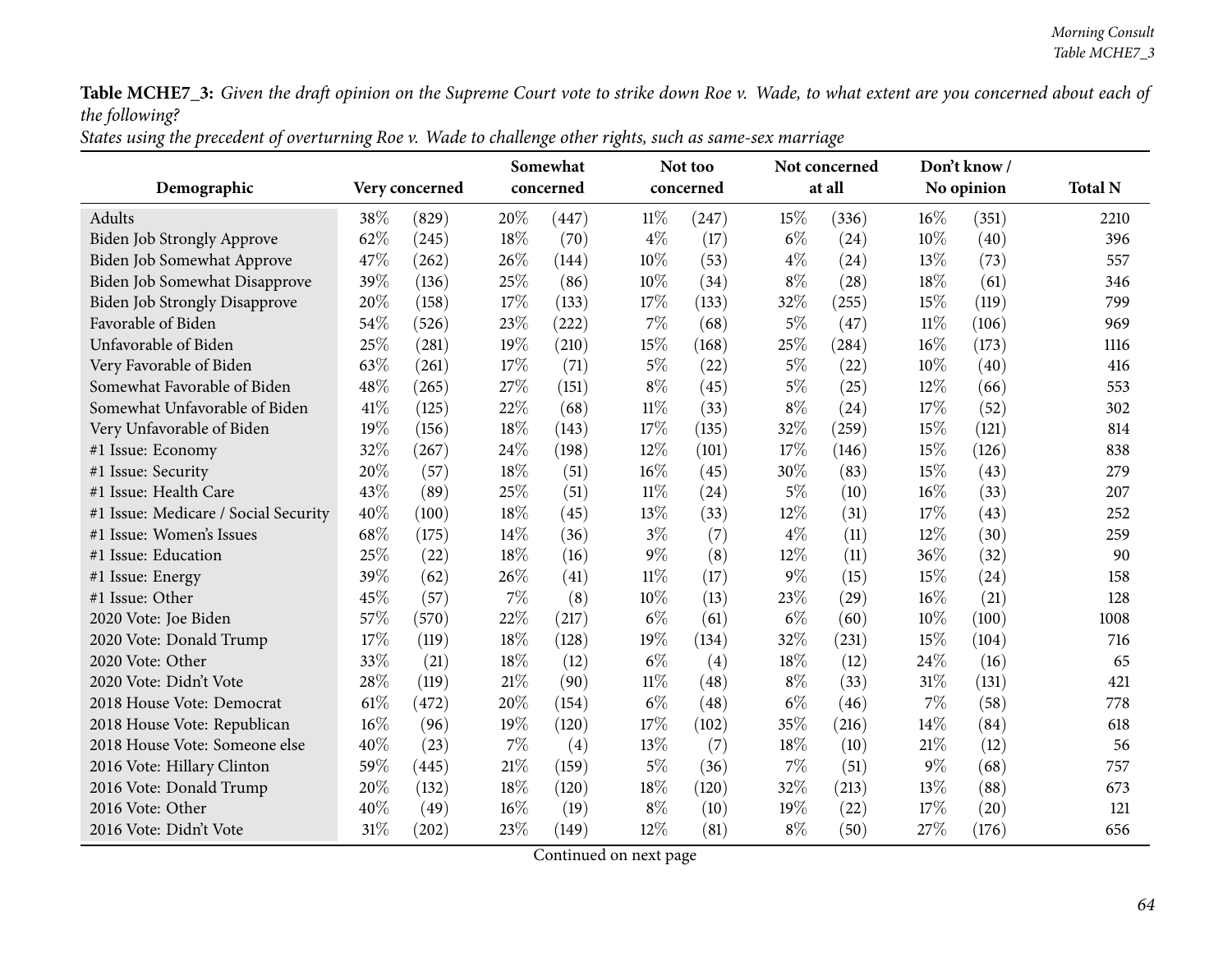| States using the precedent of overturning Roe v. Wade to challenge other rights, such as same-sex marriage |  |  |  |  |  |  |  |
|------------------------------------------------------------------------------------------------------------|--|--|--|--|--|--|--|
|------------------------------------------------------------------------------------------------------------|--|--|--|--|--|--|--|

|                        |        |                |        | Somewhat  |        | Not too   |        | Not concerned |        | Don't know / |                |
|------------------------|--------|----------------|--------|-----------|--------|-----------|--------|---------------|--------|--------------|----------------|
| Demographic            |        | Very concerned |        | concerned |        | concerned |        | at all        |        | No opinion   | <b>Total N</b> |
| Adults                 | 38\%   | (829)          | 20%    | (447)     | $11\%$ | (247)     | 15\%   | (336)         | $16\%$ | (351)        | 2210           |
| Voted in 2014: Yes     | 40%    | (509)          | 18%    | (232)     | $11\%$ | (134)     | 20%    | (254)         | $11\%$ | (137)        | 1265           |
| Voted in 2014: No      | 34%    | (320)          | 23%    | (215)     | $12\%$ | (114)     | $9\%$  | (82)          | 23%    | (214)        | 945            |
| 4-Region: Northeast    | 44\%   | (170)          | 20%    | (76)      | $9\%$  | (36)      | $14\%$ | (52)          | 13\%   | (48)         | 383            |
| 4-Region: Midwest      | 39%    | (176)          | $21\%$ | (95)      | $11\%$ | (52)      | 14\%   | (64)          | 15%    | (69)         | 456            |
| 4-Region: South        | 34\%   | (283)          | $19\%$ | (159)     | 13\%   | (106)     | $16\%$ | (137)         | 19%    | (160)        | 844            |
| 4-Region: West         | 38%    | (200)          | 22\%   | (116)     | 10%    | (53)      | $16\%$ | (83)          | $14\%$ | (74)         | 527            |
| Mothers                | 34\%   | (104)          | 28\%   | (87)      | $11\%$ | (33)      | $10\%$ | (32)          | 17\%   | (53)         | 309            |
| Women using BC         | 42%    | (86)           | 29%    | (59)      | $8\%$  | (16)      | $9\%$  | (18)          | 12%    | (24)         | 202            |
| Women not using BC     | 38%    | (349)          | 18%    | (159)     | $11\%$ | (100)     | 12%    | (112)         | 20%    | (185)        | 905            |
| Women 18-44 Use BC     | 43\%   | (78)           | 29\%   | (53)      | $8\%$  | (15)      | 7%     | (13)          | 12%    | (22)         | 180            |
| <b>Women 18-44</b>     | 40%    | (216)          | 23%    | (124)     | $9\%$  | (46)      | $8\%$  | (42)          | 20%    | (106)        | 535            |
| State Has Trigger Laws | 43\%   | (165)          | 24\%   | (92)      | $13\%$ | (51)      | 17%    | (65)          | $3\%$  | (13)         | 386            |
| Pro-Choice             | 55%    | (708)          | 22%    | (283)     | $7\%$  | (94)      | $6\%$  | (74)          | $9\%$  | (120)        | 1279           |
| Anti-Choice            | $14\%$ | (97)           | $18\%$ | (123)     | 18%    | (125)     | 35\%   | (243)         | $14\%$ | (99)         | 687            |
| Split Sample a         | 37\%   | (410)          | 21%    | (228)     | $10\%$ | (114)     | 15\%   | (166)         | 17%    | (183)        | 1102           |
| Split Sample B         | 38%    | (419)          | 20%    | (218)     | 12\%   | (133)     | 15\%   | (169)         | 15%    | (168)        | 1108           |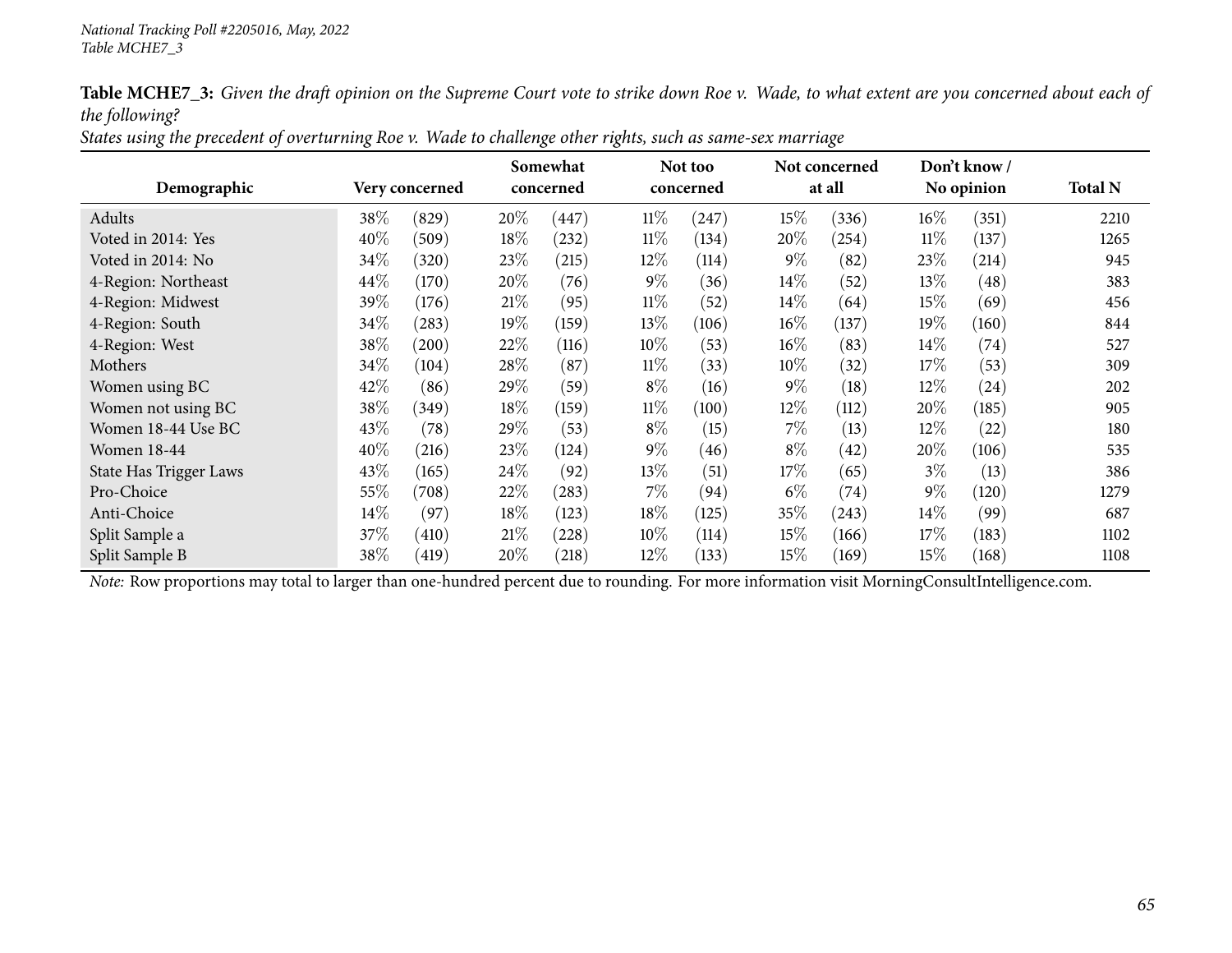People not being able to access abortion services near where they live

| Demographic              |      | Very concerned |        | Somewhat<br>concerned |        | Not too<br>concerned |        | Not concerned<br>at all |        | Don't know/<br>No opinion | <b>Total N</b> |
|--------------------------|------|----------------|--------|-----------------------|--------|----------------------|--------|-------------------------|--------|---------------------------|----------------|
| Adults                   | 40%  | (876)          | 20%    | (442)                 | 10%    | (229)                | 16%    | (354)                   | 14%    | (309)                     | 2210           |
| Gender: Male             | 36%  | (385)          | 21\%   | (229)                 | 12%    | (126)                | 20%    | (211)                   | 11%    | (117)                     | 1068           |
| Gender: Female           | 43%  | (491)          | 19%    | (214)                 | $9\%$  | (102)                | 13%    | (143)                   | 17%    | (193)                     | 1142           |
| Age: 18-34               | 41\% | (261)          | 23%    | (149)                 | $11\%$ | (71)                 | 10%    | (65)                    | 15%    | (96)                      | 642            |
| Age: 35-44               | 38%  | (138)          | 23%    | (83)                  | $9\%$  | (33)                 | 13%    | (47)                    | 18%    | (65)                      | 365            |
| Age: 45-64               | 34%  | (246)          | 20%    | (144)                 | 10%    | (74)                 | 19%    | (137)                   | 16%    | (113)                     | 714            |
| Age: 65+                 | 47%  | (232)          | 14%    | (66)                  | $10\%$ | (50)                 | 21%    | (104)                   | 7%     | (36)                      | 489            |
| GenZers: 1997-2012       | 46%  | (103)          | 21\%   | (48)                  | 10%    | (23)                 | 7%     | (16)                    | 16%    | (36)                      | 226            |
| Millennials: 1981-1996   | 38%  | (260)          | 24\%   | (165)                 | $10\%$ | (71)                 | 12%    | (84)                    | 15%    | (105)                     | 684            |
| GenXers: 1965-1980       | 35%  | (190)          | 21\%   | (111)                 | 10%    | (54)                 | $16\%$ | (86)                    | 18%    | (96)                      | 536            |
| Baby Boomers: 1946-1964  | 41\% | (282)          | 16%    | (112)                 | $11\%$ | (75)                 | 22%    | (151)                   | 9%     | (63)                      | 683            |
| PID: Dem (no lean)       | 56%  | (471)          | 22%    | (184)                 | 7%     | (56)                 | $6\%$  | (48)                    | 10%    | (83)                      | 842            |
| PID: Ind (no lean)       | 39%  | (286)          | $21\%$ | (152)                 | 10%    | (72)                 | 12%    | (87)                    | 18%    | (133)                     | 730            |
| PID: Rep (no lean)       | 19%  | (119)          | $17\%$ | (106)                 | 16%    | (101)                | 34%    | (219)                   | 15%    | (93)                      | 638            |
| PID/Gender: Dem Men      | 53%  | (213)          | 23%    | (93)                  | $8\%$  | (30)                 | $8\%$  | (30)                    | $8\%$  | (32)                      | 399            |
| PID/Gender: Dem Women    | 58%  | (258)          | $21\%$ | (91)                  | $6\%$  | (26)                 | $4\%$  | (17)                    | $11\%$ | (50)                      | 443            |
| PID/Gender: Ind Men      | 35%  | (120)          | 24%    | (84)                  | 12%    | (40)                 | 16%    | (56)                    | 13%    | (46)                      | 346            |
| PID/Gender: Ind Women    | 43%  | (166)          | $18\%$ | (69)                  | $8\%$  | (32)                 | $8\%$  | (31)                    | 23%    | (87)                      | 384            |
| PID/Gender: Rep Men      | 16%  | (52)           | $16\%$ | (52)                  | 17%    | (56)                 | 39%    | (124)                   | 12%    | (38)                      | 323            |
| PID/Gender: Rep Women    | 21%  | (67)           | $17\%$ | (54)                  | 14%    | (45)                 | 30%    | (95)                    | 17%    | (55)                      | 315            |
| Ideo: Liberal (1-3)      | 67%  | (426)          | $16\%$ | (104)                 | $6\%$  | (36)                 | $4\%$  | (23)                    | 7%     | (46)                      | 634            |
| Ideo: Moderate (4)       | 41\% | (268)          | 25%    | (166)                 | 10%    | (65)                 | 10%    | (68)                    | 14%    | (93)                      | 660            |
| Ideo: Conservative (5-7) | 19%  | (137)          | 19%    | (134)                 | 15%    | (108)                | 35%    | (252)                   | 12%    | (87)                      | 718            |
| Educ: < College          | 35%  | (507)          | 20%    | (293)                 | $11\%$ | (154)                | 16%    | (233)                   | 17%    | (251)                     | 1437           |
| Educ: Bachelors degree   | 47%  | (232)          | $21\%$ | (103)                 | 10%    | (49)                 | 15%    | (74)                    | 7%     | (33)                      | 491            |
| Educ: Post-grad          | 48%  | (137)          | 17%    | (47)                  | $9\%$  | (26)                 | 17%    | (47)                    | 9%     | (25)                      | 282            |
| Income: Under 50k        | 36%  | (463)          | $21\%$ | (268)                 | $9\%$  | (113)                | 16%    | (201)                   | 18%    | (232)                     | 1277           |
| Income: 50k-100k         | 44%  | (284)          | $18\%$ | (113)                 | 12%    | (74)                 | 17%    | (108)                   | $10\%$ | (61)                      | 640            |
| Income: 100k+            | 44\% | (130)          | 21%    | (61)                  | 14%    | (42)                 | 15%    | (45)                    | $5\%$  | (16)                      | 293            |
| Ethnicity: White         | 39%  | (662)          | 20%    | (334)                 | $11\%$ | (183)                | 18%    | (311)                   | 13%    | (221)                     | 1711           |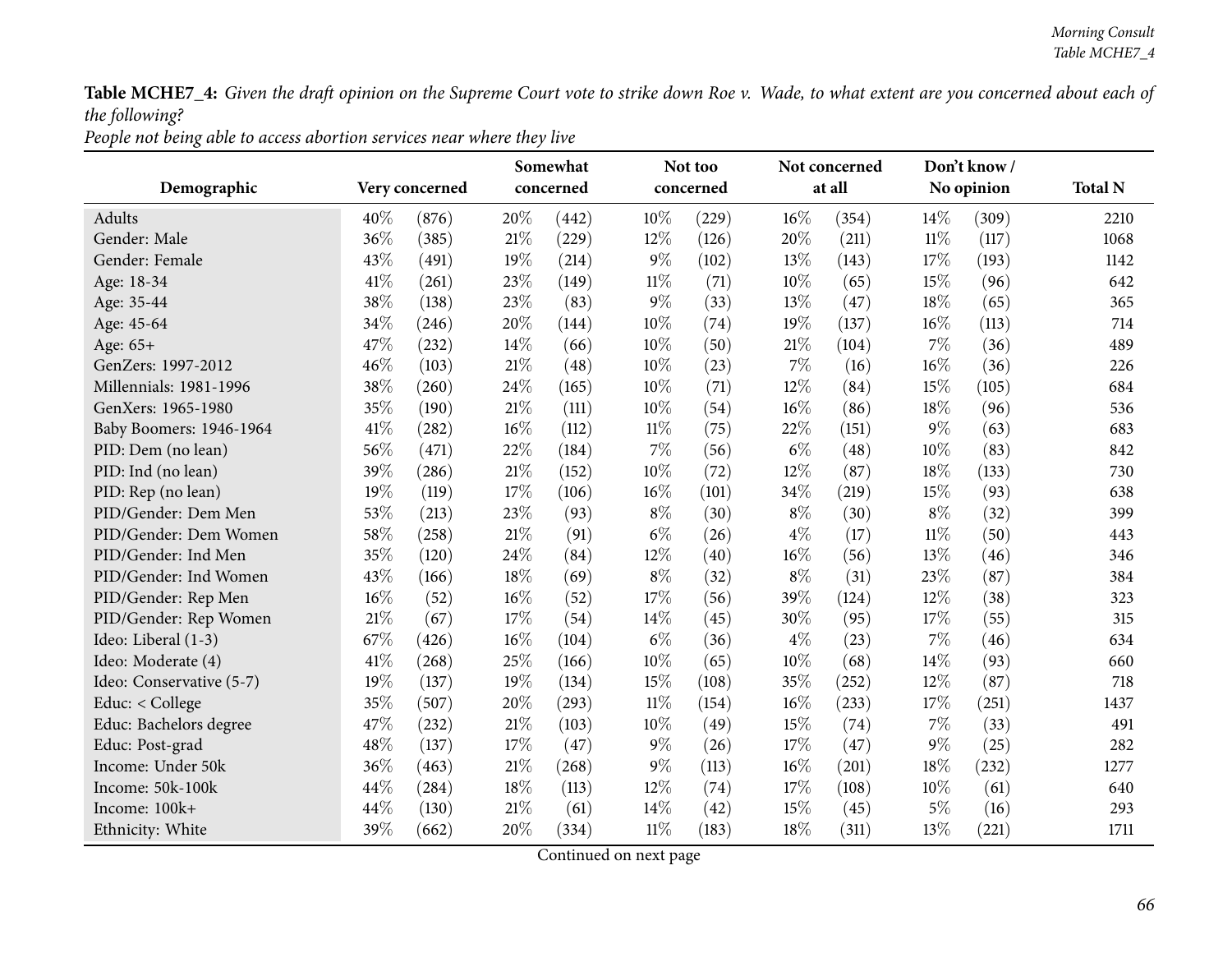People not being able to access abortion services near where they live

| Demographic                       |      | Very concerned |        | Somewhat<br>concerned |        | Not too<br>concerned |        | Not concerned<br>at all |        | Don't know/<br>No opinion | <b>Total N</b> |
|-----------------------------------|------|----------------|--------|-----------------------|--------|----------------------|--------|-------------------------|--------|---------------------------|----------------|
| Adults                            | 40%  | (876)          | 20%    | (442)                 | 10%    | (229)                | 16%    | (354)                   | 14\%   | (309)                     | 2210           |
| Ethnicity: Hispanic               | 44%  | (166)          | 21%    | (79)                  | 10%    | (36)                 | 12%    | (43)                    | 13%    | (50)                      | 374            |
| Ethnicity: Black                  | 42%  | (117)          | 25%    | (70)                  | $8\%$  | (21)                 | 10%    | (27)                    | 17%    | (47)                      | 282            |
| Ethnicity: Other                  | 45%  | (97)           | 18%    | (39)                  | $11\%$ | (24)                 | $7\%$  | (16)                    | 19%    | (41)                      | 217            |
| All Christian                     | 34%  | (346)          | 20%    | (205)                 | 12%    | (120)                | 22%    | (221)                   | $11\%$ | (115)                     | 1008           |
| All Non-Christian                 | 58%  | (57)           | 18%    | (18)                  | $6\%$  | (6)                  | 7%     | (7)                     | 12%    | (12)                      | 100            |
| Atheist                           | 58%  | (63)           | 23%    | (24)                  | $2\%$  | (3)                  | $9\%$  | (10)                    | $8\%$  | (8)                       | 107            |
| Agnostic/Nothing in particular    | 46%  | (280)          | 19%    | (114)                 | $10\%$ | (63)                 | $9\%$  | (53)                    | 16%    | (96)                      | 607            |
| Something Else                    | 33%  | (130)          | $21\%$ | (82)                  | $9\%$  | (36)                 | 16%    | (63)                    | 20%    | (78)                      | 389            |
| Religious Non-Protestant/Catholic | 50%  | (66)           | $18\%$ | (24)                  | $6\%$  | (8)                  | 12%    | (15)                    | 14%    | (18)                      | 131            |
| Evangelical                       | 21%  | (120)          | 22%    | (123)                 | 13%    | (75)                 | 29%    | (165)                   | 15%    | (82)                      | 565            |
| Non-Evangelical                   | 43%  | (340)          | 20%    | (155)                 | 10%    | (77)                 | 14%    | (110)                   | 13%    | (101)                     | 783            |
| Community: Urban                  | 44%  | (287)          | $21\%$ | (138)                 | 10%    | (66)                 | 13%    | (85)                    | 12%    | (81)                      | 658            |
| Community: Suburban               | 43%  | (424)          | 20%    | (196)                 | 10%    | (100)                | 15%    | (149)                   | 13%    | (125)                     | 993            |
| Community: Rural                  | 29%  | (165)          | 19%    | (109)                 | $11\%$ | (63)                 | 21%    | (120)                   | 18%    | (103)                     | 560            |
| Employ: Private Sector            | 42%  | (297)          | 22%    | (155)                 | $11\%$ | (78)                 | 16%    | (109)                   | $9\%$  | (63)                      | 700            |
| <b>Employ: Government</b>         | 38%  | (41)           | 24%    | (26)                  | $9\%$  | (10)                 | 12%    | (13)                    | 16%    | (17)                      | 107            |
| Employ: Self-Employed             | 41\% | (73)           | 23%    | (40)                  | 10%    | (17)                 | 13%    | (24)                    | 14%    | (24)                      | 178            |
| Employ: Homemaker                 | 30%  | (47)           | 26%    | (40)                  | $8\%$  | (12)                 | 13%    | (19)                    | 23%    | (35)                      | 153            |
| Employ: Student                   | 40%  | (28)           | 13%    | (9)                   | 13%    | (9)                  | $9\%$  | (6)                     | 25%    | (17)                      | 69             |
| Employ: Retired                   | 44%  | (241)          | 16%    | (90)                  | 10%    | (53)                 | $21\%$ | (118)                   | $9\%$  | (48)                      | 550            |
| Employ: Unemployed                | 33%  | (104)          | 19%    | (60)                  | $11\%$ | (33)                 | 14%    | (44)                    | 24%    | (76)                      | 316            |
| Employ: Other                     | 34%  | (46)           | 17%    | (23)                  | 13%    | (17)                 | 16%    | (22)                    | 21%    | (29)                      | 136            |
| Military HH: Yes                  | 40%  | (114)          | 18%    | (51)                  | $11\%$ | (32)                 | 24%    | (67)                    | $7\%$  | (19)                      | 282            |
| Military HH: No                   | 40%  | (762)          | 20%    | (391)                 | 10%    | (197)                | 15%    | (287)                   | 15%    | (290)                     | 1928           |
| RD/WT: Right Direction            | 53%  | (362)          | $21\%$ | (143)                 | $7\%$  | (47)                 | $9\%$  | (58)                    | $11\%$ | (73)                      | 683            |
| RD/WT: Wrong Track                | 34%  | (514)          | 20%    | (299)                 | 12%    | (182)                | 19%    | (296)                   | 15%    | (236)                     | 1527           |
| Biden Job Approve                 | 56%  | (533)          | 21%    | (200)                 | $7\%$  | (64)                 | $6\%$  | (56)                    | 11%    | (101)                     | 953            |
| <b>Biden Job Disapprove</b>       | 27%  | (312)          | 20%    | (226)                 | 14%    | (156)                | 26%    | (296)                   | 14%    | (156)                     | 1145           |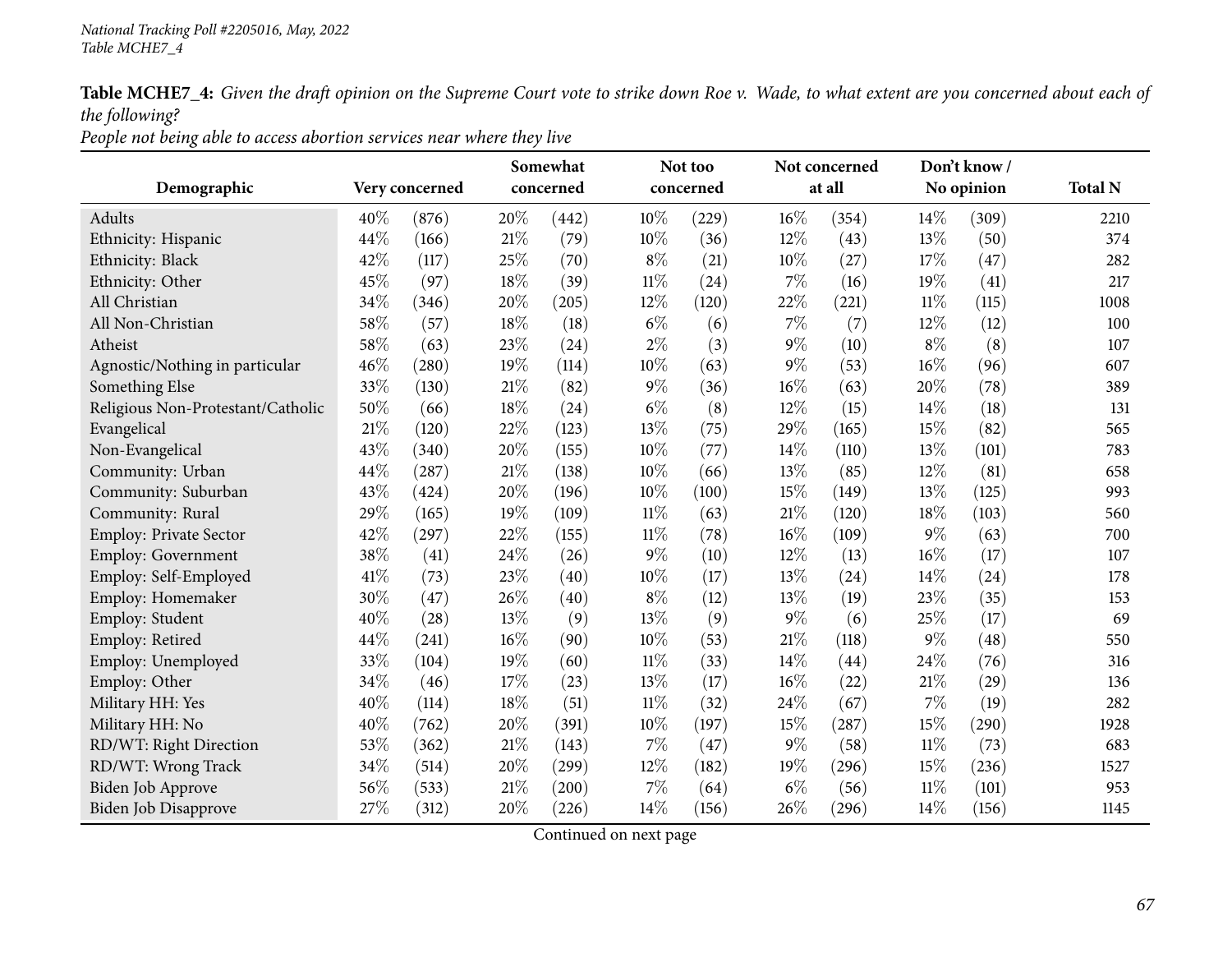People not being able to access abortion services near where they live

|                                      |      |                |        | Somewhat  |        | Not too   |        | Not concerned<br>at all |        | Don't know/ |                |
|--------------------------------------|------|----------------|--------|-----------|--------|-----------|--------|-------------------------|--------|-------------|----------------|
| Demographic                          |      | Very concerned |        | concerned |        | concerned |        |                         |        | No opinion  | <b>Total N</b> |
| Adults                               | 40%  | (876)          | 20%    | (442)     | 10%    | (229)     | 16%    | (354)                   | $14\%$ | (309)       | 2210           |
| <b>Biden Job Strongly Approve</b>    | 64%  | (253)          | 15%    | (60)      | $5\%$  | (21)      | 7%     | (27)                    | $9\%$  | (36)        | 396            |
| Biden Job Somewhat Approve           | 50%  | (279)          | 25%    | (141)     | $8\%$  | (43)      | $5\%$  | (29)                    | 12%    | (65)        | 557            |
| Biden Job Somewhat Disapprove        | 40%  | (138)          | 26%    | (91)      | 10%    | (36)      | $8\%$  | (28)                    | 15%    | (51)        | 346            |
| <b>Biden Job Strongly Disapprove</b> | 22%  | (173)          | 17%    | (135)     | 15%    | (120)     | 33%    | (268)                   | 13%    | (104)       | 799            |
| Favorable of Biden                   | 58%  | (563)          | 22%    | (213)     | $6\%$  | (54)      | $5\%$  | (48)                    | 9%     | (92)        | 969            |
| Unfavorable of Biden                 | 26%  | (287)          | 19%    | (213)     | 15%    | (168)     | 27%    | (297)                   | 14%    | (152)       | 1116           |
| Very Favorable of Biden              | 66%  | (274)          | 16%    | (66)      | $5\%$  | (21)      | $5\%$  | (19)                    | $9\%$  | (36)        | 416            |
| Somewhat Favorable of Biden          | 52%  | (289)          | 27\%   | (148)     | $6\%$  | (33)      | $5\%$  | (28)                    | 10%    | (55)        | 553            |
| Somewhat Unfavorable of Biden        | 44%  | (134)          | 23%    | (68)      | $11\%$ | (32)      | $8\%$  | (24)                    | 15%    | (44)        | 302            |
| Very Unfavorable of Biden            | 19%  | (153)          | $18\%$ | (144)     | 17%    | (136)     | 34%    | (273)                   | 13%    | (107)       | 814            |
| #1 Issue: Economy                    | 33%  | (273)          | 23%    | (195)     | 13%    | (109)     | 19%    | (156)                   | 12%    | (105)       | 838            |
| #1 Issue: Security                   | 21%  | (58)           | 23%    | (65)      | $10\%$ | (29)      | 31%    | (87)                    | 14%    | (40)        | 279            |
| #1 Issue: Health Care                | 51%  | (105)          | 18%    | (38)      | 7%     | (14)      | $8\%$  | (16)                    | 17%    | (34)        | 207            |
| #1 Issue: Medicare / Social Security | 40%  | (102)          | 19%    | (47)      | 10%    | (25)      | 15%    | (37)                    | 16%    | (41)        | 252            |
| #1 Issue: Women's Issues             | 73%  | (189)          | 13%    | (33)      | $4\%$  | (9)       | $4\%$  | (9)                     | 7%     | (18)        | 259            |
| #1 Issue: Education                  | 26%  | (23)           | 20%    | (18)      | 13%    | (12)      | $9\%$  | (8)                     | 32%    | (29)        | 90             |
| #1 Issue: Energy                     | 43%  | (68)           | 23%    | (36)      | 10%    | (15)      | $11\%$ | (17)                    | 13%    | (21)        | 158            |
| #1 Issue: Other                      | 45%  | (58)           | $8\%$  | (11)      | $11\%$ | (15)      | 19%    | (24)                    | 16%    | (21)        | 128            |
| 2020 Vote: Joe Biden                 | 60%  | (603)          | $21\%$ | (210)     | $5\%$  | (53)      | $5\%$  | (50)                    | $9\%$  | (92)        | 1008           |
| 2020 Vote: Donald Trump              | 17%  | (124)          | 18%    | (127)     | 18%    | (129)     | 36%    | (255)                   | $11\%$ | (81)        | 716            |
| 2020 Vote: Other                     | 41\% | (26)           | 22%    | (14)      | $11\%$ | (7)       | 12%    | (8)                     | 14\%   | (9)         | 65             |
| 2020 Vote: Didn't Vote               | 29%  | (122)          | 22%    | (91)      | $9\%$  | (40)      | 10%    | (41)                    | 30%    | (127)       | 421            |
| 2018 House Vote: Democrat            | 64%  | (495)          | 19%    | (150)     | $5\%$  | (40)      | $4\%$  | (35)                    | 7%     | (58)        | 778            |
| 2018 House Vote: Republican          | 16%  | (101)          | 20%    | (122)     | 16%    | (101)     | 37%    | (230)                   | 10%    | (64)        | 618            |
| 2018 House Vote: Someone else        | 39%  | (22)           | 18%    | (10)      | $6\%$  | (3)       | 15%    | (9)                     | $21\%$ | (12)        | 56             |
| 2016 Vote: Hillary Clinton           | 61\% | (463)          | 20%    | (151)     | $5\%$  | (41)      | $6\%$  | (42)                    | $8\%$  | (60)        | 757            |
| 2016 Vote: Donald Trump              | 20%  | (136)          | 19%    | (125)     | 17%    | (112)     | 34%    | (226)                   | 11%    | (74)        | 673            |
| 2016 Vote: Other                     | 41\% | (50)           | 19%    | (24)      | $8\%$  | (10)      | 20%    | (24)                    | $11\%$ | (13)        | 121            |
| 2016 Vote: Didn't Vote               | 34%  | (226)          | 22%    | (142)     | 10%    | (66)      | $9\%$  | (60)                    | 25%    | (161)       | 656            |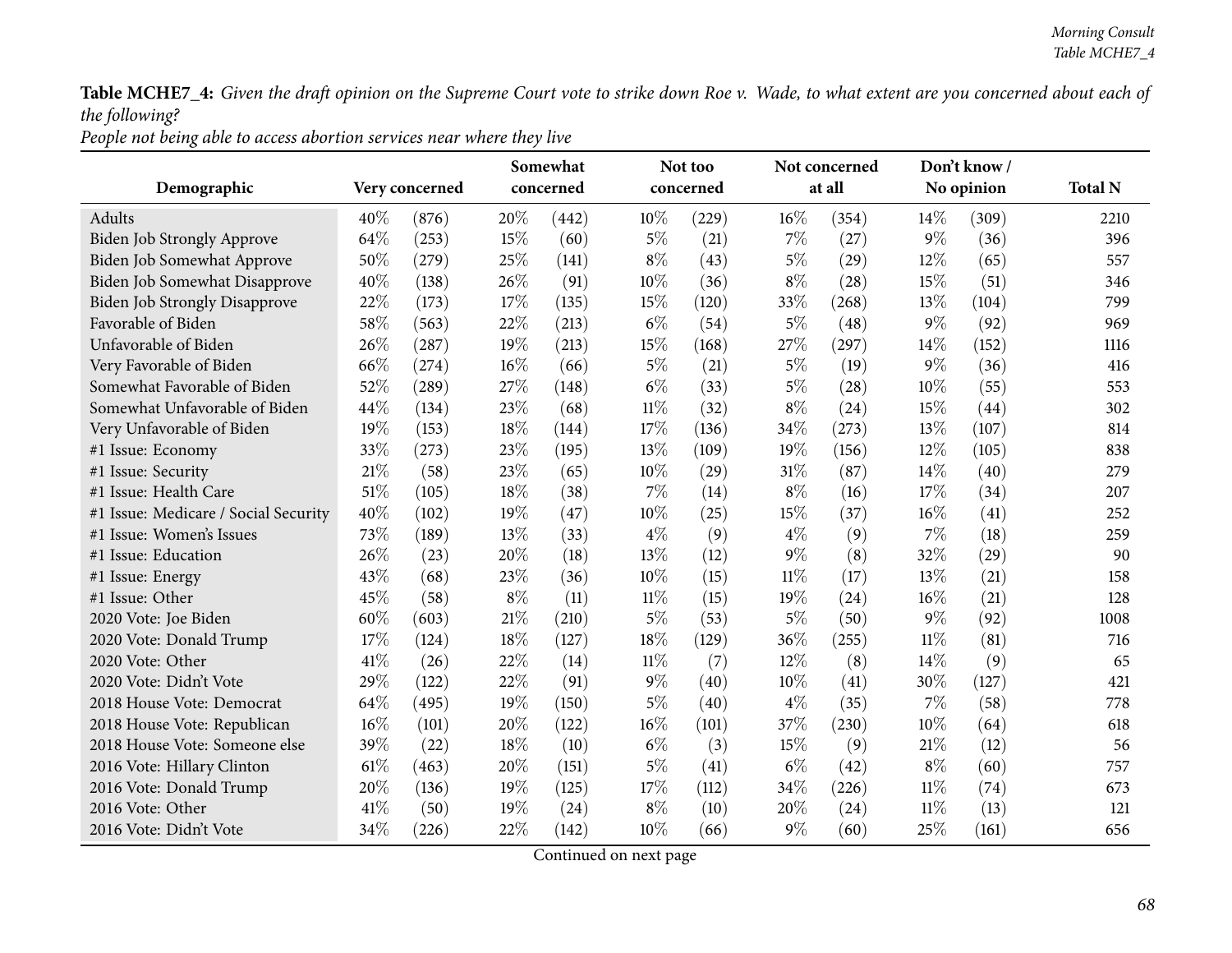People not being able to access abortion services near where they live

|                        |        |                |      | Somewhat  |        | Not too            |        | Not concerned |        | Don't know / |                |
|------------------------|--------|----------------|------|-----------|--------|--------------------|--------|---------------|--------|--------------|----------------|
| Demographic            |        | Very concerned |      | concerned |        | concerned          |        | at all        |        | No opinion   | <b>Total N</b> |
| Adults                 | 40%    | (876)          | 20%  | (442)     | $10\%$ | (229)              | $16\%$ | (354)         | $14\%$ | (309)        | 2210           |
| Voted in 2014: Yes     | 43%    | (546)          | 18%  | (222)     | $10\%$ | (129)              | 20%    | (256)         | $9\%$  | (112)        | 1265           |
| Voted in 2014: No      | 35%    | (330)          | 23%  | (221)     | $11\%$ | (99)               | $10\%$ | (98)          | 21%    | (197)        | 945            |
| 4-Region: Northeast    | 49%    | (188)          | 21%  | (81)      | $8\%$  | (29)               | 12%    | (45)          | $10\%$ | (39)         | 383            |
| 4-Region: Midwest      | 39%    | (178)          | 20%  | (92)      | $9\%$  | (40)               | 19%    | (89)          | 13\%   | (58)         | 456            |
| 4-Region: South        | 33\%   | (282)          | 19%  | (163)     | $12\%$ | (100)              | 17\%   | (147)         | 18%    | (153)        | 844            |
| 4-Region: West         | 43\%   | (228)          | 20%  | (106)     | $11\%$ | (60)               | $14\%$ | (73)          | $11\%$ | (60)         | 527            |
| Mothers                | 38%    | (118)          | 28\% | (85)      | $8\%$  | (26)               | $11\%$ | (34)          | $15\%$ | (46)         | 309            |
| Women using BC         | 47\%   | (96)           | 24\% | (49)      | $9\%$  | (18)               | $8\%$  | (17)          | $11\%$ | (23)         | 202            |
| Women not using BC     | 43\%   | (389)          | 17%  | (153)     | $9\%$  | (81)               | 13\%   | (119)         | 18%    | (163)        | 905            |
| Women 18-44 Use BC     | 48\%   | (87)           | 25%  | (44)      | $8\%$  | (15)               | 7%     | (13)          | 12\%   | (21)         | 180            |
| <b>Women 18-44</b>     | 45%    | (243)          | 21%  | (112)     | $9\%$  | (46)               | $8\%$  | (42)          | 17%    | (92)         | 535            |
| State Has Trigger Laws | 45%    | (173)          | 22%  | (85)      | 12%    | $\left( 44\right)$ | 18%    | (71)          | $3\%$  | (12)         | 386            |
| Pro-Choice             | $61\%$ | (780)          | 24\% | (302)     | $6\%$  | (76)               | $3\%$  | (40)          | $6\%$  | (82)         | 1279           |
| Anti-Choice            | $11\%$ | (72)           | 15\% | (102)     | 18%    | (125)              | 43%    | $^{'}298)$    | 13\%   | (90)         | 687            |
| Split Sample a         | 41\%   | 447            | 19%  | (212)     | $11\%$ | (118)              | $16\%$ | (179)         | 13\%   | (146)        | 1102           |
| Split Sample B         | 39\%   | (429)          | 21%  | (230)     | 10\%   | (111)              | $16\%$ | (175)         | $15\%$ | (163)        | 1108           |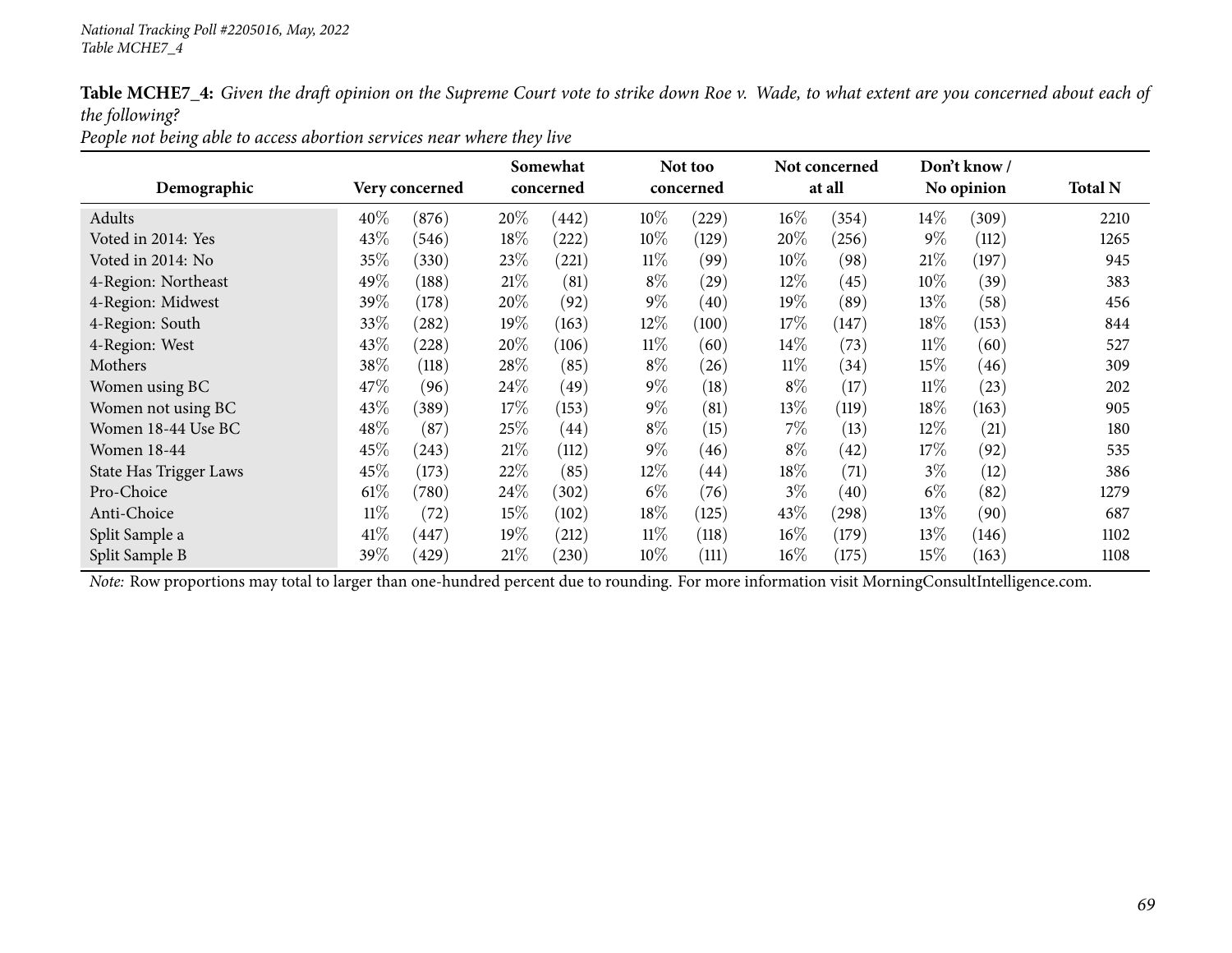| Reproductive health and abortion providers in states where abortion remains legal becoming overwhelmed and their resources strained |
|-------------------------------------------------------------------------------------------------------------------------------------|
|-------------------------------------------------------------------------------------------------------------------------------------|

|                          |      |                |        | Somewhat  |        | Not too   |        | Not concerned |        | Don't know / |                |
|--------------------------|------|----------------|--------|-----------|--------|-----------|--------|---------------|--------|--------------|----------------|
| Demographic              |      | Very concerned |        | concerned |        | concerned |        | at all        |        | No opinion   | <b>Total N</b> |
| Adults                   | 35%  | (766)          | 24%    | (530)     | $11\%$ | (242)     | 15%    | (330)         | 15%    | (343)        | 2210           |
| Gender: Male             | 31%  | (329)          | 26%    | (275)     | 13%    | (135)     | 19%    | (201)         | 12%    | (127)        | 1068           |
| Gender: Female           | 38%  | (437)          | 22%    | (255)     | $9\%$  | (107)     | 11%    | (128)         | 19%    | (215)        | 1142           |
| Age: 18-34               | 40%  | (259)          | 23%    | (147)     | $11\%$ | (70)      | $9\%$  | (60)          | 17%    | (106)        | 642            |
| Age: 35-44               | 33%  | (121)          | 26%    | (96)      | 10%    | (37)      | 12%    | (44)          | 19%    | (68)         | 365            |
| Age: 45-64               | 29%  | (205)          | 26%    | (186)     | 10%    | (74)      | 18%    | (125)         | 17%    | (123)        | 714            |
| Age: 65+                 | 37%  | (181)          | $21\%$ | (101)     | 13%    | (61)      | 20%    | (100)         | $9\%$  | (46)         | 489            |
| GenZers: 1997-2012       | 43%  | (97)           | 24%    | (55)      | $11\%$ | (24)      | $6\%$  | (13)          | 16%    | (36)         | 226            |
| Millennials: 1981-1996   | 37%  | (252)          | 24%    | (166)     | $11\%$ | (73)      | $11\%$ | (78)          | 17%    | (116)        | 684            |
| GenXers: 1965-1980       | 31%  | (164)          | 26%    | (140)     | 10%    | (54)      | 15%    | (79)          | 19%    | (99)         | 536            |
| Baby Boomers: 1946-1964  | 32%  | (221)          | 22%    | (152)     | 12%    | (82)      | 21%    | (144)         | 12%    | (83)         | 683            |
| PID: Dem (no lean)       | 49%  | (416)          | 26%    | (218)     | $8\%$  | (66)      | $5\%$  | (44)          | 12%    | (97)         | 842            |
| PID: Ind (no lean)       | 32%  | (235)          | 24%    | (176)     | $11\%$ | (79)      | 13%    | (91)          | 20%    | (148)        | 730            |
| PID: Rep (no lean)       | 18%  | (115)          | $21\%$ | (135)     | 15%    | (97)      | 30%    | (194)         | 15%    | (98)         | 638            |
| PID/Gender: Dem Men      | 45%  | (178)          | 28%    | (113)     | 10%    | (40)      | $7\%$  | (28)          | 10%    | (39)         | 399            |
| PID/Gender: Dem Women    | 54%  | (238)          | 24%    | (105)     | $6\%$  | (25)      | $4\%$  | (16)          | 13%    | (59)         | 443            |
| PID/Gender: Ind Men      | 29%  | (102)          | 27%    | (92)      | 12%    | (41)      | 18%    | (62)          | 14%    | (49)         | 346            |
| PID/Gender: Ind Women    | 35%  | (133)          | 22%    | (85)      | 10%    | (38)      | $8\%$  | (29)          | 26%    | (99)         | 384            |
| PID/Gender: Rep Men      | 15%  | (49)           | 22%    | (70)      | 17%    | (54)      | 34%    | (111)         | 12%    | (40)         | 323            |
| PID/Gender: Rep Women    | 21%  | (66)           | $21\%$ | (65)      | 14%    | (44)      | 26%    | (83)          | 18%    | (58)         | 315            |
| Ideo: Liberal (1-3)      | 57%  | (364)          | 25%    | (156)     | 7%     | (47)      | $3\%$  | (21)          | 7%     | (46)         | 634            |
| Ideo: Moderate (4)       | 34%  | (227)          | 28%    | (183)     | $11\%$ | (75)      | 10%    | (64)          | 17%    | (111)        | 660            |
| Ideo: Conservative (5-7) | 18%  | (129)          | $21\%$ | (149)     | 15%    | (110)     | 32%    | (230)         | 14%    | (99)         | 718            |
| Educ: < College          | 32%  | (457)          | 23%    | (329)     | $11\%$ | (160)     | 15%    | (215)         | 19%    | (276)        | 1437           |
| Educ: Bachelors degree   | 39%  | (192)          | 27%    | (134)     | $11\%$ | (53)      | 14%    | (69)          | $9\%$  | (42)         | 491            |
| Educ: Post-grad          | 41\% | (117)          | 24%    | (67)      | 10%    | (29)      | 16%    | (45)          | $9\%$  | (24)         | 282            |
| Income: Under 50k        | 32%  | (404)          | 23%    | (299)     | 10%    | (125)     | 15%    | (189)         | 20%    | (260)        | 1277           |
| Income: 50k-100k         | 39%  | (252)          | 25%    | (157)     | 12%    | (75)      | 14%    | (92)          | $10\%$ | (64)         | 640            |
| Income: 100k+            | 37%  | (110)          | 25%    | (73)      | 14%    | (42)      | 17%    | (49)          | $6\%$  | (19)         | 293            |
| Ethnicity: White         | 34%  | (584)          | 23%    | (386)     | 12%    | (203)     | 17%    | (293)         | 14%    | (244)        | 1711           |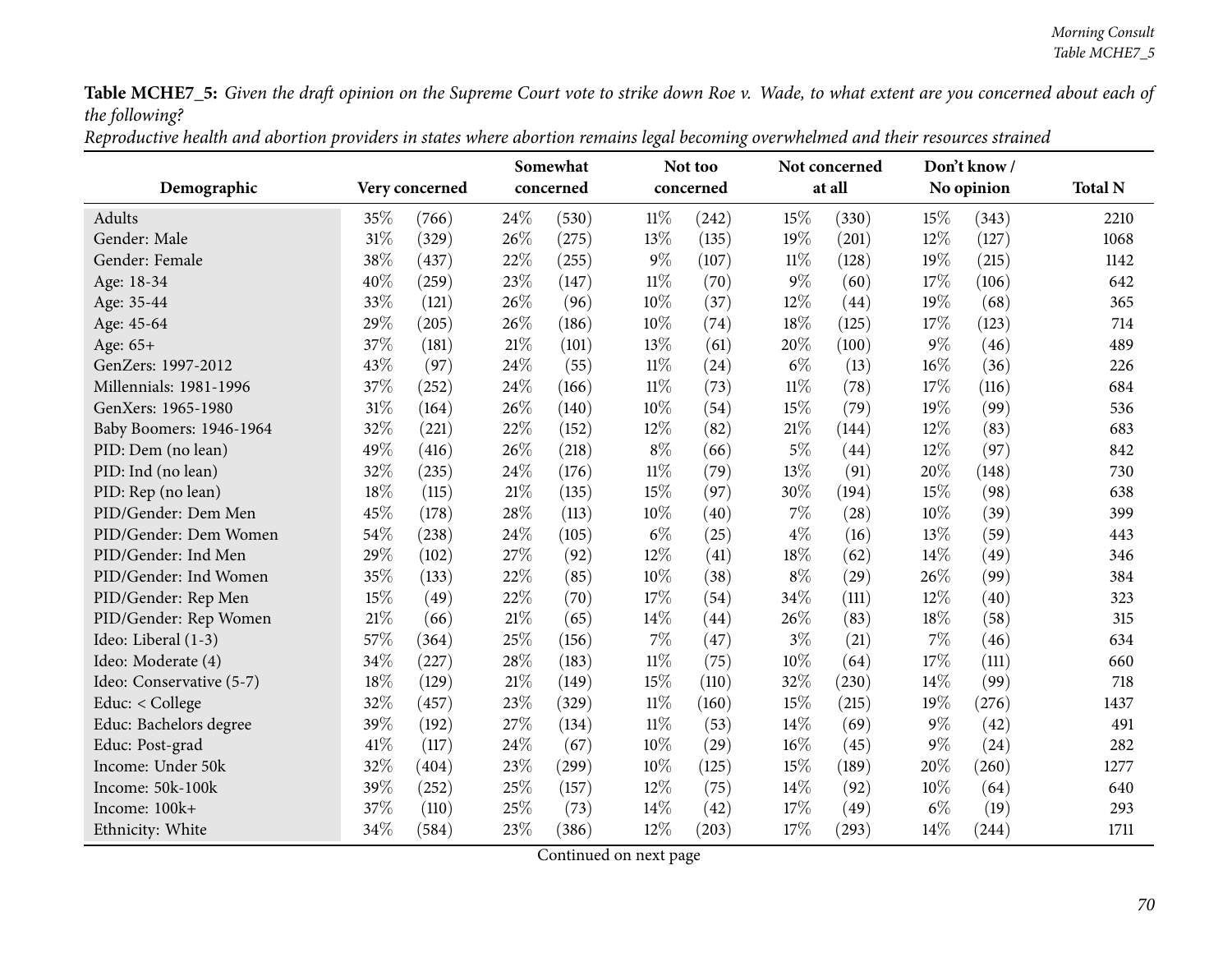| Reproductive health and abortion providers in states where abortion remains legal becoming overwhelmed and their resources strained |
|-------------------------------------------------------------------------------------------------------------------------------------|
|-------------------------------------------------------------------------------------------------------------------------------------|

|                                   |     |                |        | Somewhat  |        | Not too   |        | Not concerned |       | Don't know/ |                |
|-----------------------------------|-----|----------------|--------|-----------|--------|-----------|--------|---------------|-------|-------------|----------------|
| Demographic                       |     | Very concerned |        | concerned |        | concerned |        | at all        |       | No opinion  | <b>Total N</b> |
| Adults                            | 35% | (766)          | 24%    | (530)     | $11\%$ | (242)     | 15%    | (330)         | 15%   | (343)       | 2210           |
| Ethnicity: Hispanic               | 38% | (142)          | 27%    | (103)     | $8\%$  | (30)      | 12%    | (46)          | 14%   | (54)        | 374            |
| Ethnicity: Black                  | 37% | (105)          | 27%    | (75)      | $8\%$  | (23)      | $8\%$  | (21)          | 21\%  | (58)        | 282            |
| Ethnicity: Other                  | 35% | (77)           | 31%    | (68)      | 7%     | (16)      | $7\%$  | (15)          | 19%   | (41)        | 217            |
| All Christian                     | 31% | (310)          | $24\%$ | (243)     | 12%    | (124)     | 21\%   | (211)         | 12%   | (119)       | 1008           |
| All Non-Christian                 | 55% | (55)           | 22%    | (22)      | $3\%$  | (3)       | $6\%$  | (6)           | 13%   | (13)        | 100            |
| Atheist                           | 44% | (47)           | 31%    | (33)      | 7%     | (7)       | $11\%$ | (11)          | $8\%$ | (8)         | 107            |
| Agnostic/Nothing in particular    | 38% | (228)          | 25%    | (149)     | $11\%$ | (68)      | $8\%$  | (48)          | 19%   | (113)       | 607            |
| Something Else                    | 32% | (125)          | $21\%$ | (82)      | 10%    | (39)      | 14%    | (53)          | 23%   | (89)        | 389            |
| Religious Non-Protestant/Catholic | 48% | (63)           | $22\%$ | (29)      | $6\%$  | (8)       | $8\%$  | (11)          | 16%   | (20)        | 131            |
| Evangelical                       | 24% | (134)          | 21%    | (120)     | 14%    | (77)      | 25%    | (141)         | 17%   | (94)        | 565            |
| Non-Evangelical                   | 37% | (289)          | 25%    | (193)     | 10%    | (81)      | 15%    | (117)         | 13%   | (103)       | 783            |
| Community: Urban                  | 38% | (251)          | 27%    | (180)     | $8\%$  | (55)      | $11\%$ | (72)          | 15%   | (99)        | 658            |
| Community: Suburban               | 37% | (363)          | 22%    | (223)     | 12%    | (120)     | 15%    | (152)         | 14%   | (135)       | 993            |
| Community: Rural                  | 27% | (152)          | 23%    | (126)     | 12%    | (67)      | 19%    | (106)         | 19%   | (109)       | 560            |
| Employ: Private Sector            | 37% | (258)          | 27%    | (188)     | 12%    | (87)      | 14%    | (96)          | 10%   | (71)        | 700            |
| Employ: Government                | 33% | (35)           | 22%    | (24)      | 16%    | (17)      | 13%    | (14)          | 15%   | (17)        | 107            |
| Employ: Self-Employed             | 32% | (57)           | 32%    | (57)      | 8%     | (14)      | 14\%   | (25)          | 14%   | (25)        | 178            |
| Employ: Homemaker                 | 33% | (51)           | 25%    | (39)      | 10%    | (15)      | $8\%$  | (12)          | 24%   | (37)        | 153            |
| Employ: Student                   | 36% | (24)           | $21\%$ | (15)      | 7%     | (5)       | 7%     | (5)           | 29%   | (20)        | 69             |
| Employ: Retired                   | 34% | (188)          | 23%    | (125)     | $11\%$ | (63)      | 21%    | (118)         | 10%   | (57)        | 550            |
| Employ: Unemployed                | 31% | (99)           | 19%    | (60)      | $8\%$  | (26)      | 14%    | (45)          | 28%   | (87)        | 316            |
| Employ: Other                     | 40% | (54)           | 17%    | (24)      | $11\%$ | (15)      | $11\%$ | (15)          | 21%   | (28)        | 136            |
| Military HH: Yes                  | 35% | (98)           | 20%    | (56)      | 15%    | (43)      | 24%    | (67)          | $6\%$ | (18)        | 282            |
| Military HH: No                   | 35% | (667)          | 25%    | (473)     | 10%    | (199)     | 14\%   | (263)         | 17%   | (325)       | 1928           |
| RD/WT: Right Direction            | 44% | (301)          | 28%    | (192)     | 8%     | (54)      | 7%     | (47)          | 13%   | (87)        | 683            |
| RD/WT: Wrong Track                | 30% | (465)          | 22%    | (337)     | 12%    | (188)     | 18%    | (282)         | 17%   | (255)       | 1527           |
| Biden Job Approve                 | 49% | (464)          | 26%    | (252)     | $8\%$  | (75)      | $5\%$  | (47)          | 12%   | (114)       | 953            |
| Biden Job Disapprove              | 24% | (272)          | 23%    | (260)     | 14%    | (158)     | 24%    | (279)         | 15%   | (176)       | 1145           |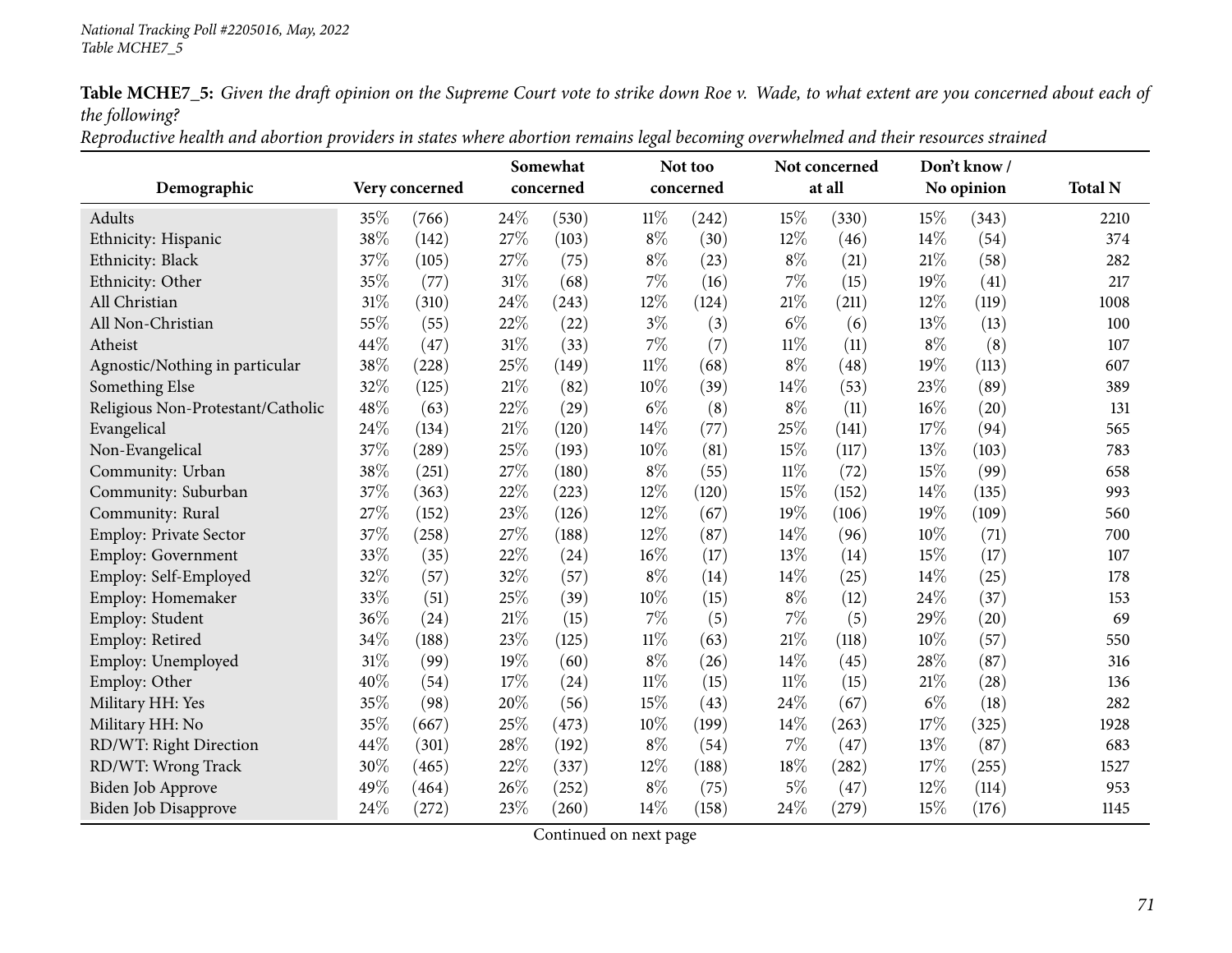| Reproductive health and abortion providers in states where abortion remains legal becoming overwhelmed and their resources strained |
|-------------------------------------------------------------------------------------------------------------------------------------|
|-------------------------------------------------------------------------------------------------------------------------------------|

|                                      |                |       | Somewhat  |       |        | Not too   |        | Not concerned |        | Don't know/ |                |
|--------------------------------------|----------------|-------|-----------|-------|--------|-----------|--------|---------------|--------|-------------|----------------|
| Demographic                          | Very concerned |       | concerned |       |        | concerned |        | at all        |        | No opinion  | <b>Total N</b> |
| Adults                               | 35%            | (766) | 24%       | (530) | $11\%$ | (242)     | 15%    | (330)         | 15%    | (343)       | 2210           |
| Biden Job Strongly Approve           | 53%            | (210) | 23%       | (92)  | $8\%$  | (30)      | $6\%$  | (23)          | 10%    | (41)        | 396            |
| Biden Job Somewhat Approve           | 46%            | (255) | 29%       | (160) | $8\%$  | (45)      | $4\%$  | (24)          | $13\%$ | (73)        | 557            |
| <b>Biden Job Somewhat Disapprove</b> | 36%            | (126) | 27%       | (93)  | $9\%$  | (31)      | 9%     | (30)          | 19%    | (66)        | 346            |
| <b>Biden Job Strongly Disapprove</b> | 18%            | (147) | 21%       | (166) | 16%    | (127)     | 31%    | (249)         | 14\%   | (110)       | 799            |
| Favorable of Biden                   | 49%            | (475) | 27%       | (264) | $8\%$  | (74)      | $6\%$  | (53)          | $11\%$ | (103)       | 969            |
| Unfavorable of Biden                 | 24%            | (266) | 23%       | (252) | 14%    | (160)     | 24%    | (273)         | 15%    | (165)       | 1116           |
| Very Favorable of Biden              | 53%            | (222) | 25%       | (106) | $7\%$  | (29)      | 5%     | (22)          | $9\%$  | (38)        | 416            |
| Somewhat Favorable of Biden          | 46%            | (253) | 29%       | (158) | $8\%$  | (45)      | $6\%$  | (32)          | 12%    | (65)        | 553            |
| Somewhat Unfavorable of Biden        | 37%            | (112) | 28%       | (84)  | $11\%$ | (33)      | $8\%$  | (23)          | 17%    | (51)        | 302            |
| Very Unfavorable of Biden            | 19%            | (155) | 21%       | (168) | 16%    | (127)     | 31%    | (250)         | 14%    | (114)       | 814            |
| #1 Issue: Economy                    | 28%            | (237) | 27%       | (226) | 13%    | (109)     | 16%    | (137)         | 15%    | (129)       | 838            |
| #1 Issue: Security                   | 21%            | (59)  | 23%       | (64)  | 13%    | (35)      | 30%    | (84)          | 13%    | (37)        | 279            |
| #1 Issue: Health Care                | 42%            | (87)  | 29%       | (60)  | 7%     | (15)      | $6\%$  | (13)          | $16\%$ | (33)        | 207            |
| #1 Issue: Medicare / Social Security | 36%            | (89)  | 21%       | (52)  | 10%    | (26)      | 15%    | (38)          | 19%    | (47)        | 252            |
| #1 Issue: Women's Issues             | 60%            | (156) | 21%       | (53)  | 7%     | (18)      | $4\%$  | (10)          | $8\%$  | (22)        | 259            |
| #1 Issue: Education                  | 25%            | (22)  | 19%       | (17)  | 12%    | (11)      | 9%     | (8)           | 35%    | (31)        | 90             |
| #1 Issue: Energy                     | 39%            | (62)  | 26%       | (40)  | 9%     | (15)      | $11\%$ | (17)          | 15%    | (23)        | 158            |
| #1 Issue: Other                      | 42%            | (53)  | 14%       | (18)  | $11\%$ | (14)      | 17%    | (22)          | 16%    | (21)        | 128            |
| 2020 Vote: Joe Biden                 | 51%            | (517) | 27%       | (267) | $7\%$  | (67)      | $6\%$  | (56)          | 10%    | (101)       | 1008           |
| 2020 Vote: Donald Trump              | 17%            | (120) | 20%       | (142) | 17%    | (123)     | 33%    | (233)         | 14%    | (98)        | 716            |
| 2020 Vote: Other                     | 27%            | (17)  | 30%       | (20)  | 13%    | (8)       | 10%    | (7)           | 20%    | (13)        | 65             |
| 2020 Vote: Didn't Vote               | 26\%           | (111) | 24%       | (101) | 10%    | (43)      | $8\%$  | (35)          | 31%    | (131)       | 421            |
| 2018 House Vote: Democrat            | 54%            | (423) | 27%       | (208) | 7%     | (52)      | $5\%$  | (36)          | $8\%$  | (60)        | 778            |
| 2018 House Vote: Republican          | 17%            | (106) | 22%       | (134) | 16%    | (99)      | 34%    | (211)         | $11\%$ | (70)        | 618            |
| 2018 House Vote: Someone else        | 31%            | (18)  | 19%       | (11)  | $9\%$  | (5)       | 16%    | (9)           | 24\%   | (13)        | 56             |
| 2016 Vote: Hillary Clinton           | 53%            | (400) | 26%       | (196) | 7%     | (53)      | $5\%$  | (41)          | $9\%$  | (68)        | 757            |
| 2016 Vote: Donald Trump              | 19%            | (126) | 22%       | (149) | 15%    | (103)     | 32%    | (213)         | 12%    | (83)        | 673            |
| 2016 Vote: Other                     | 35%            | (42)  | 25%       | (30)  | $8\%$  | (9)       | 18%    | (22)          | 14\%   | (17)        | 121            |
| 2016 Vote: Didn't Vote               | 30%            | (195) | 24%       | (155) | 12%    | (78)      | $8\%$  | (53)          | 27%    | (175)       | 656            |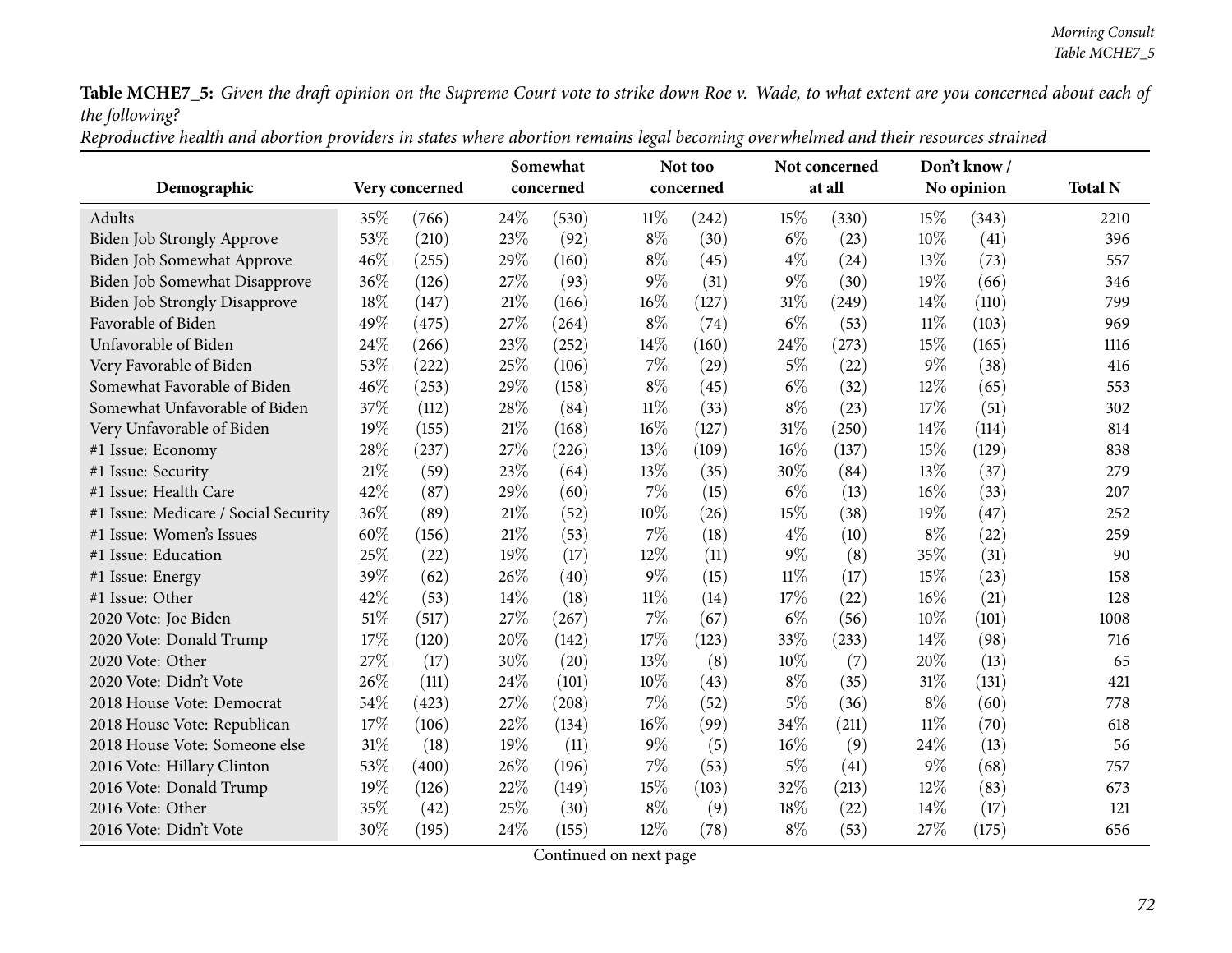|                               |        |                |        | Somewhat   |        | Not too            |        | Not concerned |        | Don't know/        |                |
|-------------------------------|--------|----------------|--------|------------|--------|--------------------|--------|---------------|--------|--------------------|----------------|
| Demographic                   |        | Very concerned |        | concerned  |        | concerned          |        | at all        |        | No opinion         | <b>Total N</b> |
| Adults                        | 35%    | (766)          | 24\%   | (530)      | $11\%$ | (242)              | 15%    | (330)         | 15%    | (343)              | 2210           |
| Voted in 2014: Yes            | 37\%   | (473)          | 23\%   | $^{(293)}$ | $11\%$ | (135)              | $19\%$ | (237)         | $10\%$ | (127)              | 1265           |
| Voted in 2014: No             | $31\%$ | (293)          | 25\%   | (236)      | $11\%$ | (107)              | $10\%$ | (93)          | 23%    | (216)              | 945            |
| 4-Region: Northeast           | 41\%   | (158)          | 22%    | (85)       | $12\%$ | (46)               | 13\%   | (50)          | $11\%$ | (43)               | 383            |
| 4-Region: Midwest             | $36\%$ | (164)          | 22\%   | (100)      | $10\%$ | $\left( 44\right)$ | 17\%   | (76)          | $16\%$ | (72)               | 456            |
| 4-Region: South               | $30\%$ | (251)          | 23\%   | (195)      | $11\%$ | (97)               | 17\%   | (143)         | 19%    | (158)              | 844            |
| 4-Region: West                | 37\%   | (193)          | 28\%   | (149)      | 10%    | (55)               | $11\%$ | (60)          | 13\%   | (69)               | 527            |
| Mothers                       | $36\%$ | (112)          | 28\%   | (87)       | $10\%$ | (32)               | $10\%$ | (30)          | $16\%$ | (48)               | 309            |
| Women using BC                | 43\%   | (87)           | 27\%   | (55)       | $9\%$  | (19)               | $7\%$  | (14)          | 13%    | (27)               | 202            |
| Women not using BC            | 38\%   | (341)          | 21%    | (192)      | $10\%$ | (86)               | 12%    | (108)         | 20%    | (178)              | 905            |
| Women 18-44 Use BC            | 44\%   | (80)           | 27\%   | (49)       | $9\%$  | (16)               | $6\%$  | (12)          | 13%    | (24)               | 180            |
| <b>Women 18-44</b>            | 42%    | (227)          | 23\%   | (121)      | $8\%$  | (45)               | $8\%$  | (40)          | 19%    | (102)              | 535            |
| <b>State Has Trigger Laws</b> | 41\%   | (158)          | $26\%$ | (99)       | $9\%$  | (35)               | 20%    | (78)          | $4\%$  | (16)               | 386            |
| Pro-Choice                    | $51\%$ | (650)          | 29\%   | (366)      | $8\%$  | (107)              | $4\%$  | (51)          | $8\%$  | (106)              | 1279           |
| Anti-Choice                   | 14%    | (95)           | $18\%$ | (125)      | $17\%$ | (114)              | 38\%   | (258)         | $14\%$ | (94)               | 687            |
| Split Sample a                | $34\%$ | (379)          | 25\%   | (271)      | $11\%$ | (126)              | 15%    | (163)         | $15\%$ | (163)              | 1102           |
| Split Sample B                | 35%    | (387)          | 23%    | (259)      | $11\%$ | (117)              | $15\%$ | (166)         | $16\%$ | $\left(180\right)$ | 1108           |

Reproductive health and abortion providers in states where abortion remains legal becoming overwhelmed and their resources strained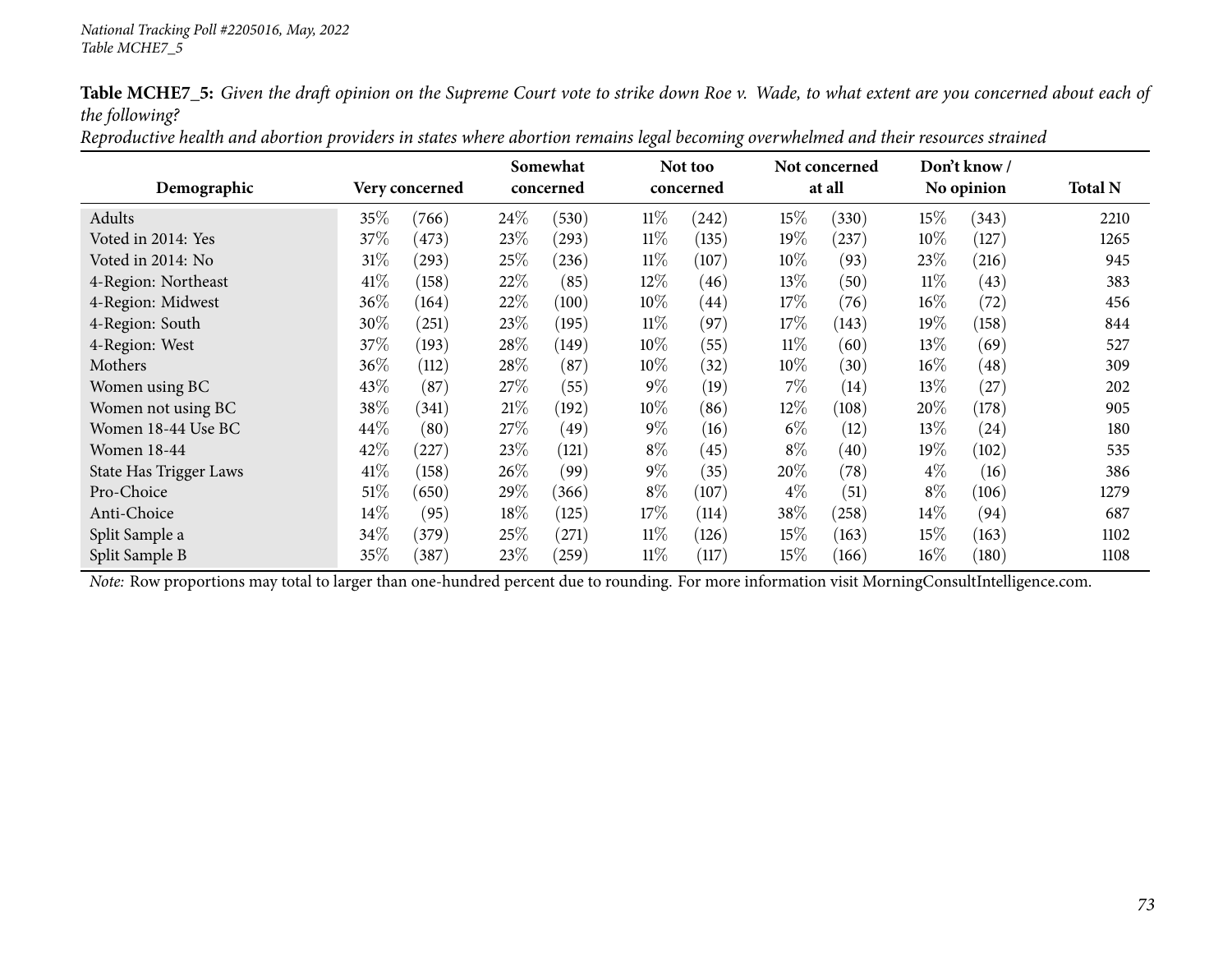*People having to continue unwanted pregnancies*

|                          |      |                |        | Somewhat  |        | Not too   |        | Not concerned |        | Don't know / |                |
|--------------------------|------|----------------|--------|-----------|--------|-----------|--------|---------------|--------|--------------|----------------|
| Demographic              |      | Very concerned |        | concerned |        | concerned |        | at all        |        | No opinion   | <b>Total N</b> |
| Adults                   | 44%  | (963)          | 21%    | (466)     | 10%    | (221)     | 13%    | (278)         | 13\%   | (282)        | 2210           |
| Gender: Male             | 40%  | (429)          | 23%    | (242)     | $11\%$ | (123)     | 14%    | (154)         | $11\%$ | (120)        | 1068           |
| Gender: Female           | 47%  | (533)          | 20%    | (224)     | $9\%$  | (99)      | $11\%$ | (124)         | 14%    | (162)        | 1142           |
| Age: 18-34               | 45%  | (292)          | 23%    | (148)     | $7\%$  | (47)      | 10%    | (62)          | $14\%$ | (93)         | 642            |
| Age: 35-44               | 43%  | (156)          | 24%    | (88)      | 10%    | (36)      | 9%     | (33)          | 14%    | (52)         | 365            |
| Age: 45-64               | 41%  | (290)          | 20%    | (141)     | $10\%$ | (68)      | 15%    | (110)         | 15%    | (105)        | 714            |
| Age: 65+                 | 46%  | (225)          | 18%    | (89)      | $14\%$ | (69)      | 15%    | (73)          | $7\%$  | (33)         | 489            |
| GenZers: 1997-2012       | 47%  | (106)          | 23%    | (52)      | 7%     | (17)      | $8\%$  | (17)          | 15%    | (33)         | 226            |
| Millennials: 1981-1996   | 44%  | (299)          | 24%    | (161)     | 9%     | (58)      | 10%    | (69)          | 14%    | (96)         | 684            |
| GenXers: 1965-1980       | 41\% | (221)          | 20%    | (110)     | 10%    | (52)      | 13%    | (71)          | 15%    | (82)         | 536            |
| Baby Boomers: 1946-1964  | 44%  | (298)          | 19%    | (131)     | 12%    | (79)      | 17%    | (113)         | $9\%$  | (63)         | 683            |
| PID: Dem (no lean)       | 60%  | (503)          | 22%    | (187)     | $4\%$  | (37)      | $5\%$  | (42)          | 9%     | (73)         | 842            |
| PID: Ind (no lean)       | 42%  | (307)          | 21%    | (152)     | 9%     | (65)      | 10%    | (76)          | 18%    | (130)        | 730            |
| PID: Rep (no lean)       | 24%  | (153)          | 20%    | (127)     | 19%    | (119)     | 25%    | (159)         | 12\%   | (80)         | 638            |
| PID/Gender: Dem Men      | 56%  | (224)          | 24%    | (95)      | $6\%$  | (25)      | $5\%$  | (21)          | $9\%$  | (34)         | 399            |
| PID/Gender: Dem Women    | 63%  | (279)          | 21%    | (92)      | $3\%$  | (12)      | 5%     | (21)          | $9\%$  | (38)         | 443            |
| PID/Gender: Ind Men      | 40%  | (137)          | 24\%   | (82)      | $8\%$  | (28)      | 14%    | (49)          | 14%    | (50)         | 346            |
| PID/Gender: Ind Women    | 44%  | (170)          | 18%    | (71)      | 10%    | (37)      | 7%     | (27)          | $21\%$ | (80)         | 384            |
| PID/Gender: Rep Men      | 21%  | (69)           | 20%    | (66)      | 21%    | (69)      | 26%    | (83)          | $11\%$ | (36)         | 323            |
| PID/Gender: Rep Women    | 27%  | (84)           | 20%    | (62)      | 16%    | (50)      | 24%    | (76)          | 14%    | (44)         | 315            |
| Ideo: Liberal (1-3)      | 70%  | (443)          | 18%    | (112)     | $3\%$  | (19)      | $3\%$  | (21)          | $6\%$  | (39)         | 634            |
| Ideo: Moderate (4)       | 45%  | (296)          | 26%    | (174)     | 7%     | (47)      | 9%     | (57)          | 13\%   | (85)         | 660            |
| Ideo: Conservative (5-7) | 23%  | (165)          | 20%    | (141)     | 20%    | (142)     | 26%    | (185)         | 12%    | (85)         | 718            |
| Educ: < College          | 40%  | (571)          | 22%    | (311)     | $9\%$  | (136)     | 13%    | (190)         | 16%    | (229)        | 1437           |
| Educ: Bachelors degree   | 50%  | (247)          | 21%    | (103)     | 12%    | (57)      | $11\%$ | (54)          | $6\%$  | (30)         | 491            |
| Educ: Post-grad          | 51%  | (144)          | 19%    | (52)      | 10%    | (28)      | 12%    | (34)          | $8\%$  | (23)         | 282            |
| Income: Under 50k        | 40%  | (515)          | 21%    | (270)     | 10%    | (122)     | 12%    | (160)         | 16%    | (211)        | 1277           |
| Income: 50k-100k         | 47\% | (304)          | 21\%   | (132)     | 10%    | (65)      | 13%    | (84)          | $8\%$  | (54)         | 640            |
| Income: 100k+            | 49%  | (144)          | 22%    | (64)      | 12%    | (34)      | 12%    | (34)          | $6\%$  | (17)         | 293            |
| Ethnicity: White         | 43%  | (732)          | $21\%$ | (355)     | $11\%$ | (185)     | 14%    | (239)         | 12%    | (199)        | 1711           |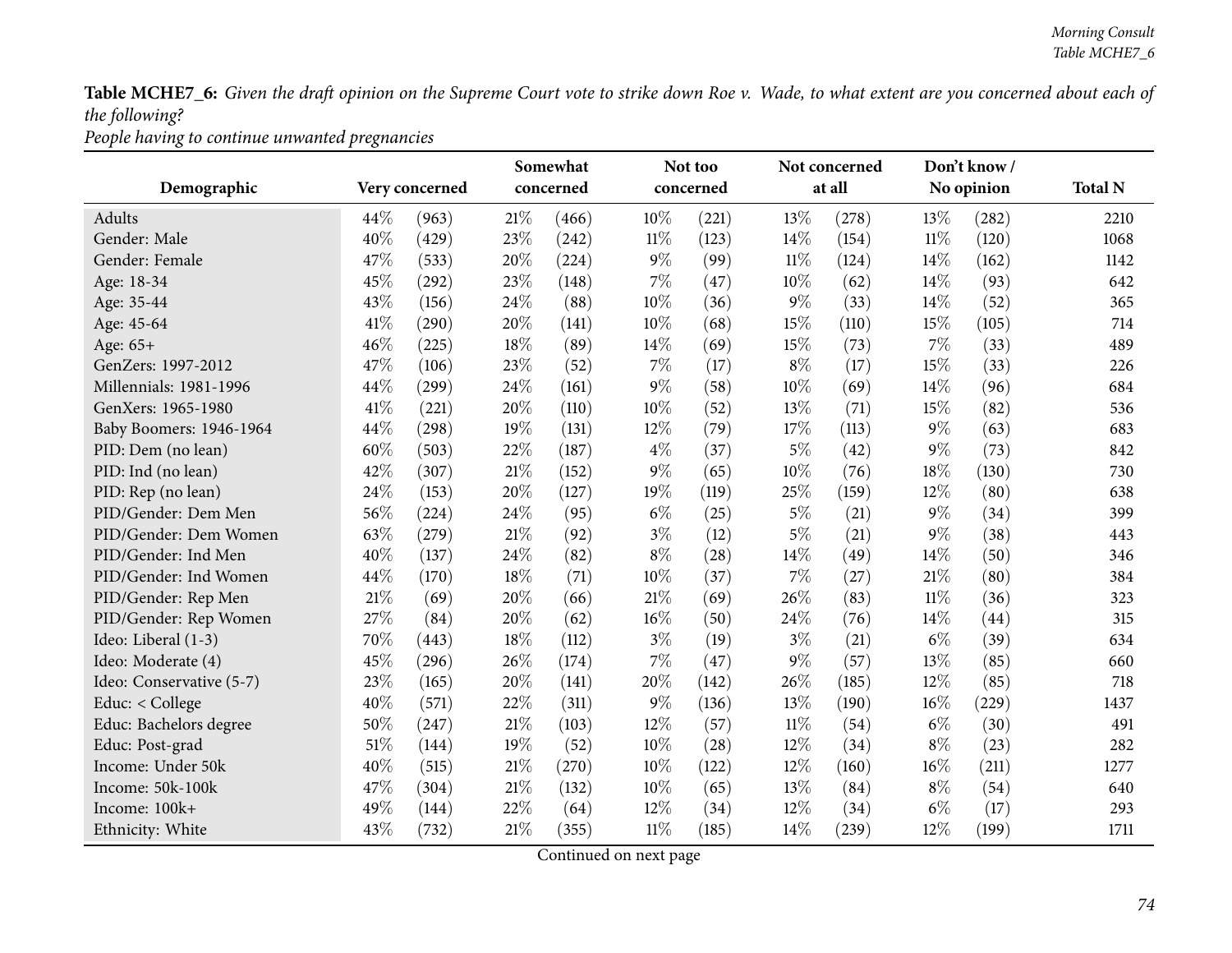*People having to continue unwanted pregnancies*

|                                   |      |                |        | Somewhat  |        | Not too   |        | Not concerned |        | Don't know/ |                |
|-----------------------------------|------|----------------|--------|-----------|--------|-----------|--------|---------------|--------|-------------|----------------|
| Demographic                       |      | Very concerned |        | concerned |        | concerned |        | at all        |        | No opinion  | <b>Total N</b> |
| Adults                            | 44\% | (963)          | $21\%$ | (466)     | 10%    | (221)     | 13%    | (278)         | 13%    | (282)       | 2210           |
| Ethnicity: Hispanic               | 46%  | (173)          | 24%    | (88)      | 10%    | (36)      | $9\%$  | (33)          | 12%    | (44)        | 374            |
| Ethnicity: Black                  | 45%  | (126)          | 23%    | (64)      | $8\%$  | (23)      | $9\%$  | (25)          | 16%    | (44)        | 282            |
| Ethnicity: Other                  | 48%  | (105)          | $21\%$ | (46)      | $6\%$  | (14)      | $6\%$  | (13)          | 18%    | (39)        | 217            |
| All Christian                     | 38%  | (382)          | $23\%$ | (233)     | 13%    | (136)     | $16\%$ | (162)         | $9\%$  | (95)        | 1008           |
| All Non-Christian                 | 62%  | (62)           | 16%    | (15)      | $5\%$  | (5)       | $5\%$  | (5)           | 13%    | (13)        | 100            |
| Atheist                           | 60%  | (64)           | 22%    | (24)      | $2\%$  | (3)       | $8\%$  | (9)           | $7\%$  | (8)         | 107            |
| Agnostic/Nothing in particular    | 52%  | (313)          | 19%    | (117)     | $7\%$  | (43)      | $8\%$  | (47)          | 14%    | (87)        | 607            |
| Something Else                    | 36%  | (141)          | 20%    | (77)      | $9\%$  | (36)      | 14%    | (55)          | 20%    | (80)        | 389            |
| Religious Non-Protestant/Catholic | 53%  | (70)           | 20%    | (26)      | $9\%$  | (11)      | $5\%$  | (6)           | 14%    | (18)        | 131            |
| Evangelical                       | 27%  | (150)          | 22%    | (126)     | 15%    | (85)      | 22%    | (125)         | 14\%   | (79)        | 565            |
| Non-Evangelical                   | 46%  | (357)          | 22%    | (170)     | 10%    | (78)      | 12%    | (91)          | $11\%$ | (87)        | 783            |
| Community: Urban                  | 47%  | (310)          | 23%    | (151)     | $9\%$  | (56)      | $9\%$  | (58)          | 12%    | (82)        | 658            |
| Community: Suburban               | 46%  | (457)          | 22%    | (214)     | 10%    | (104)     | $11\%$ | (113)         | $11\%$ | (105)       | 993            |
| Community: Rural                  | 35%  | (196)          | 18%    | (101)     | $11\%$ | (61)      | 19%    | (106)         | 17%    | (95)        | 560            |
| Employ: Private Sector            | 47%  | (328)          | 23%    | (160)     | $10\%$ | (68)      | 12%    | (87)          | $8\%$  | (58)        | 700            |
| Employ: Government                | 42%  | (45)           | $21\%$ | (23)      | $11\%$ | (11)      | $11\%$ | (11)          | 15%    | (16)        | 107            |
| Employ: Self-Employed             | 39%  | (69)           | 28%    | (50)      | $10\%$ | (18)      | 10%    | (17)          | 13%    | (23)        | 178            |
| Employ: Homemaker                 | 38%  | (58)           | 25%    | (39)      | $7\%$  | (10)      | 14\%   | (22)          | 16%    | (24)        | 153            |
| Employ: Student                   | 42%  | (29)           | 18%    | (12)      | $9\%$  | (6)       | $8\%$  | (5)           | 23%    | (16)        | 69             |
| Employ: Retired                   | 45%  | (249)          | 19%    | (104)     | 12%    | (67)      | 15%    | (83)          | $9\%$  | (48)        | 550            |
| Employ: Unemployed                | 41\% | (129)          | 16%    | (50)      | $9\%$  | (29)      | 12%    | (38)          | 22%    | (71)        | 316            |
| Employ: Other                     | 41\% | (55)           | 22%    | (29)      | $8\%$  | (11)      | $11\%$ | (14)          | 19%    | (26)        | 136            |
| Military HH: Yes                  | 46%  | (130)          | 17%    | (47)      | 15%    | (42)      | 17%    | (48)          | $5\%$  | (16)        | 282            |
| Military HH: No                   | 43%  | (832)          | 22%    | (419)     | 9%     | (180)     | 12%    | (230)         | 14%    | (267)       | 1928           |
| RD/WT: Right Direction            | 54%  | (368)          | 25%    | (169)     | $5\%$  | (36)      | $6\%$  | (42)          | 10%    | (68)        | 683            |
| RD/WT: Wrong Track                | 39%  | (595)          | 19%    | (298)     | 12%    | (185)     | 15%    | (235)         | 14%    | (214)       | 1527           |
| Biden Job Approve                 | 59%  | (565)          | 22%    | (208)     | $4\%$  | (40)      | $5\%$  | (46)          | 10%    | (94)        | 953            |
| <b>Biden Job Disapprove</b>       | 32%  | (361)          | $21\%$ | (238)     | 16%    | (178)     | 20%    | (227)         | 12%    | (141)       | 1145           |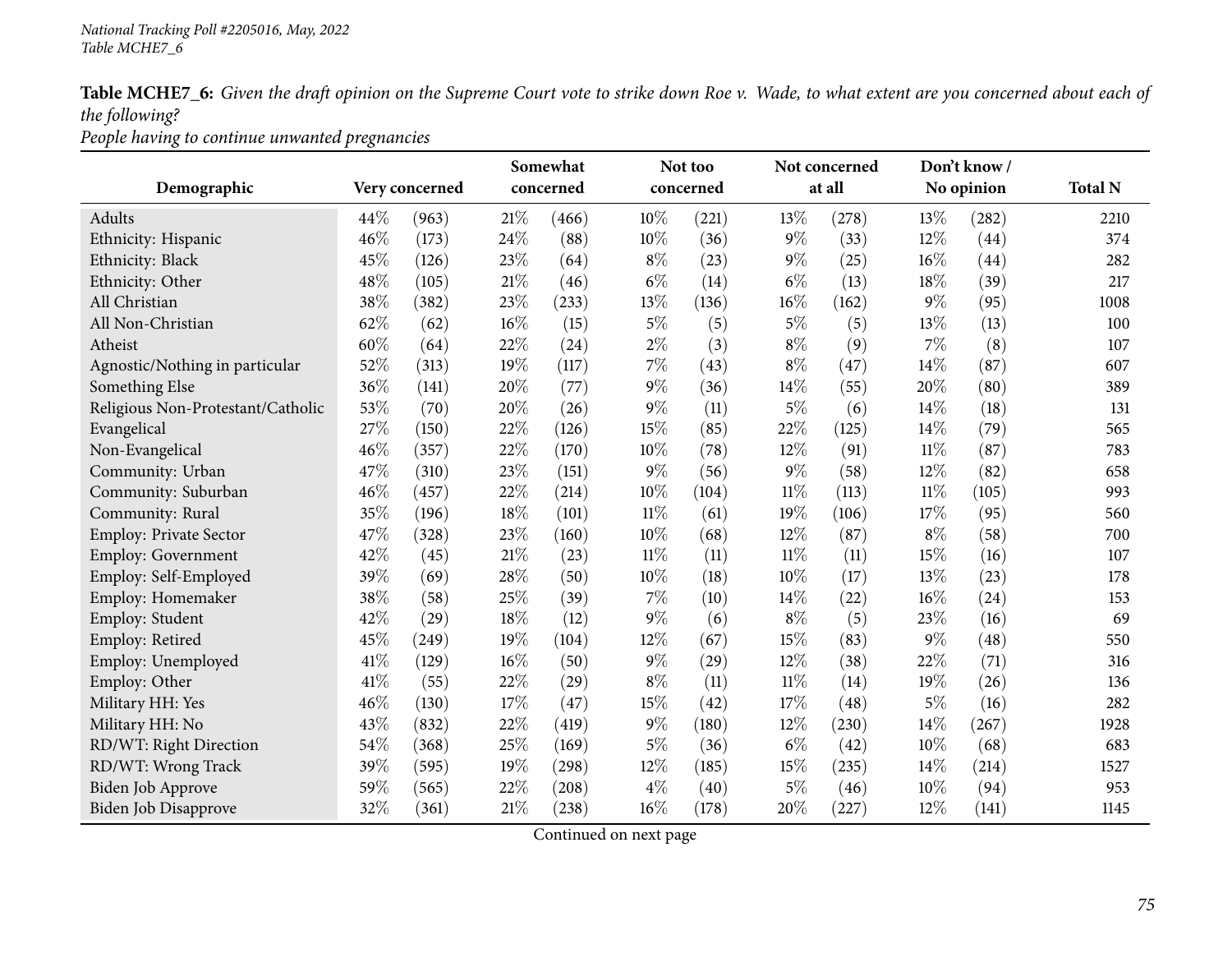*People having to continue unwanted pregnancies*

|                                      |      |                     |        | Somewhat  |       | Not too   |        | Not concerned |        | Don't know/ |                |
|--------------------------------------|------|---------------------|--------|-----------|-------|-----------|--------|---------------|--------|-------------|----------------|
| Demographic                          |      | Very concerned      |        | concerned |       | concerned |        | at all        |        | No opinion  | <b>Total N</b> |
| Adults                               | 44%  | (963)               | 21%    | (466)     | 10%   | (221)     | 13%    | (278)         | 13%    | (282)       | 2210           |
| Biden Job Strongly Approve           | 62%  | (246)               | 19%    | (74)      | $5\%$ | (18)      | 7%     | (26)          | $8\%$  | (32)        | 396            |
| Biden Job Somewhat Approve           | 57%  | (319)               | 24\%   | (134)     | $4\%$ | (22)      | $4\%$  | (21)          | $11\%$ | (62)        | 557            |
| Biden Job Somewhat Disapprove        | 45%  | (156)               | 25%    | (86)      | $9\%$ | (31)      | $8\%$  | (28)          | 13%    | (46)        | 346            |
| <b>Biden Job Strongly Disapprove</b> | 26%  | (206)               | 19%    | (153)     | 18%   | (147)     | 25%    | (199)         | 12%    | (95)        | 799            |
| Favorable of Biden                   | 60%  | (585)               | 22%    | (214)     | $5\%$ | (45)      | $5\%$  | (46)          | $8\%$  | (79)        | 969            |
| Unfavorable of Biden                 | 31%  | (348)               | $21\%$ | (234)     | 15%   | (167)     | 20%    | (227)         | 13%    | (140)       | 1116           |
| Very Favorable of Biden              | 65%  | (269)               | 19%    | (79)      | $4\%$ | (17)      | $5\%$  | (21)          | $7\%$  | (30)        | 416            |
| Somewhat Favorable of Biden          | 57%  | (316)               | 24\%   | (135)     | $5\%$ | (28)      | $4\%$  | (25)          | $9\%$  | (49)        | 553            |
| Somewhat Unfavorable of Biden        | 49%  | (147)               | 23%    | (71)      | $7\%$ | (21)      | 7%     | (20)          | 14%    | (43)        | 302            |
| Very Unfavorable of Biden            | 25%  | (201)               | 20%    | (163)     | 18%   | (146)     | 25%    | (206)         | 12%    | (97)        | 814            |
| #1 Issue: Economy                    | 39%  | (330)               | 23%    | (193)     | 12%   | (97)      | 13%    | (112)         | 13%    | (106)       | 838            |
| #1 Issue: Security                   | 25%  | (70)                | 26%    | (72)      | 14%   | (38)      | 27%    | (75)          | $9\%$  | (24)        | 279            |
| #1 Issue: Health Care                | 50%  | (105)               | 19%    | (39)      | $8\%$ | (17)      | $6\%$  | (12)          | 17\%   | (35)        | 207            |
| #1 Issue: Medicare / Social Security | 41\% | (104)               | 20%    | (51)      | 12%   | (31)      | 10%    | (26)          | 16%    | (40)        | 252            |
| #1 Issue: Women's Issues             | 75%  | (194)               | 13%    | (32)      | $1\%$ | (3)       | $3\%$  | (8)           | $8\%$  | (21)        | 259            |
| #1 Issue: Education                  | 34%  | (30)                | 23%    | (21)      | 10%   | (9)       | $11\%$ | (10)          | 22%    | (20)        | 90             |
| #1 Issue: Energy                     | 45%  | (71)                | 27%    | (43)      | 10%   | (15)      | $8\%$  | (12)          | 10%    | (16)        | 158            |
| #1 Issue: Other                      | 46%  | (59)                | 13%    | (17)      | $9\%$ | (11)      | 17%    | (22)          | 15%    | (19)        | 128            |
| 2020 Vote: Joe Biden                 | 64%  | (643)               | 19%    | (191)     | $4\%$ | (42)      | 5%     | (52)          | $8\%$  | (81)        | 1008           |
| 2020 Vote: Donald Trump              | 21%  | (149)               | 23%    | (166)     | 20%   | (145)     | 24%    | (175)         | $11\%$ | (81)        | 716            |
| 2020 Vote: Other                     | 47%  | (30)                | 23%    | (15)      | $5\%$ | (3)       | 9%     | (6)           | 16%    | (10)        | 65             |
| 2020 Vote: Didn't Vote               | 34%  | (141)               | 22%    | (94)      | $7\%$ | (31)      | $11\%$ | (45)          | 26%    | (110)       | 421            |
| 2018 House Vote: Democrat            | 66%  | (515)               | 20%    | (153)     | $4\%$ | (31)      | $4\%$  | (29)          | $6\%$  | (50)        | 778            |
| 2018 House Vote: Republican          | 22%  | (138)               | 22%    | (135)     | 19%   | (120)     | 26%    | (164)         | 10%    | (62)        | 618            |
| 2018 House Vote: Someone else        | 45%  | (25)                | 17%    | (10)      | $7\%$ | (4)       | 15%    | (8)           | 17%    | (9)         | 56             |
| 2016 Vote: Hillary Clinton           | 65%  | (491)               | 19%    | (145)     | $4\%$ | (33)      | $4\%$  | (33)          | $7\%$  | (56)        | 757            |
| 2016 Vote: Donald Trump              | 26%  | (172)               | 22%    | (151)     | 18%   | (118)     | 24%    | (165)         | 10%    | (67)        | 673            |
| 2016 Vote: Other                     | 45%  | (54)                | 21%    | (25)      | $9\%$ | (11)      | 13%    | (16)          | 13%    | (15)        | 121            |
| 2016 Vote: Didn't Vote               | 37%  | $\left( 244\right)$ | 22%    | (145)     | $9\%$ | (59)      | 10%    | (64)          | 22%    | (144)       | 656            |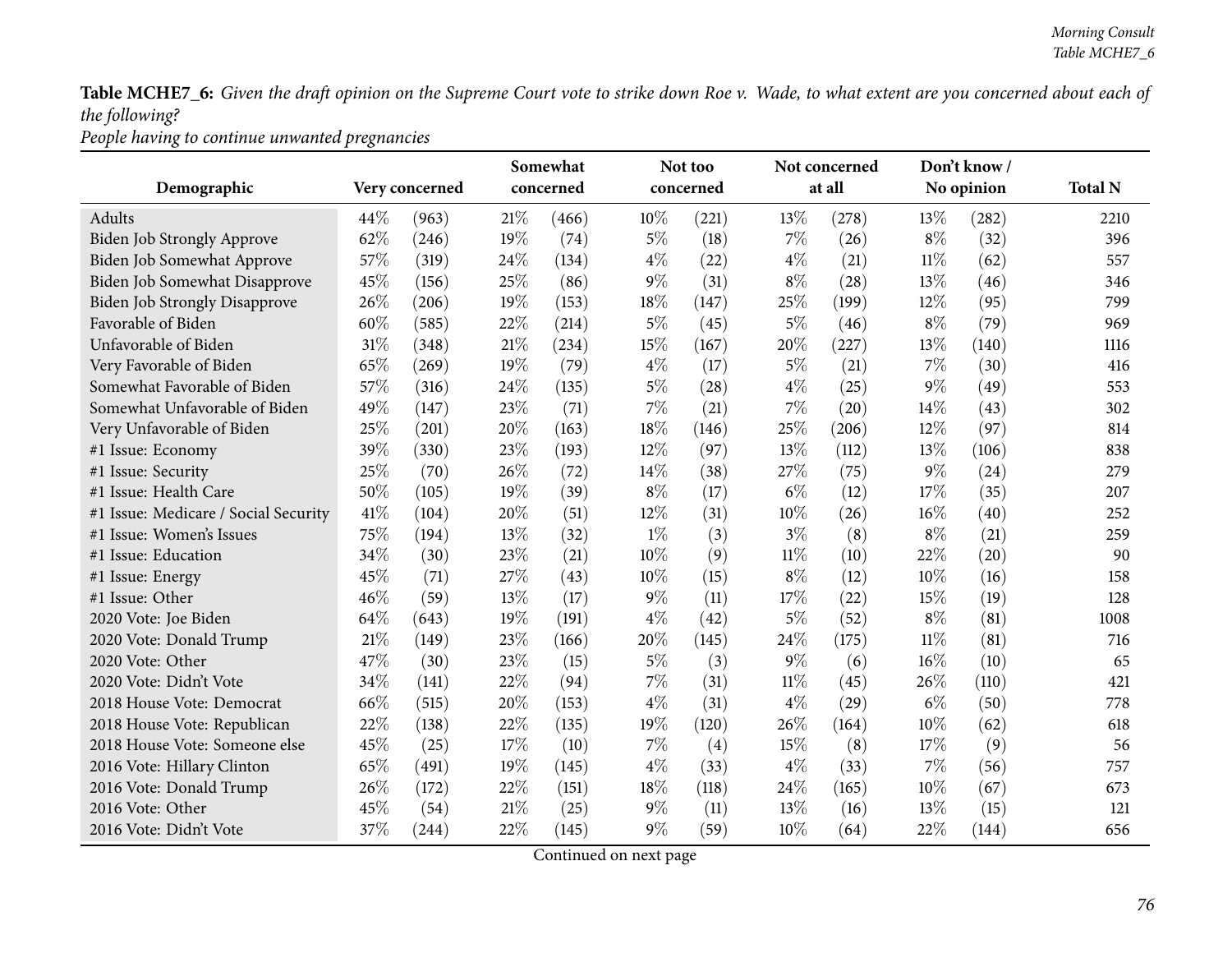*People having to continue unwanted pregnancies*

|                        |      |                |        | Somewhat  |        | Not too   |        | Not concerned |        | Don't know/ |                |
|------------------------|------|----------------|--------|-----------|--------|-----------|--------|---------------|--------|-------------|----------------|
| Demographic            |      | Very concerned |        | concerned |        | concerned |        | at all        |        | No opinion  | <b>Total N</b> |
| Adults                 | 44%  | (963)          | 21%    | (466)     | 10%    | (221)     | 13%    | (278)         | $13\%$ | (282)       | 2210           |
| Voted in 2014: Yes     | 46%  | (583)          | 20%    | (253)     | $11\%$ | (137)     | 15%    | (185)         | $9\%$  | (108)       | 1265           |
| Voted in 2014: No      | 40%  | (380)          | 23\%   | (213)     | $9\%$  | (84)      | $10\%$ | (93)          | $18\%$ | (175)       | 945            |
| 4-Region: Northeast    | 52%  | (200)          | 21%    | (80)      | $8\%$  | (31)      | 10%    | (37)          | $9\%$  | (34)        | 383            |
| 4-Region: Midwest      | 41\% | (188)          | 22\%   | (102)     | $9\%$  | (40)      | 15\%   | (70)          | 12\%   | (57)        | 456            |
| 4-Region: South        | 37\% | (315)          | 21%    | (177)     | $12\%$ | (101)     | $14\%$ | (121)         | 15%    | (130)       | 844            |
| 4-Region: West         | 49%  | 260            | 20%    | (107)     | $9\%$  | (49)      | $9\%$  | (50)          | 12%    | (61)        | 527            |
| Mothers                | 41\% | (128)          | $30\%$ | (93)      | $5\%$  | (17)      | 12\%   | (36)          | $12\%$ | (36)        | 309            |
| Women using BC         | 50%  | (102)          | 23%    | (47)      | $8\%$  | (17)      | $8\%$  | (15)          | $10\%$ | (21)        | 202            |
| Women not using BC     | 46%  | (419)          | 19%    | (172)     | $9\%$  | (78)      | $11\%$ | (102)         | 15%    | (135)       | 905            |
| Women 18-44 Use BC     | 52%  | (93)           | 22\%   | (40)      | $8\%$  | (14)      | $7\%$  | (13)          | $11\%$ | (20)        | 180            |
| <b>Women 18-44</b>     | 48%  | (256)          | 22%    | (118)     | $7\%$  | (39)      | $8\%$  | (44)          | $15\%$ | (79)        | 535            |
| State Has Trigger Laws | 48\% | (185)          | 22\%   | (85)      | 13%    | (50)      | 14\%   | (54)          | $3\%$  | (12)        | 386            |
| Pro-Choice             | 65%  | (836)          | 22\%   | (279)     | $4\%$  | (52)      | $2\%$  | (32)          | $6\%$  | (80)        | 1279           |
| Anti-Choice            | 14%  | (99)           | 20%    | (140)     | 21%    | (143)     | 33%    | 227           | $11\%$ | (78)        | 687            |
| Split Sample a         | 43%  | (470)          | 22\%   | (243)     | $11\%$ | (121)     | $12\%$ | (132)         | $12\%$ | (135)       | 1102           |
| Split Sample B         | 44%  | (493)          | 20%    | (223)     | $9\%$  | (100)     | 13%    | (146)         | 13\%   | (147)       | 1108           |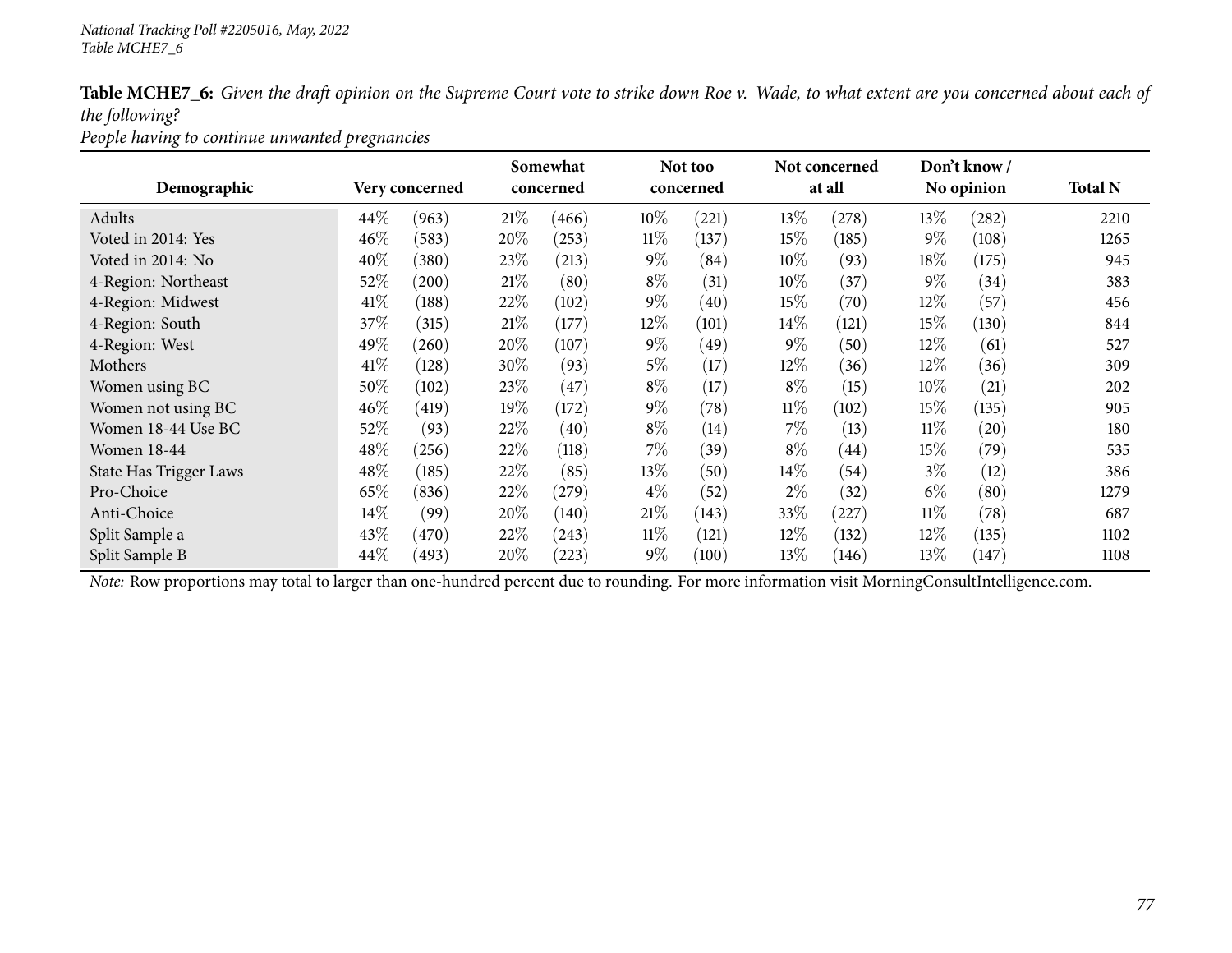Increased pressure on social welfare programs to support parents who were unable to end their pregnancies

|                          |      |                |        | Somewhat  |        | Not too   |        | Not concerned |        | Don't know/ |                |
|--------------------------|------|----------------|--------|-----------|--------|-----------|--------|---------------|--------|-------------|----------------|
| Demographic              |      | Very concerned |        | concerned |        | concerned |        | at all        |        | No opinion  | <b>Total N</b> |
| Adults                   | 39%  | (872)          | 24%    | (536)     | 10%    | (220)     | $11\%$ | (244)         | 15\%   | (338)       | 2210           |
| Gender: Male             | 37%  | (390)          | 26%    | (275)     | 12%    | (127)     | 14%    | (148)         | 12%    | (128)       | 1068           |
| Gender: Female           | 42\% | (481)          | 23%    | (261)     | $8\%$  | (94)      | $8\%$  | (95)          | 18%    | (211)       | 1142           |
| Age: 18-34               | 41\% | (262)          | 26%    | (166)     | $9\%$  | (57)      | $8\%$  | (50)          | 17%    | (106)       | 642            |
| Age: 35-44               | 37%  | (134)          | 29%    | (106)     | $8\%$  | (29)      | 9%     | (31)          | 18%    | (66)        | 365            |
| Age: 45-64               | 37%  | (263)          | 23%    | (168)     | $10\%$ | (71)      | 13%    | (93)          | 17%    | (120)       | 714            |
| Age: 65+                 | 44%  | (213)          | 20%    | (97)      | 13%    | (64)      | 14%    | (69)          | $9\%$  | (46)        | 489            |
| GenZers: 1997-2012       | 40%  | (90)           | 30%    | (68)      | $5\%$  | (12)      | 7%     | (15)          | 18%    | (41)        | 226            |
| Millennials: 1981-1996   | 39%  | (269)          | 27%    | (182)     | 10%    | (68)      | $8\%$  | (56)          | 16%    | (110)       | 684            |
| GenXers: 1965-1980       | 38%  | (204)          | 23%    | (121)     | 10%    | (53)      | $11\%$ | (57)          | 19%    | (102)       | 536            |
| Baby Boomers: 1946-1964  | 40%  | (276)          | 22%    | (148)     | 12%    | (80)      | 15%    | (103)         | $11\%$ | (76)        | 683            |
| PID: Dem (no lean)       | 54%  | (451)          | 25%    | (212)     | $6\%$  | (51)      | $5\%$  | (39)          | $11\%$ | (89)        | 842            |
| PID: Ind (no lean)       | 36%  | (261)          | 25%    | (186)     | $9\%$  | (63)      | 9%     | (67)          | 21%    | (153)       | 730            |
| PID: Rep (no lean)       | 25%  | (160)          | 22%    | (138)     | 17%    | (107)     | 22%    | (137)         | 15%    | (96)        | 638            |
| PID/Gender: Dem Men      | 50%  | (200)          | 27%    | (107)     | $8\%$  | (31)      | 7%     | (27)          | $8\%$  | (34)        | 399            |
| PID/Gender: Dem Women    | 57%  | (251)          | 24%    | (105)     | $4\%$  | (19)      | $3\%$  | (13)          | 12%    | (55)        | 443            |
| PID/Gender: Ind Men      | 33%  | (116)          | 28%    | (97)      | 10%    | (36)      | 13%    | (45)          | 15%    | (52)        | 346            |
| PID/Gender: Ind Women    | 38%  | (145)          | 23%    | (89)      | 7%     | (27)      | $6\%$  | (22)          | 26%    | (101)       | 384            |
| PID/Gender: Rep Men      | 23%  | (74)           | 22%    | (71)      | 18%    | (59)      | 24%    | (76)          | 13%    | (42)        | 323            |
| PID/Gender: Rep Women    | 27%  | (86)           | $21\%$ | (67)      | 15%    | (47)      | 19%    | (61)          | 17%    | (54)        | 315            |
| Ideo: Liberal (1-3)      | 60%  | (380)          | 25%    | (159)     | $4\%$  | (25)      | $3\%$  | (21)          | $8\%$  | (48)        | 634            |
| Ideo: Moderate (4)       | 40%  | (267)          | 27%    | (176)     | 10%    | (63)      | $8\%$  | (55)          | 15%    | (98)        | 660            |
| Ideo: Conservative (5-7) | 24%  | (172)          | 23%    | (165)     | 16%    | (115)     | 22%    | (159)         | 15%    | (107)       | 718            |
| Educ: < College          | 36%  | (520)          | 25%    | (353)     | 9%     | (133)     | $11\%$ | (162)         | 19%    | (269)       | 1437           |
| Educ: Bachelors degree   | 44%  | (215)          | 25%    | (125)     | $11\%$ | (54)      | $11\%$ | (55)          | $9\%$  | (43)        | 491            |
| Educ: Post-grad          | 49%  | (137)          | $21\%$ | (58)      | 12%    | (34)      | 10%    | (27)          | $9\%$  | (26)        | 282            |
| Income: Under 50k        | 36%  | (465)          | 25%    | (317)     | 10%    | (122)     | 10%    | (126)         | 19%    | (247)       | 1277           |
| Income: 50k-100k         | 42%  | (267)          | 23%    | (150)     | 10%    | (66)      | 13%    | (85)          | $11\%$ | (71)        | 640            |
| Income: 100k+            | 48%  | (139)          | 24%    | (69)      | 11%    | (32)      | $11\%$ | (33)          | 7%     | (20)        | 293            |
| Ethnicity: White         | 38%  | (657)          | 24%    | (418)     | $11\%$ | (187)     | 12%    | (212)         | 14%    | (237)       | 1711           |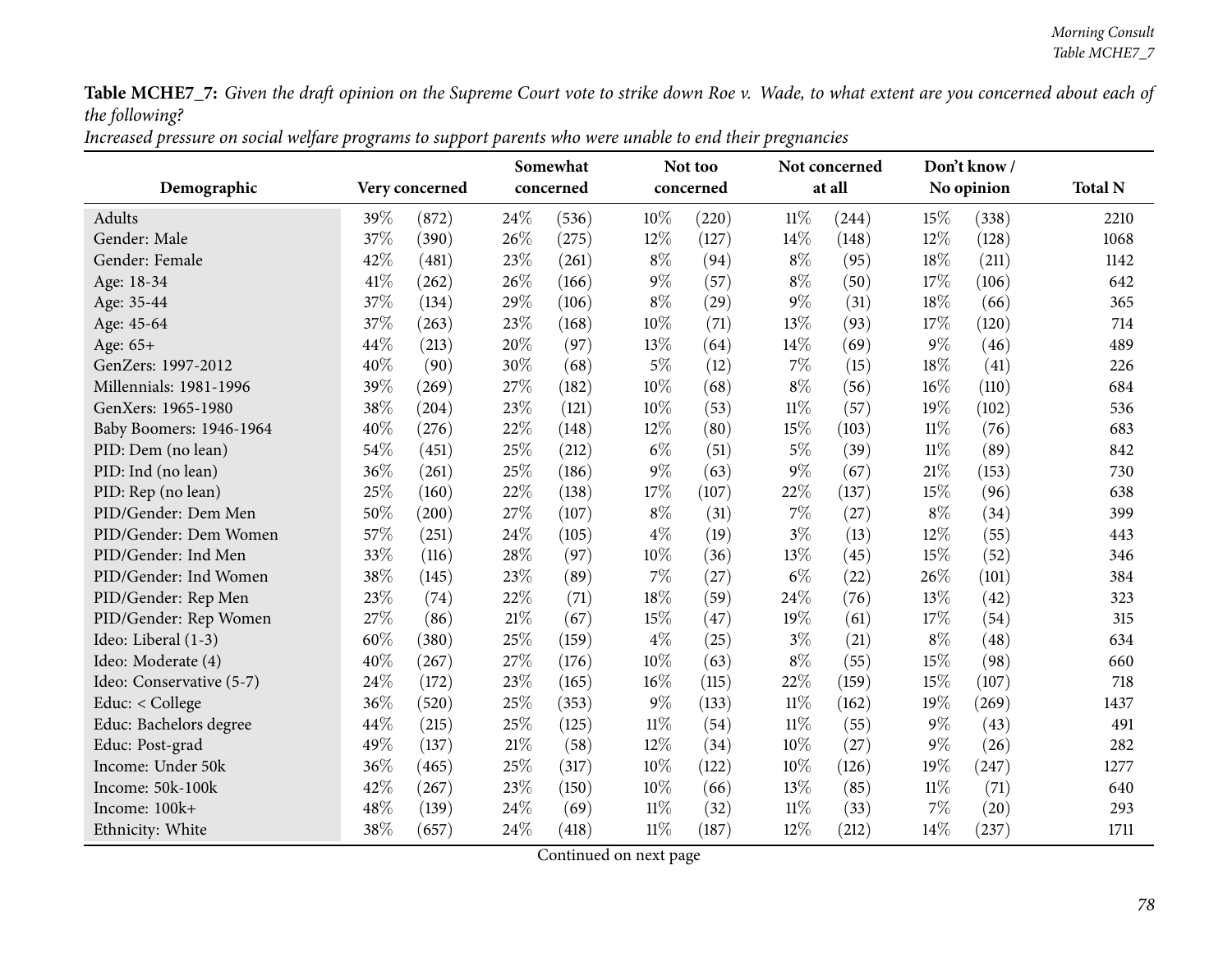Increased pressure on social welfare programs to support parents who were unable to end their pregnancies

|                                   |        |                |      | Somewhat  |        | Not too   |        | Not concerned |        | Don't know/ |                |
|-----------------------------------|--------|----------------|------|-----------|--------|-----------|--------|---------------|--------|-------------|----------------|
| Demographic                       |        | Very concerned |      | concerned |        | concerned |        | at all        |        | No opinion  | <b>Total N</b> |
| Adults                            | 39%    | (872)          | 24%  | (536)     | 10%    | (220)     | 11%    | (244)         | 15%    | (338)       | 2210           |
| Ethnicity: Hispanic               | 40%    | (150)          | 27%  | (101)     | $7\%$  | (27)      | $9\%$  | (33)          | 17%    | (63)        | 374            |
| Ethnicity: Black                  | 41\%   | (117)          | 26%  | (72)      | $7\%$  | (20)      | $6\%$  | (17)          | 20%    | (56)        | 282            |
| Ethnicity: Other                  | 45%    | (97)           | 21\% | (46)      | $7\%$  | (14)      | $7\%$  | (15)          | 21%    | (45)        | 217            |
| All Christian                     | 36%    | (367)          | 23%  | (236)     | 13%    | (131)     | 15%    | (149)         | 12%    | (125)       | 1008           |
| All Non-Christian                 | 58%    | (58)           | 19%  | (19)      | $7\%$  | (7)       | $4\%$  | (4)           | 13%    | (13)        | 100            |
| Atheist                           | 49%    | (52)           | 27%  | (29)      | $5\%$  | (5)       | $9\%$  | (10)          | 10%    | (11)        | 107            |
| Agnostic/Nothing in particular    | 45%    | (271)          | 24%  | (147)     | $7\%$  | (45)      | 7%     | (45)          | 16%    | (100)       | 607            |
| Something Else                    | 32%    | (124)          | 27%  | (106)     | $8\%$  | (32)      | $9\%$  | (37)          | 23%    | (90)        | 389            |
| Religious Non-Protestant/Catholic | $51\%$ | (66)           | 20%  | (27)      | $11\%$ | (14)      | $5\%$  | (7)           | 13%    | (17)        | 131            |
| Evangelical                       | 28%    | (156)          | 24%  | (134)     | 14%    | (79)      | 17%    | (96)          | 18%    | (101)       | 565            |
| Non-Evangelical                   | 40%    | (315)          | 25%  | (198)     | 10%    | (78)      | 11%    | (86)          | 14%    | (107)       | 783            |
| Community: Urban                  | 42%    | (279)          | 26%  | (169)     | $9\%$  | (62)      | $8\%$  | (52)          | 15%    | (96)        | 658            |
| Community: Suburban               | 41\%   | (403)          | 24%  | (239)     | 10%    | (98)      | $11\%$ | (108)         | 15%    | (146)       | 993            |
| Community: Rural                  | 34%    | (190)          | 23%  | (128)     | $11\%$ | (61)      | 15%    | (84)          | 17%    | (97)        | 560            |
| Employ: Private Sector            | 43%    | (304)          | 26%  | (181)     | 10%    | (68)      | $11\%$ | (78)          | 10%    | (69)        | 700            |
| <b>Employ: Government</b>         | 44%    | (48)           | 22%  | (23)      | $9\%$  | (9)       | $5\%$  | (6)           | 19%    | (21)        | 107            |
| Employ: Self-Employed             | 36%    | (63)           | 30%  | (53)      | $9\%$  | (17)      | $9\%$  | (17)          | 16%    | (28)        | 178            |
| Employ: Homemaker                 | 35%    | (53)           | 27%  | (42)      | $8\%$  | (12)      | 10%    | (16)          | 20%    | (31)        | 153            |
| Employ: Student                   | 32%    | (22)           | 35%  | (24)      | $5\%$  | (3)       | $2\%$  | (1)           | 27%    | (18)        | 69             |
| Employ: Retired                   | 40%    | (220)          | 23%  | (125)     | 12%    | (65)      | 15%    | (83)          | $11\%$ | (58)        | 550            |
| Employ: Unemployed                | 36%    | (114)          | 18%  | (58)      | $9\%$  | (29)      | 10%    | (32)          | 26%    | (83)        | 316            |
| Employ: Other                     | 36%    | (48)           | 22%  | (30)      | 13%    | (18)      | $8\%$  | (11)          | 21%    | (29)        | 136            |
| Military HH: Yes                  | 43%    | (122)          | 19%  | (55)      | 14%    | (39)      | 15%    | (43)          | $8\%$  | (24)        | 282            |
| Military HH: No                   | 39%    | (750)          | 25%  | (481)     | $9\%$  | (182)     | 10%    | (201)         | 16%    | (314)       | 1928           |
| RD/WT: Right Direction            | 48%    | (330)          | 25%  | (173)     | $9\%$  | (61)      | $6\%$  | (38)          | 12%    | (80)        | 683            |
| RD/WT: Wrong Track                | 35%    | (541)          | 24%  | (364)     | 10%    | (159)     | 13%    | (205)         | 17%    | (258)       | 1527           |
| Biden Job Approve                 | 52%    | (491)          | 26%  | (247)     | $7\%$  | (66)      | $4\%$  | (40)          | 12%    | (110)       | 953            |
| <b>Biden Job Disapprove</b>       | 30%    | (347)          | 23%  | (269)     | 13%    | (152)     | 17%    | (198)         | 16%    | (180)       | 1145           |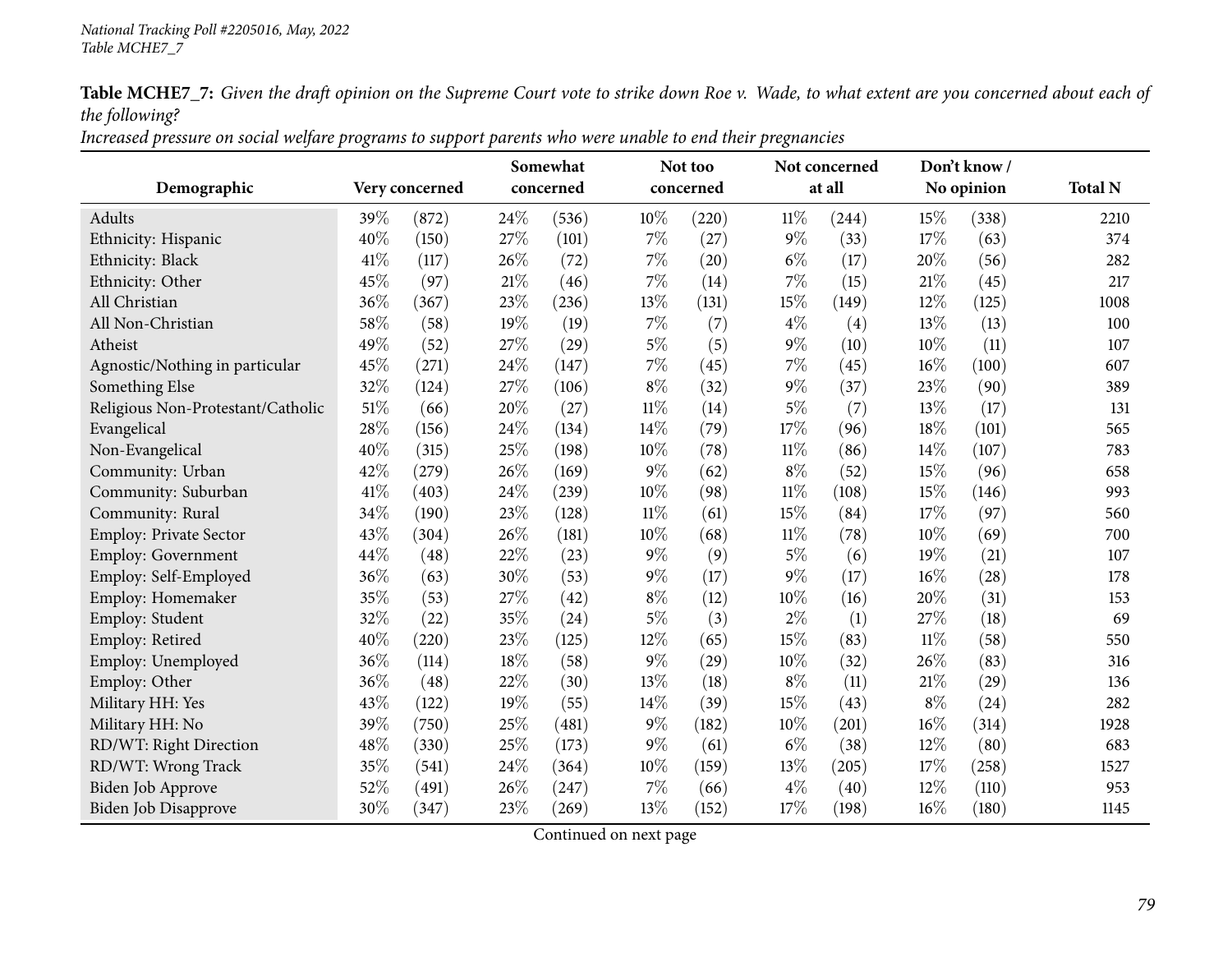Increased pressure on social welfare programs to support parents who were unable to end their pregnancies

|                                      |        |                |        | Somewhat           |        | Not too   |        | Not concerned |        | Don't know/ |                |
|--------------------------------------|--------|----------------|--------|--------------------|--------|-----------|--------|---------------|--------|-------------|----------------|
| Demographic                          |        | Very concerned |        | concerned          |        | concerned |        | at all        |        | No opinion  | <b>Total N</b> |
| Adults                               | 39%    | (872)          | 24\%   | (536)              | 10%    | (220)     | $11\%$ | (244)         | 15%    | (338)       | 2210           |
| Biden Job Strongly Approve           | 61\%   | (243)          | 19%    | (74)               | $5\%$  | (21)      | 5%     | (19)          | 10%    | (39)        | 396            |
| Biden Job Somewhat Approve           | 45%    | (248)          | 31%    | (173)              | $8\%$  | (44)      | $4\%$  | (20)          | 13%    | (71)        | 557            |
| Biden Job Somewhat Disapprove        | 39%    | (136)          | 30%    | (102)              | 7%     | (25)      | $6\%$  | (20)          | 18%    | (63)        | 346            |
| <b>Biden Job Strongly Disapprove</b> | 26%    | (211)          | 21%    | (167)              | 16%    | (127)     | 22%    | (178)         | 15%    | (117)       | 799            |
| Favorable of Biden                   | 52%    | (508)          | 27%    | (259)              | $6\%$  | (60)      | $4\%$  | (37)          | $11\%$ | (105)       | 969            |
| Unfavorable of Biden                 | 30%    | (335)          | 23%    | (260)              | 14%    | (156)     | 18%    | (199)         | 15%    | (167)       | 1116           |
| Very Favorable of Biden              | $61\%$ | (253)          | 21\%   | (87)               | $5\%$  | (22)      | $4\%$  | (15)          | $9\%$  | (39)        | 416            |
| Somewhat Favorable of Biden          | 46%    | (255)          | 31%    | (171)              | $7\%$  | (38)      | $4\%$  | (22)          | $12\%$ | (66)        | 553            |
| Somewhat Unfavorable of Biden        | 45%    | (136)          | 25%    | (77)               | 7%     | (21)      | $6\%$  | (18)          | $16\%$ | (49)        | 302            |
| Very Unfavorable of Biden            | 24%    | (199)          | 22%    | (183)              | 16%    | (134)     | 22%    | (181)         | 14%    | (117)       | 814            |
| #1 Issue: Economy                    | 34%    | (288)          | 26%    | (221)              | 12%    | (98)      | 12%    | (99)          | $16\%$ | (132)       | 838            |
| #1 Issue: Security                   | 26%    | (72)           | 23%    | (65)               | 14\%   | (40)      | 23%    | (63)          | 14%    | (39)        | 279            |
| #1 Issue: Health Care                | 48%    | (101)          | 23%    | (48)               | $5\%$  | (11)      | 5%     | (11)          | 18%    | (36)        | 207            |
| #1 Issue: Medicare / Social Security | 40%    | (101)          | 23%    | (57)               | $11\%$ | (27)      | 10%    | (24)          | 17%    | (43)        | 252            |
| #1 Issue: Women's Issues             | 65%    | (169)          | 17%    | $\left( 44\right)$ | $4\%$  | (10)      | $4\%$  | (10)          | 10%    | (25)        | 259            |
| #1 Issue: Education                  | 26%    | (23)           | 29%    | (26)               | 10%    | (9)       | $8\%$  | (7)           | 27\%   | (24)        | 90             |
| #1 Issue: Energy                     | 37%    | (58)           | 34%    | (54)               | $11\%$ | (18)      | $6\%$  | (9)           | 12%    | (19)        | 158            |
| #1 Issue: Other                      | 47\%   | (60)           | 16%    | (21)               | $6\%$  | (8)       | 15%    | (20)          | 15%    | (20)        | 128            |
| 2020 Vote: Joe Biden                 | 55%    | (552)          | 25%    | (253)              | $5\%$  | (54)      | 5%     | (47)          | 10%    | (103)       | 1008           |
| 2020 Vote: Donald Trump              | 23%    | (166)          | 22%    | (158)              | 18%    | (130)     | 23%    | (163)         | 14%    | (100)       | 716            |
| 2020 Vote: Other                     | 39%    | (25)           | 26%    | (17)               | 12%    | (7)       | 7%     | (5)           | 17\%   | (11)        | 65             |
| 2020 Vote: Didn't Vote               | 31%    | (129)          | 26%    | (109)              | 7%     | (29)      | 7%     | (29)          | 30%    | (125)       | 421            |
| 2018 House Vote: Democrat            | 58%    | (451)          | 24%    | (188)              | $5\%$  | (40)      | $4\%$  | (32)          | $9\%$  | (67)        | 778            |
| 2018 House Vote: Republican          | 24%    | (149)          | 22%    | (136)              | 18%    | (113)     | 24%    | (146)         | 12%    | (73)        | 618            |
| 2018 House Vote: Someone else        | 44%    | (24)           | $8\%$  | (5)                | 13%    | (7)       | 14%    | (8)           | 21\%   | (12)        | 56             |
| 2016 Vote: Hillary Clinton           | 56%    | (422)          | 25%    | (186)              | $6\%$  | (45)      | $5\%$  | (36)          | $9\%$  | (68)        | 757            |
| 2016 Vote: Donald Trump              | 27%    | (183)          | $21\%$ | (144)              | 17%    | (116)     | 21%    | (144)         | 13%    | (86)        | 673            |
| 2016 Vote: Other                     | 43%    | (52)           | 21%    | (25)               | $8\%$  | (10)      | 18%    | (22)          | $9\%$  | (11)        | 121            |
| 2016 Vote: Didn't Vote               | 32%    | (213)          | 28%    | (181)              | $8\%$  | (49)      | $6\%$  | (40)          | 26%    | (173)       | 656            |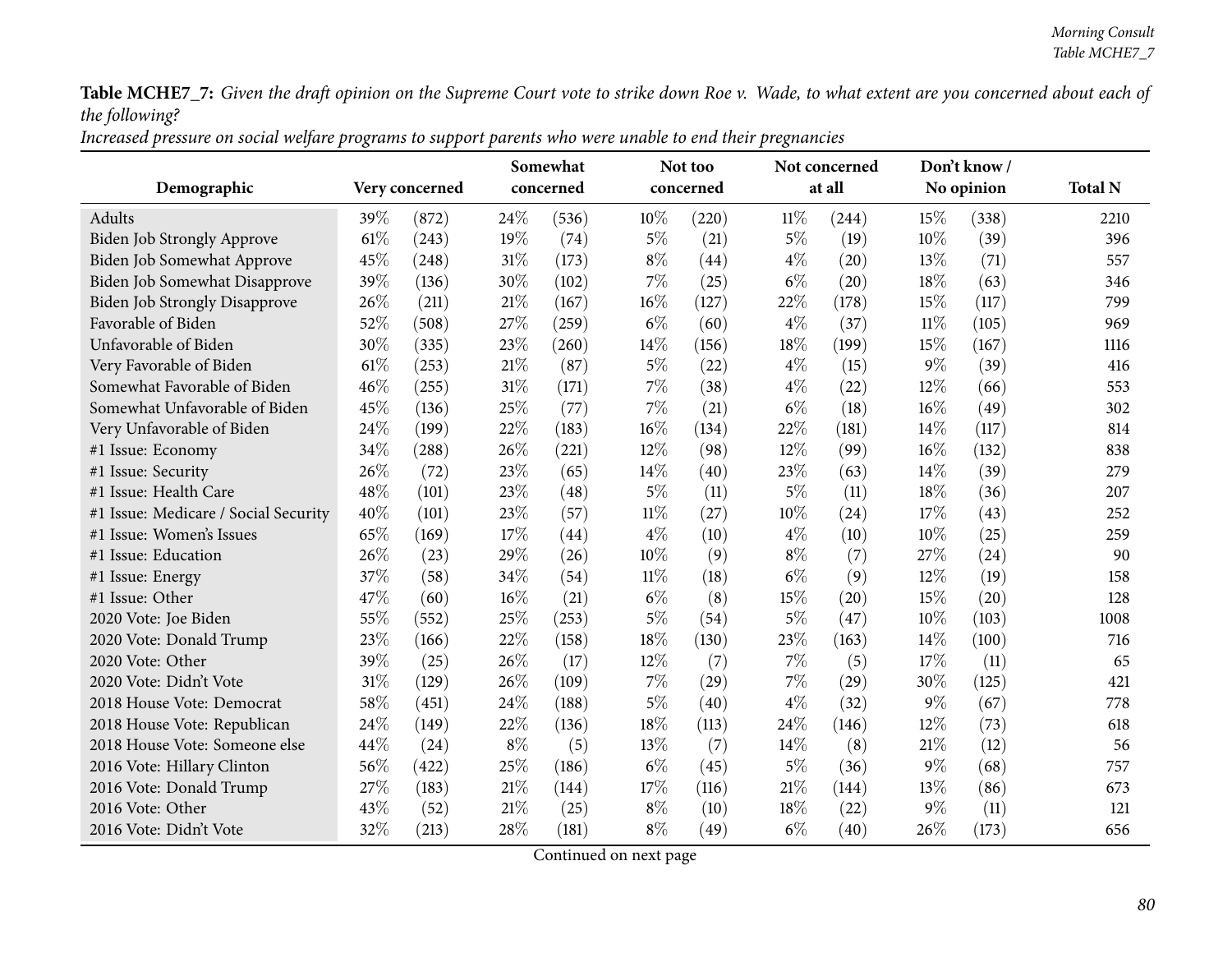| Increased pressure on social welfare programs to support parents who were unable to end their pregnancies |
|-----------------------------------------------------------------------------------------------------------|
|-----------------------------------------------------------------------------------------------------------|

|                               |        |                |        | Somewhat  |        | Not too   |        | Not concerned |        | Don't know/ |                |
|-------------------------------|--------|----------------|--------|-----------|--------|-----------|--------|---------------|--------|-------------|----------------|
| Demographic                   |        | Very concerned |        | concerned |        | concerned |        | at all        |        | No opinion  | <b>Total N</b> |
| Adults                        | 39%    | (872)          | 24\%   | (536)     | 10%    | (220)     | $11\%$ | (244)         | 15%    | (338)       | 2210           |
| Voted in 2014: Yes            | 44%    | (551)          | 21%    | (271)     | $11\%$ | (140)     | $14\%$ | (177)         | $10\%$ | (127)       | 1265           |
| Voted in 2014: No             | 34%    | (321)          | 28\%   | (266)     | $9\%$  | (81)      | $7\%$  | (67)          | 22%    | (211)       | 945            |
| 4-Region: Northeast           | 48%    | (182)          | 22\%   | (83)      | $9\%$  | (35)      | $9\%$  | (36)          | $12\%$ | (47)        | 383            |
| 4-Region: Midwest             | 40%    | (184)          | 22\%   | (98)      | $9\%$  | (42)      | 13\%   | (59)          | $16\%$ | (73)        | 456            |
| 4-Region: South               | 33%    | (278)          | 27%    | (225)     | 10%    | (87)      | 12\%   | (98)          | $19\%$ | (156)       | 844            |
| 4-Region: West                | 43%    | (227)          | $25\%$ | (130)     | $11\%$ | (57)      | $10\%$ | (51)          | 12%    | (62)        | 527            |
| Mothers                       | 41\%   | (128)          | 30\%   | (91)      | $6\%$  | (19)      | $8\%$  | (26)          | $14\%$ | (45)        | 309            |
| Women using BC                | 41\%   | (83)           | $33\%$ | (66)      | $6\%$  | (13)      | $6\%$  | (12)          | $14\%$ | (28)        | 202            |
| Women not using BC            | 43%    | (388)          | $21\%$ | (194)     | $9\%$  | (79)      | $8\%$  | (76)          | 19%    | (169)       | 905            |
| Women 18-44 Use BC            | 44%    | (80)           | 30%    | (54)      | $7\%$  | (12)      | $5\%$  | (10)          | $14\%$ | (25)        | 180            |
| <b>Women 18-44</b>            | 44%    | (234)          | 26\%   | (139)     | $6\%$  | (30)      | $6\%$  | (32)          | $19\%$ | (100)       | 535            |
| <b>State Has Trigger Laws</b> | 47\%   | (180)          | 26\%   | (99`      | $11\%$ | (43)      | $12\%$ | (46)          | $5\%$  | (18)        | 386            |
| Pro-Choice                    | 58%    | (738)          | 26\%   | (327)     | 5%     | (65)      | $3\%$  | (45)          | $8\%$  | (105)       | 1279           |
| Anti-Choice                   | $16\%$ | (108)          | 24\%   | (165)     | 19%    | (132)     | 27\%   | (183)         | 15%    | (100)       | 687            |
| Split Sample a                | 40%    | (439)          | 24\%   | (263)     | $10\%$ | (112)     | $11\%$ | (117)         | 15%    | (171)       | 1102           |
| Split Sample B                | 39%    | (433)          | $25\%$ | (273)     | 10%    | (108)     | $11\%$ | (127)         | 15%    | (167)       | 1108           |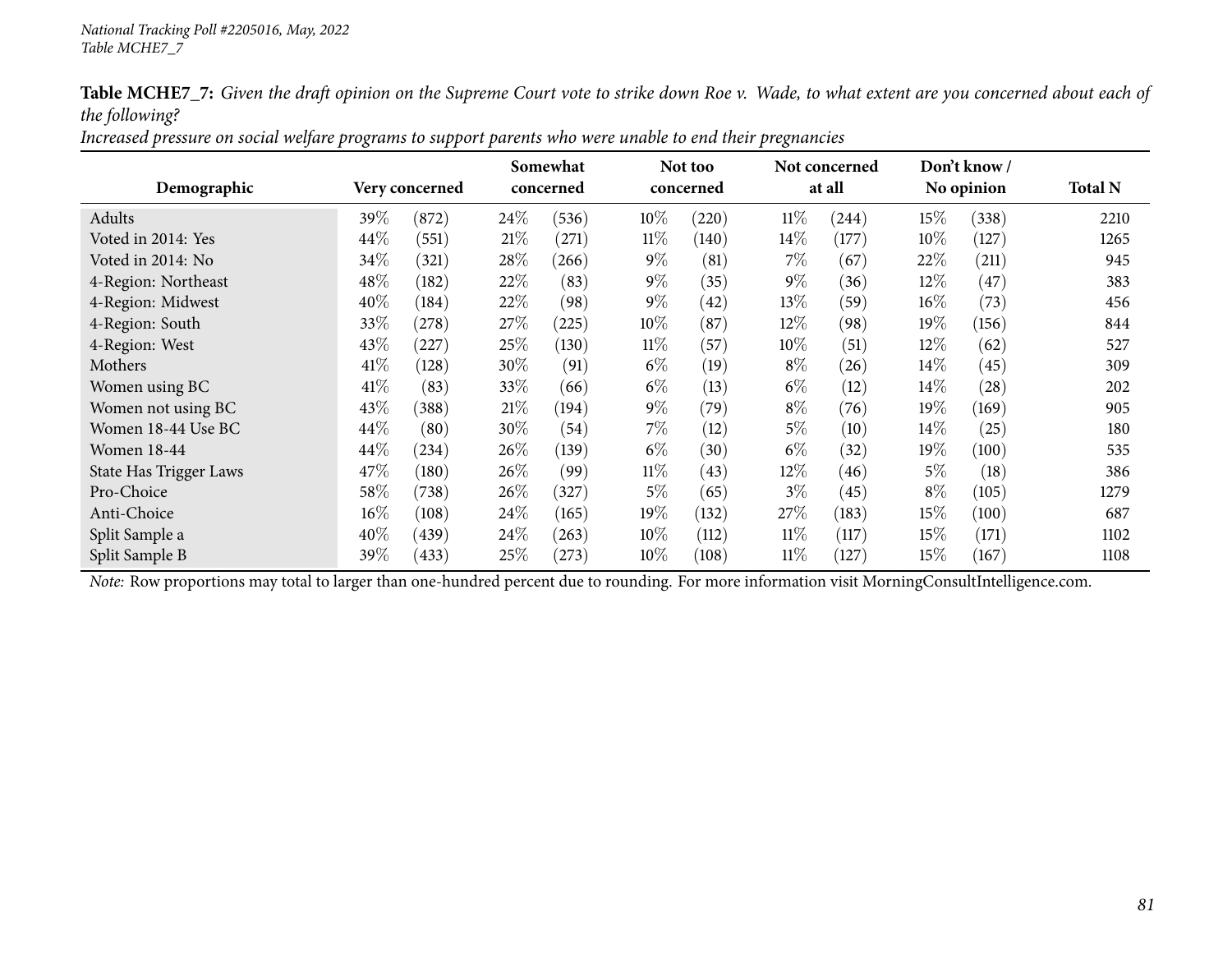*Increased maternal health complications and deaths in the U.S.*

|                          |        |                |        | Somewhat  |        | Not too   |        | Not concerned |        | Don't know/ |                |
|--------------------------|--------|----------------|--------|-----------|--------|-----------|--------|---------------|--------|-------------|----------------|
| Demographic              |        | Very concerned |        | concerned |        | concerned |        | at all        |        | No opinion  | <b>Total N</b> |
| Adults                   | 43\%   | (953)          | 23%    | (515)     | $9\%$  | (204)     | $11\%$ | (236)         | 14%    | (301)       | 2210           |
| Gender: Male             | 39%    | (421)          | 25%    | (267)     | $10\%$ | (111)     | 14%    | (149)         | $11\%$ | (119)       | 1068           |
| Gender: Female           | 47\%   | (532)          | 22%    | (248)     | $8\%$  | (93)      | $8\%$  | (87)          | 16%    | (182)       | 1142           |
| Age: 18-34               | 48%    | (311)          | 24%    | (153)     | $7\%$  | (43)      | 7%     | (45)          | 14%    | (91)        | 642            |
| Age: 35-44               | 43%    | (159)          | 26%    | (95)      | $9\%$  | (32)      | $6\%$  | (23)          | 15%    | (56)        | 365            |
| Age: 45-64               | 39%    | (281)          | 22%    | (157)     | $11\%$ | (79)      | 13%    | (92)          | 15%    | (105)       | 714            |
| Age: 65+                 | 42%    | (203)          | 22%    | (109)     | $10\%$ | (51)      | 16%    | (76)          | 10%    | (49)        | 489            |
| GenZers: 1997-2012       | 49%    | (111)          | 22%    | (49)      | $8\%$  | (19)      | $5\%$  | (11)          | 16%    | (35)        | 226            |
| Millennials: 1981-1996   | 46%    | (313)          | 26%    | (178)     | $7\%$  | (49)      | 7%     | (50)          | 14\%   | (95)        | 684            |
| GenXers: 1965-1980       | 41\%   | (219)          | 22%    | (118)     | $11\%$ | (60)      | 10%    | (53)          | 16%    | (87)        | 536            |
| Baby Boomers: 1946-1964  | 40%    | (275)          | 23%    | (156)     | $10\%$ | (66)      | 16%    | (109)         | $11\%$ | (77)        | 683            |
| PID: Dem (no lean)       | 58%    | (491)          | 23%    | (190)     | $6\%$  | (49)      | $4\%$  | (33)          | $9\%$  | (79)        | 842            |
| PID: Ind (no lean)       | 40%    | (291)          | $25\%$ | (185)     | $10\%$ | (70)      | $9\%$  | (67)          | 16%    | (117)       | 730            |
| PID: Rep (no lean)       | 27%    | (171)          | 22%    | (139)     | 13%    | (85)      | 21%    | (137)         | 17%    | (105)       | 638            |
| PID/Gender: Dem Men      | 57%    | (226)          | 25%    | (99)      | $6\%$  | (24)      | $5\%$  | (20)          | $8\%$  | (30)        | 399            |
| PID/Gender: Dem Women    | 60%    | (265)          | $21\%$ | (92)      | $6\%$  | (24)      | $3\%$  | (13)          | $11\%$ | (49)        | 443            |
| PID/Gender: Ind Men      | 36%    | (126)          | 25%    | (88)      | 12%    | (42)      | 14%    | (49)          | 12%    | (40)        | 346            |
| PID/Gender: Ind Women    | 43%    | (165)          | 25%    | (97)      | $7\%$  | (28)      | $5\%$  | (18)          | 20%    | (77)        | 384            |
| PID/Gender: Rep Men      | $21\%$ | (69)           | 25%    | (80)      | 14%    | (45)      | 25%    | (80)          | 15%    | (49)        | 323            |
| PID/Gender: Rep Women    | 32%    | (102)          | $19\%$ | (59)      | 13%    | (41)      | 18%    | (57)          | 18%    | (57)        | 315            |
| Ideo: Liberal (1-3)      | 66%    | (419)          | 20%    | (128)     | $4\%$  | (28)      | $3\%$  | (16)          | 7%     | (42)        | 634            |
| Ideo: Moderate (4)       | 43%    | (286)          | 31%    | (202)     | $6\%$  | (43)      | 7%     | (49)          | 12%    | (80)        | 660            |
| Ideo: Conservative (5-7) | 25%    | (182)          | $21\%$ | (151)     | $16\%$ | (117)     | 23%    | (168)         | 14%    | (99)        | 718            |
| Educ: < College          | 41\%   | (589)          | 23\%   | (325)     | $8\%$  | (121)     | 10%    | (150)         | 18%    | (252)       | 1437           |
| Educ: Bachelors degree   | 46%    | (227)          | 26%    | (128)     | $11\%$ | (54)      | 10%    | (51)          | $6\%$  | (30)        | 491            |
| Educ: Post-grad          | 49%    | (138)          | 22%    | (61)      | $10\%$ | (29)      | 12%    | (35)          | 7%     | (19)        | 282            |
| Income: Under 50k        | 42%    | (534)          | 22%    | (283)     | $9\%$  | (109)     | 10%    | (126)         | 18%    | (225)       | 1277           |
| Income: 50k-100k         | 46%    | (292)          | 24\%   | (155)     | $9\%$  | (59)      | 12%    | (75)          | $9\%$  | (59)        | 640            |
| Income: 100k+            | 43\%   | (127)          | 26%    | (77)      | 12%    | (36)      | 12%    | (35)          | $6\%$  | (18)        | 293            |
| Ethnicity: White         | 42%    | (712)          | 23%    | (401)     | 10%    | (172)     | 12%    | (211)         | 13%    | (214)       | 1711           |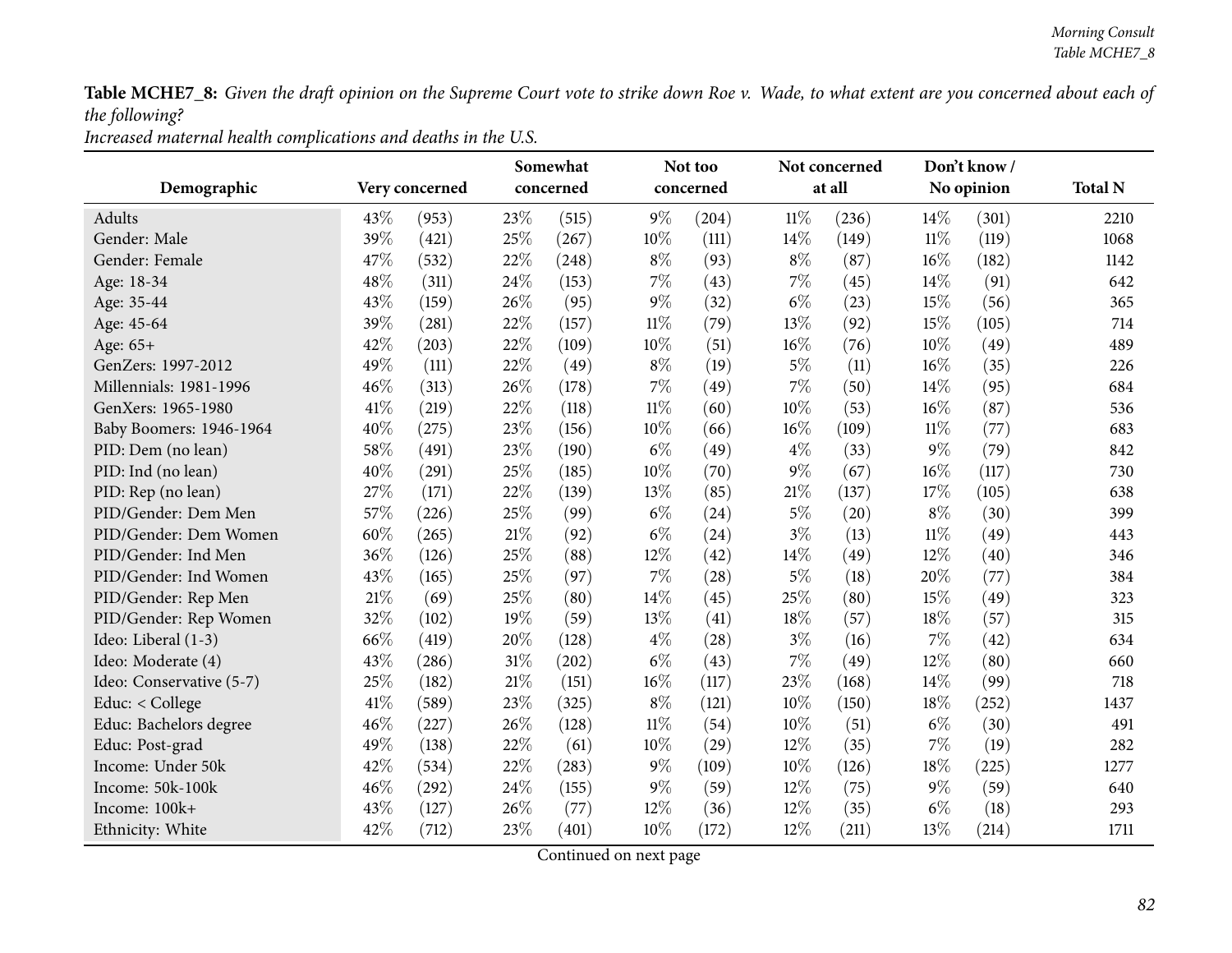*Increased maternal health complications and deaths in the U.S.*

|                                   |      |                |        | Somewhat  |        | Not too   |        | Not concerned |        | Don't know/ |                |
|-----------------------------------|------|----------------|--------|-----------|--------|-----------|--------|---------------|--------|-------------|----------------|
| Demographic                       |      | Very concerned |        | concerned |        | concerned |        | at all        |        | No opinion  | <b>Total N</b> |
| Adults                            | 43%  | (953)          | 23%    | (515)     | $9\%$  | (204)     | 11%    | (236)         | $14\%$ | (301)       | 2210           |
| Ethnicity: Hispanic               | 45%  | (169)          | 24%    | (91)      | $8\%$  | (31)      | $7\%$  | (28)          | 15%    | (55)        | 374            |
| Ethnicity: Black                  | 50%  | (140)          | 22%    | (61)      | $8\%$  | (23)      | $5\%$  | (14)          | 16%    | (44)        | 282            |
| Ethnicity: Other                  | 46%  | (101)          | 24%    | (53)      | $4\%$  | (9)       | $5\%$  | (11)          | 20%    | (43)        | 217            |
| All Christian                     | 36%  | (367)          | 26%    | (263)     | $11\%$ | (112)     | 15%    | (152)         | 11%    | (114)       | 1008           |
| All Non-Christian                 | 57%  | (57)           | 22%    | (22)      | $5\%$  | (5)       | $3\%$  | (3)           | 13%    | (13)        | 100            |
| Atheist                           | 59%  | (63)           | 20%    | (22)      | $5\%$  | (5)       | $9\%$  | (10)          | $6\%$  | (7)         | 107            |
| Agnostic/Nothing in particular    | 49%  | (295)          | $21\%$ | (127)     | $9\%$  | (54)      | $6\%$  | (39)          | 15%    | (92)        | 607            |
| Something Else                    | 44%  | (171)          | $21\%$ | (81)      | $7\%$  | (29)      | $8\%$  | (33)          | 20%    | (76)        | 389            |
| Religious Non-Protestant/Catholic | 50%  | (65)           | 24%    | (31)      | $6\%$  | (8)       | $6\%$  | (7)           | 15%    | (19)        | 131            |
| Evangelical                       | 30%  | (171)          | 23%    | (132)     | 13%    | (75)      | 16%    | (93)          | 17%    | (95)        | 565            |
| Non-Evangelical                   | 45%  | (354)          | 25%    | (196)     | $8\%$  | (60)      | $11\%$ | (87)          | $11\%$ | (86)        | 783            |
| Community: Urban                  | 47%  | (310)          | 25%    | (166)     | $8\%$  | (53)      | $7\%$  | (47)          | 12%    | (81)        | 658            |
| Community: Suburban               | 44%  | (440)          | 22%    | (222)     | 9%     | (94)      | 12%    | (119)         | 12%    | (118)       | 993            |
| Community: Rural                  | 36%  | (204)          | 23%    | (127)     | 10%    | (57)      | 13%    | (70)          | 18%    | (102)       | 560            |
| Employ: Private Sector            | 46%  | (319)          | 25%    | (173)     | 12%    | (81)      | 10%    | (69)          | $8\%$  | (59)        | 700            |
| Employ: Government                | 45%  | (49)           | 18%    | (20)      | 13%    | (14)      | 10%    | (11)          | 13%    | (14)        | 107            |
| Employ: Self-Employed             | 44%  | (79)           | 24\%   | (42)      | $8\%$  | (15)      | $11\%$ | (19)          | 13%    | (23)        | 178            |
| Employ: Homemaker                 | 45%  | (69)           | 24%    | (37)      | $5\%$  | (8)       | 7%     | (10)          | 19%    | (29)        | 153            |
| Employ: Student                   | 45%  | (31)           | 20%    | (14)      | $6\%$  | (4)       | $2\%$  | (1)           | 26%    | (18)        | 69             |
| Employ: Retired                   | 40%  | (220)          | 24%    | (132)     | $9\%$  | (50)      | $16\%$ | (89)          | $11\%$ | (59)        | 550            |
| Employ: Unemployed                | 40%  | (126)          | 23%    | (71)      | $8\%$  | (25)      | 7%     | (22)          | 23%    | (72)        | 316            |
| Employ: Other                     | 44%  | (60)           | 20%    | (27)      | $5\%$  | (6)       | $11\%$ | (15)          | 20%    | (27)        | 136            |
| Military HH: Yes                  | 41\% | (115)          | 23%    | (66)      | 12%    | (33)      | 15%    | (42)          | $9\%$  | (26)        | 282            |
| Military HH: No                   | 43%  | (838)          | 23%    | (449)     | $9\%$  | (171)     | 10%    | (194)         | 14%    | (275)       | 1928           |
| RD/WT: Right Direction            | 50%  | (343)          | 27%    | (184)     | $8\%$  | (53)      | $5\%$  | (32)          | 10%    | (70)        | 683            |
| RD/WT: Wrong Track                | 40%  | (610)          | 22%    | (330)     | 10%    | (151)     | 13%    | (205)         | 15%    | (232)       | 1527           |
| Biden Job Approve                 | 55%  | (523)          | 25%    | (238)     | 7%     | (64)      | $3\%$  | (32)          | 10%    | (97)        | 953            |
| Biden Job Disapprove              | 34%  | (388)          | 23%    | (264)     | 12%    | (138)     | 18%    | (201)         | 13%    | (154)       | 1145           |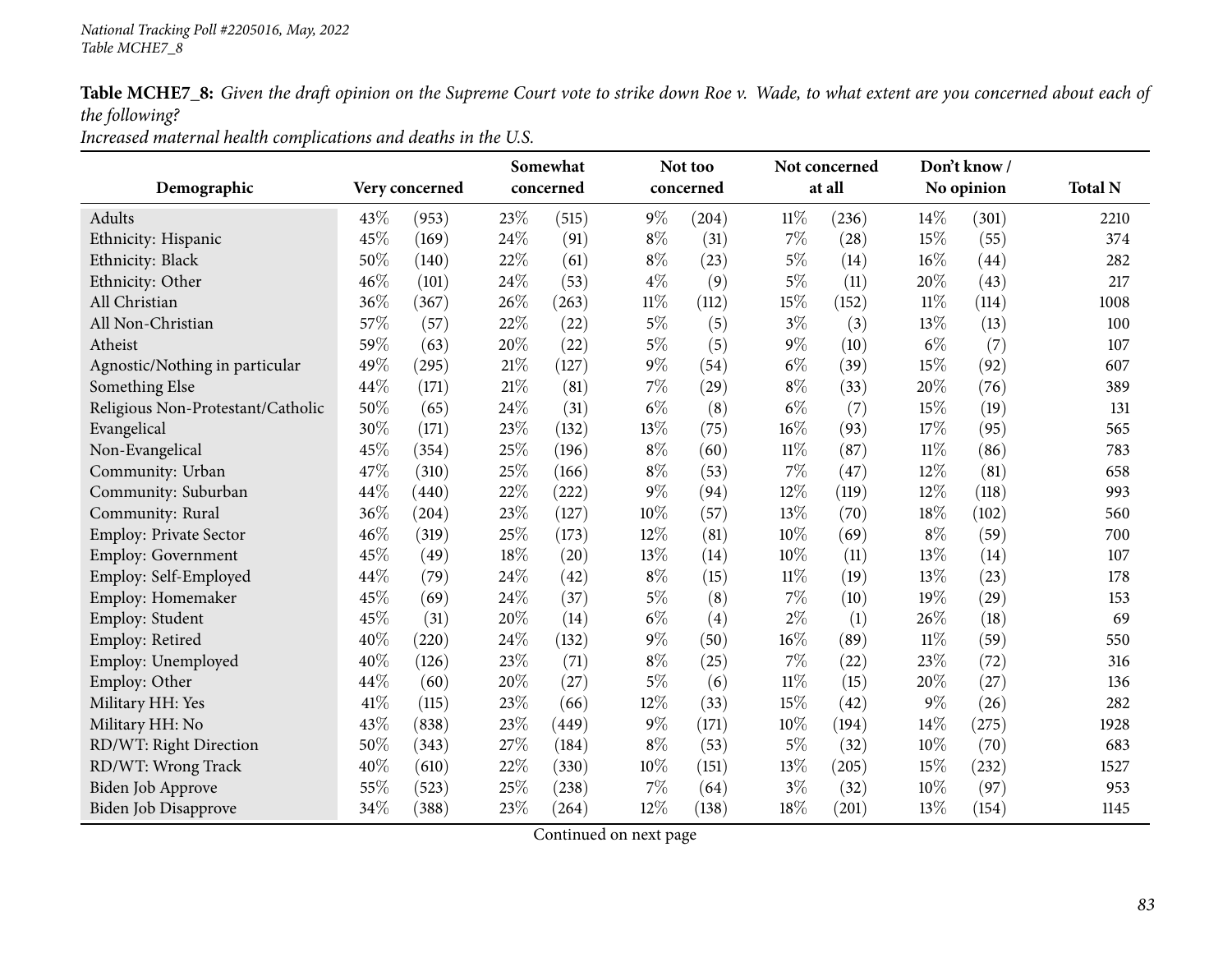*Increased maternal health complications and deaths in the U.S.*

| Demographic                          |      | Very concerned |        | Somewhat<br>concerned |        | Not too<br>concerned |        | Not concerned<br>at all |        | Don't know/<br>No opinion | <b>Total N</b> |
|--------------------------------------|------|----------------|--------|-----------------------|--------|----------------------|--------|-------------------------|--------|---------------------------|----------------|
|                                      |      |                |        |                       |        |                      |        |                         |        |                           |                |
| Adults                               | 43%  | (953)          | 23%    | (515)                 | $9\%$  | (204)                | $11\%$ | (236)                   | 14%    | (301)                     | 2210           |
| Biden Job Strongly Approve           | 59%  | (232)          | 23%    | (93)                  | $6\%$  | (22)                 | $4\%$  | (15)                    | $9\%$  | (34)                      | 396            |
| Biden Job Somewhat Approve           | 52%  | (291)          | 26%    | (145)                 | $8\%$  | (42)                 | $3\%$  | (16)                    | $11\%$ | (63)                      | 557            |
| Biden Job Somewhat Disapprove        | 48%  | (166)          | 26%    | (90)                  | $8\%$  | (29)                 | $6\%$  | (20)                    | 12%    | (41)                      | 346            |
| <b>Biden Job Strongly Disapprove</b> | 28%  | (222)          | 22%    | (173)                 | 14%    | (110)                | 23%    | (181)                   | 14%    | (113)                     | 799            |
| Favorable of Biden                   | 56%  | (547)          | 25%    | (245)                 | $6\%$  | (59)                 | $3\%$  | (31)                    | $9\%$  | (87)                      | 969            |
| Unfavorable of Biden                 | 33%  | (372)          | 23%    | (255)                 | 12%    | (138)                | 18%    | (200)                   | 14%    | (151)                     | 1116           |
| Very Favorable of Biden              | 61\% | (255)          | 24%    | (99)                  | $5\%$  | (19)                 | $3\%$  | (14)                    | $7\%$  | (28)                      | 416            |
| Somewhat Favorable of Biden          | 53%  | (291)          | 26%    | (146)                 | $7\%$  | (40)                 | $3\%$  | (17)                    | $11\%$ | (58)                      | 553            |
| Somewhat Unfavorable of Biden        | 48%  | (145)          | 28%    | (84)                  | $8\%$  | (25)                 | $5\%$  | (15)                    | $11\%$ | (34)                      | 302            |
| Very Unfavorable of Biden            | 28%  | (227)          | $21\%$ | (171)                 | 14%    | (113)                | 23%    | (185)                   | 14%    | (118)                     | 814            |
| #1 Issue: Economy                    | 39%  | (328)          | 26%    | (216)                 | 12%    | (98)                 | $11\%$ | (88)                    | 13%    | (107)                     | 838            |
| #1 Issue: Security                   | 27%  | (76)           | 26%    | (73)                  | 10%    | (29)                 | 23%    | (63)                    | 13%    | (37)                      | 279            |
| #1 Issue: Health Care                | 51%  | (107)          | 24%    | (50)                  | $6\%$  | (13)                 | $4\%$  | (9)                     | 14%    | (28)                      | 207            |
| #1 Issue: Medicare / Social Security | 40%  | (100)          | 22%    | (56)                  | $9\%$  | (22)                 | $12\%$ | (29)                    | 18%    | (45)                      | 252            |
| #1 Issue: Women's Issues             | 72%  | (185)          | 14%    | (35)                  | $5\%$  | (12)                 | $3\%$  | (7)                     | $8\%$  | (20)                      | 259            |
| #1 Issue: Education                  | 31%  | (28)           | 20%    | (18)                  | 10%    | (9)                  | 10%    | (9)                     | 29%    | (26)                      | 90             |
| #1 Issue: Energy                     | 44%  | (69)           | 30%    | (47)                  | $11\%$ | (17)                 | $5\%$  | (8)                     | 10%    | (16)                      | 158            |
| #1 Issue: Other                      | 47%  | (60)           | 15%    | (20)                  | $4\%$  | (5)                  | 17%    | (22)                    | 17%    | (22)                      | 128            |
| 2020 Vote: Joe Biden                 | 59%  | (597)          | 23%    | (236)                 | $6\%$  | (61)                 | $3\%$  | (32)                    | $8\%$  | (82)                      | 1008           |
| 2020 Vote: Donald Trump              | 25%  | (181)          | 23%    | (163)                 | 15%    | (110)                | 24\%   | (170)                   | 13%    | (93)                      | 716            |
| 2020 Vote: Other                     | 39%  | (26)           | 23%    | (15)                  | 10%    | (7)                  | $11\%$ | (7)                     | 16%    | (10)                      | 65             |
| 2020 Vote: Didn't Vote               | 36%  | (150)          | 24\%   | (101)                 | $6\%$  | (27)                 | $6\%$  | (27)                    | 28%    | (116)                     | 421            |
| 2018 House Vote: Democrat            | 62%  | (485)          | 22%    | (172)                 | 7%     | (52)                 | $3\%$  | (24)                    | $6\%$  | (46)                      | 778            |
| 2018 House Vote: Republican          | 24%  | (150)          | 25%    | (154)                 | 14%    | (89)                 | 24%    | (147)                   | 13%    | (78)                      | 618            |
| 2018 House Vote: Someone else        | 42%  | (24)           | 13%    | (8)                   | 12%    | (7)                  | 15%    | (8)                     | 17%    | (10)                      | 56             |
| 2016 Vote: Hillary Clinton           | 61%  | (462)          | 23%    | (170)                 | $6\%$  | (45)                 | $3\%$  | (23)                    | $7\%$  | (57)                      | 757            |
| 2016 Vote: Donald Trump              | 26%  | (173)          | 25%    | (171)                 | 14%    | (95)                 | 22%    | (151)                   | 12%    | (83)                      | 673            |
| 2016 Vote: Other                     | 42%  | (51)           | 20%    | (24)                  | 12%    | (14)                 | 18%    | (22)                    | $9\%$  | (10)                      | 121            |
| 2016 Vote: Didn't Vote               | 40%  | (265)          | 23%    | (149)                 | $8\%$  | (50)                 | $6\%$  | (40)                    | 23%    | (151)                     | 656            |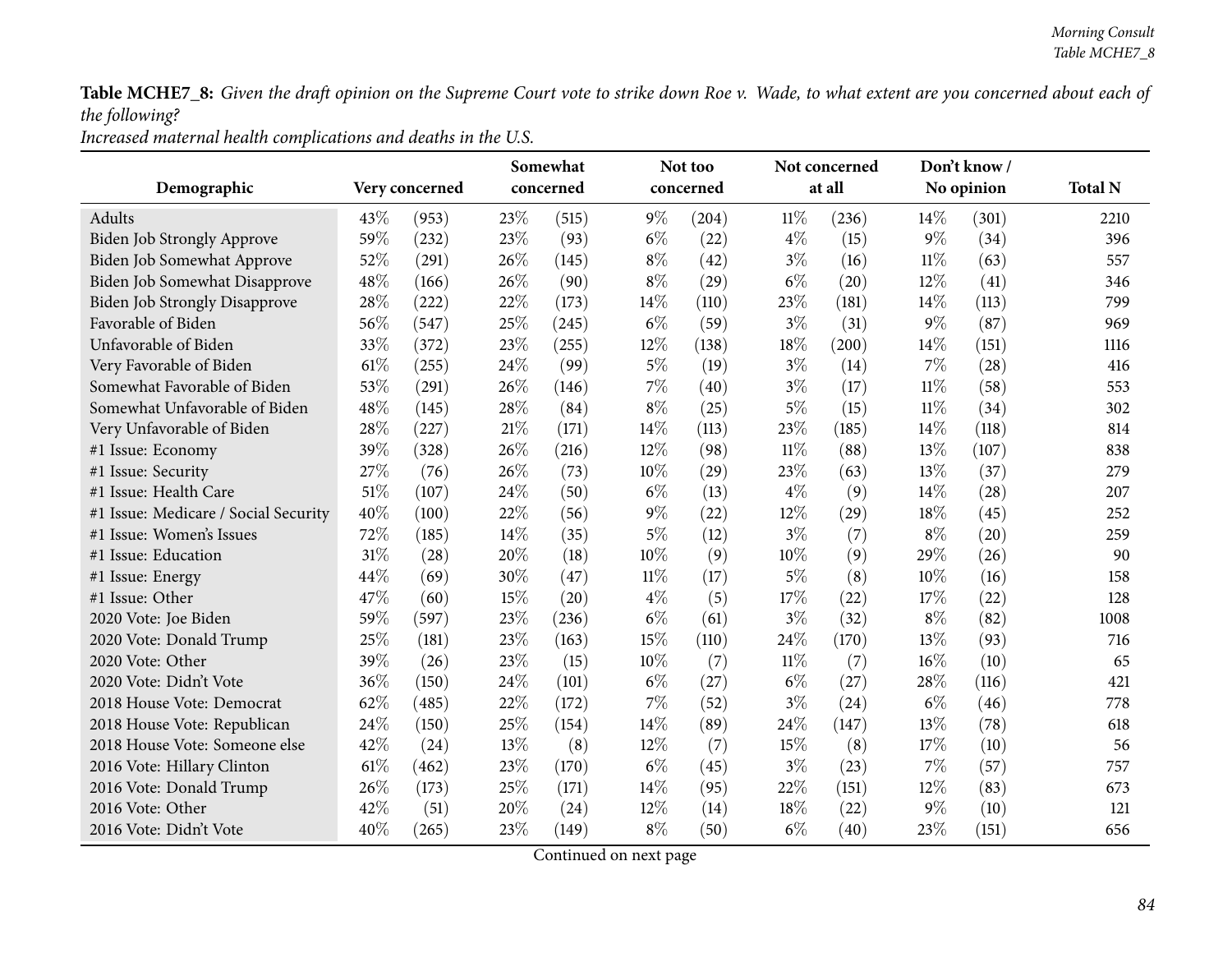*Increased maternal health complications and deaths in the U.S.*

|                               |        |                |        | Somewhat   |        | Not too   |        | Not concerned      |        | Don't know / |                |
|-------------------------------|--------|----------------|--------|------------|--------|-----------|--------|--------------------|--------|--------------|----------------|
| Demographic                   |        | Very concerned |        | concerned  |        | concerned |        | at all             |        | No opinion   | <b>Total N</b> |
| Adults                        | 43\%   | (953)          | 23\%   | (515)      | $9\%$  | (204)     | $11\%$ | (236)              | $14\%$ | (301)        | 2210           |
| Voted in 2014: Yes            | 44\%   | 562            | 22\%   | (281)      | $10\%$ | (129)     | $14\%$ | (172)              | $10\%$ | (121)        | 1265           |
| Voted in 2014: No             | 41\%   | (392)          | 25\%   | $^{(233)}$ | $8\%$  | (75)      | $7\%$  | (64)               | 19%    | (180)        | 945            |
| 4-Region: Northeast           | 52\%   | (198)          | 20%    | (77)       | $7\%$  | (28)      | $11\%$ | (40)               | $10\%$ | (39)         | 383            |
| 4-Region: Midwest             | 42%    | (190)          | 26%    | (118)      | $8\%$  | (38)      | $11\%$ | (49)               | 13\%   | (61)         | 456            |
| 4-Region: South               | 40%    | (334)          | 22\%   | (187)      | $11\%$ | (90)      | $11\%$ | (94)               | 17\%   | (140)        | 844            |
| 4-Region: West                | 44%    | (232)          | 25%    | (133)      | $9\%$  | (47)      | 10%    | (53)               | 12%    | (62)         | 527            |
| Mothers                       | 48%    | (147)          | 25%    | (76)       | $7\%$  | (21)      | $7\%$  | $\left( 20\right)$ | $14\%$ | (44)         | 309            |
| Women using BC                | 54%    | (109)          | 24\%   | (50)       | $5\%$  | (11)      | 7%     | (13)               | $10\%$ | (19)         | 202            |
| Women not using BC            | 45%    | (410)          | $21\%$ | (193)      | $9\%$  | (78)      | $8\%$  | (69)               | 17\%   | (155)        | 905            |
| Women 18-44 Use BC            | 54\%   | (97)           | 25%    | (45)       | $6\%$  | (10)      | $6\%$  | (10)               | $10\%$ | (18)         | 180            |
| <b>Women 18-44</b>            | $51\%$ | (273)          | 22%    | (116)      | 7%     | (36)      | $5\%$  | (25)               | $16\%$ | (85)         | 535            |
| <b>State Has Trigger Laws</b> | 45\%   | (175)          | 29\%   | (113)      | $9\%$  | (33)      | 13\%   | (49)               | $4\%$  | (16)         | 386            |
| Pro-Choice                    | 60%    | (770)          | 25%    | (317)      | $6\%$  | (80)      | $3\%$  | (35)               | $6\%$  | (77)         | 1279           |
| Anti-Choice                   | 22%    | (149)          | 21%    | (148)      | 15\%   | (100)     | 27\%   | (187)              | 15%    | (103)        | 687            |
| Split Sample a                | 42\%   | (462)          | 24\%   | (268)      | $10\%$ | (107)     | $10\%$ | (112)              | $14\%$ | (153)        | 1102           |
| Split Sample B                | 44\%   | (491)          | 22\%   | (246)      | $9\%$  | (97)      | $11\%$ | (125)              | 13\%   | (148)        | 1108           |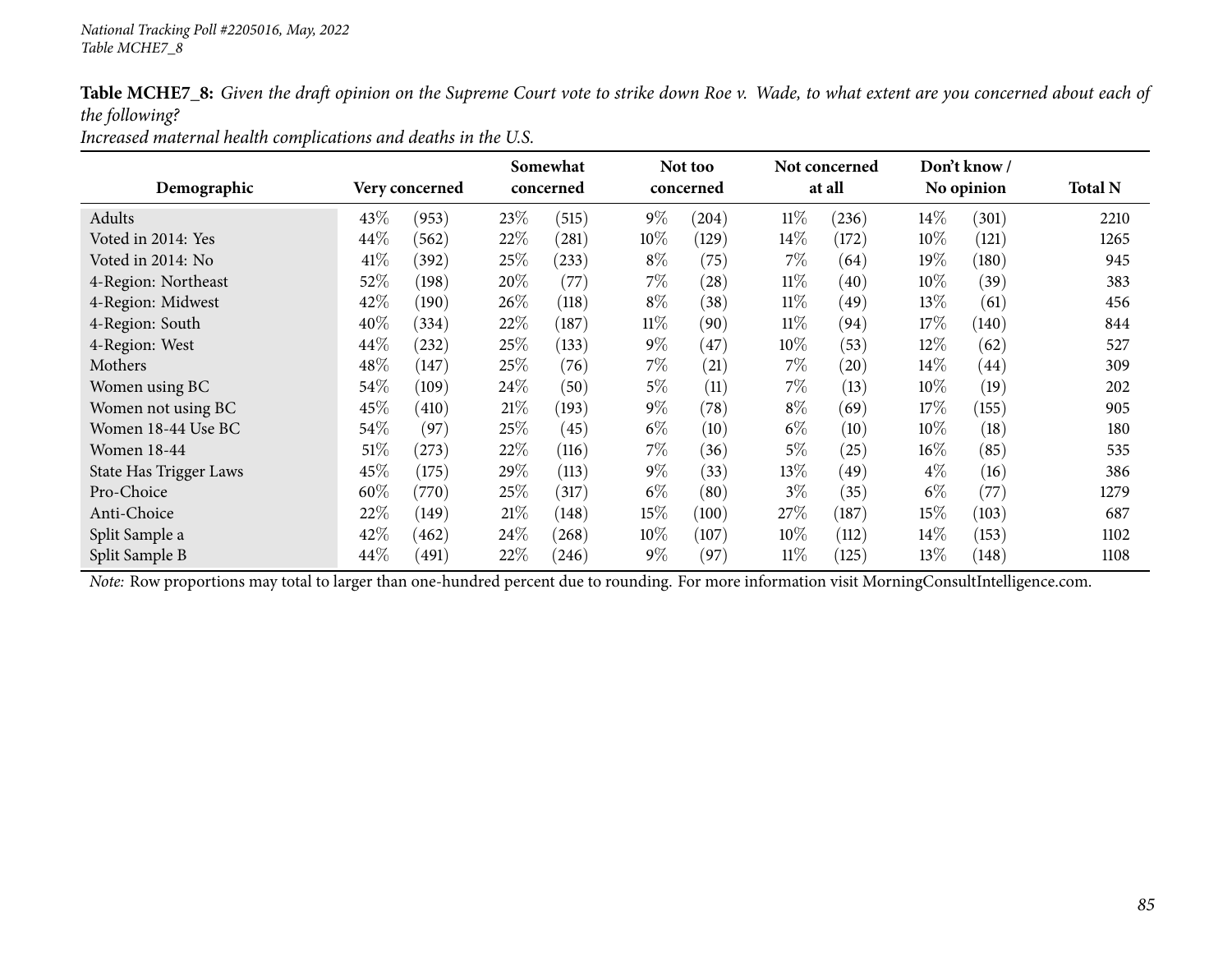*Parents not being able to access paid parental leave at work*

|                          |                | Somewhat  |       |        | Not too   |        | Not concerned |        | Don't know/ |                |
|--------------------------|----------------|-----------|-------|--------|-----------|--------|---------------|--------|-------------|----------------|
| Demographic              | Very concerned | concerned |       |        | concerned |        | at all        |        | No opinion  | <b>Total N</b> |
| Adults                   | 34%<br>(759)   | 26%       | (579) | 12%    | (260)     | 12%    | (272)         | 15%    | (340)       | 2210           |
| Gender: Male             | 30%<br>(322)   | 29%       | (307) | 13%    | (144)     | 16%    | (175)         | $11\%$ | (119)       | 1068           |
| Gender: Female           | 38%<br>(436)   | 24%       | (271) | 10%    | (116)     | $9\%$  | (97)          | 19%    | (221)       | 1142           |
| Age: 18-34               | 43%<br>(279)   | 29%       | (186) | $8\%$  | (49)      | $6\%$  | (39)          | 14%    | (88)        | 642            |
| Age: 35-44               | 35%<br>(128)   | 28%       | (103) | 10%    | (38)      | 10%    | (36)          | 17%    | (60)        | 365            |
| Age: 45-64               | 28%<br>(197)   | 25%       | (178) | 14%    | (97)      | 15%    | (105)         | 19%    | (136)       | 714            |
| Age: 65+                 | 32%<br>(154)   | 23%       | (111) | 16%    | (76)      | 19%    | (93)          | $11\%$ | (55)        | 489            |
| GenZers: 1997-2012       | 46%<br>(105)   | 25%       | (56)  | $8\%$  | (19)      | $6\%$  | (14)          | 14%    | (32)        | 226            |
| Millennials: 1981-1996   | 39%<br>(266)   | 31%       | (212) | $9\%$  | (64)      | 7%     | (45)          | 14%    | (98)        | 684            |
| GenXers: 1965-1980       | 31%<br>(169)   | 26%       | (137) | 12%    | (64)      | 12%    | (64)          | 19%    | (103)       | 536            |
| Baby Boomers: 1946-1964  | 29%<br>(196)   | 22%       | (151) | 16%    | (107)     | 20%    | (136)         | 14%    | (94)        | 683            |
| PID: Dem (no lean)       | 47%<br>(397)   | 28%       | (234) | $9\%$  | (78)      | 5%     | (42)          | 11%    | (91)        | 842            |
| PID: Ind (no lean)       | 32%<br>(234)   | 26%       | (190) | $11\%$ | (81)      | 12%    | (85)          | 19%    | (141)       | 730            |
| PID: Rep (no lean)       | 20%<br>(128)   | 24%       | (155) | 16%    | (102)     | 23%    | (145)         | 17%    | (108)       | 638            |
| PID/Gender: Dem Men      | 44\%<br>(175)  | 30%       | (120) | 12%    | (47)      | 7%     | (28)          | 7%     | (29)        | 399            |
| PID/Gender: Dem Women    | 50%<br>(222)   | 26%       | (114) | $7\%$  | (31)      | $3\%$  | (14)          | 14%    | (62)        | 443            |
| PID/Gender: Ind Men      | 28%<br>(96)    | 30%       | (103) | $11\%$ | (38)      | 17%    | (60)          | 14\%   | (48)        | 346            |
| PID/Gender: Ind Women    | 36%<br>(138)   | 23%       | (87)  | $11\%$ | (42)      | 7%     | (25)          | 24%    | (92)        | 384            |
| PID/Gender: Rep Men      | 16%<br>(51)    | 26%       | (84)  | 18%    | (59)      | 27%    | (88)          | 13%    | (41)        | 323            |
| PID/Gender: Rep Women    | 24%<br>(77)    | 22%       | (70)  | 14%    | (43)      | 18%    | (58)          | 21%    | (67)        | 315            |
| Ideo: Liberal (1-3)      | 53%<br>(333)   | 28%       | (175) | $9\%$  | (56)      | $3\%$  | (19)          | $8\%$  | (50)        | 634            |
| Ideo: Moderate (4)       | 34%<br>(223)   | 30%       | (195) | 10%    | (67)      | $11\%$ | (74)          | 15%    | (101)       | 660            |
| Ideo: Conservative (5-7) | 20%<br>(141)   | 24%       | (169) | 17%    | (123)     | 24%    | (174)         | 15%    | (111)       | 718            |
| Educ: < College          | 34%<br>(491)   | 26%       | (376) | 10%    | (146)     | 11%    | (163)         | 18%    | (261)       | 1437           |
| Educ: Bachelors degree   | 33%<br>(164)   | 26%       | (129) | 17%    | (82)      | 13%    | (65)          | 10%    | (51)        | 491            |
| Educ: Post-grad          | 37%<br>(104)   | 26%       | (73)  | $11\%$ | (32)      | 16%    | (44)          | 10%    | (28)        | 282            |
| Income: Under 50k        | 33%<br>(426)   | 26%       | (329) | 10%    | (129)     | $11\%$ | (147)         | 19%    | (246)       | 1277           |
| Income: 50k-100k         | 34%<br>(220)   | 28%       | (179) | 13%    | (85)      | 13%    | (84)          | $11\%$ | (73)        | 640            |
| Income: 100k+            | 39%<br>(113)   | 24%       | (70)  | 16%    | (47)      | 14%    | (42)          | 7%     | (21)        | 293            |
| Ethnicity: White         | 32%<br>(551)   | 26%       | (453) | 13%    | (217)     | 14%    | (237)         | 15%    | (253)       | 1711           |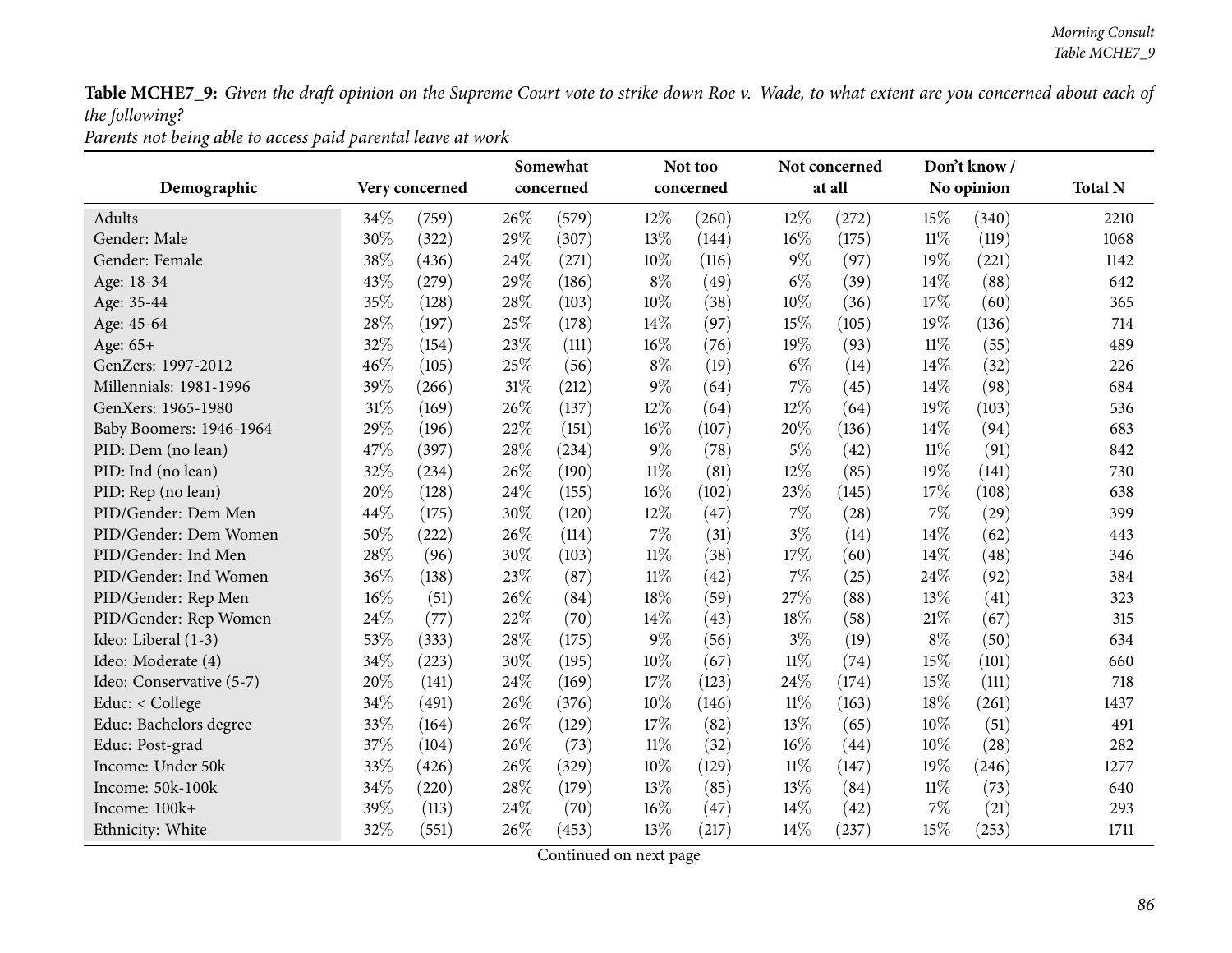*Parents not being able to access paid parental leave at work*

|                                   |      |                |        | Somewhat  |        | Not too   |        | Not concerned |        | Don't know/ |                |
|-----------------------------------|------|----------------|--------|-----------|--------|-----------|--------|---------------|--------|-------------|----------------|
| Demographic                       |      | Very concerned |        | concerned |        | concerned |        | at all        |        | No opinion  | <b>Total N</b> |
| Adults                            | 34\% | (759)          | 26\%   | (579)     | 12%    | (260)     | 12%    | (272)         | 15%    | (340)       | 2210           |
| Ethnicity: Hispanic               | 35%  | (132)          | 32%    | (120)     | $9\%$  | (32)      | $11\%$ | (40)          | 13%    | (50)        | 374            |
| Ethnicity: Black                  | 43%  | (122)          | 25%    | (69)      | 10%    | (29)      | $6\%$  | (17)          | 16%    | (44)        | 282            |
| Ethnicity: Other                  | 40%  | (86)           | 26%    | (56)      | $7\%$  | (14)      | $8\%$  | (18)          | 20%    | (42)        | 217            |
| All Christian                     | 29%  | (290)          | 27%    | (277)     | $14\%$ | (141)     | 17%    | (175)         | 12%    | (124)       | 1008           |
| All Non-Christian                 | 44%  | (44)           | 25%    | (24)      | $8\%$  | (8)       | 7%     | (7)           | 17%    | (17)        | 100            |
| Atheist                           | 39%  | (42)           | $31\%$ | (33)      | 15%    | (16)      | $8\%$  | (9)           | $7\%$  | (7)         | 107            |
| Agnostic/Nothing in particular    | 39%  | (238)          | 24\%   | (144)     | 10%    | (62)      | $8\%$  | (51)          | 19%    | (112)       | 607            |
| Something Else                    | 37%  | (145)          | 26%    | (100)     | $9\%$  | (34)      | $8\%$  | (30)          | 20%    | (80)        | 389            |
| Religious Non-Protestant/Catholic | 37%  | (49)           | 29%    | (38)      | $8\%$  | (11)      | $9\%$  | (11)          | 17%    | (22)        | 131            |
| Evangelical                       | 27%  | (152)          | 28\%   | (158)     | $14\%$ | (77)      | 17%    | (94)          | 15%    | (85)        | 565            |
| Non-Evangelical                   | 34%  | (270)          | 26%    | (202)     | 12%    | (95)      | 14%    | (106)         | 14%    | (110)       | 783            |
| Community: Urban                  | 39%  | (259)          | 30%    | (200)     | $9\%$  | (61)      | $8\%$  | (53)          | 13%    | (84)        | 658            |
| Community: Suburban               | 34%  | (337)          | 26%    | (253)     | 13%    | (134)     | 13%    | (129)         | 14\%   | (140)       | 993            |
| Community: Rural                  | 29%  | (163)          | 22%    | (126)     | 12%    | (65)      | 16%    | (90)          | 21%    | (116)       | 560            |
| Employ: Private Sector            | 37%  | (262)          | 28\%   | (194)     | 14%    | (97)      | $11\%$ | (77)          | 10%    | (70)        | 700            |
| Employ: Government                | 34%  | (37)           | 25%    | (26)      | $11\%$ | (12)      | 13%    | (14)          | 17%    | (18)        | 107            |
| Employ: Self-Employed             | 38%  | (67)           | 28%    | (50)      | $7\%$  | (13)      | 12%    | (22)          | 15%    | (26)        | 178            |
| Employ: Homemaker                 | 38%  | (59)           | 25%    | (39)      | $9\%$  | (13)      | 7%     | (10)          | 21\%   | (33)        | 153            |
| Employ: Student                   | 36%  | (25)           | 25%    | (17)      | 14%    | (9)       | $3\%$  | (2)           | 22%    | (15)        | 69             |
| Employ: Retired                   | 30%  | (162)          | $25\%$ | (138)     | $14\%$ | (79)      | 18%    | (100)         | 13%    | (70)        | 550            |
| Employ: Unemployed                | 33%  | (104)          | 25%    | (80)      | $8\%$  | (24)      | 10%    | (32)          | 24%    | (77)        | 316            |
| Employ: Other                     | 32%  | (43)           | 26%    | (35)      | 10%    | (14)      | 11%    | (15)          | 22%    | (29)        | 136            |
| Military HH: Yes                  | 33%  | (93)           | $21\%$ | (59)      | 19%    | (54)      | 17%    | (47)          | 10%    | (29)        | 282            |
| Military HH: No                   | 35%  | (666)          | 27%    | (520)     | $11\%$ | (206)     | 12%    | (225)         | 16%    | (311)       | 1928           |
| RD/WT: Right Direction            | 41%  | (281)          | 30%    | (206)     | $10\%$ | (68)      | 7%     | (50)          | $11\%$ | (78)        | 683            |
| RD/WT: Wrong Track                | 31%  | (478)          | 24\%   | (372)     | 13%    | (193)     | 15%    | (223)         | 17%    | (262)       | 1527           |
| Biden Job Approve                 | 44%  | (417)          | 29%    | (278)     | 9%     | (85)      | $6\%$  | (53)          | 13%    | (120)       | 953            |
| Biden Job Disapprove              | 27%  | (313)          | 24\%   | (278)     | 15%    | (171)     | 19%    | (213)         | 15%    | (170)       | 1145           |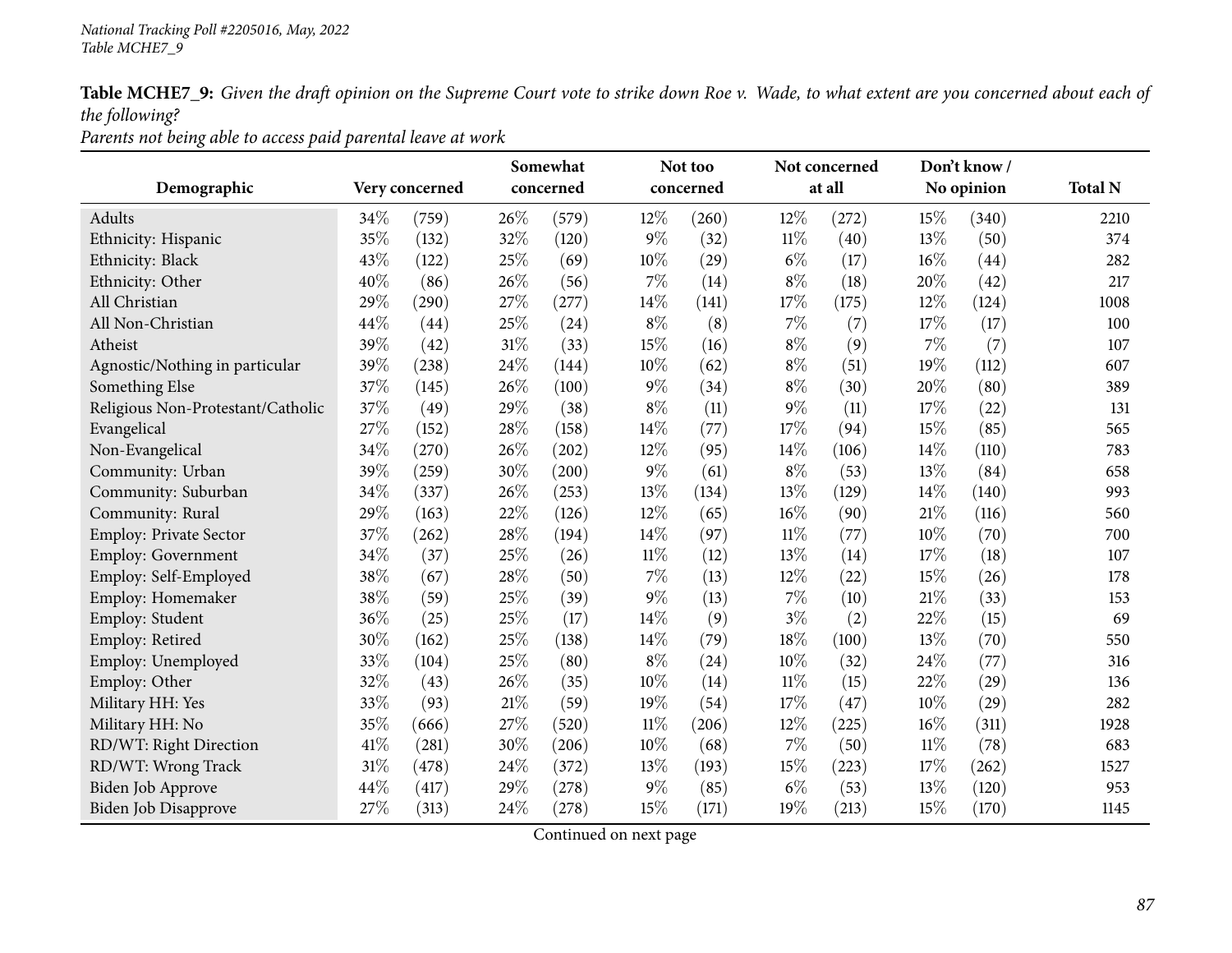*Parents not being able to access paid parental leave at work*

|                                      |      |                |      | Somewhat  |        | Not too   |        | Not concerned |        | Don't know/ |                |
|--------------------------------------|------|----------------|------|-----------|--------|-----------|--------|---------------|--------|-------------|----------------|
| Demographic                          |      | Very concerned |      | concerned |        | concerned |        | at all        |        | No opinion  | <b>Total N</b> |
| Adults                               | 34%  | (759)          | 26%  | (579)     | $12\%$ | (260)     | 12%    | (272)         | 15%    | (340)       | 2210           |
| Biden Job Strongly Approve           | 50%  | (200)          | 24%  | (95)      | $9\%$  | (34)      | $6\%$  | (25)          | $11\%$ | (43)        | 396            |
| Biden Job Somewhat Approve           | 39%  | (217)          | 33%  | (183)     | $9\%$  | (51)      | $5\%$  | (28)          | 14%    | (77)        | 557            |
| Biden Job Somewhat Disapprove        | 36%  | (124)          | 29%  | (102)     | 13%    | (45)      | 7%     | (23)          | 15%    | (52)        | 346            |
| Biden Job Strongly Disapprove        | 24\% | (189)          | 22%  | (176)     | 16%    | (126)     | 24\%   | (190)         | 15%    | (118)       | 799            |
| Favorable of Biden                   | 45%  | (431)          | 30%  | (292)     | $9\%$  | (86)      | $5\%$  | (48)          | 12%    | (112)       | 969            |
| Unfavorable of Biden                 | 27%  | (304)          | 24%  | (266)     | 15%    | (165)     | 19%    | (215)         | 15%    | (166)       | 1116           |
| Very Favorable of Biden              | 51%  | (213)          | 26%  | (108)     | $8\%$  | (35)      | $5\%$  | (20)          | 10%    | (40)        | 416            |
| Somewhat Favorable of Biden          | 40%  | (219)          | 33%  | (184)     | $9\%$  | (51)      | $5\%$  | (28)          | 13%    | (71)        | 553            |
| Somewhat Unfavorable of Biden        | 42%  | (126)          | 26%  | (79)      | 11%    | (32)      | 7%     | (22)          | 14\%   | (43)        | 302            |
| Very Unfavorable of Biden            | 22%  | (178)          | 23%  | (187)     | 16%    | (133)     | 24%    | (193)         | 15%    | (123)       | 814            |
| #1 Issue: Economy                    | 32%  | (266)          | 27%  | (229)     | 12%    | (101)     | 13%    | (110)         | 16%    | (130)       | 838            |
| #1 Issue: Security                   | 19%  | (52)           | 28%  | (77)      | 16%    | (45)      | 23%    | (64)          | 15%    | (41)        | 279            |
| #1 Issue: Health Care                | 45%  | (94)           | 26%  | (53)      | $9\%$  | (18)      | $4\%$  | (9)           | 16%    | (33)        | 207            |
| #1 Issue: Medicare / Social Security | 31%  | (77)           | 24%  | (61)      | 13%    | (32)      | $12\%$ | (30)          | 21%    | (52)        | 252            |
| #1 Issue: Women's Issues             | 58%  | (149)          | 20%  | (53)      | $9\%$  | (23)      | $5\%$  | (14)          | $8\%$  | (20)        | 259            |
| #1 Issue: Education                  | 28%  | (25)           | 28%  | (25)      | 11%    | (10)      | $9\%$  | (8)           | 24%    | (22)        | 90             |
| #1 Issue: Energy                     | 33%  | (51)           | 35%  | (55)      | 12%    | (19)      | $9\%$  | (14)          | $11\%$ | (18)        | 158            |
| #1 Issue: Other                      | 34%  | (43)           | 20%  | (26)      | 10%    | (13)      | $18\%$ | (23)          | 18%    | (24)        | 128            |
| 2020 Vote: Joe Biden                 | 46%  | (466)          | 28\% | (281)     | $9\%$  | (93)      | $5\%$  | (55)          | $11\%$ | (114)       | 1008           |
| 2020 Vote: Donald Trump              | 19%  | (137)          | 23%  | (164)     | 18%    | (127)     | 26%    | (186)         | 14%    | (103)       | 716            |
| 2020 Vote: Other                     | 32%  | (20)           | 33%  | (21)      | 10%    | (7)       | $8\%$  | (5)           | 17%    | (11)        | 65             |
| 2020 Vote: Didn't Vote               | 32%  | (135)          | 27%  | (112)     | $8\%$  | (34)      | $6\%$  | (27)          | 27%    | (112)       | 421            |
| 2018 House Vote: Democrat            | 47%  | (365)          | 29%  | (225)     | 10%    | (75)      | $5\%$  | (39)          | $9\%$  | (73)        | 778            |
| 2018 House Vote: Republican          | 19%  | (115)          | 23%  | (141)     | 17%    | (108)     | 27%    | (170)         | 14%    | (84)        | 618            |
| 2018 House Vote: Someone else        | 37%  | (21)           | 19%  | (11)      | $14\%$ | (8)       | 12%    | (7)           | 17%    | (10)        | 56             |
| 2016 Vote: Hillary Clinton           | 46%  | (351)          | 28%  | (210)     | $9\%$  | (68)      | $5\%$  | (41)          | 12%    | (88)        | 757            |
| 2016 Vote: Donald Trump              | 19%  | (126)          | 24%  | (163)     | 18%    | (120)     | 25%    | (170)         | 14\%   | (95)        | 673            |
| 2016 Vote: Other                     | 34%  | (41)           | 27%  | (33)      | $9\%$  | (11)      | 18%    | (22)          | $11\%$ | (13)        | 121            |
| 2016 Vote: Didn't Vote               | 36%  | (239)          | 26%  | (173)     | $9\%$  | (62)      | $6\%$  | (38)          | 22%    | (145)       | 656            |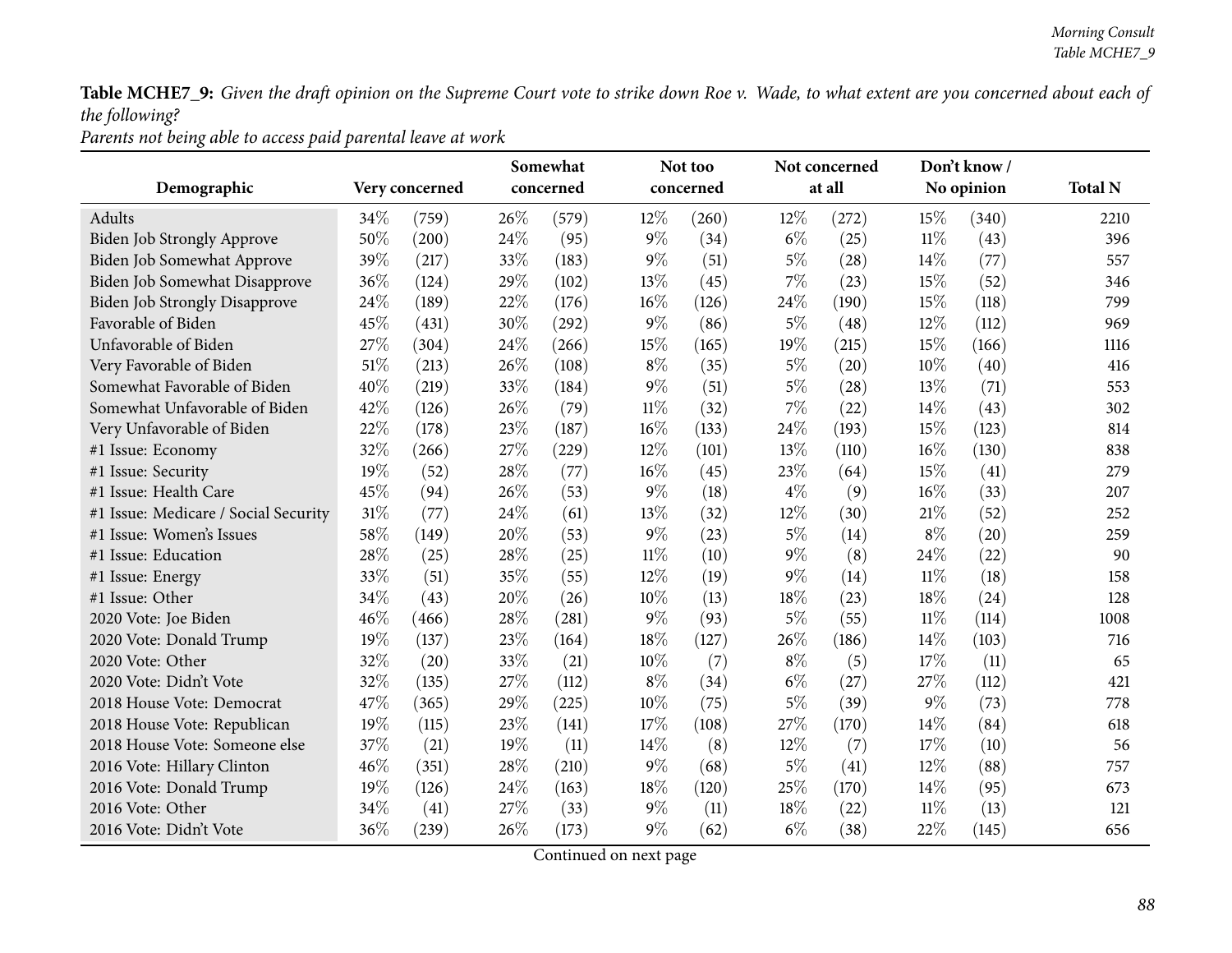*Parents not being able to access paid parental leave at work*

|                               |        |                |      | Somewhat   |        | Not too    |        | Not concerned |        | Don't know/        |                |
|-------------------------------|--------|----------------|------|------------|--------|------------|--------|---------------|--------|--------------------|----------------|
| Demographic                   |        | Very concerned |      | concerned  |        | concerned  |        | at all        |        | No opinion         | <b>Total N</b> |
| Adults                        | 34\%   | (759)          | 26\% | (579)      | 12\%   | $^{'}260)$ | 12%    | (272)         | $15\%$ | (340)              | 2210           |
| Voted in 2014: Yes            | 34\%   | (436)          | 24\% | (303)      | $14\%$ | (172)      | $16\%$ | (204)         | 12\%   | (150)              | 1265           |
| Voted in 2014: No             | 34\%   | (323)          | 29%  | $^{(276)}$ | $9\%$  | (88)       | 7%     | (68)          | 20%    | (190)              | 945            |
| 4-Region: Northeast           | 39%    | (148)          | 27%  | (105)      | $12\%$ | (45)       | $11\%$ | (40)          | 12\%   | (45)               | 383            |
| 4-Region: Midwest             | 33\%   | (152)          | 25%  | (114)      | $14\%$ | (63)       | 12%    | (55)          | $16\%$ | (73)               | 456            |
| 4-Region: South               | 32\%   | (270)          | 26\% | (218)      | $12\%$ | (102)      | 13\%   | (106)         | 18%    | (148)              | 844            |
| 4-Region: West                | 36%    | (189)          | 27\% | (141)      | 10%    | (51)       | $14\%$ | (71)          | $14\%$ | (74)               | 527            |
| Mothers                       | 43%    | (133)          | 29%  | (88)       | $7\%$  | (21)       | $8\%$  | (24)          | $14\%$ | (43)               | 309            |
| Women using BC                | 47%    | (95)           | 27\% | (55)       | 10%    | (20)       | $5\%$  | (10)          | $11\%$ | (22)               | 202            |
| Women not using BC            | 37%    | (332)          | 23%  | (212)      | 10%    | (94)       | $9\%$  | (78)          | $21\%$ | (190)              | 905            |
| Women 18-44 Use BC            | 49%    | (88)           | 27\% | (49)       | $9\%$  | (16)       | $4\%$  | (7)           | $11\%$ | (21)               | 180            |
| <b>Women 18-44</b>            | 47\%   | (250)          | 24\% | (130)      | $8\%$  | (41)       | $5\%$  | (24)          | 17%    | (89)               | 535            |
| <b>State Has Trigger Laws</b> | 37\%   | (144)          | 29%  | (112)      | 10\%   | (39)       | $16\%$ | (62)          | $7\%$  | $\left( 29\right)$ | 386            |
| Pro-Choice                    | 47\%   | 606            | 29%  | (365)      | $9\%$  | (114)      | $6\%$  | (72)          | $10\%$ | (123)              | 1279           |
| Anti-Choice                   | $17\%$ | (115)          | 25%  | (171)      | 17\%   | (120)      | 26\%   | (182)         | $14\%$ | (99)               | 687            |
| Split Sample a                | 32%    | (349)          | 27%  | (303)      | 13\%   | (140)      | $12\%$ | (137)         | $16\%$ | (173)              | 1102           |
| Split Sample B                | $37\%$ | (410)          | 25%  | $^{(276)}$ | $11\%$ | (120)      | 12%    | (136)         | $15\%$ | (167)              | 1108           |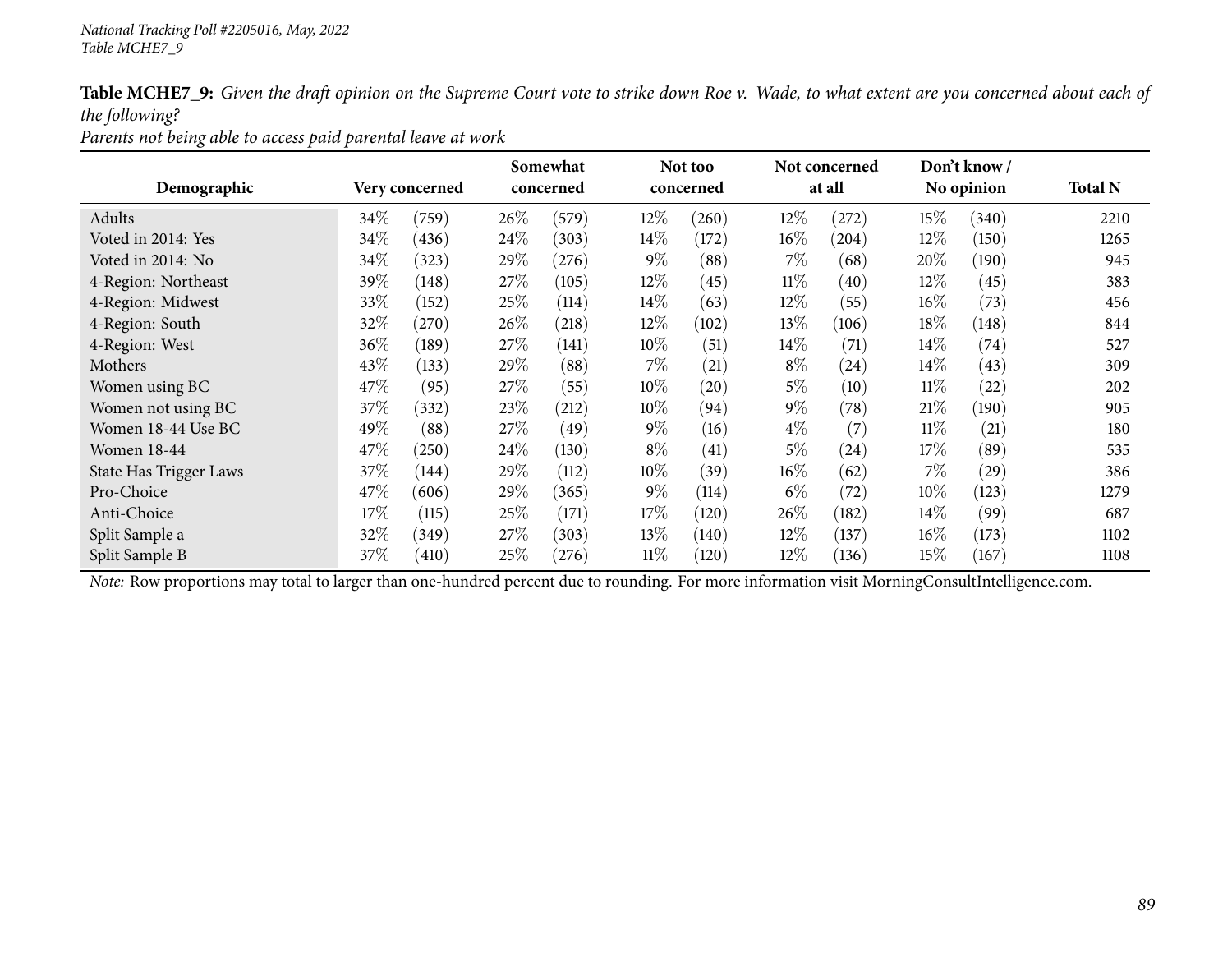|                          |        |                |        | Somewhat  |        | Not too   |        | Not concerned |        | Don't know/ |                |
|--------------------------|--------|----------------|--------|-----------|--------|-----------|--------|---------------|--------|-------------|----------------|
| Demographic              |        | Very concerned |        | concerned |        | concerned |        | at all        |        | No opinion  | <b>Total N</b> |
| Adults                   | 25%    | (551)          | 17%    | (386)     | 12%    | (260)     | 30%    | (656)         | 16%    | (357)       | 2210           |
| Gender: Male             | 23%    | (251)          | 18%    | (197)     | 13%    | (135)     | 32%    | (338)         | 14%    | (147)       | 1068           |
| Gender: Female           | 26%    | (301)          | 16%    | (188)     | $11\%$ | (125)     | 28%    | (317)         | 18%    | (210)       | 1142           |
| Age: 18-34               | 32%    | (202)          | 28\%   | (177)     | 10%    | (67)      | 15%    | (95)          | 16%    | (101)       | 642            |
| Age: 35-44               | 28%    | (101)          | 18%    | (65)      | 17%    | (63)      | 20%    | (74)          | 17%    | (63)        | 365            |
| Age: 45-64               | 20%    | (141)          | 14%    | (101)     | 14%    | (97)      | 35%    | (252)         | 17%    | (124)       | 714            |
| Age: 65+                 | 22%    | (107)          | $9\%$  | (43)      | 7%     | (34)      | 48%    | (235)         | 14%    | (70)        | 489            |
| GenZers: 1997-2012       | 35%    | (79)           | 27%    | (60)      | $6\%$  | (14)      | 14%    | (32)          | 18%    | (41)        | 226            |
| Millennials: 1981-1996   | 30%    | (202)          | 24%    | (165)     | 15%    | (104)     | $16\%$ | (112)         | 15%    | (101)       | 684            |
| GenXers: 1965-1980       | 23%    | (122)          | 15%    | (82)      | 13%    | (70)      | 29%    | (153)         | 20%    | (109)       | 536            |
| Baby Boomers: 1946-1964  | 19%    | (130)          | 10%    | (71)      | 10%    | (66)      | 47%    | (322)         | 14%    | (94)        | 683            |
| PID: Dem (no lean)       | 37%    | (311)          | $21\%$ | (175)     | 12%    | (102)     | 17%    | (139)         | 14%    | (115)       | 842            |
| PID: Ind (no lean)       | 22%    | (159)          | $16\%$ | (120)     | 10%    | (75)      | 29%    | (214)         | 22%    | (162)       | 730            |
| PID: Rep (no lean)       | 13%    | (81)           | 14%    | (91)      | 13%    | (83)      | 47%    | (302)         | 13%    | (81)        | 638            |
| PID/Gender: Dem Men      | 37%    | (148)          | 22%    | (86)      | 14%    | (54)      | 17%    | (66)          | $11\%$ | (44)        | 399            |
| PID/Gender: Dem Women    | 37%    | (163)          | 20%    | (89)      | $11\%$ | (48)      | 16%    | (73)          | 16%    | (70)        | 443            |
| PID/Gender: Ind Men      | 20%    | (68)           | 17%    | (60)      | $11\%$ | (37)      | 34%    | (119)         | 18%    | (62)        | 346            |
| PID/Gender: Ind Women    | 24%    | (91)           | $16\%$ | (60)      | 10%    | (39)      | 25%    | (95)          | 26%    | (100)       | 384            |
| PID/Gender: Rep Men      | $11\%$ | (35)           | 16%    | (51)      | 14%    | (44)      | 47%    | (153)         | 12%    | (40)        | 323            |
| PID/Gender: Rep Women    | 15%    | (46)           | 13%    | (40)      | 12%    | (39)      | 47%    | (150)         | 13%    | (40)        | 315            |
| Ideo: Liberal (1-3)      | 43%    | (273)          | 22%    | (139)     | 10%    | (63)      | 15%    | (92)          | $11\%$ | (67)        | 634            |
| Ideo: Moderate (4)       | 24%    | (156)          | 18%    | (119)     | 15%    | (98)      | 25%    | (165)         | 19%    | (122)       | 660            |
| Ideo: Conservative (5-7) | 12%    | (90)           | 13%    | (96)      | $11\%$ | (77)      | 52%    | (370)         | 12%    | (85)        | 718            |
| Educ: < College          | 23%    | (328)          | 18%    | (256)     | $11\%$ | (164)     | 29%    | (423)         | 19%    | (266)       | 1437           |
| Educ: Bachelors degree   | 27%    | (132)          | $18\%$ | (88)      | 13%    | (66)      | 29%    | (142)         | 13%    | (63)        | 491            |
| Educ: Post-grad          | 32%    | (91)           | 15%    | (42)      | $11\%$ | (31)      | 32%    | (91)          | 10%    | (28)        | 282            |
| Income: Under 50k        | 23%    | (288)          | $18\%$ | (231)     | $11\%$ | (137)     | 29%    | (364)         | 20%    | (257)       | 1277           |
| Income: 50k-100k         | 30%    | (190)          | $16\%$ | (99)      | 13%    | (85)      | $31\%$ | (197)         | $11\%$ | (69)        | 640            |
| Income: 100k+            | 25%    | (74)           | 19%    | (56)      | 13%    | (38)      | 32%    | (95)          | $11\%$ | (31)        | 293            |
| Ethnicity: White         | 23%    | (394)          | 16%    | (278)     | 12%    | (213)     | 34%    | (576)         | 15%    | (251)       | 1711           |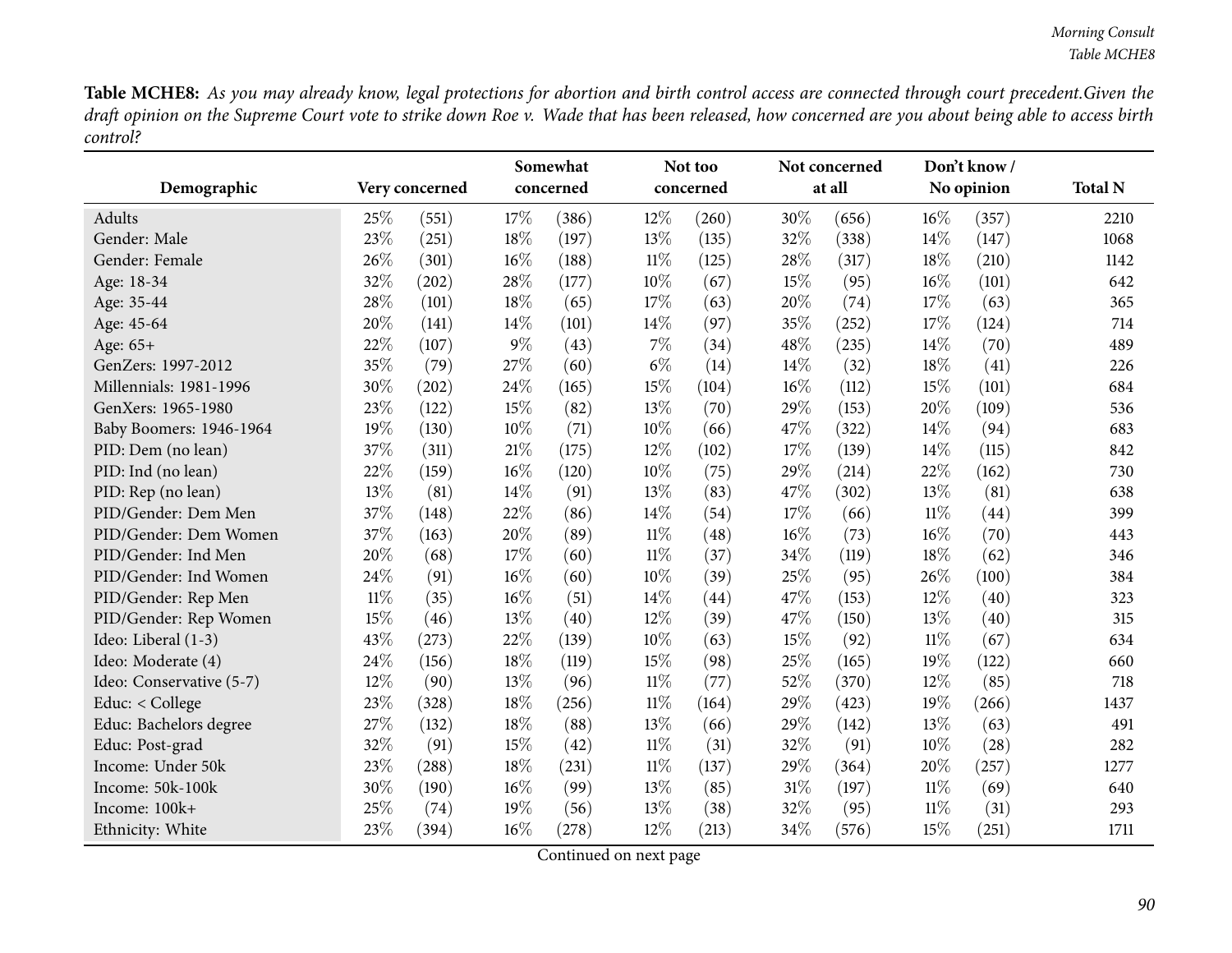| Demographic                       |        | Very concerned |        | Somewhat<br>concerned |        | Not too<br>concerned |        | Not concerned<br>at all |        | Don't know/<br>No opinion | <b>Total N</b> |
|-----------------------------------|--------|----------------|--------|-----------------------|--------|----------------------|--------|-------------------------|--------|---------------------------|----------------|
| Adults                            | 25%    | (551)          | 17%    | (386)                 | 12%    | (260)                | 30%    | (656)                   | $16\%$ | (357)                     | 2210           |
| Ethnicity: Hispanic               | $31\%$ | (115)          | 26%    | (98)                  | 10%    | (37)                 | 17\%   | (64)                    | 16%    | (60)                      | 374            |
| Ethnicity: Black                  | 34%    | (95)           | 20%    | (56)                  | $8\%$  | (24)                 | 17%    | (47)                    | 22%    | (61)                      | 282            |
| Ethnicity: Other                  | 29%    | (63)           | 24\%   | (52)                  | $11\%$ | (24)                 | 15%    | (32)                    | 21%    | (46)                      | 217            |
| All Christian                     | 20%    | (203)          | 16%    | (166)                 | 12%    | (123)                | 37%    | (377)                   | 14%    | (139)                     | 1008           |
| All Non-Christian                 | 40%    | (40)           | 20%    | (20)                  | 7%     | (7)                  | 15%    | (15)                    | 18%    | (18)                      | 100            |
| Atheist                           | 41\%   | (44)           | 23%    | (25)                  | $11\%$ | (12)                 | 18%    | (19)                    | $7\%$  | (7)                       | 107            |
| Agnostic/Nothing in particular    | 29%    | (174)          | 17%    | (105)                 | 13%    | (76)                 | 22%    | (133)                   | 19%    | (118)                     | 607            |
| Something Else                    | 23%    | (90)           | 18%    | (70)                  | $11\%$ | (43)                 | 28%    | (111)                   | 19%    | (75)                      | 389            |
| Religious Non-Protestant/Catholic | 33%    | (43)           | 20%    | (26)                  | $8\%$  | (10)                 | 20%    | (26)                    | 20%    | (26)                      | 131            |
| Evangelical                       | 18%    | (101)          | 17%    | (97)                  | 12%    | (65)                 | 40%    | (227)                   | 13%    | (75)                      | 565            |
| Non-Evangelical                   | 24%    | (188)          | 17%    | (129)                 | 12%    | (93)                 | 32%    | (247)                   | 16%    | (127)                     | 783            |
| Community: Urban                  | 30%    | (198)          | 18%    | (120)                 | 10%    | (66)                 | 23%    | (153)                   | 18%    | (121)                     | 658            |
| Community: Suburban               | 25%    | (246)          | $18\%$ | (177)                 | 12%    | (123)                | $31\%$ | (303)                   | 14%    | (143)                     | 993            |
| Community: Rural                  | 19%    | (107)          | $16\%$ | (88)                  | 13%    | (71)                 | 36%    | (200)                   | 17%    | (93)                      | 560            |
| <b>Employ: Private Sector</b>     | 30%    | (210)          | 21\%   | (145)                 | 15%    | (104)                | 24%    | (167)                   | $11\%$ | (74)                      | 700            |
| <b>Employ: Government</b>         | 25%    | (27)           | 28%    | (30)                  | 15%    | (16)                 | 25%    | (26)                    | $7\%$  | (8)                       | 107            |
| Employ: Self-Employed             | 27%    | (47)           | 22%    | (38)                  | $11\%$ | (19)                 | 26%    | (47)                    | 15%    | (27)                      | 178            |
| Employ: Homemaker                 | 22%    | (34)           | 18%    | (27)                  | 15%    | (23)                 | 26%    | (40)                    | 19%    | (29)                      | 153            |
| Employ: Student                   | 29%    | (20)           | 23%    | (16)                  | 12%    | (8)                  | 10%    | (7)                     | 26%    | (18)                      | 69             |
| Employ: Retired                   | 20%    | (112)          | 10%    | (55)                  | 7%     | (39)                 | 48%    | (262)                   | 15%    | (82)                      | 550            |
| Employ: Unemployed                | 23%    | (73)           | $16\%$ | (51)                  | $11\%$ | (34)                 | 22%    | (69)                    | 28%    | (90)                      | 316            |
| Employ: Other                     | 21%    | (28)           | 17%    | (24)                  | 12%    | (17)                 | 28%    | (38)                    | 22%    | (30)                      | 136            |
| Military HH: Yes                  | 22%    | (63)           | 15%    | (42)                  | 12%    | (33)                 | 40%    | (114)                   | $11\%$ | (31)                      | 282            |
| Military HH: No                   | 25%    | (489)          | 18%    | (344)                 | 12%    | (227)                | 28%    | (542)                   | 17%    | (326)                     | 1928           |
| RD/WT: Right Direction            | 33%    | (226)          | 23%    | (156)                 | $11\%$ | (77)                 | 18%    | (121)                   | 15%    | (103)                     | 683            |
| RD/WT: Wrong Track                | 21\%   | (325)          | 15%    | (230)                 | 12%    | (183)                | 35%    | (535)                   | 17%    | (254)                     | 1527           |
| Biden Job Approve                 | 35%    | (332)          | $21\%$ | (199)                 | 12%    | (110)                | 18%    | (173)                   | 15%    | (139)                     | 953            |
| <b>Biden Job Disapprove</b>       | 17%    | (199)          | 15%    | (175)                 | 12%    | (141)                | 41\%   | (464)                   | 14%    | (166)                     | 1145           |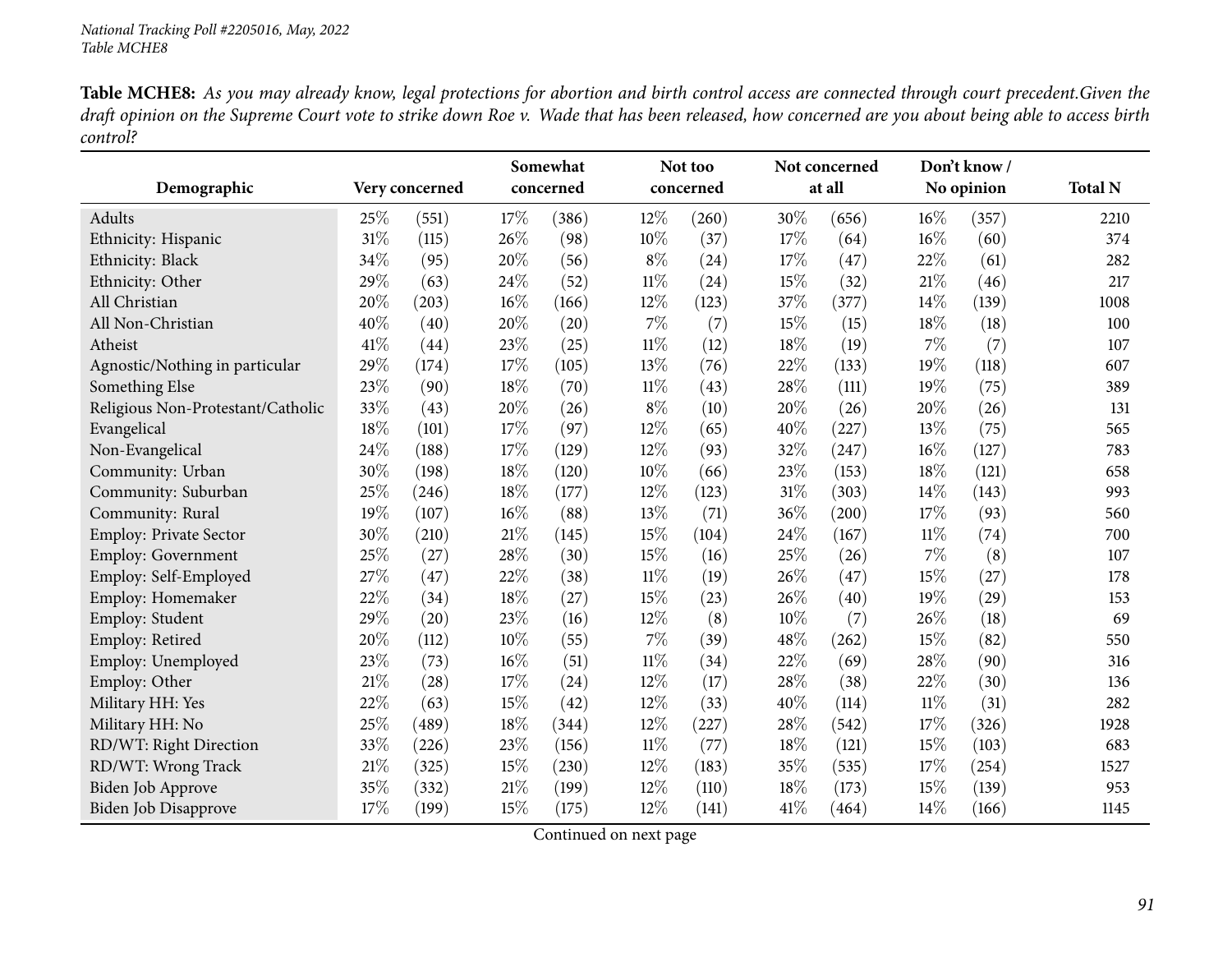|                                      |        |                |        | Somewhat  |        | Not too   |      | Not concerned |        | Don't know/ |                |
|--------------------------------------|--------|----------------|--------|-----------|--------|-----------|------|---------------|--------|-------------|----------------|
| Demographic                          |        | Very concerned |        | concerned |        | concerned |      | at all        |        | No opinion  | <b>Total N</b> |
| Adults                               | 25%    | (551)          | 17%    | (386)     | $12\%$ | (260)     | 30%  | (656)         | 16%    | (357)       | 2210           |
| <b>Biden Job Strongly Approve</b>    | 40%    | (158)          | $16\%$ | (64)      | 10%    | (40)      | 19%  | (74)          | 15%    | (61)        | 396            |
| Biden Job Somewhat Approve           | 31%    | (175)          | 24%    | (135)     | 13%    | (70)      | 18%  | (99)          | 14%    | (78)        | 557            |
| Biden Job Somewhat Disapprove        | 28%    | (96)           | 24\%   | (85)      | $11\%$ | (40)      | 20%  | (69)          | 16%    | (56)        | 346            |
| Biden Job Strongly Disapprove        | 13%    | (103)          | $11\%$ | (91)      | 13%    | (101)     | 49%  | (395)         | 14\%   | (109)       | 799            |
| Favorable of Biden                   | 36%    | (347)          | $21\%$ | (200)     | 10%    | (101)     | 18%  | (177)         | 15%    | (144)       | 969            |
| Unfavorable of Biden                 | 17%    | (185)          | 15%    | (168)     | 13%    | (146)     | 41%  | (459)         | 14\%   | (157)       | 1116           |
| Very Favorable of Biden              | 39%    | (164)          | 17%    | (72)      | 10%    | (40)      | 18%  | (75)          | 16%    | (65)        | 416            |
| Somewhat Favorable of Biden          | 33%    | (183)          | 23%    | (128)     | $11\%$ | (62)      | 18%  | (102)         | 14%    | (78)        | 553            |
| Somewhat Unfavorable of Biden        | 29%    | (87)           | $21\%$ | (65)      | 14%    | (42)      | 20%  | (60)          | 16%    | (49)        | 302            |
| Very Unfavorable of Biden            | 12%    | (98)           | 13%    | (103)     | 13%    | (104)     | 49%  | (399)         | 13%    | (109)       | 814            |
| #1 Issue: Economy                    | 21%    | (180)          | 20%    | (167)     | 13%    | (108)     | 31%  | (260)         | 15%    | (123)       | 838            |
| #1 Issue: Security                   | 14%    | (38)           | $12\%$ | (33)      | 14%    | (39)      | 47%  | (130)         | 14%    | (39)        | 279            |
| #1 Issue: Health Care                | 26%    | (54)           | 22%    | (46)      | 13%    | (28)      | 18%  | (38)          | 20%    | (41)        | 207            |
| #1 Issue: Medicare / Social Security | 19%    | (48)           | 12%    | (31)      | $7\%$  | (18)      | 40%  | (100)         | 22%    | (55)        | 252            |
| #1 Issue: Women's Issues             | 52%    | (134)          | 17%    | (44)      | $9\%$  | (24)      | 10%  | (26)          | 12%    | (30)        | 259            |
| #1 Issue: Education                  | $16\%$ | (15)           | 27%    | (24)      | 10%    | (9)       | 17%  | (16)          | 29%    | (26)        | 90             |
| #1 Issue: Energy                     | 31%    | (49)           | 20%    | (31)      | 16%    | (25)      | 20%  | (32)          | 12%    | (20)        | 158            |
| #1 Issue: Other                      | 27%    | (34)           | 7%     | (9)       | 7%     | (8)       | 41\% | (53)          | 18%    | (23)        | 128            |
| 2020 Vote: Joe Biden                 | 37%    | (376)          | 20%    | (198)     | $11\%$ | (110)     | 18%  | (183)         | 14%    | (140)       | 1008           |
| 2020 Vote: Donald Trump              | 10%    | (74)           | 13%    | (95)      | 14\%   | (99)      | 51%  | (368)         | $11\%$ | (80)        | 716            |
| 2020 Vote: Other                     | 22%    | (14)           | 13%    | (8)       | $7\%$  | (5)       | 32%  | (21)          | 26%    | (17)        | 65             |
| 2020 Vote: Didn't Vote               | 21%    | (87)           | 20%    | (84)      | $11\%$ | (46)      | 20%  | (84)          | 29%    | (120)       | 421            |
| 2018 House Vote: Democrat            | 39%    | (302)          | 19%    | (148)     | $11\%$ | (85)      | 19%  | (144)         | 13%    | (99)        | 778            |
| 2018 House Vote: Republican          | 10%    | (63)           | 14\%   | (89)      | 12%    | (74)      | 53%  | (327)         | $11\%$ | (65)        | 618            |
| 2018 House Vote: Someone else        | 25%    | (14)           | 12%    | (7)       | 10%    | (5)       | 32%  | (18)          | 22%    | (12)        | 56             |
| 2016 Vote: Hillary Clinton           | 38%    | (286)          | 20%    | (154)     | $11\%$ | (80)      | 18%  | (134)         | 14%    | (102)       | 757            |
| 2016 Vote: Donald Trump              | 12%    | (78)           | 14\%   | (94)      | 12%    | (82)      | 52%  | (349)         | 10%    | (70)        | 673            |
| 2016 Vote: Other                     | 25%    | (30)           | 10%    | (12)      | 15%    | (18)      | 37%  | (44)          | 14%    | (17)        | 121            |
| 2016 Vote: Didn't Vote               | 24%    | (156)          | 19%    | (125)     | 12%    | (80)      | 19%  | (127)         | 26%    | (168)       | 656            |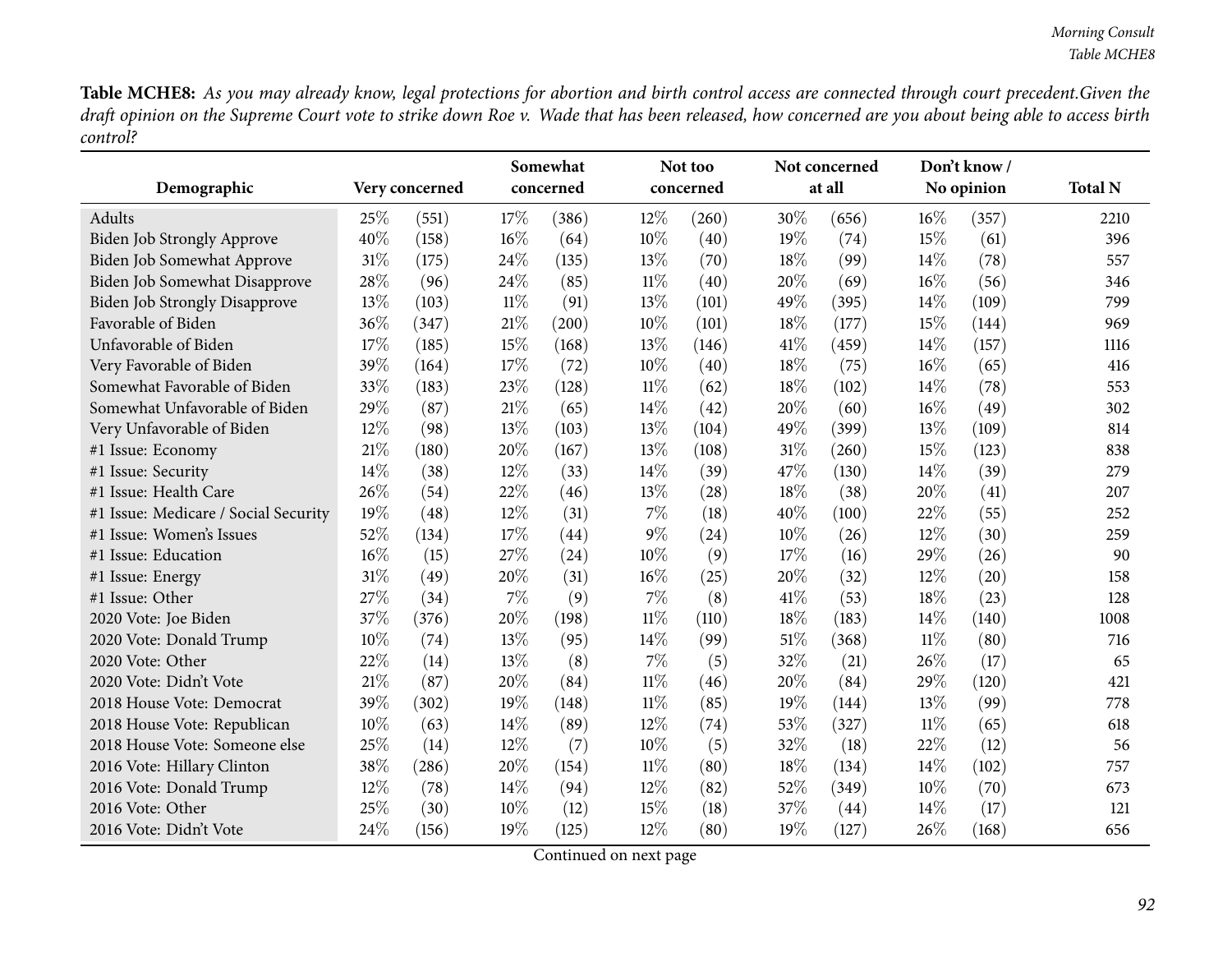|                               |        |                | Somewhat |           |        | Not too            |        | Not concerned |        | Don't know/ |                |
|-------------------------------|--------|----------------|----------|-----------|--------|--------------------|--------|---------------|--------|-------------|----------------|
| Demographic                   |        | Very concerned |          | concerned |        | concerned          |        | at all        |        | No opinion  | <b>Total N</b> |
| Adults                        | 25\%   | (551)          | $17\%$   | (386)     | $12\%$ | (260)              | 30\%   | (656)         | $16\%$ | (357)       | 2210           |
| Voted in 2014: Yes            | 26\%   | (325)          | $16\%$   | (203)     | $11\%$ | (140)              | $36\%$ | (451)         | 12%    | (147)       | 1265           |
| Voted in 2014: No             | 24\%   | (226)          | $19\%$   | (183)     | 13\%   | (120)              | 22\%   | (205)         | 22\%   | (210)       | 945            |
| 4-Region: Northeast           | $31\%$ | (117)          | 20%      | (75)      | $12\%$ | $\left( 44\right)$ | $26\%$ | (99)          | $12\%$ | (47)        | 383            |
| 4-Region: Midwest             | 26%    | (117)          | $14\%$   | (64)      | $11\%$ | (52)               | 32%    | (145)         | $17\%$ | (79)        | 456            |
| 4-Region: South               | 22%    | (182)          | $18\%$   | (154)     | 13\%   | (106)              | 29%    | (249)         | $18\%$ | (154)       | 844            |
| 4-Region: West                | 26\%   | (135)          | 17%      | (91)      | $11\%$ | (58)               | 31%    | (163)         | $15\%$ | (78)        | 527            |
| Mothers                       | 27%    | (83)           | 24\%     | (74)      | $16\%$ | (49)               | 18\%   | (55)          | $15\%$ | (47)        | 309            |
| Women using BC                | 43\%   | (87)           | $24\%$   | (49)      | 13\%   | (26)               | $11\%$ | (23)          | $9\%$  | (18)        | 202            |
| Women not using BC            | 23%    | (211)          | $15\%$   | (134)     | $11\%$ | (97)               | $31\%$ | (283)         | 20%    | (181)       | 905            |
| Women 18-44 Use BC            | 44%    | (80)           | 25\%     | (45)      | $14\%$ | (24)               | $10\%$ | (17)          | $7\%$  | (13)        | 180            |
| <b>Women 18-44</b>            | 34%    | (184)          | 23\%     | (123)     | 13\%   | (71)               | $13\%$ | (70)          | $16\%$ | (88)        | 535            |
| <b>State Has Trigger Laws</b> | 37\%   | (142)          | $20\%$   | (79)      | $9\%$  | (36)               | 27\%   | (104)         | $6\%$  | (25)        | 386            |
| Pro-Choice                    | 38\%   | (480)          | 20%      | (255)     | $12\%$ | (154)              | 18%    | (230)         | $13\%$ | (161)       | 1279           |
| Anti-Choice                   | $9\%$  | (58)           | 13\%     | (90)      | $12\%$ | (82)               | 56\%   | (382)         | $11\%$ | (75)        | 687            |
| Split Sample a                | 27\%   | $^{(294)}$     | 17%      | (186)     | $11\%$ | (120)              | 29\%   | (323)         | $16\%$ | (179)       | 1102           |
| Split Sample B                | 23%    | (258)          | $18\%$   | (199)     | 13\%   | (140)              | 30\%   | (332)         | $16\%$ | (179)       | 1108           |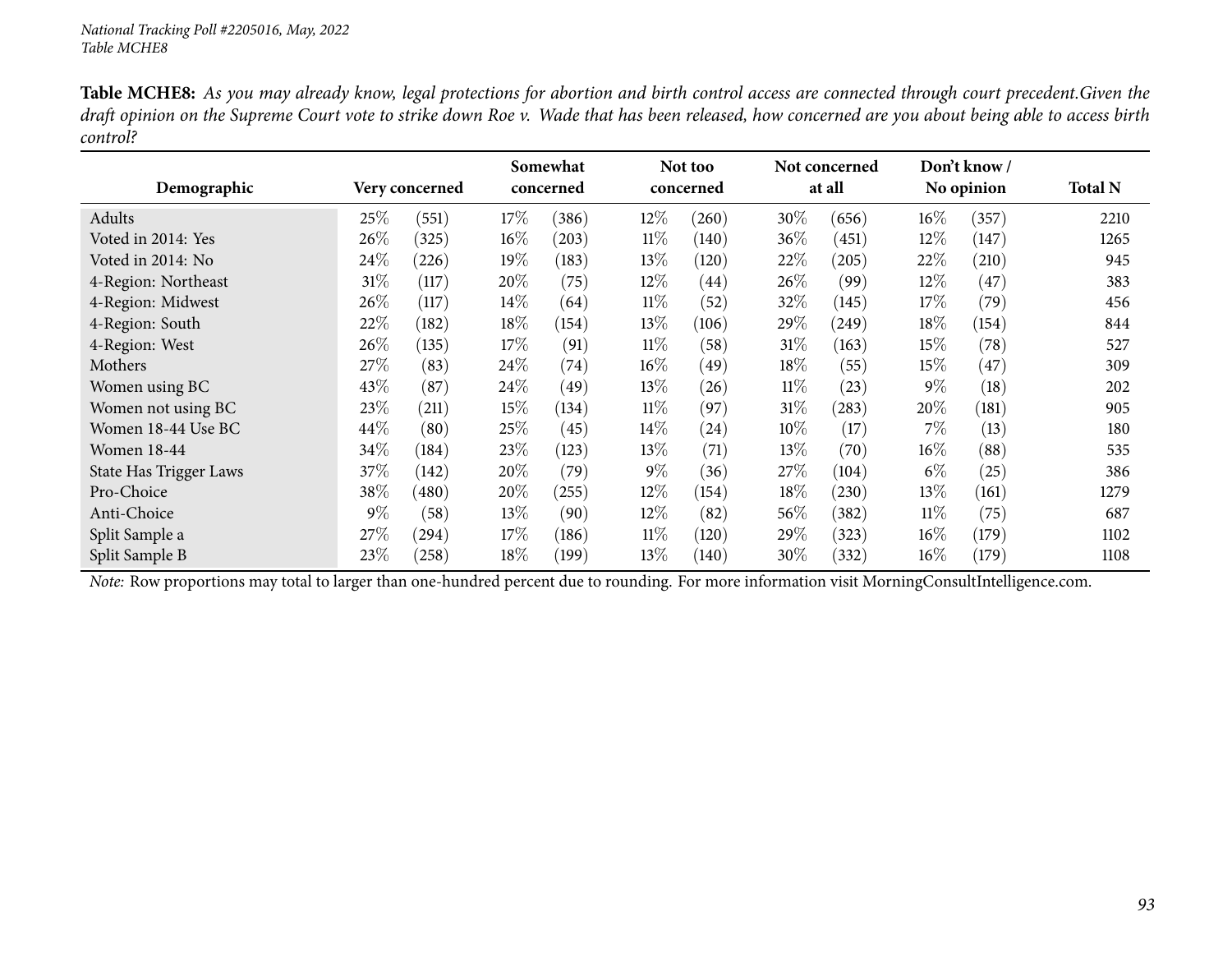| Demographic              |        | Yes   |        | N <sub>o</sub> |        | Don't know | <b>Total N</b> |
|--------------------------|--------|-------|--------|----------------|--------|------------|----------------|
| Adults                   | 17%    | (386) | 28%    | (610)          | 55%    | (1214)     | 2210           |
| Gender: Male             | 20%    | (213) | 30%    | (319)          | 50%    | (535)      | 1068           |
| Gender: Female           | 15%    | (172) | 25%    | (291)          | 59%    | (679)      | 1142           |
| Age: 18-34               | 20%    | (131) | 26\%   | (165)          | 54\%   | (347)      | 642            |
| Age: 35-44               | 16%    | (58)  | 24%    | (87)           | 60%    | (221)      | 365            |
| Age: 45-64               | 13%    | (90)  | 30%    | (216)          | 57%    | (408)      | 714            |
| Age: 65+                 | 22%    | (107) | 29%    | (143)          | 49%    | (239)      | 489            |
| GenZers: 1997-2012       | $17\%$ | (40)  | $31\%$ | (70)           | 52%    | (116)      | 226            |
| Millennials: 1981-1996   | $18\%$ | (125) | 22%    | (153)          | 59%    | (407)      | 684            |
| GenXers: 1965-1980       | 15%    | (81)  | 30%    | (159)          | 55%    | (297)      | 536            |
| Baby Boomers: 1946-1964  | 19%    | (128) | 30%    | (206)          | $51\%$ | (350)      | 683            |
| PID: Dem (no lean)       | 19%    | (162) | 34%    | (288)          | 47%    | (393)      | 842            |
| PID: Ind (no lean)       | $16\%$ | (114) | 24\%   | (174)          | $61\%$ | (442)      | 730            |
| PID: Rep (no lean)       | 17%    | (110) | 23%    | (149)          | 59%    | (379)      | 638            |
| PID/Gender: Dem Men      | 21\%   | (86)  | 36%    | (144)          | 43%    | (170)      | 399            |
| PID/Gender: Dem Women    | 17%    | (76)  | 32%    | (144)          | 50%    | (223)      | 443            |
| PID/Gender: Ind Men      | $16\%$ | (56)  | 29%    | (102)          | 54%    | (188)      | 346            |
| PID/Gender: Ind Women    | $15\%$ | (58)  | 19%    | (73)           | 66%    | (254)      | 384            |
| PID/Gender: Rep Men      | 22%    | (71)  | 23%    | (74)           | 55%    | (178)      | 323            |
| PID/Gender: Rep Women    | 12%    | (39)  | 24\%   | (75)           | 64%    | (202)      | 315            |
| Ideo: Liberal (1-3)      | 20%    | (127) | 37%    | (236)          | 43%    | (271)      | 634            |
| Ideo: Moderate (4)       | $18\%$ | (122) | 26%    | (170)          | 56%    | (369)      | 660            |
| Ideo: Conservative (5-7) | $18\%$ | (126) | 23%    | (167)          | 59%    | (426)      | 718            |
| Educ: < College          | $14\%$ | (206) | 23%    | (338)          | 62%    | (893)      | 1437           |
| Educ: Bachelors degree   | $21\%$ | (102) | 36%    | (175)          | 43%    | (213)      | 491            |
| Educ: Post-grad          | 27%    | (77)  | 35%    | (98)           | 38%    | (107)      | 282            |
| Income: Under 50k        | 15%    | (189) | 24%    | (309)          | $61\%$ | (779)      | 1277           |
| Income: 50k-100k         | $22\%$ | (139) | $31\%$ | (199)          | 47%    | (302)      | 640            |
| Income: 100k+            | 20%    | (58)  | 35%    | (103)          | 45%    | (132)      | 293            |
| Ethnicity: White         | $17\%$ | (294) | $29\%$ | (493)          | $54\%$ | (924)      | 1711           |
| Ethnicity: Hispanic      | $17\%$ | (64)  | 25%    | (93)           | 58%    | (217)      | 374            |
| Ethnicity: Black         | $18\%$ | (51)  | 25%    | (71)           | 57%    | (160)      | 282            |

Table MCHE9: Thirteen states have already passed 'trigger-laws,' which are laws that restrict abortion access and will immediately go into effect if Roe v. Wade is overturned. To the best of your knowledge, are there any trigger laws that will go into effect in your state if Roe is overturned?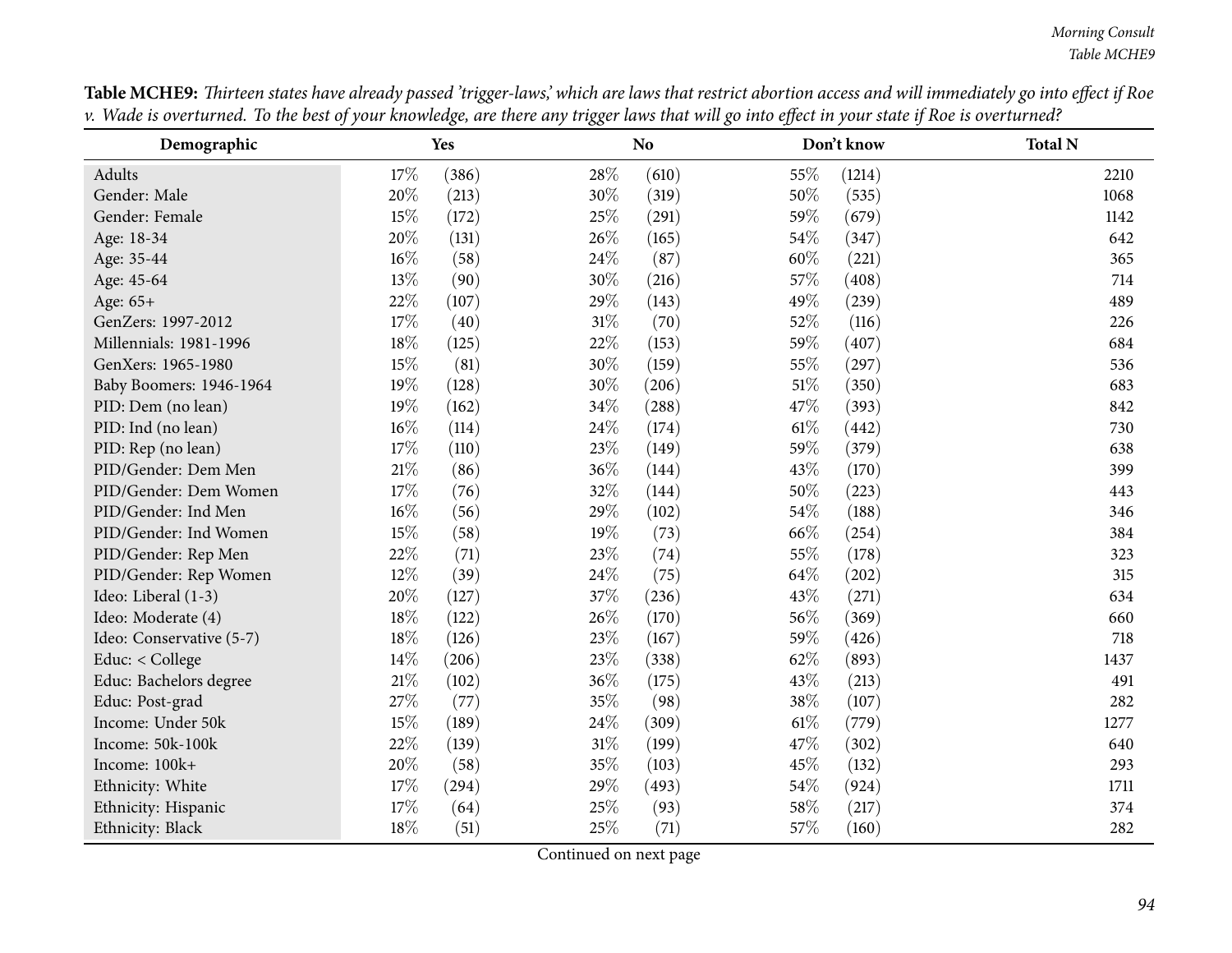| Demographic                          |        | Yes   |      | N <sub>o</sub> |      | Don't know | <b>Total N</b> |
|--------------------------------------|--------|-------|------|----------------|------|------------|----------------|
| Adults                               | 17%    | (386) | 28%  | (610)          | 55%  | (1214)     | 2210           |
| Ethnicity: Other                     | 19%    | (41)  | 21\% | (46)           | 60%  | (130)      | 217            |
| All Christian                        | 19%    | (196) | 28\% | (286)          | 52%  | (526)      | 1008           |
| All Non-Christian                    | 23%    | (23)  | 39%  | (39)           | 38%  | (38)       | 100            |
| Atheist                              | $21\%$ | (22)  | 37%  | (40)           | 42%  | (45)       | 107            |
| Agnostic/Nothing in particular       | 15%    | (90)  | 28%  | (169)          | 57%  | (347)      | 607            |
| Something Else                       | 14%    | (56)  | 20%  | (76)           | 66%  | (257)      | 389            |
| Religious Non-Protestant/Catholic    | 23%    | (31)  | 37%  | (49)           | 39%  | (51)       | 131            |
| Evangelical                          | $21\%$ | (121) | 20%  | (112)          | 59%  | (332)      | 565            |
| Non-Evangelical                      | 15%    | (120) | 30%  | (235)          | 55%  | (428)      | 783            |
| Community: Urban                     | 20%    | (130) | 29%  | (189)          | 52%  | (339)      | 658            |
| Community: Suburban                  | 17%    | (167) | 29%  | (288)          | 54%  | (537)      | 993            |
| Community: Rural                     | 16%    | (88)  | 24%  | (133)          | 60%  | (338)      | 560            |
| Employ: Private Sector               | $21\%$ | (148) | 30%  | (212)          | 49%  | (341)      | 700            |
| Employ: Government                   | $18\%$ | (19)  | 44%  | (47)           | 38%  | (41)       | 107            |
| Employ: Self-Employed                | 18%    | (32)  | 26%  | (46)           | 56%  | (100)      | 178            |
| Employ: Homemaker                    | $9\%$  | (13)  | 27%  | (42)           | 64%  | (99)       | 153            |
| Employ: Student                      | 16%    | (11)  | 23\% | (16)           | 60%  | (41)       | 69             |
| Employ: Retired                      | $21\%$ | (115) | 26%  | (141)          | 54\% | (295)      | 550            |
| Employ: Unemployed                   | 10%    | (33)  | 25%  | (80)           | 65%  | (204)      | 316            |
| Employ: Other                        | $11\%$ | (15)  | 20%  | (28)           | 68%  | (93)       | 136            |
| Military HH: Yes                     | $21\%$ | (60)  | 28%  | (80)           | 50%  | (142)      | 282            |
| Military HH: No                      | $17\%$ | (326) | 28\% | (530)          | 56%  | (1071)     | 1928           |
| RD/WT: Right Direction               | 22%    | (150) | 32%  | (217)          | 46%  | (316)      | 683            |
| RD/WT: Wrong Track                   | 15%    | (236) | 26%  | (393)          | 59%  | (898)      | 1527           |
| Biden Job Approve                    | $21\%$ | (200) | 32%  | (307)          | 47\% | (446)      | 953            |
| <b>Biden Job Disapprove</b>          | 15%    | (173) | 25%  | (292)          | 59%  | (681)      | 1145           |
| Biden Job Strongly Approve           | $25\%$ | (97)  | 33%  | (130)          | 43%  | (169)      | 396            |
| <b>Biden Job Somewhat Approve</b>    | 19%    | (103) | 32%  | (177)          | 50%  | (277)      | 557            |
| Biden Job Somewhat Disapprove        | 14%    | (50)  | 28%  | (98)           | 57\% | (198)      | 346            |
| <b>Biden Job Strongly Disapprove</b> | 15%    | (124) | 24%  | (193)          | 60%  | (483)      | 799            |

Table MCHE9: Thirteen states have already passed 'trigger-laws,' which are laws that restrict abortion access and will immediately go into effect if Roe v. Wade is overturned. To the best of your knowledge, are there any trigger laws that will go into effect in your state if Roe is overturned?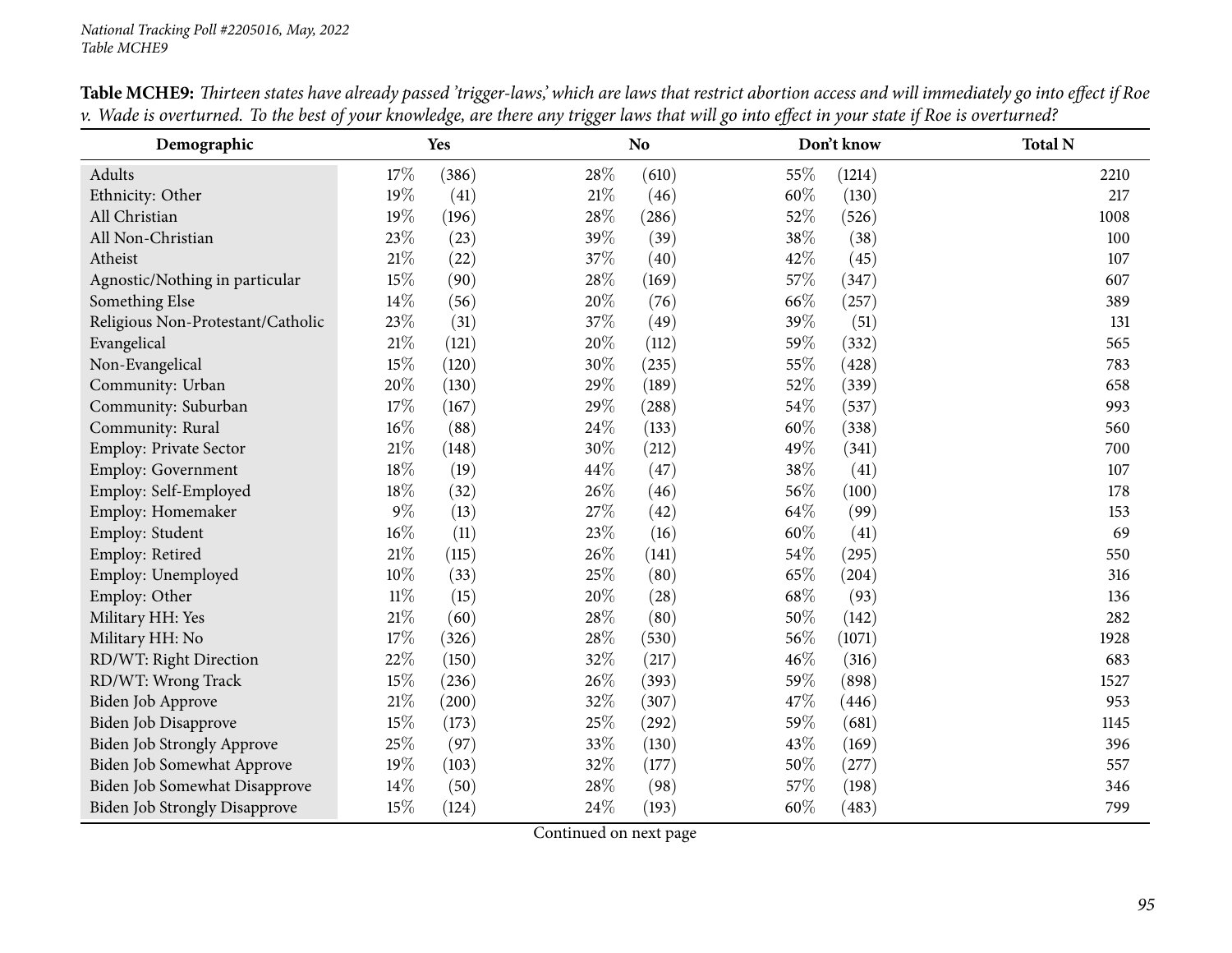| Demographic                          |        | Yes   |        | N <sub>o</sub> |        | Don't know | <b>Total N</b> |
|--------------------------------------|--------|-------|--------|----------------|--------|------------|----------------|
| Adults                               | 17%    | (386) | 28%    | (610)          | 55%    | (1214)     | 2210           |
| Favorable of Biden                   | $21\%$ | (202) | 32%    | (310)          | 47%    | (457)      | 969            |
| Unfavorable of Biden                 | 15%    | (171) | 25%    | (278)          | 60%    | (667)      | 1116           |
| Very Favorable of Biden              | 22%    | (93)  | 37%    | (155)          | 40%    | (168)      | 416            |
| Somewhat Favorable of Biden          | 20%    | (109) | 28\%   | (155)          | 52%    | (289)      | 553            |
| Somewhat Unfavorable of Biden        | 15%    | (46)  | 29%    | (87)           | 56%    | (169)      | 302            |
| Very Unfavorable of Biden            | 15%    | (125) | 23%    | (191)          | $61\%$ | (498)      | 814            |
| #1 Issue: Economy                    | $16\%$ | (131) | 29%    | (244)          | 55%    | (462)      | 838            |
| #1 Issue: Security                   | 19%    | (53)  | 27%    | (75)           | 54\%   | (151)      | 279            |
| #1 Issue: Health Care                | 20%    | (41)  | 25%    | (53)           | 55%    | (113)      | 207            |
| #1 Issue: Medicare / Social Security | 21\%   | (52)  | 21\%   | (53)           | 59%    | (147)      | 252            |
| #1 Issue: Women's Issues             | $21\%$ | (53)  | 34%    | (88)           | 45%    | (118)      | 259            |
| #1 Issue: Education                  | 13%    | (12)  | $21\%$ | (19)           | 66%    | (59)       | 90             |
| #1 Issue: Energy                     | $11\%$ | (18)  | 30%    | (48)           | 58%    | (92)       | 158            |
| #1 Issue: Other                      | 20%    | (26)  | 24%    | (31)           | 56%    | (71)       | 128            |
| 2020 Vote: Joe Biden                 | 21%    | (208) | 34\%   | (345)          | 45%    | (456)      | 1008           |
| 2020 Vote: Donald Trump              | 18%    | (128) | 23%    | (167)          | 59%    | (421)      | 716            |
| 2020 Vote: Other                     | $9\%$  | (6)   | $31\%$ | (20)           | 60%    | (39)       | 65             |
| 2020 Vote: Didn't Vote               | 10%    | (43)  | 19%    | (79)           | 71\%   | (298)      | 421            |
| 2018 House Vote: Democrat            | 22%    | (171) | $35\%$ | (274)          | 43%    | (333)      | 778            |
| 2018 House Vote: Republican          | 20%    | (126) | 23%    | (140)          | 57%    | (352)      | 618            |
| 2018 House Vote: Someone else        | $9\%$  | (5)   | 23%    | (13)           | 68%    | (38)       | 56             |
| 2016 Vote: Hillary Clinton           | 20%    | (155) | 36%    | (269)          | 44%    | (333)      | 757            |
| 2016 Vote: Donald Trump              | 20%    | (135) | 22%    | (146)          | 58%    | (392)      | 673            |
| 2016 Vote: Other                     | 12%    | (15)  | 35%    | (43)           | 53%    | (64)       | 121            |
| 2016 Vote: Didn't Vote               | 12%    | (80)  | 23%    | (152)          | 65%    | (424)      | 656            |
| Voted in 2014: Yes                   | 21%    | (268) | 30%    | (380)          | 49%    | (617)      | 1265           |
| Voted in 2014: No                    | 12%    | (118) | 24\%   | (230)          | 63%    | (597)      | 945            |
| 4-Region: Northeast                  | $9\%$  | (35)  | 42%    | (159)          | 49%    | (189)      | 383            |
| 4-Region: Midwest                    | 19%    | (87)  | 24\%   | (108)          | 57%    | (261)      | 456            |
| 4-Region: South                      | 24%    | (199) | 18%    | (151)          | 59%    | (494)      | 844            |
| 4-Region: West                       | 12%    | (65)  | 36%    | (192)          | 51%    | (270)      | 527            |

Table MCHE9: Thirteen states have already passed 'trigger-laws,' which are laws that restrict abortion access and will immediately go into effect if Roe v. Wade is overturned. To the best of your knowledge, are there any trigger laws that will go into effect in your state if Roe is overturned?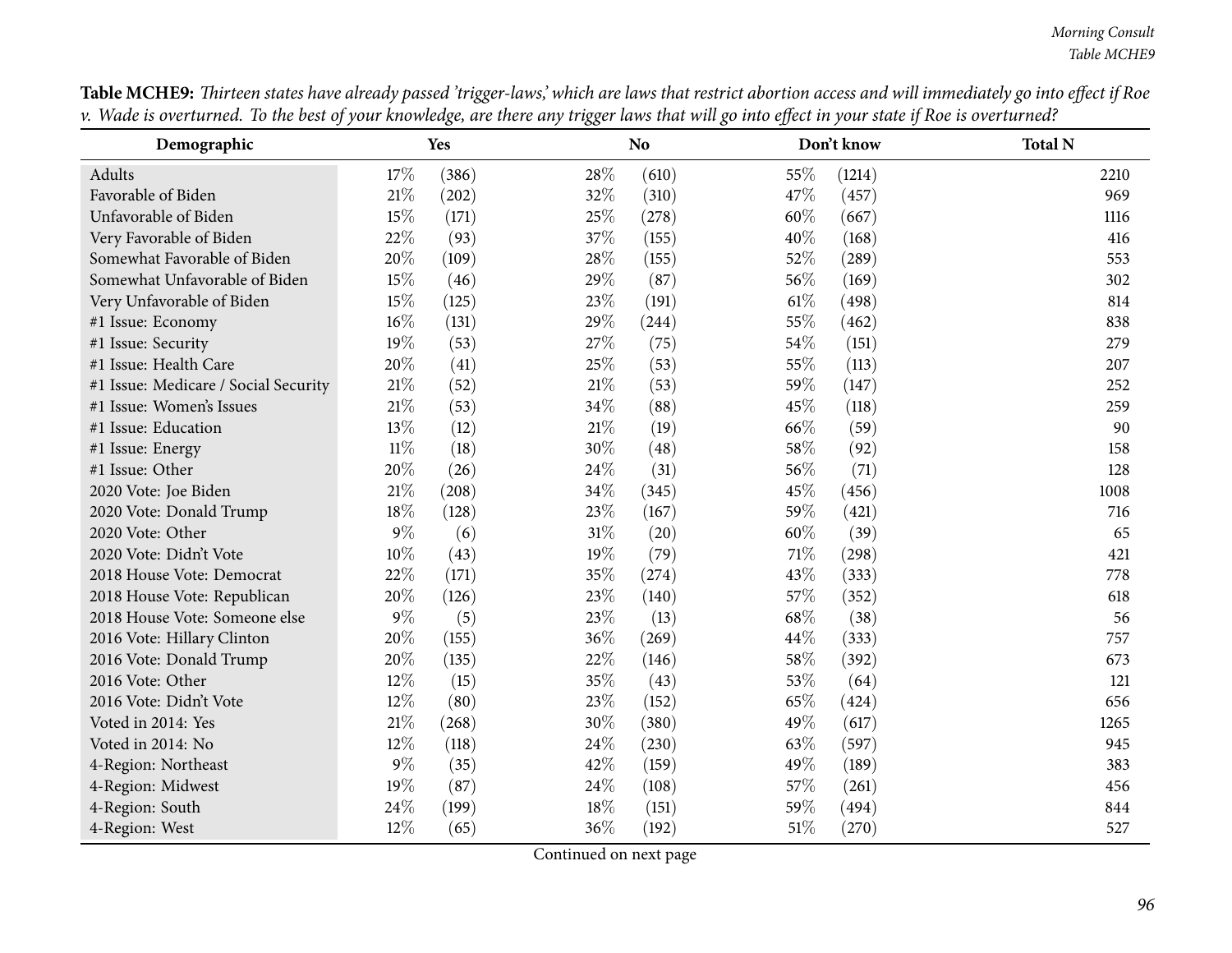| Demographic            | Yes    |            |        | N <sub>o</sub> |        | Don't know | <b>Total N</b> |
|------------------------|--------|------------|--------|----------------|--------|------------|----------------|
| Adults                 | $17\%$ | (386)      | 28\%   | (610)          | 55\%   | (1214)     | 2210           |
| Mothers                | $15\%$ | (47)       | 25%    | (76)           | 60%    | (186)      | 309            |
| Women using BC         | 21%    | (43)       | 23\%   | (48)           | 55%    | (112)      | 202            |
| Women not using BC     | $14\%$ | (126)      | $26\%$ | (236)          | $60\%$ | (544)      | 905            |
| Women 18-44 Use BC     | 23\%   | (42)       | 24\%   | (43)           | 53\%   | (95)       | 180            |
| Women 18-44            | $16\%$ | (85)       | 24\%   | (131)          | 60%    | (319)      | 535            |
| State Has Trigger Laws | 100%   | (386)      |        | (0)            |        | (0)        | 386            |
| Pro-Choice             | $18\%$ | (229)      | 32%    | (404)          | $51\%$ | (647)      | 1279           |
| Anti-Choice            | $19\%$ | (134)      | $26\%$ | (176)          | 55%    | (377)      | 687            |
| Split Sample a         | $18\%$ | $^{(204)}$ | 28\%   | (310)          | 53\%   | (588)      | 1102           |
| Split Sample B         | $16\%$ | (182)      | 27%    | (300)          | $56\%$ | (626)      | 1108           |

Table MCHE9: Thirteen states have already passed 'trigger-laws,' which are laws that restrict abortion access and will immediately go into effect if Roe v. Wade is overturned. To the best of your knowledge, are there any trigger laws that will go into effect in your state if Roe is overturned?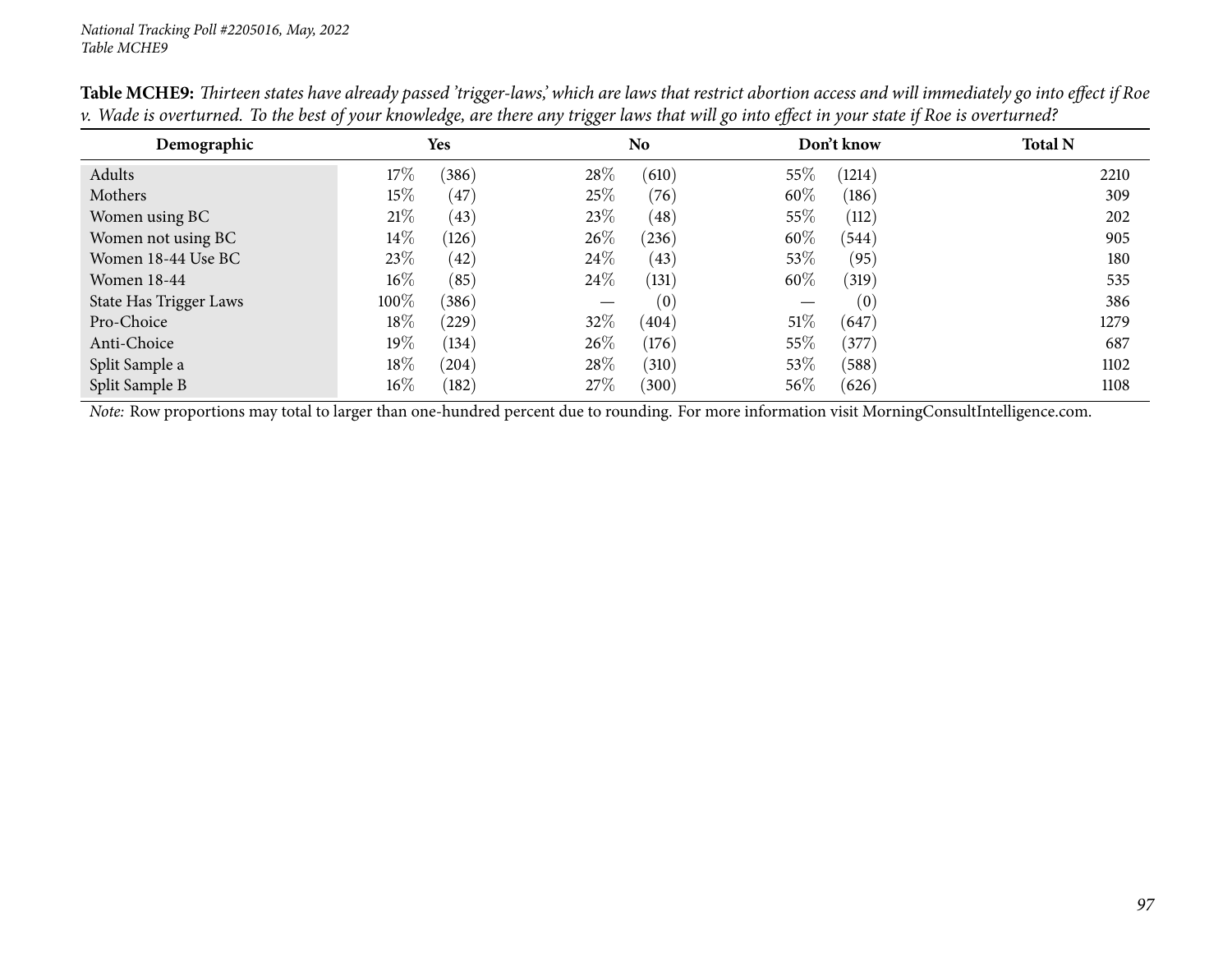Table MCHE10\_1: If Roe v. Wade is overturned, it will be up to the states to enact laws on abortion access. Do you support or oppose your state *taking the following initiatives if Roe v. Wade is overturned? Banning all abortions, no exceptions*

| Demographic              |        | <b>Strongly</b><br>support |        | Somewhat<br>support |        | Somewhat<br>oppose |      | <b>Strongly</b><br>oppose |        | Don't know/<br>No opinion | <b>Total N</b> |
|--------------------------|--------|----------------------------|--------|---------------------|--------|--------------------|------|---------------------------|--------|---------------------------|----------------|
| <b>Adults</b>            | 10%    | (222)                      | $8\%$  | (167)               | 13%    | (289)              | 55%  | (1222)                    | 14%    | (310)                     | 2210           |
| Gender: Male             | 10%    | (104)                      | $9\%$  | (97)                | 16%    | (169)              | 53%  | (563)                     | 13%    | (135)                     | 1068           |
| Gender: Female           | 10%    | (118)                      | $6\%$  | (69)                | $11\%$ | (121)              | 58%  | (659)                     | 15%    | (175)                     | 1142           |
| Age: 18-34               | 10%    | (65)                       | $10\%$ | (66)                | $11\%$ | (68)               | 55%  | (353)                     | 14%    | (89)                      | 642            |
| Age: 35-44               | 13%    | (49)                       | $8\%$  | (29)                | 15%    | (54)               | 49%  | (180)                     | 15%    | (53)                      | 365            |
| Age: 45-64               | $9\%$  | (67)                       | $6\%$  | (44)                | 13%    | (95)               | 55%  | (392)                     | 16%    | (116)                     | 714            |
| Age: 65+                 | $8\%$  | (41)                       | $6\%$  | (27)                | 15%    | (72)               | 61\% | (297)                     | $11\%$ | (51)                      | 489            |
| GenZers: 1997-2012       | $6\%$  | (13)                       | $8\%$  | (19)                | 10%    | (22)               | 64%  | (144)                     | 12%    | (28)                      | 226            |
| Millennials: 1981-1996   | 13%    | (90)                       | 10%    | (71)                | 12%    | (82)               | 50%  | (339)                     | 15%    | (102)                     | 684            |
| GenXers: 1965-1980       | 10%    | (52)                       | $6\%$  | (34)                | 15%    | (78)               | 52%  | (280)                     | 17%    | (92)                      | 536            |
| Baby Boomers: 1946-1964  | $9\%$  | (62)                       | $5\%$  | (37)                | 14%    | (96)               | 61\% | (413)                     | 11%    | (75)                      | 683            |
| PID: Dem (no lean)       | $6\%$  | (53)                       | $6\%$  | (46)                | $11\%$ | (90)               | 66%  | (559)                     | $11\%$ | (93)                      | 842            |
| PID: Ind (no lean)       | $8\%$  | (55)                       | $5\%$  | (33)                | $11\%$ | (84)               | 60%  | (438)                     | 16%    | (120)                     | 730            |
| PID: Rep (no lean)       | 18%    | (114)                      | 14%    | (87)                | 18%    | (115)              | 35%  | (225)                     | 15%    | (97)                      | 638            |
| PID/Gender: Dem Men      | $7\%$  | (30)                       | $6\%$  | (25)                | 13%    | (53)               | 63%  | (251)                     | 10%    | (40)                      | 399            |
| PID/Gender: Dem Women    | $5\%$  | (23)                       | $5\%$  | (22)                | $8\%$  | (37)               | 69%  | (308)                     | 12%    | (53)                      | 443            |
| PID/Gender: Ind Men      | $7\%$  | (26)                       | $6\%$  | $\left( 20\right)$  | 14%    | (49)               | 60%  | (207)                     | 13%    | (44)                      | 346            |
| PID/Gender: Ind Women    | $8\%$  | (29)                       | $3\%$  | (13)                | $9\%$  | (34)               | 60%  | (231)                     | 20%    | (76)                      | 384            |
| PID/Gender: Rep Men      | 15%    | (48)                       | 16%    | (53)                | 20%    | (66)               | 32%  | (104)                     | 16%    | (51)                      | 323            |
| PID/Gender: Rep Women    | 21%    | (65)                       | $11\%$ | (34)                | 16%    | (49)               | 38%  | (121)                     | 15%    | (46)                      | 315            |
| Ideo: Liberal (1-3)      | $4\%$  | (24)                       | $5\%$  | (29)                | $7\%$  | (42)               | 78%  | (492)                     | 7%     | (47)                      | 634            |
| Ideo: Moderate (4)       | $7\%$  | (49)                       | 7%     | (44)                | 14%    | (90)               | 57%  | (377)                     | 15%    | (100)                     | 660            |
| Ideo: Conservative (5-7) | 17%    | (125)                      | 12%    | (89)                | 20%    | (142)              | 37%  | (266)                     | 13%    | (95)                      | 718            |
| Educ: < College          | $11\%$ | (157)                      | 7%     | (102)               | 14%    | (194)              | 51%  | (739)                     | 17%    | (245)                     | 1437           |
| Educ: Bachelors degree   | $9\%$  | (43)                       | $8\%$  | (37)                | 13%    | (62)               | 62%  | (303)                     | 9%     | (45)                      | 491            |
| Educ: Post-grad          | $8\%$  | (22)                       | 10%    | (27)                | 12%    | (33)               | 64%  | (180)                     | 7%     | (20)                      | 282            |
| Income: Under 50k        | 10%    | (133)                      | $6\%$  | (80)                | 13%    | (166)              | 53%  | (682)                     | 17%    | (215)                     | 1277           |
| Income: 50k-100k         | 10%    | (64)                       | $9\%$  | (59)                | 12%    | (78)               | 58%  | (370)                     | $11\%$ | (68)                      | 640            |
| Income: 100k+            | $8\%$  | (24)                       | $9\%$  | (28)                | 15%    | (45)               | 58%  | (170)                     | 9%     | (27)                      | 293            |
| Ethnicity: White         | 10%    | (179)                      | $8\%$  | (128)               | 14%    | (239)              | 55%  | (939)                     | 13%    | (225)                     | 1711           |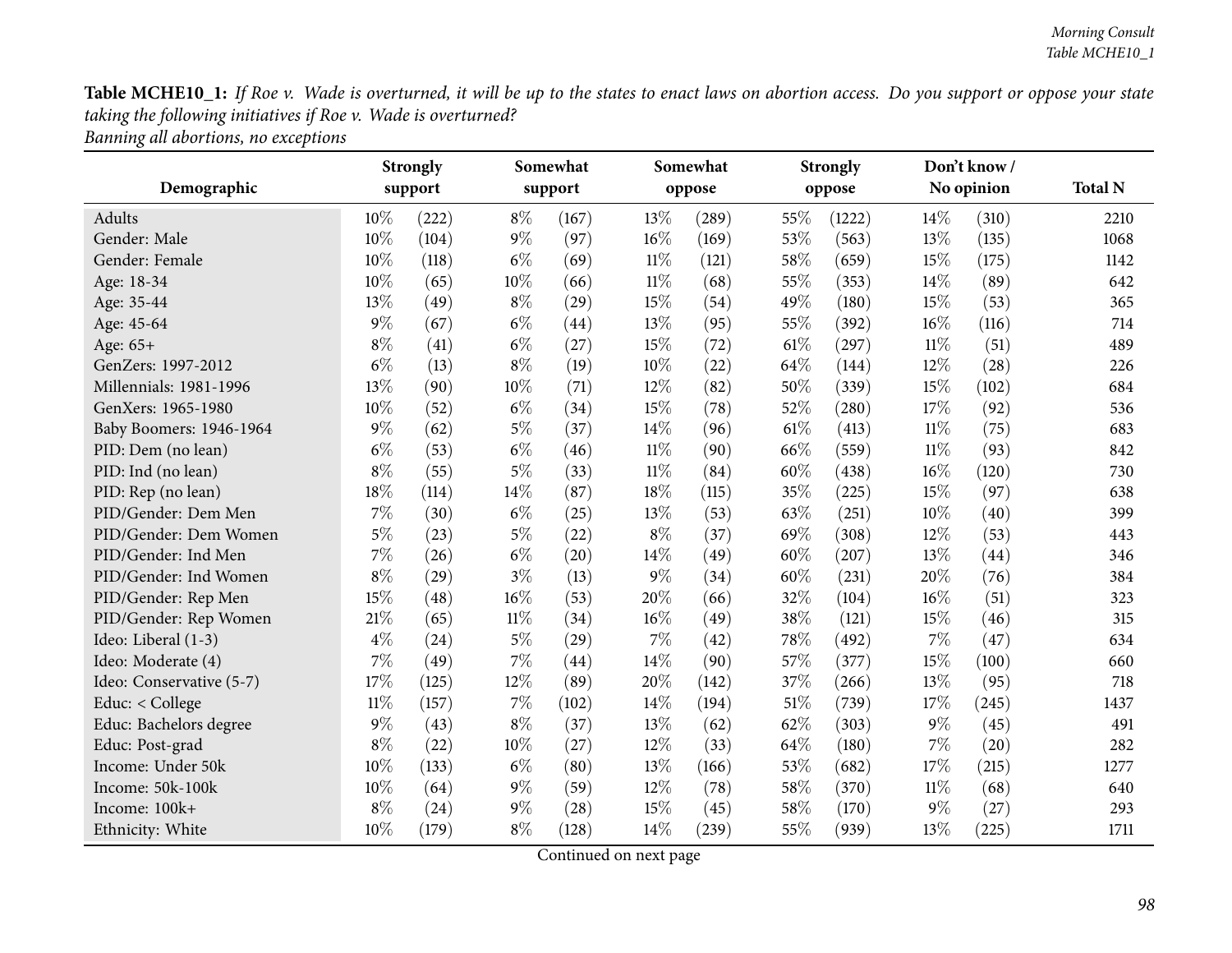| Table MCHE10_1: If Roe v. Wade is overturned, it will be up to the states to enact laws on abortion access. Do you support or oppose your state |
|-------------------------------------------------------------------------------------------------------------------------------------------------|
| taking the following initiatives if Roe v. Wade is overturned?                                                                                  |
| Ranning all ahortions no exceptions                                                                                                             |

*Banning all abortions, no exceptions*

|                                   | <b>Strongly</b> |         |        | Somewhat |        | Somewhat |     | <b>Strongly</b> |        | Don't know/ |                |
|-----------------------------------|-----------------|---------|--------|----------|--------|----------|-----|-----------------|--------|-------------|----------------|
| Demographic                       |                 | support |        | support  |        | oppose   |     | oppose          |        | No opinion  | <b>Total N</b> |
| Adults                            | 10%             | (222)   | $8\%$  | (167)    | 13%    | (289)    | 55% | (1222)          | 14%    | (310)       | 2210           |
| Ethnicity: Hispanic               | 10%             | (38)    | $8\%$  | (30)     | $11\%$ | (42)     | 58% | (217)           | 12%    | (46)        | 374            |
| Ethnicity: Black                  | 7%              | (20)    | $11\%$ | (30)     | 12%    | (34)     | 52% | (146)           | 19%    | (53)        | 282            |
| Ethnicity: Other                  | $11\%$          | (23)    | $4\%$  | (8)      | $8\%$  | (16)     | 63% | (137)           | 15%    | (32)        | 217            |
| All Christian                     | 12%             | (123)   | $11\%$ | (107)    | 17%    | (168)    | 49% | (498)           | $11\%$ | (112)       | 1008           |
| All Non-Christian                 | $6\%$           | (6)     | $6\%$  | (6)      | $7\%$  | (7)      | 70% | (70)            | $11\%$ | (11)        | 100            |
| Atheist                           | $7\%$           | (7)     | $3\%$  | (3)      | $5\%$  | (5)      | 80% | (86)            | $6\%$  | (6)         | 107            |
| Agnostic/Nothing in particular    | $5\%$           | (30)    | $4\%$  | (27)     | $9\%$  | (54)     | 64% | (391)           | 17%    | (104)       | 607            |
| Something Else                    | 14\%            | (55)    | $6\%$  | (24)     | 14%    | (55)     | 46% | (178)           | 20%    | (77)        | 389            |
| Religious Non-Protestant/Catholic | 7%              | (9)     | $9\%$  | (12)     | $7\%$  | (10)     | 64% | (84)            | 13%    | (16)        | 131            |
| Evangelical                       | 21%             | (118)   | 13%    | (73)     | 18%    | (102)    | 32% | (181)           | 16%    | (91)        | 565            |
| Non-Evangelical                   | 7%              | (57)    | $6\%$  | (50)     | 14%    | (113)    | 60% | (472)           | 12%    | (91)        | 783            |
| Community: Urban                  | 12%             | (80)    | $8\%$  | (55)     | $11\%$ | (74)     | 55% | (362)           | 13%    | (86)        | 658            |
| Community: Suburban               | $8\%$           | (78)    | 7%     | (66)     | 13%    | (126)    | 61% | (605)           | 12%    | (117)       | 993            |
| Community: Rural                  | 11%             | (63)    | $8\%$  | (45)     | 16%    | (89)     | 46% | (255)           | 19%    | (107)       | 560            |
| Employ: Private Sector            | $11\%$          | (76)    | $10\%$ | (73)     | 14%    | (97)     | 55% | (383)           | 10%    | (71)        | 700            |
| Employ: Government                | $5\%$           | (6)     | $10\%$ | (11)     | 13%    | (14)     | 58% | (63)            | 13%    | (14)        | 107            |
| Employ: Self-Employed             | $8\%$           | (14)    | $7\%$  | (12)     | $11\%$ | (20)     | 59% | (104)           | 15%    | (27)        | 178            |
| Employ: Homemaker                 | $11\%$          | (16)    | $6\%$  | (9)      | 12%    | (18)     | 50% | (77)            | 21%    | (33)        | 153            |
| Employ: Student                   | $11\%$          | (8)     | $6\%$  | (4)      | $9\%$  | (6)      | 50% | (34)            | 24%    | (16)        | 69             |
| Employ: Retired                   | $9\%$           | (47)    | $7\%$  | (40)     | 15%    | (83)     | 58% | (318)           | $11\%$ | (62)        | 550            |
| Employ: Unemployed                | $11\%$          | (35)    | $4\%$  | (11)     | $11\%$ | (36)     | 54% | (171)           | 20%    | (64)        | 316            |
| Employ: Other                     | 15%             | (20)    | $5\%$  | (7)      | $11\%$ | (15)     | 53% | (72)            | 17%    | (23)        | 136            |
| Military HH: Yes                  | 10%             | (30)    | $8\%$  | (23)     | 17%    | (47)     | 54% | (152)           | $11\%$ | (31)        | 282            |
| Military HH: No                   | 10%             | (192)   | $7\%$  | (144)    | 13%    | (242)    | 56% | (1070)          | 14%    | (279)       | 1928           |
| RD/WT: Right Direction            | 9%              | (61)    | $9\%$  | (61)     | 10%    | (67)     | 59% | (402)           | 13%    | (92)        | 683            |
| RD/WT: Wrong Track                | $11\%$          | (161)   | $7\%$  | (105)    | 15%    | (222)    | 54% | (820)           | 14%    | (218)       | 1527           |
| Biden Job Approve                 | $8\%$           | (72)    | $7\%$  | (63)     | $9\%$  | (89)     | 66% | (633)           | 10%    | (97)        | 953            |
| <b>Biden Job Disapprove</b>       | 13%             | (143)   | $9\%$  | (102)    | 17%    | (195)    | 47% | (538)           | 15%    | (167)       | 1145           |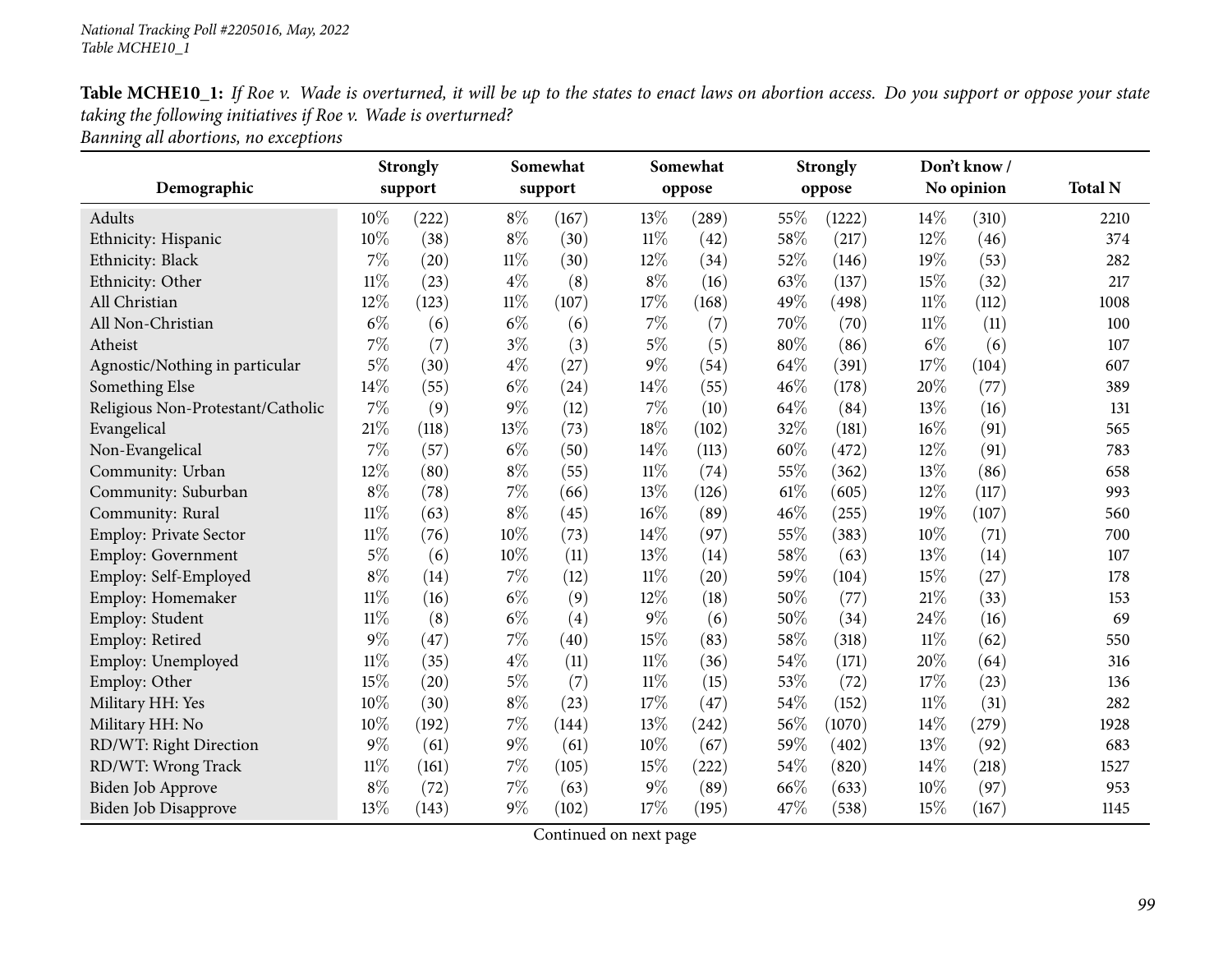|                                      | <b>Strongly</b> |         | Somewhat |         |       | Somewhat |      | <b>Strongly</b> |        | Don't know/ |                |
|--------------------------------------|-----------------|---------|----------|---------|-------|----------|------|-----------------|--------|-------------|----------------|
| Demographic                          |                 | support |          | support |       | oppose   |      | oppose          |        | No opinion  | <b>Total N</b> |
| Adults                               | 10%             | (222)   | $8\%$    | (167)   | 13%   | (289)    | 55%  | (1222)          | 14%    | (310)       | 2210           |
| Biden Job Strongly Approve           | 9%              | (37)    | $9\%$    | (35)    | $9\%$ | (35)     | 64\% | (254)           | $9\%$  | (35)        | 396            |
| Biden Job Somewhat Approve           | $6\%$           | (34)    | $5\%$    | (28)    | 10%   | (53)     | 68\% | (379)           | $11\%$ | (62)        | 557            |
| Biden Job Somewhat Disapprove        | $5\%$           | (19)    | $7\%$    | (23)    | 14%   | (49)     | 58%  | (200)           | 16%    | (55)        | 346            |
| <b>Biden Job Strongly Disapprove</b> | 16%             | (124)   | 10%      | (79)    | 18%   | (146)    | 42%  | (338)           | 14%    | (112)       | 799            |
| Favorable of Biden                   | $6\%$           | (61)    | $6\%$    | (62)    | $9\%$ | (87)     | 69%  | (668)           | $9\%$  | (91)        | 969            |
| Unfavorable of Biden                 | 14%             | (156)   | $9\%$    | (101)   | 17%   | (195)    | 45%  | (504)           | 14%    | (161)       | 1116           |
| Very Favorable of Biden              | 7%              | (29)    | $8\%$    | (34)    | $8\%$ | (33)     | 68\% | (283)           | $9\%$  | (38)        | 416            |
| Somewhat Favorable of Biden          | $6\%$           | (32)    | $5\%$    | (28)    | 10%   | (54)     | 70%  | (386)           | 10%    | (53)        | 553            |
| Somewhat Unfavorable of Biden        | $6\%$           | (19)    | $6\%$    | (18)    | 14%   | (43)     | 59%  | (178)           | 14%    | (44)        | 302            |
| Very Unfavorable of Biden            | 17%             | (137)   | 10%      | (83)    | 19%   | (151)    | 40%  | (325)           | 14%    | (117)       | 814            |
| #1 Issue: Economy                    | $11\%$          | (92)    | $9\%$    | (76)    | 15%   | (125)    | 52%  | (438)           | 13%    | (106)       | 838            |
| #1 Issue: Security                   | 19%             | (52)    | 10%      | (27)    | 22%   | (62)     | 39%  | (108)           | $11\%$ | (30)        | 279            |
| #1 Issue: Health Care                | $8\%$           | (16)    | $9\%$    | (19)    | $9\%$ | (19)     | 55%  | (115)           | 19%    | (39)        | 207            |
| #1 Issue: Medicare / Social Security | $9\%$           | (23)    | $7\%$    | (18)    | 10%   | (26)     | 55%  | (139)           | 18%    | (46)        | 252            |
| #1 Issue: Women's Issues             | $5\%$           | (13)    | $2\%$    | (6)     | $3\%$ | (8)      | 83%  | (214)           | $7\%$  | (18)        | 259            |
| #1 Issue: Education                  | $6\%$           | (5)     | $9\%$    | (8)     | 17%   | (15)     | 36%  | (33)            | 32%    | (29)        | 90             |
| #1 Issue: Energy                     | 7%              | (11)    | $5\%$    | (8)     | 15%   | (24)     | 59%  | (92)            | 14%    | (21)        | 158            |
| #1 Issue: Other                      | 7%              | (9)     | $4\%$    | (5)     | $8\%$ | (10)     | 65%  | (84)            | 16%    | (21)        | 128            |
| 2020 Vote: Joe Biden                 | $5\%$           | (55)    | $4\%$    | (43)    | $8\%$ | (85)     | 73%  | (735)           | 9%     | (90)        | 1008           |
| 2020 Vote: Donald Trump              | 18%             | (132)   | 14%      | (102)   | 20%   | (141)    | 34%  | (247)           | 13%    | (95)        | 716            |
| 2020 Vote: Other                     | $6\%$           | (4)     | $3\%$    | (2)     | $7\%$ | (5)      | 60%  | (39)            | 25%    | (16)        | 65             |
| 2020 Vote: Didn't Vote               | 7%              | (31)    | $5\%$    | (20)    | 14\%  | (59)     | 48%  | (201)           | 26%    | (109)       | 421            |
| 2018 House Vote: Democrat            | $6\%$           | (45)    | $4\%$    | (35)    | $8\%$ | (60)     | 73%  | (570)           | $9\%$  | (68)        | 778            |
| 2018 House Vote: Republican          | 17%             | (108)   | 13%      | (79)    | 20%   | (122)    | 38%  | (236)           | $12\%$ | (74)        | 618            |
| 2018 House Vote: Someone else        | $1\%$           | (0)     | $2\%$    | (1)     | $4\%$ | (2)      | 69%  | (39)            | 23%    | (13)        | 56             |
| 2016 Vote: Hillary Clinton           | $6\%$           | (47)    | $4\%$    | (31)    | $9\%$ | (66)     | 73%  | (553)           | $8\%$  | (59)        | 757            |
| 2016 Vote: Donald Trump              | 16%             | (111)   | 12%      | (81)    | 18%   | (121)    | 40%  | (269)           | 13%    | (90)        | 673            |
| 2016 Vote: Other                     | $3\%$           | (4)     | $4\%$    | (4)     | 13%   | (15)     | 64\% | (77)            | 16%    | (19)        | 121            |
| 2016 Vote: Didn't Vote               | $9\%$           | (58)    | $8\%$    | (49)    | 13%   | (86)     | 49%  | (322)           | 22%    | (141)       | 656            |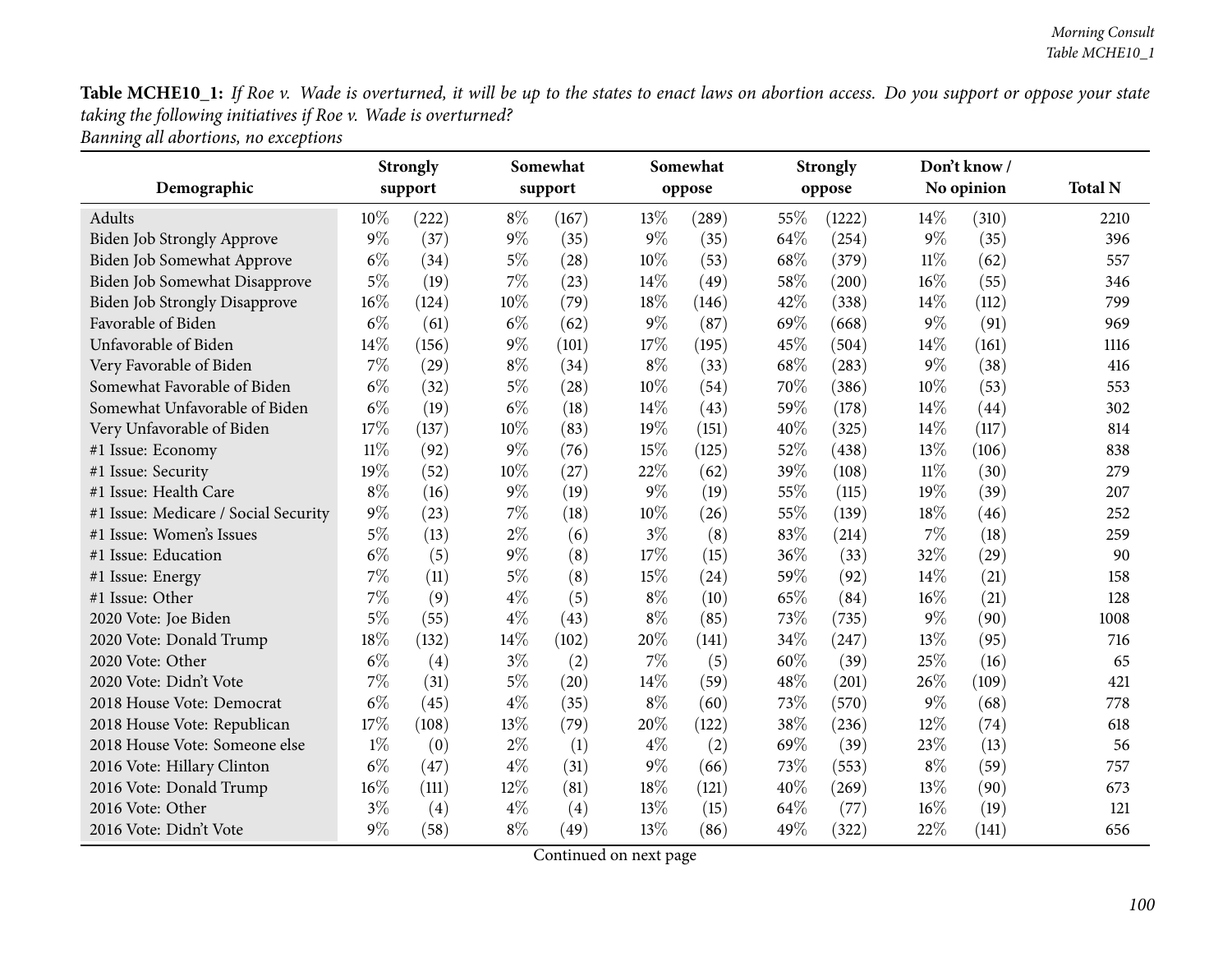| Table MCHE10_1: If Roe v. Wade is overturned, it will be up to the states to enact laws on abortion access. Do you support or oppose your state |
|-------------------------------------------------------------------------------------------------------------------------------------------------|
| taking the following initiatives if Roe v. Wade is overturned?                                                                                  |
| Banning all abortions, no exceptions                                                                                                            |

|                        | <b>Strongly</b><br>Somewhat |         |        | Somewhat |        | <b>Strongly</b> |        | Don't know/ |        |            |                |
|------------------------|-----------------------------|---------|--------|----------|--------|-----------------|--------|-------------|--------|------------|----------------|
| Demographic            |                             | support |        | support  |        | oppose          |        | oppose      |        | No opinion | <b>Total N</b> |
| Adults                 | $10\%$                      | (222)   | $8\%$  | (167)    | 13\%   | (289)           | 55%    | 1222)       | $14\%$ | (310)      | 2210           |
| Voted in 2014: Yes     | $11\%$                      | (140)   | $8\%$  | (96)     | 13\%   | (162)           | 58%    | (732)       | $11\%$ | (136)      | 1265           |
| Voted in 2014: No      | $9\%$                       | (82)    | 7%     | (71)     | 13%    | (127)           | 52\%   | (490)       | 18%    | (174)      | 945            |
| 4-Region: Northeast    | $10\%$                      | (39)    | 5%     | (20)     | $14\%$ | (54)            | 62\%   | $^{'}237)$  | $9\%$  | (33)       | 383            |
| 4-Region: Midwest      | $11\%$                      | (50)    | $6\%$  | (30)     | $11\%$ | (52)            | 55%    | (250)       | 17%    | (75)       | 456            |
| 4-Region: South        | $10\%$                      | (87)    | $10\%$ | (83)     | $16\%$ | (137)           | 48\%   | (402)       | $16\%$ | (136)      | 844            |
| 4-Region: West         | $9\%$                       | (46)    | $6\%$  | (34)     | $9\%$  | (47)            | 63\%   | (332)       | 13\%   | (66)       | 527            |
| Mothers                | 13\%                        | (41)    | $8\%$  | (25)     | 10%    | (31)            | 57\%   | (175)       | $12\%$ | (37)       | 309            |
| Women using BC         | $9\%$                       | (19)    | $6\%$  | (13)     | $9\%$  | (19)            | 69%    | (139)       | $6\%$  | (13)       | 202            |
| Women not using BC     | 10%                         | (95)    | $6\%$  | (55)     | $11\%$ | (98)            | 56\%   | (507)       | 17%    | (151)      | 905            |
| Women 18-44 Use BC     | 10\%                        | (18)    | $6\%$  | (12)     | $9\%$  | (17)            | 69%    | (125)       | $5\%$  | (9)        | 180            |
| <b>Women 18-44</b>     | 10%                         | (54)    | $6\%$  | (35)     | $8\%$  | (43)            | 62\%   | (331)       | 13%    | (72)       | 535            |
| State Has Trigger Laws | $16\%$                      | (61)    | 15%    | (57)     | $14\%$ | (56)            | $51\%$ | (197)       | $4\%$  | (15)       | 386            |
| Pro-Choice             | $2\%$                       | (30)    | $3\%$  | (43)     | $9\%$  | (111)           | 79%    | (1016)      | $6\%$  | (80)       | 1279           |
| Anti-Choice            | 26\%                        | (179)   | $16\%$ | (113)    | 22%    | (154)           | 23\%   | (161)       | 12%    | (80)       | 687            |
| Split Sample a         | $10\%$                      | (112)   | $9\%$  | (99)     | $13\%$ | (141)           | 55%    | (608)       | $13\%$ | (141)      | 1102           |
| Split Sample B         | $10\%$                      | (110)   | $6\%$  | (67)     | 13\%   | (148)           | 55\%   | (614)       | 15%    | (169)      | 1108           |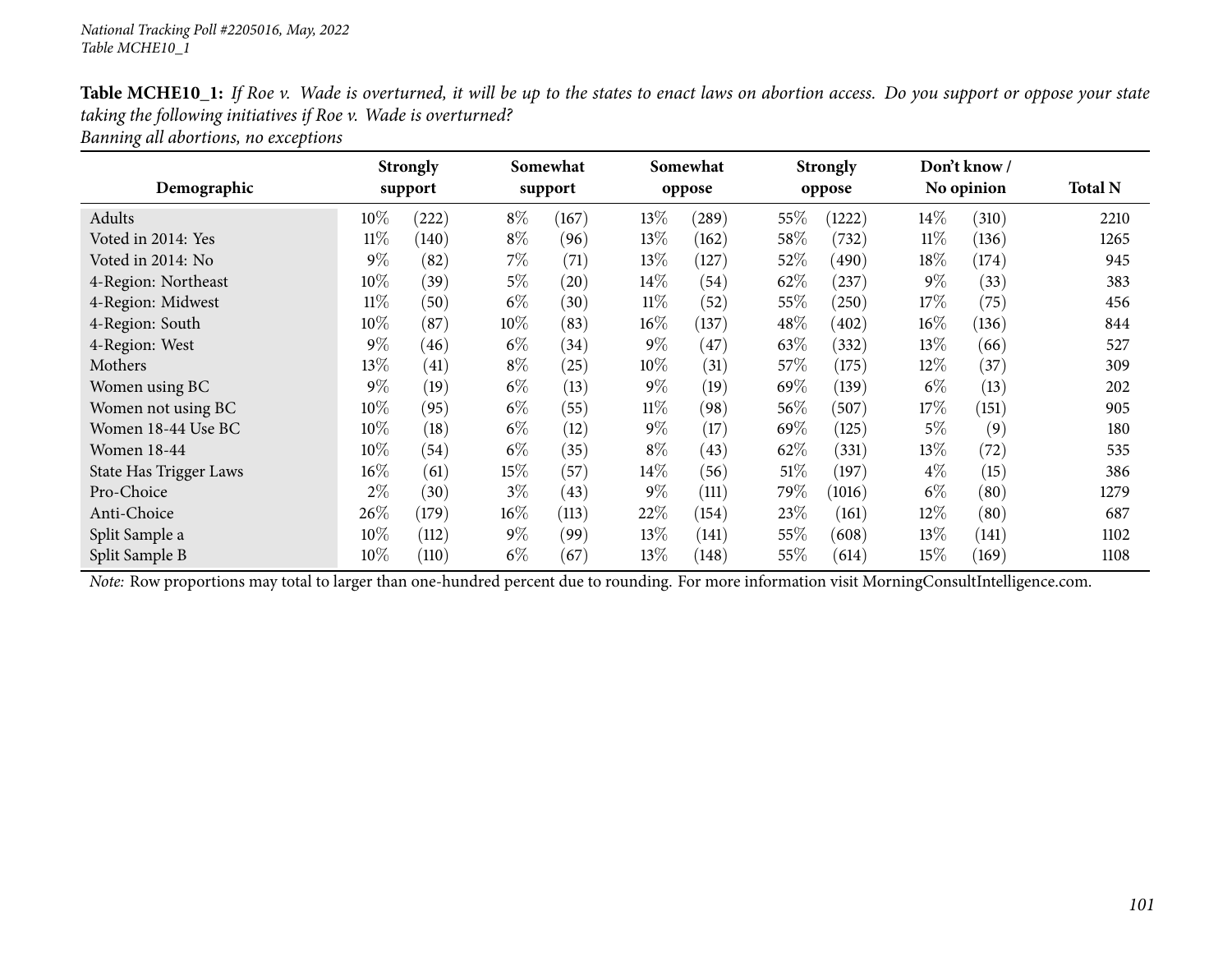|                          | <b>Strongly</b> |       |        | Somewhat |        | Somewhat |      | <b>Strongly</b> |        | Don't know / |                |
|--------------------------|-----------------|-------|--------|----------|--------|----------|------|-----------------|--------|--------------|----------------|
| Demographic              | support         |       |        | support  |        | oppose   |      | oppose          |        | No opinion   | <b>Total N</b> |
| Adults                   | 19%             | (422) | 12%    | (262)    | $12\%$ | (271)    | 41\% | (914)           | 15%    | (341)        | 2210           |
| Gender: Male             | 21%             | (221) | $11\%$ | (122)    | 15%    | (157)    | 39%  | (412)           | 15%    | (155)        | 1068           |
| Gender: Female           | 18%             | (201) | $12\%$ | (139)    | $10\%$ | (114)    | 44%  | (501)           | 16%    | (186)        | 1142           |
| Age: 18-34               | 18%             | (117) | 13%    | (82)     | 12%    | (78)     | 42%  | (267)           | 15%    | (97)         | 642            |
| Age: 35-44               | 18%             | (64)  | 12%    | (43)     | 13%    | (48)     | 38%  | (138)           | 20%    | (72)         | 365            |
| Age: 45-64               | 20%             | (145) | 10%    | (71)     | 13%    | (92)     | 40%  | (284)           | 17%    | (122)        | 714            |
| Age: 65+                 | 20%             | (96)  | 14%    | (66)     | $11\%$ | (53)     | 46%  | (224)           | $10\%$ | (50)         | 489            |
| GenZers: 1997-2012       | 12%             | (27)  | 12%    | (26)     | $11\%$ | (25)     | 50%  | (112)           | 16%    | (36)         | 226            |
| Millennials: 1981-1996   | 20%             | (137) | 13%    | (90)     | 13%    | (89)     | 38%  | (257)           | 16%    | (113)        | 684            |
| GenXers: 1965-1980       | 20%             | (106) | $9\%$  | (49)     | 12%    | (62)     | 40%  | (214)           | 20%    | (105)        | 536            |
| Baby Boomers: 1946-1964  | 19%             | (131) | 14%    | (92)     | 13%    | (89)     | 43%  | (296)           | $11\%$ | (75)         | 683            |
| PID: Dem (no lean)       | 11%             | (94)  | $8\%$  | (65)     | 13%    | (108)    | 56%  | (471)           | 12%    | (103)        | 842            |
| PID: Ind (no lean)       | 13%             | (98)  | $11\%$ | (82)     | 12%    | (88)     | 43%  | (316)           | 20%    | (145)        | 730            |
| PID: Rep (no lean)       | 36%             | (230) | 18%    | (114)    | 12%    | (75)     | 20%  | (126)           | 15%    | (93)         | 638            |
| PID/Gender: Dem Men      | 14%             | (55)  | 7%     | (26)     | 14%    | (56)     | 54%  | (214)           | 12%    | (48)         | 399            |
| PID/Gender: Dem Women    | $9\%$           | (39)  | $9\%$  | (39)     | 12%    | (52)     | 58%  | (257)           | 12%    | (55)         | 443            |
| PID/Gender: Ind Men      | 14\%            | (49)  | 10%    | (35)     | 17%    | (58)     | 43%  | (147)           | 16%    | (57)         | 346            |
| PID/Gender: Ind Women    | 13%             | (50)  | 12%    | (47)     | $8\%$  | (30)     | 44%  | (169)           | 23%    | (89)         | 384            |
| PID/Gender: Rep Men      | 36%             | (118) | 19%    | (61)     | 13%    | (43)     | 16%  | (51)            | 16%    | (50)         | 323            |
| PID/Gender: Rep Women    | 36%             | (112) | 17%    | (53)     | 10%    | (32)     | 24%  | (75)            | 14\%   | (43)         | 315            |
| Ideo: Liberal (1-3)      | $9\%$           | (56)  | $5\%$  | (33)     | 9%     | (54)     | 70%  | (443)           | $8\%$  | (48)         | 634            |
| Ideo: Moderate (4)       | 12%             | (82)  | 13%    | (87)     | 16%    | (106)    | 40%  | (265)           | 18%    | (120)        | 660            |
| Ideo: Conservative (5-7) | 36%             | (259) | 17%    | (123)    | 13%    | (96)     | 20%  | (147)           | 13\%   | (93)         | 718            |
| Educ: < College          | 20%             | (286) | 12%    | (169)    | 12%    | (169)    | 37%  | (538)           | 19%    | (276)        | 1437           |
| Educ: Bachelors degree   | 18%             | (87)  | $11\%$ | (56)     | 14%    | (68)     | 49%  | (241)           | $8\%$  | (39)         | 491            |
| Educ: Post-grad          | 18%             | (49)  | 13%    | (37)     | 12%    | (35)     | 48%  | (134)           | $9\%$  | (27)         | 282            |
| Income: Under 50k        | 19%             | (240) | $11\%$ | (145)    | 13%    | (161)    | 38%  | (486)           | 19%    | (245)        | 1277           |
| Income: 50k-100k         | 21%             | (137) | $11\%$ | (71)     | 12%    | (74)     | 45%  | (285)           | $11\%$ | (73)         | 640            |
| Income: 100k+            | 15%             | (45)  | 16%    | (46)     | 12%    | (37)     | 49%  | (143)           | $8\%$  | (23)         | 293            |
| Ethnicity: White         | 20%             | (349) | 12%    | (210)    | 12%    | (208)    | 41%  | (697)           | $14\%$ | (246)        | 1711           |

Banning all abortions, with the exception of preventing the death or serious injury of the pregnant person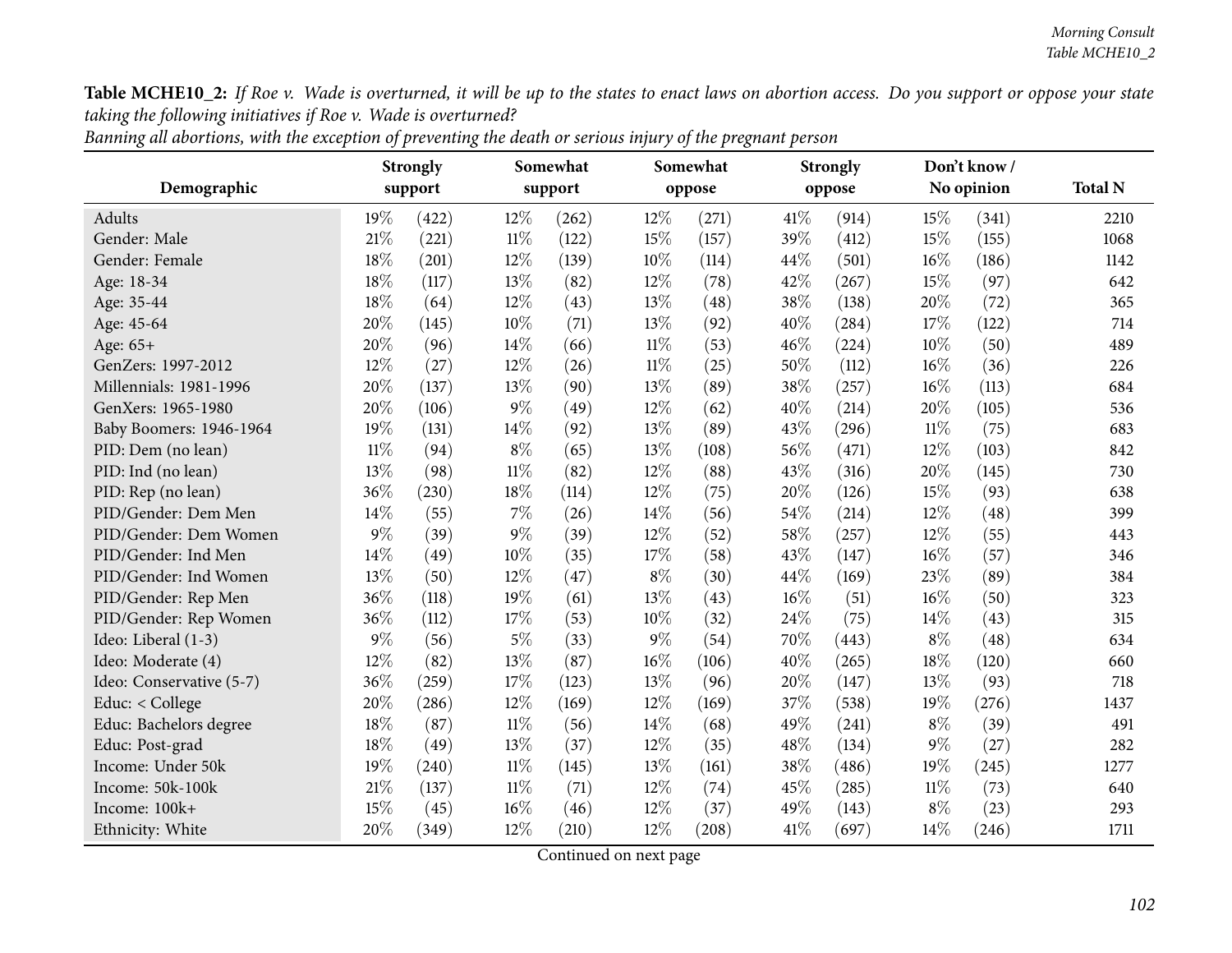|                                   | <b>Strongly</b> |                    |        | Somewhat |        | Somewhat |      | <b>Strongly</b> |        | Don't know / |                |  |
|-----------------------------------|-----------------|--------------------|--------|----------|--------|----------|------|-----------------|--------|--------------|----------------|--|
| Demographic                       | support         |                    |        | support  |        | oppose   |      | oppose          |        | No opinion   | <b>Total N</b> |  |
| Adults                            | 19%             | (422)              | 12%    | (262)    | 12%    | (271)    | 41%  | (914)           | 15%    | (341)        | 2210           |  |
| Ethnicity: Hispanic               | 13%             | (47)               | 16%    | (59)     | $11\%$ | (39)     | 47%  | (175)           | 14%    | (53)         | 374            |  |
| Ethnicity: Black                  | 15%             | (42)               | 12%    | (33)     | 15%    | (43)     | 37%  | (105)           | 21%    | (60)         | 282            |  |
| Ethnicity: Other                  | 14%             | (31)               | $8\%$  | (18)     | 10%    | (21)     | 52%  | (112)           | 16%    | (35)         | 217            |  |
| All Christian                     | 26%             | (262)              | 16%    | (158)    | 14%    | (139)    | 34%  | (340)           | $11\%$ | (108)        | 1008           |  |
| All Non-Christian                 | $11\%$          | (11)               | $3\%$  | (3)      | $9\%$  | (8)      | 60%  | (60)            | 17%    | (17)         | 100            |  |
| Atheist                           | $4\%$           | (4)                | $6\%$  | (6)      | $8\%$  | (9)      | 78%  | (84)            | $4\%$  | (4)          | 107            |  |
| Agnostic/Nothing in particular    | 10%             | (61)               | 7%     | (41)     | $11\%$ | (66)     | 53%  | (320)           | 20%    | (119)        | 607            |  |
| Something Else                    | 22%             | (84)               | 14%    | (54)     | 12%    | (48)     | 28%  | (110)           | 24%    | (92)         | 389            |  |
| Religious Non-Protestant/Catholic | 16%             | (21)               | $6\%$  | (7)      | $9\%$  | (12)     | 52%  | (68)            | 17%    | (23)         | 131            |  |
| Evangelical                       | 35%             | (200)              | 18%    | (103)    | 12%    | (67)     | 18%  | (103)           | 16%    | (93)         | 565            |  |
| Non-Evangelical                   | 17%             | (132)              | 13%    | (102)    | 14%    | (113)    | 43%  | (335)           | 13%    | (99)         | 783            |  |
| Community: Urban                  | 20%             | (133)              | 12%    | (82)     | 12%    | (81)     | 40%  | (265)           | 15%    | (96)         | 658            |  |
| Community: Suburban               | 17%             | (169)              | 10%    | (99)     | 12%    | (122)    | 47%  | (469)           | 13%    | (134)        | 993            |  |
| Community: Rural                  | 22%             | (120)              | 14%    | (81)     | 12%    | (68)     | 32%  | (179)           | 20%    | (111)        | 560            |  |
| Employ: Private Sector            | 20%             | (137)              | $11\%$ | (78)     | 15%    | (106)    | 44%  | (308)           | 10%    | (71)         | 700            |  |
| Employ: Government                | 18%             | (19)               | 13%    | (13)     | 15%    | (16)     | 41%  | (44)            | 13%    | (14)         | 107            |  |
| Employ: Self-Employed             | $21\%$          | (38)               | 7%     | (12)     | $11\%$ | (20)     | 45%  | (81)            | 16%    | (28)         | 178            |  |
| Employ: Homemaker                 | 18%             | (28)               | 17%    | (26)     | $8\%$  | (13)     | 33%  | (51)            | 23%    | (35)         | 153            |  |
| Employ: Student                   | $11\%$          | (7)                | $8\%$  | (6)      | $8\%$  | (5)      | 49%  | (33)            | 25%    | (17)         | 69             |  |
| Employ: Retired                   | $21\%$          | (118)              | 14%    | (77)     | $11\%$ | (62)     | 42%  | (232)           | $11\%$ | (61)         | 550            |  |
| Employ: Unemployed                | 14%             | (46)               | $11\%$ | (36)     | 10%    | (32)     | 40%  | (125)           | 25%    | (78)         | 316            |  |
| Employ: Other                     | $21\%$          | $\left( 29\right)$ | 10%    | (14)     | 13%    | (17)     | 29%  | (39)            | 27%    | (36)         | 136            |  |
| Military HH: Yes                  | 30%             | (85)               | $8\%$  | (23)     | 12%    | (33)     | 41\% | (117)           | $8\%$  | (24)         | 282            |  |
| Military HH: No                   | 17%             | (337)              | 12%    | (238)    | 12%    | (238)    | 41%  | (797)           | 16%    | (317)        | 1928           |  |
| RD/WT: Right Direction            | 14%             | (93)               | 10%    | (70)     | 13%    | (89)     | 49%  | (332)           | 14\%   | (98)         | 683            |  |
| RD/WT: Wrong Track                | 22%             | (330)              | 13%    | (191)    | 12%    | (182)    | 38%  | (581)           | 16%    | (243)        | 1527           |  |
| Biden Job Approve                 | $11\%$          | (106)              | 9%     | (83)     | 13%    | (125)    | 55%  | (521)           | 12%    | (118)        | 953            |  |
| Biden Job Disapprove              | 27%             | (306)              | 15%    | (173)    | 12%    | (141)    | 31%  | (357)           | 15%    | (168)        | 1145           |  |

Banning all abortions, with the exception of preventing the death or serious injury of the pregnant person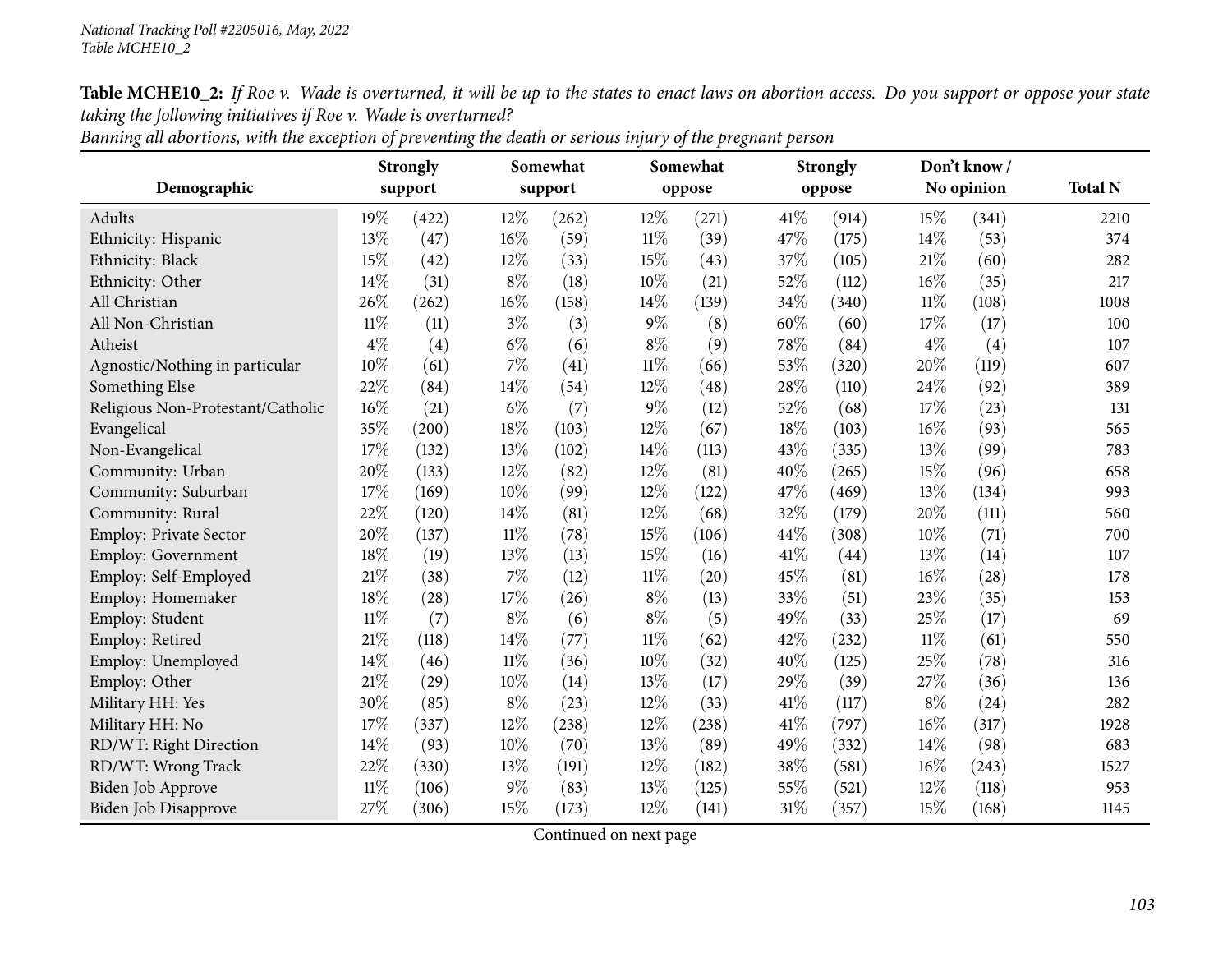|                                      | <b>Strongly</b> |       |        | Somewhat |        | Somewhat |      | <b>Strongly</b> |        | Don't know/ |                |
|--------------------------------------|-----------------|-------|--------|----------|--------|----------|------|-----------------|--------|-------------|----------------|
| Demographic                          | support         |       |        | support  |        | oppose   |      | oppose          |        | No opinion  | <b>Total N</b> |
| Adults                               | 19%             | (422) | 12%    | (262)    | 12%    | (271)    | 41\% | (914)           | 15%    | (341)       | 2210           |
| Biden Job Strongly Approve           | 14%             | (54)  | $9\%$  | (36)     | $11\%$ | (42)     | 56%  | (221)           | $11\%$ | (44)        | 396            |
| Biden Job Somewhat Approve           | 9%              | (52)  | $8\%$  | (47)     | 15%    | (83)     | 54%  | (301)           | 13%    | (74)        | 557            |
| Biden Job Somewhat Disapprove        | 12%             | (42)  | 15%    | (51)     | 12%    | (43)     | 44%  | (152)           | 17%    | (58)        | 346            |
| <b>Biden Job Strongly Disapprove</b> | 33%             | (264) | 15%    | (122)    | 12%    | (98)     | 26%  | (206)           | 14%    | (110)       | 799            |
| Favorable of Biden                   | $11\%$          | (102) | $9\%$  | (84)     | 12%    | (117)    | 57%  | (553)           | 12%    | (114)       | 969            |
| Unfavorable of Biden                 | 28%             | (315) | 15%    | (170)    | 14%    | (151)    | 29%  | (321)           | 14%    | (159)       | 1116           |
| Very Favorable of Biden              | 13%             | (53)  | $7\%$  | (28)     | 12%    | (49)     | 59%  | (246)           | 10%    | (40)        | 416            |
| Somewhat Favorable of Biden          | 9%              | (49)  | 10%    | (56)     | 12%    | (68)     | 55%  | (306)           | 13%    | (74)        | 553            |
| Somewhat Unfavorable of Biden        | $11\%$          | (33)  | 13%    | (39)     | 17%    | (50)     | 45%  | (136)           | 14%    | (44)        | 302            |
| Very Unfavorable of Biden            | 35%             | (282) | 16%    | (131)    | 12%    | (101)    | 23%  | (185)           | 14%    | (116)       | 814            |
| #1 Issue: Economy                    | 21%             | (180) | 15%    | (122)    | 13%    | (111)    | 36%  | (302)           | 15%    | (122)       | 838            |
| #1 Issue: Security                   | 32%             | (89)  | 13%    | (37)     | 17%    | (48)     | 25%  | (70)            | 12%    | (34)        | 279            |
| #1 Issue: Health Care                | 19%             | (40)  | $8\%$  | (16)     | 10%    | (20)     | 44%  | (91)            | 19%    | (40)        | 207            |
| #1 Issue: Medicare / Social Security | 20%             | (50)  | 12%    | (29)     | $9\%$  | (23)     | 41\% | (104)           | 18%    | (45)        | 252            |
| #1 Issue: Women's Issues             | $6\%$           | (15)  | $4\%$  | (11)     | $9\%$  | (24)     | 74%  | (191)           | $7\%$  | (18)        | 259            |
| #1 Issue: Education                  | 13%             | (11)  | $11\%$ | (9)      | 14%    | (13)     | 25%  | (23)            | 37%    | (33)        | 90             |
| #1 Issue: Energy                     | $11\%$          | (17)  | 14%    | (22)     | 13%    | (20)     | 49%  | (77)            | 14%    | (22)        | 158            |
| #1 Issue: Other                      | 16%             | (21)  | $11\%$ | (14)     | $9\%$  | (12)     | 44%  | (56)            | 20%    | (26)        | 128            |
| 2020 Vote: Joe Biden                 | 10%             | (105) | $7\%$  | (70)     | 12%    | (121)    | 61%  | (610)           | 10%    | (102)       | 1008           |
| 2020 Vote: Donald Trump              | 37%             | (262) | 19%    | (133)    | 15%    | (107)    | 17%  | (125)           | 12%    | (89)        | 716            |
| 2020 Vote: Other                     | 7%              | (5)   | 7%     | (5)      | $11\%$ | (7)      | 45%  | (29)            | 29%    | (19)        | 65             |
| 2020 Vote: Didn't Vote               | $12\%$          | (50)  | 13%    | (54)     | $8\%$  | (36)     | 35%  | (149)           | 31%    | (132)       | 421            |
| 2018 House Vote: Democrat            | $11\%$          | (83)  | $8\%$  | (60)     | 10%    | (77)     | 64%  | (496)           | $8\%$  | (63)        | 778            |
| 2018 House Vote: Republican          | 37%             | (227) | 18%    | (112)    | 13%    | (83)     | 20%  | (124)           | 12%    | (72)        | 618            |
| 2018 House Vote: Someone else        | 12%             | (7)   | $4\%$  | (2)      | 21%    | (12)     | 41\% | (23)            | 22%    | (12)        | 56             |
| 2016 Vote: Hillary Clinton           | $11\%$          | (80)  | $8\%$  | (62)     | $11\%$ | (81)     | 61%  | (464)           | $9\%$  | (71)        | 757            |
| 2016 Vote: Donald Trump              | 36%             | (239) | 16%    | (109)    | 14%    | (95)     | 23%  | (155)           | $11\%$ | (76)        | 673            |
| 2016 Vote: Other                     | 11%             | (14)  | 7%     | (8)      | 14\%   | (17)     | 53%  | (64)            | 15%    | (18)        | 121            |
| 2016 Vote: Didn't Vote               | 13%             | (88)  | 13%    | (82)     | 12%    | (79)     | 35%  | (230)           | 27%    | (176)       | 656            |

Banning all abortions, with the exception of preventing the death or serious injury of the pregnant person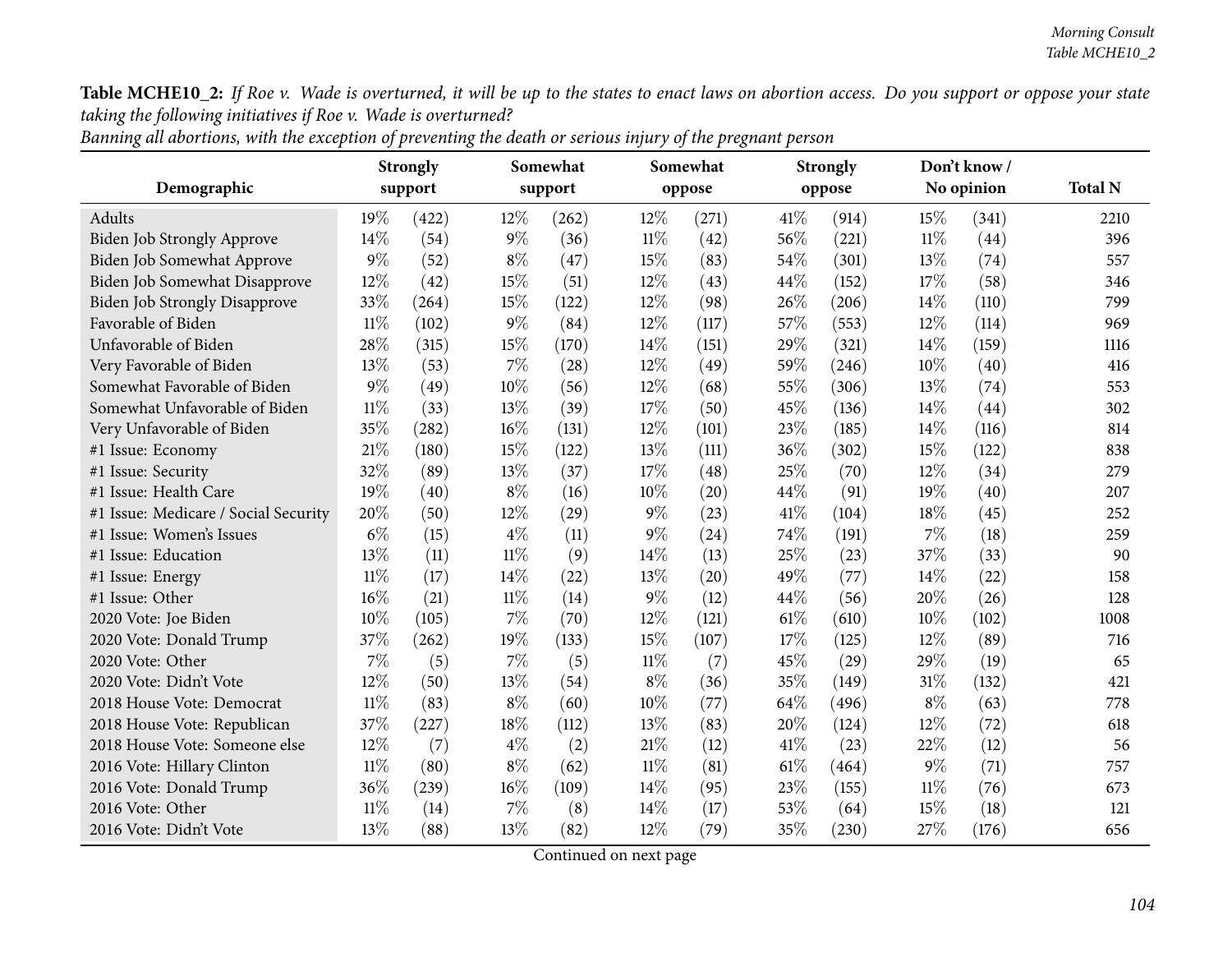|                        | <b>Strongly</b><br>Somewhat |                    |        | Somewhat  |        | <b>Strongly</b> |        | Don't know / |        |            |                |
|------------------------|-----------------------------|--------------------|--------|-----------|--------|-----------------|--------|--------------|--------|------------|----------------|
| Demographic            |                             | support            |        | support   |        | oppose          |        | oppose       |        | No opinion | <b>Total N</b> |
| Adults                 | $19\%$                      | (422)              | $12\%$ | (262)     | $12\%$ | (271)           | $41\%$ | (914)        | 15%    | (341)      | 2210           |
| Voted in 2014: Yes     | 22%                         | $^{'}279)$         | $12\%$ | (147)     | $12\%$ | (146)           | 44\%   | (559)        | $11\%$ | (134)      | 1265           |
| Voted in 2014: No      | 15%                         | (143)              | $12\%$ | (114)     | 13\%   | (125)           | 38\%   | (355)        | 22%    | $^{'}207)$ | 945            |
| 4-Region: Northeast    | $16\%$                      | (63)               | $11\%$ | $^{(42)}$ | $13\%$ | (51)            | 48\%   | (184)        | $11\%$ | (42)       | 383            |
| 4-Region: Midwest      | 22%                         | (100)              | $9\%$  | (40)      | 12%    | (56)            | 41\%   | (186)        | 17%    | (75)       | 456            |
| 4-Region: South        | 21%                         | (178)              | $15\%$ | (125)     | $12\%$ | (105)           | 33\%   | $^{'}279)$   | 19%    | (158)      | 844            |
| 4-Region: West         | $16\%$                      | (82)               | 10%    | (55)      | $11\%$ | (59)            | $50\%$ | (265)        | 13%    | (66)       | 527            |
| Mothers                | 19%                         | (60)               | 18%    | (55)      | $11\%$ | (35)            | 36\%   | (111)        | 15%    | (47)       | 309            |
| Women using BC         | $14\%$                      | $\left( 29\right)$ | 13\%   | (27)      | 12\%   | (25)            | 54\%   | (109)        | $6\%$  | (13)       | 202            |
| Women not using BC     | $18\%$                      | (161)              | $12\%$ | (110)     | 10%    | (88)            | 43\%   | (385)        | 18%    | (161)      | 905            |
| Women 18-44 Use BC     | 13%                         | (23)               | 13\%   | (24)      | $11\%$ | (21)            | 56\%   | (101)        | $6\%$  | (11)       | 180            |
| <b>Women 18-44</b>     | 14%                         | (77)               | $12\%$ | (65)      | 10%    | (52)            | 48\%   | (257)        | $16\%$ | (84)       | 535            |
| State Has Trigger Laws | 30%                         | (114)              | $15\%$ | (59)      | 13\%   | (49)            | 38\%   | (148)        | $4\%$  | (16)       | 386            |
| Pro-Choice             | $5\%$                       | (67)               | $6\%$  | (78)      | $14\%$ | (176)           | 67\%   | (852)        | $8\%$  | (107)      | 1279           |
| Anti-Choice            | 50%                         | (344)              | 24\%   | (162)     | $11\%$ | (75)            | $6\%$  | (44)         | $9\%$  | (63)       | 687            |
| Split Sample a         | 20%                         | (226)              | $12\%$ | (134)     | $13\%$ | (138)           | $41\%$ | (447)        | $14\%$ | (156)      | 1102           |
| Split Sample B         | 18%                         | (196)              | $11\%$ | (127)     | 12\%   | (133)           | 42%    | (467)        | 17%    | (185)      | 1108           |

Banning all abortions, with the exception of preventing the death or serious injury of the pregnant person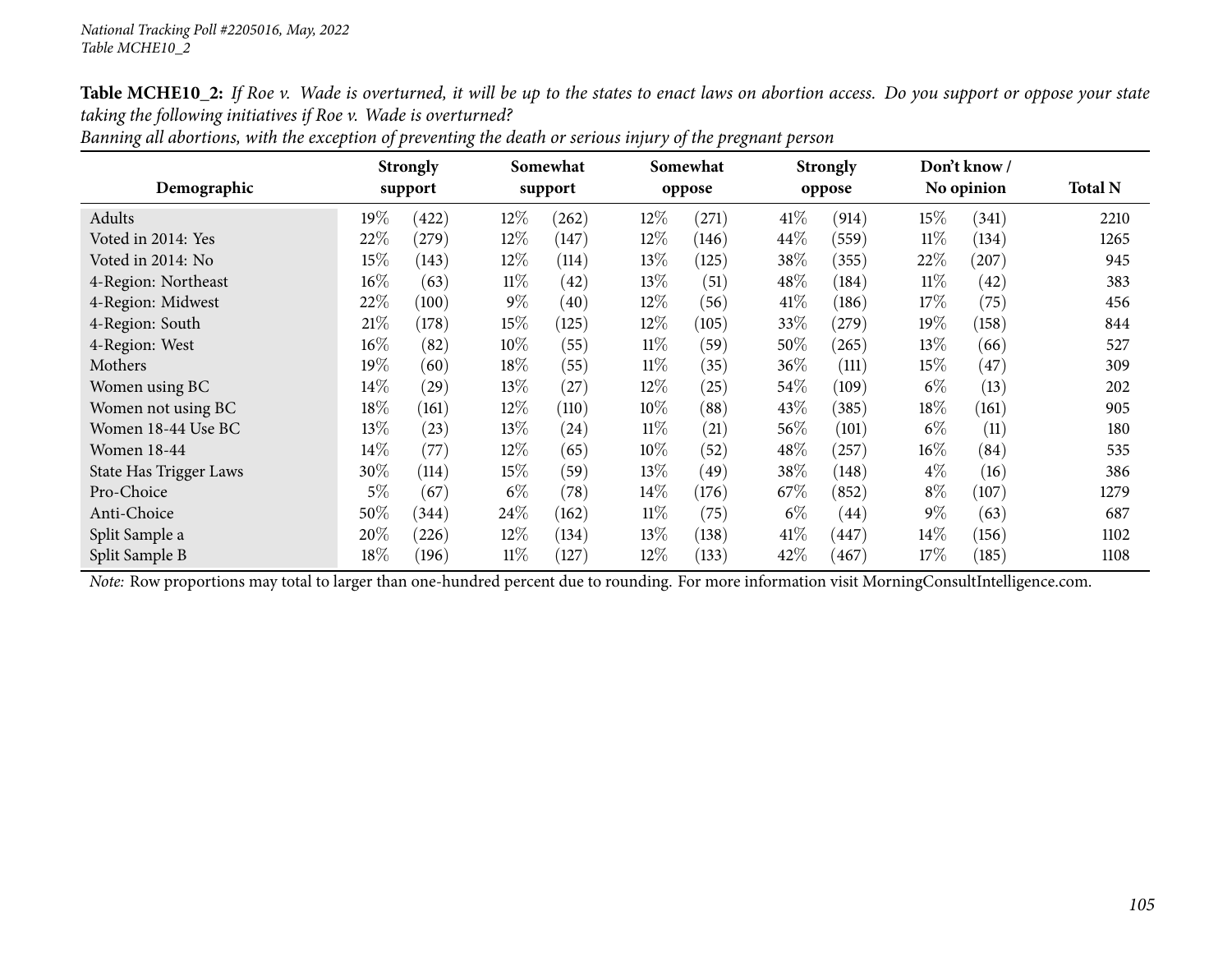|                          |        | <b>Strongly</b> | Somewhat |       |        | Somewhat |      | <b>Strongly</b> |        | Don't know / |                |
|--------------------------|--------|-----------------|----------|-------|--------|----------|------|-----------------|--------|--------------|----------------|
| Demographic              |        | support         | support  |       |        | oppose   |      | oppose          |        | No opinion   | <b>Total N</b> |
| Adults                   | 18%    | (389)           | 14\%     | (320) | 12%    | (270)    | 41\% | (895)           | 15%    | (336)        | 2210           |
| Gender: Male             | 19%    | (198)           | 16%      | (172) | 14%    | (150)    | 38%  | (403)           | 14%    | (145)        | 1068           |
| Gender: Female           | 17%    | (192)           | 13%      | (148) | $11\%$ | (120)    | 43%  | (492)           | 17%    | (191)        | 1142           |
| Age: 18-34               | 16%    | (102)           | 14\%     | (92)  | $11\%$ | (71)     | 44%  | (285)           | $14\%$ | (92)         | 642            |
| Age: 35-44               | 18%    | (64)            | 16%      | (57)  | 15%    | (55)     | 34%  | (125)           | 18%    | (64)         | 365            |
| Age: 45-64               | 19%    | (133)           | 13%      | (93)  | 13%    | (90)     | 38%  | (272)           | 18%    | (126)        | 714            |
| Age: $65+$               | 19%    | (91)            | 16%      | (78)  | $11\%$ | (54)     | 44%  | (213)           | $11\%$ | (53)         | 489            |
| GenZers: 1997-2012       | 10%    | (22)            | 14%      | (31)  | $11\%$ | (24)     | 51%  | (115)           | 15%    | (34)         | 226            |
| Millennials: 1981-1996   | 18%    | (126)           | 15%      | (105) | 12%    | (84)     | 39%  | (265)           | 15%    | (104)        | 684            |
| GenXers: 1965-1980       | 18%    | (98)            | 12%      | (65)  | 13%    | (72)     | 37%  | (197)           | 19%    | (104)        | 536            |
| Baby Boomers: 1946-1964  | 18%    | (125)           | 15%      | (105) | 12%    | (85)     | 42%  | (286)           | $12\%$ | (82)         | 683            |
| PID: Dem (no lean)       | 10%    | (83)            | $11\%$   | (92)  | $11\%$ | (96)     | 56%  | (470)           | 12%    | (100)        | 842            |
| PID: Ind (no lean)       | 14%    | (101)           | 14%      | (104) | 12%    | (88)     | 41%  | (301)           | 19%    | (135)        | 730            |
| PID: Rep (no lean)       | 32%    | (204)           | 19%      | (123) | 13%    | (86)     | 19%  | (124)           | $16\%$ | (101)        | 638            |
| PID/Gender: Dem Men      | $11\%$ | (43)            | 13%      | (52)  | 12%    | (49)     | 53%  | (213)           | $11\%$ | (42)         | 399            |
| PID/Gender: Dem Women    | $9\%$  | (40)            | $9\%$    | (41)  | $11\%$ | (47)     | 58%  | (257)           | 13\%   | (58)         | 443            |
| PID/Gender: Ind Men      | 14%    | (50)            | 15%      | (52)  | 17%    | (59)     | 40%  | (138)           | 14%    | (48)         | 346            |
| PID/Gender: Ind Women    | 13%    | (52)            | 14%      | (53)  | $8\%$  | (29)     | 43%  | (164)           | 23%    | (87)         | 384            |
| PID/Gender: Rep Men      | 33%    | (105)           | 21\%     | (69)  | 13%    | (42)     | 16%  | (53)            | 17%    | (54)         | 323            |
| PID/Gender: Rep Women    | 32%    | (99)            | 17%      | (55)  | 14%    | (44)     | 23%  | (71)            | 15%    | (46)         | 315            |
| Ideo: Liberal (1-3)      | 7%     | (46)            | $8\%$    | (49)  | $8\%$  | (54)     | 69%  | (435)           | $8\%$  | (50)         | 634            |
| Ideo: Moderate (4)       | 13%    | (86)            | 15%      | (100) | 15%    | (100)    | 40%  | (265)           | 16%    | (109)        | 660            |
| Ideo: Conservative (5-7) | 32%    | (228)           | $21\%$   | (152) | 13%    | (94)     | 19%  | (140)           | 15%    | (104)        | 718            |
| Educ: < College          | 19%    | (272)           | 15%      | (213) | $11\%$ | (155)    | 36%  | (524)           | 19%    | (273)        | 1437           |
| Educ: Bachelors degree   | 17%    | (81)            | 12%      | (60)  | 15%    | (76)     | 48%  | (237)           | $8\%$  | (37)         | 491            |
| Educ: Post-grad          | 13%    | (36)            | 16%      | (46)  | 14%    | (40)     | 48%  | (134)           | $9\%$  | (26)         | 282            |
| Income: Under 50k        | 17%    | (222)           | 15%      | (191) | 12%    | (147)    | 37%  | (473)           | 19%    | (242)        | 1277           |
| Income: 50k-100k         | 20%    | (127)           | $12\%$   | (78)  | 12%    | (74)     | 45%  | (289)           | $11\%$ | (72)         | 640            |
| Income: 100k+            | 14%    | (40)            | 17%      | (50)  | 17%    | (49)     | 45%  | (132)           | 7%     | (21)         | 293            |
| Ethnicity: White         | 18%    | (316)           | 15%      | (254) | 12%    | (208)    | 40%  | (685)           | 14%    | (248)        | 1711           |

| Banning all abortions, with the exception of the person becoming pregnant as the result of rape or incest |
|-----------------------------------------------------------------------------------------------------------|
|-----------------------------------------------------------------------------------------------------------|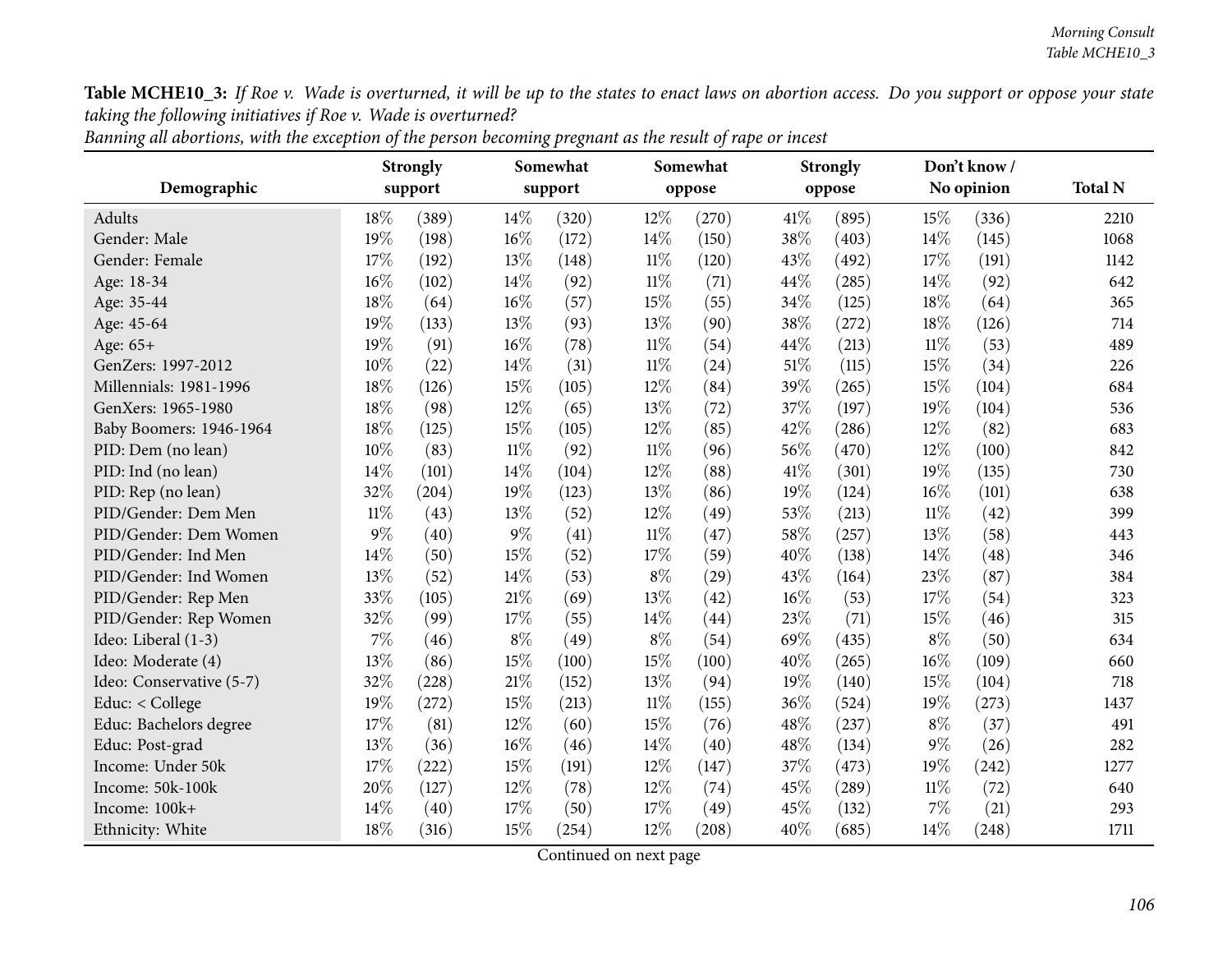| Demographic                       | <b>Strongly</b><br>support |       |        | Somewhat<br>support |        | Somewhat<br>oppose |        | <b>Strongly</b><br>oppose |        | Don't know/<br>No opinion | <b>Total N</b> |
|-----------------------------------|----------------------------|-------|--------|---------------------|--------|--------------------|--------|---------------------------|--------|---------------------------|----------------|
| Adults                            | 18%                        | (389) | 14\%   | (320)               | 12%    | (270)              | 41%    | (895)                     | 15%    | (336)                     | 2210           |
| Ethnicity: Hispanic               | 17%                        | (65)  | 15%    | (56)                | $11\%$ | (42)               | 42%    | (158)                     | 14%    | (53)                      | 374            |
| Ethnicity: Black                  | 14%                        | (40)  | 16%    | (44)                | 13%    | (38)               | 37%    | (106)                     | 20%    | (55)                      | 282            |
| Ethnicity: Other                  | 15%                        | (33)  | 10%    | (22)                | $11\%$ | (25)               | 48%    | (105)                     | 15%    | (33)                      | 217            |
| All Christian                     | 24\%                       | (240) | 19%    | (188)               | 14%    | (143)              | 32%    | (318)                     | 12%    | (119)                     | 1008           |
| All Non-Christian                 | $8\%$                      | (8)   | $6\%$  | (6)                 | 14%    | (14)               | 57%    | (57)                      | 15%    | (15)                      | 100            |
| Atheist                           | $8\%$                      | (9)   | $5\%$  | (5)                 | $2\%$  | (3)                | 81%    | (87)                      | $4\%$  | (4)                       | 107            |
| Agnostic/Nothing in particular    | 10%                        | (63)  | $10\%$ | (58)                | 10%    | (61)               | 53%    | (321)                     | 17%    | (104)                     | 607            |
| Something Else                    | 18%                        | (70)  | 16%    | (63)                | 13%    | (50)               | 29%    | (113)                     | 24\%   | (93)                      | 389            |
| Religious Non-Protestant/Catholic | $11\%$                     | (15)  | $11\%$ | (14)                | 12%    | (15)               | $51\%$ | (67)                      | 15%    | (20)                      | 131            |
| Evangelical                       | 31%                        | (174) | 20%    | (112)               | 12%    | (69)               | 20%    | (111)                     | 18%    | (99)                      | 565            |
| Non-Evangelical                   | 16%                        | (127) | 16%    | (127)               | 15%    | (117)              | 39%    | (305)                     | 14\%   | (106)                     | 783            |
| Community: Urban                  | 18%                        | (121) | 16%    | (105)               | 12%    | (79)               | 40%    | (262)                     | 14\%   | (92)                      | 658            |
| Community: Suburban               | 15%                        | (145) | 14%    | (136)               | 13%    | (124)              | 46%    | (459)                     | 13%    | (129)                     | 993            |
| Community: Rural                  | 22%                        | (124) | 14%    | (79)                | 12%    | (68)               | 31%    | (174)                     | 21\%   | (115)                     | 560            |
| <b>Employ: Private Sector</b>     | 18%                        | (123) | 14%    | (101)               | 15%    | (108)              | 43%    | (300)                     | 10%    | (68)                      | 700            |
| Employ: Government                | 20%                        | (21)  | $8\%$  | (9)                 | 15%    | (16)               | 46%    | (50)                      | $11\%$ | (11)                      | 107            |
| Employ: Self-Employed             | 15%                        | (27)  | 14%    | (24)                | $8\%$  | (15)               | 46%    | (81)                      | 17%    | (31)                      | 178            |
| Employ: Homemaker                 | 16%                        | (25)  | 17%    | (27)                | $9\%$  | (14)               | 32%    | (50)                      | 25%    | (38)                      | 153            |
| Employ: Student                   | 13%                        | (9)   | 16%    | (11)                | $7\%$  | (5)                | 41\%   | (28)                      | 23%    | (16)                      | 69             |
| Employ: Retired                   | 20%                        | (107) | 16%    | (87)                | 12%    | (66)               | 41\%   | (227)                     | $11\%$ | (63)                      | 550            |
| Employ: Unemployed                | 16%                        | (51)  | 14%    | (43)                | 10%    | (30)               | 36%    | (115)                     | 25%    | (78)                      | 316            |
| Employ: Other                     | 19%                        | (26)  | 13%    | (18)                | 12%    | (16)               | 32%    | (44)                      | 23%    | (32)                      | 136            |
| Military HH: Yes                  | 23%                        | (64)  | 13%    | (38)                | 12%    | (33)               | 42%    | (117)                     | 11%    | (31)                      | 282            |
| Military HH: No                   | 17%                        | (326) | 15%    | (282)               | 12%    | (238)              | 40%    | (778)                     | 16%    | (305)                     | 1928           |
| RD/WT: Right Direction            | $11\%$                     | (72)  | 13%    | (90)                | 12%    | (81)               | 50%    | (342)                     | 14%    | (98)                      | 683            |
| RD/WT: Wrong Track                | 21%                        | (317) | 15%    | (230)               | 12%    | (190)              | 36%    | (553)                     | 16%    | (238)                     | 1527           |
| Biden Job Approve                 | 9%                         | (87)  | 12%    | (112)               | 12%    | (117)              | 55%    | (521)                     | 12%    | (116)                     | 953            |
| Biden Job Disapprove              | 26%                        | (295) | 17%    | (198)               | 13%    | (148)              | 29%    | (336)                     | 15%    | (168)                     | 1145           |

Banning all abortions, with the exception of the person becoming pregnant as the result of rape or incest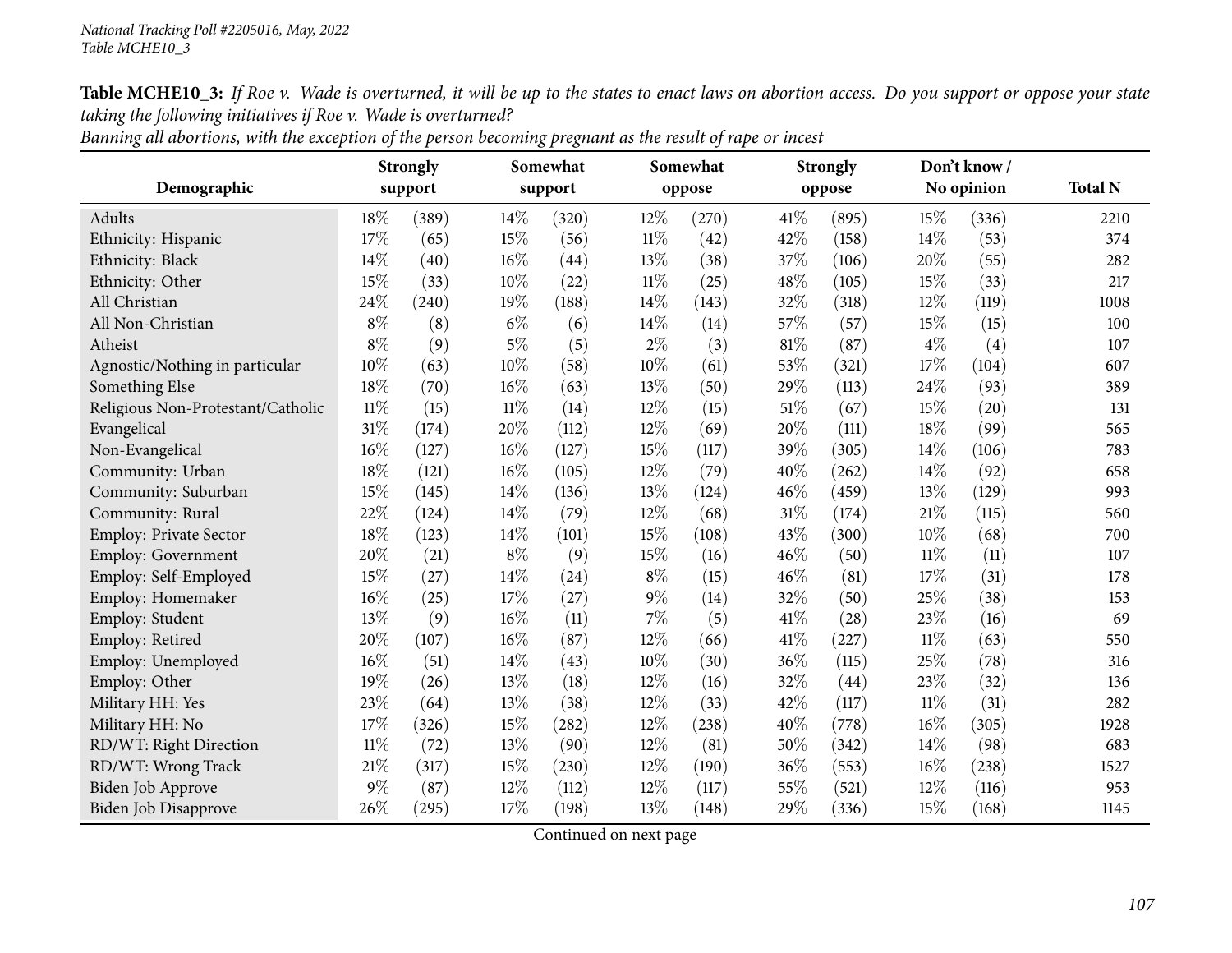|                                      | <b>Strongly</b><br>support |       |        | Somewhat<br>support |        | Somewhat<br>oppose |      | <b>Strongly</b><br>oppose |        | Don't know / | <b>Total N</b> |
|--------------------------------------|----------------------------|-------|--------|---------------------|--------|--------------------|------|---------------------------|--------|--------------|----------------|
| Demographic                          |                            |       |        |                     |        |                    |      |                           |        | No opinion   |                |
| Adults                               | 18\%                       | (389) | 14%    | (320)               | 12%    | (270)              | 41\% | (895)                     | 15%    | (336)        | 2210           |
| <b>Biden Job Strongly Approve</b>    | 10%                        | (41)  | 12%    | (47)                | 10%    | (39)               | 56%  | (223)                     | $11\%$ | (45)         | 396            |
| Biden Job Somewhat Approve           | $8\%$                      | (46)  | $12\%$ | (65)                | 14\%   | (78)               | 54%  | (298)                     | 13%    | (71)         | 557            |
| <b>Biden Job Somewhat Disapprove</b> | 13%                        | (45)  | 19%    | (65)                | 13%    | (46)               | 40%  | (137)                     | 15%    | (52)         | 346            |
| <b>Biden Job Strongly Disapprove</b> | $31\%$                     | (250) | 17%    | (133)               | 13%    | (102)              | 25%  | (199)                     | 14%    | (116)        | 799            |
| Favorable of Biden                   | $9\%$                      | (89)  | 12%    | (115)               | 12%    | (112)              | 56%  | (540)                     | $12\%$ | (112)        | 969            |
| Unfavorable of Biden                 | 26%                        | (295) | 18%    | (198)               | 14%    | (152)              | 28%  | (314)                     | $14\%$ | (158)        | 1116           |
| Very Favorable of Biden              | 10%                        | (41)  | $11\%$ | (44)                | $11\%$ | (45)               | 59%  | (244)                     | 10%    | (42)         | 416            |
| Somewhat Favorable of Biden          | $9\%$                      | (48)  | 13%    | (71)                | 12%    | (67)               | 54%  | (296)                     | 13%    | (70)         | 553            |
| Somewhat Unfavorable of Biden        | 10%                        | (29)  | 16%    | (48)                | 17%    | (52)               | 43%  | (130)                     | $14\%$ | (42)         | 302            |
| Very Unfavorable of Biden            | 33%                        | (265) | $18\%$ | (150)               | 12%    | (100)              | 23%  | (184)                     | 14%    | (115)        | 814            |
| #1 Issue: Economy                    | 21%                        | (173) | 18%    | (150)               | 14%    | (118)              | 34%  | (287)                     | 13%    | (109)        | 838            |
| #1 Issue: Security                   | 29%                        | (80)  | 15%    | (42)                | 16%    | (45)               | 27%  | (76)                      | 13%    | (36)         | 279            |
| #1 Issue: Health Care                | 15%                        | (31)  | $10\%$ | $\left( 20\right)$  | 7%     | (15)               | 48%  | (99)                      | 20%    | (42)         | 207            |
| #1 Issue: Medicare / Social Security | 17%                        | (43)  | 14%    | (35)                | 14%    | (34)               | 37%  | (92)                      | 19%    | (47)         | 252            |
| #1 Issue: Women's Issues             | $6\%$                      | (14)  | $5\%$  | (13)                | 7%     | (17)               | 75%  | (194)                     | $8\%$  | (20)         | 259            |
| #1 Issue: Education                  | 7%                         | (6)   | $21\%$ | (19)                | 13%    | (11)               | 23%  | (20)                      | 37%    | (33)         | 90             |
| #1 Issue: Energy                     | $9\%$                      | (14)  | 16%    | (26)                | 12%    | (19)               | 47%  | (74)                      | 16%    | (25)         | 158            |
| #1 Issue: Other                      | 21\%                       | (27)  | 12%    | (16)                | $9\%$  | (11)               | 41\% | (53)                      | 17%    | (22)         | 128            |
| 2020 Vote: Joe Biden                 | 9%                         | (95)  | 10%    | (99)                | $11\%$ | (115)              | 60%  | (601)                     | $10\%$ | (98)         | 1008           |
| 2020 Vote: Donald Trump              | 34%                        | (240) | $21\%$ | (147)               | 14%    | (103)              | 18%  | (129)                     | 13%    | (97)         | 716            |
| 2020 Vote: Other                     | $11\%$                     | (7)   | 12%    | (8)                 | $11\%$ | (7)                | 41%  | (27)                      | 25%    | (16)         | 65             |
| 2020 Vote: Didn't Vote               | $11\%$                     | (47)  | 16%    | (66)                | $11\%$ | (45)               | 33%  | (138)                     | 30%    | (125)        | 421            |
| 2018 House Vote: Democrat            | 10%                        | (80)  | $9\%$  | (72)                | $11\%$ | (86)               | 62%  | (479)                     | $8\%$  | (62)         | 778            |
| 2018 House Vote: Republican          | 33%                        | (202) | $21\%$ | (128)               | 14%    | (85)               | 21%  | (128)                     | 12%    | (75)         | 618            |
| 2018 House Vote: Someone else        | $8\%$                      | (4)   | 10%    | (6)                 | $11\%$ | (6)                | 48%  | (27)                      | 23%    | (13)         | 56             |
| 2016 Vote: Hillary Clinton           | $9\%$                      | (71)  | $11\%$ | (82)                | $11\%$ | (85)               | 61\% | (460)                     | $8\%$  | (60)         | 757            |
| 2016 Vote: Donald Trump              | $31\%$                     | (208) | 20%    | (133)               | 14%    | (95)               | 22%  | (151)                     | 13%    | (86)         | 673            |
| 2016 Vote: Other                     | 13%                        | (16)  | 14\%   | (16)                | $9\%$  | (11)               | 49%  | (60)                      | 15%    | (18)         | 121            |
| 2016 Vote: Didn't Vote               | 14%                        | (93)  | 13%    | (88)                | 12%    | (80)               | 34%  | (224)                     | 26%    | (172)        | 656            |

Banning all abortions, with the exception of the person becoming pregnant as the result of rape or incest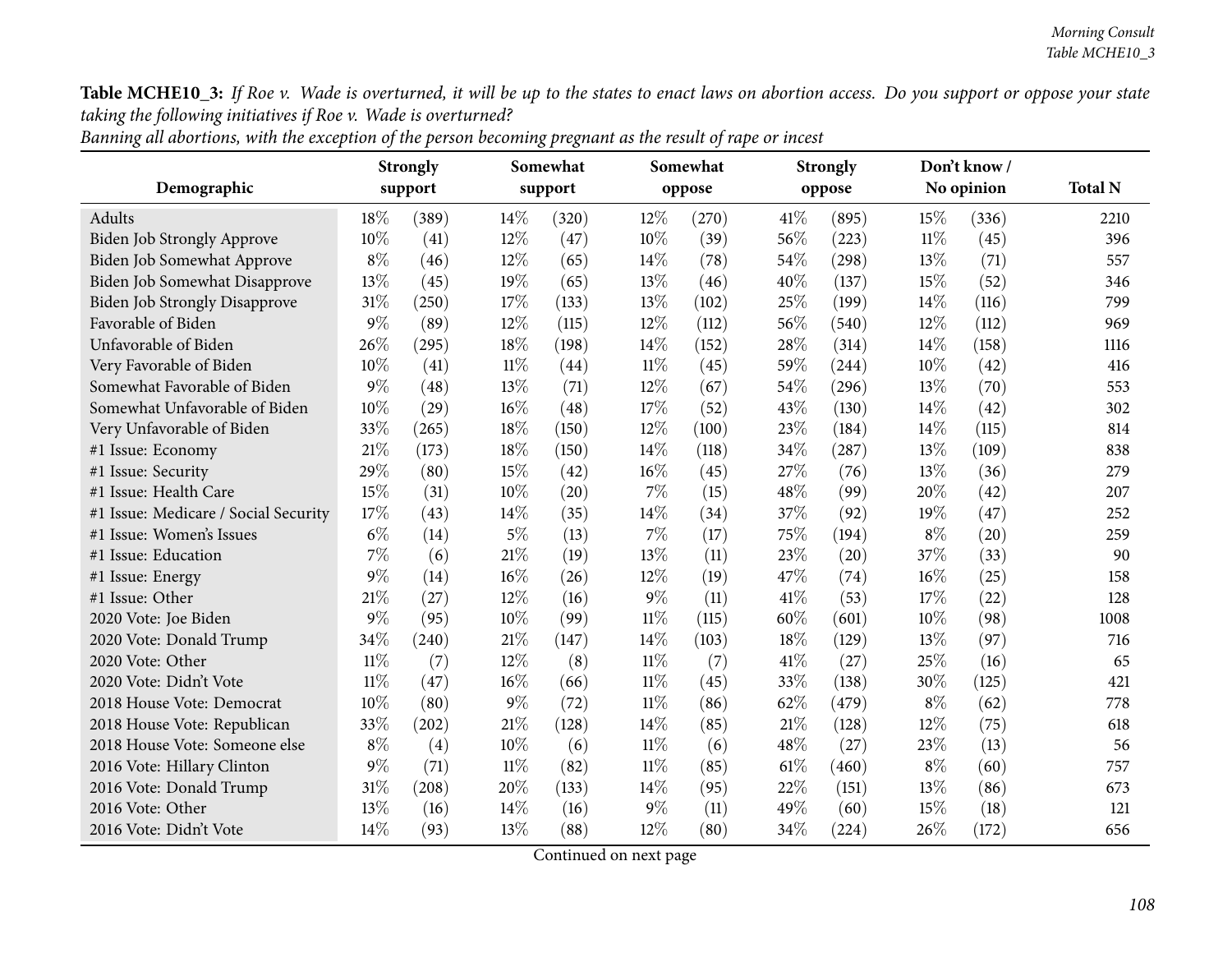| Demographic                   |        | <b>Strongly</b><br>support | Somewhat<br>support |                    |        | Somewhat<br>oppose |       | <b>Strongly</b><br>oppose |        | Don't know /<br>No opinion | <b>Total N</b> |
|-------------------------------|--------|----------------------------|---------------------|--------------------|--------|--------------------|-------|---------------------------|--------|----------------------------|----------------|
| Adults                        | $18\%$ | (389)                      | $14\%$              |                    |        | (270)              | 41\%  | (895)                     | 15%    | (336)                      | 2210           |
|                               |        |                            |                     | (320)              | 12%    |                    |       |                           |        |                            |                |
| Voted in 2014: Yes            | 20%    | (254)                      | 14%                 | (174)              | 12%    | (155)              | 44%   | (551)                     | 10%    | (132)                      | 1265           |
| Voted in 2014: No             | $14\%$ | (135)                      | 15%                 | (146)              | $12\%$ | (116)              | 36%   | (344)                     | 22%    | (204)                      | 945            |
| 4-Region: Northeast           | $14\%$ | (55)                       | 16%                 | (63)               | 15%    | (58)               | 47\%  | (179)                     | $7\%$  | (28)                       | 383            |
| 4-Region: Midwest             | $18\%$ | (81)                       | 13%                 | (60)               | 10%    | $\left( 48\right)$ | 42%   | (192)                     | $16\%$ | (75)                       | 456            |
| 4-Region: South               | 21%    | (180)                      | $16\%$              | (131)              | 13%    | (106)              | 32%   | (267)                     | 19%    | (162)                      | 844            |
| 4-Region: West                | $14\%$ | (74)                       | 12%                 | (66)               | $11\%$ | (59)               | 49%   | (257)                     | 13\%   | (71)                       | 527            |
| Mothers                       | 19%    | (60)                       | $16\%$              | (49)               | $14\%$ | (42)               | 37%   | (116)                     | $14\%$ | (42)                       | 309            |
| Women using BC                | $14\%$ | (28)                       | 13%                 | (27)               | 12%    | (24)               | 54\%  | (109)                     | $7\%$  | (14)                       | 202            |
| Women not using BC            | $17\%$ | (153)                      | 13\%                | (118)              | $10\%$ | (94)               | 41\%  | (374)                     | $18\%$ | (166)                      | 905            |
| Women 18-44 Use BC            | 13\%   | (23)                       | 15%                 | (26)               | 10%    | (18)               | 57%   | (103)                     | $6\%$  | (11)                       | 180            |
| <b>Women 18-44</b>            | $15\%$ | (78)                       | 12%                 | (67)               | 10%    | (51)               | 48%   | (256)                     | $16\%$ | (83)                       | 535            |
| <b>State Has Trigger Laws</b> | 26\%   | (102)                      | 19%                 | $\left( 74\right)$ | $14\%$ | (53)               | 37%   | (145)                     | $3\%$  | (13)                       | 386            |
| Pro-Choice                    | $6\%$  | (79)                       | $9\%$               | (121)              | 13%    | (164)              | 64\%  | (821)                     | $7\%$  | (95)                       | 1279           |
| Anti-Choice                   | 43\%   | (298)                      | 26\%                | (177)              | $11\%$ | (78)               | $8\%$ | (54)                      | 12\%   | (80)                       | 687            |
| Split Sample a                | $19\%$ | (204)                      | 15%                 | (161)              | 12%    | (131)              | 41\%  | (448)                     | $14\%$ | (158)                      | 1102           |
| Split Sample B                | $17\%$ | (185)                      | $14\%$              | (159)              | 13%    | (139)              | 40%   | (448)                     | $16\%$ | (178)                      | 1108           |

Banning all abortions, with the exception of the person becoming pregnant as the result of rape or incest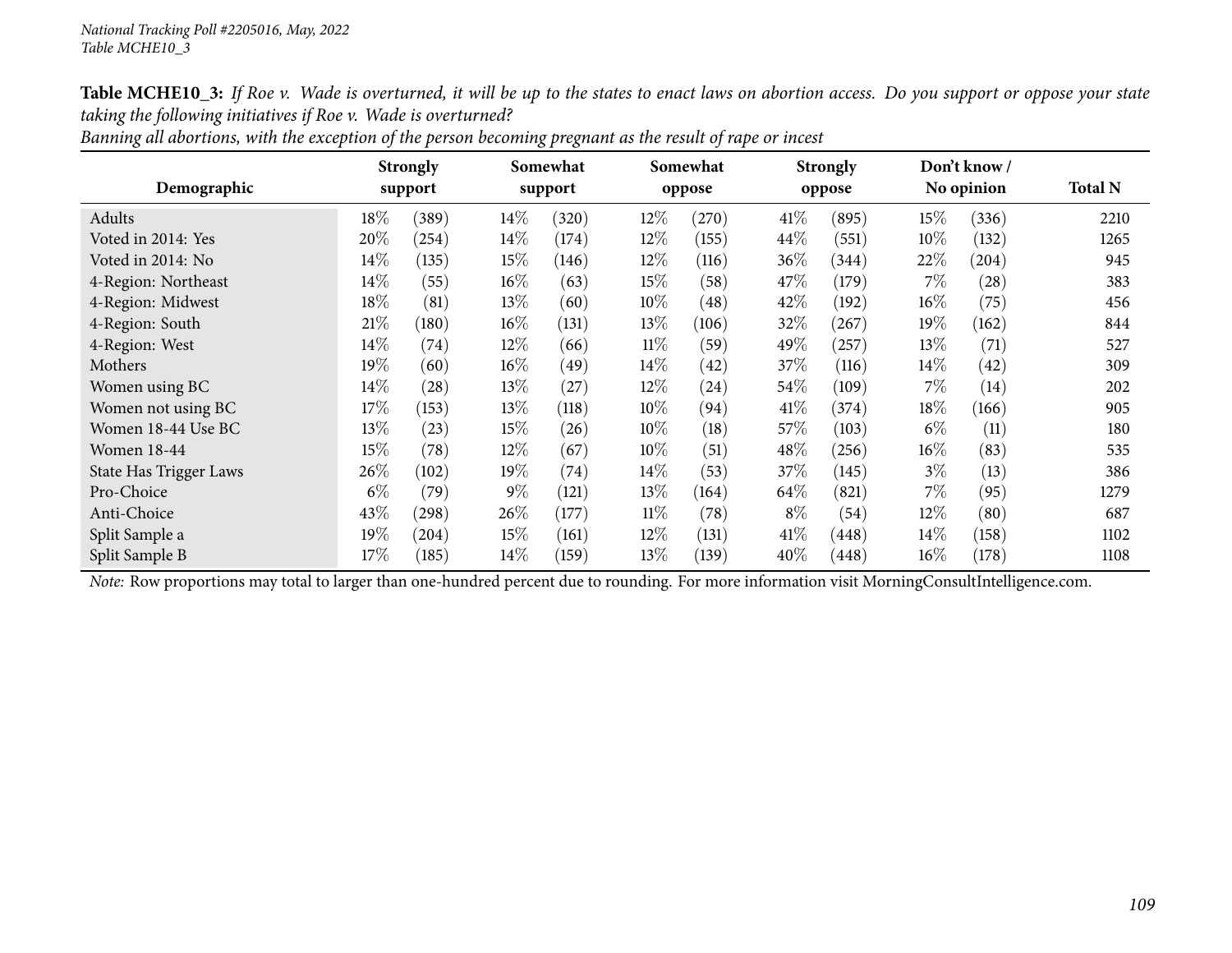*Banning abortions six-weeks into pregnancy*

|                          |        | <b>Strongly</b>              |        | Somewhat |        | Somewhat |      | <b>Strongly</b> |            | Don't know/ |                |
|--------------------------|--------|------------------------------|--------|----------|--------|----------|------|-----------------|------------|-------------|----------------|
| Demographic              |        | support                      |        | support  |        | oppose   |      | oppose          | No opinion |             | <b>Total N</b> |
| <b>Adults</b>            | 18%    | 12%<br>(407)<br>12%<br>(263) |        | (257)    | 40%    | (892)    | 18%  | (392)           | 2210       |             |                |
| Gender: Male             | 18%    | (188)                        | 13%    | (143)    | 13%    | (142)    | 39%  | (414)           | 17%        | (182)       | 1068           |
| Gender: Female           | 19%    | (220)                        | 10%    | (119)    | 10%    | (115)    | 42%  | (478)           | 18%        | (210)       | 1142           |
| Age: 18-34               | 15%    | (94)                         | 13%    | (84)     | $11\%$ | (72)     | 44%  | (284)           | 17%        | (107)       | 642            |
| Age: 35-44               | 19%    | (69)                         | 13%    | (48)     | 12%    | (42)     | 36%  | (133)           | 20%        | (73)        | 365            |
| Age: 45-64               | $20\%$ | (145)                        | 10%    | (71)     | 12%    | (87)     | 38%  | (271)           | 20%        | (139)       | 714            |
| Age: 65+                 | 20%    | (99)                         | 12%    | (59)     | $11\%$ | (55)     | 42%  | (203)           | 15%        | (73)        | 489            |
| GenZers: 1997-2012       | $9\%$  | (21)                         | $11\%$ | (25)     | 12%    | (26)     | 53%  | (119)           | 15%        | (34)        | 226            |
| Millennials: 1981-1996   | 18%    | (124)                        | 14%    | (95)     | $11\%$ | (78)     | 38%  | (259)           | 19%        | (127)       | 684            |
| GenXers: 1965-1980       | 20%    | (106)                        | $9\%$  | (49)     | 12%    | (67)     | 38%  | (202)           | 21%        | (112)       | 536            |
| Baby Boomers: 1946-1964  | 20%    | (137)                        | 13%    | (88)     | $11\%$ | (78)     | 41\% | (279)           | 15%        | (101)       | 683            |
| PID: Dem (no lean)       | 10%    | (80)                         | $9\%$  | (79)     | $11\%$ | (90)     | 55%  | (462)           | 15%        | (130)       | 842            |
| PID: Ind (no lean)       | 13%    | (94)                         | $11\%$ | (78)     | 12%    | (86)     | 43%  | (315)           | 21%        | (156)       | 730            |
| PID: Rep (no lean)       | 36%    | (232)                        | 16%    | (105)    | 13%    | (81)     | 18%  | (114)           | 17%        | (105)       | 638            |
| PID/Gender: Dem Men      | 10%    | (40)                         | $9\%$  | (36)     | $11\%$ | (44)     | 55%  | (218)           | 15%        | (61)        | 399            |
| PID/Gender: Dem Women    | $9\%$  | (40)                         | 10%    | (43)     | 10%    | (46)     | 55%  | (245)           | 16%        | (69)        | 443            |
| PID/Gender: Ind Men      | 13%    | (45)                         | 12%    | (43)     | 13%    | (46)     | 43%  | (148)           | 19%        | (64)        | 346            |
| PID/Gender: Ind Women    | 13%    | (49)                         | 9%     | (36)     | 10%    | (39)     | 44%  | (168)           | 24%        | (92)        | 384            |
| PID/Gender: Rep Men      | 32%    | (102)                        | 20%    | (65)     | 16%    | (51)     | 15%  | (48)            | 18%        | (57)        | 323            |
| PID/Gender: Rep Women    | 41\%   | (130)                        | 13%    | (40)     | 10%    | (30)     | 21%  | (66)            | 15%        | (49)        | 315            |
| Ideo: Liberal (1-3)      | $7\%$  | (47)                         | $6\%$  | (39)     | $8\%$  | (50)     | 68%  | (428)           | $11\%$     | (69)        | 634            |
| Ideo: Moderate (4)       | $11\%$ | (72)                         | 13%    | (88)     | 15%    | (98)     | 41%  | (272)           | $20\%$     | (130)       | 660            |
| Ideo: Conservative (5-7) | 36%    | (261)                        | 16%    | (118)    | 13%    | (91)     | 19%  | (136)           | 16%        | (112)       | 718            |
| Educ: < College          | 19%    | (268)                        | 13%    | (186)    | $11\%$ | (156)    | 37%  | (529)           | 21%        | (298)       | 1437           |
| Educ: Bachelors degree   | 18%    | (89)                         | $9\%$  | (45)     | 14%    | (71)     | 46%  | (225)           | 12%        | (61)        | 491            |
| Educ: Post-grad          | 18%    | (50)                         | $11\%$ | (32)     | 10%    | (30)     | 49%  | (137)           | 12%        | (33)        | 282            |
| Income: Under 50k        | 19%    | (243)                        | $11\%$ | (143)    | $11\%$ | (141)    | 38%  | (481)           | 21%        | (269)       | 1277           |
| Income: 50k-100k         | 18%    | (112)                        | 13%    | (82)     | 12%    | (76)     | 44%  | (280)           | 14%        | (90)        | 640            |
| Income: 100k+            | 18%    | (52)                         | 13%    | (38)     | 14%    | (40)     | 44%  | (130)           | 11%        | (33)        | 293            |
| Ethnicity: White         | 20%    | (336)                        | 12%    | (211)    | 12%    | (208)    | 40%  | (682)           | 16%        | (274)       | 1711           |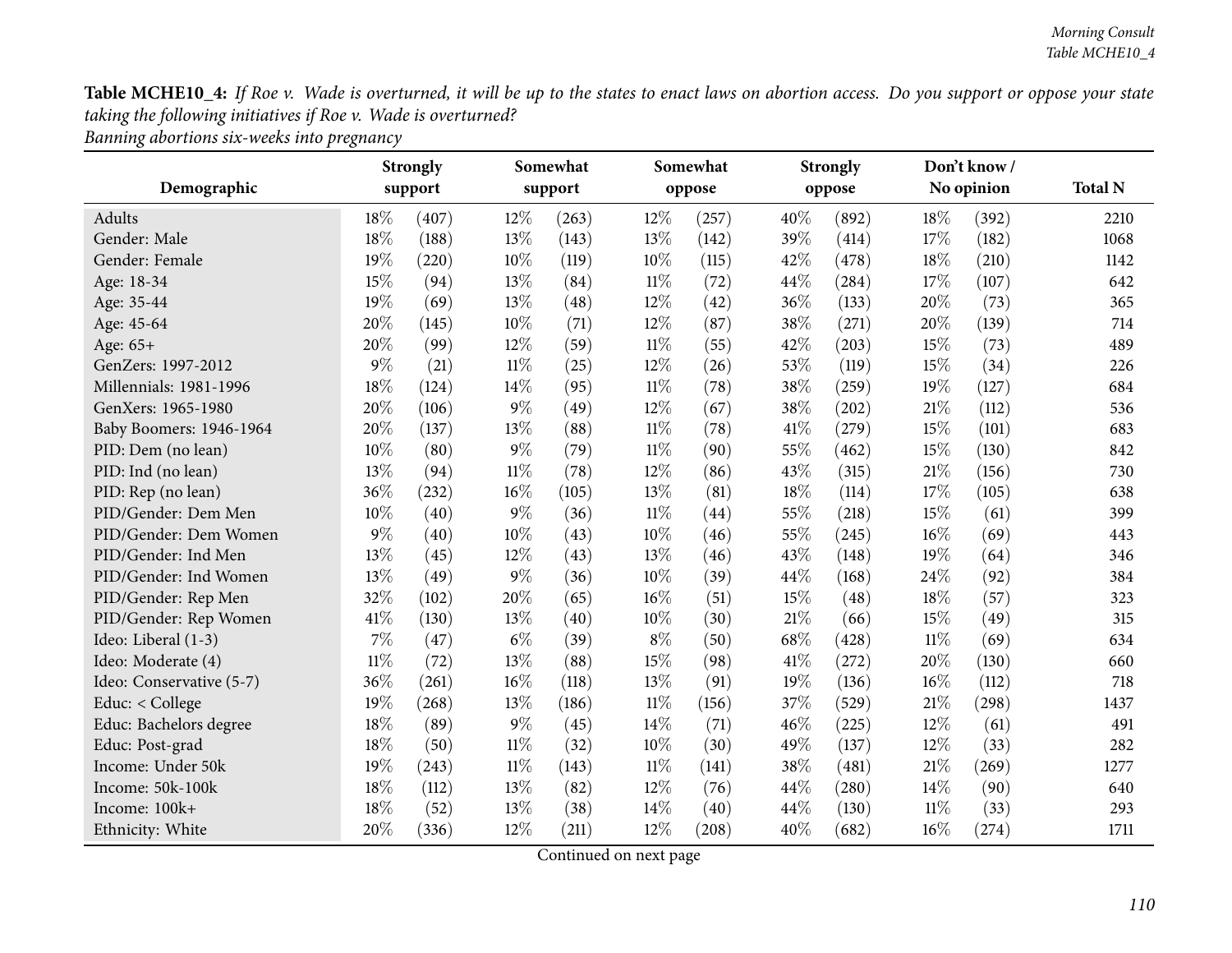| Table MCHE10_4: If Roe v. Wade is overturned, it will be up to the states to enact laws on abortion access. Do you support or oppose your state |
|-------------------------------------------------------------------------------------------------------------------------------------------------|
| taking the following initiatives if Roe v. Wade is overturned?                                                                                  |
|                                                                                                                                                 |

*Banning abortions six-weeks into pregnancy*

|                                   |        | <b>Strongly</b> |        | Somewhat |        | Somewhat |      | <b>Strongly</b> | Don't know/ |            |                |
|-----------------------------------|--------|-----------------|--------|----------|--------|----------|------|-----------------|-------------|------------|----------------|
| Demographic                       |        | support         |        | support  |        | oppose   |      | oppose          |             | No opinion | <b>Total N</b> |
| Adults                            | 18%    | (407)           | 12%    | (263)    | 12%    | (257)    | 40%  | (892)           | 18%         | (392)      | 2210           |
| Ethnicity: Hispanic               | 12%    | (44)            | 16%    | (62)     | $11\%$ | (41)     | 44%  | (165)           | 17%         | (62)       | 374            |
| Ethnicity: Black                  | 15%    | (42)            | 10%    | (28)     | 10%    | (30)     | 37%  | (105)           | 28%         | (78)       | 282            |
| Ethnicity: Other                  | 13%    | (29)            | $11\%$ | (24)     | $9\%$  | (20)     | 49%  | (105)           | 18%         | (40)       | 217            |
| All Christian                     | 25%    | (256)           | 15%    | (147)    | 14%    | (140)    | 33%  | (329)           | 13%         | (136)      | 1008           |
| All Non-Christian                 | $7\%$  | (7)             | $8\%$  | (8)      | $5\%$  | (5)      | 60%  | (60)            | 20%         | (20)       | 100            |
| Atheist                           | $4\%$  | (4)             | $5\%$  | (6)      | $6\%$  | (6)      | 80%  | (86)            | $5\%$       | (5)        | 107            |
| Agnostic/Nothing in particular    | 10%    | (61)            | $9\%$  | (56)     | 10%    | (64)     | 49%  | (296)           | 21%         | (129)      | 607            |
| Something Else                    | 20%    | (79)            | 12%    | (45)     | $11\%$ | (42)     | 31%  | (120)           | 26%         | (102)      | 389            |
| Religious Non-Protestant/Catholic | 12%    | (15)            | $11\%$ | (15)     | $4\%$  | (5)      | 53%  | (70)            | 20%         | (26)       | 131            |
| Evangelical                       | 37%    | (208)           | 13%    | (72)     | 12%    | (68)     | 20%  | (110)           | 19%         | (108)      | 565            |
| Non-Evangelical                   | 15%    | (114)           | 14%    | (113)    | 14%    | (111)    | 41%  | (324)           | 16%         | (122)      | 783            |
| Community: Urban                  | 18%    | (117)           | 14%    | (90)     | $9\%$  | (62)     | 42%  | (276)           | 17%         | (113)      | 658            |
| Community: Suburban               | 17%    | (166)           | 10%    | (101)    | 13%    | (133)    | 44%  | (442)           | 15%         | (151)      | 993            |
| Community: Rural                  | 22%    | (124)           | 13%    | (72)     | $11\%$ | (62)     | 31%  | (174)           | 23%         | (127)      | 560            |
| <b>Employ: Private Sector</b>     | 20%    | (139)           | 13%    | (92)     | 12%    | (82)     | 44%  | (305)           | 12%         | (83)       | 700            |
| Employ: Government                | 13%    | (14)            | 12%    | (13)     | 13%    | (14)     | 43%  | (46)            | 19%         | (20)       | 107            |
| Employ: Self-Employed             | 14%    | (25)            | 20%    | (35)     | $8\%$  | (13)     | 41\% | (73)            | 18%         | (31)       | 178            |
| Employ: Homemaker                 | 15%    | (24)            | 15%    | (23)     | $11\%$ | (17)     | 31%  | (47)            | 27\%        | (42)       | 153            |
| Employ: Student                   | 13%    | (9)             | $5\%$  | (4)      | 15%    | (11)     | 51%  | (35)            | 15%         | (10)       | 69             |
| Employ: Retired                   | 22%    | (119)           | 12%    | (66)     | 13%    | (70)     | 39%  | (215)           | 15%         | (81)       | 550            |
| Employ: Unemployed                | 17%    | (53)            | 7%     | (22)     | $11\%$ | (33)     | 39%  | (124)           | 27\%        | (85)       | 316            |
| Employ: Other                     | 18%    | (25)            | $6\%$  | (8)      | 12%    | (16)     | 35%  | (47)            | 29%         | (40)       | 136            |
| Military HH: Yes                  | 23%    | (66)            | 10%    | (29)     | 15%    | (43)     | 38%  | (108)           | 13%         | (36)       | 282            |
| Military HH: No                   | 18%    | (341)           | 12%    | (233)    | $11\%$ | (214)    | 41%  | (784)           | 18%         | (355)      | 1928           |
| RD/WT: Right Direction            | $11\%$ | (78)            | $11\%$ | (78)     | $11\%$ | (77)     | 49%  | (337)           | 17%         | (113)      | 683            |
| RD/WT: Wrong Track                | 22%    | (329)           | 12%    | (185)    | 12%    | (180)    | 36%  | (555)           | 18%         | (279)      | 1527           |
| Biden Job Approve                 | 9%     | (87)            | $11\%$ | (103)    | 10%    | (99)     | 55%  | (523)           | 15%         | (141)      | 953            |
| <b>Biden Job Disapprove</b>       | 27%    | (304)           | 14%    | (156)    | 14%    | (158)    | 29%  | (328)           | 17%         | (200)      | 1145           |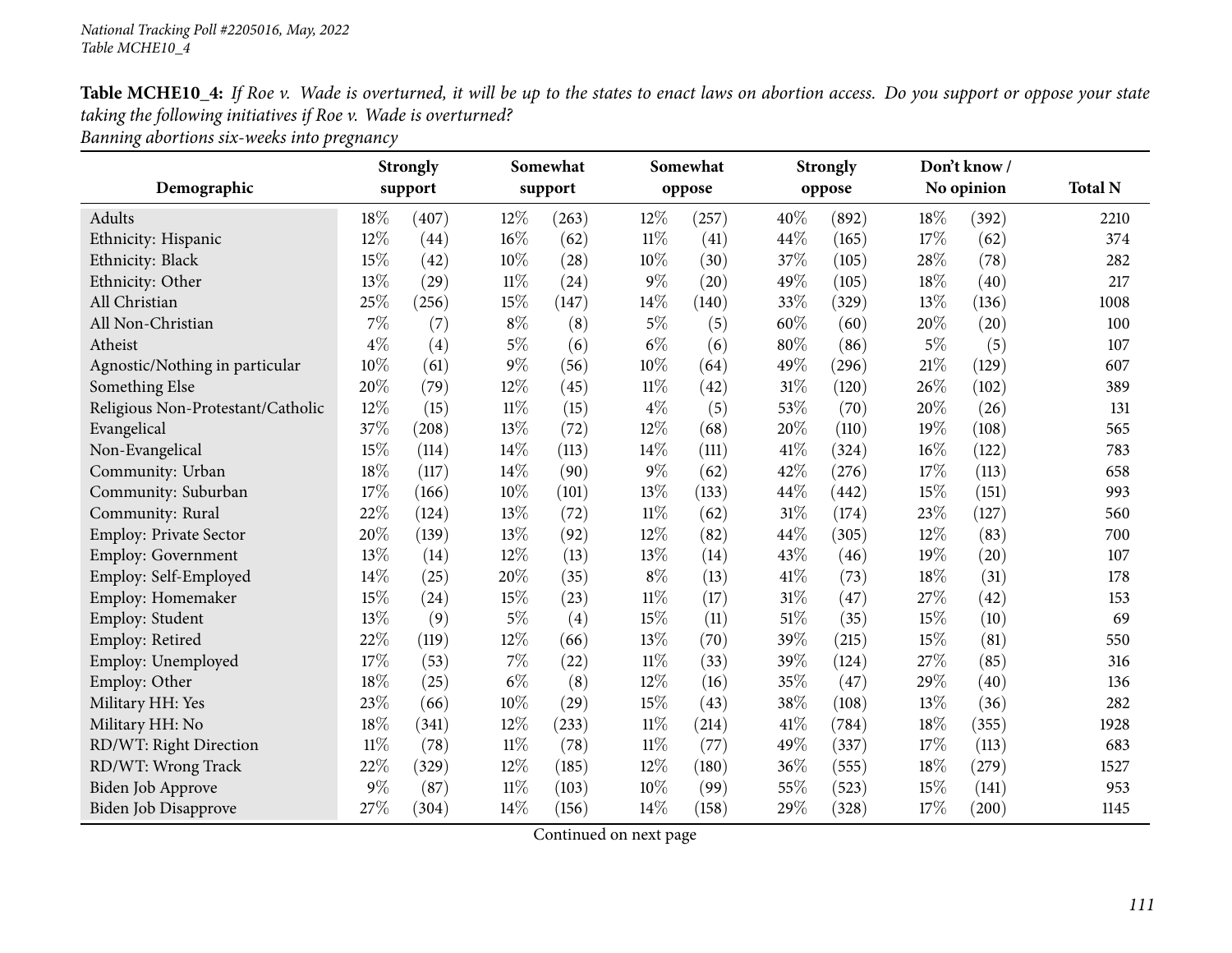*Banning abortions six-weeks into pregnancy*

|                                      |        | Somewhat<br><b>Strongly</b> |        |         | Somewhat |        | <b>Strongly</b> |        | Don't know/ |            |                |
|--------------------------------------|--------|-----------------------------|--------|---------|----------|--------|-----------------|--------|-------------|------------|----------------|
| Demographic                          |        | support                     |        | support |          | oppose |                 | oppose |             | No opinion | <b>Total N</b> |
| Adults                               | 18%    | (407)                       | $12\%$ | (263)   | 12%      | (257)  | 40%             | (892)  | 18%         | (392)      | 2210           |
| Biden Job Strongly Approve           | 13%    | (53)                        | $8\%$  | (34)    | $9\%$    | (35)   | 54%             | (216)  | 15%         | (59)       | 396            |
| Biden Job Somewhat Approve           | $6\%$  | (35)                        | $12\%$ | (70)    | $11\%$   | (63)   | 55%             | (307)  | 15%         | (82)       | 557            |
| Biden Job Somewhat Disapprove        | 12%    | (40)                        | $12\%$ | (42)    | 15%      | (50)   | 39%             | (136)  | 22%         | (77)       | 346            |
| <b>Biden Job Strongly Disapprove</b> | 33%    | (264)                       | 14\%   | (114)   | 13%      | (107)  | 24%             | (192)  | 15%         | (122)      | 799            |
| Favorable of Biden                   | $9\%$  | (85)                        | $10\%$ | (100)   | 10%      | (101)  | 56%             | (541)  | 14%         | (140)      | 969            |
| Unfavorable of Biden                 | 28%    | (309)                       | 14\%   | (161)   | 13%      | (150)  | 28%             | (312)  | 17%         | (185)      | 1116           |
| Very Favorable of Biden              | $11\%$ | (46)                        | 10%    | (43)    | $8\%$    | (33)   | 57%             | (237)  | 13\%        | (56)       | 416            |
| Somewhat Favorable of Biden          | $7\%$  | (39)                        | $10\%$ | (57)    | 12%      | (68)   | 55%             | (305)  | 15%         | (84)       | 553            |
| Somewhat Unfavorable of Biden        | 10%    | (31)                        | $10\%$ | (31)    | 15%      | (45)   | 44%             | (133)  | 21%         | (62)       | 302            |
| Very Unfavorable of Biden            | 34%    | (278)                       | $16\%$ | (130)   | 13%      | (105)  | 22%             | (179)  | 15%         | (122)      | 814            |
| #1 Issue: Economy                    | 22%    | (181)                       | 15%    | (122)   | 13%      | (109)  | 34%             | (289)  | 16%         | (137)      | 838            |
| #1 Issue: Security                   | 32%    | (91)                        | 15%    | (42)    | 14%      | (39)   | 24\%            | (67)   | 14%         | (40)       | 279            |
| #1 Issue: Health Care                | 18%    | (38)                        | $10\%$ | (20)    | $8\%$    | (17)   | 43%             | (90)   | 21%         | (43)       | 207            |
| #1 Issue: Medicare / Social Security | 16%    | (39)                        | $11\%$ | (27)    | 13%      | (32)   | 39%             | (99)   | 22%         | (55)       | 252            |
| #1 Issue: Women's Issues             | $4\%$  | (9)                         | $4\%$  | (10)    | $7\%$    | (17)   | 76%             | (197)  | 10%         | (25)       | 259            |
| #1 Issue: Education                  | 10%    | (9)                         | 14\%   | (13)    | 12%      | (11)   | 27%             | (24)   | 37%         | (33)       | 90             |
| #1 Issue: Energy                     | $8\%$  | (13)                        | 12%    | (19)    | 13%      | (21)   | 49%             | (77)   | 18%         | (29)       | 158            |
| #1 Issue: Other                      | 21\%   | (27)                        | $8\%$  | (10)    | $9\%$    | (12)   | 39%             | (50)   | 23%         | (30)       | 128            |
| 2020 Vote: Joe Biden                 | $8\%$  | (81)                        | $9\%$  | (87)    | $11\%$   | (107)  | 59%             | (590)  | 14%         | (143)      | 1008           |
| 2020 Vote: Donald Trump              | 38%    | (274)                       | 17%    | (122)   | 13%      | (93)   | 17%             | (124)  | 14\%        | (103)      | 716            |
| 2020 Vote: Other                     | $6\%$  | (4)                         | $6\%$  | (4)     | 15%      | (10)   | 36%             | (23)   | 37%         | (24)       | 65             |
| 2020 Vote: Didn't Vote               | $11\%$ | (48)                        | 12%    | (50)    | $11\%$   | (47)   | 37%             | (154)  | 29%         | (121)      | 421            |
| 2018 House Vote: Democrat            | $9\%$  | (68)                        | $8\%$  | (66)    | 10%      | (77)   | 61%             | (477)  | 12%         | (91)       | 778            |
| 2018 House Vote: Republican          | 37%    | (229)                       | $18\%$ | (111)   | 12%      | (77)   | 19%             | (116)  | 14%         | (85)       | 618            |
| 2018 House Vote: Someone else        | 7%     | (4)                         | $1\%$  | (0)     | 13%      | (7)    | 50%             | (28)   | 30%         | (17)       | 56             |
| 2016 Vote: Hillary Clinton           | $9\%$  | (65)                        | $8\%$  | (62)    | $11\%$   | (81)   | 59%             | (447)  | 14\%        | (103)      | 757            |
| 2016 Vote: Donald Trump              | 36%    | (245)                       | $16\%$ | (106)   | 12%      | (83)   | 21\%            | (142)  | 14%         | (97)       | 673            |
| 2016 Vote: Other                     | $9\%$  | (10)                        | 10%    | (13)    | $11\%$   | (14)   | 48%             | (58)   | 21%         | (26)       | 121            |
| 2016 Vote: Didn't Vote               | 13%    | (85)                        | 13%    | (82)    | 12%      | (79)   | 37%             | (244)  | 25%         | (167)      | 656            |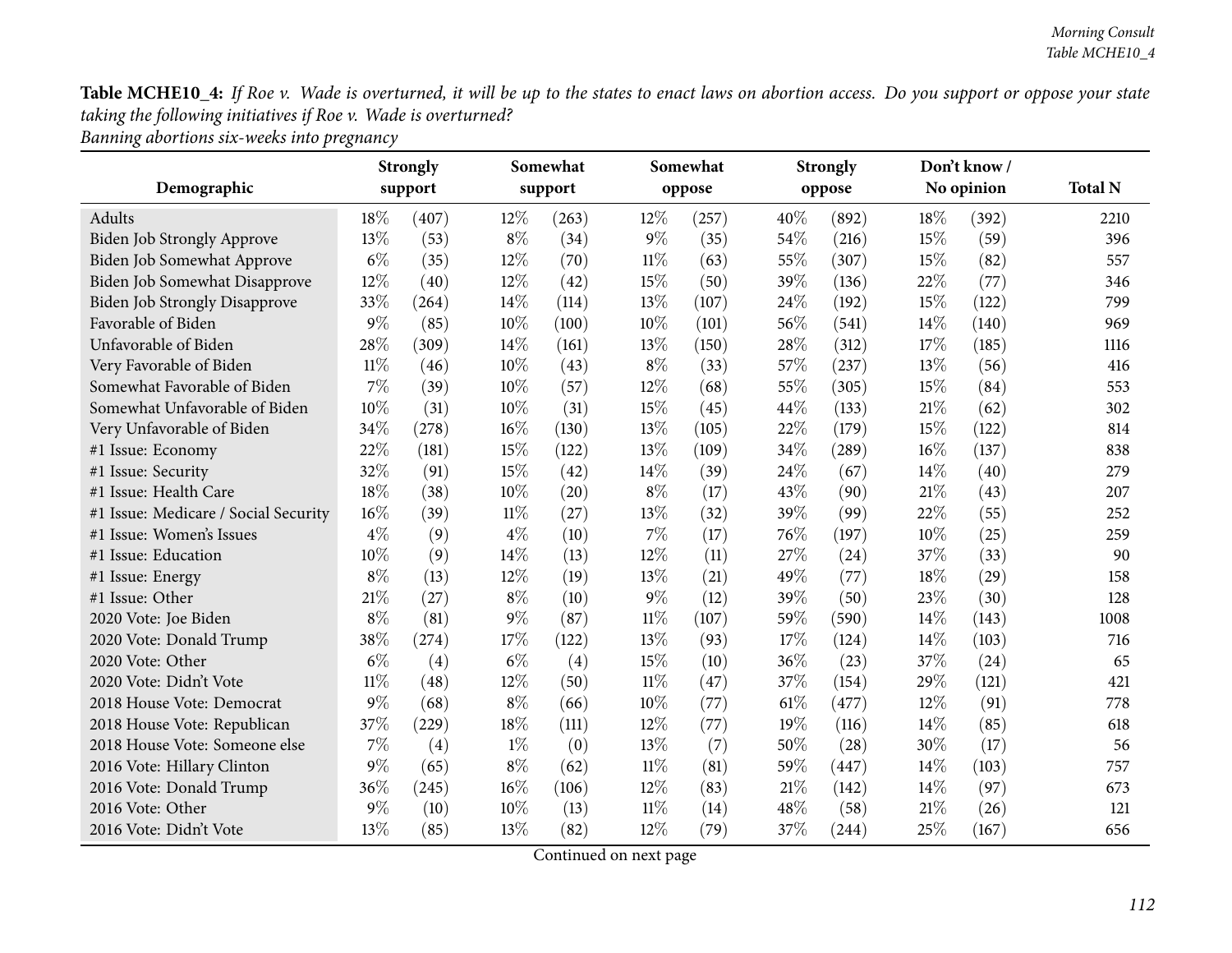| Table MCHE10_4: If Roe v. Wade is overturned, it will be up to the states to enact laws on abortion access. Do you support or oppose your state |
|-------------------------------------------------------------------------------------------------------------------------------------------------|
| taking the following initiatives if Roe v. Wade is overturned?                                                                                  |
|                                                                                                                                                 |

*Banning abortions six-weeks into pregnancy*

|                        |        | <b>Strongly</b> |        | Somewhat |        | Somewhat |        | <b>Strongly</b> |        | Don't know / |                |
|------------------------|--------|-----------------|--------|----------|--------|----------|--------|-----------------|--------|--------------|----------------|
| Demographic            |        | support         |        | support  |        | oppose   |        | oppose          |        | No opinion   | <b>Total N</b> |
| Adults                 | $18\%$ | (407)           | 12%    | (263)    | $12\%$ | (257)    | 40%    | (892)           | $18\%$ | (392)        | 2210           |
| Voted in 2014: Yes     | 21%    | (272)           | $11\%$ | (141)    | $11\%$ | (137)    | 43\%   | (544)           | $14\%$ | (172)        | 1265           |
| Voted in 2014: No      | $14\%$ | (135)           | 13%    | (122)    | 13%    | (120)    | 37%    | (348)           | 23%    | (220)        | 945            |
| 4-Region: Northeast    | $15\%$ | (59)            | $11\%$ | (42)     | $12\%$ | (45)     | $46\%$ | (178)           | 15\%   | (58)         | 383            |
| 4-Region: Midwest      | 20%    | (91)            | $11\%$ | (48)     | $11\%$ | (50)     | 40%    | (180)           | 19%    | (87)         | 456            |
| 4-Region: South        | 21%    | (177)           | $14\%$ | (120)    | 13\%   | (112)    | 32\%   | $^{'}269)$      | 20%    | (165)        | 844            |
| 4-Region: West         | 15%    | (80)            | 10%    | (52)     | $9\%$  | (49)     | 50%    | (264)           | 15\%   | (81)         | 527            |
| Mothers                | 20%    | (63)            | $16\%$ | (48)     | 12%    | (38)     | $34\%$ | (105)           | $18\%$ | (54)         | 309            |
| Women using BC         | 17%    | (34)            | $6\%$  | (12)     | $11\%$ | (23)     | $54\%$ | (108)           | $12\%$ | (25)         | 202            |
| Women not using BC     | 20%    | (177)           | 12%    | (106)    | 10%    | (91)     | 40%    | (358)           | 19%    | (175)        | 905            |
| Women 18-44 Use BC     | $16\%$ | (29)            | $6\%$  | (12)     | 10\%   | (19)     | $56\%$ | (100)           | $12\%$ | (21)         | 180            |
| <b>Women 18-44</b>     | $16\%$ | (84)            | $11\%$ | (57)     | 10%    | (53)     | 47%    | (250)           | 17%    | (92)         | 535            |
| State Has Trigger Laws | 26\%   | (102)           | 15%    | (56)     | 13\%   | (52)     | $41\%$ | (156)           | $5\%$  | (19)         | 386            |
| Pro-Choice             | $5\%$  | (58)            | $8\%$  | (102)    | 13\%   | (165)    | 64\%   | (814)           | $11\%$ | (140)        | 1279           |
| Anti-Choice            | 49%    | (335)           | 20%    | (136)    | $11\%$ | (76)     | $8\%$  | (54)            | 12%    | (85)         | 687            |
| Split Sample a         | 21%    | (231)           | $13\%$ | (139)    | $11\%$ | (119)    | 39\%   | (429)           | 17%    | (184)        | 1102           |
| Split Sample B         | $16\%$ | (176)           | $11\%$ | (123)    | $12\%$ | (138)    | 42\%   | (463)           | $19\%$ | $^{'}208)$   | 1108           |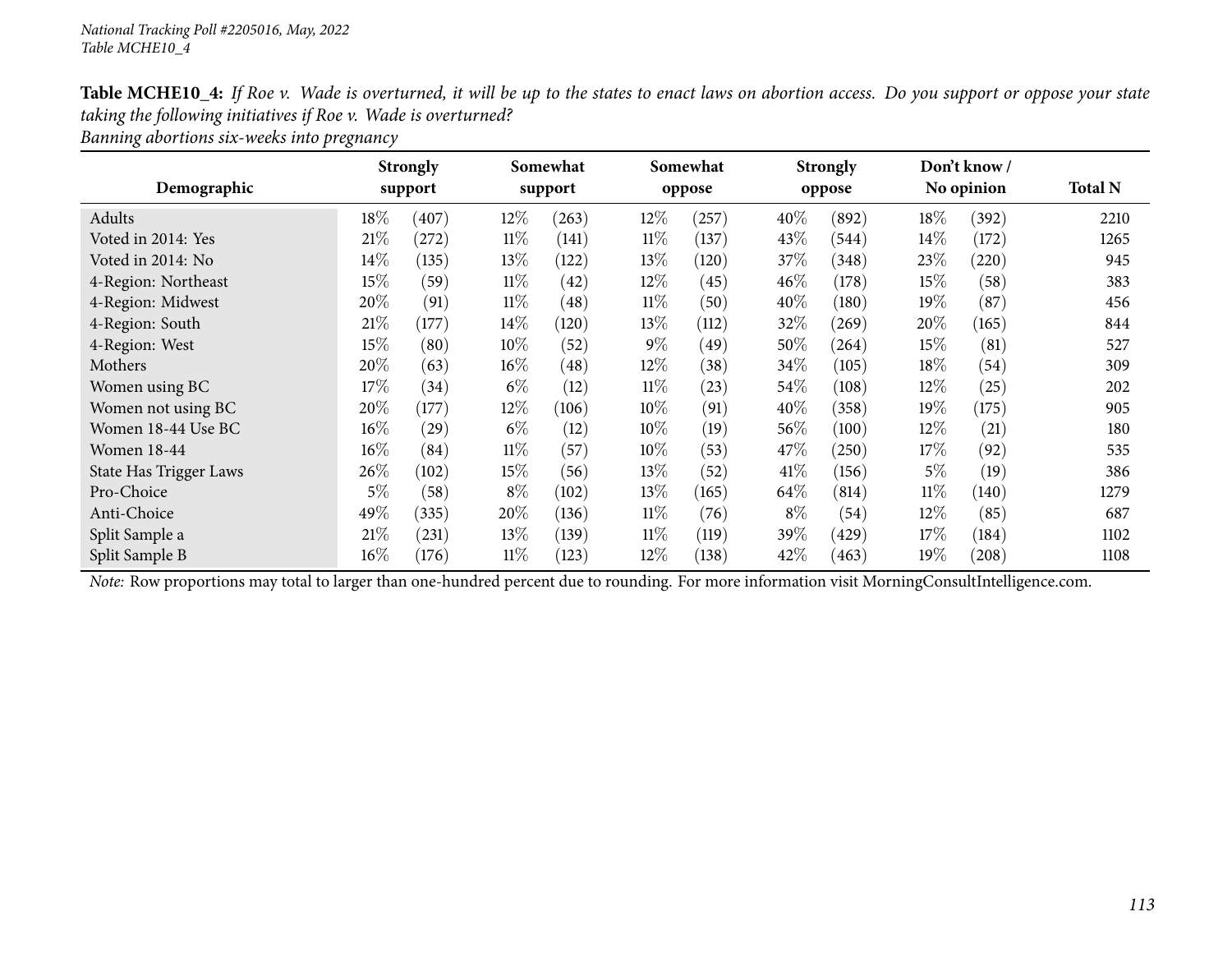*Banning abortions <sup>15</sup> weeks into pregnancy*

|                          |        | <b>Strongly</b>          |        | Somewhat |        | Somewhat |       | <b>Strongly</b> |       | Don't know/ |                |
|--------------------------|--------|--------------------------|--------|----------|--------|----------|-------|-----------------|-------|-------------|----------------|
| Demographic              |        | support                  |        | support  |        | oppose   |       | oppose          |       | No opinion  | <b>Total N</b> |
| Adults                   | 23%    | (509)<br>$16\%$<br>(351) |        | $11\%$   | (242)  | 32%      | (705) | 18%             | (403) | 2210        |                |
| Gender: Male             | 24%    | (253)                    | 18%    | (188)    | $11\%$ | (121)    | 30%   | (323)           | 17%   | (182)       | 1068           |
| Gender: Female           | 22%    | (256)                    | 14%    | (163)    | $11\%$ | (121)    | 33%   | (382)           | 19%   | (221)       | 1142           |
| Age: 18-34               | 17%    | (112)                    | 15%    | (95)     | 12%    | (80)     | 35%   | (227)           | 20%   | (127)       | 642            |
| Age: 35-44               | 24\%   | (87)                     | 17%    | (64)     | $9\%$  | (31)     | 29%   | (107)           | 21\%  | (76)        | 365            |
| Age: 45-64               | 24%    | (172)                    | $16\%$ | (111)    | $11\%$ | (79)     | 30%   | (216)           | 19%   | (136)       | 714            |
| Age: 65+                 | 28%    | (137)                    | 17%    | (81)     | $11\%$ | (52)     | 32%   | (155)           | 13%   | (64)        | 489            |
| GenZers: 1997-2012       | $11\%$ | (24)                     | 15%    | (34)     | $11\%$ | (25)     | 44%   | (100)           | 19%   | (43)        | 226            |
| Millennials: 1981-1996   | 23%    | (157)                    | $16\%$ | (110)    | $11\%$ | (77)     | 29%   | (198)           | 21%   | (142)       | 684            |
| GenXers: 1965-1980       | 20%    | (110)                    | 15%    | (79)     | $11\%$ | (60)     | 33%   | (177)           | 21%   | (110)       | 536            |
| Baby Boomers: 1946-1964  | 29%    | (196)                    | 17%    | (116)    | $11\%$ | (73)     | 30%   | (205)           | 14%   | (92)        | 683            |
| PID: Dem (no lean)       | $11\%$ | (92)                     | 15%    | (127)    | 13%    | (106)    | 46%   | (385)           | 16%   | (131)       | 842            |
| PID: Ind (no lean)       | 17%    | (123)                    | 16%    | (120)    | 12%    | (85)     | 33%   | (241)           | 22%   | (161)       | 730            |
| PID: Rep (no lean)       | 46%    | (294)                    | 16%    | (104)    | $8\%$  | (51)     | 12%   | (78)            | 17%   | (111)       | 638            |
| PID/Gender: Dem Men      | 13%    | (52)                     | 16%    | (63)     | 12%    | (49)     | 45%   | (178)           | 14%   | (57)        | 399            |
| PID/Gender: Dem Women    | $9\%$  | (40)                     | 14%    | (64)     | 13%    | (57)     | 47%   | (207)           | 17%   | (74)        | 443            |
| PID/Gender: Ind Men      | 17%    | (57)                     | 19%    | (65)     | 14%    | (48)     | 32%   | (112)           | 19%   | (64)        | 346            |
| PID/Gender: Ind Women    | 17%    | (65)                     | 14%    | (55)     | 10%    | (37)     | 34%   | (130)           | 25%   | (97)        | 384            |
| PID/Gender: Rep Men      | 44%    | (143)                    | 19%    | (61)     | $8\%$  | (24)     | 10%   | (34)            | 19%   | (61)        | 323            |
| PID/Gender: Rep Women    | 48%    | (150)                    | 14%    | (44)     | $8\%$  | (26)     | 14%   | (45)            | 16%   | (50)        | 315            |
| Ideo: Liberal (1-3)      | $8\%$  | (52)                     | 12%    | (76)     | $11\%$ | (72)     | 58%   | (369)           | 10%   | (65)        | 634            |
| Ideo: Moderate (4)       | 16%    | (104)                    | 21%    | (136)    | 15%    | (97)     | 29%   | (194)           | 20%   | (129)       | 660            |
| Ideo: Conservative (5-7) | 45%    | (320)                    | 17%    | (123)    | $7\%$  | (48)     | 14%   | (99)            | 18%   | (127)       | 718            |
| Educ: < College          | 24\%   | (341)                    | $16\%$ | (233)    | 10%    | (143)    | 28%   | (405)           | 22%   | (314)       | 1437           |
| Educ: Bachelors degree   | 22%    | (106)                    | 15%    | (72)     | 13%    | (66)     | 38%   | (185)           | 13%   | (62)        | 491            |
| Educ: Post-grad          | 22%    | (61)                     | $16\%$ | (46)     | 12%    | (33)     | 41\%  | (116)           | 9%    | (26)        | 282            |
| Income: Under 50k        | 23%    | (290)                    | 15%    | (194)    | 10%    | (131)    | 30%   | (386)           | 22%   | (276)       | 1277           |
| Income: 50k-100k         | 24%    | (157)                    | 17%    | (108)    | 12%    | (75)     | 33%   | (211)           | 14%   | (90)        | 640            |
| Income: 100k+            | 21%    | (62)                     | 17%    | (49)     | 12%    | (36)     | 37%   | (108)           | 13%   | (37)        | 293            |
| Ethnicity: White         | 26%    | (438)                    | 16%    | (266)    | $11\%$ | (185)    | 31%   | (528)           | 17%   | (294)       | 1711           |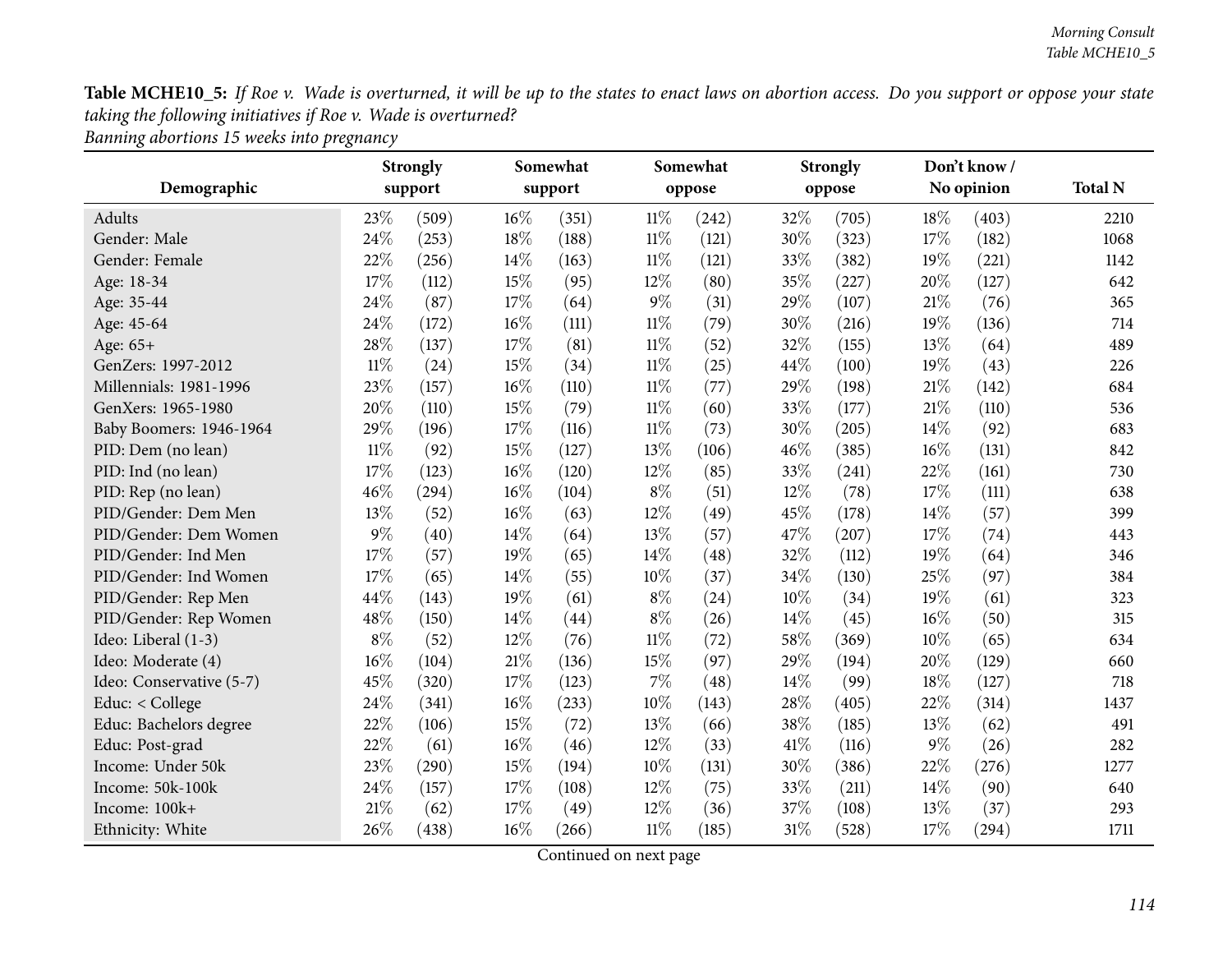| Table MCHE10_5: If Roe v. Wade is overturned, it will be up to the states to enact laws on abortion access. Do you support or oppose your state |
|-------------------------------------------------------------------------------------------------------------------------------------------------|
| taking the following initiatives if Roe v. Wade is overturned?                                                                                  |
|                                                                                                                                                 |

*Banning abortions <sup>15</sup> weeks into pregnancy*

|                                   |        | <b>Strongly</b> |        | Somewhat |        | Somewhat |      | <b>Strongly</b> | Don't know/ |            |                |
|-----------------------------------|--------|-----------------|--------|----------|--------|----------|------|-----------------|-------------|------------|----------------|
| Demographic                       |        | support         |        | support  |        | oppose   |      | oppose          |             | No opinion | <b>Total N</b> |
| Adults                            | 23%    | (509)           | 16%    | (351)    | $11\%$ | (242)    | 32%  | (705)           | 18%         | (403)      | 2210           |
| Ethnicity: Hispanic               | 18%    | (69)            | 18%    | (67)     | 10%    | (37)     | 36%  | (136)           | 17%         | (64)       | 374            |
| Ethnicity: Black                  | 14%    | (41)            | 18%    | (51)     | 12%    | (33)     | 31%  | (88)            | 25%         | (70)       | 282            |
| Ethnicity: Other                  | 14%    | (30)            | 16%    | (34)     | $11\%$ | (24)     | 41\% | (89)            | 18%         | (39)       | 217            |
| All Christian                     | 31%    | (316)           | 18%    | (186)    | $11\%$ | (114)    | 24%  | (247)           | 14%         | (145)      | 1008           |
| All Non-Christian                 | $9\%$  | (9)             | 14%    | (14)     | $6\%$  | (6)      | 52%  | (52)            | 19%         | (19)       | 100            |
| Atheist                           | $6\%$  | (7)             | $4\%$  | (4)      | $9\%$  | (9)      | 73%  | (79)            | $8\%$       | (8)        | 107            |
| Agnostic/Nothing in particular    | 13%    | (80)            | 12%    | (73)     | 12%    | (73)     | 40%  | (244)           | 23%         | (137)      | 607            |
| Something Else                    | 25%    | (96)            | 19%    | (74)     | $10\%$ | (40)     | 22%  | (84)            | 24%         | (95)       | 389            |
| Religious Non-Protestant/Catholic | 15%    | (20)            | $16\%$ | (21)     | $5\%$  | (7)      | 45%  | (59)            | 18%         | (24)       | 131            |
| Evangelical                       | 40%    | (226)           | 19%    | (107)    | $8\%$  | (44)     | 15%  | (84)            | 18%         | (104)      | 565            |
| Non-Evangelical                   | 22%    | (171)           | 18%    | (144)    | 14%    | (106)    | 30%  | (233)           | 16%         | (129)      | 783            |
| Community: Urban                  | 20%    | (131)           | 19%    | (122)    | 10%    | (66)     | 35%  | (231)           | 16%         | (107)      | 658            |
| Community: Suburban               | $21\%$ | (209)           | 15%    | (153)    | $11\%$ | (111)    | 35%  | (345)           | 18%         | (175)      | 993            |
| Community: Rural                  | 30%    | (168)           | 14%    | (76)     | 12%    | (65)     | 23%  | (129)           | 22%         | (122)      | 560            |
| Employ: Private Sector            | 22%    | (155)           | 16%    | (111)    | $14\%$ | (97)     | 35%  | (249)           | 13%         | (88)       | 700            |
| Employ: Government                | 22%    | (24)            | 16%    | (17)     | $9\%$  | (9)      | 38%  | (41)            | 15%         | (16)       | 107            |
| Employ: Self-Employed             | 18%    | (32)            | 15%    | (26)     | $12\%$ | (21)     | 36%  | (63)            | 20%         | (36)       | 178            |
| Employ: Homemaker                 | 24\%   | (37)            | $17\%$ | (27)     | $8\%$  | (12)     | 26%  | (41)            | 24%         | (37)       | 153            |
| Employ: Student                   | 15%    | (10)            | 18%    | (12)     | $9\%$  | (6)      | 36%  | (25)            | 23%         | (16)       | 69             |
| Employ: Retired                   | 29%    | (158)           | $18\%$ | (98)     | $11\%$ | (58)     | 29%  | (159)           | 14%         | (77)       | 550            |
| Employ: Unemployed                | $21\%$ | (66)            | 12%    | (39)     | $8\%$  | (25)     | 29%  | (91)            | 30%         | (95)       | 316            |
| Employ: Other                     | 19%    | (26)            | 15%    | (21)     | 10%    | (13)     | 27%  | (37)            | 28%         | (39)       | 136            |
| Military HH: Yes                  | 30%    | (84)            | 18%    | (51)     | 13%    | (36)     | 28%  | (79)            | 11%         | (32)       | 282            |
| Military HH: No                   | 22%    | (424)           | 16%    | (300)    | $11\%$ | (206)    | 32%  | (626)           | 19%         | (371)      | 1928           |
| RD/WT: Right Direction            | 14%    | (92)            | 16%    | (107)    | 13%    | (87)     | 40%  | (270)           | 18%         | (126)      | 683            |
| RD/WT: Wrong Track                | 27%    | (416)           | $16\%$ | (244)    | $10\%$ | (155)    | 28%  | (435)           | 18%         | (277)      | 1527           |
| Biden Job Approve                 | $11\%$ | (103)           | 16%    | (149)    | 14%    | (129)    | 44%  | (424)           | 16%         | (148)      | 953            |
| Biden Job Disapprove              | 34%    | (388)           | 17%    | (197)    | $9\%$  | (106)    | 22%  | (250)           | 18%         | (204)      | 1145           |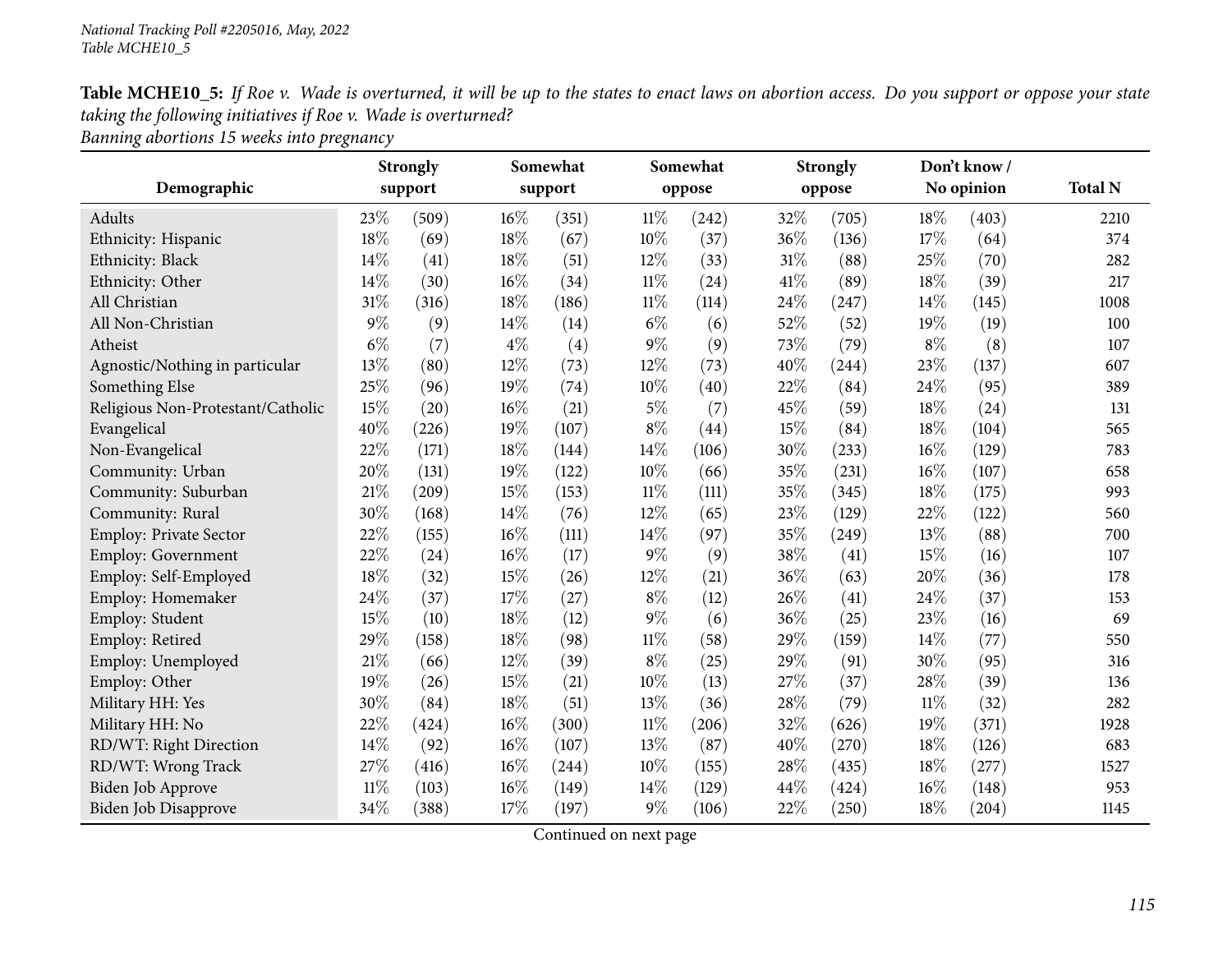*Banning abortions <sup>15</sup> weeks into pregnancy*

|                                      | <b>Strongly</b> |         | Somewhat |         |        | Somewhat |        | <b>Strongly</b>     |      | Don't know / |                |
|--------------------------------------|-----------------|---------|----------|---------|--------|----------|--------|---------------------|------|--------------|----------------|
| Demographic                          |                 | support |          | support |        | oppose   |        | oppose              |      | No opinion   | <b>Total N</b> |
| Adults                               | 23\%            | (509)   | $16\%$   | (351)   | $11\%$ | (242)    | 32%    | (705)               | 18%  | (403)        | 2210           |
| Biden Job Strongly Approve           | 15%             | (58)    | 12%      | (47)    | 12%    | (46)     | 46%    | (183)               | 16%  | (62)         | 396            |
| Biden Job Somewhat Approve           | $8\%$           | (45)    | 18%      | (101)   | 15%    | (83)     | 43\%   | (242)               | 15%  | (86)         | 557            |
| Biden Job Somewhat Disapprove        | 14%             | (50)    | 19%      | (65)    | 12%    | (41)     | 31%    | (108)               | 24%  | (82)         | 346            |
| <b>Biden Job Strongly Disapprove</b> | 42%             | (338)   | 16%      | (132)   | $8\%$  | (65)     | 18%    | (143)               | 15%  | (122)        | 799            |
| Favorable of Biden                   | $11\%$          | (104)   | 15%      | (148)   | 13%    | (126)    | 46%    | (441)               | 15%  | (149)        | 969            |
| Unfavorable of Biden                 | 35%             | (394)   | $18\%$   | (199)   | 10%    | (109)    | 20%    | (223)               | 17%  | (191)        | 1116           |
| Very Favorable of Biden              | 12%             | (51)    | 14\%     | (58)    | 13%    | (54)     | 46%    | (193)               | 14\% | (60)         | 416            |
| Somewhat Favorable of Biden          | 10%             | (53)    | $16\%$   | (90)    | 13%    | (72)     | 45%    | (248)               | 16%  | (90)         | 553            |
| Somewhat Unfavorable of Biden        | 14%             | (42)    | 17%      | (51)    | 15%    | (44)     | 35%    | (105)               | 20%  | (60)         | 302            |
| Very Unfavorable of Biden            | 43%             | (352)   | 18%      | (148)   | $8\%$  | (65)     | 14\%   | (118)               | 16%  | (132)        | 814            |
| #1 Issue: Economy                    | 27%             | (226)   | 18%      | (147)   | 12%    | (99)     | 25%    | (213)               | 18%  | (152)        | 838            |
| #1 Issue: Security                   | 40%             | (111)   | 19%      | (54)    | $11\%$ | (32)     | 15%    | (43)                | 14%  | (39)         | 279            |
| #1 Issue: Health Care                | 15%             | (31)    | 13%      | (28)    | 13%    | (27)     | 37%    | (77)                | 22%  | (45)         | 207            |
| #1 Issue: Medicare / Social Security | 22%             | (55)    | 21\%     | (54)    | $8\%$  | (20)     | 29%    | (73)                | 20%  | (51)         | 252            |
| #1 Issue: Women's Issues             | $8\%$           | (20)    | $6\%$    | (14)    | 10%    | (25)     | 67%    | (172)               | 10%  | (27)         | 259            |
| #1 Issue: Education                  | $9\%$           | (8)     | 24\%     | (21)    | $9\%$  | (8)      | 22%    | (20)                | 37%  | (33)         | 90             |
| #1 Issue: Energy                     | 14%             | (21)    | $16\%$   | (25)    | 15%    | (23)     | 38%    | (60)                | 18%  | (28)         | 158            |
| #1 Issue: Other                      | 28%             | (36)    | $6\%$    | (8)     | $6\%$  | (8)      | 36%    | (46)                | 23%  | (30)         | 128            |
| 2020 Vote: Joe Biden                 | 10%             | (102)   | 14\%     | (143)   | 14%    | (137)    | 48%    | (480)               | 15%  | (146)        | 1008           |
| 2020 Vote: Donald Trump              | 46%             | (330)   | 20%      | (142)   | $8\%$  | (56)     | $11\%$ | (82)                | 15%  | (107)        | 716            |
| 2020 Vote: Other                     | 16%             | (10)    | $9\%$    | (6)     | 15%    | (10)     | 33%    | (21)                | 27%  | (18)         | 65             |
| 2020 Vote: Didn't Vote               | 16%             | (66)    | $14\%$   | (60)    | 10%    | (40)     | 29%    | (122)               | 31%  | (132)        | 421            |
| 2018 House Vote: Democrat            | $11\%$          | (83)    | $14\%$   | (110)   | 13%    | (105)    | 50%    | $\left( 388\right)$ | 12%  | (93)         | 778            |
| 2018 House Vote: Republican          | 46%             | (284)   | 20%      | (126)   | $8\%$  | (51)     | 12%    | (74)                | 14%  | (84)         | 618            |
| 2018 House Vote: Someone else        | 21%             | (12)    | $3\%$    | (2)     | 17%    | (10)     | 30%    | (17)                | 29%  | (16)         | 56             |
| 2016 Vote: Hillary Clinton           | $11\%$          | (83)    | $15\%$   | (113)   | 13%    | (96)     | 48%    | (365)               | 13%  | (100)        | 757            |
| 2016 Vote: Donald Trump              | 44%             | (298)   | $18\%$   | (124)   | $9\%$  | (59)     | 14\%   | (95)                | 14%  | (97)         | 673            |
| 2016 Vote: Other                     | 14\%            | (17)    | 17%      | (21)    | 12%    | (15)     | 39%    | (47)                | 17\% | (21)         | 121            |
| 2016 Vote: Didn't Vote               | 17%             | (109)   | 14\%     | (93)    | $11\%$ | (72)     | 30%    | (197)               | 28%  | (185)        | 656            |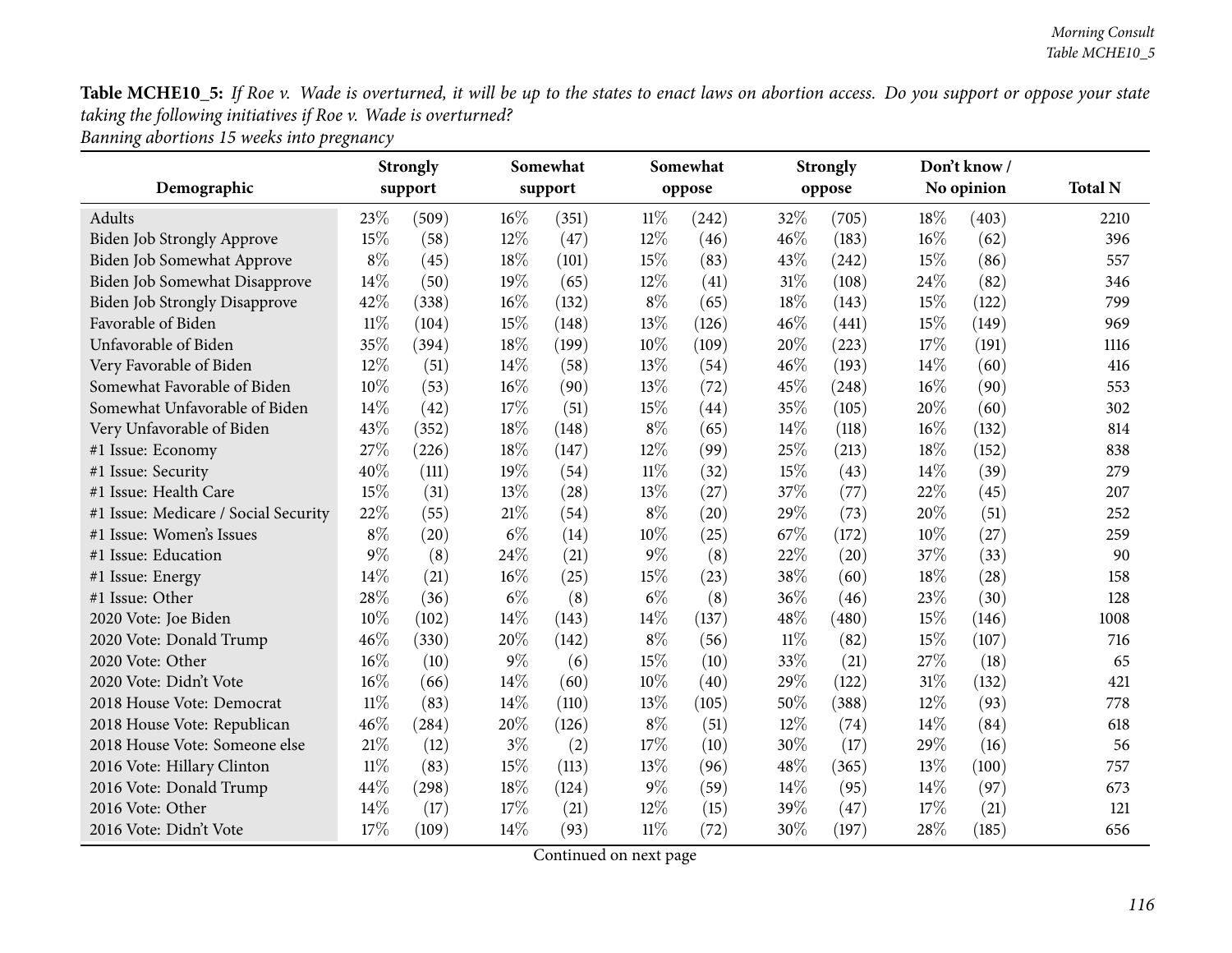| Table MCHE10_5: If Roe v. Wade is overturned, it will be up to the states to enact laws on abortion access. Do you support or oppose your state |
|-------------------------------------------------------------------------------------------------------------------------------------------------|
| taking the following initiatives if Roe v. Wade is overturned?                                                                                  |
|                                                                                                                                                 |

*Banning abortions <sup>15</sup> weeks into pregnancy*

|                        |        | <b>Strongly</b> |        | Somewhat |        | Somewhat |        | <b>Strongly</b> |        | Don't know / |                |
|------------------------|--------|-----------------|--------|----------|--------|----------|--------|-----------------|--------|--------------|----------------|
| Demographic            |        | support         |        | support  |        | oppose   |        | oppose          |        | No opinion   | <b>Total N</b> |
| Adults                 | 23\%   | (509)           | $16\%$ | (351)    | $11\%$ | (242)    | 32\%   | (705)           | $18\%$ | (403)        | 2210           |
| Voted in 2014: Yes     | 27%    | (339)           | 15%    | (195)    | $11\%$ | (143)    | 33\%   | (421)           | 13\%   | (166)        | 1265           |
| Voted in 2014: No      | 18%    | (169)           | 17\%   | (156)    | 10%    | (99)     | 30\%   | (284)           | 25%    | (237)        | 945            |
| 4-Region: Northeast    | $19\%$ | (74)            | 14\%   | (55)     | 13\%   | (51)     | 39\%   | (147)           | $14\%$ | (55)         | 383            |
| 4-Region: Midwest      | 24\%   | (108)           | 16%    | (72)     | 10%    | (47)     | 30%    | (136)           | 20%    | (93)         | 456            |
| 4-Region: South        | 27\%   | (226)           | $16\%$ | (137)    | $11\%$ | (91)     | $26\%$ | (221)           | 20%    | (170)        | 844            |
| 4-Region: West         | 19%    | (101)           | 17%    | (87)     | 10%    | (53)     | 38\%   | (200)           | $16\%$ | (85)         | 527            |
| Mothers                | 24\%   | (75)            | 18%    | (57)     | $14\%$ | (44)     | 25%    | (77)            | $18\%$ | (56)         | 309            |
| Women using BC         | 17%    | (34)            | $11\%$ | (23)     | 14\%   | (29)     | 44\%   | (88)            | $14\%$ | (28)         | 202            |
| Women not using BC     | 24\%   | (216)           | 15%    | (135)    | 10%    | (92)     | $31\%$ | (282)           | 20%    | (180)        | 905            |
| Women 18-44 Use BC     | $16\%$ | (28)            | $11\%$ | (20)     | 15\%   | (27)     | $45\%$ | (81)            | $14\%$ | (25)         | 180            |
| <b>Women 18-44</b>     | 17%    | (93)            | 13%    | (68)     | $11\%$ | (58)     | 39%    | (207)           | 21%    | (110)        | 535            |
| State Has Trigger Laws | $30\%$ | (114)           | 17\%   | (64)     | $14\%$ | (55)     | 32%    | (122)           | $8\%$  | (30)         | 386            |
| Pro-Choice             | $9\%$  | (114)           | 14\%   | (182)    | $14\%$ | (185)    | $51\%$ | (648)           | $12\%$ | (149)        | 1279           |
| Anti-Choice            | 55\%   | (376)           | 20%    | (136)    | $8\%$  | (53)     | $6\%$  | (40)            | 12%    | (82)         | 687            |
| Split Sample a         | 25%    | (276)           | $15\%$ | (168)    | 10\%   | (115)    | 32\%   | (353)           | 17%    | (190)        | 1102           |
| Split Sample B         | 21%    | (233)           | 17\%   | (183)    | $11\%$ | (127)    | 32\%   | (352)           | $19\%$ | (213)        | 1108           |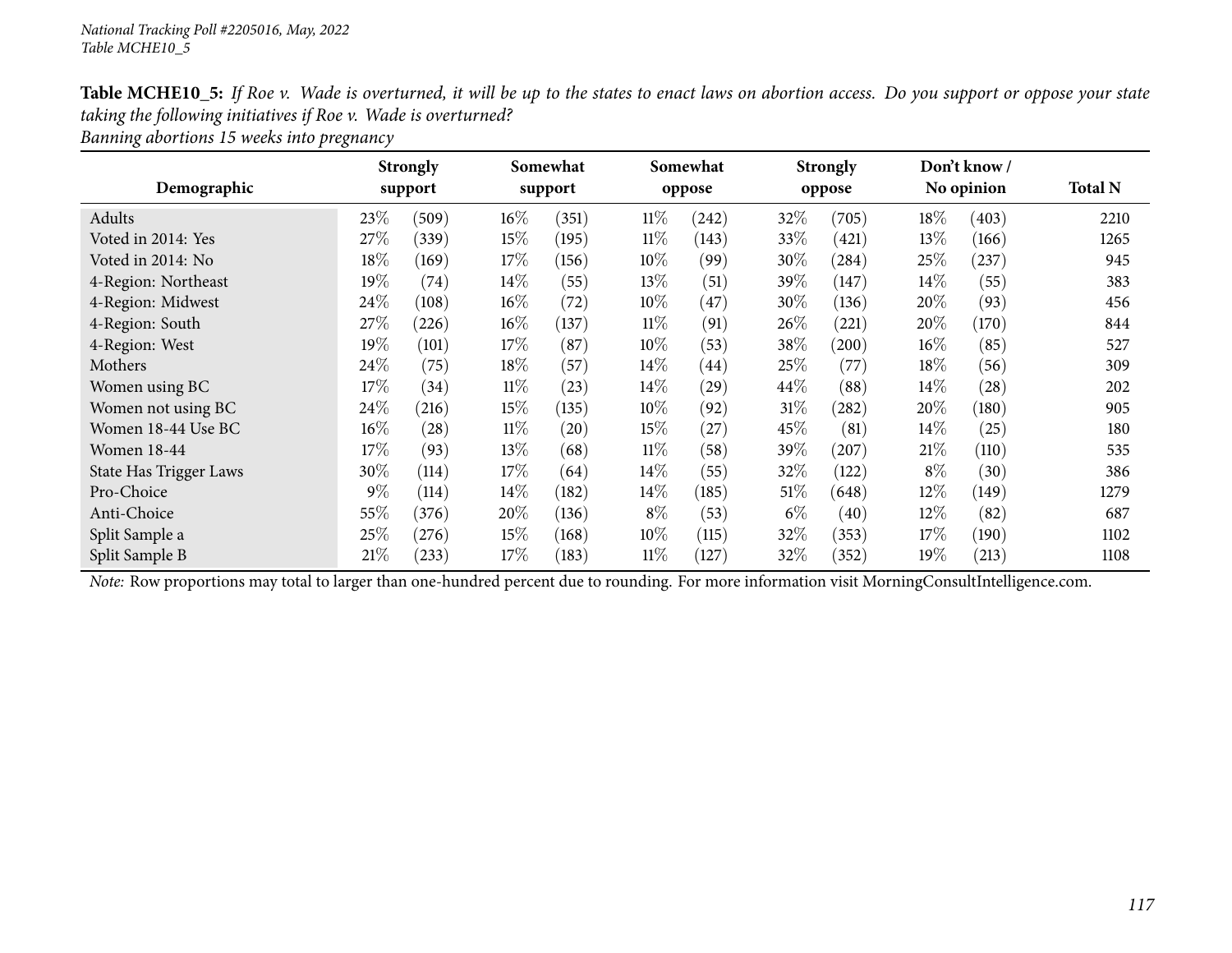Banning abortions after fetal viability, generally considered to be between 23 to 24 weeks of pregnancy, at which point the fetus could survive outside *the womb*

|                          |      | <b>Strongly</b>     |        | Somewhat |        | Somewhat |        | <b>Strongly</b> |        | Don't know/ |                |
|--------------------------|------|---------------------|--------|----------|--------|----------|--------|-----------------|--------|-------------|----------------|
| Demographic              |      | support             |        | support  |        | oppose   |        | oppose          |        | No opinion  | <b>Total N</b> |
| Adults                   | 33\% | (729)               | 16%    | (361)    | 10%    | (218)    | 24%    | (525)           | 17%    | (378)       | 2210           |
| Gender: Male             | 33%  | (352)               | 17%    | (185)    | $11\%$ | (114)    | 23%    | (249)           | 16%    | (167)       | 1068           |
| Gender: Female           | 33%  | (377)               | 15%    | (175)    | $9\%$  | (104)    | 24%    | (276)           | 18%    | (210)       | 1142           |
| Age: 18-34               | 28%  | (178)               | $17\%$ | (107)    | 13%    | (83)     | 27%    | (174)           | 16%    | (100)       | 642            |
| Age: 35-44               | 31%  | (113)               | 16%    | (58)     | 9%     | (32)     | 26%    | (94)            | 18%    | (67)        | 365            |
| Age: 45-64               | 35%  | (250)               | $16\%$ | (117)    | $9\%$  | (65)     | 19%    | (136)           | 20%    | (146)       | 714            |
| Age: 65+                 | 38%  | (187)               | 16%    | (78)     | $8\%$  | (37)     | 25%    | (121)           | 13%    | (66)        | 489            |
| GenZers: 1997-2012       | 22%  | (51)                | $16\%$ | (37)     | 12%    | (28)     | 33%    | (74)            | 16%    | (36)        | 226            |
| Millennials: 1981-1996   | 31%  | (214)               | 16%    | (110)    | $11\%$ | (77)     | 25%    | (170)           | 17%    | (114)       | 684            |
| GenXers: 1965-1980       | 32%  | (173)               | 17%    | (91)     | 10%    | (53)     | 20%    | (108)           | $21\%$ | (111)       | 536            |
| Baby Boomers: 1946-1964  | 38%  | (258)               | 17%    | (118)    | 7%     | (51)     | $22\%$ | (153)           | 15%    | (103)       | 683            |
| PID: Dem (no lean)       | 20%  | (170)               | 18%    | (155)    | 13%    | (107)    | 33%    | (278)           | 16%    | (132)       | 842            |
| PID: Ind (no lean)       | 28%  | (203)               | 16%    | (119)    | 9%     | (69)     | 24%    | (179)           | 22%    | (160)       | 730            |
| PID: Rep (no lean)       | 56%  | (356)               | 14%    | (87)     | 7%     | (42)     | $11\%$ | (68)            | 13%    | (86)        | 638            |
| PID/Gender: Dem Men      | 21%  | (83)                | $18\%$ | (70)     | 14%    | (54)     | 33%    | (132)           | 15%    | (60)        | 399            |
| PID/Gender: Dem Women    | 20%  | (87)                | 19%    | (85)     | 12%    | (53)     | 33%    | (145)           | 16%    | (72)        | 443            |
| PID/Gender: Ind Men      | 29%  | (100)               | 19%    | (64)     | 10%    | (33)     | 25%    | (87)            | 18%    | (62)        | 346            |
| PID/Gender: Ind Women    | 27%  | (104)               | 14\%   | (55)     | $9\%$  | (36)     | 24%    | (92)            | 25%    | (98)        | 384            |
| PID/Gender: Rep Men      | 53%  | (170)               | 16%    | (51)     | $8\%$  | (27)     | $9\%$  | (30)            | 14%    | (45)        | 323            |
| PID/Gender: Rep Women    | 59%  | (186)               | $11\%$ | (35)     | $5\%$  | (15)     | 12%    | (38)            | 13%    | (40)        | 315            |
| Ideo: Liberal (1-3)      | 16%  | (104)               | $16\%$ | (103)    | 13%    | (84)     | 42%    | (266)           | 12%    | (76)        | 634            |
| Ideo: Moderate (4)       | 26%  | (174)               | $21\%$ | (141)    | $11\%$ | (71)     | 22%    | (146)           | 19%    | (128)       | 660            |
| Ideo: Conservative (5-7) | 56%  | (401)               | 14%    | (100)    | $7\%$  | (50)     | 10%    | (73)            | 13%    | (94)        | 718            |
| Educ: < College          | 34%  | $\left( 489\right)$ | $16\%$ | (223)    | $9\%$  | (128)    | $21\%$ | (305)           | 20%    | (291)       | 1437           |
| Educ: Bachelors degree   | 31%  | (151)               | 18%    | (89)     | 12%    | (60)     | 28%    | (136)           | $11\%$ | (55)        | 491            |
| Educ: Post-grad          | 32%  | (89)                | 17%    | (49)     | 10%    | (29)     | 30%    | (83)            | $11\%$ | (31)        | 282            |
| Income: Under 50k        | 32%  | (413)               | 15%    | (189)    | 9%     | (114)    | 24%    | (303)           | 20%    | (257)       | 1277           |
| Income: 50k-100k         | 34%  | (217)               | 18%    | (117)    | 10%    | (63)     | 24\%   | (155)           | 14\%   | (89)        | 640            |
| Income: 100k+            | 34%  | (99)                | 19%    | (55)     | 14%    | (41)     | 23%    | (67)            | $11\%$ | (31)        | 293            |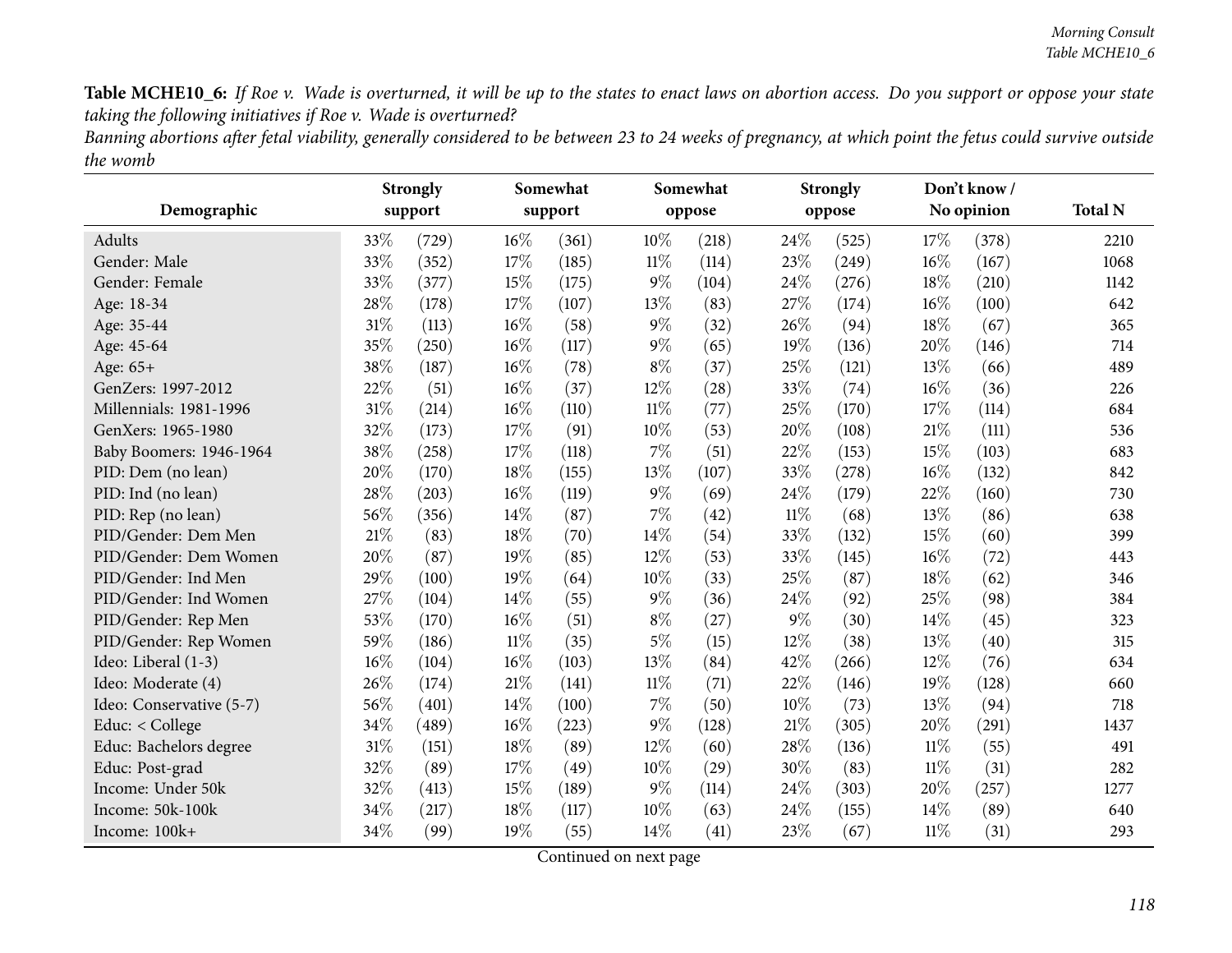Banning abortions after fetal viability, generally considered to be between 23 to 24 weeks of pregnancy, at which point the fetus could survive outside *the womb*

| Demographic                       |        | <b>Strongly</b><br>support |        | Somewhat<br>support |        | Somewhat<br>oppose |        | <b>Strongly</b><br>oppose |       | Don't know/<br>No opinion | <b>Total N</b> |
|-----------------------------------|--------|----------------------------|--------|---------------------|--------|--------------------|--------|---------------------------|-------|---------------------------|----------------|
| Adults                            | 33\%   | (729)                      | $16\%$ | (361)               | 10%    | (218)              | 24%    | (525)                     | 17%   | (378)                     | 2210           |
| Ethnicity: White                  | 35%    | (605)                      | $16\%$ | (273)               | 10%    | (171)              | 23%    | (392)                     | 16%   | (269)                     | 1711           |
| Ethnicity: Hispanic               | 25%    | (95)                       | 18%    | (68)                | $11\%$ | (43)               | 28%    | (106)                     | 16%   | (61)                      | 374            |
| Ethnicity: Black                  | 24%    | (68)                       | 17%    | (48)                | $11\%$ | (31)               | 23%    | (65)                      | 25%   | (71)                      | 282            |
| Ethnicity: Other                  | 26%    | (56)                       | 18%    | (40)                | $7\%$  | (16)               | 31%    | (67)                      | 18%   | (38)                      | 217            |
| All Christian                     | 44%    | (441)                      | 17%    | (176)               | $9\%$  | (91)               | 17%    | (169)                     | 13%   | (131)                     | 1008           |
| All Non-Christian                 | $11\%$ | (11)                       | $9\%$  | (9)                 | $10\%$ | (10)               | 49%    | (49)                      | 21\%  | (21)                      | 100            |
| Atheist                           | $8\%$  | (9)                        | $21\%$ | (22)                | $9\%$  | (9)                | 53%    | (57)                      | $9\%$ | (10)                      | 107            |
| Agnostic/Nothing in particular    | 24%    | (144)                      | 14%    | (85)                | 12%    | (76)               | 30%    | (181)                     | 20%   | (121)                     | 607            |
| Something Else                    | 32%    | (124)                      | 17%    | (68)                | $8\%$  | (33)               | 18%    | (69)                      | 25%   | (96)                      | 389            |
| Religious Non-Protestant/Catholic | $21\%$ | (27)                       | $12\%$ | (15)                | $7\%$  | (10)               | 40%    | (53)                      | 20%   | (26)                      | 131            |
| Evangelical                       | 50%    | (281)                      | 14\%   | (80)                | $9\%$  | (49)               | $11\%$ | (63)                      | 16%   | (93)                      | 565            |
| Non-Evangelical                   | 33%    | (261)                      | 19%    | (153)               | $9\%$  | (74)               | 22%    | (169)                     | 16%   | (127)                     | 783            |
| Community: Urban                  | 31%    | (202)                      | 19%    | (127)               | $9\%$  | (58)               | 26%    | (172)                     | 15%   | (98)                      | 658            |
| Community: Suburban               | 31%    | (312)                      | $16\%$ | (161)               | $11\%$ | (112)              | 25%    | (246)                     | 16%   | (162)                     | 993            |
| Community: Rural                  | 38%    | (215)                      | 13%    | (72)                | $9\%$  | (48)               | 19%    | (106)                     | 21%   | (118)                     | 560            |
| Employ: Private Sector            | 32%    | (223)                      | 17%    | (121)               | 14%    | (99)               | 25%    | (175)                     | 12%   | (82)                      | 700            |
| Employ: Government                | 31%    | (34)                       | 20%    | (22)                | $6\%$  | (7)                | 28%    | (29)                      | 15%   | (16)                      | 107            |
| Employ: Self-Employed             | 30%    | (54)                       | $16\%$ | (29)                | $9\%$  | (16)               | 24%    | (43)                      | 20%   | (36)                      | 178            |
| Employ: Homemaker                 | 35%    | (53)                       | $18\%$ | (28)                | $8\%$  | (13)               | 15%    | (23)                      | 24%   | (37)                      | 153            |
| Employ: Student                   | 24%    | (17)                       | 13%    | (9)                 | $11\%$ | (7)                | 33%    | (23)                      | 19%   | (13)                      | 69             |
| Employ: Retired                   | 38%    | (209)                      | 18%    | (97)                | $8\%$  | (43)               | 22%    | (122)                     | 14%   | (79)                      | 550            |
| Employ: Unemployed                | 31%    | (100)                      | 12%    | (39)                | $6\%$  | (20)               | 25%    | (80)                      | 25%   | (78)                      | 316            |
| Employ: Other                     | 30%    | (41)                       | $12\%$ | (16)                | 10%    | (13)               | 21%    | (28)                      | 27\%  | (37)                      | 136            |
| Military HH: Yes                  | 45%    | (127)                      | 15%    | (42)                | 10%    | (27)               | 20%    | (55)                      | 11%   | (30)                      | 282            |
| Military HH: No                   | 31%    | (602)                      | $17\%$ | (319)               | 10%    | (191)              | 24%    | (469)                     | 18%   | (347)                     | 1928           |
| RD/WT: Right Direction            | 23%    | (154)                      | 19%    | (126)               | 12%    | (83)               | 29%    | (199)                     | 18%   | (120)                     | 683            |
| RD/WT: Wrong Track                | 38%    | (575)                      | 15%    | (234)               | $9\%$  | (135)              | 21%    | (325)                     | 17%   | (258)                     | 1527           |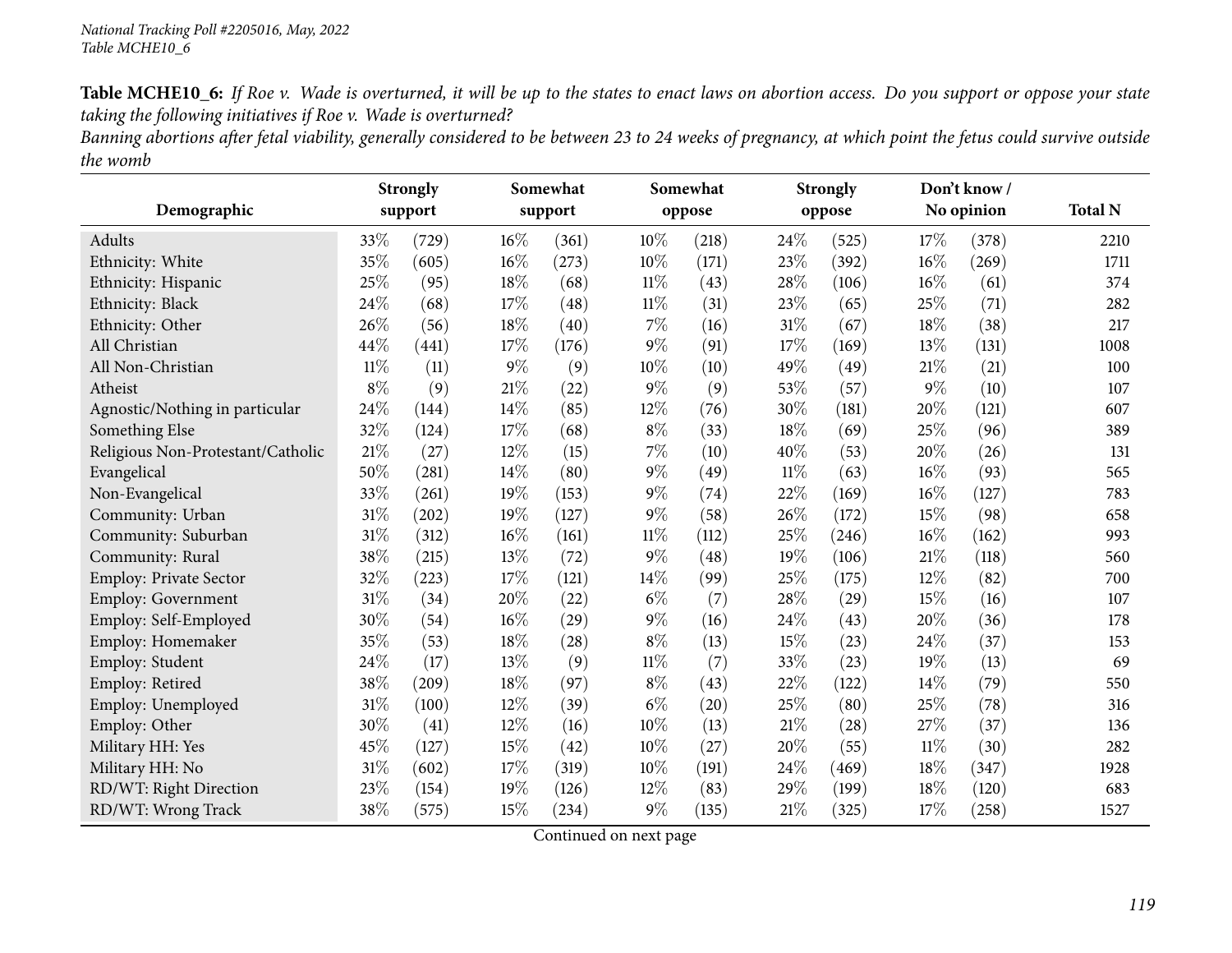Banning abortions after fetal viability, generally considered to be between 23 to 24 weeks of pregnancy, at which point the fetus could survive outside *the womb*

|                                      |      | <b>Strongly</b> |        | Somewhat |        | Somewhat |        | <b>Strongly</b> |        | Don't know/ |                |
|--------------------------------------|------|-----------------|--------|----------|--------|----------|--------|-----------------|--------|-------------|----------------|
| Demographic                          |      | support         |        | support  |        | oppose   |        | oppose          |        | No opinion  | <b>Total N</b> |
| <b>Adults</b>                        | 33\% | (729)           | $16\%$ | (361)    | $10\%$ | (218)    | 24\%   | (525)           | 17%    | (378)       | 2210           |
| <b>Biden Job Approve</b>             | 20%  | (194)           | 21\%   | (202)    | 12%    | (113)    | 31%    | (296)           | 16%    | (148)       | 953            |
| Biden Job Disapprove                 | 45%  | (514)           | 13%    | (151)    | $9\%$  | (101)    | 17%    | (199)           | 16%    | (181)       | 1145           |
| Biden Job Strongly Approve           | 24%  | (95)            | 16%    | (64)     | 10%    | (38)     | 33%    | (132)           | 17%    | (67)        | 396            |
| Biden Job Somewhat Approve           | 18%  | (99)            | 25%    | (138)    | 13%    | (75)     | 29%    | (164)           | 15%    | (81)        | 557            |
| Biden Job Somewhat Disapprove        | 24%  | (84)            | $17\%$ | (59)     | 14%    | (47)     | 24%    | (85)            | 21%    | (72)        | 346            |
| Biden Job Strongly Disapprove        | 54%  | (430)           | 12%    | (92)     | 7%     | (54)     | 14%    | (115)           | 14%    | (109)       | 799            |
| Favorable of Biden                   | 20%  | (195)           | 20%    | (196)    | 12%    | (114)    | 33%    | (317)           | 15%    | (148)       | 969            |
| Unfavorable of Biden                 | 46%  | (516)           | 14\%   | (156)    | $9\%$  | (96)     | 17%    | (186)           | 15%    | (164)       | 1116           |
| Very Favorable of Biden              | 23%  | (94)            | 17%    | (70)     | 11%    | (45)     | 34%    | (139)           | 16%    | (67)        | 416            |
| Somewhat Favorable of Biden          | 18%  | (101)           | 23%    | (126)    | 12%    | (68)     | 32%    | (178)           | 15%    | (81)        | 553            |
| Somewhat Unfavorable of Biden        | 24%  | (71)            | 19%    | (58)     | 12%    | (36)     | 29%    | (86)            | 17%    | (51)        | 302            |
| Very Unfavorable of Biden            | 55%  | (445)           | 12%    | (98)     | 7%     | (59)     | $12\%$ | (99)            | 14\%   | (113)       | 814            |
| #1 Issue: Economy                    | 39%  | (325)           | 19%    | (157)    | 10%    | (81)     | 19%    | (155)           | 14\%   | (119)       | 838            |
| #1 Issue: Security                   | 51%  | (143)           | 15%    | (41)     | $11\%$ | (31)     | 12%    | (32)            | $11\%$ | (31)        | 279            |
| #1 Issue: Health Care                | 23%  | (48)            | $11\%$ | (24)     | 11%    | (22)     | 32%    | (66)            | 23%    | (47)        | 207            |
| #1 Issue: Medicare / Social Security | 33%  | (82)            | 18%    | (45)     | $6\%$  | (14)     | 23%    | (57)            | 21%    | (53)        | 252            |
| #1 Issue: Women's Issues             | 14%  | (36)            | 15%    | (38)     | 13%    | (35)     | 46%    | (118)           | 12%    | (32)        | 259            |
| #1 Issue: Education                  | 16%  | (15)            | 18%    | (16)     | 11%    | (10)     | 18%    | (16)            | 38%    | (34)        | 90             |
| #1 Issue: Energy                     | 23%  | (36)            | $21\%$ | (33)     | $8\%$  | (12)     | 29%    | (45)            | 20%    | (31)        | 158            |
| #1 Issue: Other                      | 34%  | (44)            | $5\%$  | (7)      | 10%    | (12)     | 27\%   | (34)            | 24%    | (31)        | 128            |
| 2020 Vote: Joe Biden                 | 20%  | (204)           | 19%    | (188)    | 12%    | (118)    | 35%    | (351)           | 15%    | (148)       | 1008           |
| 2020 Vote: Donald Trump              | 57%  | (407)           | 15%    | (109)    | 7%     | (50)     | $9\%$  | (66)            | 12%    | (83)        | 716            |
| 2020 Vote: Other                     | 23%  | (15)            | 16%    | (10)     | 15%    | (9)      | 21\%   | (13)            | 26%    | (17)        | 65             |
| 2020 Vote: Didn't Vote               | 25%  | (103)           | 13%    | (53)     | 10%    | (40)     | 22%    | (94)            | 31%    | (130)       | 421            |
| 2018 House Vote: Democrat            | 20%  | (157)           | 18%    | (141)    | 13%    | (100)    | 35%    | (275)           | 14%    | (107)       | 778            |
| 2018 House Vote: Republican          | 57%  | (355)           | 15%    | (90)     | 7%     | (43)     | $11\%$ | (65)            | 11%    | (65)        | 618            |
| 2018 House Vote: Someone else        | 21%  | (12)            | $8\%$  | (5)      | 11%    | (6)      | 32%    | (18)            | 27%    | (15)        | 56             |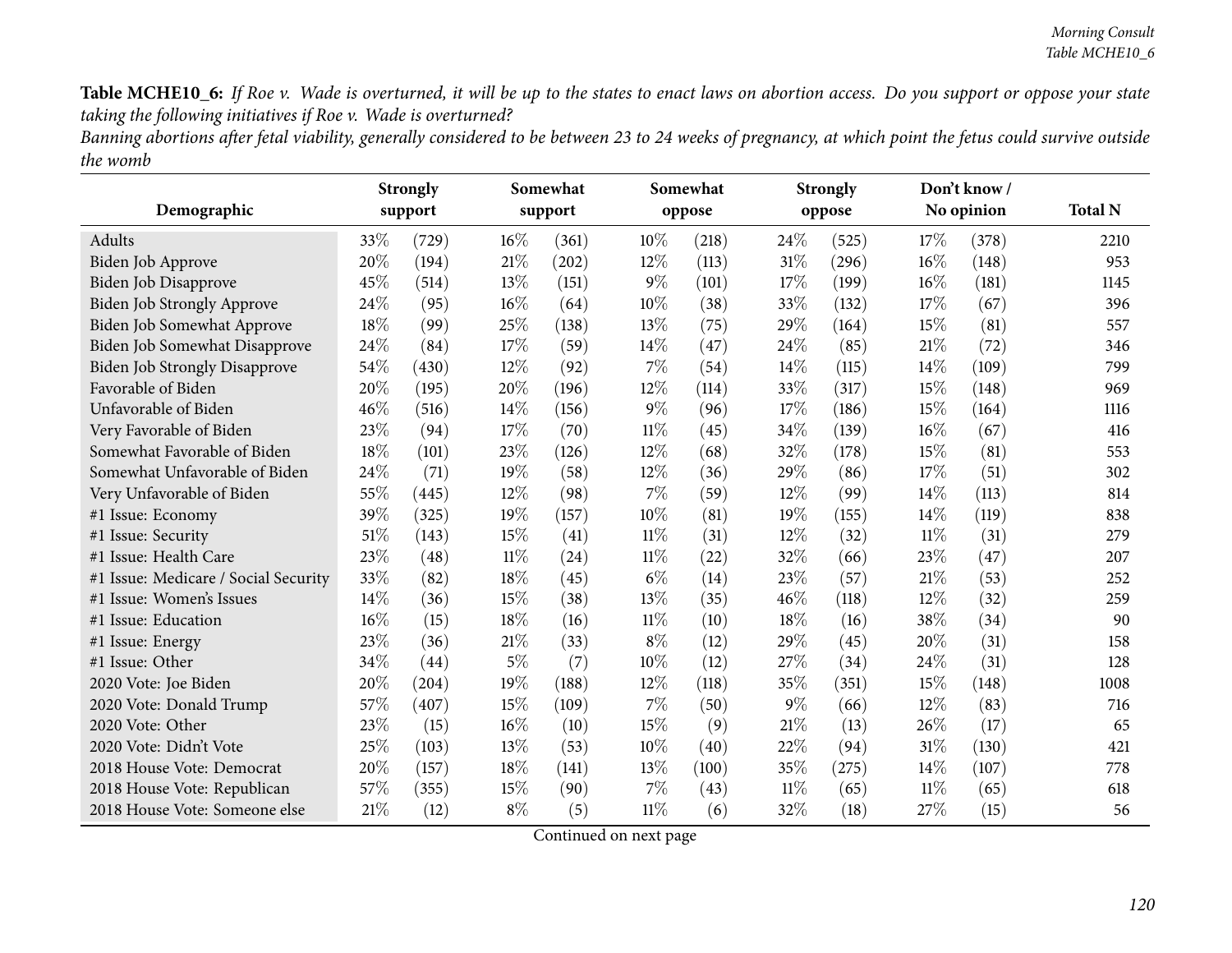Banning abortions after fetal viability, generally considered to be between 23 to 24 weeks of pregnancy, at which point the fetus could survive outside *the womb*

|                            |        | <b>Strongly</b> |        | Somewhat |        | Somewhat |        | <b>Strongly</b> |        | Don't know/ |                |
|----------------------------|--------|-----------------|--------|----------|--------|----------|--------|-----------------|--------|-------------|----------------|
| Demographic                |        | support         |        | support  |        | oppose   |        | oppose          |        | No opinion  | <b>Total N</b> |
| Adults                     | 33\%   | (729)           | $16\%$ | (361)    | 10%    | (218)    | 24\%   | (525)           | 17%    | (378)       | 2210           |
| 2016 Vote: Hillary Clinton | 20%    | (149)           | 18\%   | (136)    | 13\%   | (102)    | 35%    | (264)           | 14%    | (106)       | 757            |
| 2016 Vote: Donald Trump    | 55%    | (372)           | 14\%   | (97)     | $7\%$  | (47)     | $12\%$ | (81)            | $12\%$ | (77)        | 673            |
| 2016 Vote: Other           | 28%    | (34)            | 23%    | (28)     | $9\%$  | (11)     | $24\%$ | (29)            | $16\%$ | (19)        | 121            |
| 2016 Vote: Didn't Vote     | 26\%   | (173)           | $15\%$ | (101)    | $9\%$  | (58)     | 23\%   | (150)           | 27\%   | (175)       | 656            |
| Voted in 2014: Yes         | 37\%   | (464)           | $16\%$ | (201)    | $10\%$ | (131)    | 24\%   | (309)           | 13%    | (160)       | 1265           |
| Voted in 2014: No          | 28%    | (266)           | 17%    | (159)    | $9\%$  | (87)     | 23\%   | (216)           | 23%    | (217)       | 945            |
| 4-Region: Northeast        | 29%    | (112)           | 18%    | (67)     | 13%    | (50)     | 28\%   | (106)           | $12\%$ | (47)        | 383            |
| 4-Region: Midwest          | 35%    | (159)           | $15\%$ | (68)     | $12\%$ | (53)     | 21%    | (95)            | 18%    | (82)        | 456            |
| 4-Region: South            | $36\%$ | (300)           | $16\%$ | (132)    | $10\%$ | (80)     | 20%    | (165)           | 20%    | (167)       | 844            |
| 4-Region: West             | 30%    | (158)           | 18%    | (93)     | $7\%$  | (35)     | 30%    | (159)           | $16\%$ | (82)        | 527            |
| Mothers                    | 36%    | (111)           | 20%    | (63)     | $11\%$ | (33)     | 18%    | (55)            | $15\%$ | (48)        | 309            |
| Women using BC             | 28\%   | (57)            | 17\%   | (34)     | 12%    | (24)     | 34\%   | (69)            | $9\%$  | (18)        | 202            |
| Women not using BC         | 34%    | (312)           | $15\%$ | (135)    | $9\%$  | (77)     | 22%    | $^{'}202)$      | 20%    | (180)       | 905            |
| Women 18-44 Use BC         | 27\%   | (49)            | 17\%   | (30)     | 13%    | (23)     | 36\%   | (65)            | $8\%$  | (14)        | 180            |
| <b>Women 18-44</b>         | 28%    | (149)           | 15%    | (80)     | 12%    | (62)     | 28\%   | (152)           | 17%    | (91)        | 535            |
| State Has Trigger Laws     | 37\%   | (144)           | 21%    | (80)     | $12\%$ | (45)     | 25%    | (95)            | $6\%$  | (22)        | 386            |
| Pro-Choice                 | 19%    | (237)           | 19%    | (248)    | 13\%   | (167)    | 37\%   | (478)           | 12\%   | (149)       | 1279           |
| Anti-Choice                | 67\%   | (457)           | 13\%   | (87)     | $6\%$  | (40)     | $6\%$  | (38)            | $10\%$ | (66)        | 687            |
| Split Sample a             | 33\%   | (369)           | 17\%   | (184)    | 10%    | (110)    | 24\%   | (264)           | $16\%$ | (175)       | 1102           |
| Split Sample B             | 33\%   | (360)           | $16\%$ | (177)    | $10\%$ | (108)    | 24\%   | (261)           | 18%    | (202)       | 1108           |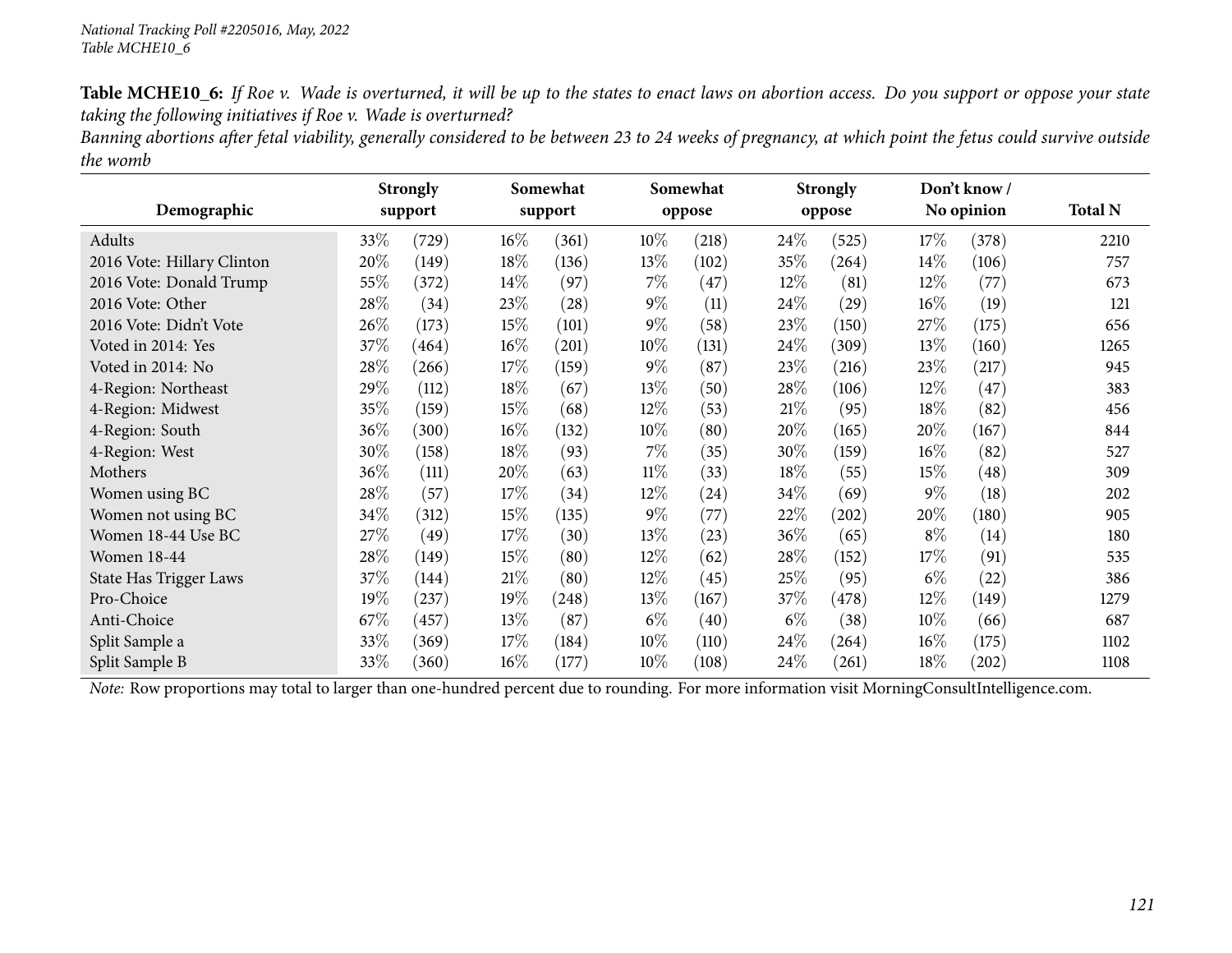*Criminalizing patients who seek abortion services*

|                          |        | <b>Strongly</b> |        | Somewhat           |        | Somewhat |      | <b>Strongly</b> |       | Don't know/ |                |
|--------------------------|--------|-----------------|--------|--------------------|--------|----------|------|-----------------|-------|-------------|----------------|
| Demographic              |        | support         |        | support            |        | oppose   |      | oppose          |       | No opinion  | <b>Total N</b> |
| Adults                   | $10\%$ | (216)           | $9\%$  | (196)              | 13%    | (288)    | 53%  | (1171)          | 15%   | (340)       | 2210           |
| Gender: Male             | $11\%$ | (116)           | 10%    | (107)              | 15%    | (159)    | 50%  | (535)           | 14%   | (150)       | 1068           |
| Gender: Female           | 9%     | (99)            | $8\%$  | (89)               | $11\%$ | (129)    | 56%  | (636)           | 17%   | (189)       | 1142           |
| Age: 18-34               | 12%    | (77)            | 10%    | (61)               | 12%    | (80)     | 53%  | (338)           | 13%   | (87)        | 642            |
| Age: 35-44               | 12%    | (45)            | 13%    | (47)               | 13%    | (47)     | 46%  | (168)           | 16%   | (58)        | 365            |
| Age: 45-64               | $9\%$  | (67)            | $7\%$  | (50)               | 13%    | (92)     | 52%  | (371)           | 19%   | (133)       | 714            |
| Age: 65+                 | $5\%$  | (26)            | $8\%$  | (37)               | 14%    | (69)     | 60%  | (294)           | 13%   | (62)        | 489            |
| GenZers: 1997-2012       | 7%     | (17)            | $5\%$  | (11)               | 14%    | (33)     | 60%  | (135)           | 13%   | (30)        | 226            |
| Millennials: 1981-1996   | 13%    | (92)            | 13%    | (87)               | 12%    | (83)     | 47%  | (320)           | 15%   | (102)       | 684            |
| GenXers: 1965-1980       | 10%    | (56)            | $8\%$  | (42)               | 13%    | (68)     | 51%  | (274)           | 18%   | (97)        | 536            |
| Baby Boomers: 1946-1964  | $7\%$  | (48)            | 7%     | (49)               | 14%    | (93)     | 58%  | (400)           | 14\%  | (95)        | 683            |
| PID: Dem (no lean)       | 7%     | (62)            | $7\%$  | (59)               | $9\%$  | (79)     | 66%  | (556)           | 10%   | (86)        | 842            |
| PID: Ind (no lean)       | $5\%$  | (40)            | $8\%$  | (56)               | 12%    | (88)     | 56%  | (411)           | 18%   | (135)       | 730            |
| PID: Rep (no lean)       | 18%    | (114)           | 13%    | (81)               | 19%    | (121)    | 32%  | (204)           | 19%   | (119)       | 638            |
| PID/Gender: Dem Men      | $9\%$  | (37)            | $8\%$  | (30)               | 10%    | (38)     | 64%  | (256)           | 10%   | (38)        | 399            |
| PID/Gender: Dem Women    | $6\%$  | (25)            | 7%     | $\left( 29\right)$ | $9\%$  | (41)     | 68\% | (300)           | 11%   | (48)        | 443            |
| PID/Gender: Ind Men      | $6\%$  | (22)            | $9\%$  | (31)               | 14%    | (47)     | 56%  | (194)           | 15%   | (53)        | 346            |
| PID/Gender: Ind Women    | $5\%$  | (18)            | $7\%$  | (25)               | $11\%$ | (41)     | 57%  | (218)           | 21%   | (82)        | 384            |
| PID/Gender: Rep Men      | 18%    | (58)            | 14%    | (46)               | 23%    | (74)     | 26%  | (85)            | 18%   | (60)        | 323            |
| PID/Gender: Rep Women    | 18%    | (56)            | $11\%$ | (34)               | 15%    | (47)     | 38%  | (119)           | 19%   | (59)        | 315            |
| Ideo: Liberal (1-3)      | $6\%$  | (36)            | $4\%$  | (27)               | $6\%$  | (39)     | 77%  | (491)           | $6\%$ | (41)        | 634            |
| Ideo: Moderate (4)       | $6\%$  | (43)            | 10%    | (63)               | 14%    | (93)     | 53%  | (351)           | 17%   | (109)       | 660            |
| Ideo: Conservative (5-7) | 17%    | (121)           | 13%    | (96)               | 18%    | (131)    | 36%  | (256)           | 16%   | (114)       | 718            |
| Educ: $<$ College        | 11%    | (156)           | $9\%$  | (129)              | 13%    | (185)    | 48%  | (695)           | 19%   | (272)       | 1437           |
| Educ: Bachelors degree   | $7\%$  | (35)            | $8\%$  | (40)               | 13%    | (64)     | 63%  | (310)           | $9\%$ | (42)        | 491            |
| Educ: Post-grad          | 9%     | (25)            | $9\%$  | (26)               | 14%    | (39)     | 59%  | (167)           | $9\%$ | (25)        | 282            |
| Income: Under 50k        | $11\%$ | (134)           | $8\%$  | (103)              | 12%    | (152)    | 51%  | (650)           | 19%   | (236)       | 1277           |
| Income: 50k-100k         | 10%    | (64)            | $9\%$  | (59)               | 14%    | (92)     | 54%  | (349)           | 12%   | (77)        | 640            |
| Income: 100k+            | $6\%$  | (18)            | 12%    | (34)               | 15%    | (44)     | 59%  | (172)           | $9\%$ | (26)        | 293            |
| Ethnicity: White         | 10%    | (164)           | $9\%$  | (161)              | 13%    | (229)    | 53%  | (900)           | 15%   | (256)       | 1711           |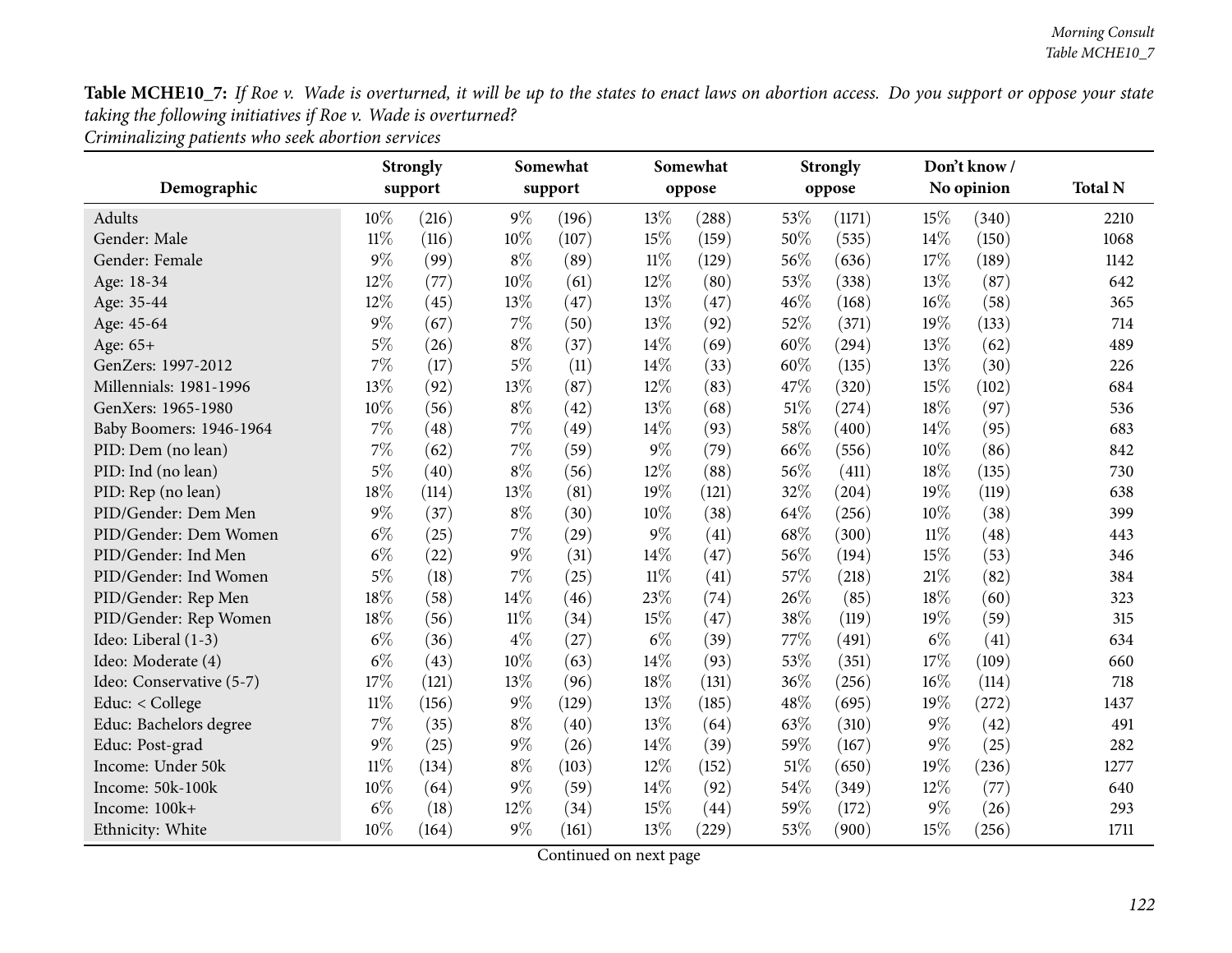| Table MCHE10_7: If Roe v. Wade is overturned, it will be up to the states to enact laws on abortion access. Do you support or oppose your state |  |  |
|-------------------------------------------------------------------------------------------------------------------------------------------------|--|--|
| taking the following initiatives if Roe v. Wade is overturned?                                                                                  |  |  |

*Criminalizing patients who seek abortion services*

|                                   |       | <b>Strongly</b> |        | Somewhat |        | Somewhat |      | <b>Strongly</b> |        | Don't know/ |                |
|-----------------------------------|-------|-----------------|--------|----------|--------|----------|------|-----------------|--------|-------------|----------------|
| Demographic                       |       | support         |        | support  |        | oppose   |      | oppose          |        | No opinion  | <b>Total N</b> |
| Adults                            | 10%   | (216)           | $9\%$  | (196)    | 13%    | (288)    | 53%  | (1171)          | 15%    | (340)       | 2210           |
| Ethnicity: Hispanic               | 10%   | (38)            | $9\%$  | (34)     | 13%    | (48)     | 56%  | (211)           | $11\%$ | (43)        | 374            |
| Ethnicity: Black                  | 13%   | (36)            | $9\%$  | (26)     | 13%    | (36)     | 49%  | (139)           | 16%    | (46)        | 282            |
| Ethnicity: Other                  | 7%    | (15)            | $4\%$  | (9)      | $11\%$ | (23)     | 61\% | (132)           | 17%    | (38)        | 217            |
| All Christian                     | 13%   | (127)           | $11\%$ | (111)    | $16\%$ | (164)    | 47%  | (470)           | 13%    | (136)       | 1008           |
| All Non-Christian                 | 7%    | (7)             | $2\%$  | (2)      | $9\%$  | (9)      | 68%  | (67)            | 15%    | (15)        | 100            |
| Atheist                           | $5\%$ | (5)             | $3\%$  | (4)      | $6\%$  | (6)      | 82%  | (88)            | $4\%$  | (4)         | 107            |
| Agnostic/Nothing in particular    | $5\%$ | (31)            | $6\%$  | (39)     | $9\%$  | (53)     | 63%  | (381)           | 17%    | (103)       | 607            |
| Something Else                    | 12%   | (46)            | 10%    | (40)     | 14%    | (56)     | 42%  | (165)           | 21%    | (82)        | 389            |
| Religious Non-Protestant/Catholic | $7\%$ | (9)             | $2\%$  | (3)      | 14%    | (18)     | 62%  | (81)            | 16%    | (21)        | 131            |
| Evangelical                       | 22%   | (125)           | 15%    | (86)     | 17%    | (98)     | 28%  | (160)           | 17%    | (96)        | 565            |
| Non-Evangelical                   | $6\%$ | (45)            | $8\%$  | (63)     | 14%    | (108)    | 58%  | (454)           | 14%    | (113)       | 783            |
| Community: Urban                  | 12%   | (81)            | $9\%$  | (62)     | 13%    | (83)     | 53%  | (346)           | 13%    | (86)        | 658            |
| Community: Suburban               | 7%    | (69)            | $8\%$  | (79)     | 13%    | (130)    | 59%  | (582)           | 13%    | (133)       | 993            |
| Community: Rural                  | 12%   | (66)            | 10%    | (54)     | 13%    | (75)     | 44%  | (243)           | 22%    | (121)       | 560            |
| <b>Employ: Private Sector</b>     | 12%   | (81)            | 12%    | (86)     | 13%    | (92)     | 54%  | (376)           | $9\%$  | (66)        | 700            |
| <b>Employ: Government</b>         | $6\%$ | (6)             | 12%    | (13)     | $8\%$  | (9)      | 61\% | (65)            | 13%    | (14)        | 107            |
| Employ: Self-Employed             | $9\%$ | (16)            | $6\%$  | (10)     | 15%    | (26)     | 54%  | (96)            | 16%    | (29)        | 178            |
| Employ: Homemaker                 | $9\%$ | (14)            | 12%    | (19)     | 12%    | (18)     | 47%  | (72)            | 20%    | (31)        | 153            |
| Employ: Student                   | 10%   | (7)             | $4\%$  | (3)      | $11\%$ | (7)      | 53%  | (36)            | 23%    | (16)        | 69             |
| Employ: Retired                   | $8\%$ | (44)            | $6\%$  | (34)     | 15%    | (85)     | 57%  | (312)           | 14%    | (77)        | 550            |
| Employ: Unemployed                | 10%   | (31)            | $6\%$  | (20)     | 10%    | (32)     | 49%  | (156)           | 24%    | (77)        | 316            |
| Employ: Other                     | 12%   | (17)            | $9\%$  | (12)     | 14%    | (18)     | 43%  | (58)            | 23%    | (31)        | 136            |
| Military HH: Yes                  | 12%   | (33)            | 10%    | (30)     | 15%    | (42)     | 52%  | (148)           | $11\%$ | (31)        | 282            |
| Military HH: No                   | 10%   | (183)           | $9\%$  | (166)    | 13%    | (246)    | 53%  | (1024)          | 16%    | (309)       | 1928           |
| RD/WT: Right Direction            | $8\%$ | (58)            | $9\%$  | (62)     | 12%    | (83)     | 58%  | (396)           | 12%    | (84)        | 683            |
| RD/WT: Wrong Track                | 10%   | (158)           | $9\%$  | (134)    | 13%    | (205)    | 51%  | (775)           | 17%    | (256)       | 1527           |
| Biden Job Approve                 | 7%    | (66)            | 7%     | (69)     | $9\%$  | (90)     | 66%  | (626)           | $11\%$ | (102)       | 953            |
| <b>Biden Job Disapprove</b>       | 13%   | (147)           | $11\%$ | (123)    | 17%    | (191)    | 43%  | (496)           | 16%    | (188)       | 1145           |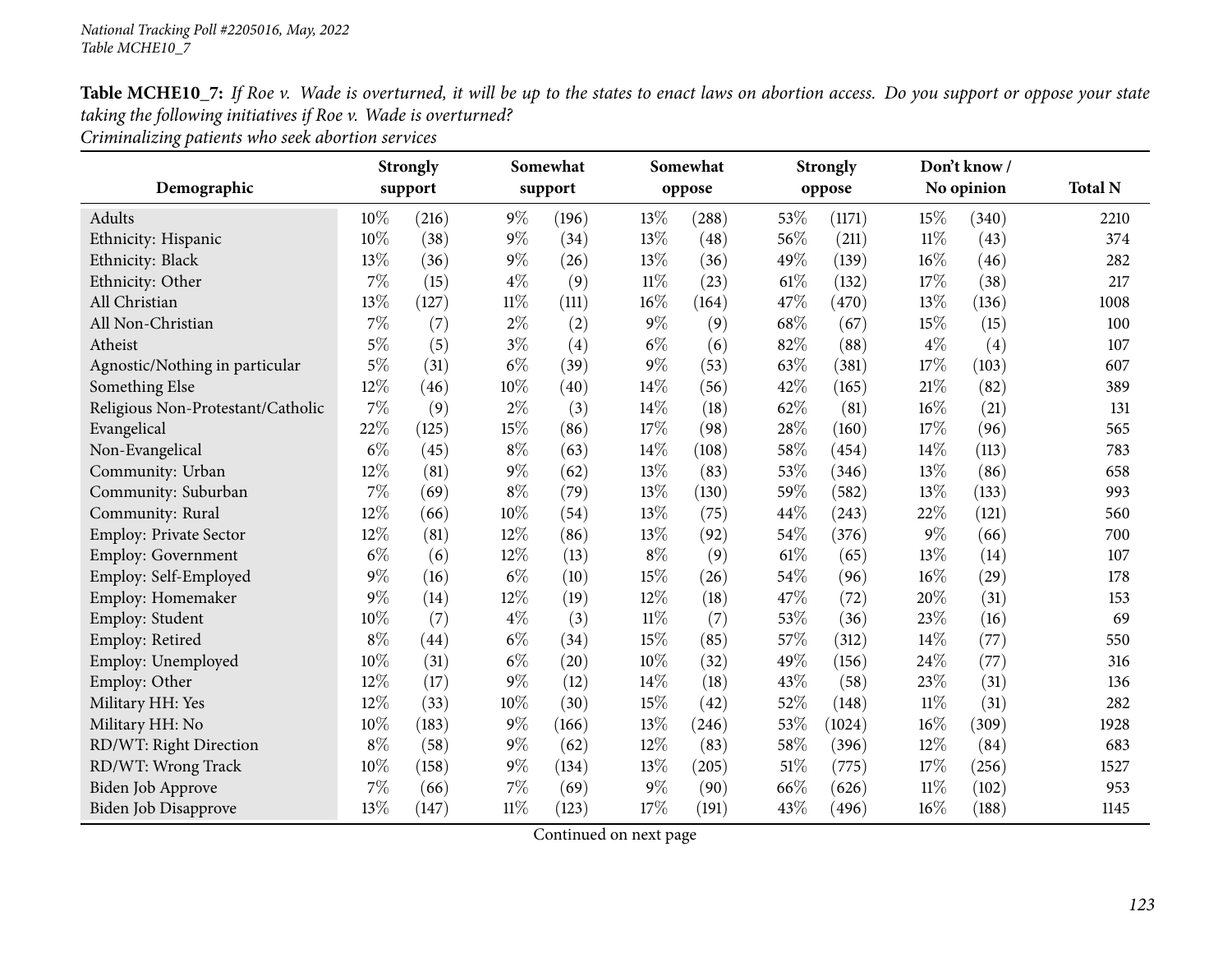*Criminalizing patients who seek abortion services*

|                                      |        | <b>Strongly</b> |        | Somewhat |        | Somewhat |      | <b>Strongly</b> |        | Don't know/ |                |
|--------------------------------------|--------|-----------------|--------|----------|--------|----------|------|-----------------|--------|-------------|----------------|
| Demographic                          |        | support         |        | support  |        | oppose   |      | oppose          |        | No opinion  | <b>Total N</b> |
| Adults                               | $10\%$ | (216)           | $9\%$  | (196)    | 13%    | (288)    | 53%  | (1171)          | 15%    | (340)       | 2210           |
| Biden Job Strongly Approve           | 12%    | (46)            | $7\%$  | (29)     | $5\%$  | (18)     | 68%  | (268)           | $9\%$  | (35)        | 396            |
| Biden Job Somewhat Approve           | $4\%$  | (20)            | 7%     | (40)     | 13%    | (72)     | 64%  | (359)           | 12%    | (67)        | 557            |
| Biden Job Somewhat Disapprove        | 7%     | (23)            | $9\%$  | (33)     | 15%    | (52)     | 54%  | (188)           | 14\%   | (50)        | 346            |
| <b>Biden Job Strongly Disapprove</b> | 15%    | (124)           | $11\%$ | (90)     | 17%    | (139)    | 39%  | (308)           | 17%    | (138)       | 799            |
| Favorable of Biden                   | $6\%$  | (62)            | $7\%$  | (72)     | $9\%$  | (90)     | 67%  | (651)           | 10%    | (93)        | 969            |
| Unfavorable of Biden                 | 14%    | (152)           | $11\%$ | (121)    | 17%    | (189)    | 42%  | (471)           | 16%    | (184)       | 1116           |
| Very Favorable of Biden              | 10%    | (40)            | $8\%$  | (33)     | $6\%$  | (27)     | 69%  | (286)           | $8\%$  | (31)        | 416            |
| Somewhat Favorable of Biden          | $4\%$  | (22)            | $7\%$  | (40)     | $11\%$ | (64)     | 66\% | (366)           | $11\%$ | (62)        | 553            |
| Somewhat Unfavorable of Biden        | $5\%$  | (15)            | $6\%$  | (19)     | 15%    | (47)     | 60%  | (181)           | 14%    | (41)        | 302            |
| Very Unfavorable of Biden            | 17%    | (137)           | 13%    | (102)    | $17\%$ | (142)    | 36%  | (290)           | 17%    | (142)       | 814            |
| #1 Issue: Economy                    | 10%    | (86)            | 10%    | (87)     | 16%    | (132)    | 50%  | (416)           | 14\%   | (117)       | 838            |
| #1 Issue: Security                   | 19%    | (52)            | $11\%$ | (30)     | 20%    | (55)     | 36%  | (102)           | 14\%   | (40)        | 279            |
| #1 Issue: Health Care                | 10%    | (20)            | $8\%$  | (16)     | $9\%$  | (19)     | 55%  | (114)           | 18%    | (38)        | 207            |
| #1 Issue: Medicare / Social Security | $8\%$  | (19)            | $9\%$  | (23)     | $11\%$ | (28)     | 53%  | (133)           | 20%    | (50)        | 252            |
| #1 Issue: Women's Issues             | $5\%$  | (12)            | $3\%$  | (7)      | $2\%$  | (6)      | 83%  | (216)           | 7%     | (18)        | 259            |
| #1 Issue: Education                  | $3\%$  | (3)             | 12%    | (11)     | 14%    | (13)     | 36%  | (32)            | 35%    | (31)        | 90             |
| #1 Issue: Energy                     | $5\%$  | (8)             | 10%    | (15)     | 14%    | (23)     | 59%  | (93)            | 12%    | (19)        | 158            |
| #1 Issue: Other                      | 12%    | (16)            | $4\%$  | (6)      | 10%    | (13)     | 52%  | (66)            | 21%    | (27)        | 128            |
| 2020 Vote: Joe Biden                 | $6\%$  | (59)            | $6\%$  | (60)     | $9\%$  | (87)     | 72%  | (721)           | $8\%$  | (81)        | 1008           |
| 2020 Vote: Donald Trump              | 17%    | (121)           | 14%    | (102)    | 19%    | (139)    | 32%  | (232)           | 17%    | (123)       | 716            |
| 2020 Vote: Other                     | $2\%$  | (1)             | $2\%$  | (2)      | $7\%$  | (4)      | 63%  | (41)            | 27%    | (17)        | 65             |
| 2020 Vote: Didn't Vote               | $8\%$  | (35)            | $8\%$  | (32)     | 14%    | (58)     | 42%  | (177)           | 28%    | (119)       | 421            |
| 2018 House Vote: Democrat            | $6\%$  | (47)            | 7%     | (51)     | $8\%$  | (59)     | 73%  | (567)           | 7%     | (54)        | 778            |
| 2018 House Vote: Republican          | $16\%$ | (97)            | 14%    | (84)     | 19%    | (119)    | 36%  | (222)           | 16%    | (96)        | 618            |
| 2018 House Vote: Someone else        | $3\%$  | (2)             | $1\%$  | (1)      | 12%    | (7)      | 61\% | (34)            | 22%    | (13)        | 56             |
| 2016 Vote: Hillary Clinton           | 7%     | (52)            | $7\%$  | (49)     | $8\%$  | (61)     | 71%  | (538)           | $8\%$  | (57)        | 757            |
| 2016 Vote: Donald Trump              | 16%    | (107)           | 13%    | (91)     | 18%    | (118)    | 38%  | (253)           | 16%    | (105)       | 673            |
| 2016 Vote: Other                     | $4\%$  | (5)             | $3\%$  | (3)      | 14%    | (17)     | 63%  | (76)            | 15%    | (19)        | 121            |
| 2016 Vote: Didn't Vote               | $8\%$  | (50)            | $8\%$  | (52)     | 14%    | (91)     | 46%  | (304)           | 24%    | (159)       | 656            |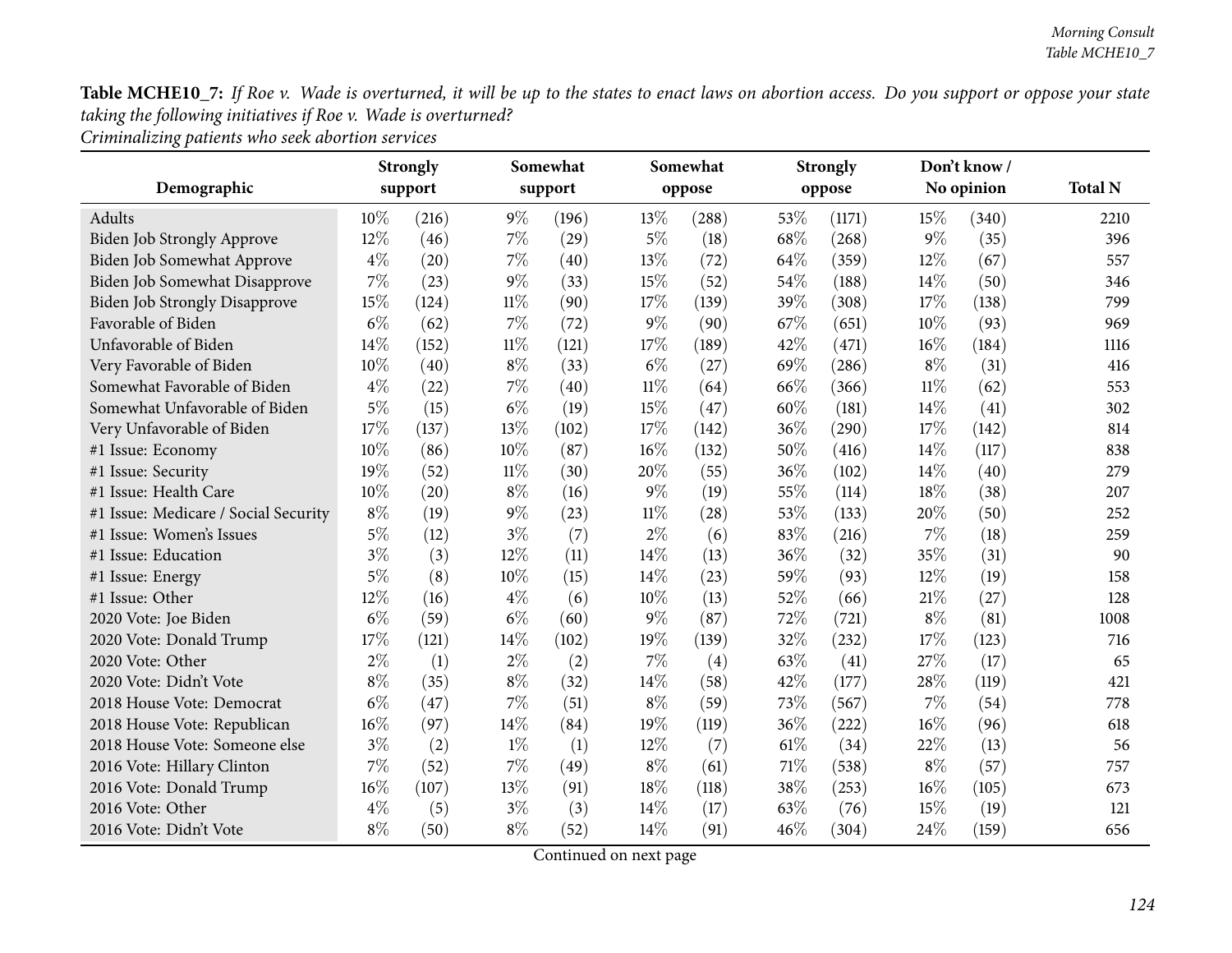|                                                                |  | Table MCHE10_7: If Roe v. Wade is overturned, it will be up to the states to enact laws on abortion access. Do you support or oppose your state |
|----------------------------------------------------------------|--|-------------------------------------------------------------------------------------------------------------------------------------------------|
| taking the following initiatives if Roe v. Wade is overturned? |  |                                                                                                                                                 |

*Criminalizing patients who seek abortion services*

|                        |        | <b>Strongly</b> |        | Somewhat |        | Somewhat |         | <b>Strongly</b> |        | Don't know/ |                |
|------------------------|--------|-----------------|--------|----------|--------|----------|---------|-----------------|--------|-------------|----------------|
| Demographic            |        | support         |        | support  |        | oppose   |         | oppose          |        | No opinion  | <b>Total N</b> |
| Adults                 | 10%    | (216)           | $9\%$  | (196)    | 13\%   | (288)    | 53%     | (1171)          | $15\%$ | (340)       | 2210           |
| Voted in 2014: Yes     | 10%    | (130)           | $9\%$  | (115)    | 13\%   | (164)    | 56\%    | (711)           | 12%    | (146)       | 1265           |
| Voted in 2014: No      | $9\%$  | (86)            | $9\%$  | (81)     | 13\%   | (124)    | 49 $\%$ | (460)           | 20%    | (194)       | 945            |
| 4-Region: Northeast    | $9\%$  | (36)            | $7\%$  | (27)     | 12%    | (45)     | 59%     | (226)           | 12\%   | (47)        | 383            |
| 4-Region: Midwest      | $11\%$ | (52)            | 10\%   | (45)     | 10\%   | (44)     | 52%     | (236)           | 17%    | (79)        | 456            |
| 4-Region: South        | $11\%$ | (91)            | $10\%$ | (87)     | $16\%$ | (133)    | $46\%$  | (387)           | $17\%$ | (146)       | 844            |
| 4-Region: West         | 7%     | (37)            | $7\%$  | (36)     | 12%    | (65)     | $61\%$  | (322)           | 13\%   | (67)        | 527            |
| Mothers                | $11\%$ | (35)            | $11\%$ | (35)     | $15\%$ | (45)     | $51\%$  | (156)           | $12\%$ | (38)        | 309            |
| Women using BC         | 12%    | (23)            | $8\%$  | (17)     | $11\%$ | (21)     | 62%     | (125)           | $8\%$  | (16)        | 202            |
| Women not using BC     | $8\%$  | (75)            | $8\%$  | (69)     | $11\%$ | (102)    | 55%     | (497)           | 18\%   | (162)       | 905            |
| Women 18-44 Use BC     | $12\%$ | (21)            | $9\%$  | (16)     | $10\%$ | (18)     | 62%     | (113)           | $7\%$  | (13)        | 180            |
| <b>Women 18-44</b>     | 10%    | (54)            | $8\%$  | (45)     | $11\%$ | (56)     | 57\%    | (303)           | $14\%$ | (77)        | 535            |
| State Has Trigger Laws | 18%    | (70)            | $13\%$ | (50)     | $12\%$ | (48)     | 50%     | (194)           | $6\%$  | (23)        | 386            |
| Pro-Choice             | $3\%$  | (38)            | $4\%$  | (56)     | $8\%$  | (99)     | 79%     | (1006)          | $6\%$  | (80)        | 1279           |
| Anti-Choice            | 25%    | (173)           | 18%    | (126)    | 23%    | (157)    | 18%     | (122)           | $16\%$ | (109)       | 687            |
| Split Sample a         | 10%    | (107)           | 10\%   | (109)    | $14\%$ | (153)    | 52%     | (576)           | $14\%$ | (157)       | 1102           |
| Split Sample B         | 10%    | (109)           | $8\%$  | (86)     | 12%    | (135)    | 54\%    | (595)           | $16\%$ | (183)       | 1108           |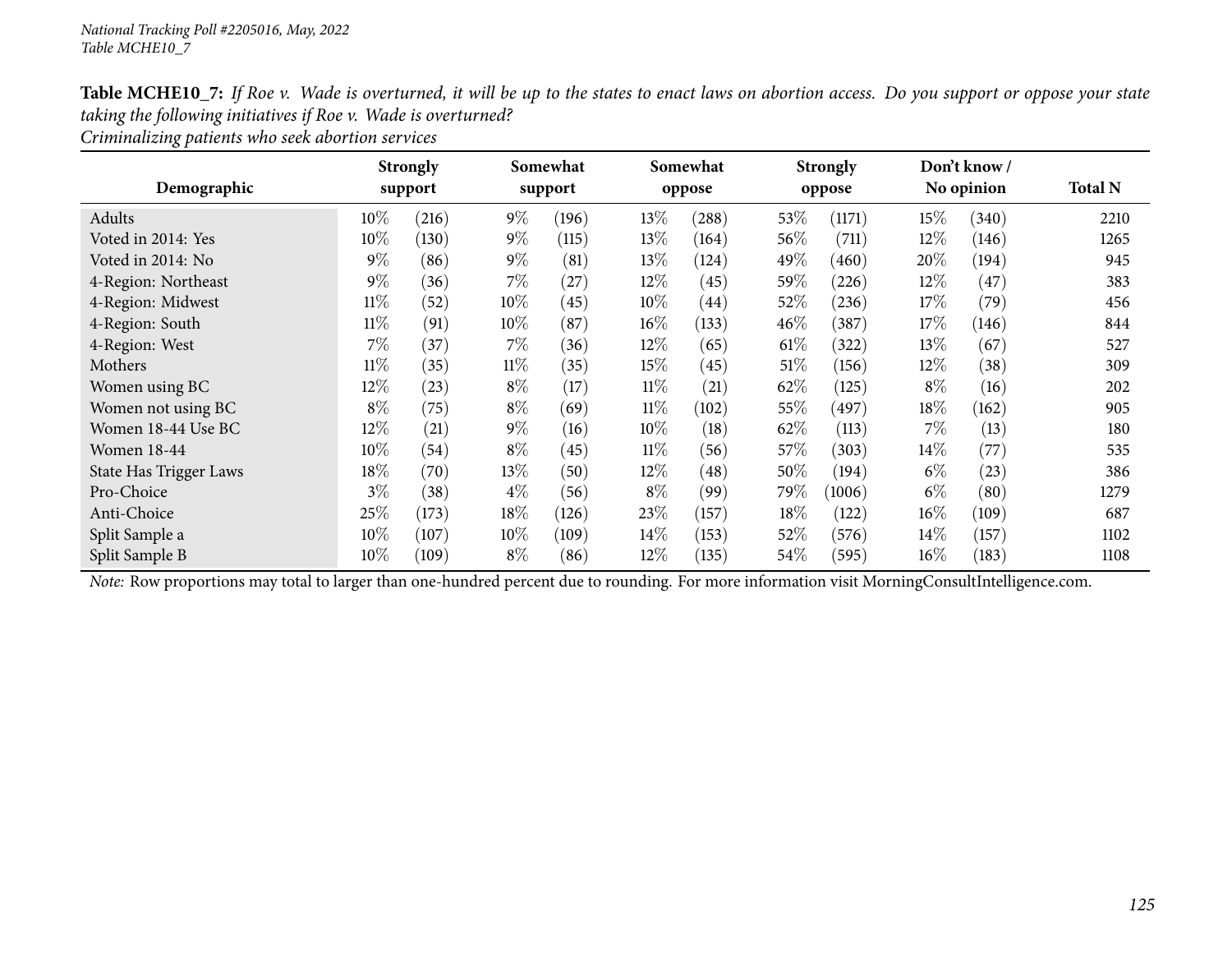*Criminalizing medical professionals for providing abortion care*

|                          |        | <b>Strongly</b> |        | Somewhat           |        | Somewhat |     | <b>Strongly</b> |        | Don't know/ |                |
|--------------------------|--------|-----------------|--------|--------------------|--------|----------|-----|-----------------|--------|-------------|----------------|
| Demographic              |        | support         |        | support            |        | oppose   |     | oppose          |        | No opinion  | <b>Total N</b> |
| Adults                   | 14%    | (299)           | 11%    | (245)              | 13%    | (277)    | 48% | (1066)          | 15%    | (322)       | 2210           |
| Gender: Male             | 16%    | (168)           | 12%    | (127)              | 13%    | (139)    | 46% | (488)           | 14%    | (146)       | 1068           |
| Gender: Female           | 12%    | (131)           | 10%    | (118)              | 12%    | (139)    | 51% | (578)           | 15%    | (176)       | 1142           |
| Age: 18-34               | $11\%$ | (73)            | 13%    | (83)               | 12%    | (79)     | 48% | (311)           | 15%    | (95)        | 642            |
| Age: 35-44               | 16%    | (59)            | 10%    | (38)               | 15%    | (56)     | 42% | (154)           | 16%    | (58)        | 365            |
| Age: 45-64               | 16%    | (111)           | 10%    | (69)               | $11\%$ | (78)     | 47% | (338)           | 17%    | (118)       | 714            |
| Age: 65+                 | $11\%$ | (55)            | $11\%$ | (55)               | 13%    | (64)     | 54% | (264)           | $10\%$ | (51)        | 489            |
| GenZers: 1997-2012       | $6\%$  | (14)            | 13%    | (29)               | $11\%$ | (26)     | 58% | (131)           | $11\%$ | (25)        | 226            |
| Millennials: 1981-1996   | 15%    | (100)           | 12%    | (85)               | 14%    | (96)     | 42% | (286)           | 17%    | (117)       | 684            |
| GenXers: 1965-1980       | 16%    | (83)            | 10%    | (54)               | 10%    | (54)     | 47% | (253)           | 17%    | (91)        | 536            |
| Baby Boomers: 1946-1964  | 13%    | (92)            | 10%    | (70)               | 14%    | (93)     | 52% | (355)           | $11\%$ | (73)        | 683            |
| PID: Dem (no lean)       | $8\%$  | (67)            | $8\%$  | (69)               | $11\%$ | (92)     | 62% | (525)           | 10%    | (88)        | 842            |
| PID: Ind (no lean)       | $8\%$  | (59)            | $8\%$  | (58)               | 14%    | (102)    | 52% | (381)           | 18%    | (130)       | 730            |
| PID: Rep (no lean)       | 27%    | (174)           | 19%    | (118)              | 13%    | (83)     | 25% | (160)           | 16%    | (103)       | 638            |
| PID/Gender: Dem Men      | 12%    | (46)            | $6\%$  | (26)               | 13%    | (52)     | 59% | (234)           | 10%    | (41)        | 399            |
| PID/Gender: Dem Women    | $5\%$  | (21)            | 10%    | (43)               | $9\%$  | (40)     | 66% | (292)           | $11\%$ | (47)        | 443            |
| PID/Gender: Ind Men      | $9\%$  | (33)            | $9\%$  | (31)               | 13%    | (45)     | 53% | (184)           | 15%    | (53)        | 346            |
| PID/Gender: Ind Women    | 7%     | (26)            | 7%     | (26)               | 15%    | (57)     | 51% | (198)           | 20%    | (77)        | 384            |
| PID/Gender: Rep Men      | 28%    | (89)            | 22%    | (70)               | 13%    | (41)     | 22% | (71)            | 16%    | (51)        | 323            |
| PID/Gender: Rep Women    | 27%    | (84)            | 15%    | $\left( 48\right)$ | 13%    | (42)     | 28% | (89)            | 16%    | (52)        | 315            |
| Ideo: Liberal (1-3)      | $5\%$  | (30)            | $6\%$  | (37)               | $8\%$  | (50)     | 75% | (477)           | $6\%$  | (40)        | 634            |
| Ideo: Moderate (4)       | $8\%$  | (52)            | 12%    | (80)               | 15%    | (102)    | 49% | (321)           | 16%    | (106)       | 660            |
| Ideo: Conservative (5-7) | 28%    | (198)           | 16%    | (114)              | 14%    | (98)     | 28% | (203)           | 15%    | (105)       | 718            |
| Educ: < College          | 14%    | (201)           | 12%    | (176)              | 12%    | (176)    | 44% | (628)           | 18%    | (255)       | 1437           |
| Educ: Bachelors degree   | 12%    | (60)            | $9\%$  | (42)               | 13%    | (65)     | 58% | (282)           | $8\%$  | (40)        | 491            |
| Educ: Post-grad          | 13%    | (38)            | $9\%$  | (26)               | 13%    | (35)     | 55% | (156)           | $9\%$  | (27)        | 282            |
| Income: Under 50k        | 13%    | (165)           | $11\%$ | (140)              | 12%    | (157)    | 46% | (591)           | 18%    | (224)       | 1277           |
| Income: 50k-100k         | 15%    | (99)            | $11\%$ | (73)               | 12%    | (75)     | 50% | (318)           | 12%    | (74)        | 640            |
| Income: 100k+            | 12%    | (36)            | $11\%$ | (31)               | 15%    | (45)     | 54% | (158)           | $8\%$  | (23)        | 293            |
| Ethnicity: White         | 15%    | (250)           | $11\%$ | (192)              | 12%    | (209)    | 48% | (819)           | 14%    | (240)       | 1711           |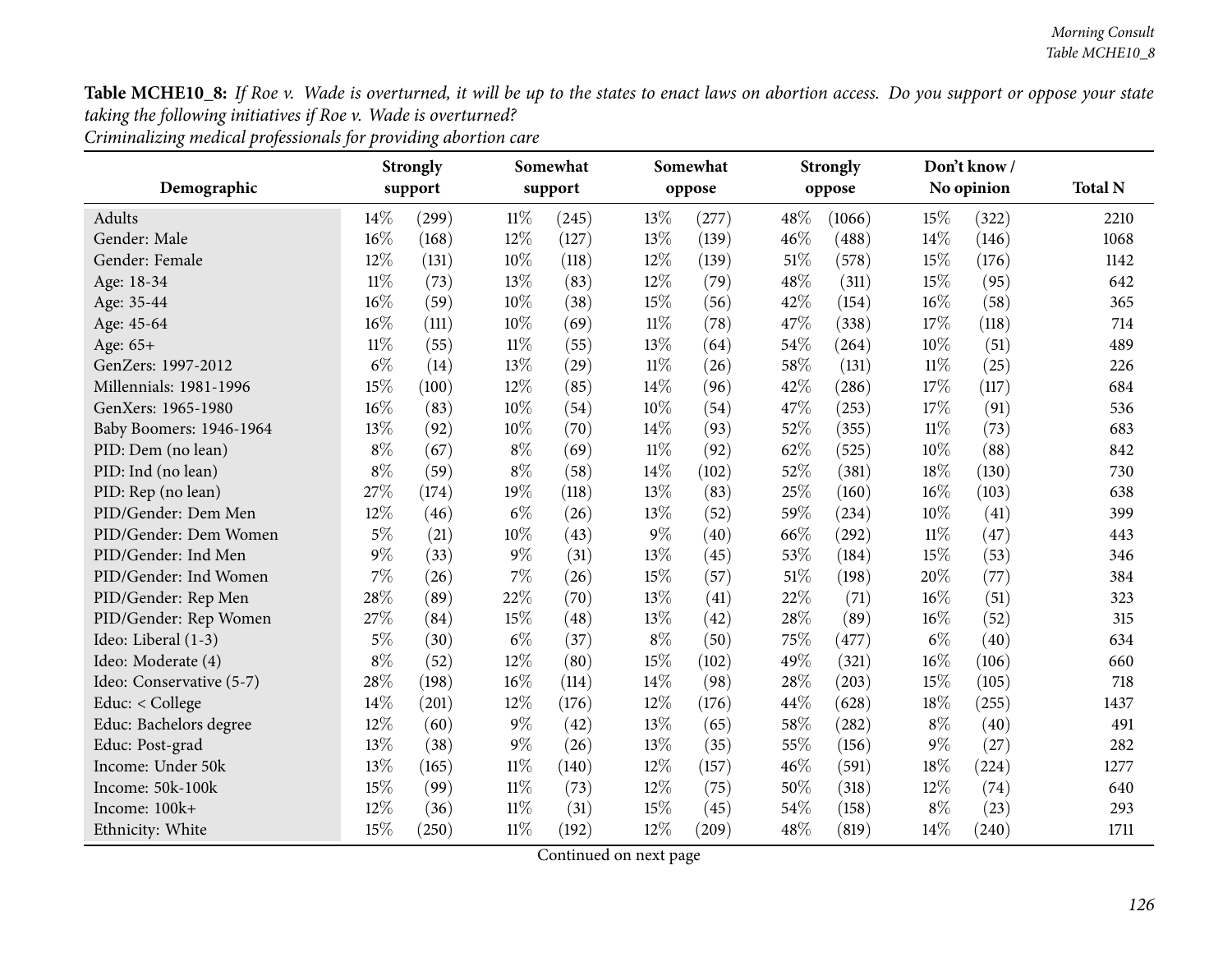*Criminalizing medical professionals for providing abortion care*

|                                   |        | <b>Strongly</b> |        | Somewhat           |        | Somewhat |        | <b>Strongly</b> |        | Don't know/ |                |
|-----------------------------------|--------|-----------------|--------|--------------------|--------|----------|--------|-----------------|--------|-------------|----------------|
| Demographic                       |        | support         |        | support            |        | oppose   |        | oppose          |        | No opinion  | <b>Total N</b> |
| Adults                            | 14%    | (299)           | $11\%$ | (245)              | 13%    | (277)    | 48%    | (1066)          | 15%    | (322)       | 2210           |
| Ethnicity: Hispanic               | $11\%$ | (41)            | 13%    | (48)               | 17%    | (64)     | 50%    | (187)           | $9\%$  | (34)        | 374            |
| Ethnicity: Black                  | $11\%$ | (32)            | 13%    | (36)               | 13%    | (35)     | 45%    | (127)           | 19%    | (52)        | 282            |
| Ethnicity: Other                  | $8\%$  | (18)            | $8\%$  | (18)               | 15%    | (33)     | 55%    | (120)           | 13%    | (29)        | 217            |
| All Christian                     | 19%    | (188)           | $14\%$ | (138)              | 15%    | (149)    | 41\%   | (413)           | 12%    | (119)       | 1008           |
| All Non-Christian                 | $8\%$  | (8)             | $4\%$  | (4)                | $5\%$  | (5)      | 67%    | (67)            | 15%    | (15)        | 100            |
| Atheist                           | $4\%$  | (4)             | $7\%$  | (8)                | $2\%$  | (2)      | 79%    | (85)            | 7%     | (8)         | 107            |
| Agnostic/Nothing in particular    | 7%     | (45)            | $7\%$  | (44)               | $10\%$ | (64)     | 58%    | (354)           | 17%    | (100)       | 607            |
| Something Else                    | 14%    | (55)            | 13%    | (51)               | 15%    | (58)     | 38%    | (147)           | 20%    | (79)        | 389            |
| Religious Non-Protestant/Catholic | $9\%$  | (12)            | $8\%$  | (10)               | $6\%$  | (8)      | 60%    | (78)            | 17%    | (22)        | 131            |
| Evangelical                       | 28%    | (160)           | 17%    | (98)               | 14%    | (80)     | 23%    | (131)           | 17%    | (96)        | 565            |
| Non-Evangelical                   | 10%    | (75)            | $11\%$ | (84)               | 15%    | (117)    | 53%    | (412)           | 12%    | (94)        | 783            |
| Community: Urban                  | 15%    | (98)            | 12%    | (79)               | 12%    | (81)     | 48%    | (314)           | 13%    | (86)        | 658            |
| Community: Suburban               | $11\%$ | (107)           | $10\%$ | (103)              | 12%    | (116)    | 55%    | (542)           | 13%    | (125)       | 993            |
| Community: Rural                  | 17%    | (94)            | $11\%$ | (63)               | $14\%$ | (81)     | 38%    | (211)           | 20%    | (110)       | 560            |
| Employ: Private Sector            | 16%    | (110)           | 13%    | (93)               | 12%    | (85)     | 50%    | (353)           | $8\%$  | (59)        | 700            |
| <b>Employ: Government</b>         | $11\%$ | (12)            | $8\%$  | (9)                | $11\%$ | (12)     | 57%    | (61)            | 13%    | (14)        | 107            |
| Employ: Self-Employed             | 12%    | (21)            | $8\%$  | (15)               | 13%    | (23)     | 49%    | (87)            | 18%    | (32)        | 178            |
| Employ: Homemaker                 | $11\%$ | (17)            | 12%    | (19)               | 19%    | (30)     | 38%    | (58)            | 19%    | (29)        | 153            |
| Employ: Student                   | $9\%$  | (6)             | 13%    | (9)                | $9\%$  | (6)      | 49%    | (33)            | 21%    | (14)        | 69             |
| Employ: Retired                   | 14\%   | (76)            | $10\%$ | (57)               | 12%    | (68)     | $51\%$ | (279)           | 13%    | (71)        | 550            |
| Employ: Unemployed                | $11\%$ | (35)            | $9\%$  | (29)               | 12%    | (37)     | 44%    | (140)           | 24%    | (75)        | 316            |
| Employ: Other                     | 17%    | (23)            | 10%    | (14)               | 12%    | (16)     | 40%    | (55)            | 21%    | (29)        | 136            |
| Military HH: Yes                  | 19%    | (54)            | $10\%$ | $\left( 28\right)$ | $11\%$ | (32)     | 49%    | (138)           | $11\%$ | (30)        | 282            |
| Military HH: No                   | 13%    | (245)           | $11\%$ | (217)              | 13%    | (245)    | 48%    | (929)           | 15%    | (292)       | 1928           |
| RD/WT: Right Direction            | 10%    | (66)            | $11\%$ | (74)               | 13%    | (89)     | 53%    | (365)           | 13%    | (88)        | 683            |
| RD/WT: Wrong Track                | 15%    | (233)           | $11\%$ | (171)              | 12%    | (188)    | 46%    | (701)           | 15%    | (234)       | 1527           |
| Biden Job Approve                 | $8\%$  | (73)            | $9\%$  | (86)               | 10%    | (98)     | 63%    | (596)           | 11%    | (100)       | 953            |
| <b>Biden Job Disapprove</b>       | 19%    | (220)           | 14%    | (157)              | 15%    | (167)    | 37%    | (428)           | 15%    | (173)       | 1145           |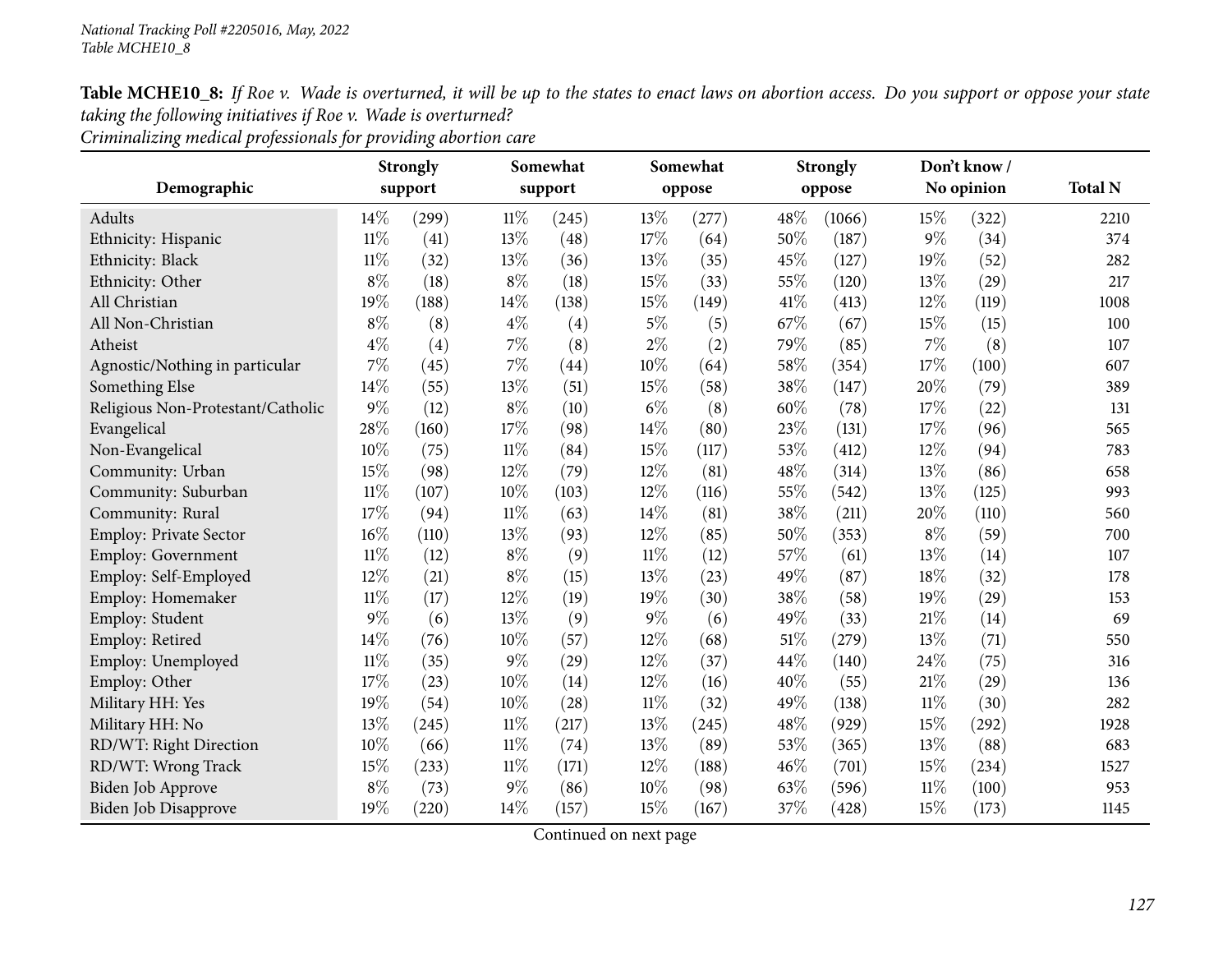*Criminalizing medical professionals for providing abortion care*

|                                      |        | <b>Strongly</b> |        | Somewhat |        | Somewhat |      | <b>Strongly</b> |        | Don't know / |                |
|--------------------------------------|--------|-----------------|--------|----------|--------|----------|------|-----------------|--------|--------------|----------------|
| Demographic                          |        | support         |        | support  |        | oppose   |      | oppose          |        | No opinion   | <b>Total N</b> |
| Adults                               | 14\%   | (299)           | $11\%$ | (245)    | 13%    | (277)    | 48%  | (1066)          | 15%    | (322)        | 2210           |
| Biden Job Strongly Approve           | $11\%$ | (43)            | 10%    | (39)     | $8\%$  | (32)     | 62%  | (244)           | 10%    | (38)         | 396            |
| Biden Job Somewhat Approve           | $5\%$  | (30)            | $8\%$  | (47)     | 12%    | (65)     | 63%  | (352)           | $11\%$ | (62)         | 557            |
| Biden Job Somewhat Disapprove        | 7%     | (25)            | 14%    | (48)     | 15%    | (53)     | 49%  | (170)           | 15%    | (50)         | 346            |
| <b>Biden Job Strongly Disapprove</b> | 24\%   | (195)           | 14%    | (109)    | 14\%   | (114)    | 32%  | (259)           | 15%    | (123)        | 799            |
| Favorable of Biden                   | 7%     | (67)            | $9\%$  | (86)     | 10%    | (99)     | 64%  | (623)           | 10%    | (94)         | 969            |
| Unfavorable of Biden                 | 20%    | (228)           | 14%    | (154)    | 15%    | (170)    | 35%  | (394)           | 15%    | (170)        | 1116           |
| Very Favorable of Biden              | 10%    | (40)            | $9\%$  | (36)     | 10%    | (41)     | 64%  | (267)           | $8\%$  | (33)         | 416            |
| Somewhat Favorable of Biden          | 5%     | (26)            | $9\%$  | (51)     | 10%    | (58)     | 64%  | (356)           | $11\%$ | (62)         | 553            |
| Somewhat Unfavorable of Biden        | $5\%$  | (16)            | $9\%$  | (28)     | 19%    | (58)     | 51%  | (154)           | 15%    | (46)         | 302            |
| Very Unfavorable of Biden            | 26%    | (211)           | $16\%$ | (127)    | 14\%   | (112)    | 29%  | (240)           | 15%    | (125)        | 814            |
| #1 Issue: Economy                    | 14\%   | (119)           | 14\%   | (120)    | 13%    | (113)    | 45%  | (374)           | 13%    | (112)        | 838            |
| #1 Issue: Security                   | 29%    | (81)            | 12%    | (34)     | 19%    | (52)     | 29%  | (80)            | 12%    | (32)         | 279            |
| #1 Issue: Health Care                | $11\%$ | (22)            | 10%    | (21)     | $6\%$  | (12)     | 54%  | (111)           | 20%    | (41)         | 207            |
| #1 Issue: Medicare / Social Security | $11\%$ | (29)            | $11\%$ | (28)     | 14%    | (35)     | 44%  | (111)           | 19%    | (48)         | 252            |
| #1 Issue: Women's Issues             | $4\%$  | (11)            | $4\%$  | (10)     | $6\%$  | (15)     | 81%  | (210)           | $5\%$  | (13)         | 259            |
| #1 Issue: Education                  | $5\%$  | (5)             | 12\%   | (11)     | 18%    | (16)     | 31%  | (28)            | 33%    | (30)         | 90             |
| #1 Issue: Energy                     | 9%     | (15)            | $7\%$  | (11)     | 14%    | (22)     | 55%  | (86)            | 15%    | (24)         | 158            |
| #1 Issue: Other                      | 14%    | (18)            | $8\%$  | (11)     | $9\%$  | (12)     | 51%  | (65)            | 17%    | (22)         | 128            |
| 2020 Vote: Joe Biden                 | 7%     | (69)            | $6\%$  | (63)     | 10%    | (96)     | 68%  | (688)           | $9\%$  | (92)         | 1008           |
| 2020 Vote: Donald Trump              | 27%    | (191)           | 19%    | (133)    | 15%    | (106)    | 26%  | (188)           | 14%    | (99)         | 716            |
| 2020 Vote: Other                     | $6\%$  | (4)             | $6\%$  | (4)      | $6\%$  | (4)      | 56%  | (36)            | 26%    | (17)         | 65             |
| 2020 Vote: Didn't Vote               | $9\%$  | (36)            | $11\%$ | (45)     | 17%    | (71)     | 37%  | (154)           | 27%    | (114)        | 421            |
| 2018 House Vote: Democrat            | 7%     | (57)            | $6\%$  | (46)     | $9\%$  | (71)     | 70%  | (545)           | $8\%$  | (59)         | 778            |
| 2018 House Vote: Republican          | 26%    | (161)           | 18%    | (114)    | 14%    | (88)     | 28%  | (176)           | 13%    | (79)         | 618            |
| 2018 House Vote: Someone else        | 7%     | (4)             | $5\%$  | (3)      | $11\%$ | (6)      | 53%  | (30)            | 23%    | (13)         | 56             |
| 2016 Vote: Hillary Clinton           | $8\%$  | (59)            | 7%     | (55)     | 10%    | (77)     | 66%  | (502)           | $9\%$  | (65)         | 757            |
| 2016 Vote: Donald Trump              | 25%    | (169)           | $16\%$ | (108)    | 14%    | (97)     | 32%  | (213)           | 13%    | (86)         | 673            |
| 2016 Vote: Other                     | 7%     | (8)             | $6\%$  | (7)      | $7\%$  | (8)      | 64\% | (78)            | 17%    | (20)         | 121            |
| 2016 Vote: Didn't Vote               | $9\%$  | (62)            | $11\%$ | (75)     | 14%    | (95)     | 42%  | (274)           | 23%    | (151)        | 656            |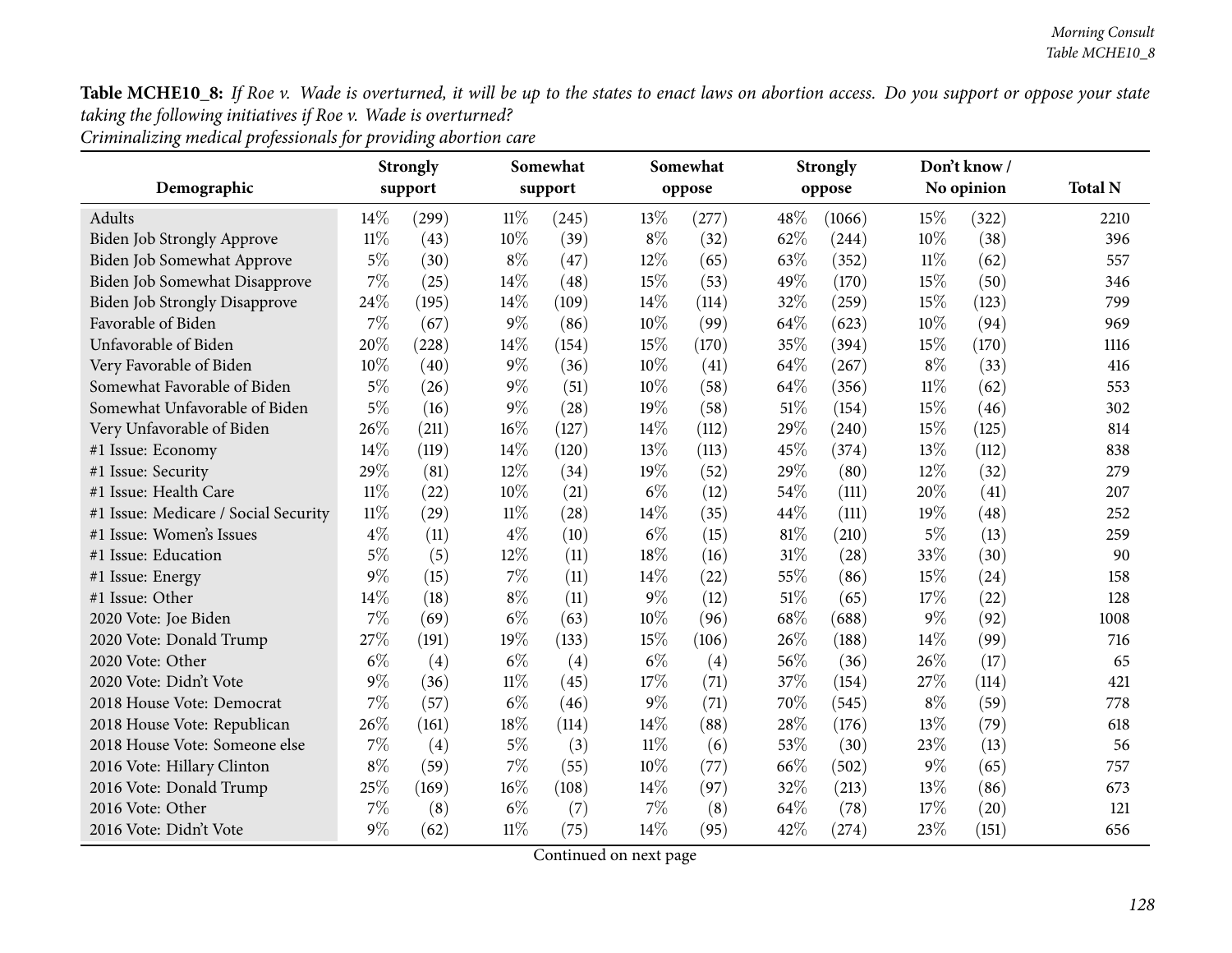*Criminalizing medical professionals for providing abortion care*

|                        |        | <b>Strongly</b> |        | Somewhat |        | Somewhat |        | <b>Strongly</b> |        | Don't know/ |                |
|------------------------|--------|-----------------|--------|----------|--------|----------|--------|-----------------|--------|-------------|----------------|
| Demographic            |        | support         |        | support  |        | oppose   |        | oppose          |        | No opinion  | <b>Total N</b> |
| Adults                 | $14\%$ | (299)           | $11\%$ | (245)    | 13\%   | (277)    | 48\%   | (1066)          | $15\%$ | (322)       | 2210           |
| Voted in 2014: Yes     | $16\%$ | (199)           | $11\%$ | (134)    | $11\%$ | (139)    | $52\%$ | (656)           | $11\%$ | (137)       | 1265           |
| Voted in 2014: No      | $11\%$ | (100)           | $12\%$ | (111)    | 15\%   | (139)    | 43\%   | (410)           | 20%    | (184)       | 945            |
| 4-Region: Northeast    | $12\%$ | (47)            | 12%    | (46)     | $11\%$ | (42)     | $55\%$ | (211)           | $10\%$ | (37)        | 383            |
| 4-Region: Midwest      | $16\%$ | (74)            | 10\%   | (47)     | $8\%$  | (38)     | 48\%   | (217)           | 18%    | (81)        | 456            |
| 4-Region: South        | $16\%$ | (132)           | $12\%$ | (102)    | 15\%   | (128)    | 40\%   | (337)           | 17\%   | (145)       | 844            |
| 4-Region: West         | $9\%$  | (46)            | $9\%$  | (50)     | 13%    | (69)     | 57\%   | (302)           | $11\%$ | (60)        | 527            |
| Mothers                | $13\%$ | (39)            | $14\%$ | (42)     | 18%    | (55)     | 45\%   | (139)           | $11\%$ | (33)        | 309            |
| Women using BC         | $9\%$  | (18)            | 14\%   | (28)     | 12%    | (24)     | 58\%   | (118)           | $8\%$  | (16)        | 202            |
| Women not using BC     | $12\%$ | (111)           | $9\%$  | (84)     | 12%    | (111)    | $50\%$ | (449)           | 17\%   | (150)       | 905            |
| Women 18-44 Use BC     | $8\%$  | (14)            | 14\%   | (25)     | $11\%$ | (20)     | 59%    | (107)           | $8\%$  | (14)        | 180            |
| <b>Women 18-44</b>     | $9\%$  | (49)            | $11\%$ | (61)     | 13%    | (71)     | 52\%   | (280)           | $14\%$ | (75)        | 535            |
| State Has Trigger Laws | $21\%$ | (82)            | 17\%   | (65)     | $11\%$ | (42)     | 46%    | (176)           | $5\%$  | (20)        | 386            |
| Pro-Choice             | $3\%$  | (44)            | $5\%$  | (58)     | $11\%$ | (145)    | $74\%$ | (948)           | 7%     | (84)        | 1279           |
| Anti-Choice            | 35%    | (243)           | 24\%   | (168)    | 15\%   | (105)    | 12\%   | (84)            | 13%    | (86)        | 687            |
| Split Sample a         | $14\%$ | (158)           | $12\%$ | (127)    | 13\%   | (139)    | 48\%   | (534)           | 13%    | (144)       | 1102           |
| Split Sample B         | $13\%$ | (141)           | $11\%$ | (118)    | 13\%   | (139)    | 48\%   | (532)           | $16\%$ | (178)       | 1108           |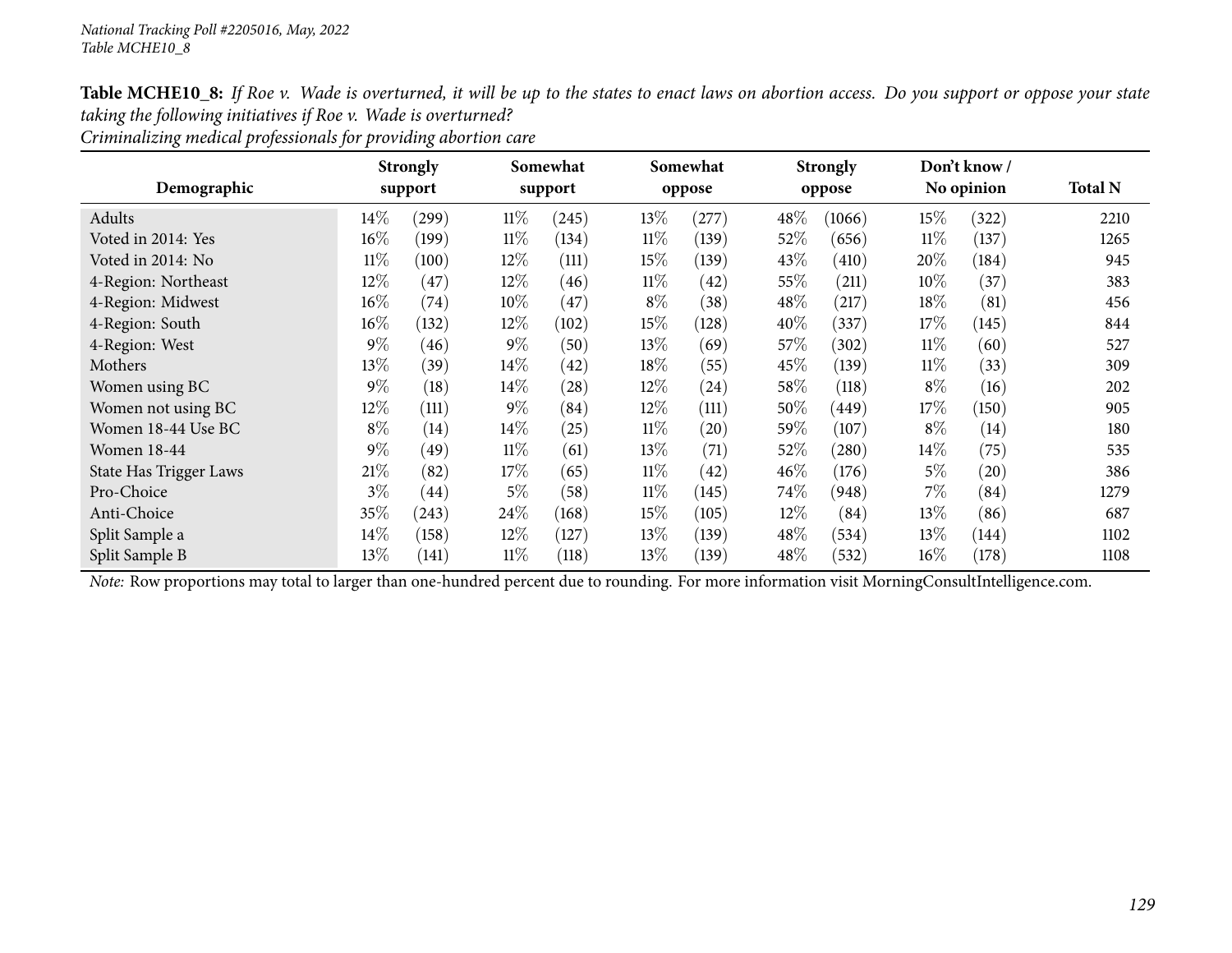| Allowing private citizens to sue anyone who provides or assists in performing an abortion |  |
|-------------------------------------------------------------------------------------------|--|
|-------------------------------------------------------------------------------------------|--|

|                          |        | <b>Strongly</b> |        | Somewhat |        | Somewhat |     | <b>Strongly</b> |        | Don't know/ |                |
|--------------------------|--------|-----------------|--------|----------|--------|----------|-----|-----------------|--------|-------------|----------------|
| Demographic              |        | support         |        | support  |        | oppose   |     | oppose          |        | No opinion  | <b>Total N</b> |
| <b>Adults</b>            | 12%    | (262)           | $9\%$  | (199)    | 12%    | (256)    | 50% | (1116)          | 17%    | (377)       | 2210           |
| Gender: Male             | 13%    | (139)           | $9\%$  | (100)    | 13%    | (144)    | 49% | (521)           | 15%    | (164)       | 1068           |
| Gender: Female           | $11\%$ | (123)           | $9\%$  | (99)     | $10\%$ | (113)    | 52% | (595)           | 19%    | (213)       | 1142           |
| Age: 18-34               | 12%    | (79)            | $11\%$ | (71)     | $11\%$ | (72)     | 48% | (310)           | 17%    | (110)       | 642            |
| Age: 35-44               | 15%    | (54)            | $11\%$ | (39)     | 13%    | (46)     | 44% | (162)           | 18%    | (65)        | 365            |
| Age: 45-64               | 13%    | (90)            | $8\%$  | (60)     | 12%    | (82)     | 50% | (356)           | 18%    | (125)       | 714            |
| Age: 65+                 | $8\%$  | (39)            | $6\%$  | (29)     | $11\%$ | (56)     | 59% | (289)           | 16%    | (76)        | 489            |
| GenZers: 1997-2012       | $8\%$  | (18)            | $7\%$  | (16)     | 12%    | (27)     | 56% | (126)           | 17%    | (38)        | 226            |
| Millennials: 1981-1996   | 15%    | (104)           | 12%    | (84)     | 12%    | (80)     | 43% | (298)           | 17%    | (119)       | 684            |
| GenXers: 1965-1980       | 13%    | (71)            | $9\%$  | (48)     | $11\%$ | (60)     | 47% | (254)           | 19%    | (103)       | 536            |
| Baby Boomers: 1946-1964  | $9\%$  | (63)            | 7%     | (45)     | 12%    | (84)     | 57% | (391)           | 15%    | (100)       | 683            |
| PID: Dem (no lean)       | $8\%$  | (70)            | $7\%$  | (58)     | 10%    | (82)     | 62% | (522)           | 13%    | (110)       | 842            |
| PID: Ind (no lean)       | 7%     | (52)            | 7%     | (52)     | 12%    | (84)     | 54% | (397)           | 20%    | (144)       | 730            |
| PID: Rep (no lean)       | 22%    | (139)           | 14%    | (89)     | 14%    | (90)     | 31% | (197)           | 19%    | (123)       | 638            |
| PID/Gender: Dem Men      | 10%    | (41)            | $7\%$  | (27)     | 12%    | (47)     | 59% | (236)           | 12%    | (48)        | 399            |
| PID/Gender: Dem Women    | 7%     | (29)            | 7%     | (31)     | $8\%$  | (36)     | 65% | (286)           | 14%    | (61)        | 443            |
| PID/Gender: Ind Men      | $8\%$  | (29)            | $7\%$  | (23)     | 13%    | (45)     | 57% | (196)           | 15%    | (53)        | 346            |
| PID/Gender: Ind Women    | $6\%$  | (24)            | $8\%$  | (29)     | 10%    | (39)     | 52% | (201)           | 24\%   | (92)        | 384            |
| PID/Gender: Rep Men      | $21\%$ | (69)            | 15%    | (50)     | 16%    | (52)     | 28% | (89)            | 20%    | (63)        | 323            |
| PID/Gender: Rep Women    | 22%    | (71)            | 12%    | (39)     | 12%    | (38)     | 34% | (108)           | 19%    | (60)        | 315            |
| Ideo: Liberal (1-3)      | $6\%$  | (37)            | $5\%$  | (30)     | $6\%$  | (38)     | 76% | (484)           | 7%     | (44)        | 634            |
| Ideo: Moderate (4)       | $9\%$  | (57)            | $11\%$ | (70)     | 13%    | (84)     | 50% | (328)           | 18%    | (121)       | 660            |
| Ideo: Conservative (5-7) | 20%    | (145)           | 13%    | (91)     | 15%    | (111)    | 33% | (235)           | 19%    | (135)       | 718            |
| Educ: < College          | 13%    | (187)           | 10%    | (139)    | 12%    | (168)    | 46% | (655)           | 20%    | (289)       | 1437           |
| Educ: Bachelors degree   | $9\%$  | (44)            | $8\%$  | (39)     | 12%    | (60)     | 60% | (295)           | $11\%$ | (53)        | 491            |
| Educ: Post-grad          | 11%    | (31)            | $7\%$  | (21)     | 10%    | (29)     | 59% | (166)           | 12%    | (35)        | 282            |
| Income: Under 50k        | 13%    | (166)           | $8\%$  | (100)    | 12%    | (150)    | 48% | (614)           | 19%    | (247)       | 1277           |
| Income: 50k-100k         | $11\%$ | (70)            | 10%    | (67)     | $11\%$ | (72)     | 53% | (336)           | 15%    | (95)        | 640            |
| Income: 100k+            | 9%     | (26)            | $11\%$ | (31)     | 12%    | (34)     | 57% | (166)           | 12%    | (36)        | 293            |
| Ethnicity: White         | 12%    | (204)           | 9%     | (158)    | 12%    | (199)    | 51% | (864)           | 17%    | (285)       | 1711           |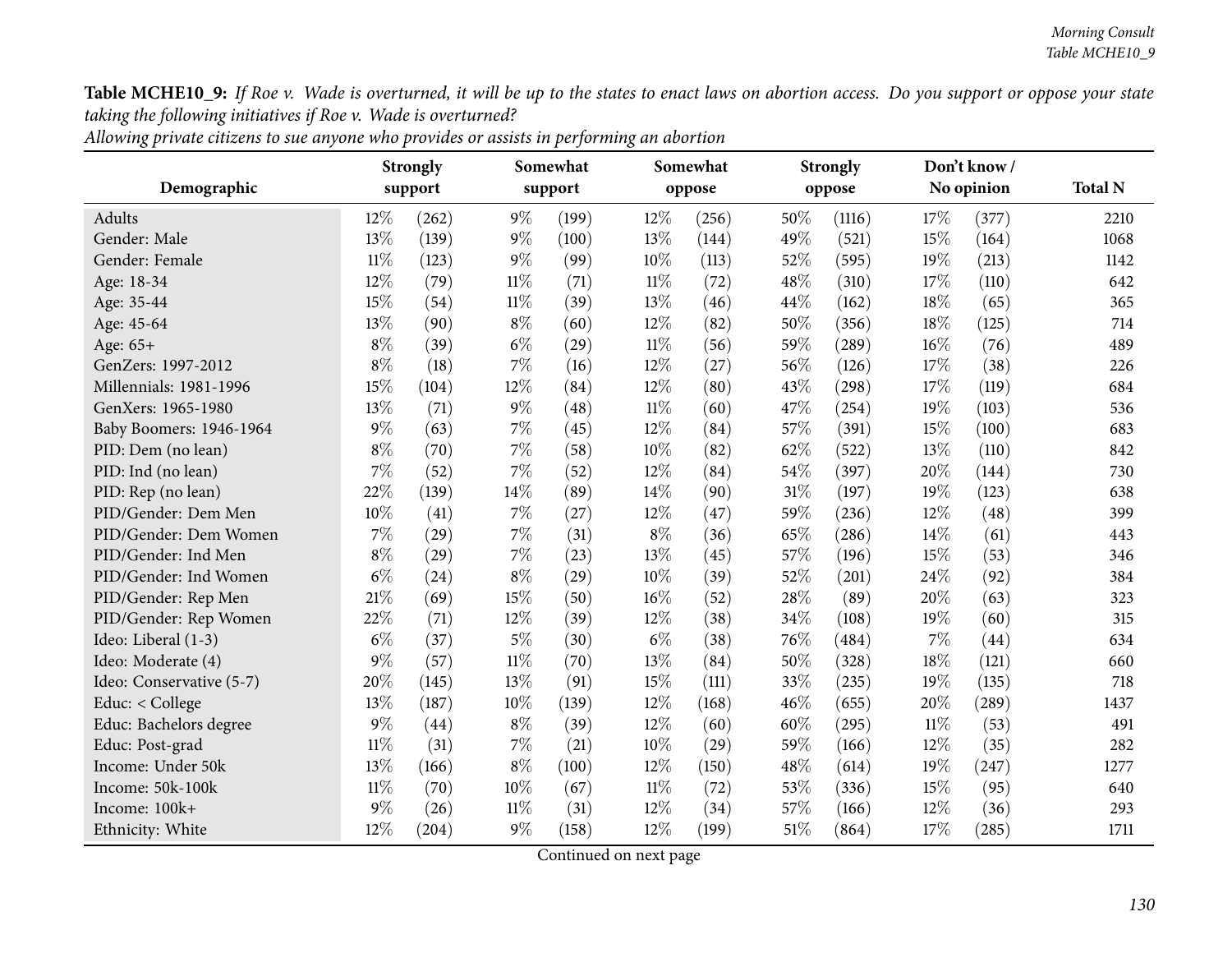|                                   |        | <b>Strongly</b> |        | Somewhat |        | Somewhat |      | <b>Strongly</b> |        | Don't know / |                |
|-----------------------------------|--------|-----------------|--------|----------|--------|----------|------|-----------------|--------|--------------|----------------|
| Demographic                       |        | support         |        | support  |        | oppose   |      | oppose          |        | No opinion   | <b>Total N</b> |
| Adults                            | $12\%$ | (262)           | $9\%$  | (199)    | $12\%$ | (256)    | 50%  | (1116)          | 17%    | (377)        | 2210           |
| Ethnicity: Hispanic               | $9\%$  | (35)            | 12%    | (46)     | 17%    | (62)     | 49%  | (185)           | 12%    | (47)         | 374            |
| Ethnicity: Black                  | 14\%   | (39)            | 9%     | (25)     | 12%    | (34)     | 44\% | (125)           | 21%    | (58)         | 282            |
| Ethnicity: Other                  | $9\%$  | (18)            | 7%     | (15)     | 10%    | (23)     | 58%  | (126)           | 16%    | (34)         | 217            |
| All Christian                     | 15%    | (149)           | 12%    | (119)    | 14%    | (141)    | 45%  | (450)           | 15%    | (149)        | 1008           |
| All Non-Christian                 | $8\%$  | (8)             | $2\%$  | (2)      | $11\%$ | (10)     | 62%  | (61)            | 18%    | (17)         | 100            |
| Atheist                           | $3\%$  | (3)             | $5\%$  | (6)      | $3\%$  | (3)      | 85%  | (91)            | $4\%$  | (4)          | 107            |
| Agnostic/Nothing in particular    | 7%     | (44)            | $6\%$  | (37)     | $9\%$  | (56)     | 59%  | (357)           | 19%    | (114)        | 607            |
| Something Else                    | 15%    | (58)            | $9\%$  | (35)     | $12\%$ | (47)     | 40%  | (157)           | 24%    | (92)         | 389            |
| Religious Non-Protestant/Catholic | $8\%$  | (10)            | $4\%$  | (5)      | 13%    | (17)     | 56%  | (74)            | 19%    | (25)         | 131            |
| Evangelical                       | 24%    | (137)           | 15%    | (83)     | $16\%$ | (90)     | 27%  | (154)           | 18%    | (101)        | 565            |
| Non-Evangelical                   | $8\%$  | (65)            | $8\%$  | (65)     | $11\%$ | (89)     | 55%  | (434)           | 17%    | (130)        | 783            |
| Community: Urban                  | 14%    | (89)            | $11\%$ | (72)     | $11\%$ | (72)     | 49%  | (323)           | 15%    | (102)        | 658            |
| Community: Suburban               | $8\%$  | (84)            | $8\%$  | (77)     | $12\%$ | (115)    | 56%  | (559)           | 16%    | (158)        | 993            |
| Community: Rural                  | 16%    | (89)            | 9%     | (50)     | 12%    | (69)     | 42%  | (234)           | 21%    | (117)        | 560            |
| <b>Employ: Private Sector</b>     | 14%    | (97)            | $11\%$ | (74)     | $13\%$ | (93)     | 50%  | (353)           | $12\%$ | (83)         | 700            |
| <b>Employ: Government</b>         | 7%     | (8)             | $11\%$ | (12)     | $7\%$  | (7)      | 58%  | (62)            | 17%    | (18)         | 107            |
| Employ: Self-Employed             | $11\%$ | (19)            | 7%     | (13)     | $8\%$  | (15)     | 57%  | (101)           | 17%    | (30)         | 178            |
| Employ: Homemaker                 | 11%    | (17)            | 15%    | (23)     | 10%    | (15)     | 40%  | (61)            | 24%    | (37)         | 153            |
| Employ: Student                   | $9\%$  | (6)             | 13%    | (9)      | $7\%$  | (5)      | 48%  | (33)            | 22%    | (15)         | 69             |
| Employ: Retired                   | 10%    | (55)            | 7%     | (41)     | 13%    | (71)     | 55%  | (301)           | 15%    | (83)         | 550            |
| Employ: Unemployed                | $11\%$ | (35)            | $6\%$  | (19)     | 12%    | (38)     | 45%  | (141)           | 26%    | (84)         | 316            |
| Employ: Other                     | 18%    | (24)            | 7%     | (9)      | $10\%$ | (13)     | 46%  | (63)            | 19%    | (26)         | 136            |
| Military HH: Yes                  | 16%    | (45)            | $8\%$  | (24)     | $10\%$ | (28)     | 53%  | (151)           | 12%    | (34)         | 282            |
| Military HH: No                   | $11\%$ | (216)           | $9\%$  | (175)    | 12%    | (228)    | 50%  | (965)           | 18%    | (343)        | 1928           |
| RD/WT: Right Direction            | 10%    | (71)            | 9%     | (64)     | $11\%$ | (78)     | 54\% | (369)           | 15%    | (101)        | 683            |
| RD/WT: Wrong Track                | 12%    | (191)           | $9\%$  | (135)    | 12%    | (178)    | 49%  | (747)           | 18%    | (276)        | 1527           |
| Biden Job Approve                 | $8\%$  | (81)            | 7%     | (67)     | 9%     | (87)     | 62%  | (595)           | 13%    | (124)        | 953            |
| <b>Biden Job Disapprove</b>       | 15%    | (176)           | $11\%$ | (126)    | 14%    | (162)    | 42%  | (479)           | 18%    | (203)        | 1145           |

Allowing private citizens to sue anyone who provides or assists in performing an abortion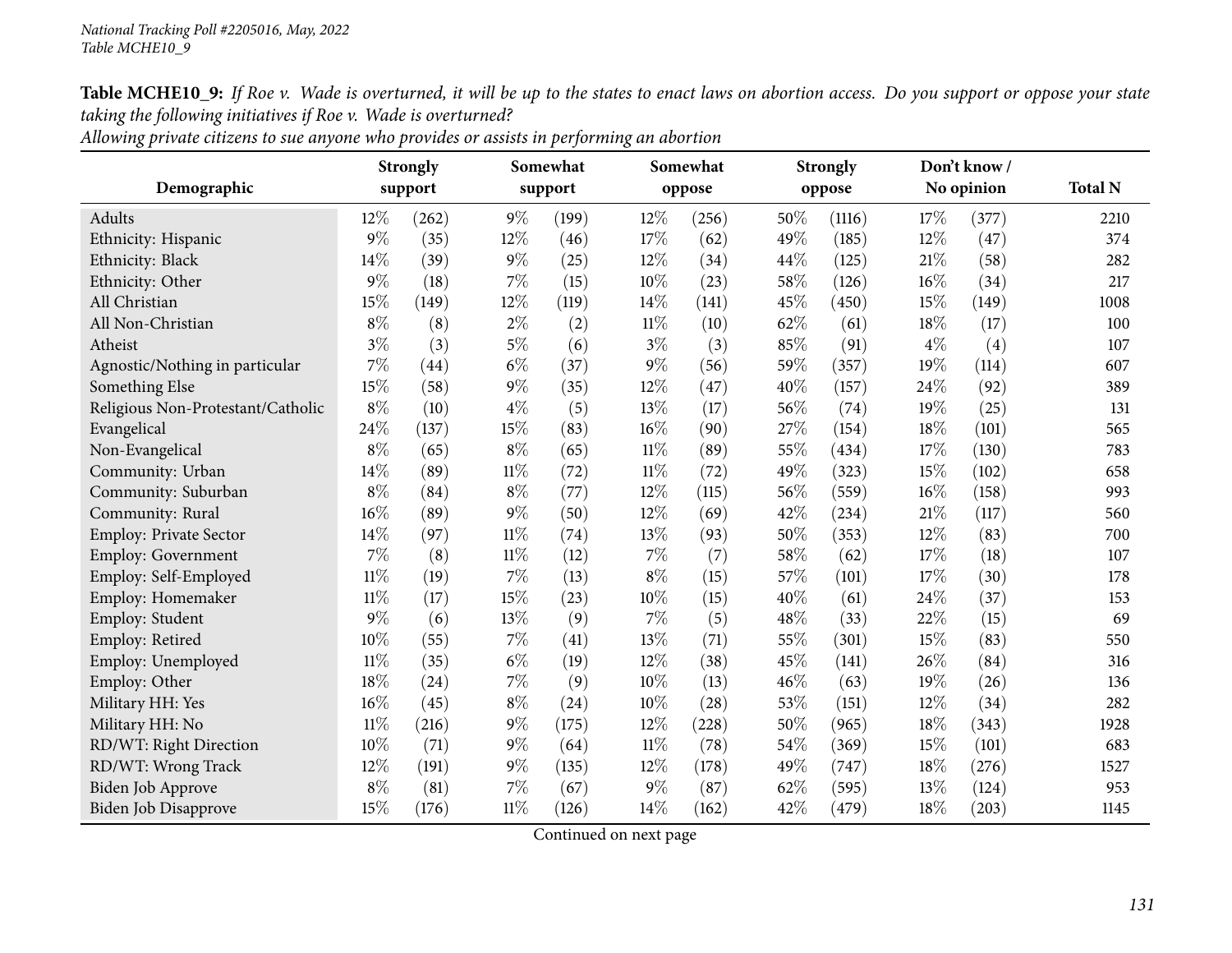396

Table MCHE10\_9: If Roe v. Wade is overturned, it will be up to the states to enact laws on abortion access. Do you support or oppose your state *taking the following initiatives if Roe v. Wade is overturned?*

| Demographic                          |        | <b>Strongly</b><br>support |        | Somewhat<br>support |        | Somewhat<br>oppose |        | <b>Strongly</b><br>oppose |        | Don't know/<br>No opinion | <b>Total N</b> |
|--------------------------------------|--------|----------------------------|--------|---------------------|--------|--------------------|--------|---------------------------|--------|---------------------------|----------------|
| Adults                               | $12\%$ | (262)                      | $9\%$  | (199)               | $12\%$ | (256)              | 50%    | (1116)                    | 17%    | (377)                     | 2210           |
| <b>Biden Job Strongly Approve</b>    | 13%    | (51)                       | $8\%$  | (33)                | 7%     | (27)               | 60%    | (239)                     | $12\%$ | (47)                      | 396            |
| Biden Job Somewhat Approve           | $5\%$  | (30)                       | $6\%$  | (34)                | 11%    | (61)               | 64\%   | (355)                     | $14\%$ | (77)                      | 557            |
| Biden Job Somewhat Disapprove        | $7\%$  | (24)                       | $8\%$  | (28)                | 16%    | (56)               | 51%    | (176)                     | 18%    | (62)                      | 346            |
| <b>Biden Job Strongly Disapprove</b> | 19%    | (152)                      | 12%    | (97)                | 13%    | (106)              | 38%    | (303)                     | 18%    | (141)                     | 799            |
| Favorable of Biden                   | $8\%$  | (77)                       | 7%     | (65)                | $9\%$  | (82)               | 64\%   | (624)                     | 12%    | (119)                     | 969            |
| Unfavorable of Biden                 | 16%    | (180)                      | 12%    | (129)               | 15%    | (166)              | 40%    | (450)                     | 17%    | (191)                     | 1116           |
| Very Favorable of Biden              | 12%    | (49)                       | 7%     | (29)                | 7%     | (30)               | 64\%   | (266)                     | 10%    | (42)                      | 416            |
| Somewhat Favorable of Biden          | $5\%$  | (28)                       | 7%     | (36)                | $9\%$  | (52)               | 65%    | (358)                     | 14%    | (78)                      | 553            |
| Somewhat Unfavorable of Biden        | $5\%$  | (15)                       | $9\%$  | (28)                | 17%    | (50)               | 55%    | (166)                     | 14\%   | (42)                      | 302            |
| Very Unfavorable of Biden            | 20%    | (164)                      | 12%    | (101)               | 14\%   | (116)              | 35\%   | (284)                     | 18%    | (149)                     | 814            |
| #1 Issue: Economy                    | 13%    | (110)                      | $11\%$ | (90)                | 14\%   | (119)              | 45%    | (379)                     | 17%    | (140)                     | 838            |
| #1 Issue: Security                   | 21\%   | (58)                       | 15%    | (41)                | 16%    | (46)               | 32%    | (90)                      | 16%    | (44)                      | 279            |
| #1 Issue: Health Care                | 12%    | (24)                       | $6\%$  | (13)                | $5\%$  | (10)               | 58\%   | (119)                     | 20%    | (41)                      | 207            |
| #1 Issue: Medicare / Social Security | 7%     | (18)                       | 7%     | (17)                | 12%    | (30)               | 53%    | (132)                     | 21\%   | (53)                      | 252            |
| #1 Issue: Women's Issues             | $5\%$  | (12)                       | $5\%$  | (12)                | $4\%$  | (11)               | 79%    | (204)                     | $8\%$  | (20)                      | 259            |
| #1 Issue: Education                  | $11\%$ | (10)                       | 10%    | (9)                 | 7%     | (6)                | 35%    | (32)                      | 37\%   | (33)                      | 90             |
| #1 Issue: Energy                     | $7\%$  | (11)                       | $8\%$  | (13)                | 15%    | (23)               | 55%    | (87)                      | 15%    | (23)                      | 158            |
| #1 Issue: Other                      | 14\%   | (19)                       | $3\%$  | (4)                 | $8\%$  | (11)               | 57%    | (73)                      | 18%    | (23)                      | 128            |
| 2020 Vote: Joe Biden                 | 7%     | (74)                       | $5\%$  | (54)                | $8\%$  | (83)               | 68%    | (688)                     | 11%    | (109)                     | 1008           |
| 2020 Vote: Donald Trump              | $21\%$ | (149)                      | 16%    | (113)               | 15%    | (109)              | $31\%$ | (220)                     | 18%    | (126)                     | 716            |
| 2020 Vote: Other                     | $3\%$  | (2)                        | $1\%$  | (1)                 | $9\%$  | (6)                | 57%    | (37)                      | $31\%$ | (20)                      | 65             |
| 2020 Vote: Didn't Vote               | $9\%$  | (37)                       | 7%     | (31)                | 14\%   | (59)               | 41\%   | (171)                     | 29%    | (123)                     | 421            |
| 2018 House Vote: Democrat            | $8\%$  | (61)                       | $5\%$  | (39)                | $8\%$  | (59)               | 71\%   | (553)                     | $9\%$  | (67)                      | 778            |
| 2018 House Vote: Republican          | 20%    | (124)                      | 14%    | (85)                | 15%    | (95)               | 34\%   | (211)                     | 17%    | (104)                     | 618            |
| 2018 House Vote: Someone else        | $3\%$  | (1)                        | $2\%$  | (1)                 | 15%    | (8)                | $55\%$ | (31)                      | 25%    | (14)                      | 56             |
| 2016 Vote: Hillary Clinton           | $8\%$  | (62)                       | 7%     | (49)                | 7%     | (56)               | 68%    | (516)                     | 10%    | (74)                      | 757            |
| 2016 Vote: Donald Trump              | 20%    | (135)                      | 13%    | (86)                | 15%    | (99)               | 36%    | (240)                     | 17%    | (112)                     | 673            |
| 2016 Vote: Other                     | $3\%$  | (4)                        | $4\%$  | (5)                 | $11\%$ | (14)               | 63%    | (76)                      | 18%    | (22)                      | 121            |
|                                      |        |                            |        |                     |        |                    |        |                           |        |                           |                |

Allowing private citizens to sue anyone who provides or assists in performing an abortion

Continued on next page

<sup>2016</sup> Vote: Didn't Vote <sup>9</sup>% (60) <sup>9</sup>% (56) <sup>13</sup>% (88) <sup>43</sup>% (283) <sup>26</sup>% (169) <sup>656</sup>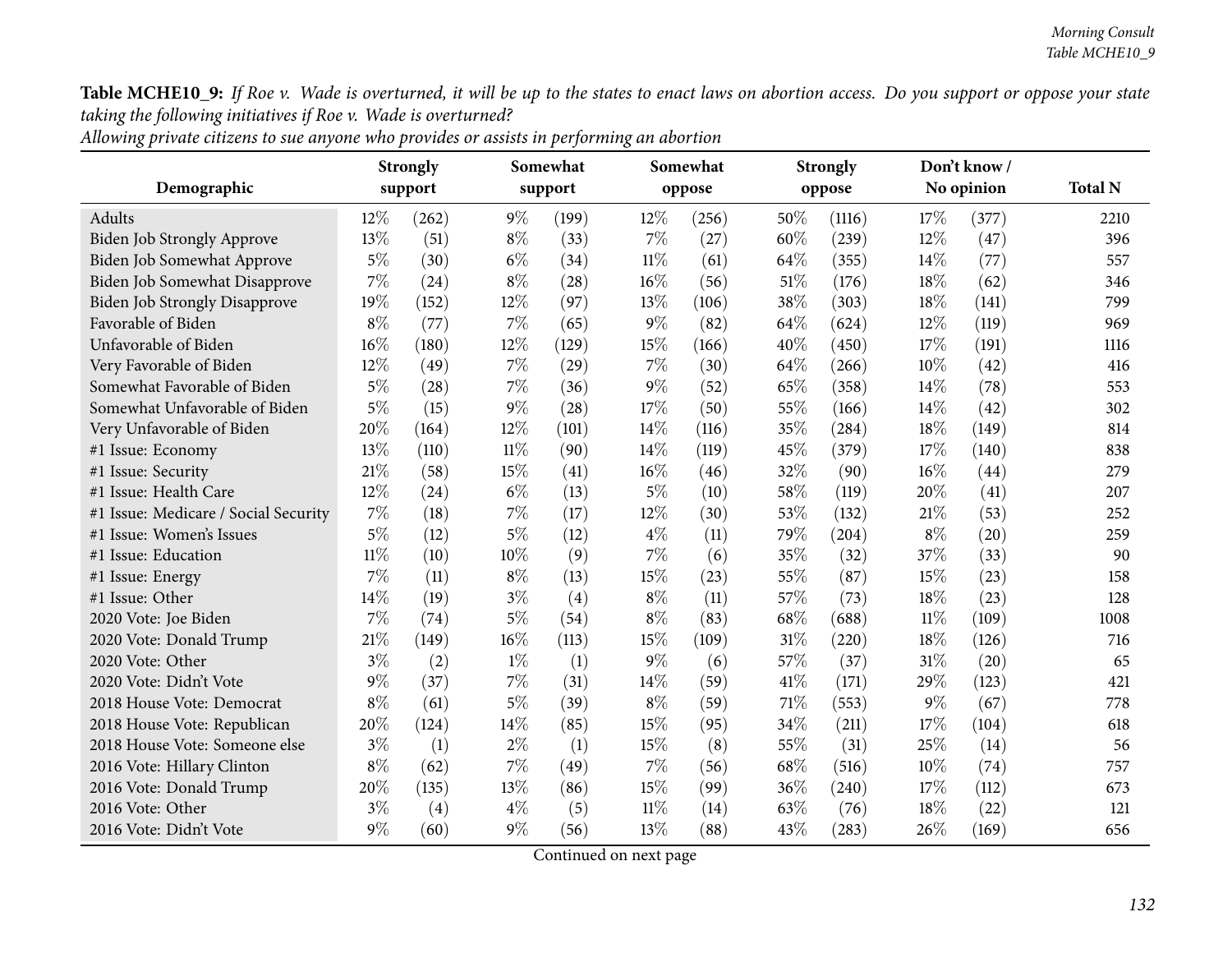|                               |        | <b>Strongly</b>    |        | Somewhat           |        | Somewhat           |         | <b>Strongly</b> |        | Don't know /       |                |
|-------------------------------|--------|--------------------|--------|--------------------|--------|--------------------|---------|-----------------|--------|--------------------|----------------|
| Demographic                   |        | support            |        | support            |        | oppose             |         | oppose          |        | No opinion         | <b>Total N</b> |
| Adults                        | $12\%$ | (262)              | $9\%$  | (199)              | $12\%$ | (256)              | $50\%$  | (1116)          | 17\%   | 377                | 2210           |
| Voted in 2014: Yes            | 14%    | (174)              | $8\%$  | (103)              | $11\%$ | (135)              | $54\%$  | (688)           | 13\%   | (165)              | 1265           |
| Voted in 2014: No             | $9\%$  | (88)               | 10%    | (96)               | 13%    | (121)              | $45\%$  | (428)           | 22\%   | (212)              | 945            |
| 4-Region: Northeast           | $8\%$  | (33)               | $9\%$  | (33)               | $12\%$ | (47)               | $56\%$  | (214)           | 15%    | (56)               | 383            |
| 4-Region: Midwest             | 13\%   | (59)               | $11\%$ | (49)               | $8\%$  | (36)               | 52%     | (236)           | $16\%$ | (75)               | 456            |
| 4-Region: South               | $14\%$ | (120)              | $10\%$ | (86)               | $13\%$ | (106)              | 43\%    | (366)           | $20\%$ | (166)              | 844            |
| 4-Region: West                | $9\%$  | (50)               | $6\%$  | (31)               | 13%    | (67)               | 57\%    | (300)           | 15\%   | (79)               | 527            |
| Mothers                       | $15\%$ | (46)               | $11\%$ | (34)               | 10%    | (32)               | 47\%    | (146)           | 17\%   | (51)               | 309            |
| Women using BC                | 13\%   | (26)               | 10%    | $\left( 20\right)$ | $8\%$  | (16)               | 58%     | (118)           | $11\%$ | (22)               | 202            |
| Women not using BC            | 10%    | (95)               | $8\%$  | (76)               | 10%    | (94)               | $51\%$  | (462)           | 20%    | (177)              | 905            |
| Women 18-44 Use BC            | $12\%$ | (21)               | 10%    | (18)               | $8\%$  | (15)               | $59\%$  | (106)           | $11\%$ | $\left( 20\right)$ | 180            |
| <b>Women 18-44</b>            | 10%    | (55)               | $9\%$  | (50)               | 10%    | (55)               | 53%     | (283)           | $17\%$ | (92)               | 535            |
| <b>State Has Trigger Laws</b> | 23\%   | (88)               | $11\%$ | (41)               | $11\%$ | $\left( 44\right)$ | 49 $\%$ | (189)           | $6\%$  | (24)               | 386            |
| Pro-Choice                    | $3\%$  | $\left( 44\right)$ | $4\%$  | (52)               | $10\%$ | (125)              | 74\%    | (948)           | $9\%$  | (110)              | 1279           |
| Anti-Choice                   | 30%    | (206)              | 19%    | (130)              | 17\%   | (116)              | 18%     | (122)           | 17%    | (114)              | 687            |
| Split Sample a                | 13\%   | (142)              | $9\%$  | (103)              | $12\%$ | (132)              | 49%     | (544)           | $16\%$ | (181)              | 1102           |
| Split Sample B                | $11\%$ | (120)              | $9\%$  | (95)               | $11\%$ | (124)              | 52%     | (572)           | $18\%$ | (196)              | 1108           |

Allowing private citizens to sue anyone who provides or assists in performing an abortion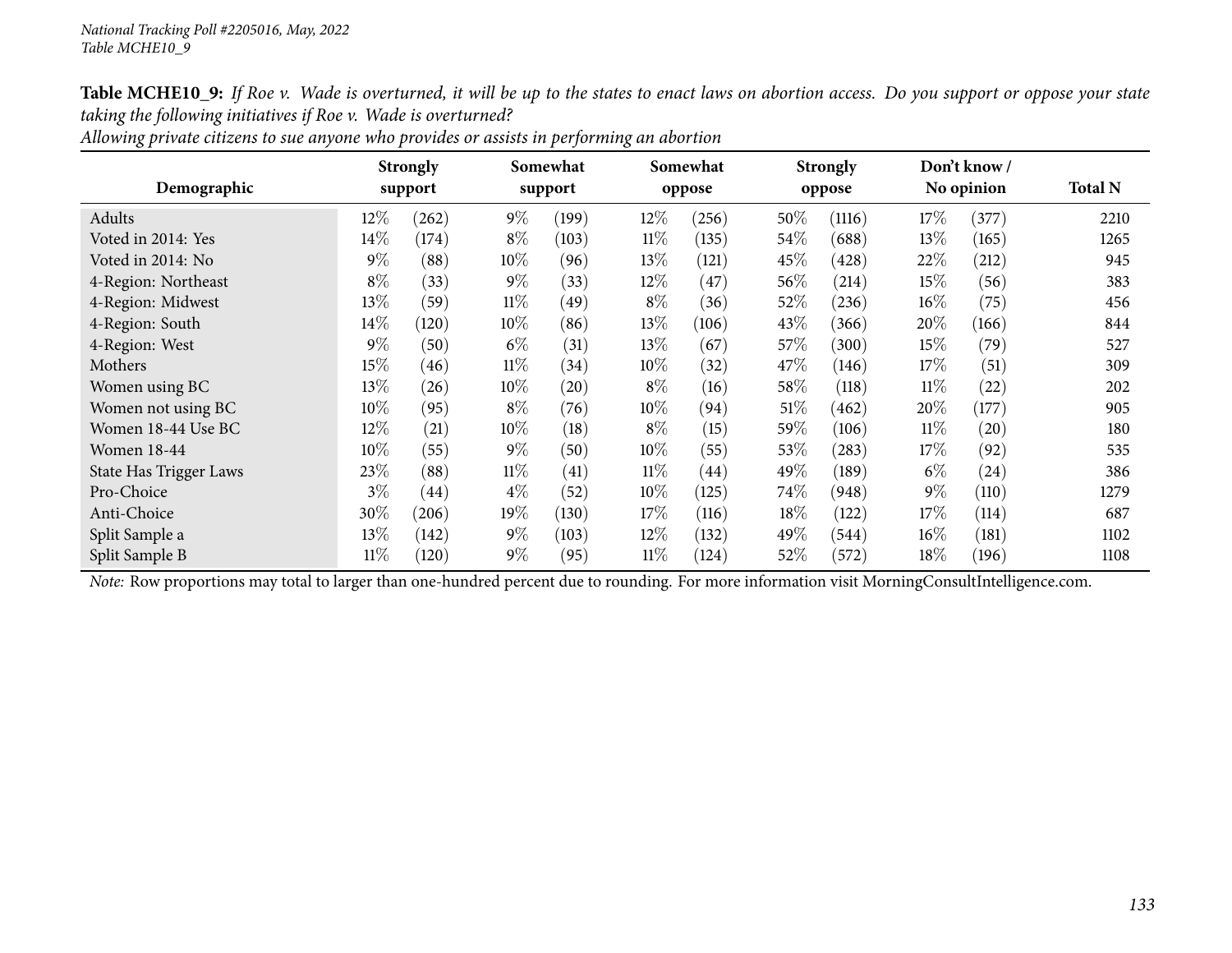| Banning pregnant people from traveling out of state to get an abortion |
|------------------------------------------------------------------------|
|------------------------------------------------------------------------|

|                          |        | <b>Strongly</b> |        | Somewhat |        | Somewhat |      | <b>Strongly</b> |        | Don't know/ |                |
|--------------------------|--------|-----------------|--------|----------|--------|----------|------|-----------------|--------|-------------|----------------|
| Demographic              |        | support         |        | support  |        | oppose   |      | oppose          |        | No opinion  | <b>Total N</b> |
| Adults                   | 12%    | (269)           | $9\%$  | (189)    | 12%    | (258)    | 49%  | (1092)          | 18%    | (402)       | 2210           |
| Gender: Male             | 12%    | (132)           | 10%    | (102)    | 13%    | (138)    | 49%  | (521)           | 16%    | (174)       | 1068           |
| Gender: Female           | 12%    | (137)           | $8\%$  | (87)     | $10\%$ | (120)    | 50%  | (571)           | 20%    | (228)       | 1142           |
| Age: 18-34               | 15%    | (99)            | $9\%$  | (60)     | $11\%$ | (70)     | 47%  | (304)           | 17%    | (108)       | 642            |
| Age: 35-44               | 15%    | (55)            | $11\%$ | (39)     | 13%    | (46)     | 43%  | (159)           | 18%    | (67)        | 365            |
| Age: 45-64               | $11\%$ | (80)            | $7\%$  | (53)     | $11\%$ | (81)     | 49%  | (351)           | 21%    | (148)       | 714            |
| Age: 65+                 | 7%     | (36)            | 7%     | (36)     | 12%    | (60)     | 57%  | (278)           | 16%    | (79)        | 489            |
| GenZers: 1997-2012       | 10%    | (23)            | $7\%$  | (17)     | $11\%$ | (24)     | 56%  | (127)           | 16%    | (35)        | 226            |
| Millennials: 1981-1996   | 17%    | (119)           | $11\%$ | (72)     | 12%    | (80)     | 42%  | (290)           | 18%    | (123)       | 684            |
| GenXers: 1965-1980       | 12%    | (65)            | $7\%$  | (39)     | 12%    | (63)     | 48%  | (257)           | 21%    | (113)       | 536            |
| Baby Boomers: 1946-1964  | $9\%$  | (59)            | $8\%$  | (55)     | 12%    | (81)     | 55%  | (379)           | 16%    | (109)       | 683            |
| PID: Dem (no lean)       | $8\%$  | (70)            | 7%     | (63)     | $11\%$ | (92)     | 61\% | (515)           | 12%    | (102)       | 842            |
| PID: Ind (no lean)       | 7%     | (53)            | $5\%$  | (40)     | $11\%$ | (84)     | 54%  | (392)           | 22%    | (162)       | 730            |
| PID: Rep (no lean)       | 23%    | (146)           | 13%    | (86)     | 13%    | (82)     | 29%  | (186)           | 22%    | (139)       | 638            |
| PID/Gender: Dem Men      | 10%    | (41)            | $7\%$  | (28)     | 12%    | (48)     | 59%  | (235)           | 12%    | (48)        | 399            |
| PID/Gender: Dem Women    | 7%     | (30)            | $8\%$  | (35)     | 10%    | (44)     | 63%  | (280)           | 12%    | (53)        | 443            |
| PID/Gender: Ind Men      | $8\%$  | (27)            | $6\%$  | (22)     | 12%    | (43)     | 56%  | (194)           | 17%    | (60)        | 346            |
| PID/Gender: Ind Women    | 7%     | (26)            | $5\%$  | (18)     | $11\%$ | (41)     | 51%  | (197)           | 27%    | (102)       | 384            |
| PID/Gender: Rep Men      | 20%    | (64)            | 16%    | (52)     | 15%    | (47)     | 29%  | (92)            | 21%    | (66)        | 323            |
| PID/Gender: Rep Women    | 26%    | (81)            | $11\%$ | (34)     | $11\%$ | (35)     | 30%  | (93)            | 23%    | (72)        | 315            |
| Ideo: Liberal (1-3)      | $6\%$  | (39)            | $4\%$  | (26)     | $8\%$  | (51)     | 74%  | (470)           | $8\%$  | (48)        | 634            |
| Ideo: Moderate (4)       | $9\%$  | (57)            | 10%    | (66)     | 13%    | (87)     | 50%  | (333)           | 18%    | (117)       | 660            |
| Ideo: Conservative (5-7) | 20%    | (145)           | 13%    | (91)     | 13%    | (97)     | 33%  | (235)           | 21%    | (151)       | 718            |
| Educ: $<$ College        | 14%    | (196)           | $9\%$  | (130)    | $11\%$ | (165)    | 44%  | (635)           | 22%    | (311)       | 1437           |
| Educ: Bachelors degree   | $11\%$ | (53)            | 7%     | (35)     | 13%    | (64)     | 58%  | (283)           | $11\%$ | (56)        | 491            |
| Educ: Post-grad          | 7%     | (21)            | $9\%$  | (24)     | 10%    | (29)     | 62%  | (174)           | 12%    | (34)        | 282            |
| Income: Under 50k        | 13%    | (164)           | 7%     | (94)     | 12%    | (156)    | 46%  | (584)           | 22%    | (279)       | 1277           |
| Income: 50k-100k         | 12%    | (79)            | 10%    | (61)     | 10%    | (64)     | 54%  | (345)           | 14\%   | (90)        | 640            |
| Income: 100k+            | $9\%$  | (26)            | $11\%$ | (34)     | 13%    | (38)     | 56%  | (163)           | $11\%$ | (33)        | 293            |
| Ethnicity: White         | 12%    | (210)           | $9\%$  | (153)    | 12%    | (198)    | 49%  | (843)           | 18%    | (307)       | 1711           |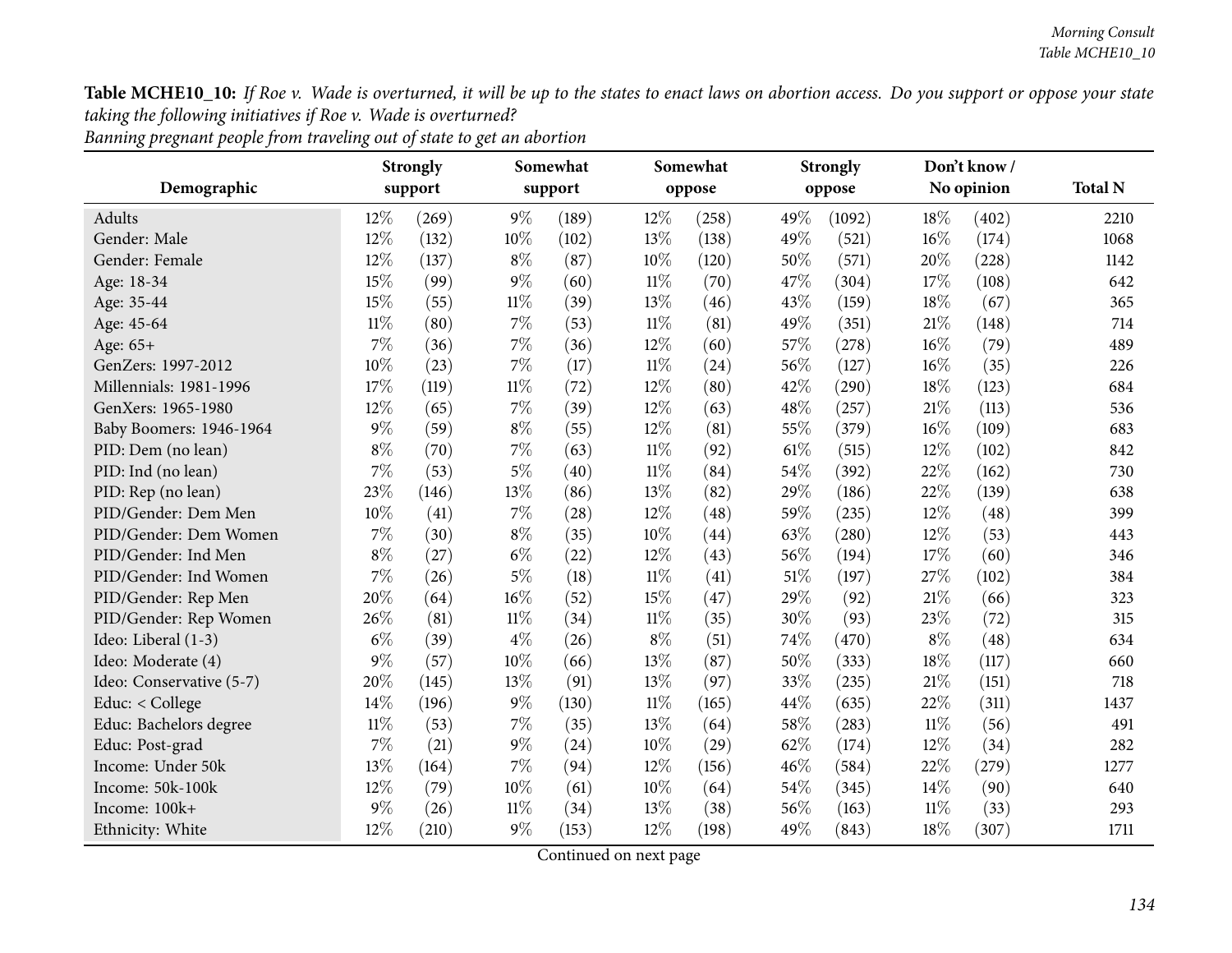Banning pregnant people from traveling out of state to get an abortion

| Demographic                       |        | <b>Strongly</b><br>support |        | Somewhat<br>support |        | Somewhat<br>oppose |      | <b>Strongly</b><br>oppose |       | Don't know/<br>No opinion | <b>Total N</b> |
|-----------------------------------|--------|----------------------------|--------|---------------------|--------|--------------------|------|---------------------------|-------|---------------------------|----------------|
|                                   |        |                            |        |                     |        |                    |      |                           |       |                           |                |
| Adults                            | 12\%   | (269)                      | $9\%$  | (189)               | 12%    | (258)              | 49%  | (1092)                    | 18%   | (402)                     | 2210           |
| Ethnicity: Hispanic               | 13%    | (48)                       | 12%    | (43)                | 12%    | (46)               | 51\% | (189)                     | 13%   | (47)                      | 374            |
| Ethnicity: Black                  | 14%    | (41)                       | $8\%$  | (21)                | 13%    | (38)               | 46%  | (130)                     | 19%   | (52)                      | 282            |
| Ethnicity: Other                  | $9\%$  | (19)                       | $7\%$  | (15)                | 10%    | (22)               | 55%  | (120)                     | 19%   | (42)                      | 217            |
| All Christian                     | 14%    | (144)                      | $11\%$ | (108)               | 15%    | (150)              | 43%  | (438)                     | 17%   | (168)                     | 1008           |
| All Non-Christian                 | 7%     | (7)                        | $6\%$  | (6)                 | $5\%$  | (5)                | 65%  | (64)                      | 16%   | (16)                      | 100            |
| Atheist                           | $2\%$  | (2)                        | $9\%$  | (9)                 | $2\%$  | (3)                | 81%  | (87)                      | $5\%$ | (6)                       | 107            |
| Agnostic/Nothing in particular    | 7%     | (43)                       | 7%     | (40)                | $8\%$  | (48)               | 59%  | (361)                     | 19%   | (115)                     | 607            |
| Something Else                    | 19%    | (72)                       | $6\%$  | (25)                | 13%    | (52)               | 37%  | (142)                     | 25%   | (98)                      | 389            |
| Religious Non-Protestant/Catholic | $8\%$  | (10)                       | $8\%$  | (11)                | $9\%$  | (12)               | 58%  | (76)                      | 17%   | (22)                      | 131            |
| Evangelical                       | 25%    | (141)                      | $11\%$ | (63)                | $16\%$ | (91)               | 27%  | (150)                     | 21%   | (120)                     | 565            |
| Non-Evangelical                   | $9\%$  | (70)                       | $8\%$  | (65)                | 13%    | (101)              | 52%  | (411)                     | 18%   | (137)                     | 783            |
| Community: Urban                  | 16%    | (108)                      | $11\%$ | (69)                | 13%    | (83)               | 46%  | (306)                     | 14\%  | (91)                      | 658            |
| Community: Suburban               | 9%     | (86)                       | $7\%$  | (72)                | $11\%$ | (114)              | 56%  | (558)                     | 16%   | (162)                     | 993            |
| Community: Rural                  | 13%    | (75)                       | $8\%$  | (47)                | $11\%$ | (61)               | 41\% | (229)                     | 27%   | (148)                     | 560            |
| Employ: Private Sector            | 15%    | (103)                      | $10\%$ | (72)                | 12%    | (87)               | 50%  | (350)                     | 13%   | (88)                      | 700            |
| Employ: Government                | $10\%$ | (11)                       | $8\%$  | (9)                 | 14%    | (15)               | 53%  | (57)                      | 14\%  | (15)                      | 107            |
| Employ: Self-Employed             | 10%    | (18)                       | $11\%$ | (19)                | 13%    | (22)               | 51%  | (91)                      | 15%   | (27)                      | 178            |
| Employ: Homemaker                 | 12%    | (18)                       | 10%    | (15)                | 12%    | (18)               | 43%  | (67)                      | 23%   | (35)                      | 153            |
| Employ: Student                   | 7%     | (5)                        | $8\%$  | (5)                 | $9\%$  | (6)                | 53%  | (36)                      | 24%   | (16)                      | 69             |
| Employ: Retired                   | 10%    | (54)                       | $8\%$  | (42)                | 13%    | (69)               | 53%  | (292)                     | 17%   | (92)                      | 550            |
| Employ: Unemployed                | 12%    | (37)                       | $6\%$  | (19)                | $9\%$  | (30)               | 44%  | (141)                     | 28%   | (90)                      | 316            |
| Employ: Other                     | 17%    | (23)                       | $5\%$  | (7)                 | 7%     | (10)               | 43%  | (58)                      | 28%   | (38)                      | 136            |
| Military HH: Yes                  | 16%    | (45)                       | 10%    | (28)                | $9\%$  | (25)               | 51%  | (144)                     | 15%   | (41)                      | 282            |
| Military HH: No                   | 12%    | (225)                      | $8\%$  | (161)               | 12%    | (233)              | 49%  | (948)                     | 19%   | (361)                     | 1928           |
| RD/WT: Right Direction            | 11%    | (75)                       | 10%    | (65)                | 12%    | (79)               | 53%  | (363)                     | 15%   | (101)                     | 683            |
| RD/WT: Wrong Track                | 13%    | (194)                      | $8\%$  | (124)               | 12%    | (179)              | 48%  | (729)                     | 20%   | (301)                     | 1527           |
| Biden Job Approve                 | $9\%$  | (84)                       | $8\%$  | (74)                | 10%    | (97)               | 61\% | (579)                     | 12%   | (119)                     | 953            |
| <b>Biden Job Disapprove</b>       | 16%    | (180)                      | 10%    | (113)               | 14%    | (155)              | 41\% | (472)                     | 20%   | (225)                     | 1145           |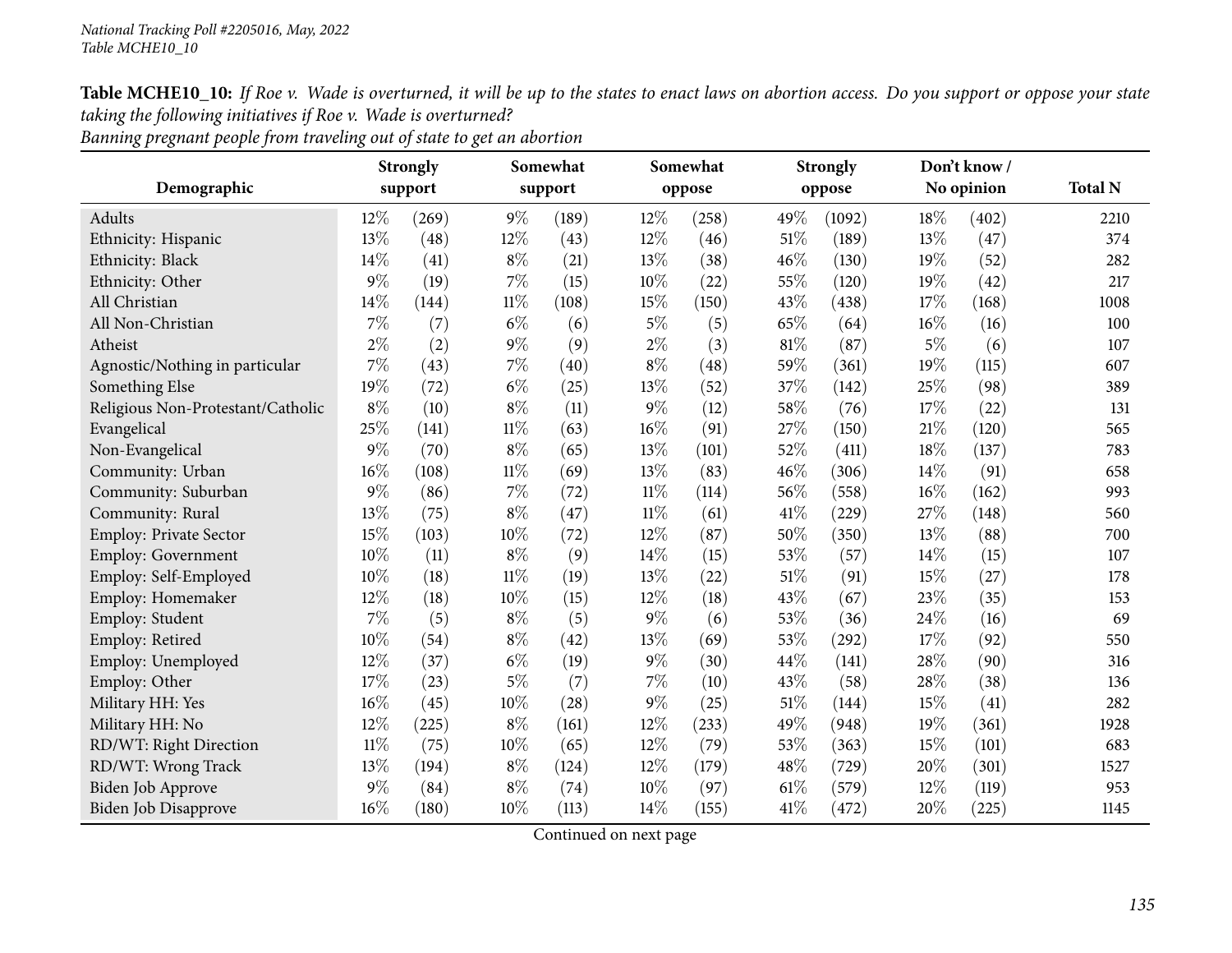|  | Banning pregnant people from traveling out of state to get an abortion |  |  |  |
|--|------------------------------------------------------------------------|--|--|--|
|--|------------------------------------------------------------------------|--|--|--|

|                                      | <b>Strongly</b> |         |        | Somewhat |        | Somewhat |      | <b>Strongly</b> |        | Don't know/ |                |
|--------------------------------------|-----------------|---------|--------|----------|--------|----------|------|-----------------|--------|-------------|----------------|
| Demographic                          |                 | support |        | support  |        | oppose   |      | oppose          |        | No opinion  | <b>Total N</b> |
| Adults                               | 12%             | (269)   | $9\%$  | (189)    | 12%    | (258)    | 49%  | (1092)          | 18%    | (402)       | 2210           |
| Biden Job Strongly Approve           | $12\%$          | (49)    | 7%     | (27)     | $9\%$  | (36)     | 61%  | (243)           | 10%    | (42)        | 396            |
| Biden Job Somewhat Approve           | $6\%$           | (35)    | $8\%$  | (47)     | $11\%$ | (61)     | 60%  | (336)           | 14%    | (78)        | 557            |
| Biden Job Somewhat Disapprove        | $9\%$           | (29)    | 10%    | (33)     | 13%    | (45)     | 51%  | (177)           | 18%    | (61)        | 346            |
| <b>Biden Job Strongly Disapprove</b> | 19%             | (150)   | 10%    | (80)     | 14%    | (110)    | 37%  | (295)           | 21%    | (164)       | 799            |
| Favorable of Biden                   | $8\%$           | (77)    | 7%     | (68)     | 10%    | (96)     | 64%  | (616)           | $11\%$ | (111)       | 969            |
| Unfavorable of Biden                 | 17%             | (185)   | 10%    | (117)    | 14%    | (157)    | 39%  | (437)           | 20%    | (221)       | 1116           |
| Very Favorable of Biden              | $11\%$          | (45)    | 7%     | (30)     | 10%    | (40)     | 64%  | (264)           | $9\%$  | (36)        | 416            |
| Somewhat Favorable of Biden          | $6\%$           | (32)    | 7%     | (38)     | 10%    | (56)     | 64%  | (352)           | 14\%   | (75)        | 553            |
| Somewhat Unfavorable of Biden        | $6\%$           | (19)    | $9\%$  | (28)     | 16%    | (48)     | 52%  | (159)           | 16%    | (49)        | 302            |
| Very Unfavorable of Biden            | 20%             | (166)   | $11\%$ | (89)     | 13%    | (109)    | 34%  | (278)           | 21%    | (172)       | 814            |
| #1 Issue: Economy                    | 14\%            | (118)   | 10%    | (86)     | 12%    | (101)    | 45%  | (378)           | 18%    | (154)       | 838            |
| #1 Issue: Security                   | 23%             | (64)    | 12%    | (32)     | 13%    | (37)     | 36%  | (100)           | 16%    | (45)        | 279            |
| #1 Issue: Health Care                | 12%             | (24)    | $8\%$  | (16)     | $11\%$ | (23)     | 51%  | (105)           | 19%    | (39)        | 207            |
| #1 Issue: Medicare / Social Security | $11\%$          | (27)    | $6\%$  | (15)     | 14%    | (36)     | 47%  | (119)           | 22%    | (56)        | 252            |
| #1 Issue: Women's Issues             | $2\%$           | (6)     | $3\%$  | (8)      | $5\%$  | (14)     | 80%  | (208)           | $9\%$  | (23)        | 259            |
| #1 Issue: Education                  | 7%              | (6)     | 16%    | (14)     | 15%    | (13)     | 27%  | (24)            | 36%    | (32)        | 90             |
| #1 Issue: Energy                     | 7%              | (11)    | $9\%$  | (14)     | 13%    | (21)     | 57%  | (90)            | 14%    | (21)        | 158            |
| #1 Issue: Other                      | 10%             | (13)    | $3\%$  | (4)      | 10%    | (13)     | 53%  | (68)            | 24%    | (31)        | 128            |
| 2020 Vote: Joe Biden                 | 7%              | (73)    | $6\%$  | (60)     | $9\%$  | (93)     | 67%  | (678)           | 10%    | (106)       | 1008           |
| 2020 Vote: Donald Trump              | 21%             | (151)   | 13%    | (91)     | 15%    | (107)    | 31%  | (221)           | 20%    | (147)       | 716            |
| 2020 Vote: Other                     | $1\%$           | (1)     | $3\%$  | (2)      | 10%    | (6)      | 55%  | (36)            | 31%    | (20)        | 65             |
| 2020 Vote: Didn't Vote               | $11\%$          | (45)    | $9\%$  | (36)     | 12%    | (52)     | 38%  | (158)           | 31%    | (129)       | 421            |
| 2018 House Vote: Democrat            | 7%              | (57)    | $6\%$  | (45)     | $9\%$  | (72)     | 70%  | (541)           | $8\%$  | (63)        | 778            |
| 2018 House Vote: Republican          | 20%             | (127)   | 12%    | (75)     | 15%    | (92)     | 33%  | (206)           | 19%    | (118)       | 618            |
| 2018 House Vote: Someone else        | $4\%$           | (2)     | $4\%$  | (2)      | $6\%$  | (3)      | 58%  | (32)            | 28%    | (16)        | 56             |
| 2016 Vote: Hillary Clinton           | $8\%$           | (62)    | $6\%$  | (43)     | 10%    | (77)     | 67%  | (506)           | $9\%$  | (69)        | 757            |
| 2016 Vote: Donald Trump              | 20%             | (132)   | 12%    | (80)     | 14%    | (93)     | 35%  | (234)           | 20%    | (133)       | 673            |
| 2016 Vote: Other                     | $2\%$           | (2)     | $3\%$  | (4)      | $9\%$  | (11)     | 66\% | (80)            | 20%    | (24)        | 121            |
| 2016 Vote: Didn't Vote               | $11\%$          | (71)    | $9\%$  | (61)     | 12%    | (77)     | 41%  | (271)           | 27%    | (176)       | 656            |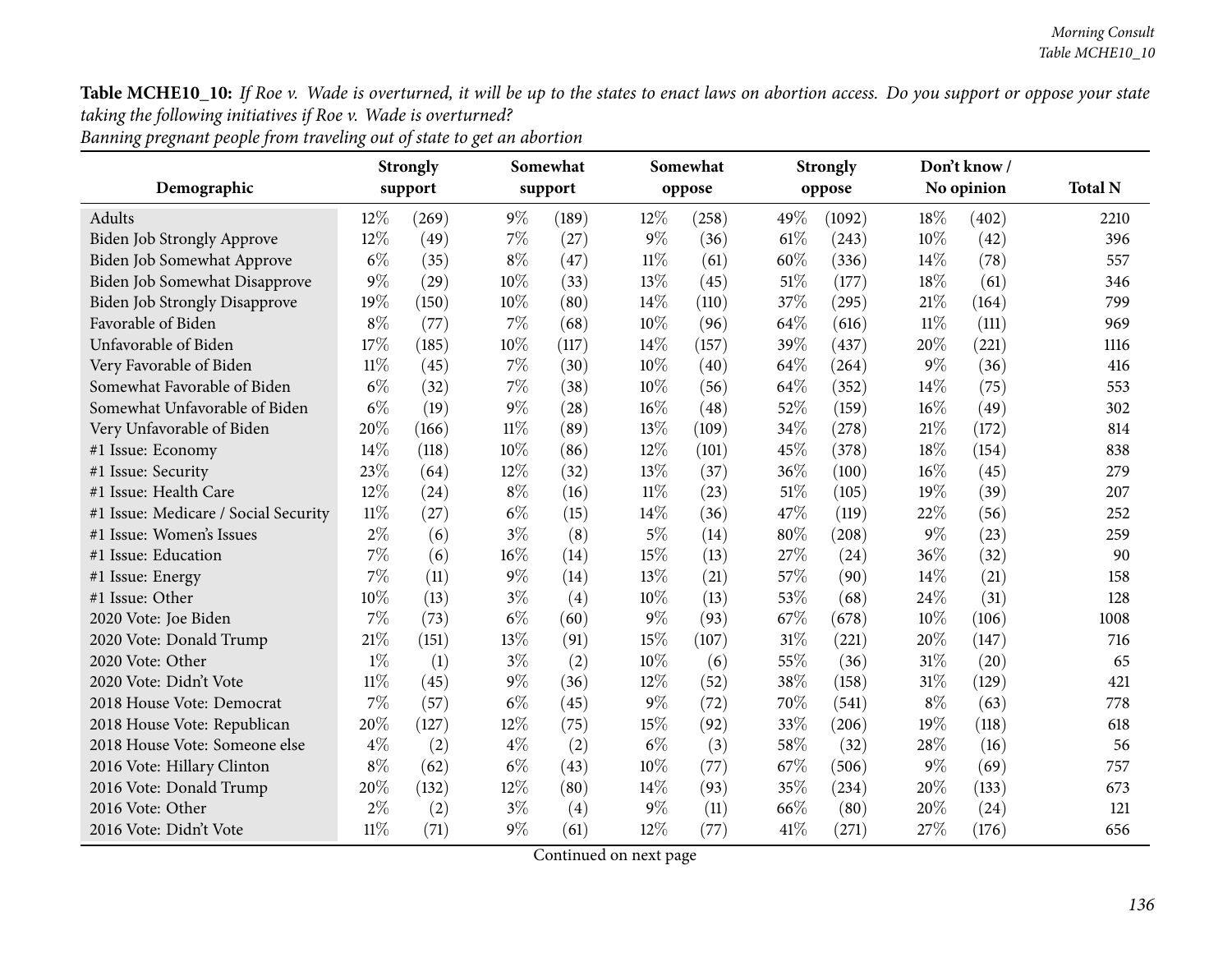|  | Banning pregnant people from traveling out of state to get an abortion |
|--|------------------------------------------------------------------------|
|  |                                                                        |

|                        |        | <b>Strongly</b> |        | Somewhat |        | Somewhat |        | <b>Strongly</b> |            | Don't know/ |                |  |
|------------------------|--------|-----------------|--------|----------|--------|----------|--------|-----------------|------------|-------------|----------------|--|
| Demographic            |        | support         |        | support  |        | oppose   |        | oppose          | No opinion |             | <b>Total N</b> |  |
| Adults                 | $12\%$ | (269)           | $9\%$  | (189)    | 12\%   | (258)    | 49%    | (1092)          | 18%        | (402)       | 2210           |  |
| Voted in 2014: Yes     | 13\%   | (158)           | $8\%$  | (103)    | $12\%$ | (146)    | 53\%   | (675)           | $14\%$     | (183)       | 1265           |  |
| Voted in 2014: No      | $12\%$ | (111)           | $9\%$  | (86)     | $12\%$ | (111)    | 44\%   | (418)           | 23\%       | (219)       | 945            |  |
| 4-Region: Northeast    | $11\%$ | (43)            | $9\%$  | (33)     | $9\%$  | (34)     | $57\%$ | (217)           | 15\%       | (56)        | 383            |  |
| 4-Region: Midwest      | $11\%$ | (51)            | $8\%$  | (39)     | 10%    | 47       | 49%    | $^{'}224)$      | 21%        | (96)        | 456            |  |
| 4-Region: South        | $14\%$ | (122)           | $9\%$  | (74)     | 15\%   | (127)    | 42\%   | (355)           | $20\%$     | (167)       | 844            |  |
| 4-Region: West         | 10\%   | (54)            | $8\%$  | (43)     | $10\%$ | (51)     | 56%    | (296)           | $16\%$     | (83)        | 527            |  |
| Mothers                | $15\%$ | (45)            | $9\%$  | (29)     | $14\%$ | (42)     | 45%    | (138)           | 18%        | (54)        | 309            |  |
| Women using BC         | $15\%$ | (31)            | $7\%$  | (14)     | 13\%   | (26)     | $55\%$ | (111)           | $10\%$     | (20)        | 202            |  |
| Women not using BC     | $12\%$ | (107)           | $8\%$  | (69)     | $10\%$ | (90)     | 49%    | (445)           | 21%        | (194)       | 905            |  |
| Women 18-44 Use BC     | $15\%$ | (26)            | $8\%$  | (14)     | $12\%$ | (22)     | 56%    | (102)           | $9\%$      | (17)        | 180            |  |
| <b>Women 18-44</b>     | $13\%$ | (70)            | $7\%$  | (40)     | $10\%$ | (56)     | $52\%$ | (276)           | 18%        | (94)        | 535            |  |
| State Has Trigger Laws | 20%    | (77             | $11\%$ | (41)     | $12\%$ | (45)     | $50\%$ | (192)           | $8\%$      | (30)        | 386            |  |
| Pro-Choice             | $4\%$  | (53)            | $5\%$  | (60)     | $10\%$ | (130)    | 73%    | (932)           | $8\%$      | (104)       | 1279           |  |
| Anti-Choice            | 30%    | (208)           | 17%    | (116)    | $14\%$ | (97)     | 18%    | (125)           | $20\%$     | (140)       | 687            |  |
| Split Sample a         | 13\%   | (143)           | $10\%$ | (109)    | $12\%$ | (133)    | 47\%   | (520)           | 18%        | (197)       | 1102           |  |
| Split Sample B         | $11\%$ | (126)           | 7%     | (80)     | $11\%$ | (125)    | $52\%$ | (572)           | 18%        | (205)       | 1108           |  |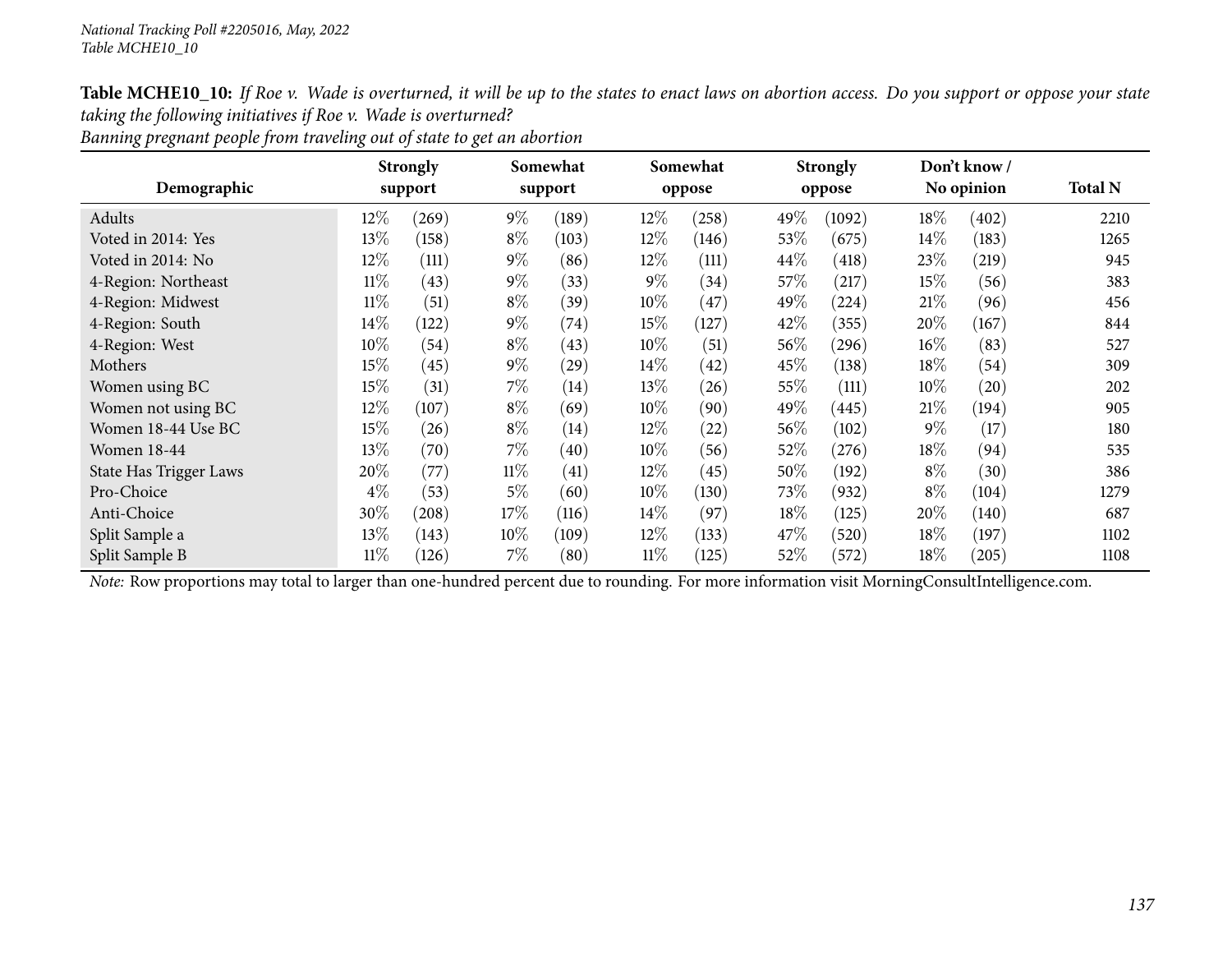${\bf Table~MCHE11\_1:}$  If Roe v. Wade is overturned, do you support or oppose your state taking the following initiatives? *Providing free access to birth control*

|                          | Somewhat<br><b>Strongly</b> |         |        |         | Somewhat |        | <b>Strongly</b> |        | Don't know/ |            |                |
|--------------------------|-----------------------------|---------|--------|---------|----------|--------|-----------------|--------|-------------|------------|----------------|
| Demographic              |                             | support |        | support |          | oppose |                 | oppose |             | No opinion | <b>Total N</b> |
| Adults                   | 56\%                        | (1229)  | 20%    | (432)   | 7%       | (144)  | $6\%$           | (133)  | 12%         | (271)      | 2210           |
| Gender: Male             | 50%                         | (532)   | 22%    | (235)   | $8\%$    | (85)   | $8\%$           | (87)   | 12%         | (130)      | 1068           |
| Gender: Female           | 61%                         | (697)   | $17\%$ | (198)   | $5\%$    | (60)   | $4\%$           | (46)   | 12%         | (141)      | 1142           |
| Age: 18-34               | 64%                         | (411)   | 12%    | (77)    | $5\%$    | (35)   | $4\%$           | (24)   | 15%         | (96)       | 642            |
| Age: 35-44               | 51%                         | (187)   | 24%    | (89)    | $6\%$    | (24)   | $6\%$           | (22)   | 12%         | (45)       | 365            |
| Age: 45-64               | 53%                         | (382)   | $21\%$ | (150)   | $6\%$    | (45)   | $6\%$           | (44)   | 13%         | (93)       | 714            |
| Age: $65+$               | $51\%$                      | (250)   | 24\%   | (117)   | $8\%$    | (41)   | $9\%$           | (44)   | $8\%$       | (38)       | 489            |
| GenZers: 1997-2012       | 67%                         | (152)   | $10\%$ | (23)    | $5\%$    | (12)   | $2\%$           | (5)    | 16%         | (35)       | 226            |
| Millennials: 1981-1996   | 59%                         | (402)   | $18\%$ | (121)   | $6\%$    | (39)   | $5\%$           | (33)   | 13%         | (90)       | 684            |
| GenXers: 1965-1980       | 56%                         | (300)   | 20%    | (109)   | $5\%$    | (28)   | $4\%$           | (22)   | 14%         | (77)       | 536            |
| Baby Boomers: 1946-1964  | 49%                         | (336)   | 24%    | (164)   | $9\%$    | (60)   | 10%             | (65)   | $8\%$       | (58)       | 683            |
| PID: Dem (no lean)       | 68%                         | (575)   | 15%    | (129)   | $4\%$    | (36)   | $3\%$           | (26)   | $9\%$       | (75)       | 842            |
| PID: Ind (no lean)       | 56%                         | (406)   | $18\%$ | (130)   | $6\%$    | (43)   | $6\%$           | (41)   | 15%         | (109)      | 730            |
| PID: Rep (no lean)       | 39%                         | (248)   | 27%    | (173)   | 10%      | (65)   | 10%             | (66)   | 14%         | (86)       | 638            |
| PID/Gender: Dem Men      | 64%                         | (256)   | 18%    | (72)    | $4\%$    | (16)   | $4\%$           | (17)   | $9\%$       | (37)       | 399            |
| PID/Gender: Dem Women    | 72%                         | (319)   | 13%    | (57)    | $4\%$    | (20)   | $2\%$           | (8)    | $9\%$       | (38)       | 443            |
| PID/Gender: Ind Men      | 51%                         | (177)   | 19%    | (66)    | $9\%$    | (30)   | $8\%$           | (28)   | 13%         | (46)       | 346            |
| PID/Gender: Ind Women    | 60%                         | (229)   | $17\%$ | (65)    | $3\%$    | (13)   | $4\%$           | (14)   | 17%         | (64)       | 384            |
| PID/Gender: Rep Men      | $31\%$                      | (99)    | 30%    | (97)    | 12%      | (38)   | 13%             | (41)   | 14%         | (46)       | 323            |
| PID/Gender: Rep Women    | 47%                         | (149)   | 24%    | (76)    | $8\%$    | (27)   | $8\%$           | (24)   | 13%         | (40)       | 315            |
| Ideo: Liberal (1-3)      | 77%                         | (486)   | 12%    | (78)    | $3\%$    | (20)   | $2\%$           | (11)   | $6\%$       | (39)       | 634            |
| Ideo: Moderate (4)       | 56%                         | (367)   | $21\%$ | (137)   | $6\%$    | (39)   | $5\%$           | (30)   | 13%         | (87)       | 660            |
| Ideo: Conservative (5-7) | 39%                         | (283)   | 26%    | (187)   | $10\%$   | (75)   | 12%             | (87)   | 12%         | (85)       | 718            |
| Educ: < College          | 55%                         | (784)   | 19%    | (269)   | $6\%$    | (92)   | $5\%$           | (71)   | 15%         | (221)      | 1437           |
| Educ: Bachelors degree   | 58%                         | (286)   | $21\%$ | (105)   | $7\%$    | (37)   | $6\%$           | (31)   | $6\%$       | (32)       | 491            |
| Educ: Post-grad          | 56%                         | (159)   | $21\%$ | (59)    | $5\%$    | (15)   | $11\%$          | (30)   | 7%          | (18)       | 282            |
| Income: Under 50k        | 55%                         | (706)   | $18\%$ | (224)   | $7\%$    | (84)   | $6\%$           | (71)   | 15%         | (192)      | 1277           |
| Income: 50k-100k         | 57%                         | (363)   | 22%    | (138)   | $6\%$    | (40)   | 7%              | (43)   | $9\%$       | (56)       | 640            |
| Income: 100k+            | 55%                         | (160)   | 24\%   | (70)    | $7\%$    | (21)   | $7\%$           | (19)   | $8\%$       | (23)       | 293            |
| Ethnicity: White         | 55%                         | (942)   | 20%    | (349)   | 7%       | (120)  | $6\%$           | (107)  | 11%         | (192)      | 1711           |
| Ethnicity: Hispanic      | 61\%                        | (229)   | 18%    | (66)    | $6\%$    | (21)   | $5\%$           | (20)   | 10%         | (38)       | 374            |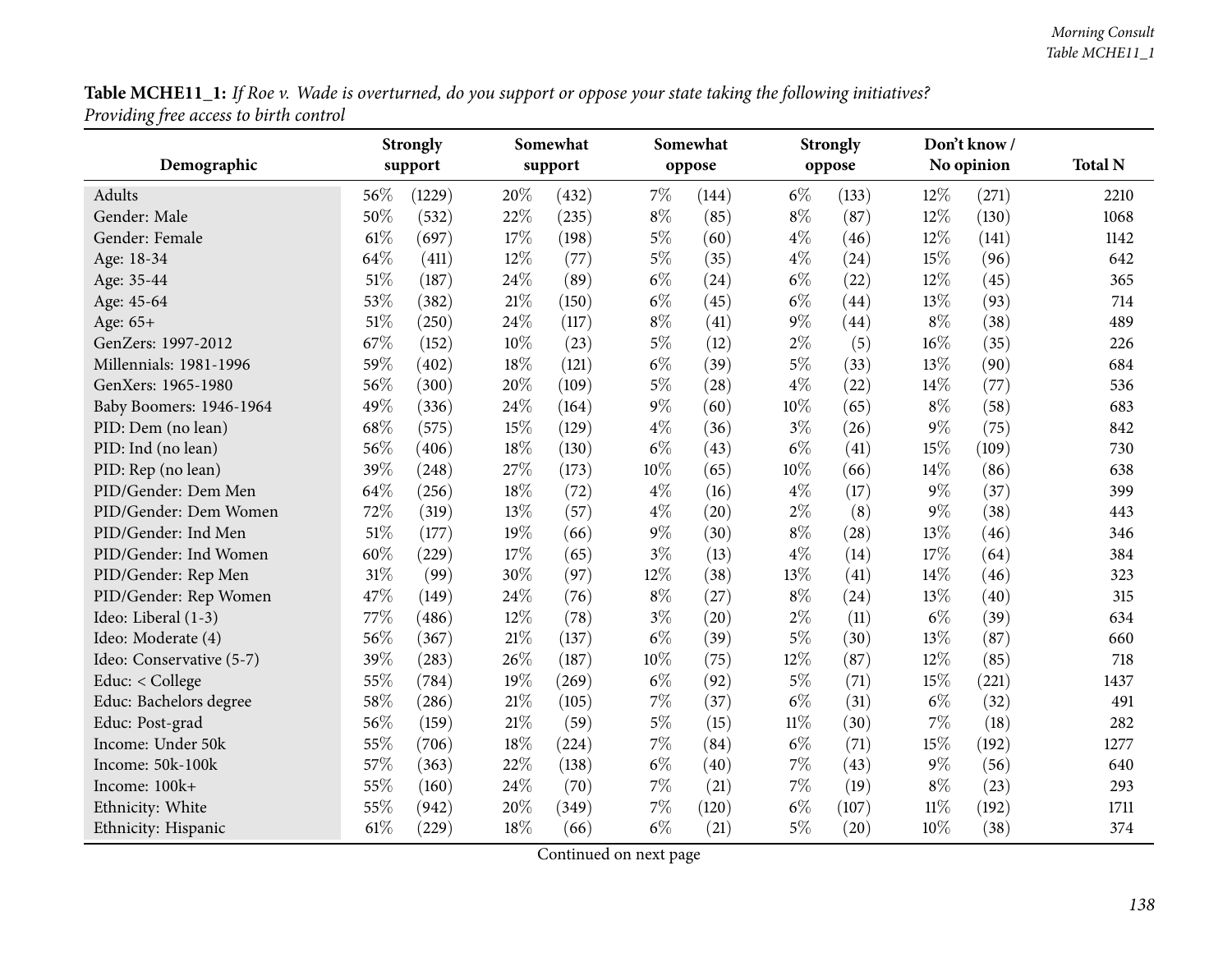## Table MCHE11\_1: If Roe v. Wade is overturned, do you support or oppose your state taking the following initiatives? *Providing free access to birth control*

|                                   | <b>Strongly</b><br>Somewhat |         |        | Somewhat |        | <b>Strongly</b> |       | Don't know/ |        |            |                |
|-----------------------------------|-----------------------------|---------|--------|----------|--------|-----------------|-------|-------------|--------|------------|----------------|
| Demographic                       |                             | support |        | support  |        | oppose          |       | oppose      |        | No opinion | <b>Total N</b> |
| Adults                            | 56%                         | (1229)  | 20%    | (432)    | 7%     | (144)           | $6\%$ | (133)       | 12%    | (271)      | 2210           |
| Ethnicity: Black                  | 55%                         | (155)   | 14%    | (40)     | $7\%$  | (20)            | $7\%$ | (20)        | 17%    | (47)       | 282            |
| Ethnicity: Other                  | 61%                         | (132)   | 20%    | (43)     | $2\%$  | (4)             | $3\%$ | (6)         | 15%    | (32)       | 217            |
| All Christian                     | 50%                         | (507)   | 22%    | (225)    | $9\%$  | (90)            | $8\%$ | (82)        | 10%    | (102)      | 1008           |
| All Non-Christian                 | 63%                         | (62)    | 17%    | (17)     | $2\%$  | (2)             | $6\%$ | (6)         | 13%    | (12)       | 100            |
| Atheist                           | 75%                         | (81)    | 14%    | (15)     | $3\%$  | (3)             | $2\%$ | (3)         | $5\%$  | (5)        | 107            |
| Agnostic/Nothing in particular    | 61%                         | (368)   | 17%    | (104)    | $5\%$  | (28)            | $3\%$ | (16)        | 15%    | (90)       | 607            |
| Something Else                    | 54%                         | (211)   | 18%    | (71)     | $5\%$  | (21)            | $7\%$ | (26)        | 16%    | (61)       | 389            |
| Religious Non-Protestant/Catholic | 56%                         | (73)    | 16%    | (21)     | 7%     | (10)            | $8\%$ | (10)        | 13%    | (17)       | 131            |
| Evangelical                       | 46%                         | (261)   | 23%    | (128)    | $9\%$  | (50)            | 10%   | (56)        | 13%    | (71)       | 565            |
| Non-Evangelical                   | 56%                         | (440)   | 20%    | (158)    | $7\%$  | (52)            | $6\%$ | (47)        | $11\%$ | (86)       | 783            |
| Community: Urban                  | 58%                         | (379)   | $19\%$ | (124)    | $7\%$  | (46)            | $4\%$ | (28)        | 12%    | (80)       | 658            |
| Community: Suburban               | 57%                         | (566)   | 20%    | (197)    | $6\%$  | (60)            | $7\%$ | (70)        | 10%    | (100)      | 993            |
| Community: Rural                  | 51%                         | (285)   | 20%    | (111)    | 7%     | (38)            | $6\%$ | (35)        | 16%    | (91)       | 560            |
| Employ: Private Sector            | 58%                         | (405)   | 21%    | (148)    | $8\%$  | (53)            | $6\%$ | (39)        | $8\%$  | (56)       | 700            |
| Employ: Government                | 60%                         | (64)    | 15%    | (16)     | $6\%$  | (7)             | 7%    | (8)         | 12%    | (13)       | 107            |
| Employ: Self-Employed             | 60%                         | (106)   | 13%    | (23)     | 7%     | (12)            | 7%    | (12)        | 14%    | (24)       | 178            |
| Employ: Homemaker                 | 60%                         | (92)    | 17%    | (27)     | $4\%$  | (6)             | $6\%$ | (9)         | 13%    | (20)       | 153            |
| Employ: Student                   | 60%                         | (41)    | 18%    | (12)     | $1\%$  | (1)             |       | (0)         | 21%    | (15)       | 69             |
| Employ: Retired                   | 50%                         | (277)   | 24%    | (133)    | $8\%$  | (46)            | $8\%$ | (45)        | 9%     | (50)       | 550            |
| Employ: Unemployed                | 53%                         | (167)   | 17%    | (55)     | $4\%$  | (13)            | $4\%$ | (13)        | 22%    | (69)       | 316            |
| Employ: Other                     | 57%                         | (77)    | 14%    | (19)     | $5\%$  | (7)             | $6\%$ | (8)         | 18%    | (24)       | 136            |
| Military HH: Yes                  | 52%                         | (148)   | 23%    | (65)     | $10\%$ | (27)            | $8\%$ | (22)        | 7%     | (20)       | 282            |
| Military HH: No                   | 56%                         | (1082)  | 19%    | (367)    | $6\%$  | (117)           | $6\%$ | (111)       | 13%    | (251)      | 1928           |
| RD/WT: Right Direction            | 64%                         | (437)   | $17\%$ | (115)    | $6\%$  | (42)            | $3\%$ | (20)        | 10%    | (70)       | 683            |
| RD/WT: Wrong Track                | 52%                         | (793)   | 21%    | (317)    | $7\%$  | (103)           | $7\%$ | (113)       | 13%    | (201)      | 1527           |
| Biden Job Approve                 | 67%                         | (639)   | 17%    | (166)    | $5\%$  | (45)            | $2\%$ | (22)        | 9%     | (82)       | 953            |
| Biden Job Disapprove              | 47%                         | (534)   | 23\%   | (262)    | $8\%$  | (96)            | 10%   | (111)       | 12%    | (142)      | 1145           |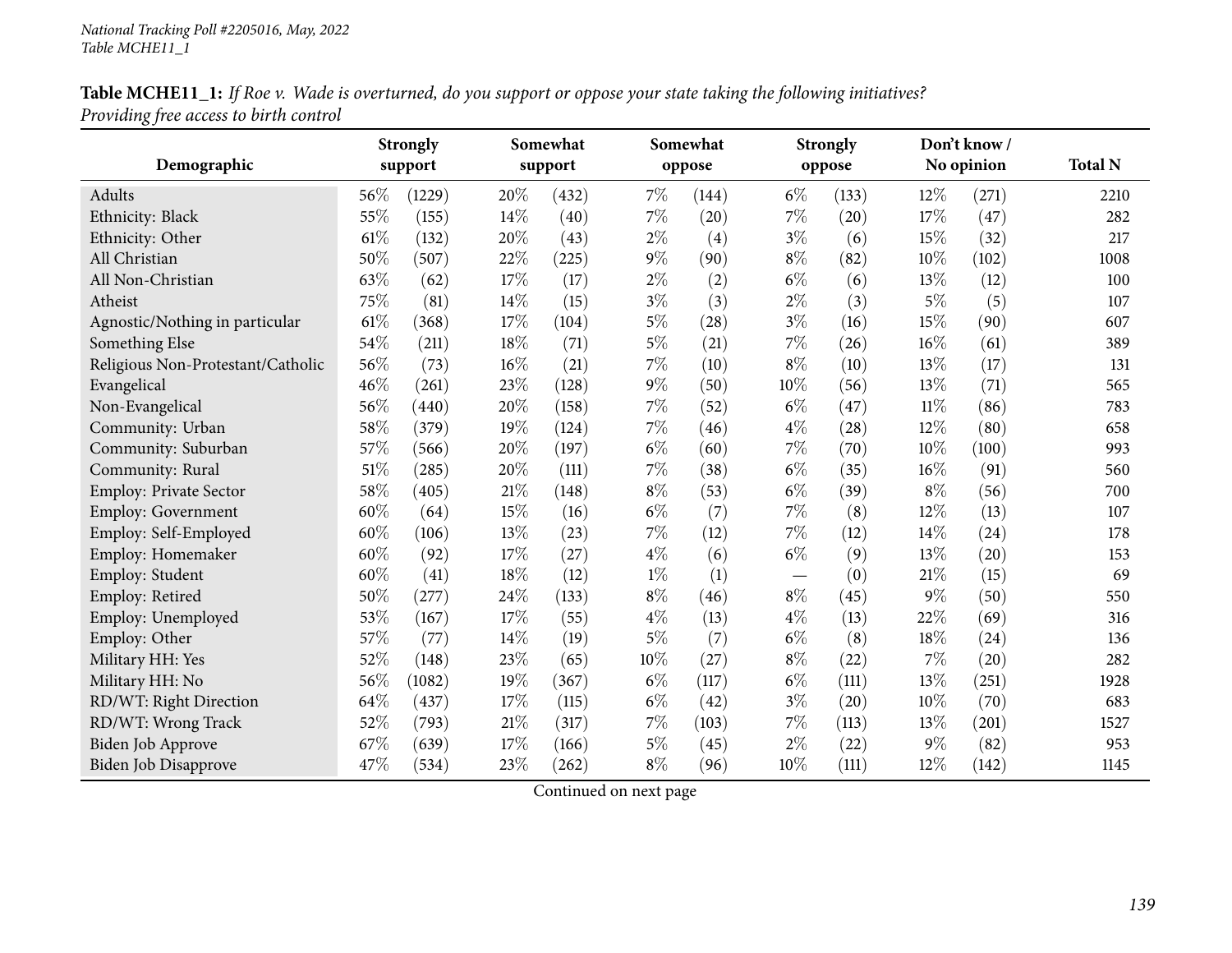Table MCHE11\_1: If Roe v. Wade is overturned, do you support or oppose your state taking the following initiatives? *Providing free access to birth control*

|                                      |      | Somewhat<br><b>Strongly</b> |        |         | Somewhat |        | <b>Strongly</b> |        | Don't know/ |            |                |
|--------------------------------------|------|-----------------------------|--------|---------|----------|--------|-----------------|--------|-------------|------------|----------------|
| Demographic                          |      | support                     |        | support |          | oppose |                 | oppose |             | No opinion | <b>Total N</b> |
| Adults                               | 56\% | (1229)                      | 20%    | (432)   | $7\%$    | (144)  | $6\%$           | (133)  | 12%         | (271)      | 2210           |
| <b>Biden Job Strongly Approve</b>    | 71\% | (282)                       | 14\%   | (56)    | $4\%$    | (15)   | $2\%$           | (9)    | $8\%$       | (33)       | 396            |
| Biden Job Somewhat Approve           | 64%  | (357)                       | 20%    | (109)   | $5\%$    | (30)   | $2\%$           | (13)   | $9\%$       | (48)       | 557            |
| Biden Job Somewhat Disapprove        | 57%  | (196)                       | $21\%$ | (73)    | 7%       | (24)   | $4\%$           | (12)   | 12%         | (40)       | 346            |
| <b>Biden Job Strongly Disapprove</b> | 42%  | (338)                       | 24%    | (189)   | $9\%$    | (72)   | 12%             | (98)   | 13%         | (102)      | 799            |
| Favorable of Biden                   | 69%  | (667)                       | 17%    | (164)   | $4\%$    | (42)   | $3\%$           | (27)   | $7\%$       | (70)       | 969            |
| Unfavorable of Biden                 | 46%  | (513)                       | 23%    | (260)   | 9%       | (99)   | 9%              | (105)  | 13%         | (140)      | 1116           |
| Very Favorable of Biden              | 73%  | (305)                       | 13%    | (53)    | $3\%$    | (15)   | $3\%$           | (12)   | 7%          | (31)       | 416            |
| Somewhat Favorable of Biden          | 65%  | (361)                       | 20%    | (111)   | $5\%$    | (27)   | $3\%$           | (14)   | 7%          | (39)       | 553            |
| Somewhat Unfavorable of Biden        | 60%  | (182)                       | 19%    | (58)    | 7%       | (21)   | $2\%$           | (5)    | 12%         | (36)       | 302            |
| Very Unfavorable of Biden            | 41%  | (331)                       | 25%    | (202)   | 10%      | (78)   | 12%             | (99)   | 13%         | (104)      | 814            |
| #1 Issue: Economy                    | 53%  | (446)                       | 21%    | (179)   | $8\%$    | (63)   | $6\%$           | (51)   | 12%         | (98)       | 838            |
| #1 Issue: Security                   | 42%  | (117)                       | 25%    | (69)    | $11\%$   | (32)   | $11\%$          | (31)   | $11\%$      | (31)       | 279            |
| #1 Issue: Health Care                | 66%  | (136)                       | 14%    | (29)    | $3\%$    | (7)    | $3\%$           | (7)    | 14%         | (29)       | 207            |
| #1 Issue: Medicare / Social Security | 51%  | (129)                       | 22%    | (56)    | $8\%$    | (20)   | $6\%$           | (14)   | 13%         | (33)       | 252            |
| #1 Issue: Women's Issues             | 80%  | (208)                       | 7%     | (18)    | $1\%$    | (4)    | $3\%$           | (7)    | $9\%$       | (22)       | 259            |
| #1 Issue: Education                  | 44%  | (40)                        | 19%    | (17)    | $9\%$    | (8)    | $2\%$           | (1)    | 26%         | (23)       | 90             |
| #1 Issue: Energy                     | 55%  | (86)                        | 28%    | (44)    | $3\%$    | (5)    | $7\%$           | (11)   | $8\%$       | (12)       | 158            |
| #1 Issue: Other                      | 54%  | (69)                        | 16%    | (20)    | $4\%$    | (5)    | $9\%$           | (11)   | 18%         | (23)       | 128            |
| 2020 Vote: Joe Biden                 | 71%  | (718)                       | 15%    | (147)   | $4\%$    | (41)   | $2\%$           | (24)   | $8\%$       | (78)       | 1008           |
| 2020 Vote: Donald Trump              | 37%  | (262)                       | 28%    | (197)   | 12%      | (82)   | 13%             | (90)   | 12%         | (85)       | 716            |
| 2020 Vote: Other                     | 46%  | (30)                        | 19%    | (13)    | $6\%$    | (4)    | $5\%$           | (3)    | 24%         | (15)       | 65             |
| 2020 Vote: Didn't Vote               | 52%  | (219)                       | 18%    | (76)    | $4\%$    | (17)   | $4\%$           | (16)   | 22%         | (93)       | 421            |
| 2018 House Vote: Democrat            | 72%  | (557)                       | 15%    | (120)   | $4\%$    | (33)   | $2\%$           | (19)   | $6\%$       | (48)       | 778            |
| 2018 House Vote: Republican          | 37%  | (230)                       | 28%    | (173)   | $11\%$   | (67)   | 14%             | (86)   | 10%         | (63)       | 618            |
| 2018 House Vote: Someone else        | 65%  | (37)                        | 12%    | (7)     | $6\%$    | (3)    | $2\%$           | (1)    | 14%         | (8)        | 56             |
| 2016 Vote: Hillary Clinton           | 71\% | (538)                       | 17%    | (129)   | $3\%$    | (20)   | $2\%$           | (19)   | 7%          | (52)       | 757            |
| 2016 Vote: Donald Trump              | 39%  | (264)                       | 27%    | (183)   | 12%      | (78)   | 12%             | (82)   | 10%         | (67)       | 673            |
| 2016 Vote: Other                     | 52%  | (62)                        | 17%    | (21)    | 10%      | (12)   | $8\%$           | (9)    | 14%         | (17)       | 121            |
| 2016 Vote: Didn't Vote               | 55%  | (364)                       | 15%    | (99)    | $5\%$    | (35)   | $3\%$           | (23)   | 21%         | (135)      | 656            |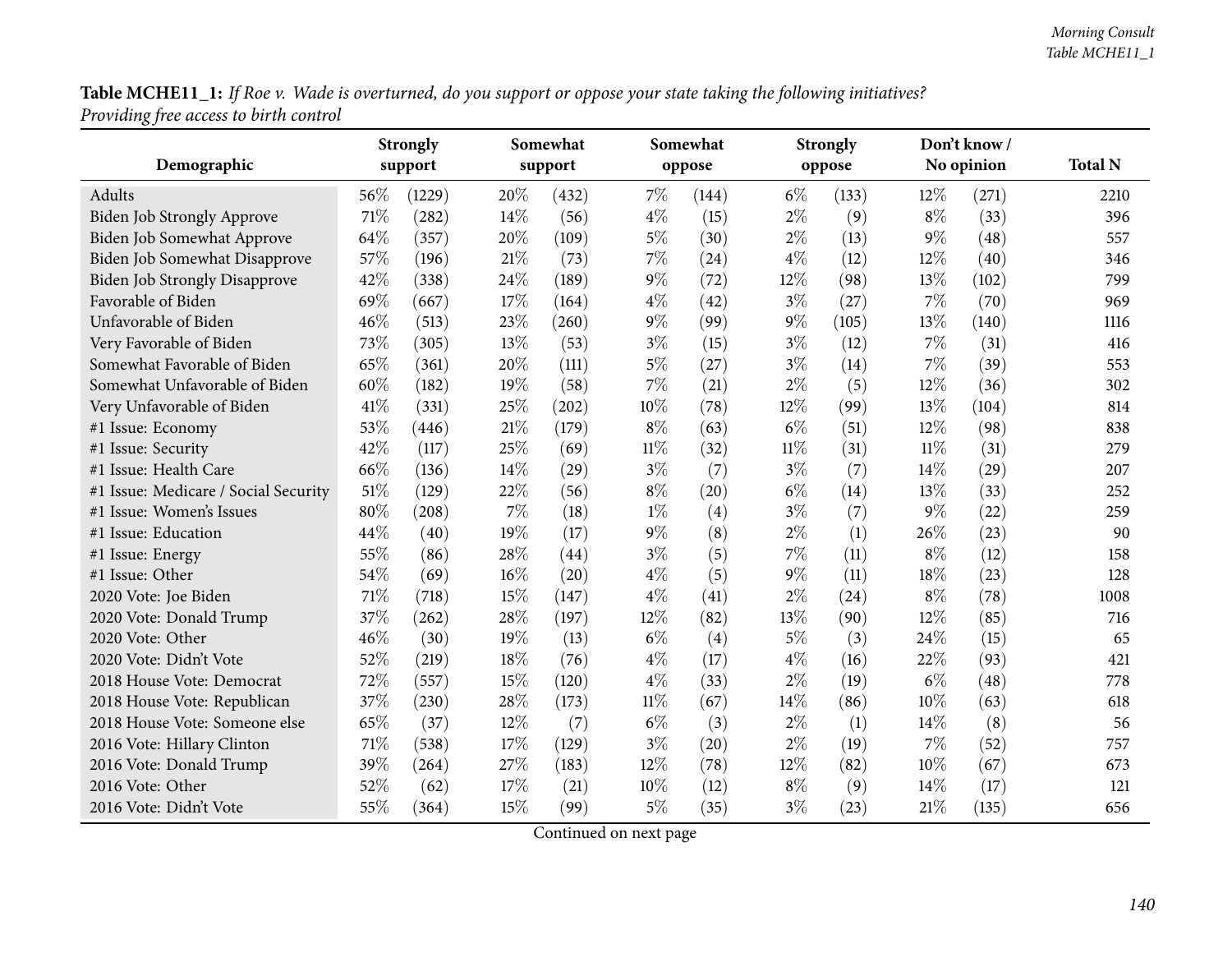| Table MCHE11_1: If Roe v. Wade is overturned, do you support or oppose your state taking the following initiatives? |
|---------------------------------------------------------------------------------------------------------------------|
| Providing free access to birth control                                                                              |

| Demographic            |      | <b>Strongly</b><br>support | Somewhat<br>support |       |       | Somewhat<br>oppose |       | <b>Strongly</b><br>oppose |        | Don't know/<br>No opinion | <b>Total N</b> |
|------------------------|------|----------------------------|---------------------|-------|-------|--------------------|-------|---------------------------|--------|---------------------------|----------------|
| Adults                 | 56%  | (1229)                     | 20%                 | (432) | $7\%$ | (144)              | $6\%$ | (133)                     | 12%    | (271)                     | 2210           |
| Voted in 2014: Yes     | 55%  | (699)                      | 22%                 | (274) | $7\%$ | (86)               | $8\%$ | (101)                     | $8\%$  | (106)                     | 1265           |
| Voted in 2014: No      | 56%  | (530)                      | 17\%                | (158) | $6\%$ | (59)               | $3\%$ | (32)                      | 17%    | (165)                     | 945            |
|                        |      |                            |                     |       |       |                    |       |                           |        |                           |                |
| 4-Region: Northeast    | 57%  | (218)                      | 17\%                | (64)  | 7%    | (27)               | $9\%$ | (33)                      | $11\%$ | (41)                      | 383            |
| 4-Region: Midwest      | 52%  | (238)                      | 19%                 | (87)  | $7\%$ | (33)               | $8\%$ | (34)                      | $14\%$ | (64)                      | 456            |
| 4-Region: South        | 54\% | (458)                      | 21%                 | (178) | $6\%$ | (51)               | $5\%$ | (42)                      | $14\%$ | (115)                     | 844            |
| 4-Region: West         | 60%  | (315)                      | 20%                 | (104) | $6\%$ | (33)               | $4\%$ | (23)                      | 10%    | (51)                      | 527            |
| Mothers                | 67\% | (206)                      | $14\%$              | (44)  | $4\%$ | (11)               | $5\%$ | (14)                      | $11\%$ | (33)                      | 309            |
| Women using BC         | 74\% | (150)                      | $14\%$              | (29)  | $3\%$ | (5)                | 2%    | (5)                       | $7\%$  | (14)                      | 202            |
| Women not using BC     | 59%  | (534)                      | 18%                 | (161) | $6\%$ | (53)               | $4\%$ | (38)                      | 13\%   | (118)                     | 905            |
| Women 18-44 Use BC     | 77\% | (138)                      | 12%                 | (21)  | $2\%$ | (3)                | $3\%$ | (5)                       | $7\%$  | (13)                      | 180            |
| <b>Women 18-44</b>     | 68\% | (364)                      | 12%                 | (65)  | $4\%$ | (21)               | $3\%$ | (16)                      | 13%    | (68)                      | 535            |
| State Has Trigger Laws | 60%  | (230)                      | 22%                 | (86)  | 7%    | (27)               | $7\%$ | (26)                      | $5\%$  | (18)                      | 386            |
| Pro-Choice             | 73\% | (936)                      | $16\%$              | (201) | $4\%$ | (47)               | $2\%$ | (21)                      | $6\%$  | (74)                      | 1279           |
| Anti-Choice            | 35%  | (241)                      | 27\%                | (182) | 13%   | (88)               | 15%   | (104)                     | $10\%$ | (72)                      | 687            |
| Split Sample a         | 55%  | (605)                      | 19%                 | (211) | $8\%$ | (85)               | $6\%$ | (68)                      | 12%    | (132)                     | 1102           |
| Split Sample B         | 56\% | (624)                      | 20%                 | (222) | 5%    | (59)               | $6\%$ | (65)                      | 12%    | (138)                     | 1108           |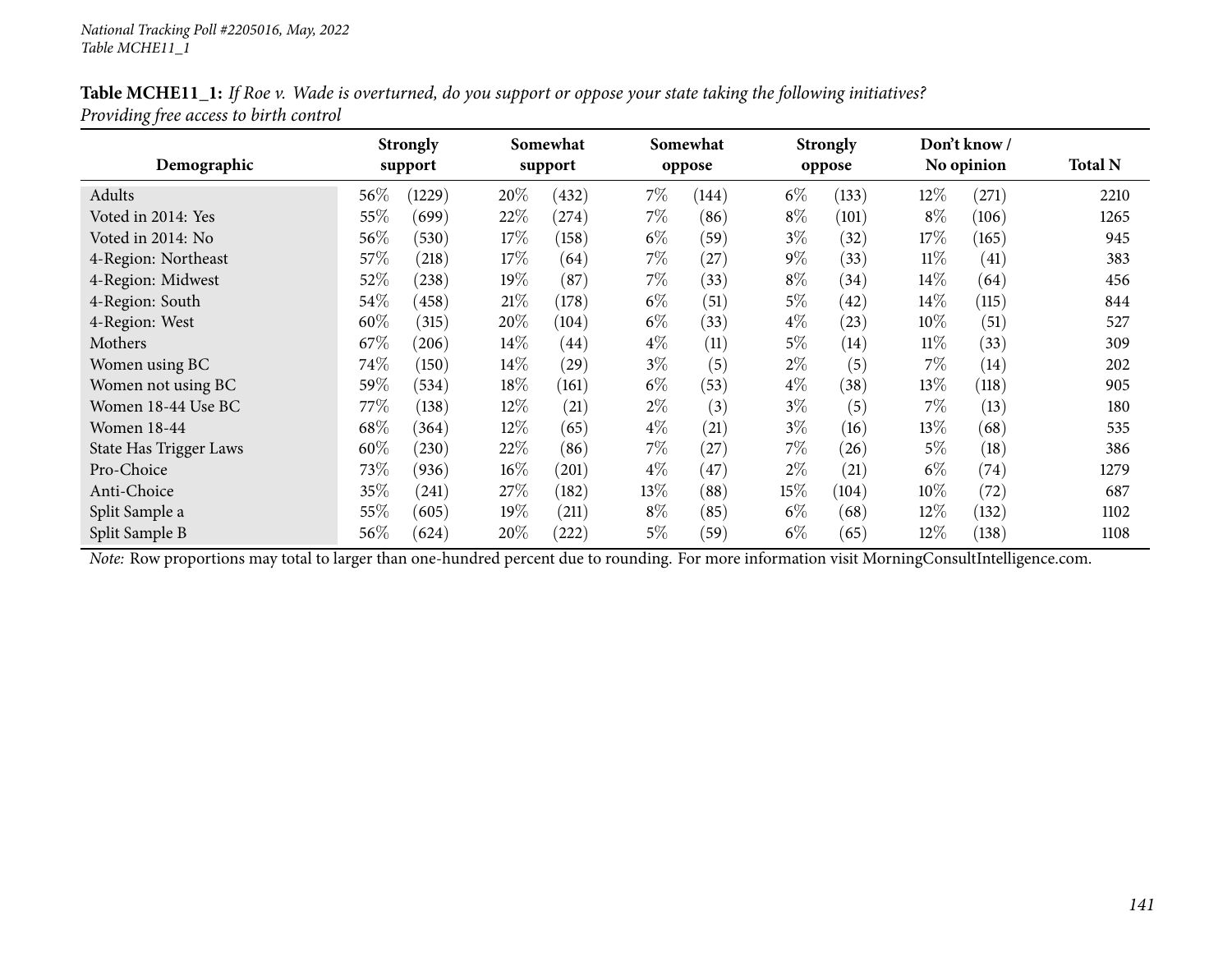|                          |      | <b>Strongly</b> | Somewhat |       |        | Somewhat |        | <b>Strongly</b> |        | Don't know / |                |
|--------------------------|------|-----------------|----------|-------|--------|----------|--------|-----------------|--------|--------------|----------------|
| Demographic              |      | support         | support  |       |        | oppose   |        | oppose          |        | No opinion   | <b>Total N</b> |
| <b>Adults</b>            | 50%  | (548)           | 17%      | (193) | $7\%$  | (78)     | $11\%$ | (117)           | 15%    | (167)        | 1102           |
| Gender: Male             | 44%  | (222)           | 16%      | (83)  | $9\%$  | (47)     | $16\%$ | (79)            | 15%    | (74)         | 505            |
| Gender: Female           | 55%  | (326)           | 18%      | (109) | $5\%$  | (31)     | $6\%$  | (37)            | 16%    | (93)         | 597            |
| Age: 18-34               | 58%  | (192)           | 17%      | (58)  | $5\%$  | (18)     | 7%     | (25)            | 12%    | (39)         | 330            |
| Age: 35-44               | 44%  | (88)            | 20%      | (39)  | $11\%$ | (21)     | $6\%$  | (12)            | 19%    | (38)         | 198            |
| Age: 45-64               | 47%  | (153)           | 14%      | (46)  | $7\%$  | (24)     | 15%    | (48)            | 17%    | (56)         | 326            |
| Age: 65+                 | 47%  | (115)           | 20%      | (50)  | $6\%$  | (16)     | 13%    | (32)            | 14%    | (35)         | 248            |
| GenZers: 1997-2012       | 63%  | (70)            | 24%      | (27)  | $3\%$  | (4)      | $3\%$  | (3)             | 7%     | (8)          | 111            |
| Millennials: 1981-1996   | 50%  | (182)           | 17%      | (63)  | $8\%$  | (28)     | $8\%$  | (29)            | 16%    | (59)         | 361            |
| GenXers: 1965-1980       | 50%  | (125)           | 13%      | (32)  | 7%     | (18)     | $11\%$ | (28)            | 19%    | (48)         | 252            |
| Baby Boomers: 1946-1964  | 44%  | (145)           | 19%      | (61)  | $8\%$  | (27)     | 15%    | (51)            | 14%    | (45)         | 329            |
| PID: Dem (no lean)       | 59%  | (244)           | 19%      | (80)  | $6\%$  | (24)     | $4\%$  | (15)            | 12%    | (49)         | 412            |
| PID: Ind (no lean)       | 50%  | (190)           | $16\%$   | (61)  | 7%     | (27)     | 10%    | (37)            | 17%    | (62)         | 378            |
| PID: Rep (no lean)       | 36%  | (113)           | 17%      | (52)  | $9\%$  | (27)     | $21\%$ | (64)            | 18%    | (56)         | 312            |
| PID/Gender: Dem Men      | 59%  | (108)           | $16\%$   | (30)  | $8\%$  | (14)     | $4\%$  | (7)             | 13%    | (24)         | 183            |
| PID/Gender: Dem Women    | 59%  | (136)           | 22%      | (50)  | $4\%$  | (10)     | $4\%$  | (9)             | $11\%$ | (24)         | 229            |
| PID/Gender: Ind Men      | 41\% | (68)            | $16\%$   | (26)  | $10\%$ | (16)     | 17%    | (28)            | 16%    | (26)         | 164            |
| PID/Gender: Ind Women    | 57%  | (122)           | 17%      | (36)  | $6\%$  | (12)     | $4\%$  | (9)             | 17%    | (36)         | 215            |
| PID/Gender: Rep Men      | 29%  | (46)            | $17\%$   | (28)  | $11\%$ | (18)     | 28%    | (44)            | 15%    | (23)         | 159            |
| PID/Gender: Rep Women    | 44%  | (68)            | 16%      | (24)  | $6\%$  | (9)      | 13%    | (20)            | 21%    | (32)         | 153            |
| Ideo: Liberal (1-3)      | 71\% | (227)           | 15%      | (47)  | $5\%$  | (17)     | $3\%$  | (10)            | $5\%$  | (17)         | 317            |
| Ideo: Moderate (4)       | 44%  | (146)           | 22%      | (72)  | $9\%$  | (29)     | 7%     | (23)            | 18%    | (61)         | 332            |
| Ideo: Conservative (5-7) | 36%  | (130)           | $18\%$   | (66)  | $8\%$  | (30)     | 23%    | (82)            | 15%    | (56)         | 365            |
| Educ: < College          | 49%  | (339)           | 17%      | (122) | 7%     | (49)     | 10%    | (67)            | 17%    | (122)        | 700            |
| Educ: Bachelors degree   | 51%  | (135)           | $18\%$   | (48)  | 7%     | (20)     | 13%    | (34)            | $11\%$ | (30)         | 267            |
| Educ: Post-grad          | 54%  | (73)            | $17\%$   | (23)  | $7\%$  | (10)     | $11\%$ | (15)            | $11\%$ | (15)         | 135            |
| Income: Under 50k        | 48%  | (314)           | $18\%$   | (116) | $6\%$  | (39)     | $11\%$ | (69)            | 17%    | (110)        | 648            |
| Income: 50k-100k         | 54%  | (165)           | $15\%$   | (44)  | $9\%$  | (26)     | 10%    | (30)            | 13%    | (39)         | 305            |
| Income: 100k+            | 46%  | (68)            | 22%      | (32)  | $9\%$  | (13)     | 12%    | (18)            | 12%    | (17)         | 149            |
| Ethnicity: White         | 50%  | (433)           | 18%      | (156) | 7%     | (61)     | $11\%$ | (98)            | 14%    | (118)        | 867            |
| Ethnicity: Hispanic      | 54%  | (108)           | 21\%     | (41)  | $4\%$  | (8)      | 12%    | (24)            | 9%     | (17)         | 198            |

**Table MCHE11\_2:** If Roe v. Wade is overturned, do you support or oppose your state taking the following initiatives? Requiring all employers to provide their employees with health insurance plans that cover birth control, with no religious or moral exceptions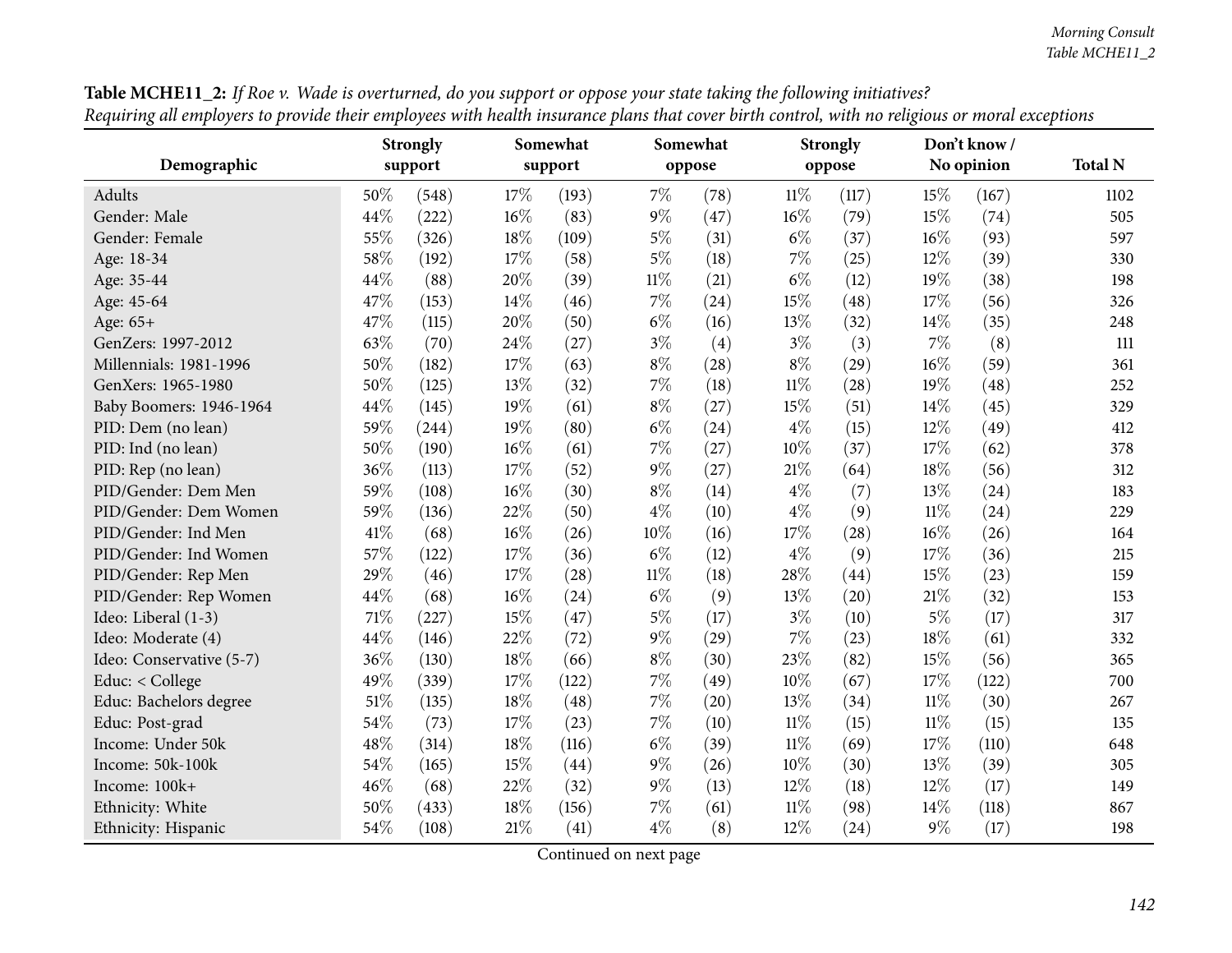|                                      | <b>Strongly</b> |       |        | Somewhat |       | Somewhat |        | <b>Strongly</b> |        | Don't know / |                |
|--------------------------------------|-----------------|-------|--------|----------|-------|----------|--------|-----------------|--------|--------------|----------------|
| Demographic                          | support         |       |        | support  |       | oppose   |        | oppose          |        | No opinion   | <b>Total N</b> |
| Adults                               | 50%             | (548) | 17%    | (193)    | 7%    | (78)     | $11\%$ | (117)           | 15%    | (167)        | 1102           |
| Ethnicity: Black                     | 48%             | (62)  | 17%    | (22)     | $7\%$ | (8)      | 7%     | (9)             | 22%    | (28)         | 129            |
| Ethnicity: Other                     | 50%             | (53)  | 14\%   | (15)     | $8\%$ | (8)      | 9%     | (10)            | 19%    | (20)         | 106            |
| All Christian                        | 46%             | (238) | 19%    | (101)    | $8\%$ | (41)     | 16%    | (83)            | $11\%$ | (58)         | 523            |
| All Non-Christian                    | 56%             | (28)  | $12\%$ | (6)      | $6\%$ | (3)      | $6\%$  | (3)             | 20%    | (10)         | 50             |
| Atheist                              | 67%             | (39)  | $17\%$ | (10)     | $1\%$ | (1)      | $9\%$  | (5)             | $6\%$  | (3)          | 58             |
| Agnostic/Nothing in particular       | 55%             | (166) | 15%    | (46)     | $7\%$ | (20)     | $6\%$  | (17)            | 18%    | (53)         | 302            |
| Something Else                       | 45%             | (77)  | 17%    | (29)     | $8\%$ | (13)     | $5\%$  | (9)             | 24%    | (41)         | 169            |
| Religious Non-Protestant/Catholic    | 50%             | (34)  | $12\%$ | (8)      | $5\%$ | (4)      | 13%    | (9)             | 19%    | (13)         | 67             |
| Evangelical                          | 35%             | (93)  | 20%    | (52)     | $8\%$ | (20)     | 16%    | (43)            | 21%    | (55)         | 263            |
| Non-Evangelical                      | 52%             | (210) | 19%    | (75)     | $8\%$ | (32)     | 10%    | (42)            | 10%    | (41)         | 401            |
| Community: Urban                     | 51\%            | (175) | 20%    | (68)     | $6\%$ | (22)     | $11\%$ | (37)            | 12%    | (41)         | 344            |
| Community: Suburban                  | 50%             | (248) | 17%    | (85)     | 7%    | (34)     | 12%    | (61)            | 14%    | (68)         | 497            |
| Community: Rural                     | 48%             | (124) | 15%    | (39)     | $9\%$ | (22)     | 7%     | (18)            | 22%    | (57)         | 261            |
| <b>Employ: Private Sector</b>        | 51%             | (173) | 19%    | (65)     | 10%   | (33)     | $9\%$  | (32)            | $11\%$ | (38)         | 341            |
| <b>Employ: Government</b>            | 56%             | (31)  | $15\%$ | (8)      | $4\%$ | (2)      | 10%    | (6)             | 15%    | (9)          | 56             |
| Employ: Self-Employed                | 44%             | (39)  | $13\%$ | (11)     | $9\%$ | (8)      | 19%    | (17)            | 15%    | (14)         | 90             |
| Employ: Homemaker                    | 56%             | (37)  | 19%    | (12)     | $5\%$ | (3)      | 7%     | (5)             | 13%    | (8)          | 65             |
| Employ: Retired                      | 47%             | (132) | 20%    | (55)     | $7\%$ | (20)     | 14%    | (38)            | 12%    | (32)         | 277            |
| Employ: Unemployed                   | 46%             | (78)  | 14\%   | (24)     | $4\%$ | (7)      | $8\%$  | (14)            | 27%    | (45)         | 168            |
| Employ: Other                        | 54%             | (40)  | $11\%$ | (8)      | $6\%$ | (5)      | $4\%$  | (3)             | 26%    | (19)         | 74             |
| Military HH: Yes                     | 47%             | (58)  | $19\%$ | (23)     | $8\%$ | (10)     | 14%    | (17)            | 12%    | (15)         | 124            |
| Military HH: No                      | 50%             | (489) | 17%    | (169)    | 7%    | (69)     | 10%    | (100)           | 15%    | (151)        | 978            |
| RD/WT: Right Direction               | 57%             | (187) | 22%    | (71)     | $6\%$ | (20)     | $5\%$  | (17)            | 10%    | (33)         | 327            |
| RD/WT: Wrong Track                   | 47%             | (361) | $16\%$ | (121)    | $8\%$ | (58)     | 13%    | (100)           | 17%    | (134)        | 774            |
| Biden Job Approve                    | 61\%            | (282) | 18%    | (83)     | $6\%$ | (25)     | $4\%$  | (18)            | $11\%$ | (52)         | 460            |
| Biden Job Disapprove                 | 41%             | (242) | 17%    | (97)     | $9\%$ | (53)     | 17%    | (99)            | 16%    | (96)         | 587            |
| Biden Job Strongly Approve           | 62%             | (117) | 17%    | (32)     | 7%    | (13)     | $5\%$  | (9)             | 10%    | (18)         | 189            |
| <b>Biden Job Somewhat Approve</b>    | $61\%$          | (165) | 19%    | (52)     | $5\%$ | (13)     | $3\%$  | (9)             | 12%    | (33)         | 271            |
| <b>Biden Job Somewhat Disapprove</b> | 52%             | (91)  | 16%    | (28)     | $9\%$ | (17)     | $8\%$  | (13)            | 15%    | (27)         | 176            |
| <b>Biden Job Strongly Disapprove</b> | 37%             | (151) | 17%    | (69)     | $9\%$ | (36)     | 21%    | (86)            | 17%    | (69)         | 411            |

Table MCHE11\_2: If Roe v. Wade is overturned, do you support or oppose your state taking the following initiatives? Requiring all employers to provide their employees with health insurance plans that cover birth control, with no religious or moral exceptions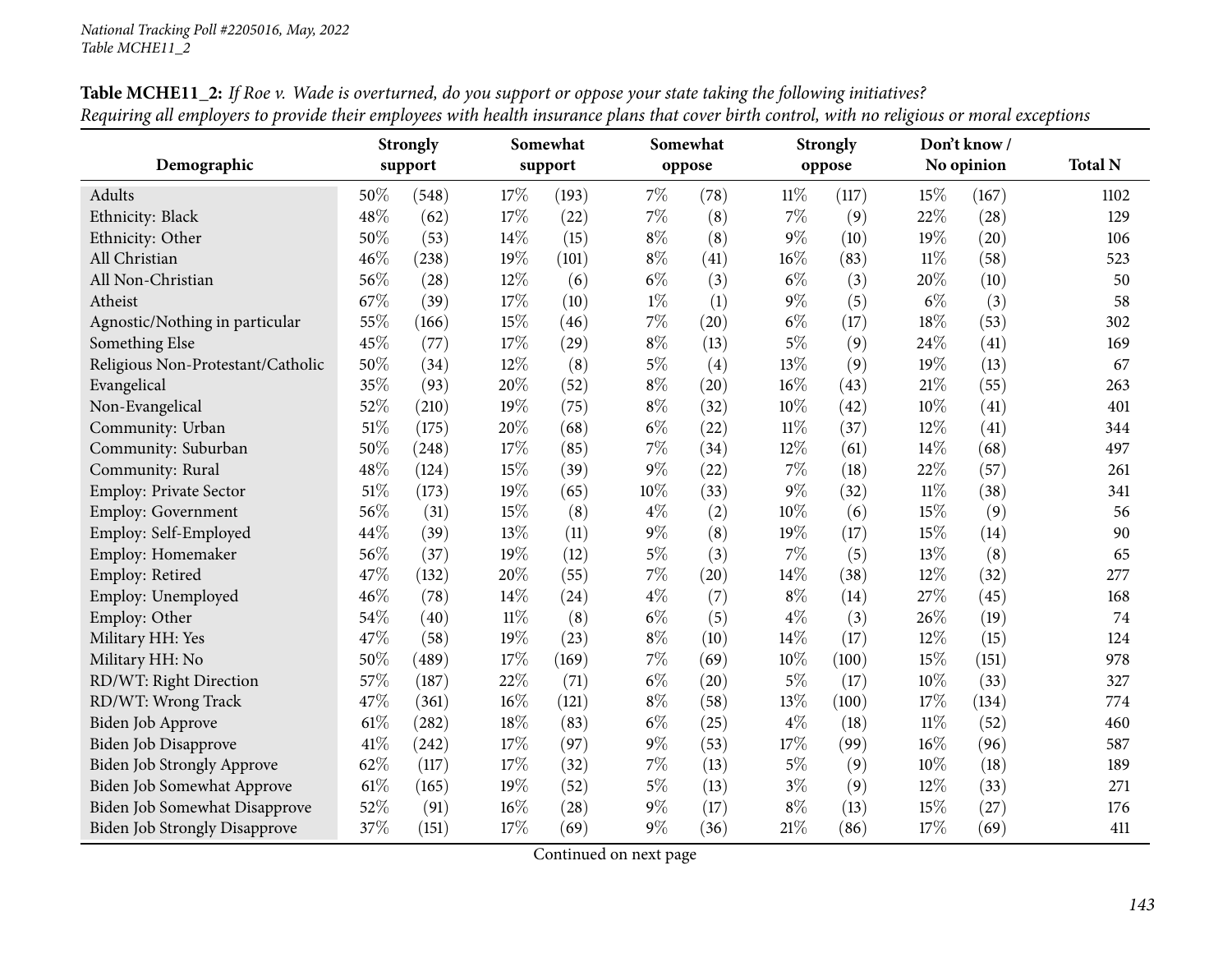|                                      | <b>Strongly</b> |         |        | Somewhat |        | Somewhat |        | <b>Strongly</b> |        | Don't know/ |                |
|--------------------------------------|-----------------|---------|--------|----------|--------|----------|--------|-----------------|--------|-------------|----------------|
| Demographic                          |                 | support |        | support  |        | oppose   |        | oppose          |        | No opinion  | <b>Total N</b> |
| Adults                               | 50%             | (548)   | 17%    | (193)    | $7\%$  | (78)     | 11%    | (117)           | 15%    | (167)       | 1102           |
| Favorable of Biden                   | 63%             | (296)   | 18%    | (83)     | $6\%$  | (27)     | $4\%$  | (17)            | 10%    | (48)        | 471            |
| Unfavorable of Biden                 | 40%             | (233)   | 18%    | (102)    | $9\%$  | (50)     | 17%    | (99)            | 16%    | (92)        | 577            |
| Very Favorable of Biden              | 62%             | (125)   | 20%    | (41)     | $5\%$  | (10)     | $5\%$  | (9)             | 9%     | (17)        | 202            |
| Somewhat Favorable of Biden          | 64%             | (171)   | $16\%$ | (42)     | $7\%$  | (18)     | $3\%$  | (7)             | 12%    | (31)        | 270            |
| Somewhat Unfavorable of Biden        | 51%             | (85)    | $21\%$ | (35)     | $7\%$  | (12)     | $5\%$  | (8)             | 16%    | (27)        | 168            |
| Very Unfavorable of Biden            | 36%             | (148)   | $16\%$ | (67)     | $9\%$  | (39)     | 22%    | (91)            | 16%    | (65)        | 409            |
| #1 Issue: Economy                    | 48%             | (203)   | 16%    | (67)     | 7%     | (30)     | 14%    | (57)            | 15%    | (65)        | 422            |
| #1 Issue: Security                   | 36%             | (49)    | 22%    | (30)     | 13%    | (17)     | 15%    | (21)            | 15%    | (21)        | 137            |
| #1 Issue: Health Care                | 62%             | (65)    | 18%    | (19)     | $2\%$  | (2)      | $4\%$  | (4)             | 14\%   | (15)        | 106            |
| #1 Issue: Medicare / Social Security | 47%             | (58)    | 22%    | (28)     | $7\%$  | (8)      | $9\%$  | (11)            | 15%    | (18)        | 123            |
| #1 Issue: Women's Issues             | 74%             | (96)    | 12%    | (15)     | $4\%$  | (6)      | $3\%$  | (4)             | $8\%$  | (10)        | 131            |
| #1 Issue: Energy                     | 54%             | (40)    | 16%    | (11)     | 7%     | (5)      | $4\%$  | (3)             | 19%    | (14)        | 73             |
| #1 Issue: Other                      | 38%             | (25)    | $16\%$ | (10)     | $5\%$  | (3)      | 24%    | (16)            | 17%    | (11)        | 66             |
| 2020 Vote: Joe Biden                 | 64%             | (319)   | 17%    | (85)     | $5\%$  | (26)     | $3\%$  | (13)            | $11\%$ | (56)        | 498            |
| 2020 Vote: Donald Trump              | 32%             | (120)   | 19%    | (70)     | $11\%$ | (41)     | 22%    | (81)            | 16%    | (59)        | 370            |
| 2020 Vote: Didn't Vote               | 47%             | (95)    | $16\%$ | (32)     | $5\%$  | (10)     | 10%    | (20)            | 22%    | (44)        | 202            |
| 2018 House Vote: Democrat            | 67%             | (257)   | 15%    | (56)     | $5\%$  | (20)     | $3\%$  | (11)            | 10%    | (38)        | 382            |
| 2018 House Vote: Republican          | 32%             | (102)   | 18%    | (58)     | $11\%$ | (34)     | 25%    | (79)            | 15%    | (46)        | 319            |
| 2016 Vote: Hillary Clinton           | 65%             | (233)   | 17%    | (61)     | $4\%$  | (14)     | $3\%$  | (13)            | $11\%$ | (39)        | 361            |
| 2016 Vote: Donald Trump              | 34%             | (119)   | $21\%$ | (73)     | 10%    | (35)     | $21\%$ | (75)            | 13%    | (45)        | 347            |
| 2016 Vote: Other                     | 60%             | (32)    | 16%    | (8)      | 12%    | (6)      | $3\%$  | (2)             | 10%    | (5)         | 53             |
| 2016 Vote: Didn't Vote               | 48%             | (162)   | 15%    | (50)     | 7%     | (23)     | $8\%$  | (28)            | 23%    | (77)        | 339            |
| Voted in 2014: Yes                   | 50%             | (310)   | 17%    | (108)    | 7%     | (43)     | 13%    | (79)            | 12%    | (76)        | 615            |
| Voted in 2014: No                    | 49%             | (238)   | 17%    | (85)     | $7\%$  | (35)     | $8\%$  | (38)            | 19%    | (91)        | 487            |
| 4-Region: Northeast                  | 54%             | (90)    | $16\%$ | (27)     | $7\%$  | (12)     | $10\%$ | (17)            | 13%    | (21)        | 168            |
| 4-Region: Midwest                    | 50%             | (125)   | $18\%$ | (44)     | $7\%$  | (17)     | $7\%$  | (18)            | 18%    | (45)        | 250            |
| 4-Region: South                      | 47%             | (196)   | 19%    | (80)     | $8\%$  | (33)     | $11\%$ | (44)            | 15%    | (61)        | 414            |
| 4-Region: West                       | $51\%$          | (137)   | 15%    | (41)     | $6\%$  | (16)     | 14%    | (38)            | 14%    | (38)        | 270            |
| Mothers                              | 56%             | (93)    | 20%    | (34)     | $4\%$  | (7)      | $5\%$  | (9)             | 14%    | (23)        | 166            |
| Women using BC                       | 61\%            | (70)    | $21\%$ | (25)     | $2\%$  | (3)      | $5\%$  | (5)             | $11\%$ | (13)        | 116            |

Table MCHE11\_2: If Roe v. Wade is overturned, do you support or oppose your state taking the following initiatives? Requiring all employers to provide their employees with health insurance plans that cover birth control, with no religious or moral exceptions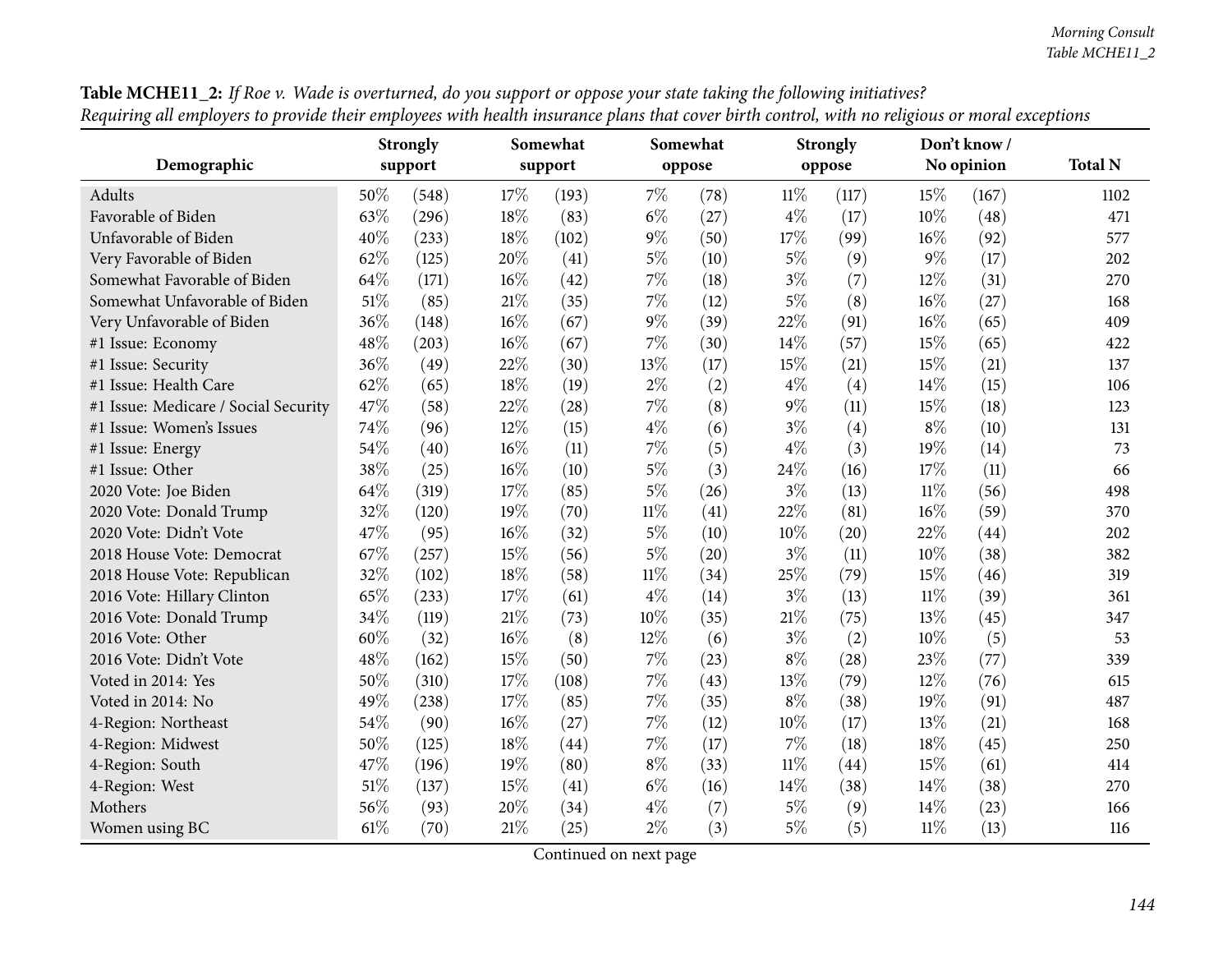|                        |        | <b>Strongly</b> |        | Somewhat |       | Somewhat          |        | <b>Strongly</b> |        | Don't know /    |                |
|------------------------|--------|-----------------|--------|----------|-------|-------------------|--------|-----------------|--------|-----------------|----------------|
| Demographic            |        | support         |        | support  |       | oppose            |        | oppose          |        | No opinion      | <b>Total N</b> |
| Adults                 | 50%    | (548)           | 17\%   | (193)    | 7%    | $^{\prime}78)$    | $11\%$ | (117)           | $15\%$ | (167)           | 1102           |
| Women not using BC     | $53\%$ | 247             | $18\%$ | (83)     | $6\%$ | $^{'}28)$         | $7\%$  | (31)            | $16\%$ | (74)            | 462            |
| Women 18-44 Use BC     | 64\%   | (65)            | 21%    | (21)     | $1\%$ | (1)               | 5%     | (5)             | $9\%$  | (9)             | 101            |
| <b>Women 18-44</b>     | 60%    | (177)           | $18\%$ | (54)     | $5\%$ | (15)              | $4\%$  | (11)            | $14\%$ | (41)            | 298            |
| State Has Trigger Laws | 56\%   | (114)           | 18%    | (36)     | $6\%$ | (12)              | 15\%   | (31)            | $5\%$  | (10)            | 204            |
| Pro-Choice             | 66\%   | (421)           | $17\%$ | (106)    | $4\%$ | (27)              | $4\%$  | (25)            | $9\%$  | (58)            | 636            |
| Anti-Choice            | $31\%$ | (110)           | 20%    | (73)     | 12%   | $\left(44\right)$ | 24\%   | (85)            | 12%    | (43)            | 355            |
| Split Sample a         | 50%    | (548)           | 17%    | (193)    | 7%    | $^{\prime}78)$    | $11\%$ | (117)           | $15\%$ | $^{\prime}167)$ | 1102           |

Table MCHE11\_2: If Roe v. Wade is overturned, do you support or oppose your state taking the following initiatives? Requiring all employers to provide their employees with health insurance plans that cover birth control, with no religious or moral exceptions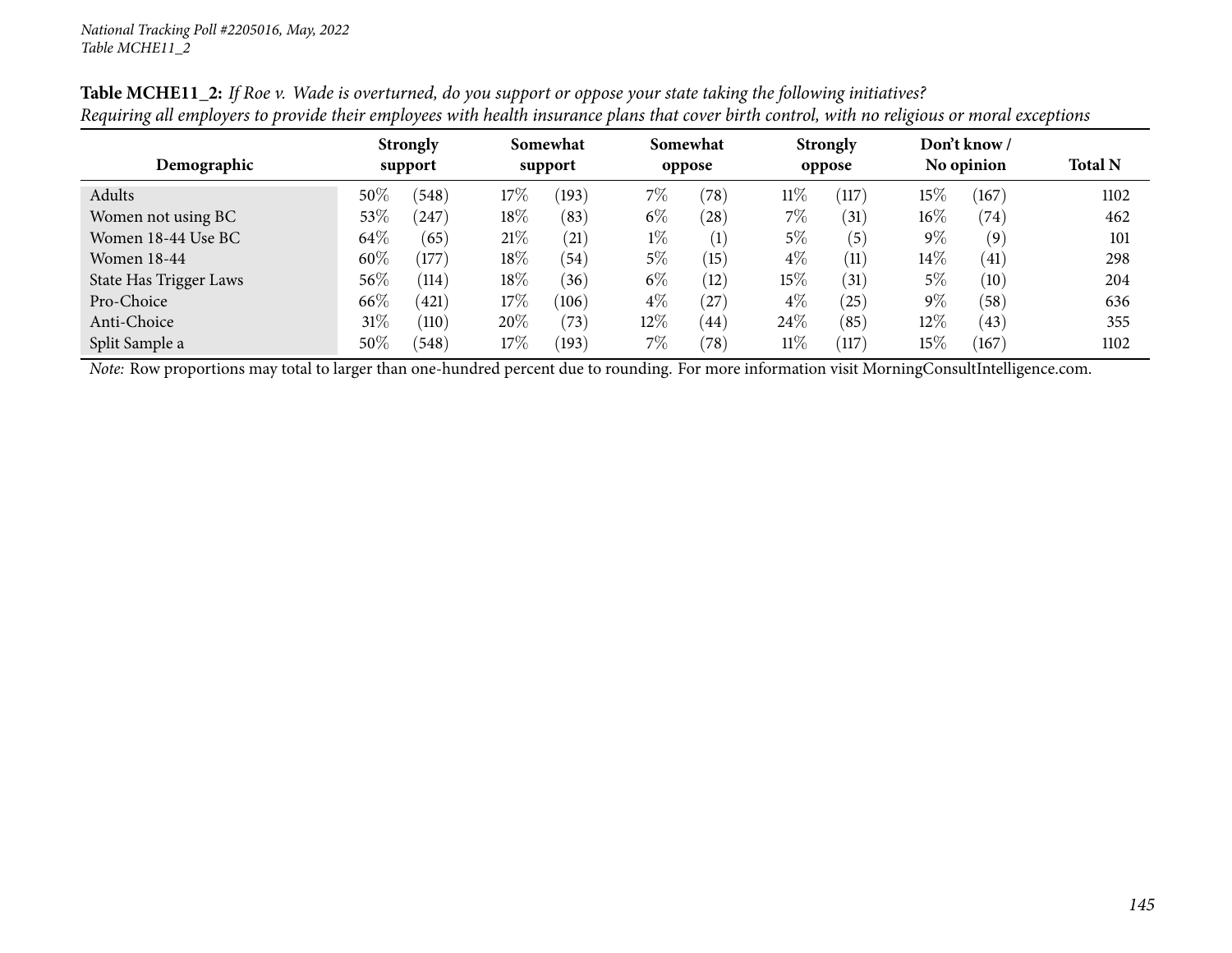|                          |     | <b>Strongly</b> |     | Somewhat |       | Somewhat |       | <b>Strongly</b> |        | Don't know / |                |
|--------------------------|-----|-----------------|-----|----------|-------|----------|-------|-----------------|--------|--------------|----------------|
| Demographic              |     | support         |     | support  |       | oppose   |       | oppose          |        | No opinion   | <b>Total N</b> |
| Adults                   | 50% | (560)           | 20% | (225)    | $6\%$ | (69)     | $8\%$ | (87)            | 15%    | (168)        | 1108           |
| Gender: Male             | 45% | (251)           | 25% | (140)    | $6\%$ | (36)     | 10%   | (59)            | 14%    | (76)         | 562            |
| Gender: Female           | 56% | (308)           | 16% | (85)     | $6\%$ | (33)     | $5\%$ | (28)            | 17%    | (92)         | 546            |
| Age: 18-34               | 52% | (161)           | 21% | (66)     | $4\%$ | (14)     | $5\%$ | (16)            | 18%    | (55)         | 312            |
| Age: 35-44               | 50% | (84)            | 23% | (39)     | $8\%$ | (13)     | $5\%$ | (8)             | 14\%   | (23)         | 168            |
| Age: 45-64               | 48% | (186)           | 19% | (73)     | $7\%$ | (27)     | $8\%$ | (33)            | 18%    | (68)         | 388            |
| Age: 65+                 | 54% | (129)           | 19% | (46)     | $6\%$ | (14)     | 12%   | (30)            | $9\%$  | (22)         | 241            |
| GenZers: 1997-2012       | 43% | (50)            | 25% | (28)     | $3\%$ | (4)      | $5\%$ | (5)             | 24%    | (28)         | 115            |
| Millennials: 1981-1996   | 54% | (175)           | 21% | (69)     | $6\%$ | (21)     | $5\%$ | (15)            | 14%    | (44)         | 324            |
| GenXers: 1965-1980       | 50% | (142)           | 18% | (52)     | $6\%$ | (17)     | $8\%$ | (22)            | 18%    | (50)         | 284            |
| Baby Boomers: 1946-1964  | 50% | (178)           | 19% | (68)     | $7\%$ | (26)     | 12%   | (41)            | 12%    | (41)         | 354            |
| PID: Dem (no lean)       | 63% | (272)           | 18% | (79)     | $3\%$ | (15)     | $4\%$ | (16)            | $11\%$ | (48)         | 430            |
| PID: Ind (no lean)       | 46% | (161)           | 20% | (71)     | $7\%$ | (24)     | 7%    | (26)            | 20%    | (71)         | 352            |
| PID: Rep (no lean)       | 39% | (127)           | 23% | (75)     | $9\%$ | (31)     | 14%   | (45)            | 15%    | (49)         | 326            |
| PID/Gender: Dem Men      | 59% | (127)           | 23% | (49)     | $3\%$ | (7)      | $4\%$ | (10)            | $11\%$ | (24)         | 217            |
| PID/Gender: Dem Women    | 68% | (145)           | 14% | (30)     | $3\%$ | (7)      | $3\%$ | (6)             | 12%    | (25)         | 213            |
| PID/Gender: Ind Men      | 42% | (77)            | 28% | (51)     | $5\%$ | (9)      | 12%   | (21)            | 14%    | (25)         | 182            |
| PID/Gender: Ind Women    | 50% | (84)            | 12% | (20)     | $9\%$ | (15)     | $3\%$ | (5)             | 27%    | (46)         | 170            |
| PID/Gender: Rep Men      | 29% | (47)            | 25% | (40)     | 12%   | (20)     | 17%   | (28)            | 17%    | (27)         | 164            |
| PID/Gender: Rep Women    | 49% | (79)            | 21% | (34)     | $6\%$ | (11)     | 10%   | (17)            | 13%    | (22)         | 163            |
| Ideo: Liberal (1-3)      | 72% | (228)           | 14% | (44)     | $2\%$ | (7)      | $3\%$ | (8)             | $9\%$  | (28)         | 317            |
| Ideo: Moderate (4)       | 50% | (163)           | 23% | (75)     | 7%    | (22)     | $4\%$ | (14)            | 17%    | (56)         | 329            |
| Ideo: Conservative (5-7) | 36% | (128)           | 24% | (85)     | 10%   | (36)     | 16%   | (58)            | 13%    | (46)         | 353            |
| Educ: < College          | 46% | (341)           | 22% | (166)    | $6\%$ | (41)     | $8\%$ | (56)            | 18%    | (133)        | 737            |
| Educ: Bachelors degree   | 60% | (134)           | 16% | (37)     | $9\%$ | (20)     | 7%    | (15)            | $8\%$  | (19)         | 224            |
| Educ: Post-grad          | 58% | (85)            | 15% | (22)     | $6\%$ | (8)      | 10%   | (15)            | $11\%$ | (17)         | 147            |
| Income: Under 50k        | 48% | (300)           | 19% | (121)    | $6\%$ | (37)     | $8\%$ | (49)            | 19%    | (122)        | 629            |
| Income: 50k-100k         | 55% | (184)           | 20% | (67)     | $7\%$ | (24)     | $8\%$ | (27)            | 10%    | (33)         | 335            |
| Income: 100k+            | 53% | (76)            | 26% | (37)     | $5\%$ | (7)      | $7\%$ | (10)            | $9\%$  | (13)         | 144            |
| Ethnicity: White         | 51% | (430)           | 20% | (171)    | $6\%$ | (51)     | $9\%$ | (72)            | 14%    | (119)        | 844            |
| Ethnicity: Hispanic      | 45% | (79)            | 33% | (58)     | $6\%$ | (11)     | $1\%$ | (1)             | 15%    | (27)         | 176            |

**Table MCHE11\_3:** If Roe v. Wade is overturned, do you support or oppose your state taking the following initiatives? Requiring all employers to provide their employees with health insurance plans that cover birth control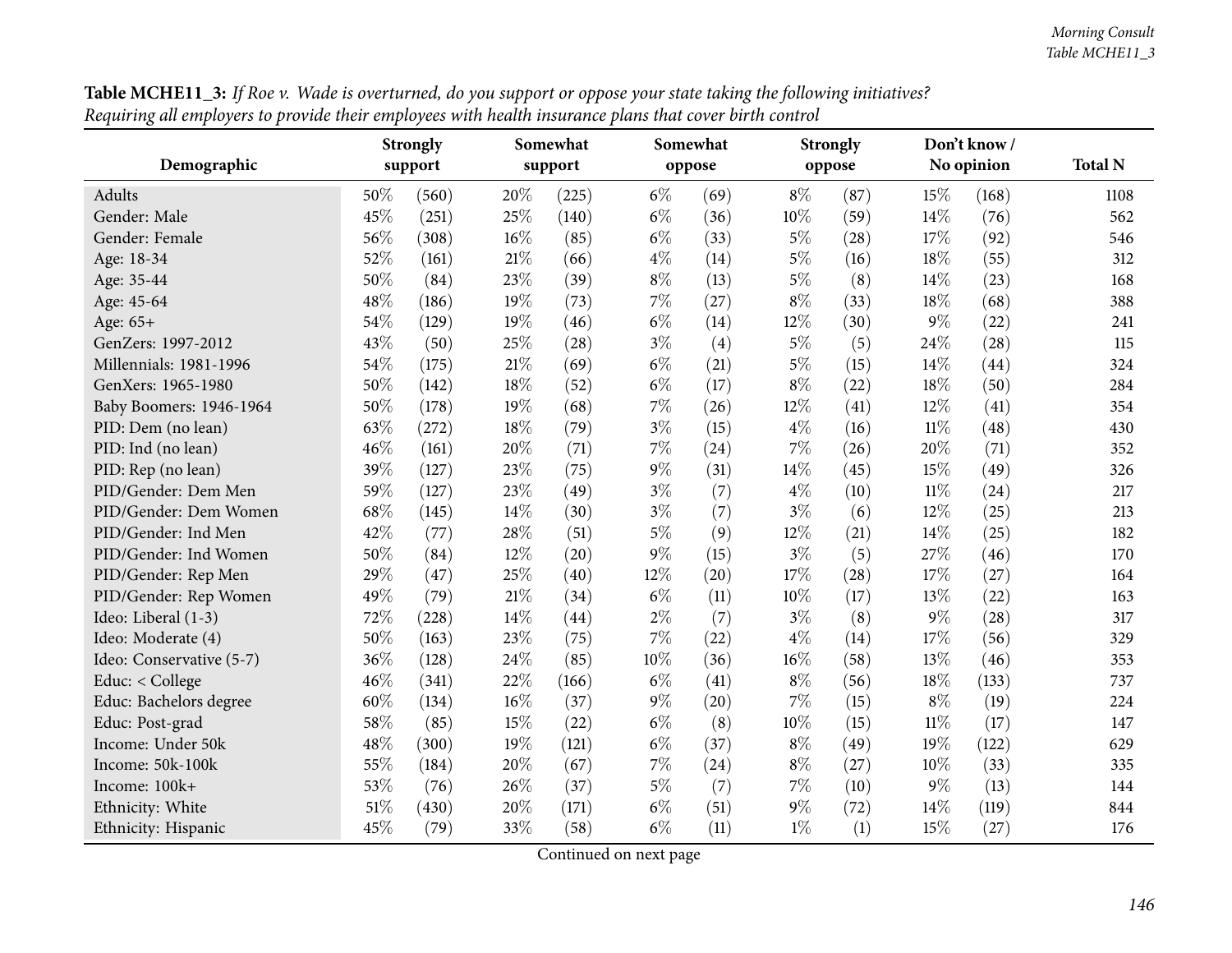|                                   |        | <b>Strongly</b> |        | Somewhat |       | Somewhat |        | <b>Strongly</b> |        | Don't know / |                |
|-----------------------------------|--------|-----------------|--------|----------|-------|----------|--------|-----------------|--------|--------------|----------------|
| Demographic                       |        | support         |        | support  |       | oppose   |        | oppose          |        | No opinion   | <b>Total N</b> |
| Adults                            | 50%    | (560)           | 20%    | (225)    | $6\%$ | (69)     | $8\%$  | (87)            | 15%    | (168)        | 1108           |
| Ethnicity: Black                  | 51%    | (78)            | 16%    | (25)     | $9\%$ | (14)     | $7\%$  | (11)            | 16%    | (25)         | 154            |
| Ethnicity: Other                  | 46%    | (51)            | 26%    | (29)     | $3\%$ | (4)      | $3\%$  | (3)             | 22%    | (24)         | 111            |
| All Christian                     | 48%    | (231)           | $21\%$ | (100)    | $8\%$ | (41)     | 9%     | (42)            | 15%    | (71)         | 485            |
| All Non-Christian                 | 49%    | (24)            | 28%    | (14)     | $5\%$ | (2)      | $6\%$  | (3)             | 12%    | (6)          | 50             |
| Agnostic/Nothing in particular    | 55%    | (168)           | 20%    | (59)     | $5\%$ | (14)     | 5%     | (16)            | 16%    | (48)         | 304            |
| Something Else                    | 45%    | (100)           | 22%    | (49)     | $4\%$ | (10)     | 10%    | (23)            | 18%    | (40)         | 220            |
| Religious Non-Protestant/Catholic | 41\%   | (26)            | 25%    | (16)     | $8\%$ | (5)      | 10%    | (6)             | 16%    | (10)         | 64             |
| Evangelical                       | 41\%   | (124)           | 29%    | (86)     | $7\%$ | (21)     | 10%    | (31)            | 13%    | (40)         | 302            |
| Non-Evangelical                   | 52%    | (200)           | 16%    | (59)     | $7\%$ | (26)     | $8\%$  | (30)            | 17%    | (66)         | 382            |
| Community: Urban                  | 49%    | (154)           | $21\%$ | (65)     | $6\%$ | (20)     | $7\%$  | (23)            | 16%    | (52)         | 313            |
| Community: Suburban               | 55%    | (275)           | 19%    | (94)     | $6\%$ | (29)     | $7\%$  | (33)            | 13%    | (66)         | 496            |
| Community: Rural                  | 44%    | (131)           | 22%    | (66)     | $7\%$ | (20)     | 10%    | (30)            | 17%    | (51)         | 298            |
| <b>Employ: Private Sector</b>     | 54%    | (194)           | 22%    | (80)     | $8\%$ | (28)     | 7%     | (24)            | $9\%$  | (33)         | 360            |
| <b>Employ: Government</b>         | 62%    | (32)            | $8\%$  | (4)      | $6\%$ | (3)      | 10%    | (5)             | 14%    | (7)          | 51             |
| Employ: Self-Employed             | 48%    | (42)            | $21\%$ | (18)     | 7%    | (6)      | $6\%$  | (6)             | 17%    | (15)         | 87             |
| Employ: Homemaker                 | 47%    | (41)            | 22%    | (19)     | $3\%$ | (3)      | 5%     | (4)             | 23%    | (21)         | 88             |
| Employ: Retired                   | $51\%$ | (140)           | $21\%$ | (57)     | $7\%$ | (18)     | 10%    | (28)            | $11\%$ | (29)         | 273            |
| Employ: Unemployed                | 45%    | (67)            | 16%    | (24)     | $4\%$ | (6)      | $6\%$  | (8)             | 29%    | (43)         | 148            |
| Employ: Other                     | 44%    | (27)            | 18%    | (11)     | $7\%$ | (4)      | 16%    | (10)            | 15%    | (9)          | 62             |
| Military HH: Yes                  | 46%    | (73)            | 25%    | (40)     | $7\%$ | (12)     | $11\%$ | (18)            | 10%    | (16)         | 159            |
| Military HH: No                   | 51%    | (487)           | 19%    | (184)    | $6\%$ | (57)     | 7%     | (69)            | $16\%$ | (153)        | 950            |
| RD/WT: Right Direction            | 56%    | (199)           | 20%    | (73)     | $6\%$ | (21)     | $3\%$  | (11)            | 14%    | (51)         | 355            |
| RD/WT: Wrong Track                | 48%    | (360)           | 20%    | (152)    | $6\%$ | (48)     | 10%    | (76)            | 16%    | (117)        | 753            |
| Biden Job Approve                 | 63%    | (310)           | 18%    | (91)     | $4\%$ | (21)     | $2\%$  | (11)            | 12%    | (59)         | 493            |
| Biden Job Disapprove              | 41%    | (231)           | 23%    | (126)    | $8\%$ | (47)     | 13%    | (74)            | 14%    | (81)         | 559            |
| Biden Job Strongly Approve        | 68%    | (141)           | $11\%$ | (23)     | $4\%$ | (9)      | $3\%$  | (7)             | 13%    | (27)         | 207            |
| Biden Job Somewhat Approve        | 59%    | (169)           | 24%    | (68)     | $4\%$ | (12)     | $2\%$  | (5)             | $11\%$ | (32)         | 286            |
| Biden Job Somewhat Disapprove     | 47%    | (80)            | 23%    | (39)     | $9\%$ | (16)     | $6\%$  | (10)            | 15%    | (25)         | 170            |
| Biden Job Strongly Disapprove     | 39%    | (151)           | 22%    | (87)     | $8\%$ | (31)     | 16%    | (63)            | 14\%   | (56)         | 389            |

**Table MCHE11\_3:** If Roe v. Wade is overturned, do you support or oppose your state taking the following initiatives? Requiring all employers to provide their employees with health insurance plans that cover birth control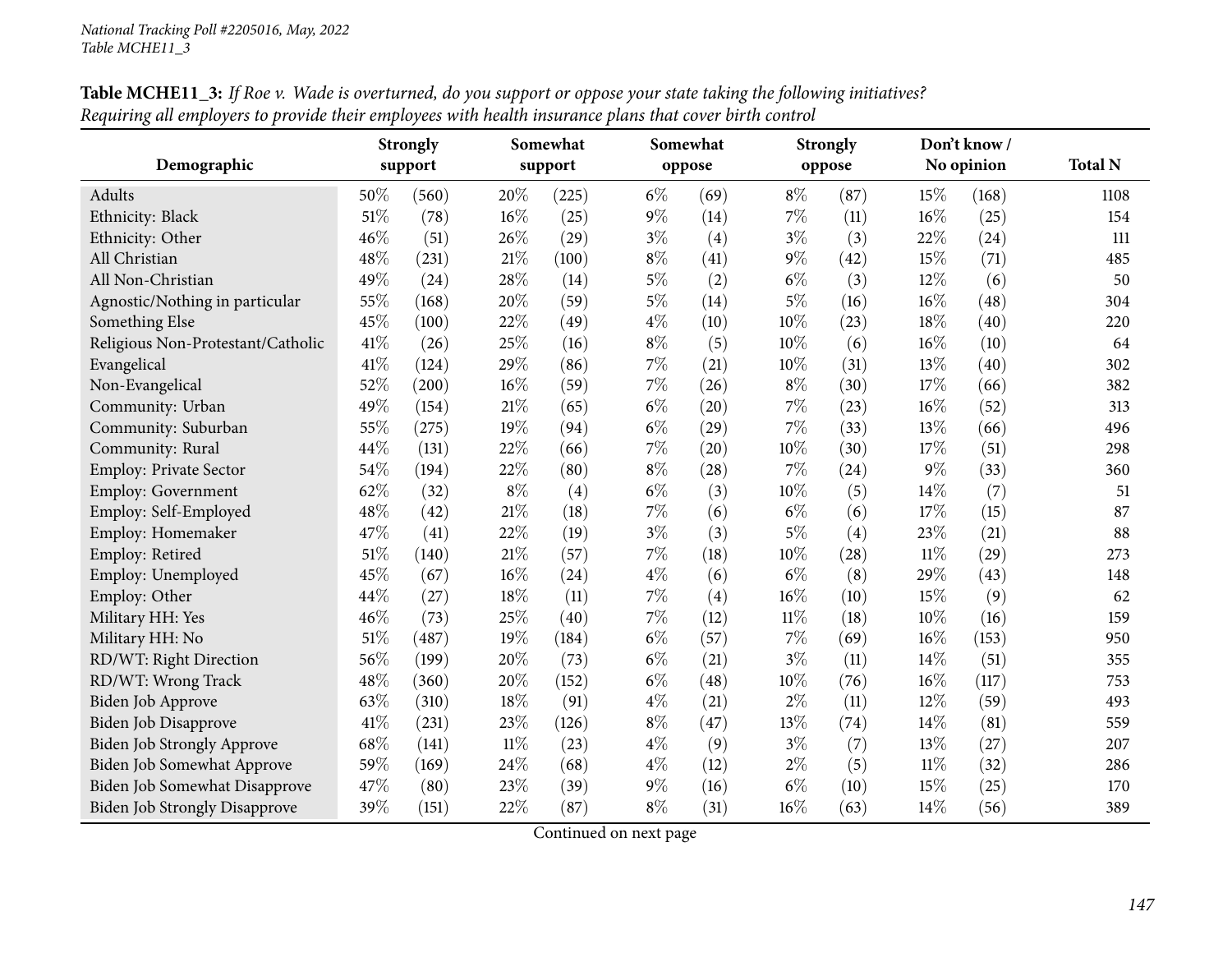| equality and employers to provide and chiptoyees what neaman answere pains and cover on an control |      | <b>Strongly</b> |        | Somewhat |        | Somewhat |        | <b>Strongly</b> |        | Don't know / |                |
|----------------------------------------------------------------------------------------------------|------|-----------------|--------|----------|--------|----------|--------|-----------------|--------|--------------|----------------|
| Demographic                                                                                        |      | support         |        | support  |        | oppose   |        | oppose          |        | No opinion   | <b>Total N</b> |
| <b>Adults</b>                                                                                      | 50%  | (560)           | 20%    | (225)    | $6\%$  | (69)     | $8\%$  | (87)            | 15%    | (168)        | 1108           |
| Favorable of Biden                                                                                 | 66%  | (327)           | 17%    | (85)     | $5\%$  | (25)     | $2\%$  | (11)            | $10\%$ | (50)         | 498            |
| Unfavorable of Biden                                                                               | 39%  | (213)           | 25%    | (133)    | $8\%$  | (43)     | 14%    | (73)            | 14\%   | (78)         | 540            |
| Very Favorable of Biden                                                                            | 68\% | (146)           | 13%    | (28)     | $4\%$  | (8)      | $3\%$  | (6)             | 12%    | (26)         | 214            |
| Somewhat Favorable of Biden                                                                        | 64%  | (181)           | 20%    | (57)     | $6\%$  | (17)     | $2\%$  | (5)             | $8\%$  | (24)         | 283            |
| Somewhat Unfavorable of Biden                                                                      | 49%  | (66)            | 22%    | (30)     | $9\%$  | (12)     | $4\%$  | (5)             | $16\%$ | (21)         | 135            |
| Very Unfavorable of Biden                                                                          | 36%  | (147)           | 25%    | (102)    | $8\%$  | (31)     | 17%    | (69)            | 14\%   | (56)         | 405            |
| #1 Issue: Economy                                                                                  | 48%  | (201)           | 25%    | (105)    | $5\%$  | (22)     | $8\%$  | (32)            | 14%    | (57)         | 416            |
| #1 Issue: Security                                                                                 | 40%  | (57)            | 22%    | (31)     | 12%    | (17)     | 18%    | (26)            | $8\%$  | (11)         | 142            |
| #1 Issue: Health Care                                                                              | 65%  | (67)            | 10%    | (10)     | $2\%$  | (2)      | $4\%$  | (4)             | 19%    | (19)         | 102            |
| #1 Issue: Medicare / Social Security                                                               | 40%  | (52)            | 23%    | (30)     | 9%     | (12)     | $8\%$  | (10)            | 19%    | (25)         | 128            |
| #1 Issue: Women's Issues                                                                           | 70%  | (89)            | 10%    | (13)     | $3\%$  | (3)      | $2\%$  | (2)             | $16\%$ | (20)         | 128            |
| #1 Issue: Energy                                                                                   | 56%  | (47)            | $21\%$ | (17)     | 10%    | (9)      | $6\%$  | (5)             | $7\%$  | (6)          | 85             |
| #1 Issue: Other                                                                                    | 52%  | (32)            | 12%    | (7)      | $1\%$  | (1)      | $8\%$  | (5)             | 27\%   | (17)         | 62             |
| 2020 Vote: Joe Biden                                                                               | 67%  | (344)           | 15%    | (78)     | $4\%$  | (22)     | $3\%$  | (16)            | 10%    | (50)         | 510            |
| 2020 Vote: Donald Trump                                                                            | 34%  | (118)           | 27%    | (92)     | 9%     | (31)     | 16%    | (55)            | 14\%   | (50)         | 346            |
| 2020 Vote: Didn't Vote                                                                             | 40%  | (88)            | 20%    | (44)     | $6\%$  | (13)     | $5\%$  | (11)            | 29%    | (63)         | 219            |
| 2018 House Vote: Democrat                                                                          | 70%  | (276)           | 15%    | (58)     | $4\%$  | (14)     | $3\%$  | (13)            | $9\%$  | (35)         | 396            |
| 2018 House Vote: Republican                                                                        | 34%  | (102)           | 27%    | (82)     | 9%     | (27)     | 18%    | (53)            | 12%    | (35)         | 300            |
| 2016 Vote: Hillary Clinton                                                                         | 67%  | (266)           | 16%    | (63)     | $4\%$  | (17)     | $3\%$  | (13)            | $9\%$  | (38)         | 396            |
| 2016 Vote: Donald Trump                                                                            | 38%  | (122)           | 25%    | (80)     | $9\%$  | (28)     | $16\%$ | (52)            | 13%    | (44)         | 326            |
| 2016 Vote: Other                                                                                   | 43%  | (29)            | $18\%$ | (13)     | $11\%$ | (8)      | 13%    | (9)             | 14\%   | (10)         | 68             |
| 2016 Vote: Didn't Vote                                                                             | 45%  | (143)           | $21\%$ | (68)     | $5\%$  | (16)     | $4\%$  | (13)            | 24\%   | (77)         | 317            |
| Voted in 2014: Yes                                                                                 | 53%  | (346)           | 19%    | (125)    | 7%     | (44)     | $11\%$ | (68)            | 10%    | (67)         | 650            |
| Voted in 2014: No                                                                                  | 47%  | (214)           | 22%    | (99)     | $5\%$  | (25)     | $4\%$  | (18)            | 22%    | (101)        | 458            |
| 4-Region: Northeast                                                                                | 54%  | (117)           | 21%    | (44)     | $4\%$  | (9)      | $9\%$  | (19)            | 12%    | (25)         | 215            |
| 4-Region: Midwest                                                                                  | 50%  | (102)           | 18%    | (37)     | 7%     | (15)     | $11\%$ | (22)            | 15%    | (31)         | 207            |
| 4-Region: South                                                                                    | 47%  | (200)           | 23%    | (100)    | $6\%$  | (25)     | $7\%$  | (29)            | 18%    | (76)         | 430            |
| 4-Region: West                                                                                     | 55%  | (140)           | 17%    | (44)     | $8\%$  | (20)     | $6\%$  | (16)            | 14%    | (37)         | 256            |
| Mothers                                                                                            | 55%  | (80)            | 17%    | (25)     | $8\%$  | (11)     | $4\%$  | (5)             | $16\%$ | (23)         | 143            |
| Women using BC                                                                                     | 72%  | (62)            | 15%    | (13)     | $3\%$  | (2)      | $1\%$  | (1)             | $9\%$  | (8)          | 87             |

Table MCHE11\_3: If Roe v. Wade is overturned, do you support or oppose your state taking the following initiatives? Requiring all employers to provide their employees with health insurance plans that cover birth control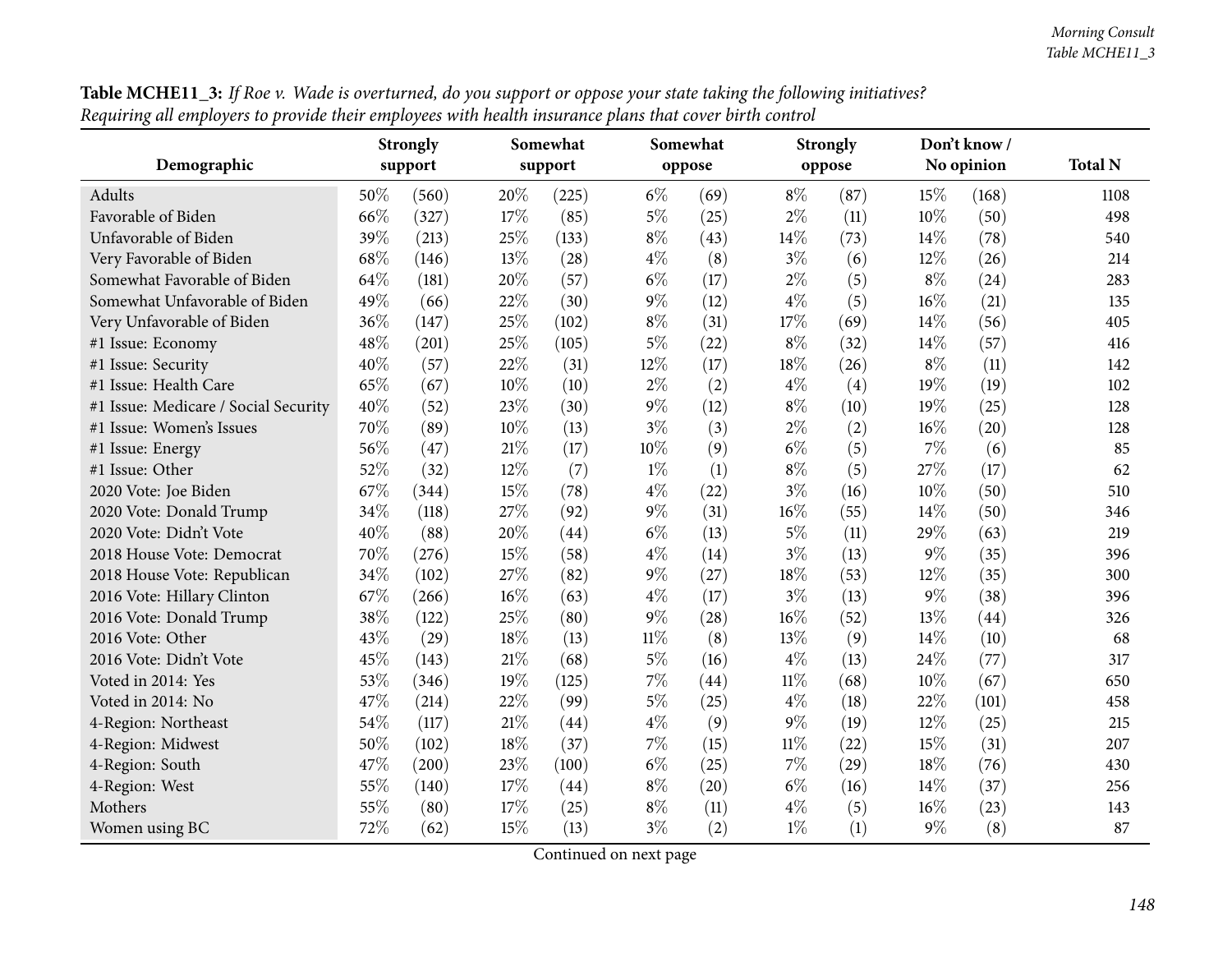| Demographic                   |        | <b>Strongly</b><br>support |        | Somewhat<br>support |       | Somewhat<br>oppose |        | <b>Strongly</b><br>oppose |        | Don't know /<br>No opinion | <b>Total N</b> |
|-------------------------------|--------|----------------------------|--------|---------------------|-------|--------------------|--------|---------------------------|--------|----------------------------|----------------|
| Adults                        | $50\%$ | (560)                      | 20%    | (225)               | $6\%$ | (69)               | $8\%$  | (87)                      | $15\%$ | (168)                      | 1108           |
| Women not using BC            | $54\%$ | (241)                      | $16\%$ | (70)                | $7\%$ | (29)               | $6\%$  | (26)                      | 17%    | (77)                       | 443            |
| Women 18-44 Use BC            | 71\%   | (56)                       | 15%    | (12)                | $3\%$ | (2)                | $1\%$  | $\left( 1\right)$         | $10\%$ | (8)                        | 79             |
| Women 18-44                   | 58\%   | (137)                      | 17\%   | (39)                | $5\%$ | (11)               | $3\%$  | (8)                       | 18%    | (42)                       | 237            |
| <b>State Has Trigger Laws</b> | 49%    | (88)                       | 29%    | (53)                | $5\%$ | (9)                | $10\%$ | (19)                      | $7\%$  | (12)                       | 182            |
| Pro-Choice                    | 67%    | (429)                      | 18%    | (117)               | $6\%$ | (36)               | $2\%$  | (12)                      | $8\%$  | (50)                       | 644            |
| Anti-Choice                   | $30\%$ | (99)                       | 26%    | (87)                | $9\%$ | (29)               | 21%    | (69)                      | $15\%$ | (49)                       | 332            |
| Split Sample B                | $50\%$ | (560)                      | 20%    | (225)               | $6\%$ | (69)               | $8\%$  | (87)                      | 15%    | (168)                      | 1108           |

Table MCHE11\_3: If Roe v. Wade is overturned, do you support or oppose your state taking the following initiatives? Requiring all employers to provide their employees with health insurance plans that cover birth control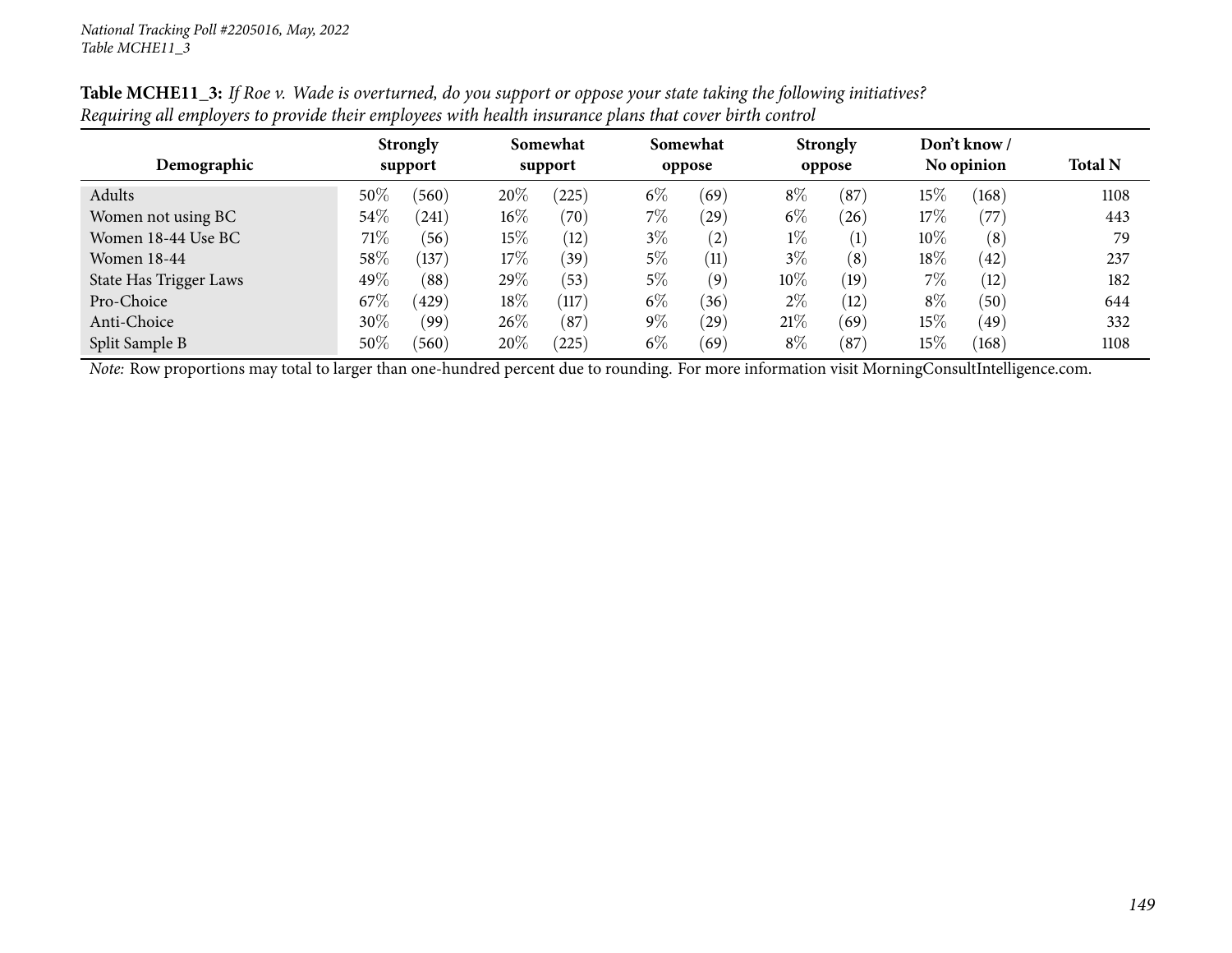| Table MCHE11_4: If Roe v. Wade is overturned, do you support or oppose your state taking the following initiatives? |  |
|---------------------------------------------------------------------------------------------------------------------|--|
| Expanding comprehensive sex education in schools                                                                    |  |

| o                        |      | <b>Strongly</b> |        | Somewhat |        | Somewhat |        | <b>Strongly</b> |        | Don't know / |                |
|--------------------------|------|-----------------|--------|----------|--------|----------|--------|-----------------|--------|--------------|----------------|
| Demographic              |      | support         |        | support  |        | oppose   |        | oppose          |        | No opinion   | <b>Total N</b> |
| Adults                   | 44%  | (962)           | 25%    | (543)    | $8\%$  | (172)    | $9\%$  | (210)           | 15%    | (323)        | 2210           |
| Gender: Male             | 41%  | (437)           | 26%    | (276)    | $9\%$  | (93)     | 12%    | (127)           | 13%    | (134)        | 1068           |
| Gender: Female           | 46%  | (525)           | 23%    | (267)    | 7%     | (78)     | 7%     | (83)            | 17%    | (189)        | 1142           |
| Age: 18-34               | 53%  | (342)           | 21%    | (136)    | $5\%$  | (34)     | $5\%$  | (33)            | 15%    | (97)         | 642            |
| Age: 35-44               | 41\% | (149)           | 26%    | (96)     | 10%    | (38)     | $8\%$  | (28)            | 15%    | (55)         | 365            |
| Age: 45-64               | 39%  | (278)           | 26%    | (186)    | 7%     | (50)     | 12%    | (85)            | 16%    | (114)        | 714            |
| Age: 65+                 | 40%  | (193)           | 26%    | (126)    | 10%    | (49)     | 13%    | (64)            | 12%    | (57)         | 489            |
| GenZers: 1997-2012       | 57%  | (129)           | 16%    | (37)     | 7%     | (16)     | $3\%$  | (7)             | 16%    | (37)         | 226            |
| Millennials: 1981-1996   | 47%  | (323)           | 24%    | (166)    | 7%     | (47)     | 7%     | (45)            | 15%    | (103)        | 684            |
| GenXers: 1965-1980       | 41\% | (222)           | 25%    | (135)    | $8\%$  | (41)     | 10%    | (52)            | 16%    | (86)         | 536            |
| Baby Boomers: 1946-1964  | 37%  | (256)           | 27%    | (187)    | $9\%$  | (62)     | 13%    | (92)            | 13%    | (86)         | 683            |
| PID: Dem (no lean)       | 57%  | (477)           | 22%    | (189)    | $5\%$  | (45)     | $4\%$  | (30)            | 12%    | (101)        | 842            |
| PID: Ind (no lean)       | 45%  | (330)           | 22%    | (161)    | $8\%$  | (58)     | $8\%$  | (57)            | 17%    | (123)        | 730            |
| PID: Rep (no lean)       | 24%  | (155)           | 30%    | (192)    | $11\%$ | (68)     | 19%    | (123)           | 16%    | (99)         | 638            |
| PID/Gender: Dem Men      | 54%  | (217)           | 24%    | (97)     | $6\%$  | (22)     | $4\%$  | (17)            | 12%    | (46)         | 399            |
| PID/Gender: Dem Women    | 59%  | (260)           | $21\%$ | (93)     | $5\%$  | (23)     | $3\%$  | (13)            | 12%    | (54)         | 443            |
| PID/Gender: Ind Men      | 45%  | (157)           | 22%    | (76)     | $9\%$  | (33)     | $11\%$ | (37)            | 12%    | (43)         | 346            |
| PID/Gender: Ind Women    | 45%  | (174)           | 22%    | (85)     | 7%     | (25)     | $5\%$  | (20)            | 21%    | (80)         | 384            |
| PID/Gender: Rep Men      | 20%  | (64)            | 32%    | (104)    | 12%    | (38)     | 23%    | (73)            | 14%    | (44)         | 323            |
| PID/Gender: Rep Women    | 29%  | (91)            | 28%    | (89)     | 10%    | (30)     | 16%    | (50)            | 18%    | (55)         | 315            |
| Ideo: Liberal (1-3)      | 66%  | (419)           | 20%    | (126)    | $4\%$  | (24)     | $2\%$  | (14)            | $8\%$  | (50)         | 634            |
| Ideo: Moderate (4)       | 45%  | (296)           | 25%    | (168)    | $8\%$  | (54)     | $6\%$  | (41)            | 15%    | (101)        | 660            |
| Ideo: Conservative (5-7) | 24%  | (172)           | 30%    | (213)    | $11\%$ | (79)     | 21%    | (152)           | 14%    | (102)        | 718            |
| Educ: < College          | 42%  | (602)           | 24%    | (341)    | $8\%$  | (113)    | $9\%$  | (129)           | 18%    | (252)        | 1437           |
| Educ: Bachelors degree   | 47%  | (229)           | 28%    | (135)    | $7\%$  | (36)     | $9\%$  | (45)            | $9\%$  | (45)         | 491            |
| Educ: Post-grad          | 46%  | (131)           | 24%    | (67)     | $8\%$  | (22)     | 13%    | (36)            | 9%     | (26)         | 282            |
| Income: Under 50k        | 43%  | (547)           | 23%    | (293)    | $8\%$  | (97)     | $9\%$  | (112)           | 18%    | (227)        | 1277           |
| Income: 50k-100k         | 46%  | (291)           | 24%    | (156)    | $9\%$  | (56)     | $11\%$ | (69)            | $11\%$ | (67)         | 640            |
| Income: 100k+            | 42%  | (124)           | 32%    | (94)     | $6\%$  | (18)     | 10%    | (29)            | 10%    | (29)         | 293            |
| Ethnicity: White         | 43%  | (732)           | 25%    | (428)    | $8\%$  | (137)    | 10%    | (179)           | 14%    | (235)        | 1711           |
| Ethnicity: Hispanic      | 50%  | (188)           | 26%    | (96)     | $7\%$  | (27)     | $8\%$  | (28)            | $9\%$  | (34)         | 374            |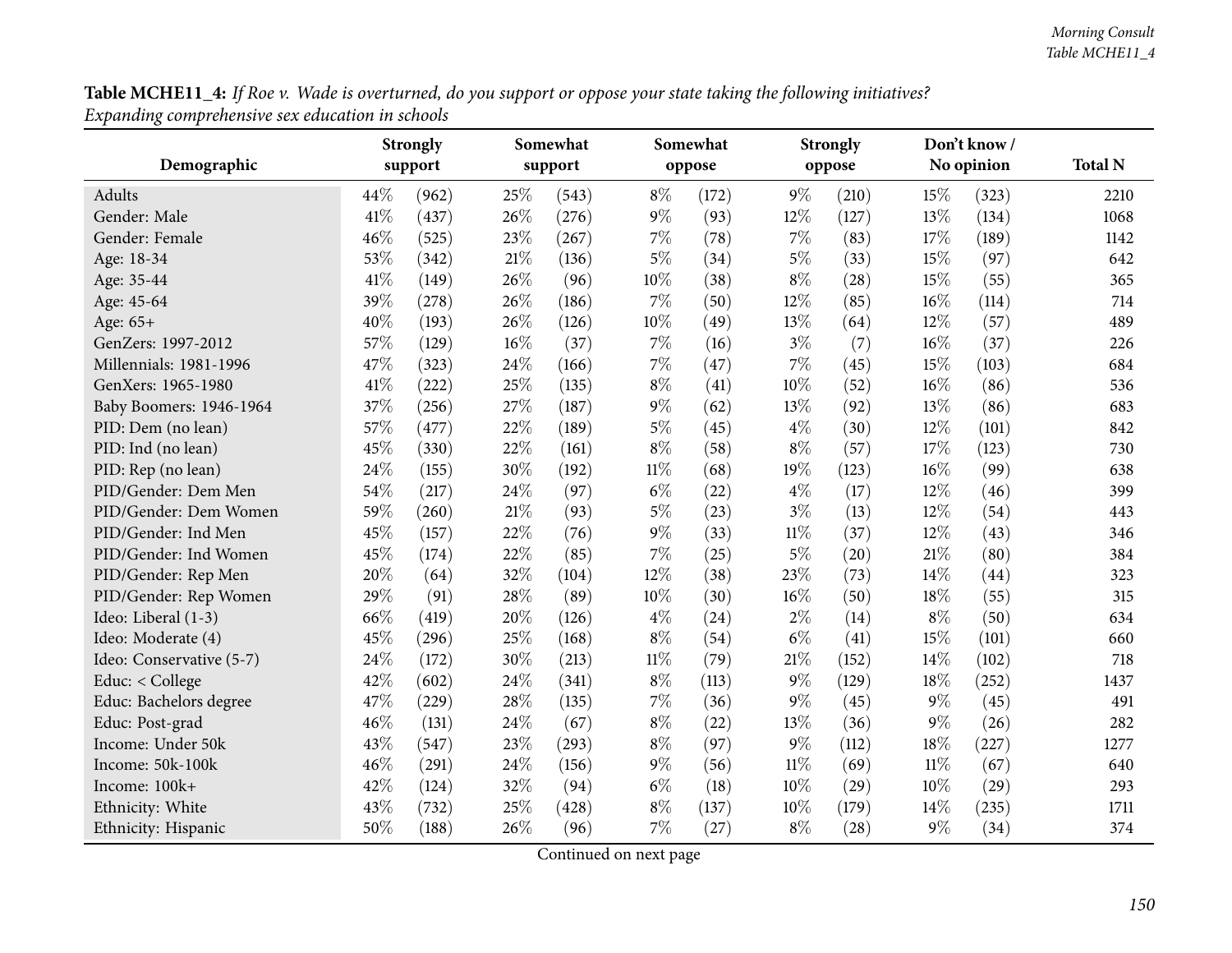# Table MCHE11\_4: If Roe v. Wade is overturned, do you support or oppose your state taking the following initiatives? *Expanding comprehensive sex education in schools*

|                                   |      | <b>Strongly</b> |        | Somewhat |        | Somewhat |        | <b>Strongly</b> |        | Don't know/ |                |
|-----------------------------------|------|-----------------|--------|----------|--------|----------|--------|-----------------|--------|-------------|----------------|
| Demographic                       |      | support         |        | support  |        | oppose   |        | oppose          |        | No opinion  | <b>Total N</b> |
| Adults                            | 44%  | (962)           | 25%    | (543)    | $8\%$  | (172)    | $9\%$  | (210)           | 15%    | (323)       | 2210           |
| Ethnicity: Black                  | 47%  | (133)           | 19%    | (54)     | $7\%$  | (21)     | $6\%$  | (18)            | 20%    | (56)        | 282            |
| Ethnicity: Other                  | 45%  | (97)            | 28%    | (62)     | $6\%$  | (13)     | $6\%$  | (13)            | 15%    | (32)        | 217            |
| All Christian                     | 37%  | (375)           | 28%    | (279)    | 10%    | (97)     | 13%    | (136)           | 12%    | (120)       | 1008           |
| All Non-Christian                 | 56%  | (56)            | 18%    | (18)     | $5\%$  | (5)      | $6\%$  | (6)             | 16%    | (16)        | 100            |
| Atheist                           | 67%  | (72)            | 19%    | (21)     | $4\%$  | (4)      | 5%     | (6)             | $5\%$  | (5)         | 107            |
| Agnostic/Nothing in particular    | 49%  | (300)           | $22\%$ | (131)    | $6\%$  | (37)     | 5%     | (32)            | 18%    | (107)       | 607            |
| Something Else                    | 41\% | (159)           | $24\%$ | (95)     | $7\%$  | (29)     | $8\%$  | (31)            | 19%    | (75)        | 389            |
| Religious Non-Protestant/Catholic | 49%  | (65)            | 18%    | (24)     | $5\%$  | (6)      | 11%    | (14)            | 17%    | (22)        | 131            |
| Evangelical                       | 35%  | (196)           | 24%    | (137)    | $11\%$ | (60)     | 14%    | (81)            | 16%    | (91)        | 565            |
| Non-Evangelical                   | 41\% | (324)           | 29%    | (224)    | $8\%$  | (64)     | 10%    | (76)            | 12%    | (96)        | 783            |
| Community: Urban                  | 47%  | (306)           | $23\%$ | (149)    | $8\%$  | (51)     | 9%     | (57)            | 14%    | (95)        | 658            |
| Community: Suburban               | 45%  | (449)           | 25%    | (246)    | $7\%$  | (69)     | 10%    | (104)           | 13%    | (125)       | 993            |
| Community: Rural                  | 37%  | (208)           | 26%    | (147)    | $9\%$  | (52)     | $9\%$  | (49)            | 19%    | (104)       | 560            |
| Employ: Private Sector            | 46%  | (324)           | 29%    | (200)    | $9\%$  | (60)     | 7%     | (52)            | $9\%$  | (63)        | 700            |
| Employ: Government                | 50%  | (54)            | 25%    | (27)     | $6\%$  | (7)      | 7%     | (7)             | 12%    | (13)        | 107            |
| Employ: Self-Employed             | 48%  | (85)            | 22%    | (39)     | $4\%$  | (7)      | 10%    | (18)            | 16%    | (28)        | 178            |
| Employ: Homemaker                 | 36%  | (55)            | $31\%$ | (48)     | 7%     | (10)     | $5\%$  | (8)             | 21%    | (32)        | 153            |
| Employ: Student                   | 45%  | (31)            | $26\%$ | (18)     | $4\%$  | (2)      | 7%     | (5)             | 19%    | (13)        | 69             |
| Employ: Retired                   | 39%  | (213)           | 25%    | (136)    | 10%    | (56)     | 14%    | (78)            | 12%    | (68)        | 550            |
| Employ: Unemployed                | 42%  | (133)           | 17%    | (54)     | $5\%$  | (17)     | $9\%$  | (29)            | 26%    | (82)        | 316            |
| Employ: Other                     | 49%  | (67)            | 15%    | (20)     | 9%     | (12)     | 9%     | (13)            | 18%    | (24)        | 136            |
| Military HH: Yes                  | 38%  | (108)           | 33%    | (92)     | 10%    | (29)     | 13%    | (37)            | $6\%$  | (17)        | 282            |
| Military HH: No                   | 44%  | (855)           | 23%    | (451)    | 7%     | (143)    | 9%     | (173)           | 16%    | (306)       | 1928           |
| RD/WT: Right Direction            | 53%  | (364)           | 25%    | (169)    | $7\%$  | (44)     | $3\%$  | (23)            | 12%    | (82)        | 683            |
| RD/WT: Wrong Track                | 39%  | (598)           | $24\%$ | (374)    | $8\%$  | (127)    | $12\%$ | (187)           | 16%    | (241)       | 1527           |
| Biden Job Approve                 | 58%  | (548)           | 23%    | (215)    | $6\%$  | (58)     | $3\%$  | (24)            | $11\%$ | (107)       | 953            |
| Biden Job Disapprove              | 32%  | (371)           | $27\%$ | (314)    | 10%    | (111)    | 16%    | (182)           | 15%    | (167)       | 1145           |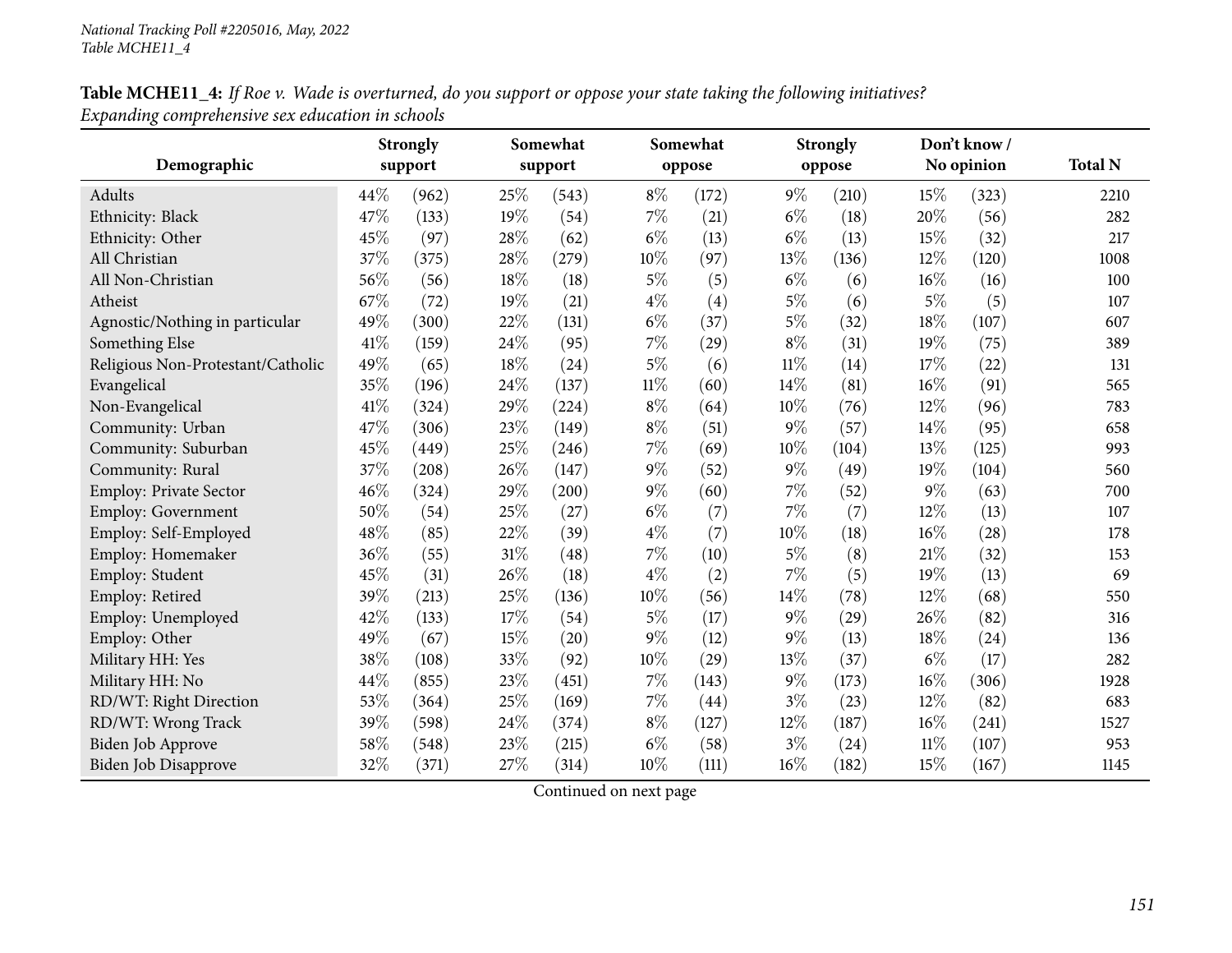Table MCHE11\_4: If Roe v. Wade is overturned, do you support or oppose your state taking the following initiatives? *Expanding comprehensive sex education in schools*

|                                      |      | <b>Strongly</b> |        | Somewhat |        | Somewhat |       | <b>Strongly</b> |        | Don't know / |                |
|--------------------------------------|------|-----------------|--------|----------|--------|----------|-------|-----------------|--------|--------------|----------------|
| Demographic                          |      | support         |        | support  |        | oppose   |       | oppose          |        | No opinion   | <b>Total N</b> |
| Adults                               | 44\% | (962)           | 25%    | (543)    | $8\%$  | (172)    | $9\%$ | (210)           | 15%    | (323)        | 2210           |
| Biden Job Strongly Approve           | 62%  | (248)           | 18%    | (69)     | $5\%$  | (20)     | $2\%$ | (10)            | 12%    | (49)         | 396            |
| Biden Job Somewhat Approve           | 54%  | (301)           | 26%    | (146)    | $7\%$  | (38)     | $3\%$ | (14)            | 10%    | (58)         | 557            |
| Biden Job Somewhat Disapprove        | 44%  | (151)           | 33%    | (116)    | $7\%$  | (23)     | $3\%$ | (12)            | 13%    | (44)         | 346            |
| <b>Biden Job Strongly Disapprove</b> | 28\% | (220)           | 25%    | (199)    | $11\%$ | (88)     | 21\%  | (170)           | 15%    | (123)        | 799            |
| Favorable of Biden                   | 58%  | (563)           | 23%    | (225)    | $6\%$  | (57)     | $2\%$ | (24)            | 10%    | (100)        | 969            |
| Unfavorable of Biden                 | 32%  | (357)           | 27%    | (302)    | 10%    | (113)    | 16%   | (182)           | 15%    | (163)        | 1116           |
| Very Favorable of Biden              | 63%  | (261)           | 19%    | (77)     | $6\%$  | (24)     | $2\%$ | (9)             | $11\%$ | (44)         | 416            |
| Somewhat Favorable of Biden          | 55%  | (302)           | 27%    | (148)    | $6\%$  | (33)     | $3\%$ | (14)            | $10\%$ | (55)         | 553            |
| Somewhat Unfavorable of Biden        | 47%  | (142)           | $31\%$ | (93)     | $7\%$  | (22)     | $2\%$ | (7)             | 13%    | (39)         | 302            |
| Very Unfavorable of Biden            | 26%  | (215)           | 26%    | (209)    | $11\%$ | (92)     | 21\%  | (174)           | 15%    | (124)        | 814            |
| #1 Issue: Economy                    | 37%  | (310)           | 29%    | (246)    | $9\%$  | (71)     | 12%   | (100)           | 13%    | (110)        | 838            |
| #1 Issue: Security                   | 32%  | (89)            | 25%    | (70)     | 13%    | (36)     | 18%   | (49)            | 13%    | (35)         | 279            |
| #1 Issue: Health Care                | 55%  | (115)           | 18%    | (37)     | $3\%$  | (7)      | $4\%$ | (7)             | 20%    | (42)         | 207            |
| #1 Issue: Medicare / Social Security | 40%  | (101)           | 23%    | (59)     | 10%    | (25)     | $9\%$ | (22)            | 18%    | (45)         | 252            |
| #1 Issue: Women's Issues             | 71%  | (183)           | 12%    | (31)     | $3\%$  | (9)      | $3\%$ | (7)             | $11\%$ | (29)         | 259            |
| #1 Issue: Education                  | 40%  | (36)            | 26%    | (23)     | $9\%$  | (8)      | $1\%$ | (1)             | 24%    | (22)         | 90             |
| #1 Issue: Energy                     | 50%  | (79)            | 30%    | (48)     | $6\%$  | (9)      | $3\%$ | (5)             | $11\%$ | (17)         | 158            |
| #1 Issue: Other                      | 39%  | (50)            | 24\%   | (31)     | $5\%$  | (6)      | 15%   | (19)            | 17%    | (22)         | 128            |
| 2020 Vote: Joe Biden                 | 59%  | (595)           | 23%    | (229)    | $5\%$  | (55)     | $3\%$ | (27)            | 10%    | (103)        | 1008           |
| 2020 Vote: Donald Trump              | 24%  | (171)           | 29%    | (205)    | 12%    | (85)     | 21\%  | (152)           | 14%    | (103)        | 716            |
| 2020 Vote: Other                     | 34%  | (22)            | 26%    | (17)     | $4\%$  | (2)      | 14%   | (9)             | 23%    | (15)         | 65             |
| 2020 Vote: Didn't Vote               | 41%  | (174)           | 22%    | (92)     | 7%     | (30)     | $5\%$ | (22)            | 25%    | (103)        | 421            |
| 2018 House Vote: Democrat            | 62%  | (479)           | $21\%$ | (167)    | $5\%$  | (40)     | $3\%$ | (24)            | 9%     | (69)         | 778            |
| 2018 House Vote: Republican          | 23%  | (141)           | 30%    | (185)    | 13%    | (78)     | 23%   | (139)           | 12%    | (75)         | 618            |
| 2018 House Vote: Someone else        | 49%  | (27)            | $21\%$ | (12)     | $7\%$  | (4)      | $4\%$ | (2)             | 20%    | (11)         | 56             |
| 2016 Vote: Hillary Clinton           | 60%  | (457)           | 22%    | (165)    | $6\%$  | (42)     | $3\%$ | (26)            | $9\%$  | (66)         | 757            |
| 2016 Vote: Donald Trump              | 25%  | (168)           | 29%    | (194)    | 12%    | (81)     | 20%   | (137)           | 14\%   | (93)         | 673            |
| 2016 Vote: Other                     | 51%  | (61)            | $21\%$ | (26)     | $7\%$  | (9)      | $9\%$ | (11)            | 12%    | (14)         | 121            |
| 2016 Vote: Didn't Vote               | 42%  | (274)           | 24\%   | (157)    | $6\%$  | (40)     | $5\%$ | (36)            | 23%    | (150)        | 656            |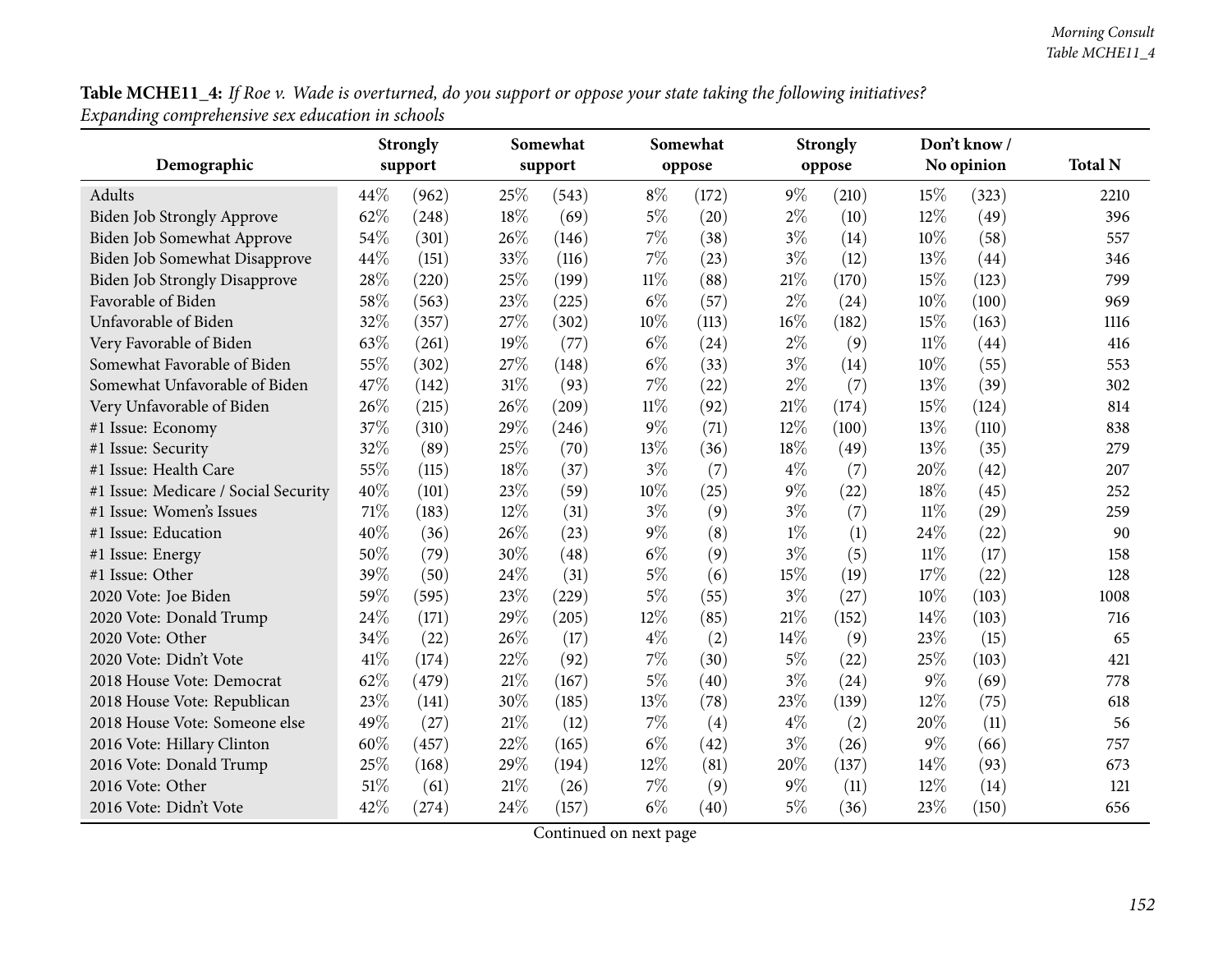# Table MCHE11\_4: If Roe v. Wade is overturned, do you support or oppose your state taking the following initiatives? *Expanding comprehensive sex education in schools*

| Demographic                   |        | <b>Strongly</b><br>support |        | Somewhat<br>support |        | Somewhat<br>oppose |        | <b>Strongly</b><br>oppose |        | Don't know/<br>No opinion | <b>Total N</b> |
|-------------------------------|--------|----------------------------|--------|---------------------|--------|--------------------|--------|---------------------------|--------|---------------------------|----------------|
| Adults                        | $44\%$ | (962)                      | 25\%   | (543)               | $8\%$  | (172)              | $9\%$  | (210)                     | 15%    | (323)                     | 2210           |
| Voted in 2014: Yes            | 44\%   | (560)                      | 25\%   | (314)               | $8\%$  | (105)              | 12%    | (149)                     | $11\%$ | (137)                     | 1265           |
| Voted in 2014: No             | 43\%   | (403)                      | 24\%   | $^{'}229)$          | $7\%$  | (67)               | $6\%$  | (60)                      | 20%    | (186)                     | 945            |
| 4-Region: Northeast           | 46%    | (177)                      | 26\%   | (98)                | $8\%$  | (30)               | $9\%$  | (35)                      | $11\%$ | (42)                      | 383            |
| 4-Region: Midwest             | 41\%   | (189)                      | $26\%$ | (120)               | $6\%$  | (30)               | $10\%$ | (45)                      | $16\%$ | (73)                      | 456            |
| 4-Region: South               | 39%    | (333)                      | 24\%   | (199)               | 10%    | (81)               | $11\%$ | (90)                      | 17%    | (142)                     | 844            |
| 4-Region: West                | 50%    | (263)                      | 24\%   | (127)               | $6\%$  | (30)               | $8\%$  | (40)                      | 13\%   | (67)                      | 527            |
| Mothers                       | 47\%   | (144)                      | 27\%   | (84)                | $7\%$  | (21)               | $5\%$  | (15)                      | $14\%$ | $\left( 44\right)$        | 309            |
| Women using BC                | 54\%   | (110)                      | $26\%$ | (53)                | 5%     | (10)               | $3\%$  | (6)                       | $11\%$ | (23)                      | 202            |
| Women not using BC            | $44\%$ | (402)                      | 23%    | (209)               | $7\%$  | (65)               | $8\%$  | (71)                      | 18%    | (158)                     | 905            |
| Women 18-44 Use BC            | 53%    | (96)                       | 26%    | (48)                | $5\%$  | (9)                | $3\%$  | (6)                       | 12%    | (21)                      | 180            |
| <b>Women 18-44</b>            | 52%    | $^{'}278)$                 | 22%    | (118)               | $6\%$  | (33)               | $4\%$  | (20)                      | $16\%$ | (86)                      | 535            |
| <b>State Has Trigger Laws</b> | 46%    | (178)                      | 28\%   | (110)               | $10\%$ | (39)               | $11\%$ | (42)                      | $4\%$  | (17)                      | 386            |
| Pro-Choice                    | 59%    | (749)                      | 24\%   | (305)               | $6\%$  | (71)               | $4\%$  | (46)                      | $8\%$  | (108)                     | 1279           |
| Anti-Choice                   | 25\%   | (174)                      | 28\%   | (193)               | 13\%   | (89)               | 22%    | (153)                     | $11\%$ | (79)                      | 687            |
| Split Sample a                | 43\%   | (472)                      | 25\%   | (280)               | $8\%$  | (87)               | $10\%$ | (112)                     | 14%    | (151)                     | 1102           |
| Split Sample B                | 44\%   | (490)                      | 24\%   | (263)               | $8\%$  | (85)               | $9\%$  | (98)                      | $16\%$ | (172)                     | 1108           |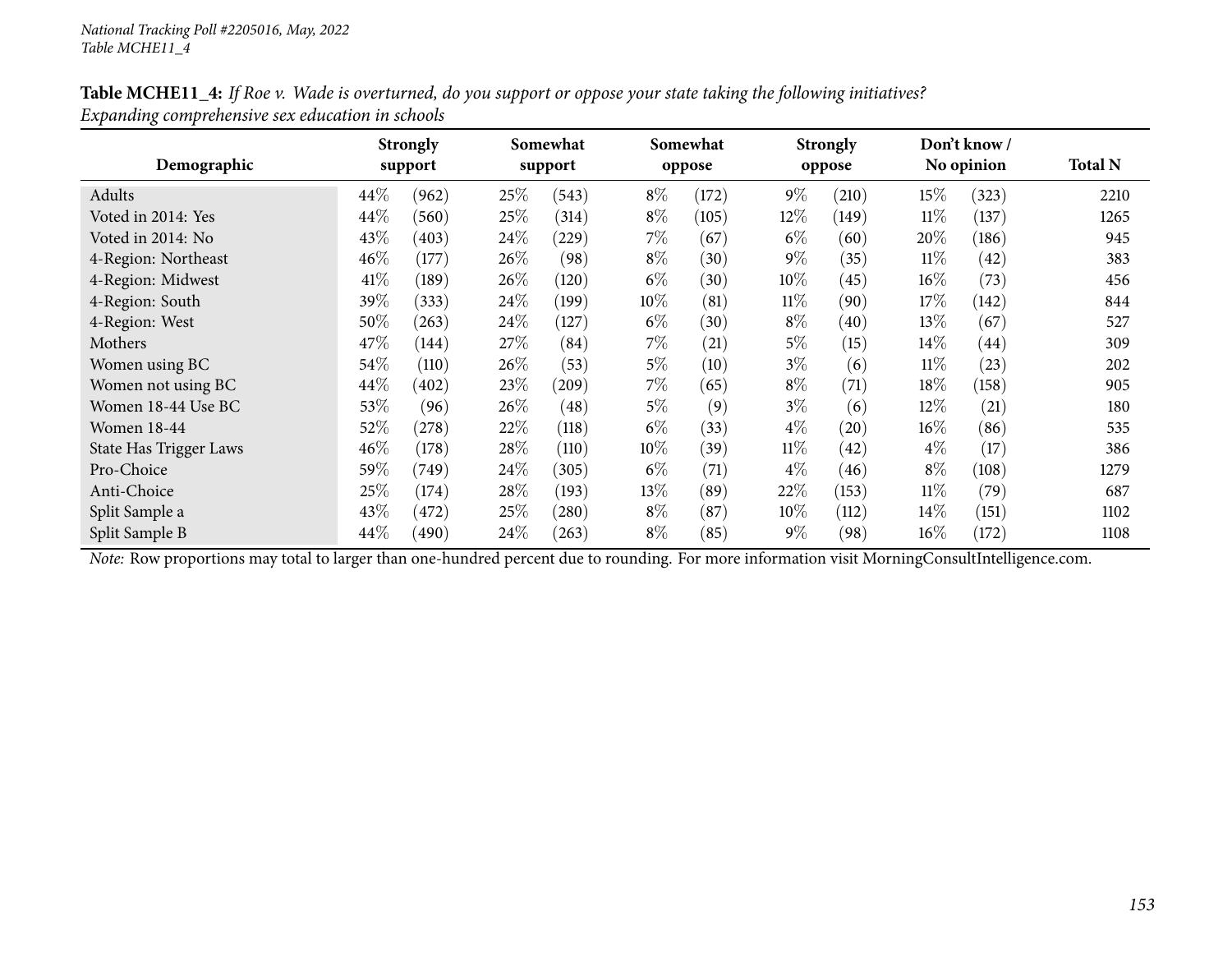|                          |        | <b>Strongly</b> |        | Somewhat |        | Somewhat |        | <b>Strongly</b> |        | Don't know/ |                |
|--------------------------|--------|-----------------|--------|----------|--------|----------|--------|-----------------|--------|-------------|----------------|
| Demographic              |        | support         |        | support  |        | oppose   |        | oppose          |        | No opinion  | <b>Total N</b> |
| Adults                   | 50%    | (1096)          | $21\%$ | (460)    | $8\%$  | (166)    | $8\%$  | (173)           | 14%    | (315)       | 2210           |
| Gender: Male             | 44%    | (472)           | 24%    | (257)    | $9\%$  | (101)    | 10%    | (108)           | 12%    | (130)       | 1068           |
| Gender: Female           | 55%    | (624)           | 18%    | (203)    | $6\%$  | (66)     | $6\%$  | (64)            | 16%    | (185)       | 1142           |
| Age: 18-34               | 57%    | (364)           | 18%    | (115)    | $6\%$  | (39)     | $4\%$  | (27)            | 15%    | (97)        | 642            |
| Age: 35-44               | 45%    | (163)           | 26%    | (95)     | $8\%$  | (30)     | $6\%$  | (22)            | 15%    | (56)        | 365            |
| Age: 45-64               | 48%    | (344)           | 20%    | (139)    | $7\%$  | (53)     | 9%     | (66)            | 16%    | (112)       | 714            |
| Age: 65+                 | 46%    | (226)           | 23%    | (111)    | $9\%$  | (45)     | 12%    | (58)            | 10%    | (49)        | 489            |
| GenZers: 1997-2012       | 59%    | (134)           | 14%    | (32)     | $5\%$  | (12)     | $5\%$  | (10)            | 17%    | (38)        | 226            |
| Millennials: 1981-1996   | 51\%   | (349)           | 22%    | (154)    | $7\%$  | (50)     | $5\%$  | (32)            | 15%    | (100)       | 684            |
| GenXers: 1965-1980       | 50%    | (267)           | $21\%$ | (110)    | $6\%$  | (32)     | 7%     | (38)            | 17%    | (90)        | 536            |
| Baby Boomers: 1946-1964  | 46%    | (311)           | 21\%   | (145)    | 10%    | (68)     | 12%    | (82)            | $11\%$ | (77)        | 683            |
| PID: Dem (no lean)       | 64%    | (538)           | $16\%$ | (132)    | $6\%$  | (53)     | $3\%$  | (29)            | $11\%$ | (90)        | 842            |
| PID: Ind (no lean)       | 48%    | (352)           | 23%    | (167)    | 7%     | (49)     | $5\%$  | (39)            | 17%    | (123)       | 730            |
| PID: Rep (no lean)       | 32%    | (206)           | 25%    | (161)    | 10%    | (64)     | 16%    | (105)           | 16%    | (102)       | 638            |
| PID/Gender: Dem Men      | 60%    | (238)           | 20%    | (80)     | $7\%$  | (27)     | $3\%$  | (13)            | 10%    | (42)        | 399            |
| PID/Gender: Dem Women    | 68%    | (301)           | 12%    | (52)     | $6\%$  | (26)     | 4%     | (16)            | $11\%$ | (48)        | 443            |
| PID/Gender: Ind Men      | 45%    | (155)           | 26%    | (90)     | $8\%$  | (28)     | $8\%$  | (29)            | 13%    | (44)        | 346            |
| PID/Gender: Ind Women    | $51\%$ | (198)           | $20\%$ | (77)     | $6\%$  | (21)     | $3\%$  | (10)            | 20%    | (79)        | 384            |
| PID/Gender: Rep Men      | 25%    | (80)            | 27%    | (86)     | 14%    | (46)     | 21%    | (66)            | 14%    | (44)        | 323            |
| PID/Gender: Rep Women    | 40%    | (126)           | 24%    | (74)     | $6\%$  | (19)     | 12%    | (39)            | 18%    | (58)        | 315            |
| Ideo: Liberal (1-3)      | 74%    | (472)           | $11\%$ | (70)     | $4\%$  | (26)     | $2\%$  | (14)            | $8\%$  | (52)        | 634            |
| Ideo: Moderate (4)       | 47\%   | (309)           | 26%    | (171)    | $9\%$  | (57)     | 5%     | (32)            | 14%    | (90)        | 660            |
| Ideo: Conservative (5-7) | 32%    | (230)           | 26%    | (187)    | $10\%$ | (75)     | 17%    | (121)           | 15%    | (105)       | 718            |
| Educ: < College          | 48%    | (694)           | 20%    | (291)    | 7%     | (98)     | 7%     | (99)            | 18%    | (254)       | 1437           |
| Educ: Bachelors degree   | 53%    | (258)           | $21\%$ | (104)    | $9\%$  | (46)     | 9%     | (43)            | $8\%$  | (39)        | 491            |
| Educ: Post-grad          | 51\%   | (144)           | 23%    | (65)     | $8\%$  | (22)     | $11\%$ | (30)            | $8\%$  | (21)        | 282            |
| Income: Under 50k        | 50%    | (634)           | 19%    | (247)    | $7\%$  | (95)     | $6\%$  | (81)            | 17%    | (221)       | 1277           |
| Income: 50k-100k         | 50%    | (323)           | 22%    | (144)    | 7%     | (47)     | $9\%$  | (57)            | $11\%$ | (70)        | 640            |
| Income: 100k+            | 47%    | (139)           | 24%    | (70)     | $9\%$  | (25)     | 12%    | (35)            | $8\%$  | (24)        | 293            |
| Ethnicity: White         | 49%    | (844)           | 21\%   | (357)    | $8\%$  | (136)    | $8\%$  | (145)           | 13%    | (229)       | 1711           |
| Ethnicity: Hispanic      | 50%    | (188)           | 25%    | (95)     | $8\%$  | (29)     | 7%     | (25)            | 10%    | (37)        | 374            |

**Table MCHE11\_5:** If Roe v. Wade is overturned, do you support or oppose your state taking the following initiatives? Increasing public funding for affordable birth control and family planning services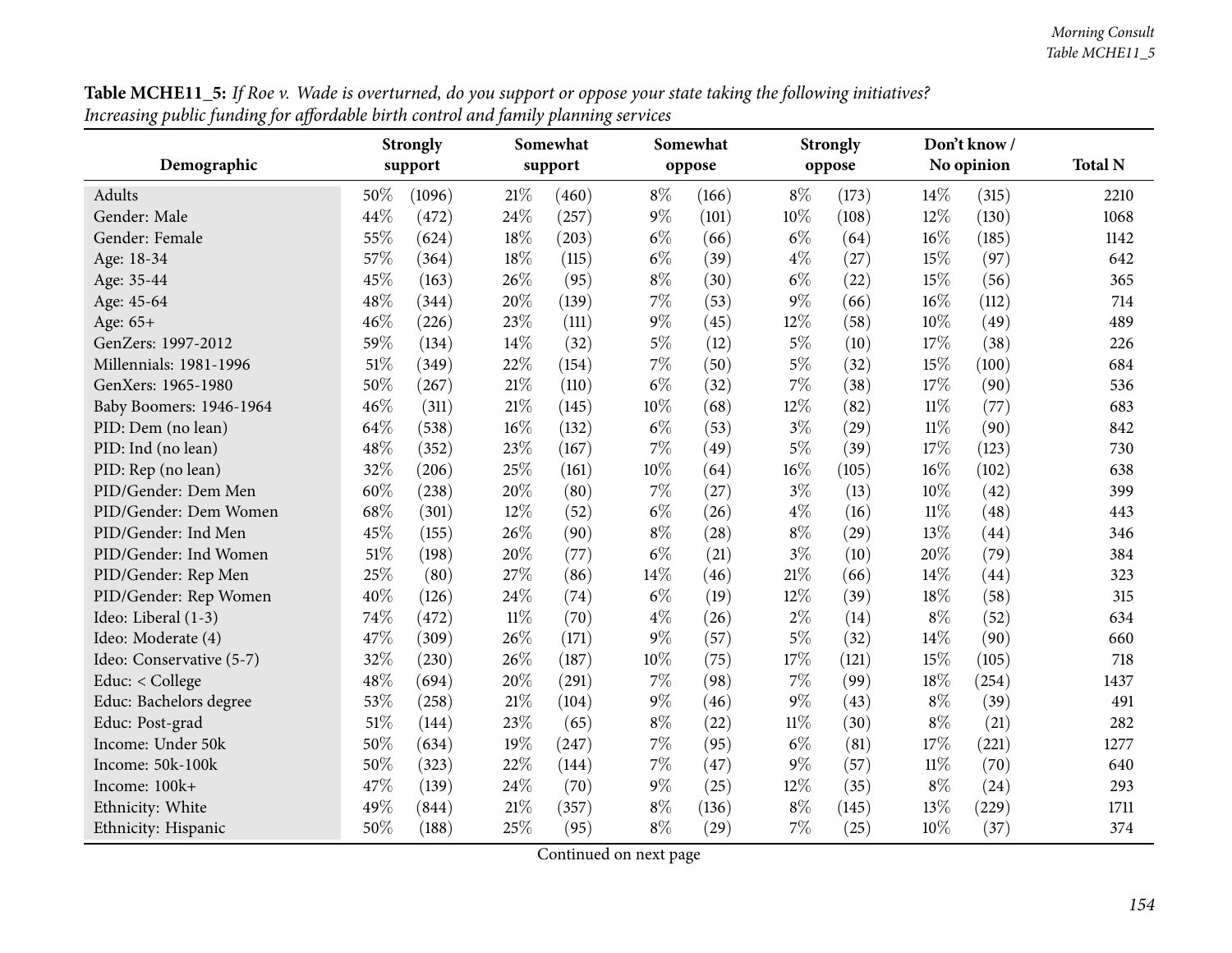|                                   |        | <b>Strongly</b> |        | Somewhat |        | Somewhat |        | <b>Strongly</b> |        | Don't know/ |                |
|-----------------------------------|--------|-----------------|--------|----------|--------|----------|--------|-----------------|--------|-------------|----------------|
| Demographic                       |        | support         |        | support  |        | oppose   |        | oppose          |        | No opinion  | <b>Total N</b> |
| Adults                            | 50%    | (1096)          | 21%    | (460)    | $8\%$  | (166)    | $8\%$  | (173)           | $14\%$ | (315)       | 2210           |
| Ethnicity: Black                  | 48%    | (137)           | 21%    | (59)     | 7%     | (19)     | $5\%$  | (14)            | 19%    | (54)        | 282            |
| Ethnicity: Other                  | 53%    | (115)           | 21\%   | (45)     | $5\%$  | (11)     | $6\%$  | (14)            | 15%    | (32)        | 217            |
| All Christian                     | 45%    | (449)           | 23%    | (236)    | $9\%$  | (95)     | $11\%$ | (109)           | 12%    | (118)       | 1008           |
| All Non-Christian                 | 55%    | (54)            | 17%    | (17)     | 7%     | (7)      | $6\%$  | (6)             | 16%    | (16)        | 100            |
| Atheist                           | 69%    | (74)            | $13\%$ | (14)     | $6\%$  | (7)      | $4\%$  | (4)             | 7%     | (8)         | 107            |
| Agnostic/Nothing in particular    | 55%    | (335)           | $18\%$ | (109)    | $5\%$  | (30)     | $4\%$  | (27)            | 17%    | (105)       | 607            |
| Something Else                    | 47%    | (184)           | 22%    | (84)     | $7\%$  | (27)     | 7%     | (27)            | 17%    | (67)        | 389            |
| Religious Non-Protestant/Catholic | 49%    | (64)            | 17%    | (22)     | $8\%$  | (11)     | 10%    | (13)            | 16%    | (22)        | 131            |
| Evangelical                       | 42%    | (240)           | 23%    | (128)    | $9\%$  | (51)     | $11\%$ | (65)            | 15%    | (82)        | 565            |
| Non-Evangelical                   | 48%    | (379)           | 23%    | (178)    | $9\%$  | (68)     | $8\%$  | (63)            | 12%    | (95)        | 783            |
| Community: Urban                  | 50%    | (331)           | 20%    | (130)    | $9\%$  | (58)     | $7\%$  | (46)            | 14%    | (92)        | 658            |
| Community: Suburban               | $51\%$ | (508)           | $22\%$ | (222)    | $6\%$  | (63)     | $8\%$  | (77)            | 12%    | (123)       | 993            |
| Community: Rural                  | 46%    | (257)           | 19%    | (109)    | $8\%$  | (46)     | $9\%$  | (49)            | 18%    | (99)        | 560            |
| <b>Employ: Private Sector</b>     | 52%    | (362)           | $22\%$ | (151)    | $10\%$ | (73)     | 7%     | (50)            | 9%     | (65)        | 700            |
| <b>Employ: Government</b>         | 53%    | (57)            | $21\%$ | (23)     | $5\%$  | (6)      | $6\%$  | (6)             | 14%    | (15)        | 107            |
| Employ: Self-Employed             | 53%    | (94)            | 19%    | (34)     | $6\%$  | (11)     | 10%    | (17)            | 12%    | (21)        | 178            |
| Employ: Homemaker                 | 53%    | (82)            | 18%    | (27)     | $6\%$  | (9)      | $3\%$  | (5)             | 20%    | (30)        | 153            |
| Employ: Student                   | 54%    | (37)            | 23%    | (16)     | $1\%$  | (1)      |        | (0)             | 22%    | (15)        | 69             |
| Employ: Retired                   | 45%    | (248)           | 25%    | (135)    | $8\%$  | (44)     | $11\%$ | (62)            | $11\%$ | (61)        | 550            |
| Employ: Unemployed                | 47%    | (150)           | 15%    | (47)     | $5\%$  | (17)     | $7\%$  | (23)            | 25%    | (79)        | 316            |
| Employ: Other                     | 49%    | (66)            | $20\%$ | (27)     | $5\%$  | (7)      | $6\%$  | (8)             | 20%    | (28)        | 136            |
| Military HH: Yes                  | 45%    | (127)           | 28%    | (79)     | $8\%$  | (22)     | 13%    | (36)            | $6\%$  | (18)        | 282            |
| Military HH: No                   | 50%    | (969)           | 20%    | (381)    | $7\%$  | (145)    | 7%     | (137)           | 15%    | (296)       | 1928           |
| RD/WT: Right Direction            | 60%    | (408)           | 20%    | (135)    | 7%     | (47)     | $3\%$  | (22)            | 10%    | (70)        | 683            |
| RD/WT: Wrong Track                | 45%    | (688)           | $21\%$ | (325)    | $8\%$  | (120)    | 10%    | (151)           | 16%    | (245)       | 1527           |
| Biden Job Approve                 | 64%    | (611)           | 18%    | (169)    | $6\%$  | (53)     | $2\%$  | (22)            | 10%    | (97)        | 953            |
| Biden Job Disapprove              | 38%    | (433)           | 24\%   | (278)    | 10%    | (110)    | 13%    | (149)           | 15%    | (175)       | 1145           |

Table MCHE11\_5: If Roe v. Wade is overturned, do you support or oppose your state taking the following initiatives? Increasing public funding for affordable birth control and family planning services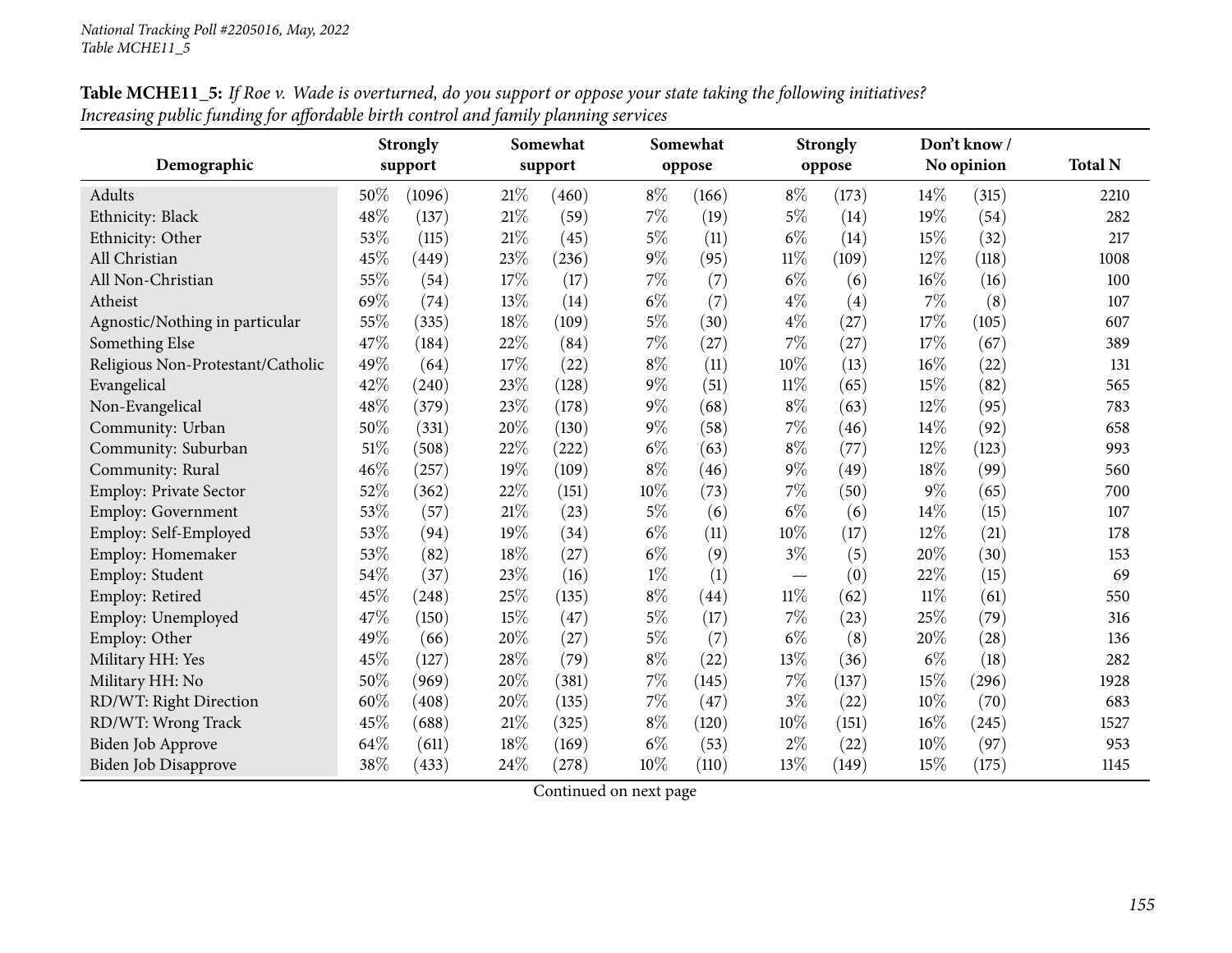| <b>Table MCHE11_5:</b> If Roe v. Wade is overturned, do you support or oppose your state taking the following initiatives? |  |
|----------------------------------------------------------------------------------------------------------------------------|--|
| Increasing public funding for affordable birth control and family planning services                                        |  |

| $\bullet$ .<br>o,                    | Somewhat<br><b>Strongly</b> |         |        | o       | Somewhat |        | <b>Strongly</b> |        | Don't know / |            |                |
|--------------------------------------|-----------------------------|---------|--------|---------|----------|--------|-----------------|--------|--------------|------------|----------------|
| Demographic                          |                             | support |        | support |          | oppose |                 | oppose |              | No opinion | <b>Total N</b> |
| Adults                               | 50%                         | (1096)  | 21\%   | (460)   | $8\%$    | (166)  | $8\%$           | (173)  | 14%          | (315)      | 2210           |
| Biden Job Strongly Approve           | 69%                         | (275)   | 13%    | (50)    | $6\%$    | (23)   | $3\%$           | (11)   | $9\%$        | (38)       | 396            |
| Biden Job Somewhat Approve           | 60%                         | (337)   | $21\%$ | (120)   | $5\%$    | (30)   | $2\%$           | (12)   | $11\%$       | (59)       | 557            |
| Biden Job Somewhat Disapprove        | 49%                         | (170)   | 24%    | (83)    | 7%       | (24)   | $5\%$           | (16)   | 15%          | (52)       | 346            |
| <b>Biden Job Strongly Disapprove</b> | 33%                         | (262)   | 24%    | (194)   | $11\%$   | (86)   | 17%             | (133)  | 15%          | (123)      | 799            |
| Favorable of Biden                   | 65%                         | (633)   | 17%    | (161)   | $6\%$    | (58)   | $3\%$           | (26)   | $9\%$        | (92)       | 969            |
| Unfavorable of Biden                 | 37%                         | (418)   | 25%    | (284)   | $9\%$    | (103)  | 13%             | (144)  | 15%          | (167)      | 1116           |
| Very Favorable of Biden              | 71%                         | (295)   | 13%    | (54)    | $6\%$    | (25)   | $2\%$           | (8)    | $8\%$        | (34)       | 416            |
| Somewhat Favorable of Biden          | 61\%                        | (337)   | 19%    | (106)   | $6\%$    | (33)   | $3\%$           | (18)   | 10%          | (58)       | 553            |
| Somewhat Unfavorable of Biden        | 52%                         | (157)   | 26%    | (80)    | $6\%$    | (18)   | $2\%$           | (6)    | 14%          | (42)       | 302            |
| Very Unfavorable of Biden            | 32%                         | (261)   | 25%    | (204)   | $11\%$   | (86)   | 17%             | (139)  | 15%          | (125)      | 814            |
| #1 Issue: Economy                    | 46%                         | (387)   | 24%    | (198)   | 9%       | (78)   | $8\%$           | (66)   | 13%          | (109)      | 838            |
| #1 Issue: Security                   | $31\%$                      | (86)    | 28%    | (79)    | 12%      | (33)   | 16%             | (44)   | 13%          | (36)       | 279            |
| #1 Issue: Health Care                | 64%                         | (133)   | 13%    | (27)    | $3\%$    | (6)    | $4\%$           | (8)    | 16%          | (33)       | 207            |
| #1 Issue: Medicare / Social Security | 44%                         | (111)   | 25%    | (62)    | 7%       | (17)   | $7\%$           | (19)   | 17%          | (43)       | 252            |
| #1 Issue: Women's Issues             | 74%                         | (192)   | 10%    | (26)    | $3\%$    | (8)    | $3\%$           | (7)    | 10%          | (27)       | 259            |
| #1 Issue: Education                  | 42%                         | (38)    | 22%    | (19)    | $4\%$    | (4)    | $5\%$           | (4)    | 27%          | (24)       | 90             |
| #1 Issue: Energy                     | 54%                         | (85)    | 20%    | (32)    | $8\%$    | (13)   | $4\%$           | (6)    | 14%          | (22)       | 158            |
| #1 Issue: Other                      | 50%                         | (63)    | 13%    | (17)    | $6\%$    | (7)    | 15%             | (19)   | 17%          | (21)       | 128            |
| 2020 Vote: Joe Biden                 | 67%                         | (677)   | 17%    | (168)   | 5%       | (48)   | $3\%$           | (26)   | 9%           | (90)       | 1008           |
| 2020 Vote: Donald Trump              | 29%                         | (208)   | 26%    | (189)   | 12%      | (88)   | 17%             | (122)  | 15%          | (109)      | 716            |
| 2020 Vote: Other                     | 41\%                        | (27)    | 21%    | (14)    | $9\%$    | (6)    | $5\%$           | (3)    | 24%          | (15)       | 65             |
| 2020 Vote: Didn't Vote               | 44%                         | (184)   | $21\%$ | (89)    | $6\%$    | (25)   | $5\%$           | (22)   | 24%          | (101)      | 421            |
| 2018 House Vote: Democrat            | 70%                         | (541)   | 15%    | (119)   | $5\%$    | (38)   | $3\%$           | (25)   | 7%           | (55)       | 778            |
| 2018 House Vote: Republican          | 28%                         | (174)   | 28%    | (171)   | $11\%$   | (69)   | 20%             | (121)  | 13%          | (83)       | 618            |
| 2018 House Vote: Someone else        | 59%                         | (33)    | 14%    | (8)     | 7%       | (4)    | $1\%$           | (1)    | 19%          | (11)       | 56             |
| 2016 Vote: Hillary Clinton           | 69%                         | (521)   | 16%    | (118)   | $4\%$    | (34)   | $3\%$           | (23)   | $8\%$        | (62)       | 757            |
| 2016 Vote: Donald Trump              | 30%                         | (203)   | 28%    | (191)   | 12%      | (80)   | 17%             | (113)  | 13%          | (86)       | 673            |
| 2016 Vote: Other                     | 52%                         | (62)    | 16%    | (19)    | 10%      | (11)   | $8\%$           | (10)   | 15%          | (18)       | 121            |
| 2016 Vote: Didn't Vote               | 47%                         | (308)   | 20%    | (132)   | $6\%$    | (41)   | $4\%$           | (27)   | 23%          | (149)      | 656            |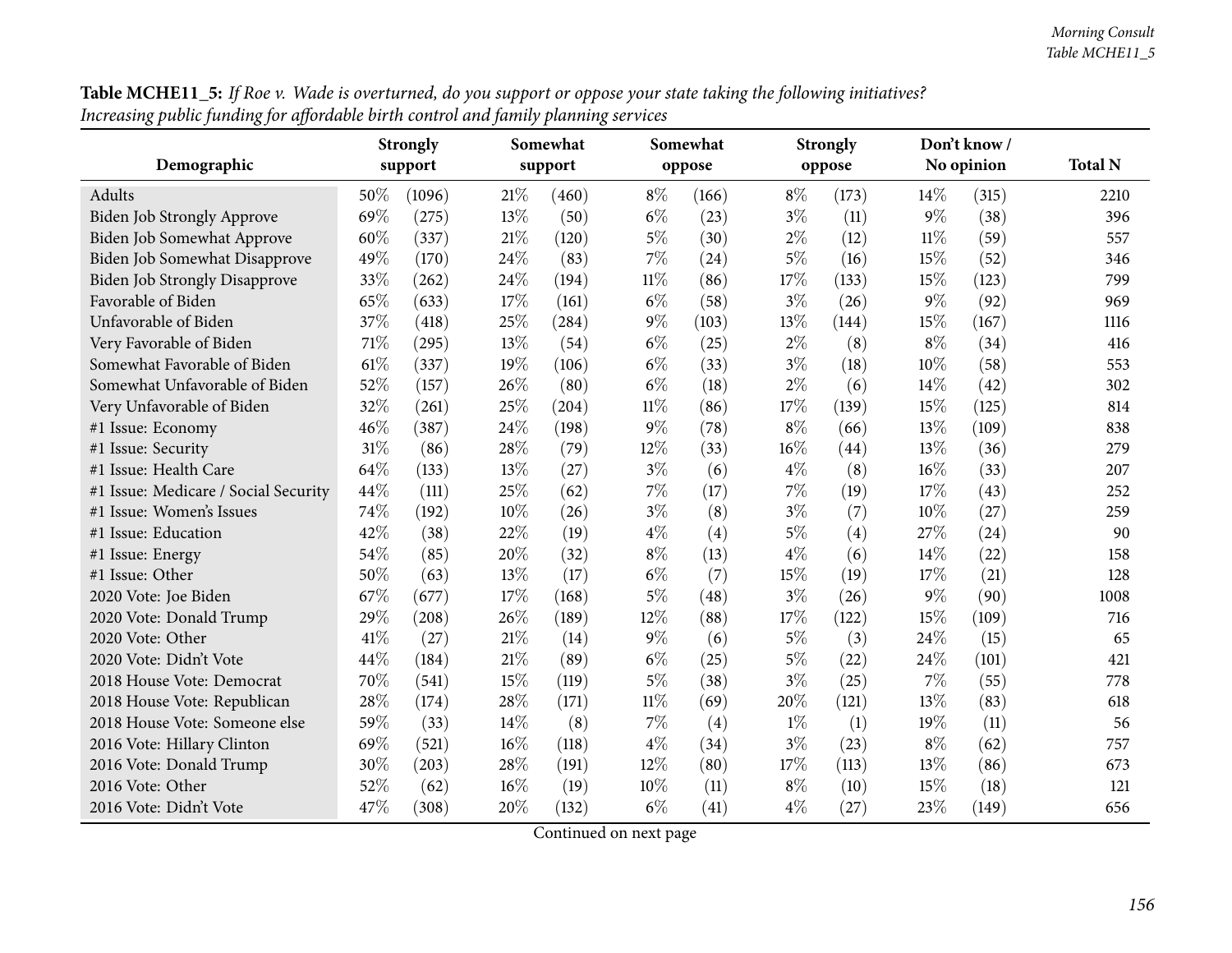| Demographic                   |        | <b>Strongly</b><br>support |        | Somewhat<br>support |        | Somewhat<br>oppose |        | <b>Strongly</b><br>oppose |        | Don't know /<br>No opinion | <b>Total N</b> |
|-------------------------------|--------|----------------------------|--------|---------------------|--------|--------------------|--------|---------------------------|--------|----------------------------|----------------|
| Adults                        | 50%    | (1096)                     | 21%    | (460)               | $8\%$  | (166)              | $8\%$  | (173)                     | $14\%$ | (315)                      | 2210           |
| Voted in 2014: Yes            | 50%    | (627)                      | 21%    | (267)               | $8\%$  | (104)              | $10\%$ | (130)                     | $11\%$ | (136)                      | 1265           |
| Voted in 2014: No             | 50%    | (469)                      | 20%    | (193)               | 7%     | (62)               | $4\%$  | (42)                      | 19%    | (179)                      | 945            |
| 4-Region: Northeast           | 53\%   | (203)                      | 20%    | (78)                | $7\%$  | (27)               | $9\%$  | (33)                      | $11\%$ | (42)                       | 383            |
| 4-Region: Midwest             | 47\%   | $^{'}215)$                 | 21%    | (96)                | $6\%$  | (29)               | $8\%$  | (35)                      | $18\%$ | (82)                       | 456            |
| 4-Region: South               | 47\%   | (398)                      | 20%    | (172)               | $8\%$  | (67)               | $8\%$  | (72)                      | $16\%$ | (136)                      | 844            |
| 4-Region: West                | 53%    | $^{'}280$                  | 22\%   | (114)               | $8\%$  | (43)               | $6\%$  | (33)                      | $11\%$ | (56)                       | 527            |
| Mothers                       | 57\%   | (177)                      | 17%    | (54)                | $8\%$  | (24)               | $5\%$  | (14)                      | 13\%   | (40)                       | 309            |
| Women using BC                | 63%    | (128)                      | 22%    | $\left( 44\right)$  | $4\%$  | (8)                | 2%     | (5)                       | $9\%$  | (18)                       | 202            |
| Women not using BC            | 54\%   | (485)                      | 17%    | (154)               | $6\%$  | (56)               | $6\%$  | (58)                      | 17%    | (152)                      | 905            |
| Women 18-44 Use BC            | 64\%   | (115)                      | 21\%   | (37)                | $4\%$  | (7)                | $3\%$  | (5)                       | $9\%$  | (16)                       | 180            |
| <b>Women 18-44</b>            | 59%    | (317)                      | 17%    | (89)                | $4\%$  | (23)               | $3\%$  | (18)                      | $16\%$ | (88)                       | 535            |
| <b>State Has Trigger Laws</b> | $51\%$ | (195)                      | 28\%   | (108)               | $7\%$  | (29)               | $10\%$ | $\left( 40\right)$        | $4\%$  | (14)                       | 386            |
| Pro-Choice                    | 66\%   | (850)                      | 19%    | (240)               | $5\%$  | (63)               | $3\%$  | (32)                      | $7\%$  | (93)                       | 1279           |
| Anti-Choice                   | 29%    | (201)                      | $26\%$ | (181)               | $14\%$ | (95)               | 18%    | (127)                     | 12%    | (83)                       | 687            |
| Split Sample a                | 49\%   | (545)                      | 19%    | (212)               | $8\%$  | (93)               | $9\%$  | (99)                      | 14%    | (153)                      | 1102           |
| Split Sample B                | 50%    | (551)                      | 22%    | (248)               | $7\%$  | (73)               | $7\%$  | (74)                      | 15%    | (162)                      | 1108           |

Table MCHE11\_5: If Roe v. Wade is overturned, do you support or oppose your state taking the following initiatives? Increasing public funding for affordable birth control and family planning services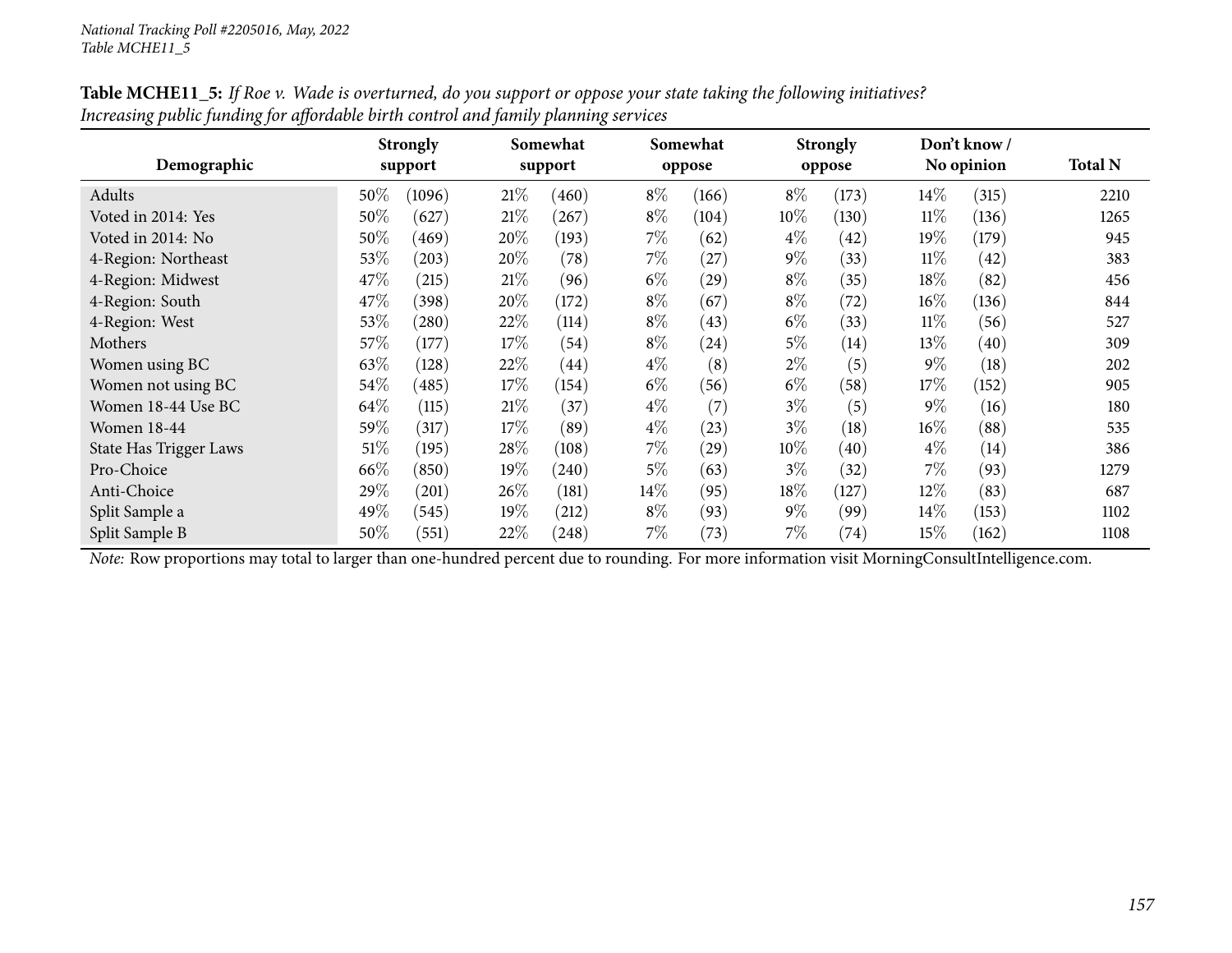**Table MCHE11\_6:** If Roe v. Wade is overturned, do you support or oppose your state taking the following initiatives? *Increasing public funding for affordable health care services*

|                          |        | <b>Strongly</b> | Somewhat |         |        | Somewhat |        | <b>Strongly</b> |        | Don't know/ |                |
|--------------------------|--------|-----------------|----------|---------|--------|----------|--------|-----------------|--------|-------------|----------------|
| Demographic              |        | support         |          | support |        | oppose   |        | oppose          |        | No opinion  | <b>Total N</b> |
| Adults                   | 50%    | (1116)          | 23%      | (499)   | 7%     | (159)    | $6\%$  | (139)           | 13%    | (297)       | 2210           |
| Gender: Male             | 47%    | (498)           | 25%      | (272)   | $9\%$  | (96)     | $8\%$  | (86)            | $11\%$ | (116)       | 1068           |
| Gender: Female           | 54%    | (618)           | 20%      | (227)   | $6\%$  | (63)     | 5%     | (53)            | 16%    | (181)       | 1142           |
| Age: 18-34               | 58%    | (371)           | 19%      | (124)   | $5\%$  | (35)     | 4%     | (24)            | 14%    | (89)        | 642            |
| Age: 35-44               | 47%    | (172)           | 25%      | (91)    | $9\%$  | (32)     | 4%     | (16)            | 15%    | (55)        | 365            |
| Age: 45-64               | 50%    | (357)           | 22%      | (154)   | $6\%$  | (46)     | 7%     | (51)            | 15%    | (105)       | 714            |
| Age: 65+                 | 44%    | (216)           | 27%      | (130)   | $10\%$ | (47)     | $10\%$ | (49)            | 10%    | (48)        | 489            |
| GenZers: 1997-2012       | 59%    | (134)           | 19%      | (42)    | $5\%$  | (11)     | $3\%$  | (7)             | 14%    | (31)        | 226            |
| Millennials: 1981-1996   | 53%    | (364)           | 22%      | (149)   | 7%     | (46)     | 4%     | (29)            | 14%    | (98)        | 684            |
| GenXers: 1965-1980       | 53%    | (282)           | 21\%     | (113)   | $5\%$  | (29)     | 5%     | (25)            | 16%    | (87)        | 536            |
| Baby Boomers: 1946-1964  | 44%    | (304)           | 26%      | (175)   | $9\%$  | (65)     | $11\%$ | (72)            | 10%    | (67)        | 683            |
| PID: Dem (no lean)       | 66%    | (559)           | 17%      | (146)   | $4\%$  | (35)     | $4\%$  | (30)            | 9%     | (72)        | 842            |
| PID: Ind (no lean)       | 49%    | (359)           | 22%      | (163)   | $8\%$  | (55)     | 4%     | (28)            | 17%    | (125)       | 730            |
| PID: Rep (no lean)       | $31\%$ | (198)           | 30%      | (190)   | $11\%$ | (69)     | 13%    | (82)            | 16%    | (100)       | 638            |
| PID/Gender: Dem Men      | 64%    | (256)           | 19%      | (75)    | $4\%$  | (18)     | 4%     | (15)            | $9\%$  | (35)        | 399            |
| PID/Gender: Dem Women    | 68%    | (303)           | 16%      | (71)    | $4\%$  | (18)     | $3\%$  | (14)            | $8\%$  | (37)        | 443            |
| PID/Gender: Ind Men      | 46%    | (158)           | 26%      | (89)    | $11\%$ | (37)     | $5\%$  | (19)            | 12%    | (43)        | 346            |
| PID/Gender: Ind Women    | 52%    | (201)           | 19%      | (74)    | $5\%$  | (18)     | 2%     | (9)             | 21%    | (82)        | 384            |
| PID/Gender: Rep Men      | 26%    | (83)            | 33%      | (107)   | 13%    | (41)     | 16%    | (52)            | 12%    | (39)        | 323            |
| PID/Gender: Rep Women    | 36%    | (114)           | 26%      | (82)    | $9\%$  | (28)     | $9\%$  | (29)            | 20%    | (62)        | 315            |
| Ideo: Liberal (1-3)      | 75%    | (475)           | 13%      | (84)    | $3\%$  | (19)     | $3\%$  | (16)            | $6\%$  | (41)        | 634            |
| Ideo: Moderate (4)       | 49%    | (324)           | $27\%$   | (179)   | 7%     | (45)     | $3\%$  | (21)            | 14%    | (91)        | 660            |
| Ideo: Conservative (5-7) | 32%    | (227)           | 30%      | (212)   | 12%    | (85)     | 13%    | (94)            | 14%    | (99)        | 718            |
| Educ: < College          | 49%    | (707)           | 22%      | (316)   | 7%     | (98)     | 5%     | (78)            | 17%    | (238)       | 1437           |
| Educ: Bachelors degree   | 54%    | (264)           | 25%      | (124)   | $7\%$  | (37)     | 7%     | (34)            | 7%     | (33)        | 491            |
| Educ: Post-grad          | 51%    | (145)           | $21\%$   | (59)    | $9\%$  | (25)     | $10\%$ | (27)            | 9%     | (26)        | 282            |
| Income: Under 50k        | 51\%   | (646)           | 22%      | (282)   | $6\%$  | (83)     | $5\%$  | (62)            | 16%    | (203)       | 1277           |
| Income: 50k-100k         | 50%    | (323)           | 23%      | (146)   | $7\%$  | (47)     | $8\%$  | (51)            | 12%    | (74)        | 640            |
| Income: 100k+            | 50%    | (147)           | 24%      | (71)    | 10%    | (29)     | 9%     | (26)            | 7%     | (20)        | 293            |
| Ethnicity: White         | 49%    | (843)           | 24%      | (403)   | 7%     | (126)    | 7%     | (118)           | 13%    | (221)       | 1711           |
| Ethnicity: Hispanic      | 53%    | (199)           | 25%      | (95)    | $6\%$  | (22)     | $6\%$  | (23)            | $9\%$  | (35)        | 374            |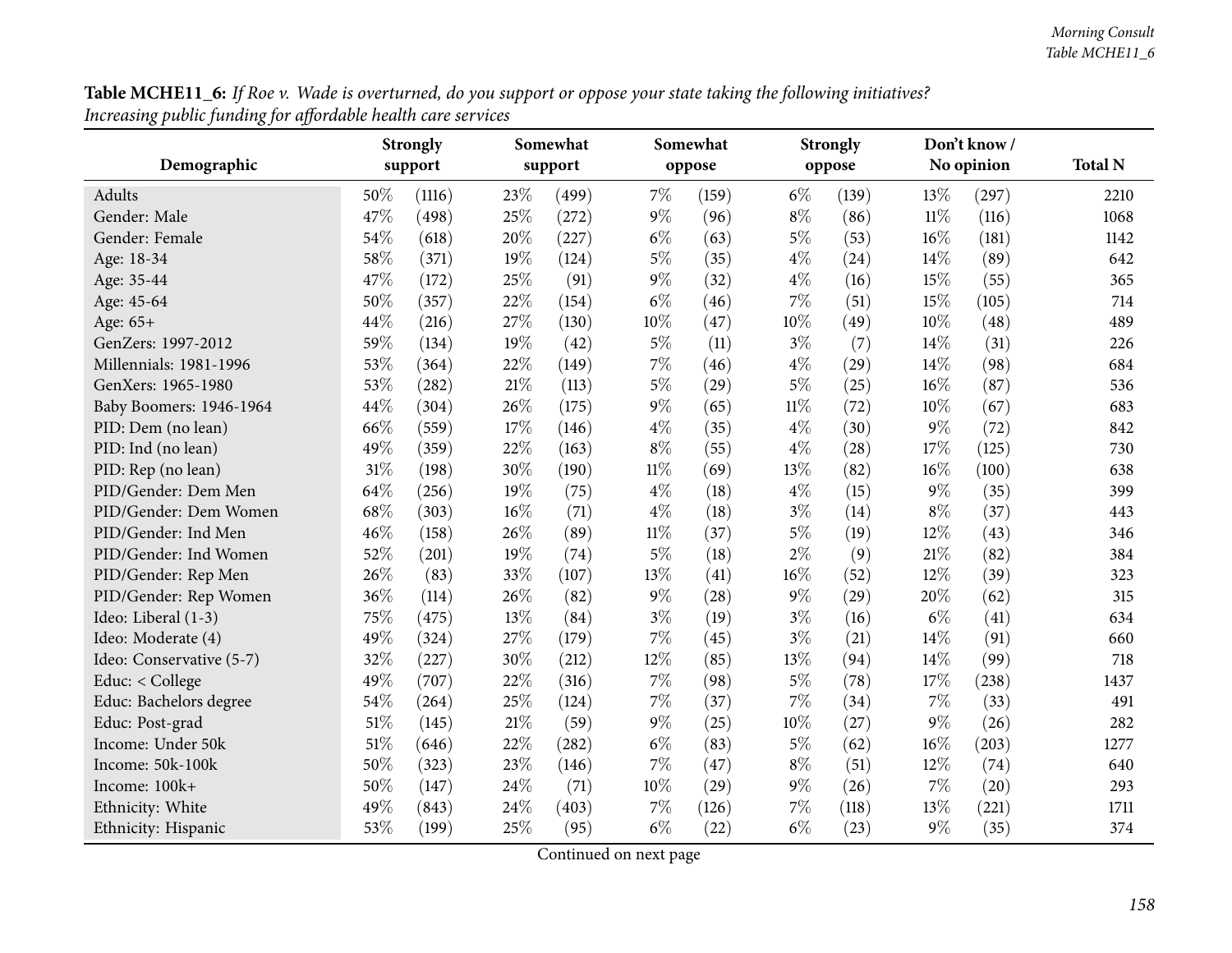# Table MCHE11\_6: If Roe v. Wade is overturned, do you support or oppose your state taking the following initiatives? *Increasing public funding for affordable health care services*

|                                   |        | <b>Strongly</b> | Somewhat |         |       | Somewhat |       | <b>Strongly</b> |        | Don't know/ |                |
|-----------------------------------|--------|-----------------|----------|---------|-------|----------|-------|-----------------|--------|-------------|----------------|
| Demographic                       |        | support         |          | support |       | oppose   |       | oppose          |        | No opinion  | <b>Total N</b> |
| Adults                            | 50%    | (1116)          | 23%      | (499)   | 7%    | (159)    | $6\%$ | (139)           | 13%    | (297)       | 2210           |
| Ethnicity: Black                  | 54%    | (152)           | 19%      | (52)    | $7\%$ | (19)     | $4\%$ | (12)            | 17%    | (47)        | 282            |
| Ethnicity: Other                  | 56%    | (121)           | 20%      | (44)    | 7%    | (15)     | $4\%$ | (9)             | 13%    | (29)        | 217            |
| All Christian                     | 44%    | (446)           | 27%      | (270)   | $8\%$ | (85)     | 9%    | (88)            | 12%    | (119)       | 1008           |
| All Non-Christian                 | 60%    | (59)            | 12%      | (12)    | $9\%$ | (9)      | 7%    | (6)             | 13%    | (13)        | 100            |
| Atheist                           | 69%    | (74)            | 16%      | (17)    | $4\%$ | (4)      | $3\%$ | (3)             | $9\%$  | (9)         | 107            |
| Agnostic/Nothing in particular    | 57%    | (347)           | 20%      | (120)   | $5\%$ | (28)     | $4\%$ | (26)            | 14%    | (85)        | 607            |
| Something Else                    | 49%    | (190)           | 20%      | (79)    | $9\%$ | (33)     | $4\%$ | (16)            | 18%    | (70)        | 389            |
| Religious Non-Protestant/Catholic | 51%    | (67)            | 19%      | (25)    | 7%    | (9)      | $8\%$ | (10)            | 15%    | (19)        | 131            |
| Evangelical                       | 40%    | (226)           | 27%      | (155)   | $9\%$ | (50)     | $8\%$ | (47)            | 15%    | (87)        | 565            |
| Non-Evangelical                   | 50%    | (392)           | 23%      | (179)   | $8\%$ | (66)     | $7\%$ | (52)            | 12%    | (93)        | 783            |
| Community: Urban                  | 52%    | (340)           | 23%      | (154)   | $8\%$ | (54)     | 5%    | (31)            | 12%    | (78)        | 658            |
| Community: Suburban               | 54%    | (536)           | 22%      | (213)   | 7%    | (67)     | $6\%$ | (64)            | $11\%$ | (112)       | 993            |
| Community: Rural                  | 43%    | (240)           | 24%      | (132)   | 7%    | (38)     | $8\%$ | (44)            | 19%    | (107)       | 560            |
| Employ: Private Sector            | 52%    | (364)           | 25%      | (173)   | $9\%$ | (61)     | $6\%$ | (40)            | $9\%$  | (63)        | 700            |
| Employ: Government                | 52%    | (55)            | 20%      | (21)    | 7%    | (8)      | $9\%$ | (10)            | 12%    | (13)        | 107            |
| Employ: Self-Employed             | 58%    | (104)           | 18%      | (31)    | 7%    | (12)     | $6\%$ | (10)            | $11\%$ | (20)        | 178            |
| Employ: Homemaker                 | 50%    | (77)            | 25%      | (39)    | $2\%$ | (3)      | $5\%$ | (8)             | 17%    | (26)        | 153            |
| Employ: Student                   | 58%    | (40)            | 15%      | (10)    | 7%    | (5)      |       | (0)             | 20%    | (14)        | 69             |
| Employ: Retired                   | 44%    | (240)           | 27%      | (148)   | $9\%$ | (49)     | 10%   | (54)            | $11\%$ | (60)        | 550            |
| Employ: Unemployed                | 53%    | (167)           | 17%      | (55)    | $3\%$ | (11)     | $4\%$ | (12)            | 23%    | (71)        | 316            |
| Employ: Other                     | 50%    | (68)            | 16%      | (22)    | $8\%$ | (10)     | $4\%$ | (5)             | 22%    | (30)        | 136            |
| Military HH: Yes                  | 48%    | (134)           | 26%      | (74)    | $9\%$ | (25)     | 10%   | (27)            | $8\%$  | (22)        | 282            |
| Military HH: No                   | 51%    | (982)           | 22%      | (425)   | 7%    | (135)    | $6\%$ | (112)           | 14%    | (274)       | 1928           |
| RD/WT: Right Direction            | $61\%$ | (419)           | 21%      | (144)   | $6\%$ | (40)     | $2\%$ | (17)            | 9%     | (63)        | 683            |
| RD/WT: Wrong Track                | 46%    | (697)           | 23%      | (356)   | $8\%$ | (119)    | $8\%$ | (122)           | 15%    | (233)       | 1527           |
| <b>Biden Job Approve</b>          | 65%    | (620)           | 19%      | (185)   | $5\%$ | (44)     | $2\%$ | (20)            | $9\%$  | (83)        | 953            |
| <b>Biden Job Disapprove</b>       | 39%    | (447)           | 26%      | (300)   | 10%   | (112)    | 10%   | (119)           | 15%    | (168)       | 1145           |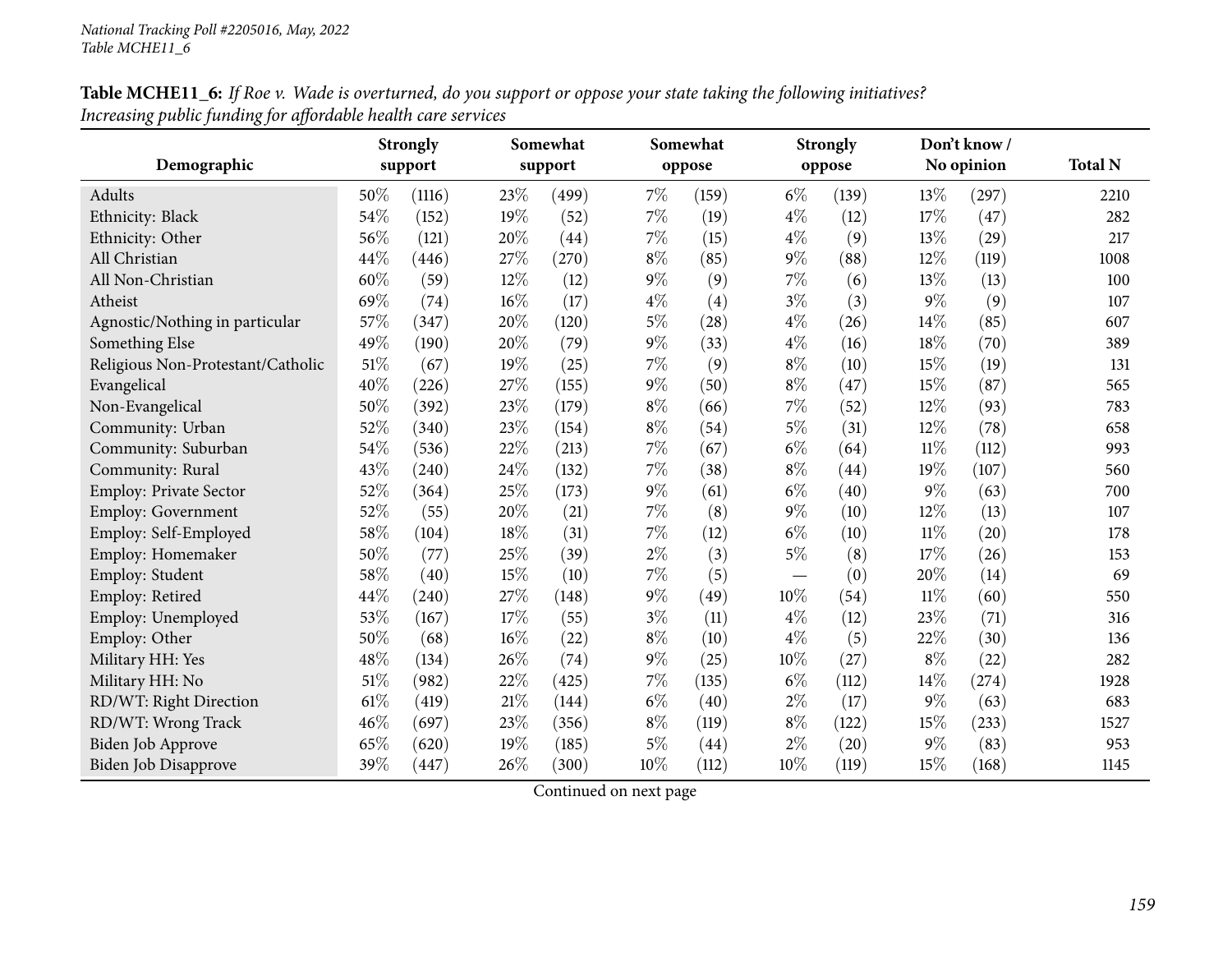**Table MCHE11\_6:** If Roe v. Wade is overturned, do you support or oppose your state taking the following initiatives? *Increasing public funding for affordable health care services*

|                                      |      | Strongly | Somewhat |         |        | Somewhat |        | <b>Strongly</b> |       | Don't know / |                |
|--------------------------------------|------|----------|----------|---------|--------|----------|--------|-----------------|-------|--------------|----------------|
| Demographic                          |      | support  |          | support |        | oppose   |        | oppose          |       | No opinion   | <b>Total N</b> |
| Adults                               | 50%  | (1116)   | 23\%     | (499)   | $7\%$  | (159)    | $6\%$  | (139)           | 13%   | (297)        | 2210           |
| Biden Job Strongly Approve           | 70%  | (278)    | 14\%     | (57)    | $3\%$  | (13)     | $3\%$  | (12)            | $9\%$ | (37)         | 396            |
| Biden Job Somewhat Approve           | 61\% | (342)    | 23%      | (129)   | $6\%$  | (32)     | $2\%$  | (9)             | $8\%$ | (46)         | 557            |
| Biden Job Somewhat Disapprove        | 50%  | (175)    | 25%      | (85)    | 7%     | (26)     | $4\%$  | (14)            | 13%   | (46)         | 346            |
| <b>Biden Job Strongly Disapprove</b> | 34%  | (272)    | 27%      | (215)   | $11\%$ | (86)     | 13%    | (104)           | 15%   | (122)        | 799            |
| Favorable of Biden                   | 67%  | (646)    | 19%      | (182)   | $4\%$  | (38)     | $2\%$  | (22)            | $8\%$ | (81)         | 969            |
| Unfavorable of Biden                 | 38%  | (424)    | 27%      | (297)   | 10%    | (117)    | 10%    | (113)           | 15%   | (165)        | 1116           |
| Very Favorable of Biden              | 73%  | (303)    | 13%      | (55)    | $4\%$  | (16)     | $2\%$  | (10)            | $8\%$ | (32)         | 416            |
| Somewhat Favorable of Biden          | 62%  | (344)    | 23%      | (127)   | $4\%$  | (21)     | $2\%$  | (12)            | $9\%$ | (49)         | 553            |
| Somewhat Unfavorable of Biden        | 50%  | (151)    | 26%      | (79)    | $8\%$  | (24)     | $1\%$  | (4)             | 15%   | (44)         | 302            |
| Very Unfavorable of Biden            | 34%  | (273)    | 27%      | (218)   | $11\%$ | (93)     | 13%    | (109)           | 15%   | (121)        | 814            |
| #1 Issue: Economy                    | 48%  | (402)    | 25%      | (206)   | $8\%$  | (64)     | $7\%$  | (59)            | 13%   | (106)        | 838            |
| #1 Issue: Security                   | 32%  | (90)     | 26%      | (74)    | 15%    | (42)     | $14\%$ | (39)            | 12%   | (34)         | 279            |
| #1 Issue: Health Care                | 65%  | (134)    | 16%      | (33)    | $2\%$  | (4)      | $2\%$  | (4)             | 15%   | (32)         | 207            |
| #1 Issue: Medicare / Social Security | 46%  | (117)    | 26%      | (66)    | $8\%$  | (21)     | $4\%$  | (11)            | 15%   | (37)         | 252            |
| #1 Issue: Women's Issues             | 72%  | (186)    | 15%      | (40)    | $1\%$  | (4)      | $3\%$  | (7)             | $8\%$ | (22)         | 259            |
| #1 Issue: Education                  | 45%  | (40)     | 15%      | (13)    | 14%    | (13)     | $1\%$  | (1)             | 26%   | (23)         | 90             |
| #1 Issue: Energy                     | 52%  | (83)     | 26%      | (41)    | $5\%$  | (8)      | $3\%$  | (5)             | 14%   | (22)         | 158            |
| #1 Issue: Other                      | 49%  | (63)     | $21\%$   | (27)    | $3\%$  | (4)      | 10%    | (13)            | 17%   | (21)         | 128            |
| 2020 Vote: Joe Biden                 | 69%  | (695)    | 17%      | (169)   | $4\%$  | (39)     | $2\%$  | (25)            | $8\%$ | (80)         | 1008           |
| 2020 Vote: Donald Trump              | 28%  | (197)    | 33%      | (234)   | 13%    | (91)     | 13%    | (92)            | 14%   | (103)        | 716            |
| 2020 Vote: Other                     | 44%  | (28)     | 23%      | (15)    | $3\%$  | (2)      | $5\%$  | (3)             | 25%   | (16)         | 65             |
| 2020 Vote: Didn't Vote               | 46%  | (195)    | 19%      | (81)    | 7%     | (28)     | $4\%$  | (19)            | 23%   | (98)         | 421            |
| 2018 House Vote: Democrat            | 70%  | (546)    | 16%      | (127)   | $4\%$  | (29)     | $3\%$  | (22)            | 7%    | (54)         | 778            |
| 2018 House Vote: Republican          | 28%  | (173)    | $31\%$   | (194)   | 14%    | (84)     | 14%    | (89)            | 13%   | (78)         | 618            |
| 2018 House Vote: Someone else        | 66%  | (37)     | 13%      | (7)     | $1\%$  | (1)      | $1\%$  | (1)             | 19%   | (11)         | 56             |
| 2016 Vote: Hillary Clinton           | 70%  | (533)    | $18\%$   | (136)   | $2\%$  | (19)     | $2\%$  | (18)            | 7%    | (52)         | 757            |
| 2016 Vote: Donald Trump              | 30%  | (203)    | 30%      | (201)   | $13\%$ | (91)     | 13%    | (89)            | 13%   | (90)         | 673            |
| 2016 Vote: Other                     | 50%  | (60)     | 27%      | (33)    | $4\%$  | (5)      | $6\%$  | (7)             | 14\%  | (16)         | 121            |
| 2016 Vote: Didn't Vote               | 49%  | (320)    | 19%      | (127)   | 7%     | (45)     | $4\%$  | (25)            | 21%   | (139)        | 656            |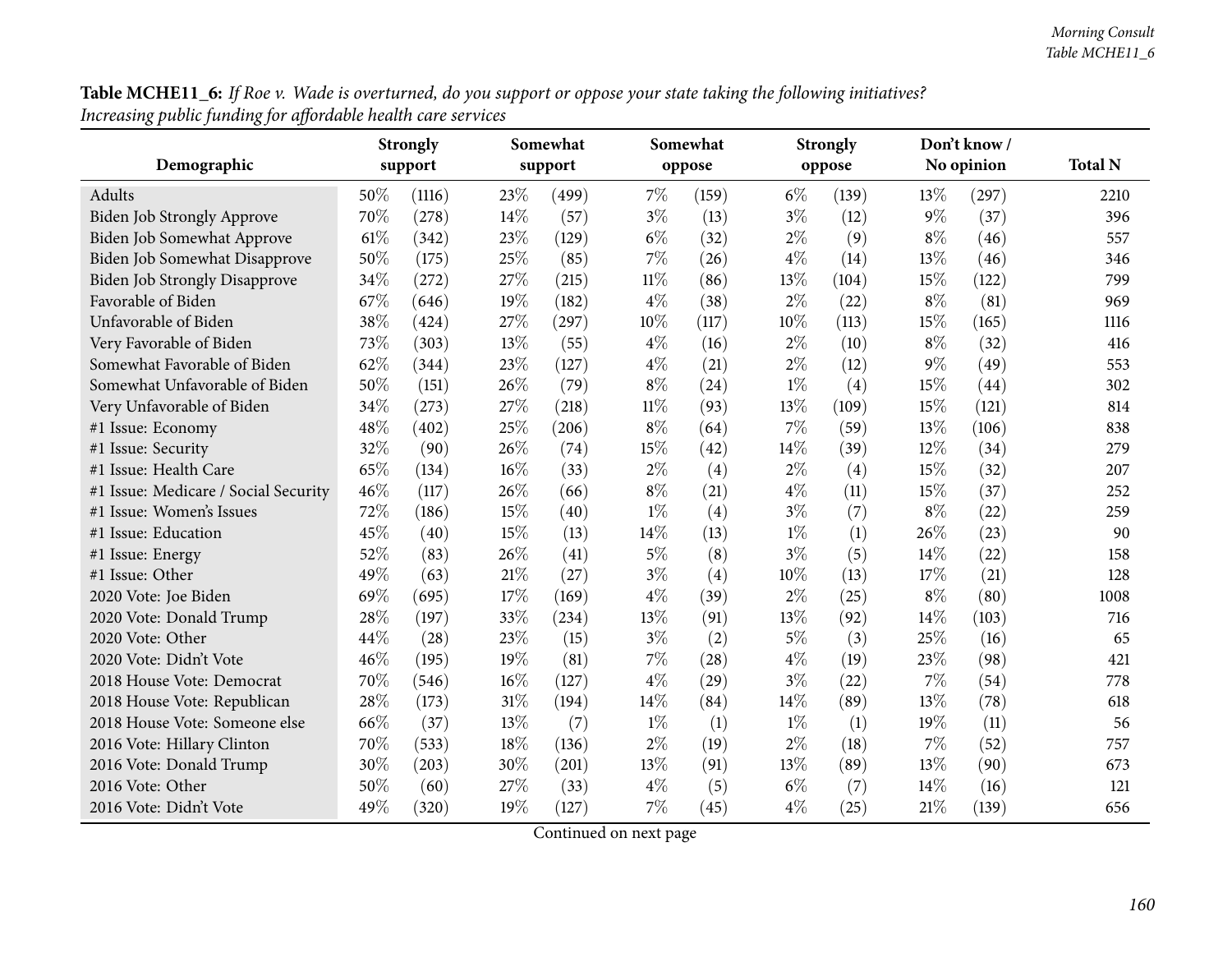| Table MCHE11_6: If Roe v. Wade is overturned, do you support or oppose your state taking the following initiatives? |  |
|---------------------------------------------------------------------------------------------------------------------|--|
| Increasing public funding for affordable health care services                                                       |  |

| Demographic                   |      | <b>Strongly</b><br>support |        | Somewhat<br>support |       | Somewhat<br>oppose |       | <b>Strongly</b><br>oppose |        | Don't know/<br>No opinion | <b>Total N</b> |
|-------------------------------|------|----------------------------|--------|---------------------|-------|--------------------|-------|---------------------------|--------|---------------------------|----------------|
| Adults                        | 50\% | (1116)                     | 23\%   | (499)               | $7\%$ | (159)              | $6\%$ | (139)                     | 13%    | (297)                     | 2210           |
| Voted in 2014: Yes            | 50%  | (635)                      | 23%    | $^{'}297)$          | $8\%$ | (103)              | $8\%$ | (106)                     | $10\%$ | (125)                     | 1265           |
| Voted in 2014: No             | 51\% | (481)                      | 21%    | $^{'}202)$          | $6\%$ | (56)               | $4\%$ | (33)                      | 18%    | (172)                     | 945            |
| 4-Region: Northeast           | 55%  | (211)                      | 21%    | (81)                | $7\%$ | (26)               | $6\%$ | (22)                      | $11\%$ | (42)                      | 383            |
| 4-Region: Midwest             | 51\% | (231)                      | 21%    | (95)                | $6\%$ | (28)               | $7\%$ | (31)                      | $16\%$ | (71)                      | 456            |
| 4-Region: South               | 48\% | (401)                      | 23\%   | (195)               | $7\%$ | (62)               | $7\%$ | (58)                      | 15%    | (129)                     | 844            |
| 4-Region: West                | 52%  | (273)                      | 24\%   | (128)               | $8\%$ | (44)               | $5\%$ | (27)                      | 10%    | (54)                      | 527            |
| Mothers                       | 58\% | (180)                      | 18%    | (55)                | $6\%$ | (18)               | $4\%$ | (13)                      | 14\%   | (43)                      | 309            |
| Women using BC                | 60%  | (121)                      | 24\%   | $\left( 48\right)$  | $2\%$ | $\left( 4\right)$  | $3\%$ | (6)                       | $11\%$ | (22)                      | 202            |
| Women not using BC            | 53\% | (483)                      | 19%    | (173)               | $6\%$ | (56)               | $5\%$ | (44)                      | $16\%$ | (149)                     | 905            |
| Women 18-44 Use BC            | 60%  | (108)                      | 23%    | (41)                | $2\%$ | (4)                | $3\%$ | (6)                       | $11\%$ | (21)                      | 180            |
| <b>Women 18-44</b>            | 59%  | (316)                      | $18\%$ | (96)                | $5\%$ | (25)               | $3\%$ | (15)                      | $16\%$ | (83)                      | 535            |
| <b>State Has Trigger Laws</b> | 52%  | (201)                      | 27\%   | (103)               | $8\%$ | (32)               | $8\%$ | (30)                      | $5\%$  | (20)                      | 386            |
| Pro-Choice                    | 67\% | (853)                      | 19%    | (248)               | $4\%$ | (52)               | $3\%$ | (36)                      | $7\%$  | (90)                      | 1279           |
| Anti-Choice                   | 31%  | (212)                      | 30%    | (207)               | 13%   | (92)               | 14%   | (93)                      | 12%    | (83)                      | 687            |
| Split Sample a                | 50%  | (554)                      | 22\%   | (240)               | $8\%$ | (85)               | $7\%$ | (73)                      | $14\%$ | (150)                     | 1102           |
| Split Sample B                | 51%  | (562)                      | 23\%   | (259)               | $7\%$ | (74)               | $6\%$ | (66)                      | 13%    | (147)                     | 1108           |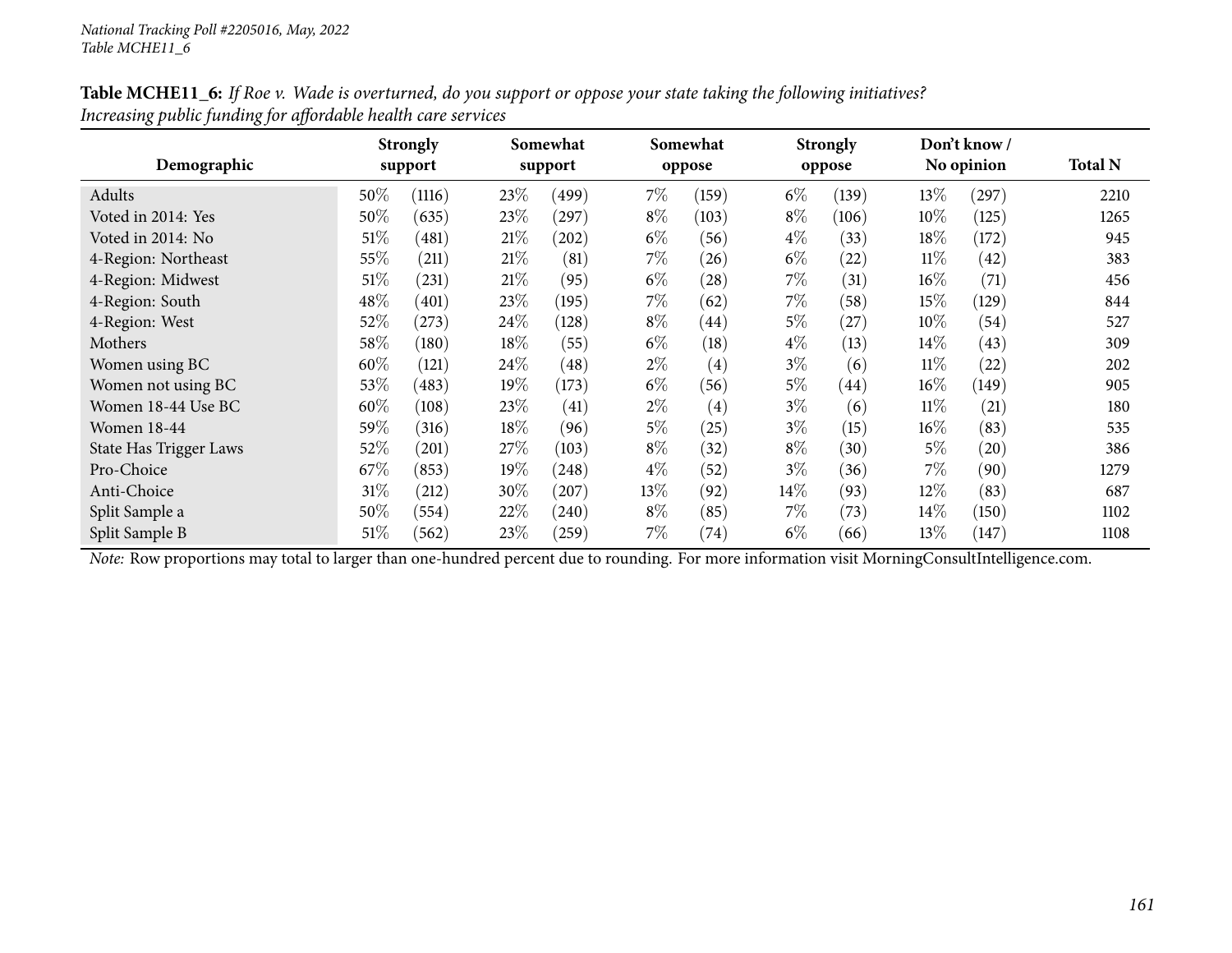**Table MCHE11\_7:** If Roe v. Wade is overturned, do you support or oppose your state taking the following initiatives? *Passing laws to protect women's right to access abortion*

|                          |      | <b>Strongly</b> | Somewhat |         |        | Somewhat |        | <b>Strongly</b> |        | Don't know / |                |
|--------------------------|------|-----------------|----------|---------|--------|----------|--------|-----------------|--------|--------------|----------------|
| Demographic              |      | support         |          | support |        | oppose   |        | oppose          |        | No opinion   | <b>Total N</b> |
| Adults                   | 47\% | (1047)          | 16%      | (344)   | $8\%$  | (181)    | 14%    | (311)           | 15%    | (327)        | 2210           |
| Gender: Male             | 45%  | (483)           | 18%      | (188)   | $8\%$  | (84)     | 16%    | (173)           | 13%    | (140)        | 1068           |
| Gender: Female           | 49%  | (563)           | 14%      | (156)   | $9\%$  | (98)     | 12%    | (138)           | $16\%$ | (187)        | 1142           |
| Age: 18-34               | 53%  | (341)           | 18%      | (113)   | $7\%$  | (44)     | $8\%$  | (53)            | $14\%$ | (91)         | 642            |
| Age: 35-44               | 42%  | (154)           | 21%      | (76)    | $9\%$  | (31)     | 13%    | (48)            | 15%    | (56)         | 365            |
| Age: 45-64               | 45%  | (322)           | 13%      | (92)    | $8\%$  | (59)     | 16%    | (118)           | 17%    | (123)        | 714            |
| Age: 65+                 | 47%  | (230)           | 13%      | (62)    | $10\%$ | (47)     | 19%    | (92)            | 12%    | (57)         | 489            |
| GenZers: 1997-2012       | 58%  | (130)           | 17%      | (39)    | $6\%$  | (14)     | $5\%$  | (11)            | 14%    | (32)         | 226            |
| Millennials: 1981-1996   | 47%  | (321)           | 20%      | (137)   | $8\%$  | (54)     | $11\%$ | (75)            | 14%    | (97)         | 684            |
| GenXers: 1965-1980       | 48%  | (255)           | 13%      | (71)    | $7\%$  | (38)     | 14%    | (77)            | 18%    | (95)         | 536            |
| Baby Boomers: 1946-1964  | 44%  | (302)           | 13%      | (88)    | 10%    | (71)     | 19%    | (133)           | 13%    | (89)         | 683            |
| PID: Dem (no lean)       | 63%  | (532)           | 15%      | (127)   | $6\%$  | (48)     | $5\%$  | (45)            | $11\%$ | (90)         | 842            |
| PID: Ind (no lean)       | 48%  | (348)           | 17%      | (124)   | $7\%$  | (53)     | $11\%$ | (79)            | 17%    | (126)        | 730            |
| PID: Rep (no lean)       | 26%  | (166)           | 15%      | (93)    | 13%    | (81)     | 29%    | (187)           | 17%    | (111)        | 638            |
| PID/Gender: Dem Men      | 62%  | (247)           | 18%      | (72)    | $4\%$  | (16)     | $6\%$  | (24)            | 10%    | (40)         | 399            |
| PID/Gender: Dem Women    | 64%  | (285)           | 13%      | (56)    | $7\%$  | (31)     | $5\%$  | (20)            | $11\%$ | (50)         | 443            |
| PID/Gender: Ind Men      | 45%  | (156)           | 19%      | (66)    | $7\%$  | (25)     | 15%    | (51)            | 14%    | (48)         | 346            |
| PID/Gender: Ind Women    | 50%  | (192)           | 15%      | (58)    | $7\%$  | (28)     | 7%     | (29)            | 20%    | (78)         | 384            |
| PID/Gender: Rep Men      | 25%  | (80)            | 16%      | (50)    | 13%    | (42)     | 30%    | (98)            | $16\%$ | (52)         | 323            |
| PID/Gender: Rep Women    | 27%  | (86)            | 14%      | (43)    | 12%    | (38)     | 28%    | (89)            | 19%    | (59)         | 315            |
| Ideo: Liberal (1-3)      | 74%  | (472)           | $10\%$   | (65)    | $3\%$  | (20)     | $4\%$  | (27)            | $8\%$  | (50)         | 634            |
| Ideo: Moderate (4)       | 49%  | (322)           | 20%      | (135)   | $7\%$  | (48)     | $8\%$  | (52)            | 16%    | (103)        | 660            |
| Ideo: Conservative (5-7) | 26%  | (184)           | 16%      | (116)   | 13%    | (94)     | 30%    | (216)           | 15%    | (107)        | 718            |
| Educ: < College          | 44%  | (626)           | 16%      | (225)   | $9\%$  | (127)    | 14%    | (205)           | 18%    | (254)        | 1437           |
| Educ: Bachelors degree   | 55%  | (268)           | 16%      | (79)    | $7\%$  | (35)     | 13%    | (63)            | $9\%$  | (46)         | 491            |
| Educ: Post-grad          | 54%  | (152)           | 14%      | (40)    | $7\%$  | (20)     | 15%    | (43)            | $10\%$ | (28)         | 282            |
| Income: Under 50k        | 44%  | (561)           | 16%      | (208)   | $9\%$  | (112)    | 14%    | (176)           | 17%    | (219)        | 1277           |
| Income: 50k-100k         | 53%  | (338)           | 13%      | (83)    | $8\%$  | (52)     | 14%    | (90)            | 12%    | (78)         | 640            |
| Income: 100k+            | 50%  | (148)           | 18%      | (53)    | $6\%$  | (17)     | 15%    | (45)            | 10%    | (30)         | 293            |
| Ethnicity: White         | 47%  | (800)           | 15%      | (259)   | 9%     | (150)    | 16%    | (267)           | 14\%   | (236)        | 1711           |
| Ethnicity: Hispanic      | 52%  | (193)           | 19%      | (71)    | $9\%$  | (35)     | $8\%$  | (32)            | $11\%$ | (43)         | 374            |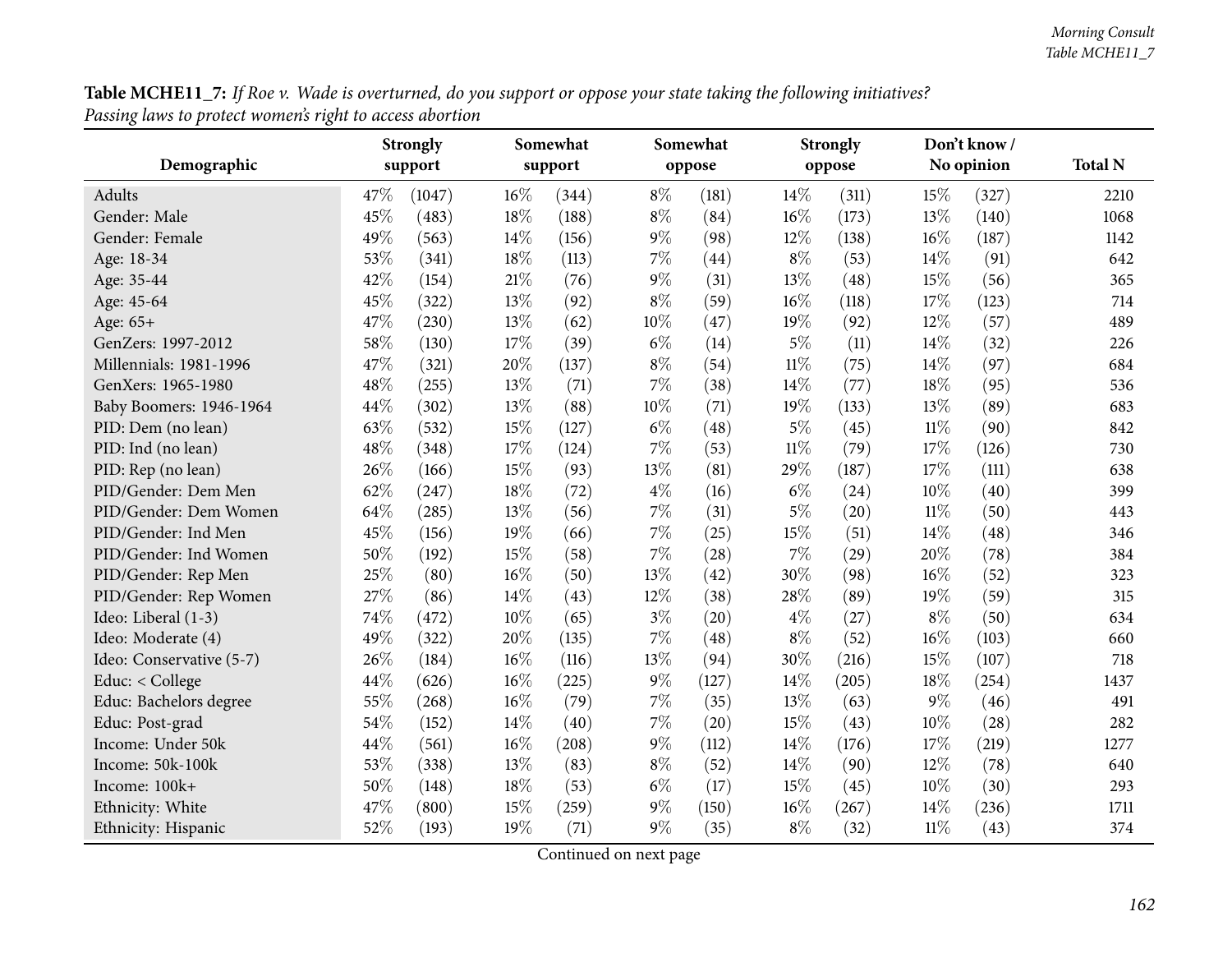# Table MCHE11\_7: If Roe v. Wade is overturned, do you support or oppose your state taking the following initiatives? *Passing laws to protect women's right to access abortion*

|                                   |      | <b>Strongly</b> | Somewhat |         |        | Somewhat |        | <b>Strongly</b> |        | Don't know/ |                |
|-----------------------------------|------|-----------------|----------|---------|--------|----------|--------|-----------------|--------|-------------|----------------|
| Demographic                       |      | support         |          | support |        | oppose   |        | oppose          |        | No opinion  | <b>Total N</b> |
| Adults                            | 47\% | (1047)          | 16%      | (344)   | $8\%$  | (181)    | 14%    | (311)           | 15%    | (327)       | 2210           |
| Ethnicity: Black                  | 49%  | (139)           | 19%      | (53)    | 7%     | (20)     | $6\%$  | (18)            | 19%    | (52)        | 282            |
| Ethnicity: Other                  | 50%  | (108)           | 15%      | (33)    | $5\%$  | (11)     | 12%    | (26)            | 18%    | (39)        | 217            |
| All Christian                     | 41%  | (409)           | 16%      | (158)   | 10%    | (100)    | $21\%$ | (208)           | 13%    | (133)       | 1008           |
| All Non-Christian                 | 56%  | (56)            | 17%      | (17)    | $4\%$  | (4)      | $7\%$  | (7)             | 15%    | (15)        | 100            |
| Atheist                           | 82%  | (88)            | $5\%$    | (6)     | $3\%$  | (3)      | 5%     | (5)             | $6\%$  | (6)         | 107            |
| Agnostic/Nothing in particular    | 58%  | (351)           | 14%      | (87)    | $7\%$  | (43)     | 5%     | (32)            | 15%    | (93)        | 607            |
| Something Else                    | 37%  | (143)           | 20%      | (76)    | $8\%$  | (31)     | 15%    | (59)            | 20%    | (80)        | 389            |
| Religious Non-Protestant/Catholic | 49%  | (65)            | 17%      | (22)    | $6\%$  | (8)      | $11\%$ | (14)            | 17%    | (22)        | 131            |
| Evangelical                       | 26%  | (146)           | 17%      | (95)    | $11\%$ | (63)     | 29%    | (165)           | 17%    | (96)        | 565            |
| Non-Evangelical                   | 50%  | (390)           | 16%      | (127)   | $8\%$  | (65)     | 12%    | (93)            | 14%    | (108)       | 783            |
| Community: Urban                  | 49%  | (325)           | 18%      | (116)   | $8\%$  | (51)     | $11\%$ | (74)            | 14%    | (92)        | 658            |
| Community: Suburban               | 53%  | (524)           | 13%      | (132)   | 7%     | (74)     | 14%    | (140)           | 12%    | (124)       | 993            |
| Community: Rural                  | 35%  | (198)           | 17%      | (96)    | 10%    | (57)     | 17%    | (97)            | 20%    | (112)       | 560            |
| Employ: Private Sector            | 52%  | (363)           | 17%      | (122)   | $8\%$  | (56)     | 14%    | (97)            | $9\%$  | (63)        | 700            |
| Employ: Government                | 53%  | (56)            | 12%      | (13)    | $11\%$ | (12)     | $8\%$  | (9)             | $16\%$ | (17)        | 107            |
| Employ: Self-Employed             | 54%  | (95)            | 14%      | (25)    | $6\%$  | (10)     | 12%    | (21)            | 15%    | (27)        | 178            |
| Employ: Homemaker                 | 39%  | (59)            | 15%      | (23)    | $9\%$  | (14)     | 16%    | (24)            | 22%    | (34)        | 153            |
| Employ: Student                   | 48%  | (33)            | 17%      | (11)    | $5\%$  | (4)      | $8\%$  | (5)             | 22%    | (15)        | 69             |
| Employ: Retired                   | 46%  | (252)           | 14%      | (74)    | 10%    | (52)     | 19%    | (104)           | 12%    | (67)        | 550            |
| Employ: Unemployed                | 41\% | (131)           | 18%      | (56)    | $7\%$  | (22)     | 10%    | (31)            | 24%    | (77)        | 316            |
| Employ: Other                     | 41\% | (56)            | 14%      | (19)    | 9%     | (13)     | 14%    | (19)            | 21\%   | (29)        | 136            |
| Military HH: Yes                  | 43%  | (121)           | 15%      | (41)    | $11\%$ | (32)     | 19%    | (54)            | 12%    | (34)        | 282            |
| Military HH: No                   | 48%  | (926)           | 16%      | (303)   | $8\%$  | (150)    | 13%    | (257)           | 15%    | (293)       | 1928           |
| RD/WT: Right Direction            | 58%  | (396)           | 18%      | (123)   | $6\%$  | (42)     | $6\%$  | (40)            | 12%    | (81)        | 683            |
| RD/WT: Wrong Track                | 43%  | (651)           | 14%      | (221)   | $9\%$  | (140)    | 18%    | (270)           | $16\%$ | (246)       | 1527           |
| <b>Biden Job Approve</b>          | 64%  | (610)           | 16%      | (148)   | $6\%$  | (53)     | $5\%$  | (46)            | 10%    | (97)        | 953            |
| <b>Biden Job Disapprove</b>       | 35%  | (397)           | 16%      | (183)   | $11\%$ | (126)    | 22%    | (257)           | 16%    | (183)       | 1145           |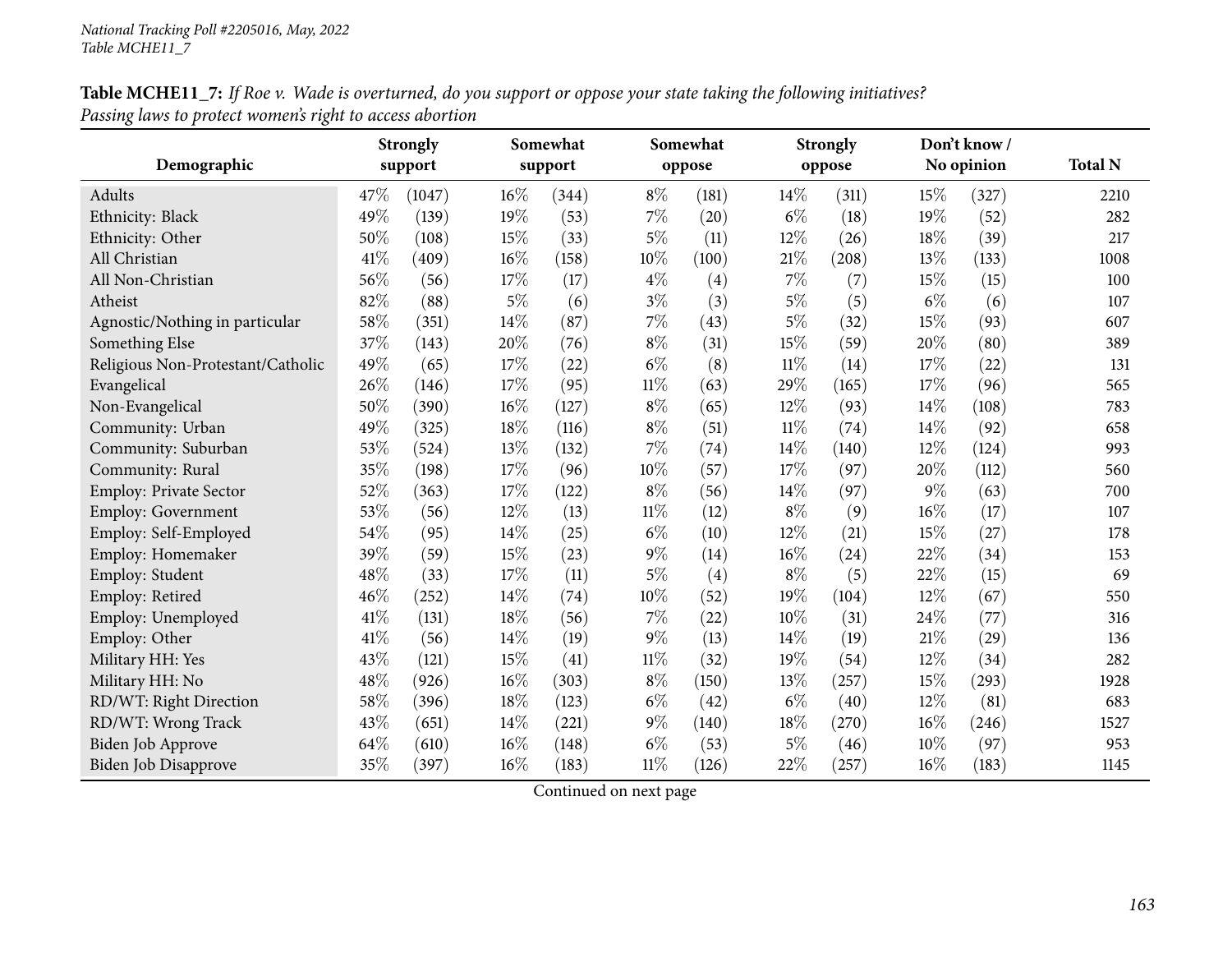**Table MCHE11\_7:** If Roe v. Wade is overturned, do you support or oppose your state taking the following initiatives? *Passing laws to protect women's right to access abortion*

|                                      |      | <b>Strongly</b> | Somewhat |         |        | Somewhat |        | <b>Strongly</b> |        | Don't know / |                |
|--------------------------------------|------|-----------------|----------|---------|--------|----------|--------|-----------------|--------|--------------|----------------|
| Demographic                          |      | support         |          | support |        | oppose   |        | oppose          |        | No opinion   | <b>Total N</b> |
| Adults                               | 47\% | (1047)          | 16%      | (344)   | $8\%$  | (181)    | 14%    | (311)           | 15%    | (327)        | 2210           |
| Biden Job Strongly Approve           | 69%  | (273)           | 13%      | (50)    | $3\%$  | (14)     | $4\%$  | (16)            | $11\%$ | (43)         | 396            |
| Biden Job Somewhat Approve           | 61%  | (337)           | 17%      | (97)    | $7\%$  | (39)     | $5\%$  | (30)            | 10%    | (54)         | 557            |
| Biden Job Somewhat Disapprove        | 50%  | (172)           | 19%      | (66)    | $8\%$  | (29)     | $6\%$  | (21)            | 17%    | (58)         | 346            |
| <b>Biden Job Strongly Disapprove</b> | 28\% | (226)           | 15%      | (117)   | 12%    | (97)     | 29%    | (236)           | 16%    | (124)        | 799            |
| Favorable of Biden                   | 66%  | (639)           | 15%      | (142)   | $5\%$  | (51)     | $4\%$  | (42)            | 10%    | (95)         | 969            |
| Unfavorable of Biden                 | 33%  | (369)           | 16%      | (183)   | $11\%$ | (126)    | 23%    | (262)           | 16%    | (176)        | 1116           |
| Very Favorable of Biden              | 69%  | (289)           | $11\%$   | (46)    | 7%     | (27)     | $4\%$  | (16)            | $9\%$  | (37)         | 416            |
| Somewhat Favorable of Biden          | 63%  | (351)           | 17%      | (95)    | $4\%$  | (24)     | $5\%$  | (26)            | 10%    | (58)         | 553            |
| Somewhat Unfavorable of Biden        | 50%  | (152)           | 23%      | (68)    | 7%     | (21)     | $5\%$  | (16)            | 15%    | (45)         | 302            |
| Very Unfavorable of Biden            | 27%  | (217)           | 14%      | (115)   | 13%    | (106)    | 30%    | (246)           | 16%    | (131)        | 814            |
| #1 Issue: Economy                    | 43%  | (361)           | 19%      | (155)   | $9\%$  | (75)     | 15%    | (127)           | 14%    | (119)        | 838            |
| #1 Issue: Security                   | 30%  | (84)            | 16%      | (46)    | 14%    | (39)     | 26%    | (72)            | 14\%   | (39)         | 279            |
| #1 Issue: Health Care                | 59%  | (122)           | $11\%$   | (23)    | $5\%$  | (11)     | 7%     | (14)            | 18%    | (38)         | 207            |
| #1 Issue: Medicare / Social Security | 44%  | (110)           | 13%      | (33)    | $9\%$  | (24)     | 16%    | (40)            | 18%    | (44)         | 252            |
| #1 Issue: Women's Issues             | 78%  | (202)           | $6\%$    | (16)    | $4\%$  | (10)     | $3\%$  | (9)             | $9\%$  | (23)         | 259            |
| #1 Issue: Education                  | 32%  | (29)            | 25%      | (22)    | $7\%$  | (7)      | $3\%$  | (3)             | 32%    | (29)         | 90             |
| #1 Issue: Energy                     | 51%  | (80)            | $21\%$   | (33)    | 7%     | (11)     | $11\%$ | (17)            | $11\%$ | (17)         | 158            |
| #1 Issue: Other                      | 46%  | (59)            | 13%      | (17)    | $4\%$  | (5)      | 23%    | (29)            | 14%    | (18)         | 128            |
| 2020 Vote: Joe Biden                 | 68%  | (686)           | 13%      | (135)   | $5\%$  | (53)     | $4\%$  | (44)            | $9\%$  | (91)         | 1008           |
| 2020 Vote: Donald Trump              | 23%  | (162)           | 16%      | (116)   | 13%    | (96)     | 32%    | (228)           | 16%    | (115)        | 716            |
| 2020 Vote: Other                     | 46%  | (30)            | $21\%$   | (13)    | $4\%$  | (2)      | $8\%$  | (5)             | 21%    | (14)         | 65             |
| 2020 Vote: Didn't Vote               | 40%  | (169)           | 19%      | (81)    | 7%     | (30)     | $8\%$  | (34)            | 25%    | (107)        | 421            |
| 2018 House Vote: Democrat            | 70%  | (543)           | 12%      | (94)    | $5\%$  | (38)     | 5%     | (39)            | $8\%$  | (64)         | 778            |
| 2018 House Vote: Republican          | 25%  | (154)           | 15%      | (93)    | 13%    | (80)     | 33%    | (207)           | 14%    | (84)         | 618            |
| 2018 House Vote: Someone else        | 48%  | (27)            | 20%      | (11)    | $7\%$  | (4)      | $6\%$  | (4)             | 19%    | (11)         | 56             |
| 2016 Vote: Hillary Clinton           | 68%  | (515)           | 14%      | (108)   | $5\%$  | (37)     | $5\%$  | (38)            | $8\%$  | (60)         | 757            |
| 2016 Vote: Donald Trump              | 27%  | (184)           | 14\%     | (98)    | 12%    | (83)     | $31\%$ | (209)           | 15%    | (100)        | 673            |
| 2016 Vote: Other                     | 54%  | (65)            | 18%      | (21)    | $7\%$  | (9)      | $9\%$  | (11)            | 12%    | (15)         | 121            |
| 2016 Vote: Didn't Vote               | 43%  | (282)           | 18%      | (118)   | $8\%$  | (51)     | $8\%$  | (53)            | 23%    | (152)        | 656            |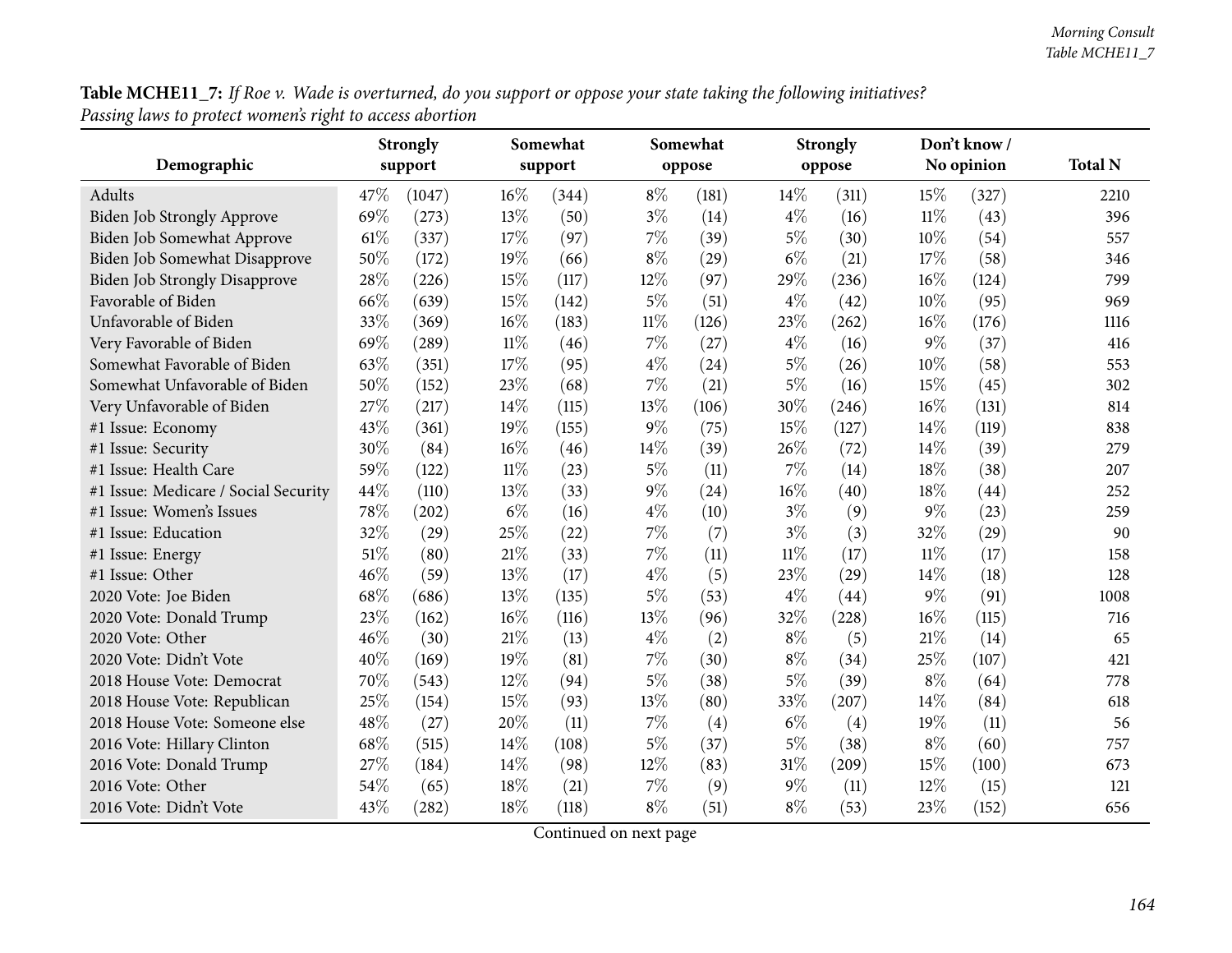| Table MCHE11_7: If Roe v. Wade is overturned, do you support or oppose your state taking the following initiatives? |  |
|---------------------------------------------------------------------------------------------------------------------|--|
| Passing laws to protect women's right to access abortion                                                            |  |

| Demographic            |        | <b>Strongly</b><br>support |        | Somewhat<br>support |       | Somewhat<br>oppose |        | <b>Strongly</b><br>oppose |        | Don't know/<br>No opinion | <b>Total N</b> |
|------------------------|--------|----------------------------|--------|---------------------|-------|--------------------|--------|---------------------------|--------|---------------------------|----------------|
|                        |        |                            |        |                     |       |                    |        |                           |        |                           |                |
| Adults                 | 47\%   | (1047)                     | $16\%$ | (344)               | $8\%$ | (181)              | $14\%$ | (311)                     | 15%    | (327)                     | 2210           |
| Voted in 2014: Yes     | 49%    | (624)                      | 13%    | (161)               | $9\%$ | (111)              | 18%    | (227)                     | $11\%$ | (142)                     | 1265           |
| Voted in 2014: No      | 45%    | (423)                      | 19%    | (183)               | 7%    | (71)               | $9\%$  | (84)                      | 20%    | (185)                     | 945            |
| 4-Region: Northeast    | 55%    | (209)                      | $15\%$ | (56)                | $8\%$ | (29)               | 10%    | (39)                      | 13\%   | (49)                      | 383            |
| 4-Region: Midwest      | 48%    | (218)                      | 12%    | (54)                | $8\%$ | (34)               | 18%    | (83)                      | $15\%$ | (67)                      | 456            |
| 4-Region: South        | 41\%   | (343)                      | $18\%$ | (155)               | $9\%$ | (79)               | 15%    | (124)                     | $17\%$ | (144)                     | 844            |
| 4-Region: West         | 52%    | (276)                      | $15\%$ | (79)                | $7\%$ | (38)               | 12%    | (65)                      | 13\%   | (68)                      | 527            |
| Mothers                | 46%    | (141)                      | 20%    | (62)                | 10%   | (31)               | $11\%$ | (34)                      | 13\%   | (41)                      | 309            |
| Women using BC         | 58%    | (118)                      | 19%    | (38)                | $7\%$ | (14)               | $7\%$  | (15)                      | $9\%$  | (17)                      | 202            |
| Women not using BC     | 48\%   | (431)                      | 13%    | (116)               | $9\%$ | (79)               | 13\%   | (118)                     | $18\%$ | (161)                     | 905            |
| Women 18-44 Use BC     | 60%    | (108)                      | 18%    | (32)                | $7\%$ | (13)               | $7\%$  | (12)                      | $8\%$  | (14)                      | 180            |
| <b>Women 18-44</b>     | 53%    | (284)                      | $16\%$ | (86)                | $9\%$ | (47)               | $8\%$  | (41)                      | $14\%$ | (78)                      | 535            |
| State Has Trigger Laws | 49%    | (191)                      | 16%    | (61)                | 10%   | (37)               | 19%    | (73)                      | $6\%$  | $\left( 24\right)$        | 386            |
| Pro-Choice             | 74\%   | (941)                      | $15\%$ | (198)               | $3\%$ | (35)               | $2\%$  | (26)                      | $6\%$  | (79)                      | 1279           |
| Anti-Choice            | $11\%$ | (75)                       | $15\%$ | (105)               | 20%   | (135)              | 41\%   | (280)                     | 13\%   | (93)                      | 687            |
| Split Sample a         | 47%    | (522)                      | $16\%$ | (174)               | $7\%$ | (82)               | 15%    | (165)                     | $14\%$ | (159)                     | 1102           |
| Split Sample B         | 47%    | (524)                      | $15\%$ | (170)               | $9\%$ | (99)               | 13%    | (146)                     | $15\%$ | (168)                     | 1108           |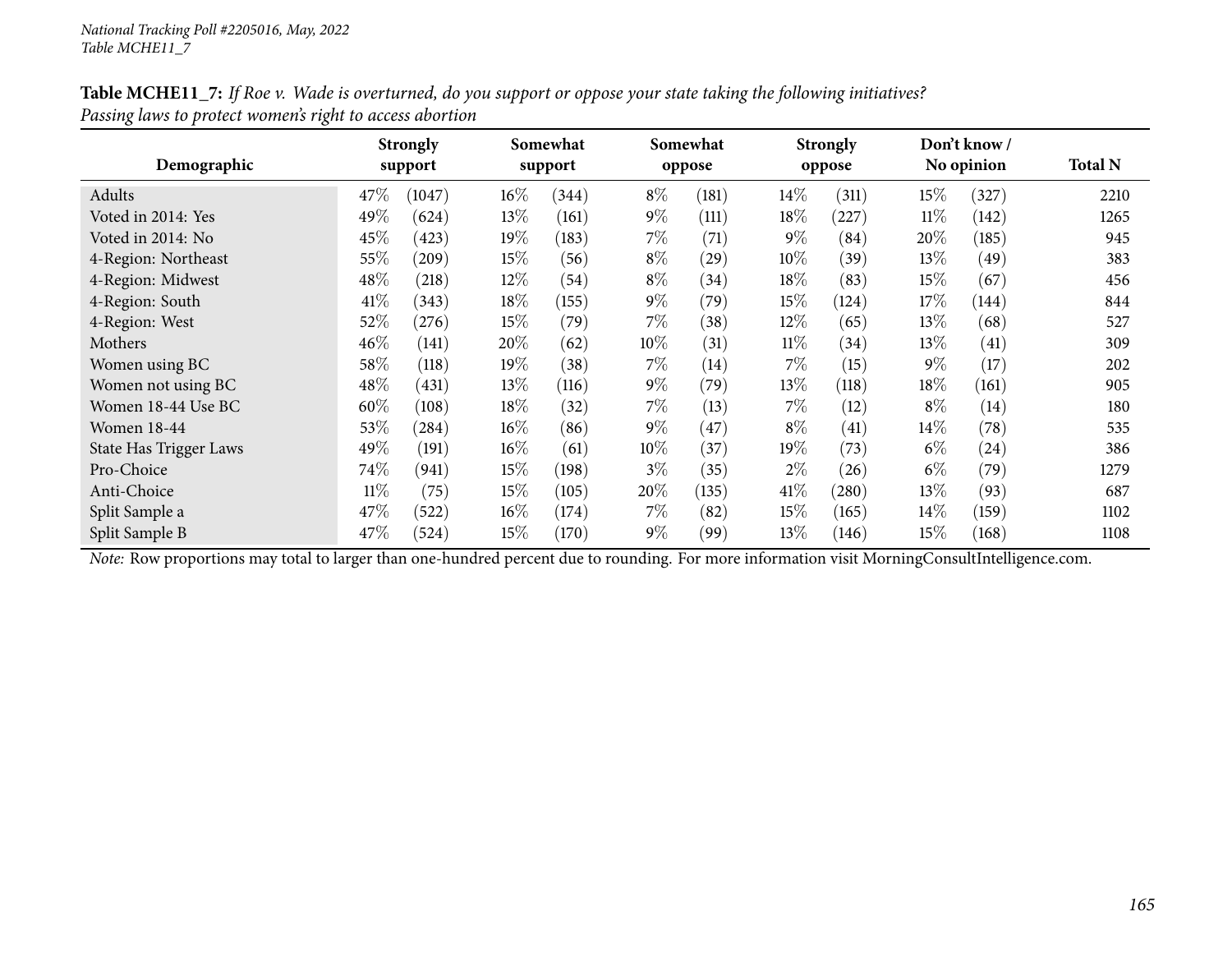| Table MCHE11_8: If Roe v. Wade is overturned, do you support or oppose your state taking the following initiatives? |  |
|---------------------------------------------------------------------------------------------------------------------|--|
| Making medication abortion, or the abortion pill, easier to access                                                  |  |

| o                        | Somewhat<br><b>Strongly</b> |         |     |         | Somewhat |        | <b>Strongly</b> |        | Don't know / |            |                |
|--------------------------|-----------------------------|---------|-----|---------|----------|--------|-----------------|--------|--------------|------------|----------------|
| Demographic              |                             | support |     | support |          | oppose |                 | oppose |              | No opinion | <b>Total N</b> |
| Adults                   | 43\%                        | (945)   | 19% | (426)   | $8\%$    | (181)  | 14\%            | (304)  | $16\%$       | (355)      | 2210           |
| Gender: Male             | 41\%                        | (441)   | 21% | (227)   | $9\%$    | (93)   | 14%             | (147)  | 15%          | (160)      | 1068           |
| Gender: Female           | 44%                         | (504)   | 17% | (199)   | $8\%$    | (88)   | 14%             | (157)  | 17%          | (194)      | 1142           |
| Age: 18-34               | 49%                         | (314)   | 18% | (118)   | 7%       | (47)   | $9\%$           | (58)   | 16%          | (105)      | 642            |
| Age: 35-44               | 39%                         | (142)   | 22% | (80)    | 10%      | (36)   | 13%             | (49)   | 16%          | (58)       | 365            |
| Age: 45-64               | 41\%                        | (289)   | 18% | (127)   | $8\%$    | (55)   | 15%             | (107)  | 19%          | (135)      | 714            |
| Age: 65+                 | 41\%                        | (200)   | 21% | (101)   | $9\%$    | (43)   | 18%             | (89)   | 12%          | (57)       | 489            |
| GenZers: 1997-2012       | 54%                         | (121)   | 17% | (38)    | 7%       | (16)   | $6\%$           | (13)   | 16%          | (37)       | 226            |
| Millennials: 1981-1996   | 43%                         | (295)   | 21% | (143)   | $8\%$    | (58)   | 12%             | (81)   | 16%          | (107)      | 684            |
| GenXers: 1965-1980       | 43%                         | (232)   | 16% | (87)    | 7%       | (40)   | 14%             | (73)   | 19%          | (104)      | 536            |
| Baby Boomers: 1946-1964  | 39%                         | (264)   | 20% | (139)   | $9\%$    | (61)   | 18%             | (125)  | 14%          | (93)       | 683            |
| PID: Dem (no lean)       | 58%                         | (490)   | 19% | (164)   | $5\%$    | (43)   | $5\%$           | (41)   | 12%          | (104)      | 842            |
| PID: Ind (no lean)       | 43%                         | (316)   | 20% | (149)   | $8\%$    | (56)   | $11\%$          | (78)   | 18%          | (132)      | 730            |
| PID: Rep (no lean)       | 22%                         | (139)   | 18% | (113)   | 13%      | (82)   | 29%             | (186)  | 19%          | (118)      | 638            |
| PID/Gender: Dem Men      | 58%                         | (233)   | 20% | (79)    | $4\%$    | (15)   | $5\%$           | (21)   | 13%          | (51)       | 399            |
| PID/Gender: Dem Women    | 58%                         | (257)   | 19% | (84)    | $7\%$    | (29)   | $4\%$           | (19)   | 12%          | (53)       | 443            |
| PID/Gender: Ind Men      | 42%                         | (144)   | 23% | (80)    | $9\%$    | (30)   | 12%             | (40)   | 15%          | (51)       | 346            |
| PID/Gender: Ind Women    | 45%                         | (172)   | 18% | (69)    | 7%       | (25)   | 10%             | (37)   | 21%          | (81)       | 384            |
| PID/Gender: Rep Men      | 20%                         | (64)    | 21% | (68)    | 15%      | (48)   | 26%             | (85)   | 18%          | (58)       | 323            |
| PID/Gender: Rep Women    | 24%                         | (75)    | 15% | (46)    | $11\%$   | (34)   | 32%             | (101)  | 19%          | (60)       | 315            |
| Ideo: Liberal (1-3)      | 70%                         | (445)   | 13% | (81)    | $4\%$    | (28)   | $4\%$           | (28)   | $8\%$        | (52)       | 634            |
| Ideo: Moderate (4)       | 43%                         | (284)   | 25% | (165)   | 7%       | (44)   | $8\%$           | (52)   | 17%          | (115)      | 660            |
| Ideo: Conservative (5-7) | 21\%                        | (153)   | 21% | (151)   | 13%      | (95)   | 28%             | (204)  | 16%          | (114)      | 718            |
| Educ: < College          | 39%                         | (564)   | 19% | (278)   | $8\%$    | (113)  | 14%             | (202)  | 20%          | (281)      | 1437           |
| Educ: Bachelors degree   | 49%                         | (240)   | 21% | (103)   | $9\%$    | (44)   | 12%             | (59)   | 9%           | (44)       | 491            |
| Educ: Post-grad          | 50%                         | (141)   | 16% | (45)    | $9\%$    | (24)   | 15%             | (43)   | 10%          | (29)       | 282            |
| Income: Under 50k        | 40%                         | (507)   | 19% | (248)   | $8\%$    | (102)  | 15%             | (187)  | 18%          | (232)      | 1277           |
| Income: 50k-100k         | 49%                         | (311)   | 17% | (109)   | $8\%$    | (51)   | 13%             | (81)   | 14%          | (88)       | 640            |
| Income: 100k+            | 43%                         | (127)   | 24% | (69)    | $9\%$    | (27)   | 12%             | (35)   | 12%          | (34)       | 293            |
| Ethnicity: White         | 42%                         | (722)   | 20% | (338)   | $8\%$    | (131)  | 15%             | (258)  | 15%          | (262)      | 1711           |
| Ethnicity: Hispanic      | 51\%                        | (191)   | 20% | (75)    | $8\%$    | (30)   | 10%             | (36)   | $11\%$       | (42)       | 374            |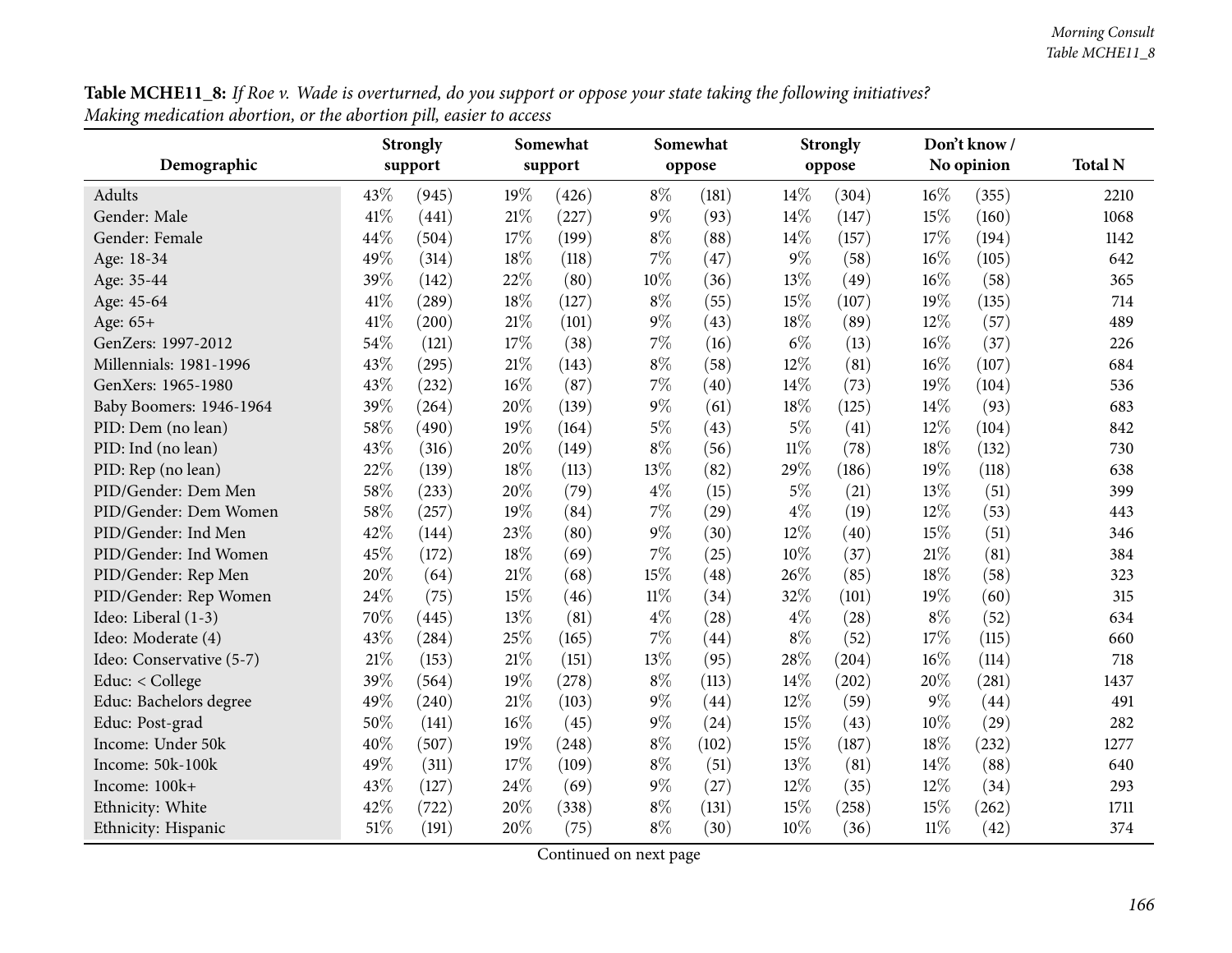| Table MCHE11_8: If Roe v. Wade is overturned, do you support or oppose your state taking the following initiatives? |
|---------------------------------------------------------------------------------------------------------------------|
| Making medication abortion, or the abortion pill, easier to access                                                  |

|                                   |     | <b>Strongly</b> | Somewhat |         |        | Somewhat |        | <b>Strongly</b> | Don't know/ |            |                |
|-----------------------------------|-----|-----------------|----------|---------|--------|----------|--------|-----------------|-------------|------------|----------------|
| Demographic                       |     | support         |          | support |        | oppose   |        | oppose          |             | No opinion | <b>Total N</b> |
| Adults                            | 43% | (945)           | $19\%$   | (426)   | $8\%$  | (181)    | 14%    | (304)           | $16\%$      | (355)      | 2210           |
| Ethnicity: Black                  | 42% | (118)           | 20%      | (58)    | 10%    | (29)     | 7%     | (20)            | 20%         | (57)       | 282            |
| Ethnicity: Other                  | 48% | (105)           | 14\%     | (30)    | 10%    | (21)     | 12%    | (26)            | 16%         | (35)       | 217            |
| All Christian                     | 35% | (356)           | 22%      | (218)   | 10%    | (104)    | 19%    | (193)           | 14%         | (137)      | 1008           |
| All Non-Christian                 | 57% | (56)            | $16\%$   | (16)    | $5\%$  | (5)      | $5\%$  | (5)             | 17%         | (17)       | 100            |
| Atheist                           | 77% | (82)            | $6\%$    | (6)     | $7\%$  | (8)      | $4\%$  | (5)             | $6\%$       | (6)        | 107            |
| Agnostic/Nothing in particular    | 53% | (321)           | $18\%$   | (109)   | $5\%$  | (31)     | $6\%$  | (35)            | 18%         | (112)      | 607            |
| Something Else                    | 33% | (129)           | 20%      | (77)    | $8\%$  | (33)     | 17%    | (67)            | 21%         | (83)       | 389            |
| Religious Non-Protestant/Catholic | 49% | (64)            | 18%      | (23)    | 7%     | (9)      | $9\%$  | (11)            | 18%         | (23)       | 131            |
| Evangelical                       | 25% | (141)           | 19%      | (105)   | $11\%$ | (62)     | 29%    | (163)           | 17%         | (95)       | 565            |
| Non-Evangelical                   | 42% | (328)           | 23%      | (181)   | $9\%$  | (69)     | $11\%$ | (89)            | 15%         | (116)      | 783            |
| Community: Urban                  | 46% | (302)           | 20%      | (130)   | $7\%$  | (46)     | $11\%$ | (74)            | 16%         | (105)      | 658            |
| Community: Suburban               | 47% | (469)           | 18%      | (182)   | $8\%$  | (78)     | 14%    | (135)           | 13%         | (129)      | 993            |
| Community: Rural                  | 31% | (174)           | 20%      | (114)   | 10%    | (57)     | 17%    | (95)            | 21%         | (120)      | 560            |
| Employ: Private Sector            | 49% | (341)           | 20%      | (143)   | $8\%$  | (57)     | 13%    | (90)            | 10%         | (69)       | 700            |
| <b>Employ: Government</b>         | 47% | (50)            | 14%      | (15)    | $11\%$ | (12)     | 10%    | (10)            | 18%         | (19)       | 107            |
| Employ: Self-Employed             | 46% | (81)            | 19%      | (33)    | $8\%$  | (14)     | 12%    | (22)            | 16%         | (28)       | 178            |
| Employ: Homemaker                 | 40% | (62)            | 17%      | (27)    | $6\%$  | (10)     | 12%    | (19)            | 24%         | (36)       | 153            |
| Employ: Student                   | 48% | (33)            | $12\%$   | (8)     | $8\%$  | (6)      | 12%    | (8)             | 20%         | (14)       | 69             |
| Employ: Retired                   | 38% | (211)           | 22%      | (120)   | $9\%$  | (51)     | 18%    | (101)           | $12\%$      | (68)       | 550            |
| Employ: Unemployed                | 37% | (117)           | 17%      | (54)    | $6\%$  | (19)     | 12%    | (39)            | 28%         | (88)       | 316            |
| Employ: Other                     | 37% | (50)            | 19%      | (25)    | $9\%$  | (12)     | $11\%$ | (15)            | 24%         | (33)       | 136            |
| Military HH: Yes                  | 37% | (106)           | 23%      | (66)    | 13%    | (35)     | 19%    | (54)            | $8\%$       | (22)       | 282            |
| Military HH: No                   | 44% | (839)           | 19%      | (360)   | $8\%$  | (145)    | 13%    | (250)           | 17%         | (333)      | 1928           |
| RD/WT: Right Direction            | 53% | (363)           | $21\%$   | (146)   | $7\%$  | (47)     | $6\%$  | (39)            | 13%         | (87)       | 683            |
| RD/WT: Wrong Track                | 38% | (582)           | 18%      | (279)   | $9\%$  | (134)    | 17%    | (265)           | 18%         | (268)      | 1527           |
| Biden Job Approve                 | 57% | (547)           | 20%      | (188)   | $6\%$  | (54)     | $5\%$  | (49)            | 12%         | (115)      | 953            |
| <b>Biden Job Disapprove</b>       | 31% | (357)           | 20%      | (224)   | $11\%$ | (121)    | 22%    | (248)           | 17%         | (195)      | 1145           |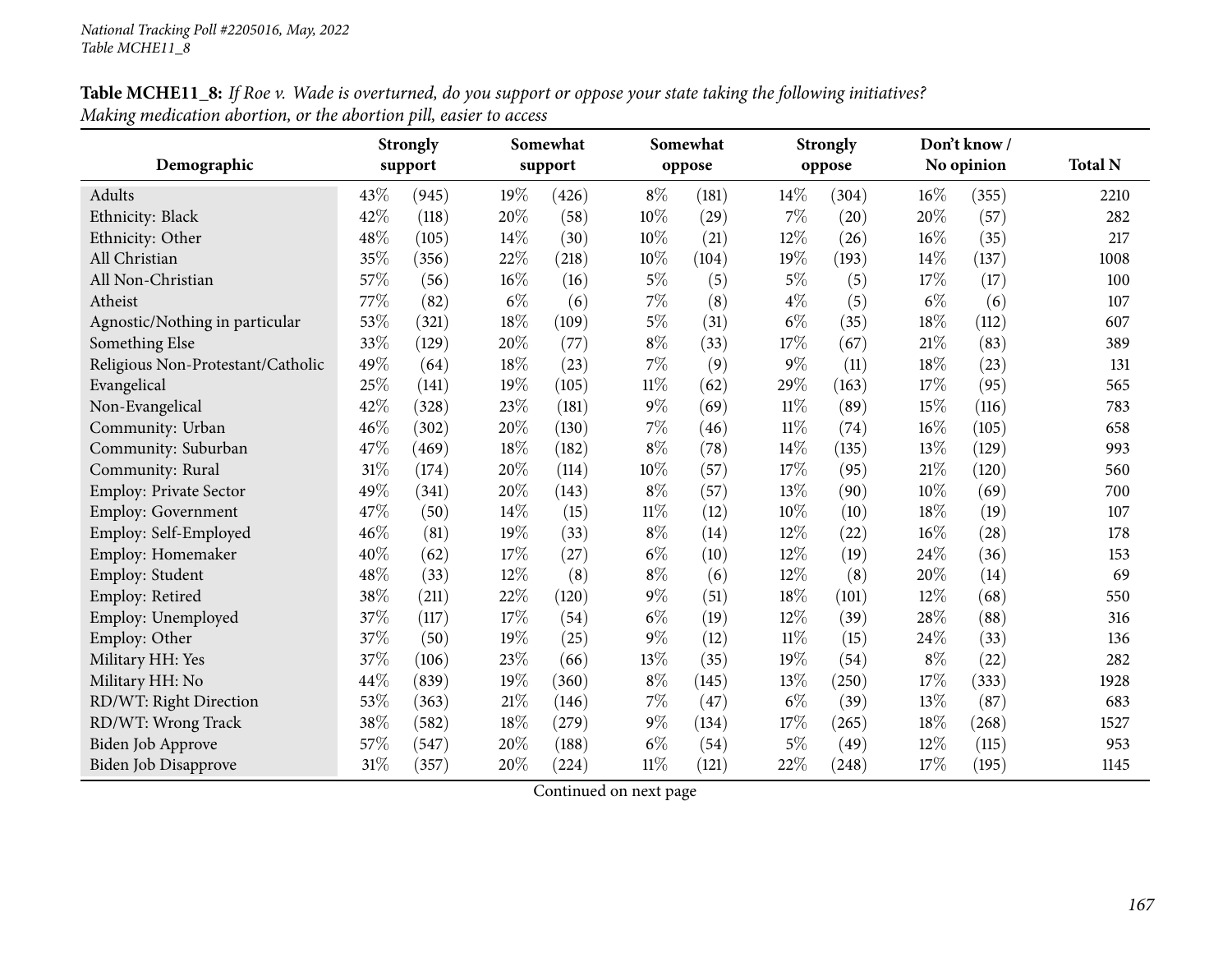Table MCHE11\_8: If Roe v. Wade is overturned, do you support or oppose your state taking the following initiatives? *Making medication abortion, or the abortion <sup>p</sup>ill, easier to access*

|                                      |      | <b>Strongly</b> | Somewhat |         |        | Somewhat |        | <b>Strongly</b> |        | Don't know / |                |
|--------------------------------------|------|-----------------|----------|---------|--------|----------|--------|-----------------|--------|--------------|----------------|
| Demographic                          |      | support         |          | support |        | oppose   |        | oppose          |        | No opinion   | <b>Total N</b> |
| Adults                               | 43%  | (945)           | $19\%$   | (426)   | $8\%$  | (181)    | 14%    | (304)           | 16%    | (355)        | 2210           |
| <b>Biden Job Strongly Approve</b>    | 63%  | (248)           | 16%      | (63)    | $5\%$  | (18)     | $4\%$  | (17)            | 13%    | (50)         | 396            |
| Biden Job Somewhat Approve           | 54%  | (299)           | 22%      | (125)   | $6\%$  | (36)     | $6\%$  | (32)            | 12%    | (66)         | 557            |
| Biden Job Somewhat Disapprove        | 43%  | (149)           | 23%      | (80)    | $9\%$  | (31)     | $8\%$  | (27)            | 17%    | (58)         | 346            |
| <b>Biden Job Strongly Disapprove</b> | 26%  | (207)           | 18%      | (144)   | $11\%$ | (90)     | 28%    | (221)           | 17%    | (138)        | 799            |
| Favorable of Biden                   | 59%  | (567)           | 20%      | (196)   | $5\%$  | (49)     | $5\%$  | (49)            | $11\%$ | (107)        | 969            |
| Unfavorable of Biden                 | 30%  | (340)           | 19%      | (215)   | 11%    | (125)    | 22%    | (249)           | 17%    | (187)        | 1116           |
| Very Favorable of Biden              | 64\% | (266)           | $16\%$   | (69)    | $5\%$  | (22)     | $4\%$  | (16)            | 10%    | (43)         | 416            |
| Somewhat Favorable of Biden          | 55%  | (302)           | 23%      | (127)   | $5\%$  | (27)     | $6\%$  | (33)            | 12%    | (64)         | 553            |
| Somewhat Unfavorable of Biden        | 49%  | (147)           | 18%      | (53)    | $11\%$ | (33)     | 7%     | (22)            | 15%    | (47)         | 302            |
| Very Unfavorable of Biden            | 24%  | (193)           | 20%      | (162)   | $11\%$ | (92)     | 28%    | (228)           | 17%    | (140)        | 814            |
| #1 Issue: Economy                    | 38%  | (317)           | 22%      | (182)   | 10%    | (85)     | 14%    | (121)           | 16%    | (132)        | 838            |
| #1 Issue: Security                   | 28%  | (79)            | 20%      | (55)    | 12%    | (33)     | 25%    | (71)            | 14\%   | (40)         | 279            |
| #1 Issue: Health Care                | 52%  | (109)           | 14\%     | (30)    | 7%     | (15)     | $8\%$  | (16)            | 18%    | (38)         | 207            |
| #1 Issue: Medicare / Social Security | 36%  | (92)            | 23%      | (58)    | 7%     | (17)     | 16%    | (41)            | 18%    | (44)         | 252            |
| #1 Issue: Women's Issues             | 75%  | (194)           | $7\%$    | (19)    | $3\%$  | (7)      | $5\%$  | (13)            | 10%    | (26)         | 259            |
| #1 Issue: Education                  | 30%  | (27)            | 32%      | (28)    | 7%     | (6)      | $3\%$  | (3)             | 28%    | (25)         | 90             |
| #1 Issue: Energy                     | 47%  | (74)            | 22%      | (34)    | 10%    | (15)     | 10%    | (16)            | 12%    | (18)         | 158            |
| #1 Issue: Other                      | 41\% | (53)            | 14\%     | (19)    | $2\%$  | (3)      | 18%    | (24)            | 24%    | (30)         | 128            |
| 2020 Vote: Joe Biden                 | 62%  | (622)           | 18%      | (182)   | $6\%$  | (56)     | $4\%$  | (39)            | $11\%$ | (108)        | 1008           |
| 2020 Vote: Donald Trump              | 19%  | (135)           | $21\%$   | (153)   | 13%    | (94)     | 30%    | (214)           | 17%    | (120)        | 716            |
| 2020 Vote: Other                     | 33%  | (21)            | 26%      | (16)    | 9%     | (6)      | $6\%$  | (4)             | 27%    | (18)         | 65             |
| 2020 Vote: Didn't Vote               | 40%  | (166)           | 18%      | (74)    | $6\%$  | (25)     | $11\%$ | (47)            | 26%    | (109)        | 421            |
| 2018 House Vote: Democrat            | 64\% | (498)           | 19%      | (147)   | $5\%$  | (36)     | $4\%$  | (34)            | $8\%$  | (63)         | 778            |
| 2018 House Vote: Republican          | 20%  | (125)           | 20%      | (123)   | 14%    | (86)     | 30%    | (188)           | 15%    | (96)         | 618            |
| 2018 House Vote: Someone else        | 45%  | (25)            | 22%      | (12)    | $5\%$  | (3)      | $5\%$  | (3)             | 23%    | (13)         | 56             |
| 2016 Vote: Hillary Clinton           | 62%  | (473)           | 19%      | (145)   | $5\%$  | (38)     | $4\%$  | (33)            | $9\%$  | (69)         | 757            |
| 2016 Vote: Donald Trump              | 23%  | (153)           | $21\%$   | (142)   | 12%    | (82)     | 29%    | (194)           | 15%    | (102)        | 673            |
| 2016 Vote: Other                     | 48%  | (58)            | 17%      | (20)    | $8\%$  | (10)     | $9\%$  | (11)            | 18%    | (22)         | 121            |
| 2016 Vote: Didn't Vote               | 40%  | (260)           | 18%      | (118)   | $8\%$  | (51)     | 10%    | (65)            | 25%    | (162)        | 656            |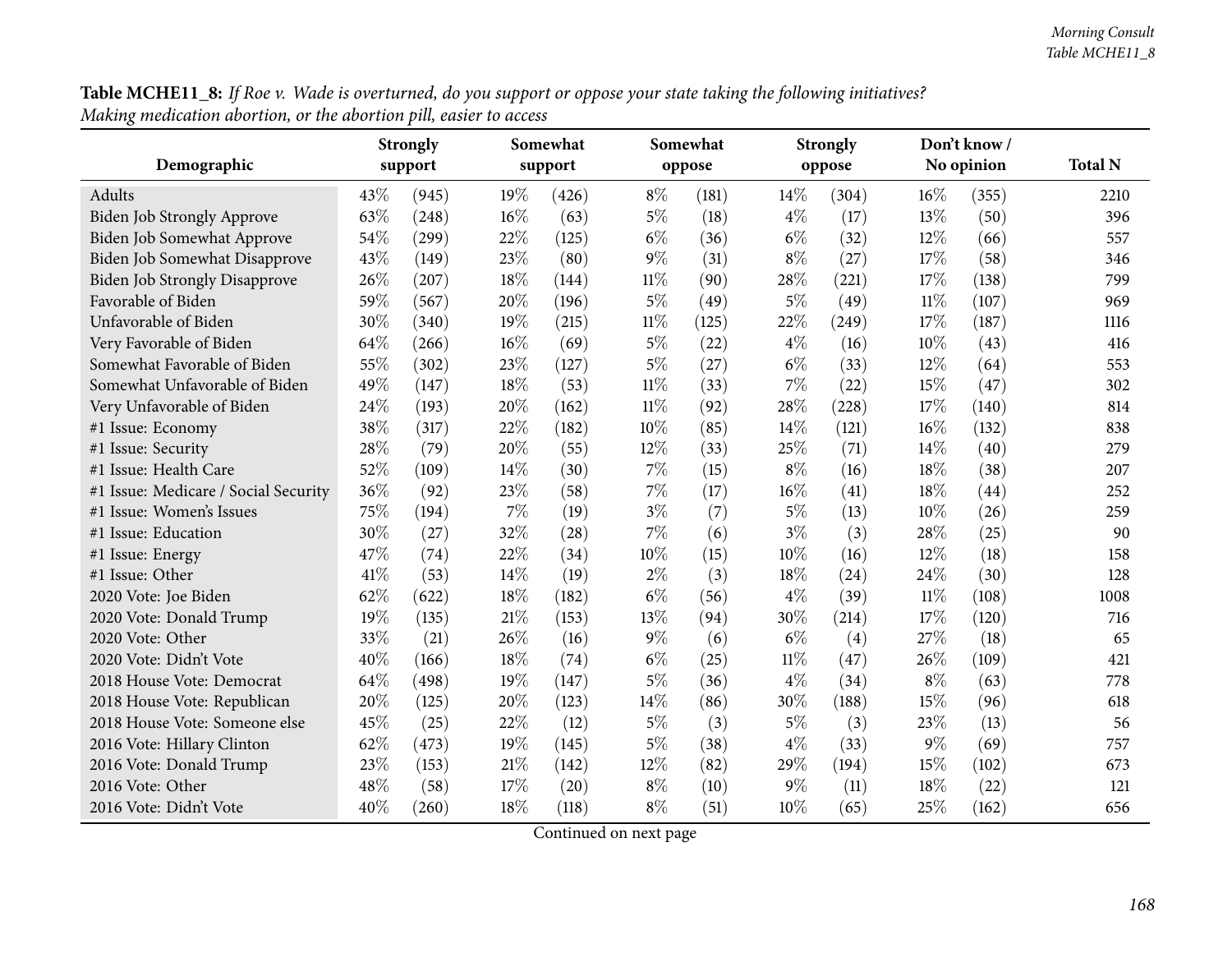| Demographic            |        | <b>Strongly</b><br>support |      | Somewhat<br>support |        | Somewhat<br>oppose |        | <b>Strongly</b><br>oppose |        | Don't know/<br>No opinion | <b>Total N</b> |
|------------------------|--------|----------------------------|------|---------------------|--------|--------------------|--------|---------------------------|--------|---------------------------|----------------|
| Adults                 | 43\%   | (945)                      | 19%  | (426)               | $8\%$  | (181)              | $14\%$ | (304)                     | $16\%$ | (355)                     | 2210           |
| Voted in 2014: Yes     | 44\%   | (561)                      | 19%  | (245)               | $8\%$  | (106)              | $16\%$ | (200)                     | 12\%   | (154)                     | 1265           |
| Voted in 2014: No      | 41\%   | (384)                      | 19%  | (180)               | $8\%$  | (75)               | $11\%$ | (104)                     | 21%    | (201)                     | 945            |
| 4-Region: Northeast    | 47%    | (179)                      | 20%  | (78)                | $8\%$  | $\left( 29\right)$ | 10%    | (40)                      | 15%    | (57)                      | 383            |
| 4-Region: Midwest      | 42%    | (194)                      | 17%  | (78)                | $7\%$  | (30)               | 17%    | (75)                      | 17\%   | (80)                      | 456            |
| 4-Region: South        | 36\%   | (305)                      | 20%  | (172)               | $10\%$ | (88)               | $16\%$ | (131)                     | $18\%$ | (148)                     | 844            |
| 4-Region: West         | $51\%$ | (268)                      | 19%  | (97)                | $6\%$  | (34)               | $11\%$ | (58)                      | 13\%   | (70)                      | 527            |
| Mothers                | 43%    | (133)                      | 22\% | (69)                | $9\%$  | (26)               | $11\%$ | (34)                      | 15\%   | (47)                      | 309            |
| Women using BC         | 52%    | (105)                      | 21%  | (43)                | $7\%$  | (15)               | $9\%$  | (19)                      | $10\%$ | (21)                      | 202            |
| Women not using BC     | 43%    | 387                        | 17\% | (155)               | $8\%$  | (70)               | 15%    | (133)                     | $18\%$ | (161)                     | 905            |
| Women 18-44 Use BC     | 54\%   | (97)                       | 20%  | (35)                | $8\%$  | (14)               | $8\%$  | (15)                      | $10\%$ | (19)                      | 180            |
| <b>Women 18-44</b>     | 50%    | (265)                      | 17%  | (93)                | $7\%$  | (40)               | $9\%$  | (51)                      | $16\%$ | (87)                      | 535            |
| State Has Trigger Laws | 45%    | (174)                      | 23\% | (89)                | $10\%$ | (38)               | 18%    | (68)                      | $4\%$  | (16)                      | 386            |
| Pro-Choice             | 66%    | (841)                      | 20%  | (250)               | $4\%$  | (53)               | $2\%$  | (25)                      | $9\%$  | (110)                     | 1279           |
| Anti-Choice            | $11\%$ | (76)                       | 19%  | (132)               | 17\%   | (115)              | 39%    | (268)                     | $14\%$ | (96)                      | 687            |
| Split Sample a         | 43%    | (471)                      | 18\% | (203)               | 10%    | (106)              | 15%    | (160)                     | 15%    | (163)                     | 1102           |
| Split Sample B         | 43%    | 474)                       | 20%  | (223)               | 7%     | (75)               | 13%    | (144)                     | $17\%$ | (191)                     | 1108           |

Table MCHE11\_8: If Roe v. Wade is overturned, do you support or oppose your state taking the following initiatives? *Making medication abortion, or the abortion <sup>p</sup>ill, easier to access*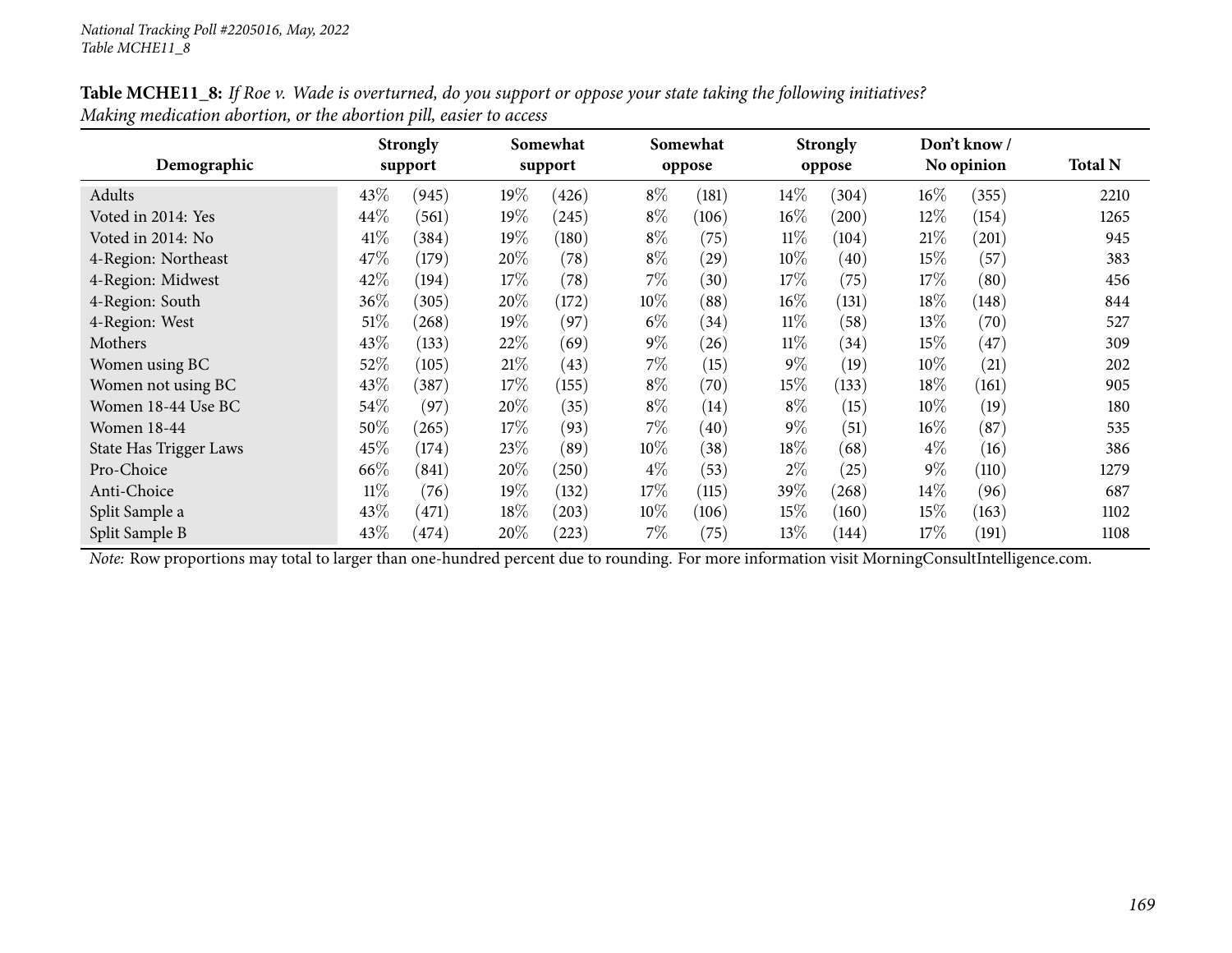| Demographic              |       | <b>Relocate to</b><br>another state that<br>provided legal<br>abortion access |       | Move closer to<br>another state that<br>provided legal<br>abortion access, but<br>still reside in a state<br>with limited access |        |        |        | Stay in your<br>current state |      | Don't know / No<br>opinion | <b>Total N</b> |
|--------------------------|-------|-------------------------------------------------------------------------------|-------|----------------------------------------------------------------------------------------------------------------------------------|--------|--------|--------|-------------------------------|------|----------------------------|----------------|
| Adults                   | $6\%$ | (139)                                                                         | $4\%$ | (92)                                                                                                                             | $61\%$ | (1341) | 29%    | (638)                         | 2210 |                            |                |
| Gender: Male             | $6\%$ | (59)                                                                          | $4\%$ | (41)                                                                                                                             | 65%    | (698)  | 25%    | (270)                         | 1068 |                            |                |
| Gender: Female           | 7%    | (81)                                                                          | $4\%$ | (51)                                                                                                                             | 56%    | (643)  | 32%    | (368)                         | 1142 |                            |                |
| Age: 18-34               | 12%   | (76)                                                                          | $8\%$ | (53)                                                                                                                             | 48%    | (307)  | 32%    | (206)                         | 642  |                            |                |
| Age: 35-44               | 7%    | (26)                                                                          | $6\%$ | (22)                                                                                                                             | 53%    | (193)  | 34%    | (124)                         | 365  |                            |                |
| Age: 45-64               | $4\%$ | (25)                                                                          | $1\%$ | (10)                                                                                                                             | 68%    | (482)  | 28\%   | (196)                         | 714  |                            |                |
| Age: 65+                 | $2\%$ | (12)                                                                          | $1\%$ | (6)                                                                                                                              | 74%    | (359)  | 23%    | (111)                         | 489  |                            |                |
| GenZers: 1997-2012       | 15%   | (34)                                                                          | 10%   | (22)                                                                                                                             | 37%    | (85)   | 38%    | (86)                          | 226  |                            |                |
| Millennials: 1981-1996   | $9\%$ | (59)                                                                          | 7%    | (48)                                                                                                                             | 53%    | (364)  | 31%    | (213)                         | 684  |                            |                |
| GenXers: 1965-1980       | $6\%$ | (30)                                                                          | $2\%$ | (9)                                                                                                                              | 63%    | (336)  | 30%    | (162)                         | 536  |                            |                |
| Baby Boomers: 1946-1964  | $2\%$ | (15)                                                                          | $2\%$ | (13)                                                                                                                             | 74%    | (504)  | 22%    | (150)                         | 683  |                            |                |
| PID: Dem (no lean)       | $9\%$ | (74)                                                                          | $7\%$ | (55)                                                                                                                             | 56%    | (467)  | 29%    | (245)                         | 842  |                            |                |
| PID: Ind (no lean)       | $6\%$ | (42)                                                                          | $3\%$ | (21)                                                                                                                             | 53%    | (390)  | 38\%   | (277)                         | 730  |                            |                |
| PID: Rep (no lean)       | $4\%$ | (23)                                                                          | $3\%$ | (16)                                                                                                                             | 76\%   | (484)  | $18\%$ | (115)                         | 638  |                            |                |
| PID/Gender: Dem Men      | 7%    | (28)                                                                          | $5\%$ | (21)                                                                                                                             | 58%    | (232)  | 30%    | (118)                         | 399  |                            |                |
| PID/Gender: Dem Women    | 10%   | (46)                                                                          | $8\%$ | (34)                                                                                                                             | 53%    | (235)  | 29%    | (127)                         | 443  |                            |                |
| PID/Gender: Ind Men      | $6\%$ | (19)                                                                          | $2\%$ | (6)                                                                                                                              | 62%    | (214)  | $31\%$ | (107)                         | 346  |                            |                |
| PID/Gender: Ind Women    | $6\%$ | (22)                                                                          | $4\%$ | (15)                                                                                                                             | 46%    | (177)  | 44\%   | (170)                         | 384  |                            |                |
| PID/Gender: Rep Men      | $4\%$ | (11)                                                                          | $4\%$ | (14)                                                                                                                             | 78%    | (253)  | 14%    | (45)                          | 323  |                            |                |
| PID/Gender: Rep Women    | $4\%$ | (12)                                                                          | $1\%$ | (2)                                                                                                                              | 73%    | (231)  | 22%    | (71)                          | 315  |                            |                |
| Ideo: Liberal (1-3)      | 10%   | (66)                                                                          | $5\%$ | (35)                                                                                                                             | 53%    | (337)  | $31\%$ | (196)                         | 634  |                            |                |
| Ideo: Moderate (4)       | $6\%$ | (40)                                                                          | $5\%$ | (30)                                                                                                                             | 60%    | (394)  | 30%    | (195)                         | 660  |                            |                |
| Ideo: Conservative (5-7) | $4\%$ | (27)                                                                          | $2\%$ | (15)                                                                                                                             | 76%    | (545)  | 18%    | (130)                         | 718  |                            |                |
| Educ: < College          | $6\%$ | (87)                                                                          | $3\%$ | (43)                                                                                                                             | 59%    | (848)  | 32%    | (459)                         | 1437 |                            |                |
| Educ: Bachelors degree   | 7%    | (32)                                                                          | 7%    | (33)                                                                                                                             | 63%    | (312)  | 23\%   | (113)                         | 491  |                            |                |
| Educ: Post-grad          | $7\%$ | $\left( 20\right)$                                                            | $5\%$ | (15)                                                                                                                             | 64%    | (182)  | 23\%   | (66)                          | 282  |                            |                |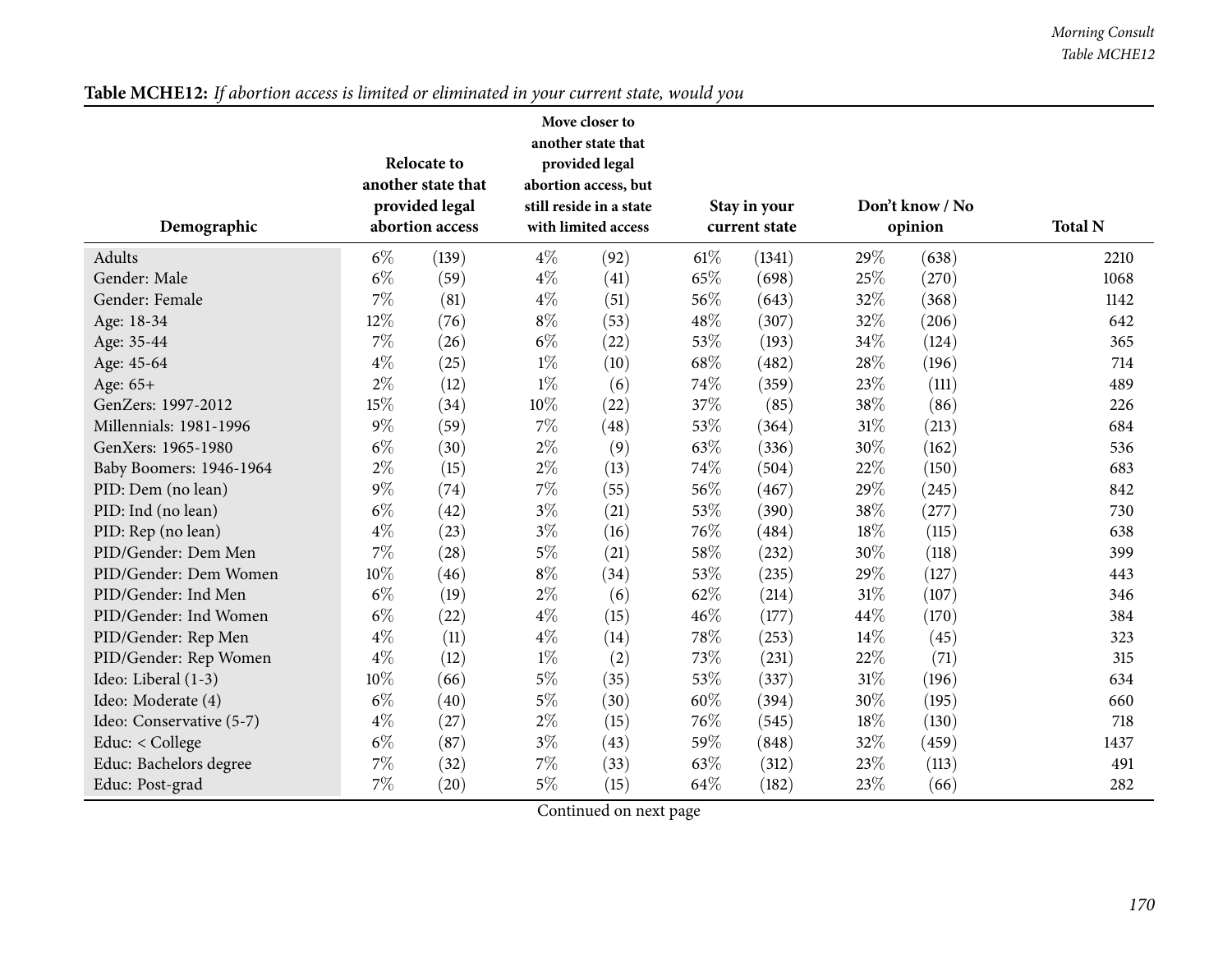| Demographic                       |        | <b>Relocate to</b><br>another state that<br>provided legal<br>abortion access |        | Move closer to<br>another state that<br>provided legal<br>abortion access, but<br>still reside in a state<br>with limited access |        | Stay in your<br>current state |      | Don't know / No<br>opinion | <b>Total N</b> |
|-----------------------------------|--------|-------------------------------------------------------------------------------|--------|----------------------------------------------------------------------------------------------------------------------------------|--------|-------------------------------|------|----------------------------|----------------|
| Adults                            | $6\%$  | (139)                                                                         | $4\%$  | (92)                                                                                                                             | $61\%$ | (1341)                        | 29%  | (638)                      | 2210           |
| Income: Under 50k                 | 7%     | (91)                                                                          | $4\%$  | (55)                                                                                                                             | 55%    | (708)                         | 33%  | (423)                      | 1277           |
| Income: 50k-100k                  | $5\%$  | (34)                                                                          | $4\%$  | (25)                                                                                                                             | $68\%$ | (434)                         | 23%  | (147)                      | 640            |
| Income: 100k+                     | $5\%$  | (14)                                                                          | $4\%$  | (12)                                                                                                                             | 68%    | (199)                         | 23%  | (68)                       | 293            |
| Ethnicity: White                  | $5\%$  | (93)                                                                          | $3\%$  | (49)                                                                                                                             | 63%    | (1086)                        | 28\% | (483)                      | 1711           |
| Ethnicity: Hispanic               | $9\%$  | (32)                                                                          | $6\%$  | (23)                                                                                                                             | 55%    | (204)                         | 31%  | (114)                      | 374            |
| Ethnicity: Black                  | $11\%$ | (32)                                                                          | $10\%$ | (28)                                                                                                                             | 49%    | (138)                         | 30%  | (85)                       | 282            |
| Ethnicity: Other                  | $7\%$  | (15)                                                                          | $7\%$  | (15)                                                                                                                             | 54%    | (118)                         | 32%  | (70)                       | 217            |
| All Christian                     | $4\%$  | (39)                                                                          | $4\%$  | (37)                                                                                                                             | 70%    | (708)                         | 22%  | (223)                      | 1008           |
| All Non-Christian                 | $11\%$ | (11)                                                                          | 12%    | (12)                                                                                                                             | 48%    | (48)                          | 29%  | (29)                       | 100            |
| Atheist                           | 13%    | (14)                                                                          | $4\%$  | (5)                                                                                                                              | 52%    | (56)                          | 31%  | (33)                       | 107            |
| Agnostic/Nothing in particular    | $7\%$  | (43)                                                                          | $4\%$  | (27)                                                                                                                             | 53%    | (320)                         | 36%  | (218)                      | 607            |
| Something Else                    | $8\%$  | (32)                                                                          | $3\%$  | (12)                                                                                                                             | 54%    | (210)                         | 35%  | (135)                      | 389            |
| Religious Non-Protestant/Catholic | $9\%$  | (11)                                                                          | $9\%$  | (12)                                                                                                                             | 54%    | (70)                          | 28%  | (37)                       | 131            |
| Evangelical                       | $5\%$  | (30)                                                                          | $5\%$  | (28)                                                                                                                             | 68%    | (384)                         | 22%  | (123)                      | 565            |
| Non-Evangelical                   | $5\%$  | (40)                                                                          | $3\%$  | (20)                                                                                                                             | 64%    | (504)                         | 28%  | (218)                      | 783            |
| Community: Urban                  | $9\%$  | (60)                                                                          | $6\%$  | (42)                                                                                                                             | 55%    | (365)                         | 29%  | (190)                      | 658            |
| Community: Suburban               | $6\%$  | (56)                                                                          | $4\%$  | (38)                                                                                                                             | 60%    | (599)                         | 30%  | (300)                      | 993            |
| Community: Rural                  | $4\%$  | (23)                                                                          | $2\%$  | (11)                                                                                                                             | 67%    | (378)                         | 26%  | (148)                      | 560            |
| Employ: Private Sector            | 10%    | (71)                                                                          | $6\%$  | (44)                                                                                                                             | 59%    | (413)                         | 25%  | (172)                      | 700            |
| Employ: Government                | $9\%$  | (9)                                                                           | $10\%$ | (11)                                                                                                                             | 58%    | (62)                          | 23%  | (25)                       | 107            |
| Employ: Self-Employed             | $6\%$  | (12)                                                                          | $5\%$  | (9)                                                                                                                              | 57%    | (101)                         | 31%  | (56)                       | 178            |
| Employ: Homemaker                 | $4\%$  | (6)                                                                           | $2\%$  | (3)                                                                                                                              | 62%    | (95)                          | 33%  | (50)                       | 153            |
| Employ: Student                   | 17%    | (12)                                                                          | 14%    | (9)                                                                                                                              | 33%    | (23)                          | 36%  | (25)                       | 69             |
| Employ: Retired                   | $2\%$  | (9)                                                                           | $1\%$  | (8)                                                                                                                              | 75%    | (410)                         | 22%  | (124)                      | 550            |
| Employ: Unemployed                | $6\%$  | (18)                                                                          | $2\%$  | (5)                                                                                                                              | 54%    | (170)                         | 39%  | (124)                      | 316            |
| Employ: Other                     | $3\%$  | (4)                                                                           | $1\%$  | (2)                                                                                                                              | 50%    | (68)                          | 46%  | (62)                       | 136            |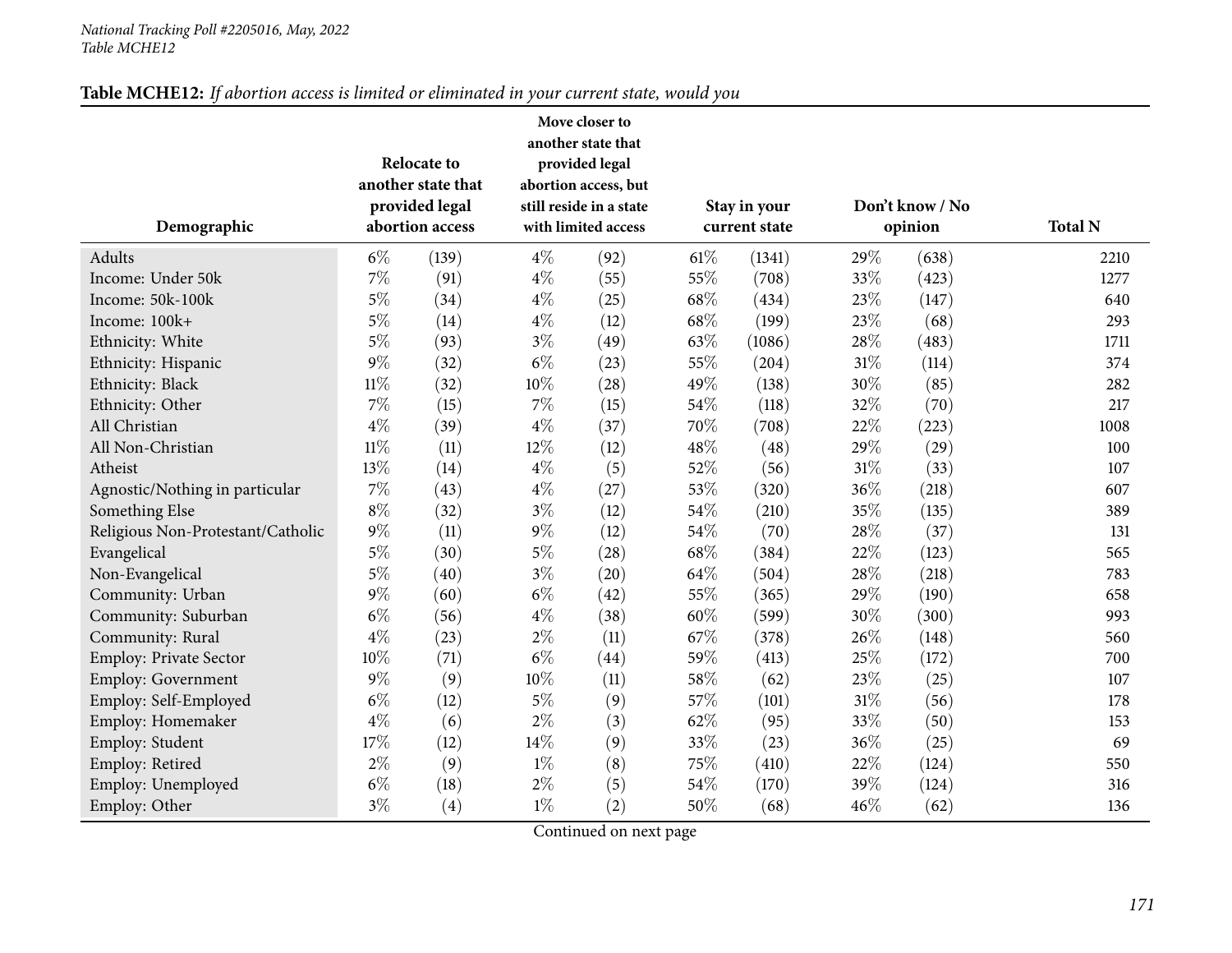| Demographic                          | <b>Relocate to</b><br>another state that<br>provided legal<br>abortion access |       | Move closer to<br>another state that<br>provided legal<br>abortion access, but<br>still reside in a state<br>with limited access |      | Stay in your<br>current state |        |      | Don't know / No<br>opinion | <b>Total N</b> |
|--------------------------------------|-------------------------------------------------------------------------------|-------|----------------------------------------------------------------------------------------------------------------------------------|------|-------------------------------|--------|------|----------------------------|----------------|
| Adults                               | $6\%$                                                                         | (139) | $4\%$                                                                                                                            | (92) | 61%                           | (1341) | 29%  | (638)                      | 2210           |
| Military HH: Yes                     | $7\%$                                                                         | (20)  | $2\%$                                                                                                                            | (5)  | 71%                           | (201)  | 20%  | (57)                       | 282            |
| Military HH: No                      | $6\%$                                                                         | (119) | $5\%$                                                                                                                            | (87) | 59%                           | (1140) | 30%  | (581)                      | 1928           |
| RD/WT: Right Direction               | $8\%$                                                                         | (57)  | $8\%$                                                                                                                            | (54) | 55%                           | (376)  | 29%  | (196)                      | 683            |
| RD/WT: Wrong Track                   | $5\%$                                                                         | (82)  | $2\%$                                                                                                                            | (37) | 63%                           | (966)  | 29%  | (442)                      | 1527           |
| Biden Job Approve                    | $9\%$                                                                         | (82)  | 7%                                                                                                                               | (63) | 55%                           | (522)  | 30%  | (286)                      | 953            |
| Biden Job Disapprove                 | $5\%$                                                                         | (52)  | $2\%$                                                                                                                            | (28) | 68%                           | (784)  | 25%  | (281)                      | 1145           |
| Biden Job Strongly Approve           | $9\%$                                                                         | (37)  | 7%                                                                                                                               | (29) | 55%                           | (219)  | 28%  | (112)                      | 396            |
| Biden Job Somewhat Approve           | $8\%$                                                                         | (46)  | $6\%$                                                                                                                            | (34) | 54%                           | (303)  | 31%  | (174)                      | 557            |
| Biden Job Somewhat Disapprove        | 7%                                                                            | (26)  | $3\%$                                                                                                                            | (11) | 56%                           | (194)  | 33%  | (114)                      | 346            |
| <b>Biden Job Strongly Disapprove</b> | $3\%$                                                                         | (26)  | $2\%$                                                                                                                            | (17) | 74%                           | (590)  | 21%  | (167)                      | 799            |
| Favorable of Biden                   | $9\%$                                                                         | (89)  | $5\%$                                                                                                                            | (50) | 55%                           | (534)  | 31%  | (296)                      | 969            |
| Unfavorable of Biden                 | $4\%$                                                                         | (46)  | $3\%$                                                                                                                            | (36) | 69%                           | (770)  | 24%  | (265)                      | 1116           |
| Very Favorable of Biden              | 10%                                                                           | (42)  | 7%                                                                                                                               | (27) | 55%                           | (231)  | 28%  | (116)                      | 416            |
| Somewhat Favorable of Biden          | $9\%$                                                                         | (47)  | $4\%$                                                                                                                            | (22) | 55%                           | (303)  | 33%  | (181)                      | 553            |
| Somewhat Unfavorable of Biden        | $9\%$                                                                         | (28)  | 7%                                                                                                                               | (22) | 52%                           | (158)  | 31%  | (94)                       | 302            |
| Very Unfavorable of Biden            | $2\%$                                                                         | (18)  | $2\%$                                                                                                                            | (13) | 75%                           | (612)  | 21%  | (170)                      | 814            |
| #1 Issue: Economy                    | $5\%$                                                                         | (44)  | $3\%$                                                                                                                            | (24) | 64\%                          | (537)  | 28\% | (233)                      | 838            |
| #1 Issue: Security                   | $3\%$                                                                         | (8)   | $5\%$                                                                                                                            | (14) | 76%                           | (211)  | 16%  | (46)                       | 279            |
| #1 Issue: Health Care                | $6\%$                                                                         | (12)  | 7%                                                                                                                               | (14) | 57%                           | (118)  | 31%  | (64)                       | 207            |
| #1 Issue: Medicare / Social Security | $4\%$                                                                         | (9)   | $2\%$                                                                                                                            | (4)  | 68%                           | (170)  | 27%  | (68)                       | 252            |
| #1 Issue: Women's Issues             | 17%                                                                           | (43)  | $8\%$                                                                                                                            | (21) | 36%                           | (94)   | 39%  | (100)                      | 259            |
| #1 Issue: Education                  | $7\%$                                                                         | (6)   | $6\%$                                                                                                                            | (5)  | 49%                           | (44)   | 38%  | (34)                       | 90             |
| #1 Issue: Energy                     | $8\%$                                                                         | (13)  | $5\%$                                                                                                                            | (8)  | 55%                           | (87)   | 31%  | (49)                       | 158            |
| #1 Issue: Other                      | $3\%$                                                                         | (4)   |                                                                                                                                  | (1)  | 63%                           | (80)   | 34%  | (43)                       | 128            |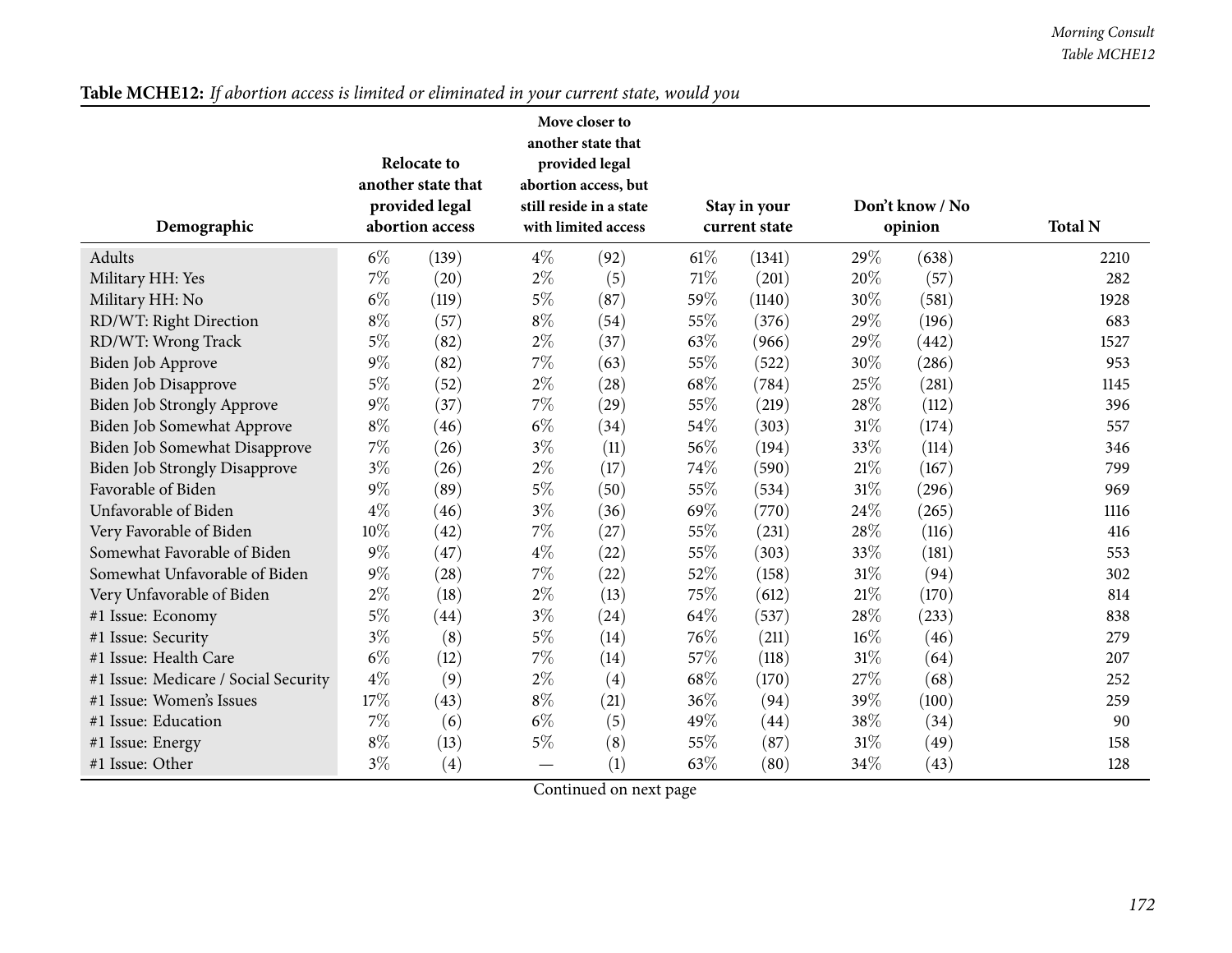| Demographic                   | Move closer to<br>another state that<br><b>Relocate to</b><br>provided legal<br>another state that<br>abortion access, but<br>provided legal<br>still reside in a state<br>abortion access<br>with limited access<br>$6\%$<br>$4\%$<br>(139)<br>(92) |       |       |      | Stay in your<br>current state |        | Don't know / No<br>opinion | <b>Total N</b> |      |
|-------------------------------|------------------------------------------------------------------------------------------------------------------------------------------------------------------------------------------------------------------------------------------------------|-------|-------|------|-------------------------------|--------|----------------------------|----------------|------|
| Adults                        |                                                                                                                                                                                                                                                      |       |       |      | 61%                           | (1341) | 29%                        | (638)          | 2210 |
| 2020 Vote: Joe Biden          | $9\%$                                                                                                                                                                                                                                                | (92)  | $5\%$ | (50) | 55%                           | (555)  | 31%                        | (311)          | 1008 |
| 2020 Vote: Donald Trump       | $3\%$                                                                                                                                                                                                                                                | (19)  | $3\%$ | (18) | 78%                           | (558)  | 17%                        | (122)          | 716  |
| 2020 Vote: Other              | 7%                                                                                                                                                                                                                                                   | (5)   | $1\%$ | (1)  | 52%                           | (33)   | 40%                        | (26)           | 65   |
| 2020 Vote: Didn't Vote        | $6\%$                                                                                                                                                                                                                                                | (24)  | $5\%$ | (23) | 46%                           | (195)  | 42%                        | (179)          | 421  |
| 2018 House Vote: Democrat     | 9%                                                                                                                                                                                                                                                   | (71)  | $6\%$ | (49) | 56%                           | (437)  | 28%                        | (220)          | 778  |
| 2018 House Vote: Republican   | $3\%$                                                                                                                                                                                                                                                | (16)  | $1\%$ | (9)  | 79%                           | (491)  | 17%                        | (103)          | 618  |
| 2018 House Vote: Someone else | $5\%$                                                                                                                                                                                                                                                | (3)   | $1\%$ | (1)  | 62%                           | (35)   | 32%                        | (18)           | 56   |
| 2016 Vote: Hillary Clinton    | $9\%$                                                                                                                                                                                                                                                | (67)  | $5\%$ | (38) | 58%                           | (438)  | 28%                        | (214)          | 757  |
| 2016 Vote: Donald Trump       | $3\%$                                                                                                                                                                                                                                                | (21)  | $3\%$ | (19) | 76%                           | (515)  | 18%                        | (118)          | 673  |
| 2016 Vote: Other              | $6\%$                                                                                                                                                                                                                                                | (7)   | $2\%$ | (2)  | 64%                           | (77)   | 29%                        | (35)           | 121  |
| 2016 Vote: Didn't Vote        | 7%                                                                                                                                                                                                                                                   | (45)  | $5\%$ | (32) | 47%                           | (310)  | 41\%                       | (270)          | 656  |
| Voted in 2014: Yes            | $5\%$                                                                                                                                                                                                                                                | (69)  | $4\%$ | (49) | 67%                           | (850)  | 23%                        | (297)          | 1265 |
| Voted in 2014: No             | 7%                                                                                                                                                                                                                                                   | (71)  | $5\%$ | (43) | 52%                           | (491)  | 36%                        | (341)          | 945  |
| 4-Region: Northeast           | $6\%$                                                                                                                                                                                                                                                | (22)  | 7%    | (27) | 59%                           | (224)  | 29%                        | (109)          | 383  |
| 4-Region: Midwest             | $6\%$                                                                                                                                                                                                                                                | (28)  | $3\%$ | (15) | 62%                           | (281)  | 29%                        | (133)          | 456  |
| 4-Region: South               | $6\%$                                                                                                                                                                                                                                                | (52)  | $4\%$ | (32) | 62%                           | (523)  | 28%                        | (237)          | 844  |
| 4-Region: West                | 7%                                                                                                                                                                                                                                                   | (38)  | $3\%$ | (17) | 59%                           | (313)  | $30\%$                     | (159)          | 527  |
| Mothers                       | 9%                                                                                                                                                                                                                                                   | (27)  | 7%    | (21) | 56%                           | (172)  | 29%                        | (89)           | 309  |
| Women using BC                | 13%                                                                                                                                                                                                                                                  | (27)  | $8\%$ | (17) | 48%                           | (96)   | $31\%$                     | (62)           | 202  |
| Women not using BC            | 5%                                                                                                                                                                                                                                                   | (48)  | $4\%$ | (33) | 59%                           | (534)  | 32%                        | (290)          | 905  |
| Women 18-44 Use BC            | 14%                                                                                                                                                                                                                                                  | (25)  | $8\%$ | (15) | 48%                           | (86)   | 30%                        | (54)           | 180  |
| <b>Women 18-44</b>            | $11\%$                                                                                                                                                                                                                                               | (57)  | 7%    | (40) | 46%                           | (244)  | 36%                        | (194)          | 535  |
| State Has Trigger Laws        | 10%                                                                                                                                                                                                                                                  | (38)  | $9\%$ | (34) | 67%                           | (257)  | 15%                        | (56)           | 386  |
| Pro-Choice                    | $9\%$                                                                                                                                                                                                                                                | (120) | $5\%$ | (61) | 53%                           | (683)  | 32%                        | (414)          | 1279 |
| Anti-Choice                   | $1\%$                                                                                                                                                                                                                                                | (10)  | $4\%$ | (25) | 82%                           | (561)  | 13%                        | (90)           | 687  |
| Split Sample a                | $6\%$                                                                                                                                                                                                                                                | (67)  | $5\%$ | (55) | 58%                           | (639)  | $31\%$                     | (341)          | 1102 |
| Split Sample B                | 7%                                                                                                                                                                                                                                                   | (73)  | $3\%$ | (37) | 63%                           | (702)  | 27%                        | (296)          | 1108 |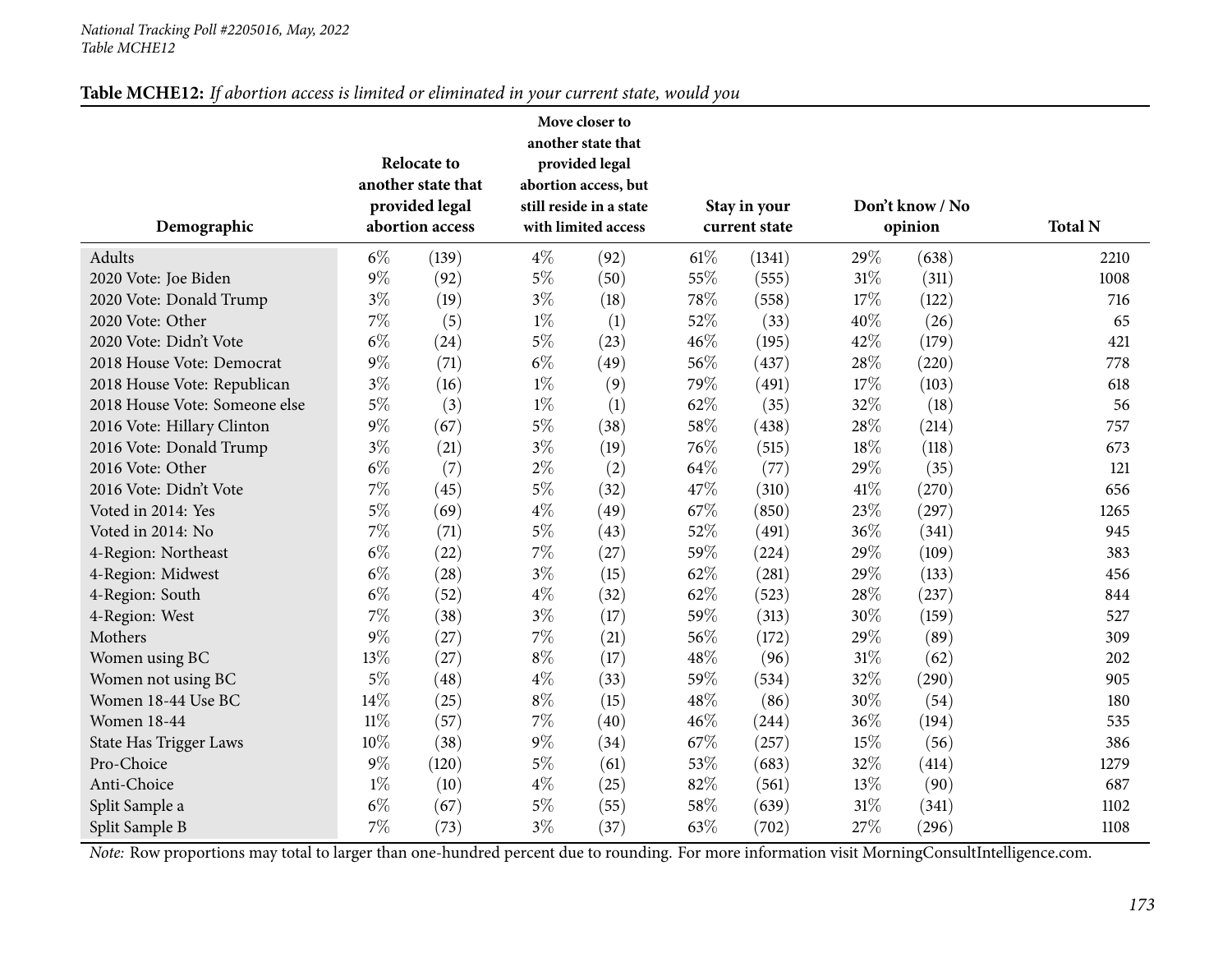*Abortion care services*

|                          |        |           | Somewhat |               |        |           |        |                |      | Don't know/ |                |  |
|--------------------------|--------|-----------|----------|---------------|--------|-----------|--------|----------------|------|-------------|----------------|--|
| Demographic              |        | Very easy |          | Somewhat easy |        | difficult |        | Very difficult |      | No opinion  | <b>Total N</b> |  |
| Adults                   | 15%    | (324)     | 20%      | (450)         | 15%    | (323)     | 10%    | (214)          | 41\% | (898)       | 2210           |  |
| Gender: Male             | 17%    | (186)     | 22%      | (239)         | 14%    | (151)     | $8\%$  | (87)           | 38%  | (405)       | 1068           |  |
| Gender: Female           | 12%    | (138)     | 19%      | (211)         | 15%    | (172)     | $11\%$ | (127)          | 43%  | (493)       | 1142           |  |
| Age: 18-34               | 14\%   | (91)      | $21\%$   | (133)         | 19%    | (123)     | 13%    | (81)           | 33%  | (215)       | 642            |  |
| Age: 35-44               | 17%    | (60)      | 23%      | (83)          | 14%    | (51)      | 12%    | (43)           | 35%  | (128)       | 365            |  |
| Age: 45-64               | 15%    | (106)     | 18%      | (126)         | 13%    | (91)      | $8\%$  | (58)           | 47%  | (332)       | 714            |  |
| Age: 65+                 | 14%    | (67)      | 22%      | (108)         | 12%    | (58)      | 7%     | (32)           | 46%  | (223)       | 489            |  |
| GenZers: 1997-2012       | 16%    | (36)      | 17%      | (38)          | 16%    | (37)      | 19%    | (42)           | 32%  | (73)        | 226            |  |
| Millennials: 1981-1996   | 15%    | (103)     | 23%      | (157)         | 18%    | (126)     | $9\%$  | (64)           | 34%  | (235)       | 684            |  |
| GenXers: 1965-1980       | 15%    | (80)      | 19%      | (100)         | 14%    | (77)      | 10%    | (52)           | 43%  | (228)       | 536            |  |
| Baby Boomers: 1946-1964  | 14\%   | (93)      | 20%      | (137)         | 12%    | (79)      | 7%     | (50)           | 47%  | (324)       | 683            |  |
| PID: Dem (no lean)       | 18%    | (150)     | 23%      | (190)         | 17%    | (144)     | $9\%$  | (79)           | 33%  | (280)       | 842            |  |
| PID: Ind (no lean)       | $11\%$ | (81)      | 20%      | (149)         | 15%    | (110)     | $8\%$  | (62)           | 45%  | (328)       | 730            |  |
| PID: Rep (no lean)       | 15%    | (93)      | 18%      | (112)         | $11\%$ | (70)      | 12%    | (74)           | 45%  | (290)       | 638            |  |
| PID/Gender: Dem Men      | 21%    | (82)      | 25%      | (98)          | 16%    | (65)      | $8\%$  | (30)           | 31%  | (124)       | 399            |  |
| PID/Gender: Dem Women    | 15%    | (68)      | $21\%$   | (92)          | 18%    | (79)      | $11\%$ | (48)           | 35%  | (156)       | 443            |  |
| PID/Gender: Ind Men      | 14%    | (48)      | 24\%     | (82)          | 16%    | (54)      | $6\%$  | (20)           | 41%  | (141)       | 346            |  |
| PID/Gender: Ind Women    | $9\%$  | (33)      | 17%      | (66)          | 15%    | (56)      | $11\%$ | (41)           | 49%  | (187)       | 384            |  |
| PID/Gender: Rep Men      | 17%    | (56)      | 18%      | (59)          | 10%    | (32)      | $11\%$ | (36)           | 44%  | (140)       | 323            |  |
| PID/Gender: Rep Women    | 12%    | (37)      | $17\%$   | (53)          | 12%    | (38)      | 12%    | (38)           | 47%  | (149)       | 315            |  |
| Ideo: Liberal (1-3)      | 17%    | (105)     | 22%      | (137)         | 20%    | (127)     | $11\%$ | (72)           | 30%  | (193)       | 634            |  |
| Ideo: Moderate (4)       | 13%    | (83)      | 23%      | (150)         | 15%    | (102)     | $8\%$  | (53)           | 41%  | (272)       | 660            |  |
| Ideo: Conservative (5-7) | 17%    | (122)     | 18%      | (132)         | $11\%$ | (76)      | 9%     | (66)           | 45%  | (321)       | 718            |  |
| Educ: < College          | 14%    | (195)     | 19%      | (276)         | 14%    | (196)     | 10%    | (146)          | 43%  | (624)       | 1437           |  |
| Educ: Bachelors degree   | 17%    | (82)      | 24%      | (117)         | 17%    | (84)      | $8\%$  | (40)           | 34%  | (168)       | 491            |  |
| Educ: Post-grad          | 17%    | (47)      | 20%      | (57)          | 15%    | (44)      | 10%    | (28)           | 38%  | (106)       | 282            |  |
| Income: Under 50k        | 12%    | (149)     | 19%      | (243)         | 14%    | (180)     | $11\%$ | (138)          | 44%  | (565)       | 1277           |  |
| Income: 50k-100k         | 18%    | (113)     | 22%      | (140)         | 15%    | (99)      | $9\%$  | (55)           | 37%  | (234)       | 640            |  |
| Income: 100k+            | 21%    | (62)      | 23\%     | (67)          | 15%    | (44)      | 7%     | (21)           | 34%  | (99)        | 293            |  |
| Ethnicity: White         | 15%    | (251)     | $21\%$   | (355)         | 14%    | (243)     | $9\%$  | (162)          | 41%  | (701)       | 1711           |  |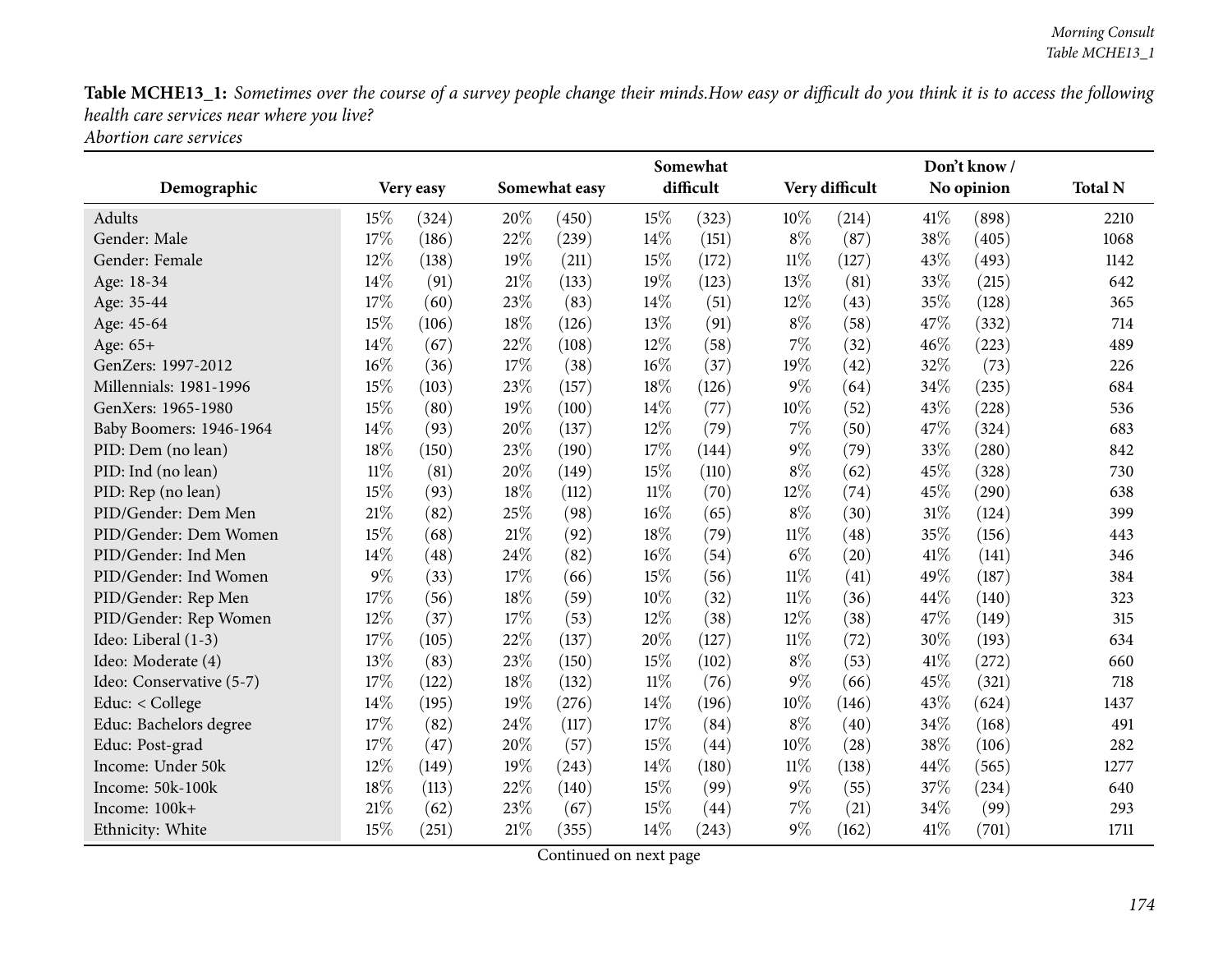*Abortion care services*

|                                   |       |           |               |                    |        | Somewhat  |        |                |      | Don't know / |                |
|-----------------------------------|-------|-----------|---------------|--------------------|--------|-----------|--------|----------------|------|--------------|----------------|
| Demographic                       |       | Very easy | Somewhat easy |                    |        | difficult |        | Very difficult |      | No opinion   | <b>Total N</b> |
| Adults                            | 15%   | (324)     | 20%           | (450)              | 15%    | (323)     | 10%    | (214)          | 41\% | (898)        | 2210           |
| Ethnicity: Hispanic               | 15%   | (55)      | 24%           | (91)               | $14\%$ | (54)      | $11\%$ | (41)           | 36%  | (133)        | 374            |
| Ethnicity: Black                  | 17%   | (47)      | $21\%$        | (58)               | 16%    | (46)      | 12%    | (34)           | 34%  | (97)         | 282            |
| Ethnicity: Other                  | 12%   | (26)      | 17%           | (37)               | 16%    | (34)      | $8\%$  | (18)           | 46%  | (101)        | 217            |
| All Christian                     | 16%   | (163)     | $21\%$        | (214)              | $14\%$ | (142)     | $8\%$  | (83)           | 40%  | (406)        | 1008           |
| All Non-Christian                 | 25%   | (25)      | 22%           | (22)               | 13%    | (13)      | 7%     | (7)            | 33%  | (33)         | 100            |
| Atheist                           | 12%   | (13)      | 24%           | (26)               | 22%    | (24)      | 12%    | (13)           | 30%  | (32)         | 107            |
| Agnostic/Nothing in particular    | 13%   | (76)      | 22%           | (131)              | 15%    | (93)      | 10%    | (60)           | 41\% | (247)        | 607            |
| Something Else                    | 12%   | (47)      | 15%           | (58)               | 13%    | (52)      | 13%    | (52)           | 46%  | (181)        | 389            |
| Religious Non-Protestant/Catholic | 24%   | (31)      | $21\%$        | $\left( 28\right)$ | $11\%$ | (15)      | $7\%$  | (9)            | 37%  | (48)         | 131            |
| Evangelical                       | 15%   | (82)      | 18%           | (102)              | 15%    | (84)      | 10%    | (58)           | 42%  | (240)        | 565            |
| Non-Evangelical                   | 15%   | (119)     | $21\%$        | (162)              | 14%    | (108)     | $9\%$  | (74)           | 41\% | (321)        | 783            |
| Community: Urban                  | 20%   | (131)     | $21\%$        | (137)              | 15%    | (101)     | 10%    | (66)           | 34%  | (223)        | 658            |
| Community: Suburban               | 15%   | (147)     | 20%           | (203)              | 15%    | (147)     | $8\%$  | (83)           | 42%  | (414)        | 993            |
| Community: Rural                  | $8\%$ | (47)      | 20%           | (111)              | 13%    | (75)      | 12%    | (66)           | 47%  | (261)        | 560            |
| Employ: Private Sector            | 18%   | (128)     | 25%           | (174)              | $16\%$ | (110)     | 10%    | (71)           | 31%  | (217)        | 700            |
| Employ: Government                | 19%   | (21)      | 18%           | (20)               | 17%    | (18)      | $8\%$  | (9)            | 38%  | (40)         | 107            |
| Employ: Self-Employed             | 19%   | (33)      | 16%           | (29)               | 16%    | (29)      | 13%    | (23)           | 36%  | (63)         | 178            |
| Employ: Homemaker                 | 10%   | (16)      | 18%           | (27)               | 13%    | (19)      | 10%    | (15)           | 49%  | (76)         | 153            |
| Employ: Student                   | $5\%$ | (3)       | 15%           | (10)               | 20%    | (14)      | 14%    | (9)            | 47%  | (32)         | 69             |
| Employ: Retired                   | 13%   | (74)      | $21\%$        | (113)              | $12\%$ | (68)      | $7\%$  | (41)           | 46%  | (254)        | 550            |
| Employ: Unemployed                | 13%   | (40)      | 16%           | (50)               | 13%    | (41)      | $9\%$  | (29)           | 49%  | (155)        | 316            |
| Employ: Other                     | $6\%$ | (9)       | 20%           | (27)               | 18%    | (24)      | 12%    | (16)           | 44%  | (60)         | 136            |
| Military HH: Yes                  | 18%   | (51)      | 22%           | (64)               | $16\%$ | (46)      | $9\%$  | (25)           | 34%  | (97)         | 282            |
| Military HH: No                   | 14\%  | (273)     | 20%           | (387)              | 14%    | (277)     | 10%    | (189)          | 42%  | (801)        | 1928           |
| RD/WT: Right Direction            | 18%   | (126)     | 25%           | (173)              | 16%    | (107)     | $7\%$  | (48)           | 34%  | (229)        | 683            |
| RD/WT: Wrong Track                | 13%   | (198)     | $18\%$        | (277)              | $14\%$ | (217)     | $11\%$ | (166)          | 44%  | (669)        | 1527           |
| Biden Job Approve                 | 16%   | (154)     | 24\%          | (229)              | 17%    | (161)     | $8\%$  | (80)           | 35%  | (329)        | 953            |
| <b>Biden Job Disapprove</b>       | 14%   | (161)     | 18%           | (205)              | 13%    | (146)     | $11\%$ | (129)          | 44%  | (506)        | 1145           |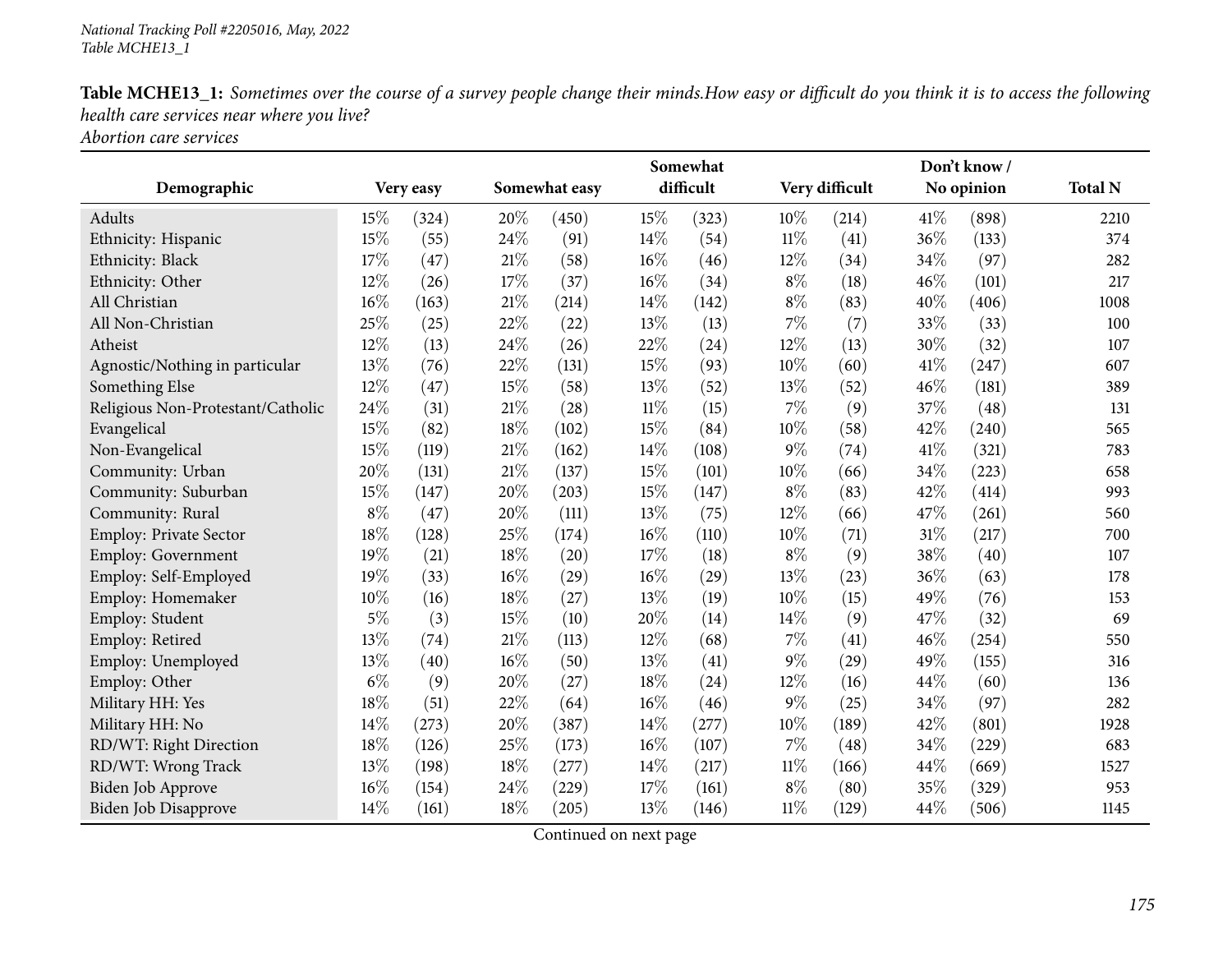*Abortion care services*

|                                      |        |           |               |       |           | Somewhat |                |       |            | Don't know/ |                |  |
|--------------------------------------|--------|-----------|---------------|-------|-----------|----------|----------------|-------|------------|-------------|----------------|--|
| Demographic                          |        | Very easy | Somewhat easy |       | difficult |          | Very difficult |       | No opinion |             | <b>Total N</b> |  |
| Adults                               | 15%    | (324)     | 20%           | (450) | 15%       | (323)    | 10%            | (214) | 41\%       | (898)       | 2210           |  |
| Biden Job Strongly Approve           | 24%    | (95)      | 20%           | (78)  | 16%       | (63)     | 9%             | (34)  | 32%        | (126)       | 396            |  |
| Biden Job Somewhat Approve           | $11\%$ | (59)      | 27%           | (150) | 18%       | (98)     | $8\%$          | (46)  | 37%        | (204)       | 557            |  |
| Biden Job Somewhat Disapprove        | 14%    | (49)      | 19%           | (65)  | 17%       | (58)     | 10%            | (35)  | 40%        | (139)       | 346            |  |
| <b>Biden Job Strongly Disapprove</b> | 14%    | (112)     | 17%           | (140) | $11\%$    | (87)     | 12%            | (93)  | 46%        | (367)       | 799            |  |
| Favorable of Biden                   | 16%    | (159)     | 23%           | (224) | 18%       | (176)    | $8\%$          | (80)  | 34%        | (330)       | 969            |  |
| Unfavorable of Biden                 | 14%    | (153)     | 19%           | (211) | 13%       | (140)    | $11\%$         | (123) | 44%        | (489)       | 1116           |  |
| Very Favorable of Biden              | 22%    | (92)      | 20%           | (84)  | 19%       | (80)     | 9%             | (37)  | 30%        | (123)       | 416            |  |
| Somewhat Favorable of Biden          | 12%    | (68)      | 25%           | (140) | 17%       | (95)     | $8\%$          | (43)  | 37%        | (207)       | 553            |  |
| Somewhat Unfavorable of Biden        | 14%    | (41)      | $21\%$        | (63)  | 17%       | (52)     | $11\%$         | (32)  | 38%        | (114)       | 302            |  |
| Very Unfavorable of Biden            | 14%    | (112)     | 18%           | (148) | $11\%$    | (88)     | $11\%$         | (91)  | 46%        | (375)       | 814            |  |
| #1 Issue: Economy                    | 15%    | (129)     | $21\%$        | (179) | 15%       | (123)    | $8\%$          | (68)  | 40%        | (339)       | 838            |  |
| #1 Issue: Security                   | 13%    | (37)      | 22%           | (62)  | 12%       | (34)     | 12%            | (33)  | 40%        | (112)       | 279            |  |
| #1 Issue: Health Care                | 15%    | (31)      | 24\%          | (49)  | 16%       | (34)     | 10%            | (22)  | 35%        | (72)        | 207            |  |
| #1 Issue: Medicare / Social Security | $11\%$ | (27)      | $16\%$        | (41)  | 15%       | (38)     | $8\%$          | (21)  | 50%        | (125)       | 252            |  |
| #1 Issue: Women's Issues             | 16%    | (40)      | 22%           | (56)  | 18%       | (47)     | $14\%$         | (35)  | 31%        | (80)        | 259            |  |
| #1 Issue: Education                  | 13%    | (12)      | 17%           | (15)  | 15%       | (13)     | 9%             | (8)   | 46%        | (41)        | 90             |  |
| #1 Issue: Energy                     | 18%    | (28)      | 24%           | (38)  | 16%       | (25)     | 10%            | (15)  | 33%        | (52)        | 158            |  |
| #1 Issue: Other                      | 15%    | (19)      | $8\%$         | (10)  | $8\%$     | (10)     | 10%            | (13)  | 60%        | (77)        | 128            |  |
| 2020 Vote: Joe Biden                 | 16%    | (163)     | 23\%          | (236) | 17%       | (171)    | 9%             | (86)  | 35%        | (352)       | 1008           |  |
| 2020 Vote: Donald Trump              | 15%    | (107)     | 19%           | (137) | $11\%$    | (80)     | 10%            | (69)  | 45%        | (323)       | 716            |  |
| 2020 Vote: Other                     | 24%    | (15)      | 15%           | (10)  | $11\%$    | (7)      | $4\%$          | (3)   | 45%        | (29)        | 65             |  |
| 2020 Vote: Didn't Vote               | 9%     | (39)      | $16\%$        | (67)  | 15%       | (65)     | 13%            | (56)  | 46%        | (193)       | 421            |  |
| 2018 House Vote: Democrat            | 18%    | (142)     | 23%           | (181) | 17%       | (136)    | 9%             | (69)  | 32%        | (250)       | 778            |  |
| 2018 House Vote: Republican          | 15%    | (92)      | 20%           | (121) | $11\%$    | (70)     | $9\%$          | (56)  | 45%        | (280)       | 618            |  |
| 2018 House Vote: Someone else        | $10\%$ | (6)       | 19%           | (11)  | $8\%$     | (5)      | $3\%$          | (2)   | 59%        | (33)        | 56             |  |
| 2016 Vote: Hillary Clinton           | 17%    | (129)     | 23%           | (176) | 18%       | (134)    | $8\%$          | (64)  | 34%        | (254)       | 757            |  |
| 2016 Vote: Donald Trump              | 14%    | (91)      | $21\%$        | (141) | 12%       | (81)     | 9%             | (61)  | 44%        | (299)       | 673            |  |
| 2016 Vote: Other                     | 17%    | (21)      | 25%           | (31)  | $6\%$     | (8)      | $5\%$          | (6)   | 46%        | (56)        | 121            |  |
| 2016 Vote: Didn't Vote               | 12%    | (82)      | 16%           | (103) | 15%       | (100)    | 13%            | (83)  | 44%        | (288)       | 656            |  |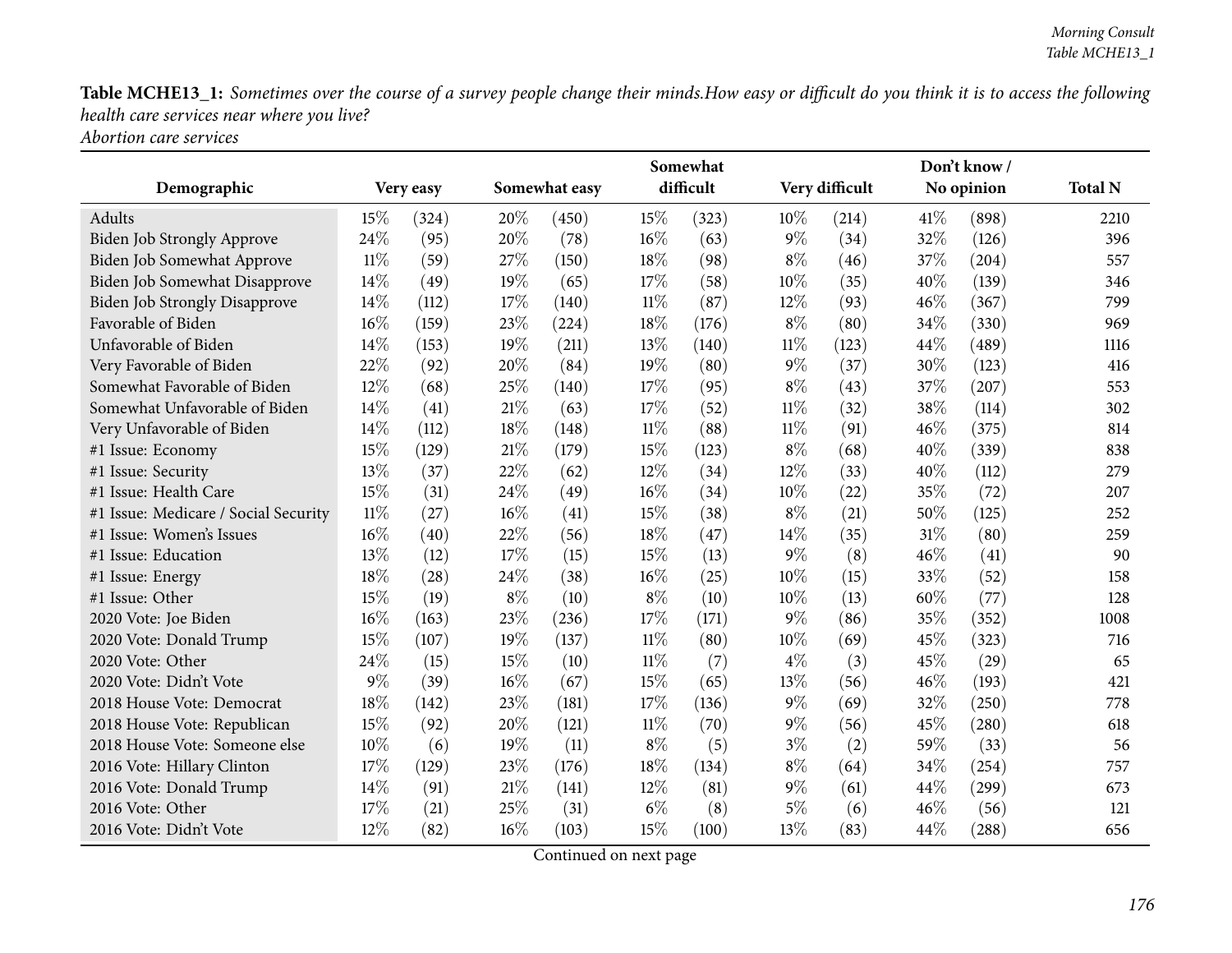|                        |           |                    |               |       |        | Somewhat  |        |                |        | Don't know/     |                |
|------------------------|-----------|--------------------|---------------|-------|--------|-----------|--------|----------------|--------|-----------------|----------------|
| Demographic            | Very easy |                    | Somewhat easy |       |        | difficult |        | Very difficult |        | No opinion      | <b>Total N</b> |
| Adults                 | $15\%$    | (324)              | 20%           | (450) | 15\%   | (323)     | $10\%$ | (214)          | 41\%   | (898)           | 2210           |
| Voted in 2014: Yes     | 17%       | (216)              | 22\%          | (274) | $14\%$ | (179)     | $9\%$  | (109)          | 39\%   | $^{\prime}488)$ | 1265           |
| Voted in 2014: No      | $11\%$    | (108)              | 19%           | (177) | 15\%   | (144)     | $11\%$ | (105)          | 43\%   | (410)           | 945            |
| 4-Region: Northeast    | 21%       | (80)               | 24\%          | (91)  | 14%    | (53)      | $5\%$  | (18)           | 37\%   | (140)           | 383            |
| 4-Region: Midwest      | 13\%      | (60)               | $17\%$        | (80)  | 15\%   | (68)      | $9\%$  | (42)           | $45\%$ | (207)           | 456            |
| 4-Region: South        | $9\%$     | (77)               | $19\%$        | (158) | 17\%   | (141)     | 15%    | (125)          | 41\%   | (343)           | 844            |
| 4-Region: West         | 20%       | (106)              | 23\%          | (122) | 12\%   | (61)      | $6\%$  | (29)           | $40\%$ | (209)           | 527            |
| Mothers                | $16\%$    | (49)               | $20\%$        | (63)  | 15\%   | (47)      | 13\%   | (40)           | $36\%$ | (110)           | 309            |
| Women using BC         | 12%       | $\left( 24\right)$ | 21%           | (43)  | 22%    | (44)      | 17%    | (34)           | 28\%   | (56)            | 202            |
| Women not using BC     | $12\%$    | (109)              | $18\%$        | (159) | $14\%$ | (127)     | $10\%$ | (93)           | $46\%$ | (417)           | 905            |
| Women 18-44 Use BC     | $11\%$    | (20)               | 22%           | (39)  | 23%    | (41)      | 18%    | (33)           | 27\%   | (48)            | 180            |
| <b>Women 18-44</b>     | 12%       | (66)               | 20%           | (106) | 18%    | (96)      | 15%    | (82)           | 35\%   | (185)           | 535            |
| State Has Trigger Laws | 16%       | (61)               | $18\%$        | (68)  | 23\%   | (89)      | 19%    | (72)           | 25\%   | (95)            | 386            |
| Pro-Choice             | $16\%$    | (202)              | 24\%          | (307) | $19\%$ | (237)     | $10\%$ | (122)          | 32%    | (412)           | 1279           |
| Anti-Choice            | 16%       | (108)              | $17\%$        | (120) | $11\%$ | (72)      | $10\%$ | (70)           | $46\%$ | (317)           | 687            |
| Split Sample a         | 15%       | (169)              | $20\%$        | (219) | 15\%   | (169)     | $9\%$  | (104)          | $40\%$ | (440)           | 1102           |
| Split Sample B         | 14\%      | (155)              | 21%           | (231) | $14\%$ | (154)     | $10\%$ | (110)          | 41\%   | (458)           | 1108           |

*Abortion care services*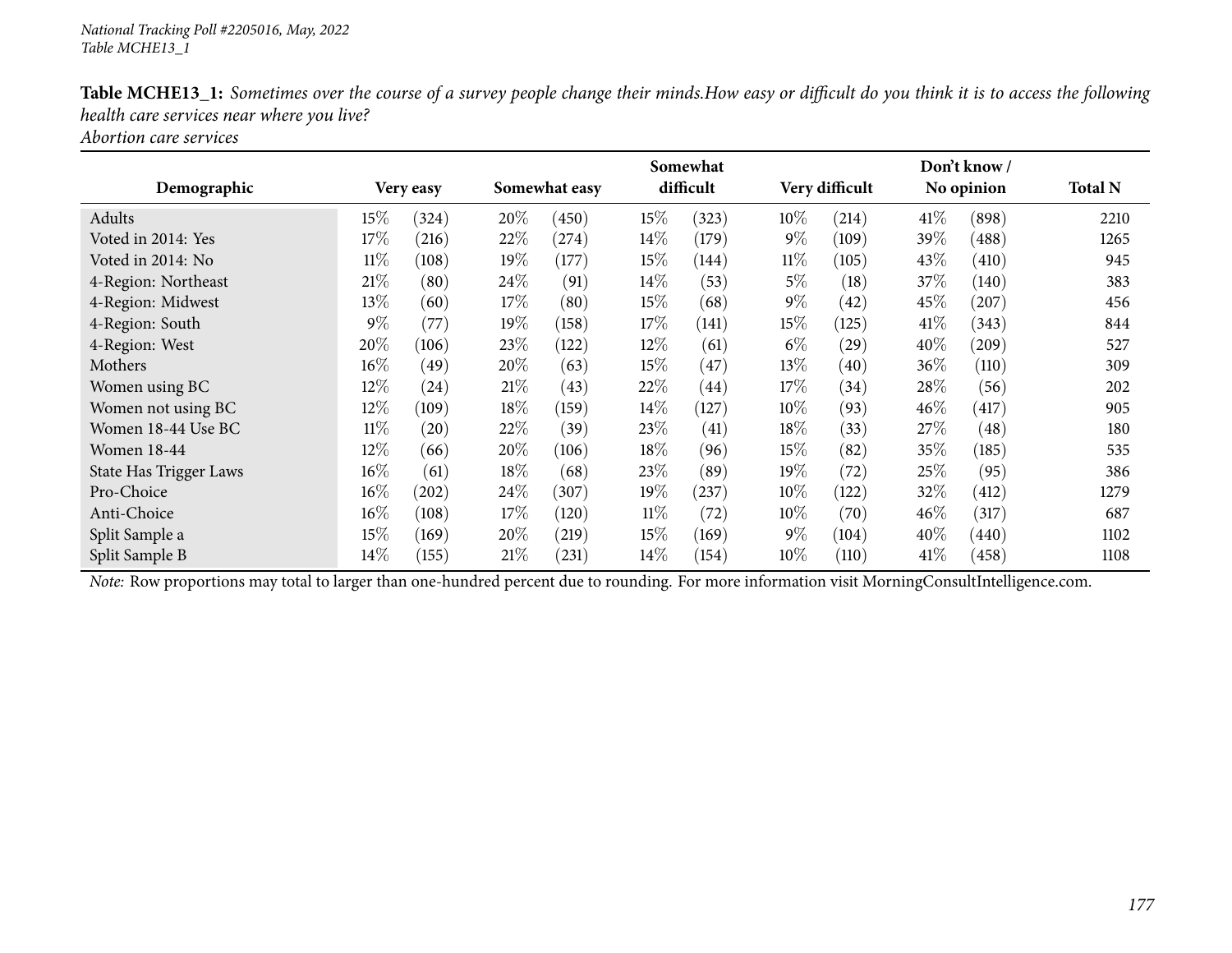|                          |        |           |               |       |        | Somewhat  |       | Don't know /   |     |            |                |  |  |
|--------------------------|--------|-----------|---------------|-------|--------|-----------|-------|----------------|-----|------------|----------------|--|--|
| Demographic              |        | Very easy | Somewhat easy |       |        | difficult |       | Very difficult |     | No opinion | <b>Total N</b> |  |  |
| Adults                   | 22%    | (479)     | 30%           | (659) | 12%    | (263)     | $5\%$ | (116)          | 31% | (694)      | 2210           |  |  |
| Gender: Male             | 22%    | (236)     | 29%           | (315) | $11\%$ | (115)     | $4\%$ | (47)           | 33% | (355)      | 1068           |  |  |
| Gender: Female           | 21%    | (243)     | 30%           | (344) | 13%    | (148)     | $6\%$ | (69)           | 30% | (338)      | 1142           |  |  |
| Age: 18-34               | 20%    | (128)     | 29%           | (184) | 18%    | (114)     | $8\%$ | (53)           | 25% | (163)      | 642            |  |  |
| Age: 35-44               | 18%    | (66)      | 33%           | (122) | 14%    | (50)      | 7%    | (25)           | 28% | (102)      | 365            |  |  |
| Age: 45-64               | 24%    | (171)     | 29%           | (204) | $8\%$  | (59)      | $4\%$ | (26)           | 35% | (253)      | 714            |  |  |
| Age: 65+                 | 23%    | (113)     | 31%           | (149) | $8\%$  | (40)      | $2\%$ | (11)           | 36% | (175)      | 489            |  |  |
| GenZers: 1997-2012       | 17%    | (38)      | 27%           | (61)  | 19%    | (44)      | 12%   | (27)           | 25% | (57)       | 226            |  |  |
| Millennials: 1981-1996   | $21\%$ | (141)     | 32%           | (221) | 15%    | (102)     | $6\%$ | (43)           | 26% | (176)      | 684            |  |  |
| GenXers: 1965-1980       | 22%    | (120)     | 28\%          | (149) | $11\%$ | (56)      | $5\%$ | (29)           | 34% | (182)      | 536            |  |  |
| Baby Boomers: 1946-1964  | 24%    | (161)     | 30%           | (206) | $8\%$  | (54)      | $2\%$ | (15)           | 36% | (248)      | 683            |  |  |
| PID: Dem (no lean)       | 24%    | (204)     | $31\%$        | (264) | 12%    | (97)      | 7%    | (59)           | 26% | (217)      | 842            |  |  |
| PID: Ind (no lean)       | 16%    | (118)     | 29%           | (209) | 15%    | (108)     | $4\%$ | (32)           | 36% | (264)      | 730            |  |  |
| PID: Rep (no lean)       | 25%    | (157)     | 29%           | (187) | $9\%$  | (57)      | $4\%$ | (25)           | 33% | (212)      | 638            |  |  |
| PID/Gender: Dem Men      | 24%    | (96)      | 31%           | (124) | $11\%$ | (46)      | $6\%$ | (25)           | 27% | (109)      | 399            |  |  |
| PID/Gender: Dem Women    | 24%    | (108)     | 32%           | (140) | 12%    | (52)      | $8\%$ | (34)           | 25% | (109)      | 443            |  |  |
| PID/Gender: Ind Men      | 18%    | (63)      | 28\%          | (97)  | 14%    | (48)      | $3\%$ | (9)            | 37% | (129)      | 346            |  |  |
| PID/Gender: Ind Women    | 14%    | (55)      | 29%           | (111) | 16%    | (60)      | $6\%$ | (23)           | 35% | (135)      | 384            |  |  |
| PID/Gender: Rep Men      | 24%    | (78)      | 29%           | (94)  | 7%     | (21)      | $4\%$ | (12)           | 36% | (117)      | 323            |  |  |
| PID/Gender: Rep Women    | 25%    | (80)      | 29%           | (93)  | $11\%$ | (36)      | $4\%$ | (12)           | 30% | (95)       | 315            |  |  |
| Ideo: Liberal (1-3)      | 23%    | (147)     | 32%           | (203) | 15%    | (94)      | 7%    | (46)           | 23% | (144)      | 634            |  |  |
| Ideo: Moderate (4)       | 19%    | (124)     | 30%           | (199) | 14%    | (90)      | $4\%$ | (28)           | 33% | (219)      | 660            |  |  |
| Ideo: Conservative (5-7) | 27%    | (193)     | 30%           | (216) | $8\%$  | (56)      | $4\%$ | (30)           | 31% | (223)      | 718            |  |  |
| Educ: < College          | 20%    | (282)     | 28\%          | (403) | 12%    | (177)     | $5\%$ | (75)           | 35% | (500)      | 1437           |  |  |
| Educ: Bachelors degree   | 25%    | (122)     | 34%           | (165) | $11\%$ | (56)      | $6\%$ | (30)           | 24% | (118)      | 491            |  |  |
| Educ: Post-grad          | 26%    | (75)      | 32%           | (91)  | $11\%$ | (30)      | $4\%$ | (11)           | 27% | (76)       | 282            |  |  |
| Income: Under 50k        | 19%    | (240)     | 28\%          | (354) | 12%    | (155)     | $6\%$ | (76)           | 35% | (451)      | 1277           |  |  |
| Income: 50k-100k         | 24%    | (156)     | $31\%$        | (201) | 13%    | (82)      | $5\%$ | (29)           | 27% | (172)      | 640            |  |  |
| Income: 100k+            | 28%    | (82)      | 35%           | (103) | $9\%$  | (26)      | $4\%$ | (11)           | 24% | (70)       | 293            |  |  |
| Ethnicity: White         | 23%    | (391)     | 30%           | (507) | 12%    | (199)     | $5\%$ | (83)           | 31% | (530)      | 1711           |  |  |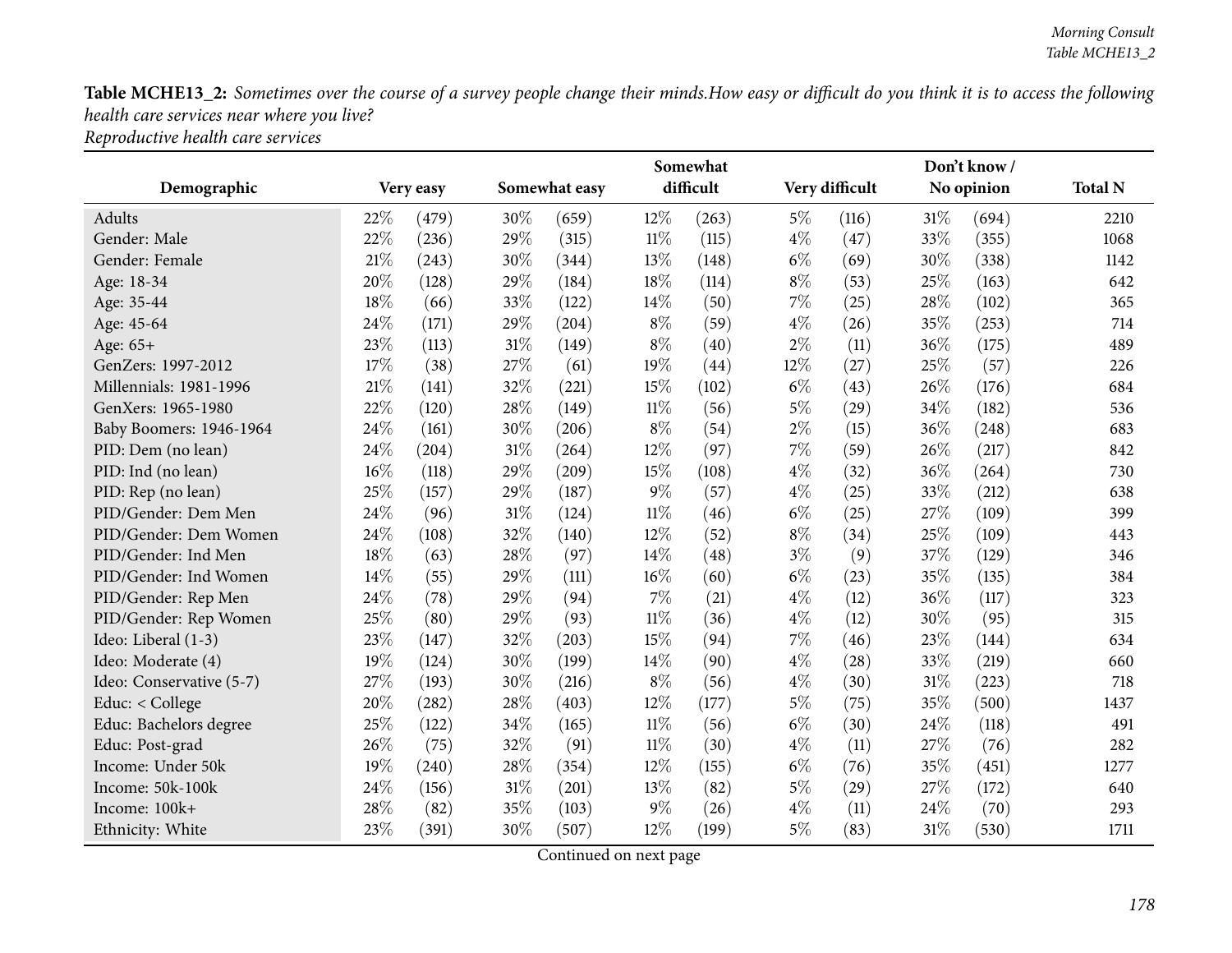|                                   |        |           |        |               |        | Somewhat  |        | Don't know/<br>No opinion |        |       | <b>Total N</b> |
|-----------------------------------|--------|-----------|--------|---------------|--------|-----------|--------|---------------------------|--------|-------|----------------|
| Demographic                       |        | Very easy |        | Somewhat easy |        | difficult |        | Very difficult            |        |       |                |
| Adults                            | 22\%   | (479)     | 30%    | (659)         | 12%    | (263)     | $5\%$  | (116)                     | $31\%$ | (694) | 2210           |
| Ethnicity: Hispanic               | 17%    | (64)      | 29%    | (109)         | 13%    | (49)      | $9\%$  | (32)                      | 32%    | (119) | 374            |
| Ethnicity: Black                  | 23%    | (65)      | 29%    | (81)          | 10%    | (29)      | $9\%$  | (25)                      | 30%    | (83)  | 282            |
| Ethnicity: Other                  | $11\%$ | (23)      | 33%    | (71)          | 16%    | (35)      | $4\%$  | (8)                       | 37%    | (80)  | 217            |
| All Christian                     | 26%    | (257)     | 32%    | (321)         | 10%    | (101)     | $3\%$  | (35)                      | 29%    | (294) | 1008           |
| All Non-Christian                 | 25%    | (24)      | 31%    | (31)          | $9\%$  | (9)       | $4\%$  | (4)                       | 31%    | (31)  | 100            |
| Atheist                           | 14%    | (15)      | 29%    | (31)          | 17%    | (18)      | 10%    | (11)                      | 30%    | (32)  | 107            |
| Agnostic/Nothing in particular    | 17%    | (100)     | $31\%$ | (186)         | 12%    | (75)      | $7\%$  | (41)                      | 34%    | (205) | 607            |
| Something Else                    | 21%    | (82)      | 23%    | (90)          | 16%    | (60)      | $6\%$  | (25)                      | 34%    | (132) | 389            |
| Religious Non-Protestant/Catholic | 25%    | (33)      | 30%    | (39)          | $9\%$  | (12)      | $3\%$  | (4)                       | 32%    | (42)  | 131            |
| Evangelical                       | 26%    | (147)     | 27%    | (154)         | $11\%$ | (64)      | $5\%$  | (25)                      | 31%    | (176) | 565            |
| Non-Evangelical                   | 23%    | (180)     | $31\%$ | (245)         | 12%    | (93)      | $4\%$  | (34)                      | 29%    | (231) | 783            |
| Community: Urban                  | 25%    | (167)     | 26%    | (173)         | 13%    | (87)      | $5\%$  | (35)                      | 30%    | (194) | 658            |
| Community: Suburban               | 22%    | (223)     | $31\%$ | (313)         | 12%    | (116)     | $4\%$  | (39)                      | 30%    | (302) | 993            |
| Community: Rural                  | 16%    | (88)      | $31\%$ | (173)         | $11\%$ | (59)      | $7\%$  | (41)                      | 35%    | (197) | 560            |
| Employ: Private Sector            | 26%    | (179)     | 36%    | (249)         | 12%    | (86)      | $6\%$  | (39)                      | 21%    | (147) | 700            |
| Employ: Government                | 25%    | (27)      | 29%    | (31)          | 6%     | (7)       | $11\%$ | (12)                      | 29%    | (31)  | 107            |
| Employ: Self-Employed             | 23%    | (40)      | 23%    | (41)          | 19%    | (34)      | $6\%$  | (11)                      | 29%    | (52)  | 178            |
| Employ: Homemaker                 | 19%    | (29)      | 30%    | (45)          | $11\%$ | (17)      | $5\%$  | (8)                       | 35%    | (54)  | 153            |
| Employ: Student                   | 15%    | (10)      | 28%    | (19)          | 10%    | (7)       | $11\%$ | (8)                       | 36%    | (25)  | 69             |
| Employ: Retired                   | 23%    | (126)     | 32%    | (174)         | $8\%$  | (46)      | $2\%$  | (10)                      | 35%    | (194) | 550            |
| Employ: Unemployed                | 15%    | (49)      | 22%    | (71)          | 12%    | (38)      | $6\%$  | (20)                      | 44%    | (140) | 316            |
| Employ: Other                     | 14%    | (20)      | 20%    | (27)          | 22%    | (29)      | $6\%$  | (8)                       | 38%    | (51)  | 136            |
| Military HH: Yes                  | 25%    | (71)      | 30%    | (86)          | $11\%$ | (32)      | $6\%$  | (16)                      | 27%    | (78)  | 282            |
| Military HH: No                   | 21%    | (408)     | 30%    | (573)         | 12%    | (230)     | $5\%$  | (100)                     | 32%    | (616) | 1928           |
| RD/WT: Right Direction            | 25%    | (168)     | 31%    | (213)         | $11\%$ | (73)      | $6\%$  | (41)                      | 27%    | (187) | 683            |
| RD/WT: Wrong Track                | 20%    | (311)     | 29%    | (446)         | 12%    | (190)     | $5\%$  | (75)                      | 33%    | (507) | 1527           |
| Biden Job Approve                 | 24%    | (226)     | 31%    | (297)         | 13%    | (120)     | $6\%$  | (54)                      | 27%    | (257) | 953            |
| Biden Job Disapprove              | 21%    | (239)     | 30%    | (342)         | 12%    | (134)     | $5\%$  | (59)                      | 32%    | (372) | 1145           |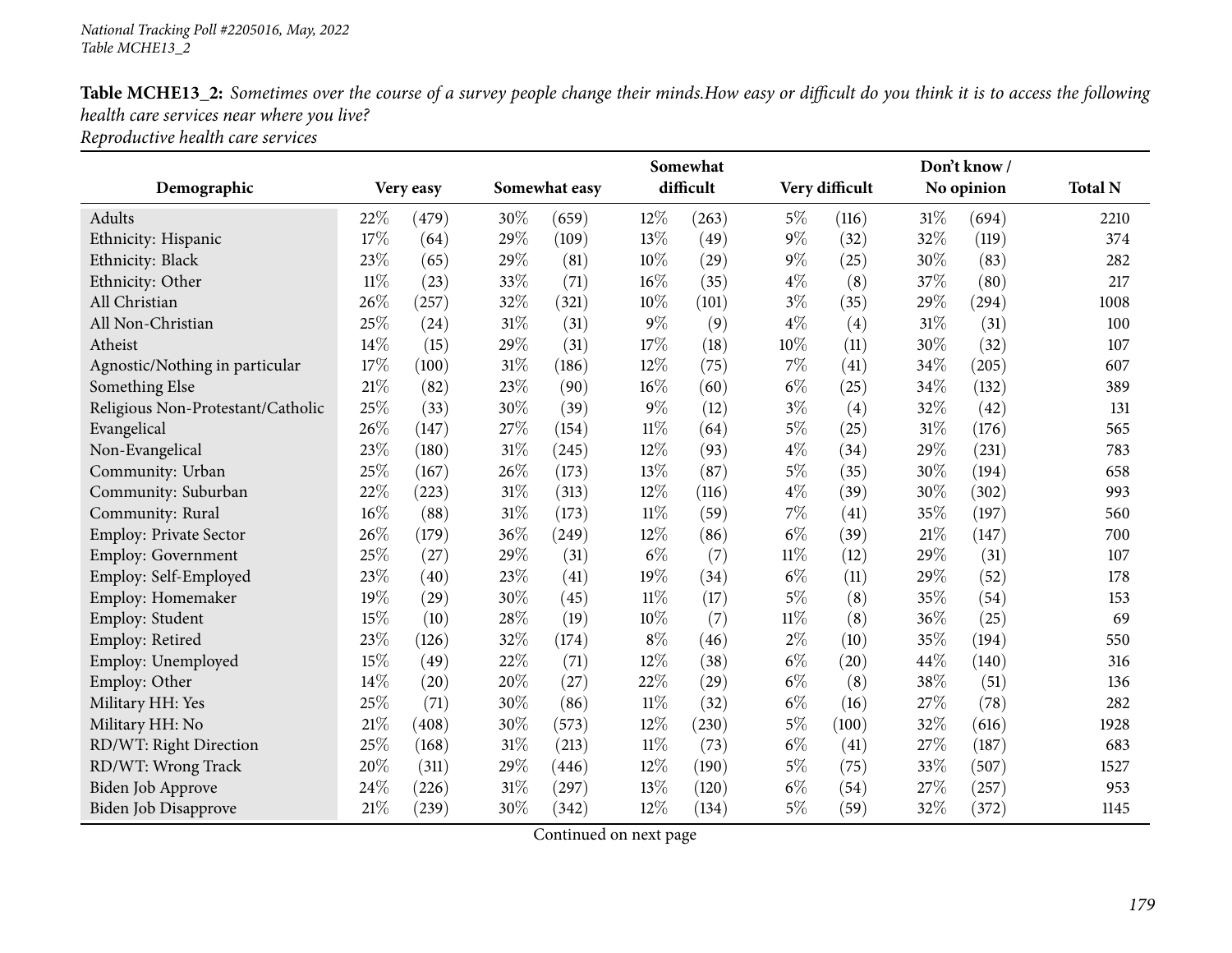|                                      |      |           |     | Somewhat      |        | Don't know/ |        |                |     |            |                |
|--------------------------------------|------|-----------|-----|---------------|--------|-------------|--------|----------------|-----|------------|----------------|
| Demographic                          |      | Very easy |     | Somewhat easy |        | difficult   |        | Very difficult |     | No opinion | <b>Total N</b> |
| Adults                               | 22%  | (479)     | 30% | (659)         | 12%    | (263)       | $5\%$  | (116)          | 31% | (694)      | 2210           |
| Biden Job Strongly Approve           | 31%  | (123)     | 25% | (99)          | 10%    | (39)        | $6\%$  | (24)           | 28% | (112)      | 396            |
| Biden Job Somewhat Approve           | 19%  | (104)     | 36% | (198)         | 15%    | (81)        | $5\%$  | (30)           | 26% | (145)      | 557            |
| Biden Job Somewhat Disapprove        | 16%  | (56)      | 33% | (115)         | 15%    | (50)        | $6\%$  | (22)           | 30% | (103)      | 346            |
| <b>Biden Job Strongly Disapprove</b> | 23%  | (183)     | 28% | (227)         | 10%    | (83)        | $5\%$  | (37)           | 34% | (269)      | 799            |
| Favorable of Biden                   | 23%  | (226)     | 33% | (316)         | 12%    | (112)       | $6\%$  | (58)           | 27% | (257)      | 969            |
| Unfavorable of Biden                 | 21%  | (238)     | 30% | (331)         | 12%    | (139)       | $5\%$  | (53)           | 32% | (355)      | 1116           |
| Very Favorable of Biden              | 29%  | (119)     | 27% | (112)         | 12%    | (50)        | $7\%$  | (30)           | 25% | (104)      | 416            |
| Somewhat Favorable of Biden          | 19%  | (107)     | 37% | (204)         | $11\%$ | (62)        | $5\%$  | (27)           | 28% | (153)      | 553            |
| Somewhat Unfavorable of Biden        | 18%  | (54)      | 32% | (98)          | 17%    | (51)        | 7%     | (22)           | 25% | (77)       | 302            |
| Very Unfavorable of Biden            | 23%  | (183)     | 29% | (233)         | $11\%$ | (88)        | $4\%$  | (31)           | 34% | (278)      | 814            |
| #1 Issue: Economy                    | 24%  | (203)     | 33% | (273)         | 12%    | (103)       | $3\%$  | (26)           | 28% | (231)      | 838            |
| #1 Issue: Security                   | 21%  | (59)      | 31% | (88)          | 13%    | (37)        | $2\%$  | (6)            | 32% | (89)       | 279            |
| #1 Issue: Health Care                | 21%  | (45)      | 29% | (59)          | 14%    | (29)        | 9%     | (18)           | 27% | (56)       | 207            |
| #1 Issue: Medicare / Social Security | 20%  | (50)      | 28% | (69)          | $9\%$  | (23)        | $5\%$  | (12)           | 39% | (98)       | 252            |
| #1 Issue: Women's Issues             | 18%  | (46)      | 30% | (78)          | 14\%   | (37)        | $11\%$ | (28)           | 27% | (69)       | 259            |
| #1 Issue: Education                  | 15%  | (14)      | 22% | (19)          | 7%     | (7)         | 10%    | (9)            | 46% | (41)       | 90             |
| #1 Issue: Energy                     | 22%  | (35)      | 35% | (56)          | 10%    | (15)        | $8\%$  | (12)           | 25% | (39)       | 158            |
| #1 Issue: Other                      | 21%  | (27)      | 13% | (16)          | $9\%$  | (11)        | $3\%$  | (4)            | 54% | (69)       | 128            |
| 2020 Vote: Joe Biden                 | 23%  | (229)     | 32% | (324)         | 13%    | (127)       | $5\%$  | (55)           | 27% | (273)      | 1008           |
| 2020 Vote: Donald Trump              | 26%  | (183)     | 29% | (204)         | 9%     | (64)        | $4\%$  | (26)           | 33% | (239)      | 716            |
| 2020 Vote: Other                     | 23%  | (15)      | 23% | (15)          | $9\%$  | (6)         | $3\%$  | (2)            | 41% | (26)       | 65             |
| 2020 Vote: Didn't Vote               | 12%  | (52)      | 27% | (116)         | 16%    | (65)        | $8\%$  | (32)           | 37% | (155)      | 421            |
| 2018 House Vote: Democrat            | 25%  | (191)     | 33% | (254)         | 12%    | (94)        | $6\%$  | (51)           | 24% | (188)      | 778            |
| 2018 House Vote: Republican          | 25%  | (155)     | 32% | (199)         | $9\%$  | (55)        | $3\%$  | (16)           | 31% | (193)      | 618            |
| 2018 House Vote: Someone else        | 13%  | (7)       | 24% | (13)          | $7\%$  | (4)         | $2\%$  | (1)            | 54% | (30)       | 56             |
| 2016 Vote: Hillary Clinton           | 24\% | (181)     | 32% | (244)         | 13%    | (97)        | $5\%$  | (41)           | 26% | (194)      | 757            |
| 2016 Vote: Donald Trump              | 24%  | (163)     | 32% | (217)         | $8\%$  | (53)        | $4\%$  | (26)           | 32% | (215)      | 673            |
| 2016 Vote: Other                     | 24%  | (29)      | 27% | (33)          | 7%     | (9)         | $3\%$  | (3)            | 40% | (48)       | 121            |
| 2016 Vote: Didn't Vote               | 16%  | (105)     | 25% | (166)         | 16%    | (103)       | $7\%$  | (46)           | 36% | (237)      | 656            |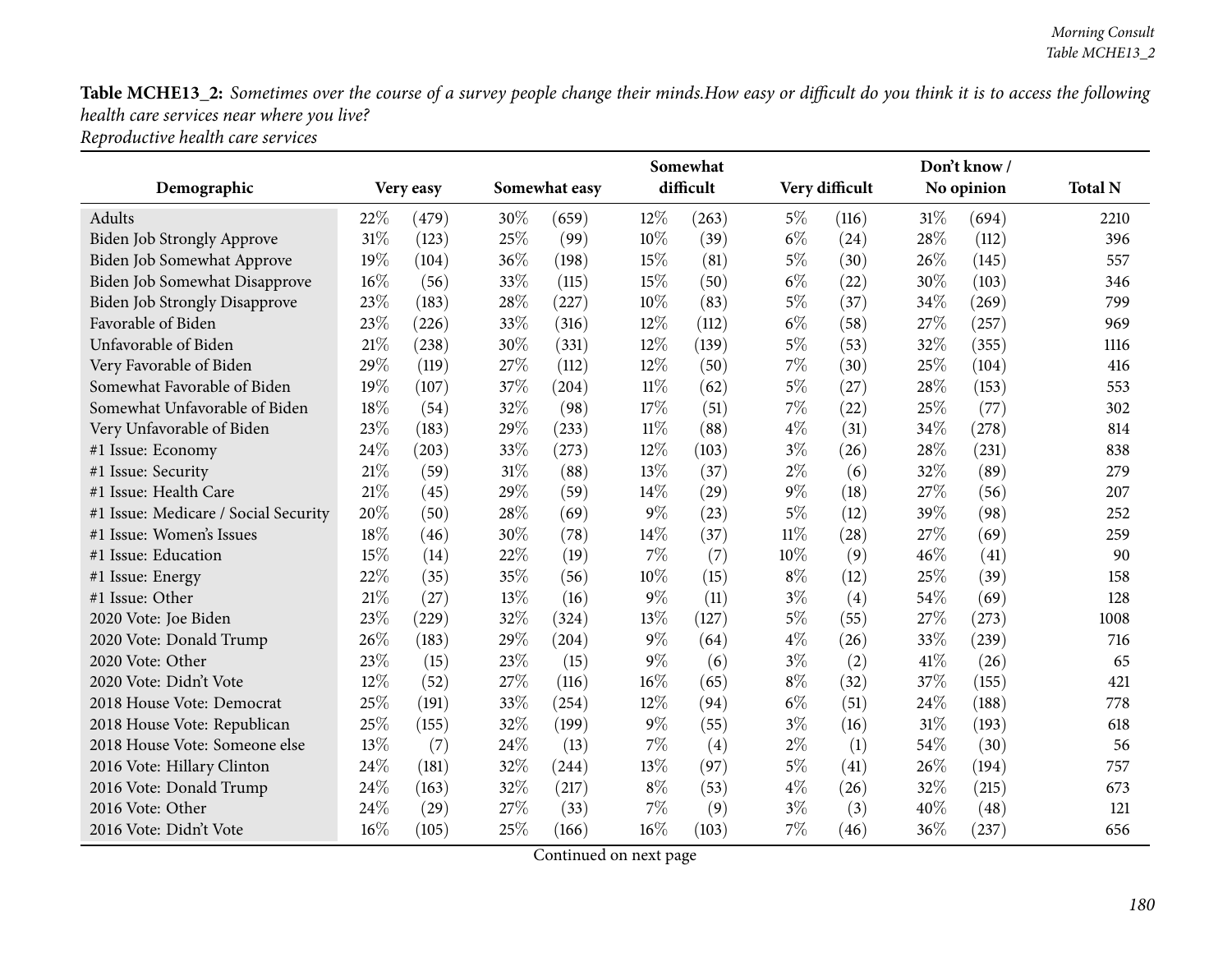|                               |        |           |        |               |        | Somewhat  |        |                |        | Don't know / |                |
|-------------------------------|--------|-----------|--------|---------------|--------|-----------|--------|----------------|--------|--------------|----------------|
| Demographic                   |        | Very easy |        | Somewhat easy |        | difficult |        | Very difficult |        | No opinion   | <b>Total N</b> |
| Adults                        | 22%    | (479)     | 30\%   | (659)         | $12\%$ | (263)     | $5\%$  | (116)          | $31\%$ | (694)        | 2210           |
| Voted in 2014: Yes            | 25\%   | (316)     | 32\%   | (407)         | 10\%   | (120)     | $4\%$  | (54)           | 29%    | (368)        | 1265           |
| Voted in 2014: No             | 17%    | (163)     | 27\%   | (252)         | $15\%$ | (142)     | 7%     | (62)           | 34\%   | (326)        | 945            |
| 4-Region: Northeast           | 27%    | (104)     | $31\%$ | (118)         | $11\%$ | (41)      | $5\%$  | (19)           | 26\%   | (101)        | 383            |
| 4-Region: Midwest             | $21\%$ | (97)      | 30%    | (136)         | $11\%$ | (48)      | $4\%$  | (18)           | 34\%   | (157)        | 456            |
| 4-Region: South               | 18%    | (155)     | 29\%   | (243)         | $14\%$ | (117)     | $8\%$  | (66)           | $31\%$ | (264)        | 844            |
| 4-Region: West                | 23\%   | (124)     | $31\%$ | (162)         | $11\%$ | (57)      | $2\%$  | (12)           | 33\%   | (171)        | 527            |
| Mothers                       | 23%    | (72)      | $31\%$ | (96)          | 17%    | (54)      | $6\%$  | (20)           | 22\%   | (67)         | 309            |
| Women using BC                | 23%    | (47)      | $36\%$ | (74)          | 19%    | (39)      | $8\%$  | (17)           | 13\%   | (26)         | 202            |
| Women not using BC            | 21%    | (189)     | 29\%   | (266)         | $12\%$ | (107)     | $5\%$  | (50)           | 32\%   | $^{'}294)$   | 905            |
| Women 18-44 Use BC            | 23%    | (41)      | 36\%   | (65)          | 21%    | (38)      | $9\%$  | (16)           | $11\%$ | (21)         | 180            |
| <b>Women 18-44</b>            | 19%    | (100)     | 30%    | (159)         | 19%    | (104)     | $10\%$ | (52)           | 22\%   | (120)        | 535            |
| <b>State Has Trigger Laws</b> | 23%    | (87)      | 33\%   | (126)         | 19%    | (72)      | $8\%$  | (30)           | 18%    | (70)         | 386            |
| Pro-Choice                    | 22%    | (275)     | 33\%   | (428)         | $14\%$ | (181)     | $6\%$  | (74)           | 25%    | (321)        | 1279           |
| Anti-Choice                   | 26%    | (181)     | 28\%   | (194)         | $9\%$  | (62)      | $5\%$  | (33)           | 32%    | (218)        | 687            |
| Split Sample a                | 21%    | (233)     | 30\%   | (329)         | 13\%   | (148)     | $5\%$  | (55)           | $31\%$ | (336)        | 1102           |
| Split Sample B                | 22%    | (245)     | 30\%   | (330)         | $10\%$ | (115)     | $5\%$  | (61)           | 32\%   | (357)        | 1108           |

Table MCHE13\_2: Sometimes over the course of a survey people change their minds. How easy or difficult do you think it is to access the following *health care services near where you live?*

*Reproductive health care services*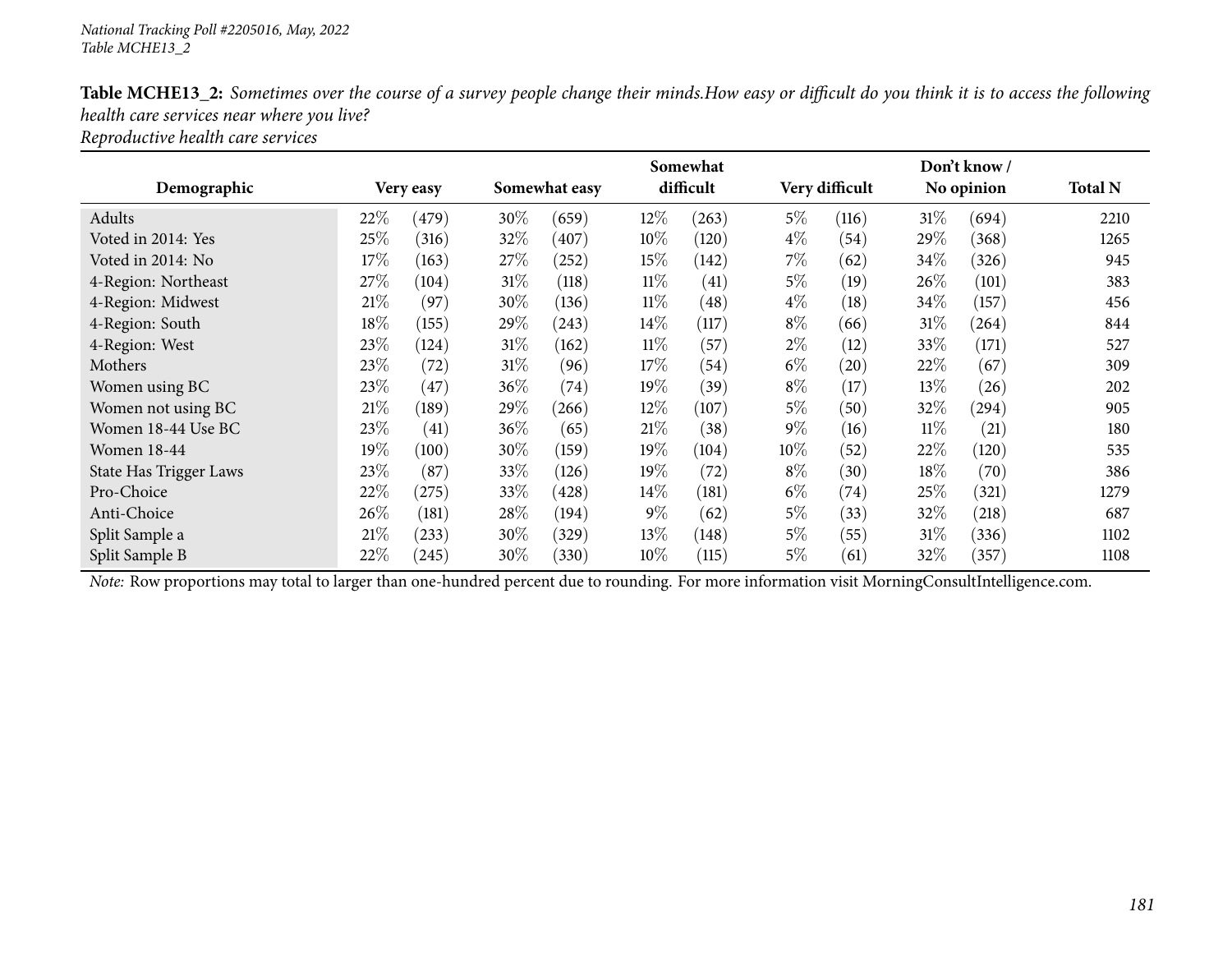Table MCHE13\_3: Sometimes over the course of a survey people change their minds. How easy or difficult do you think it is to access the following *health care services near where you live? Gender-affirming care services*

|                          |        |           |        |               |        | Somewhat  |        |                |      | Don't know/ |                |
|--------------------------|--------|-----------|--------|---------------|--------|-----------|--------|----------------|------|-------------|----------------|
| Demographic              |        | Very easy |        | Somewhat easy |        | difficult |        | Very difficult |      | No opinion  | <b>Total N</b> |
| <b>Adults</b>            | $9\%$  | (209)     | 15%    | (341)         | 13%    | (278)     | $9\%$  | (205)          | 53%  | (1178)      | 2210           |
| Gender: Male             | $11\%$ | (122)     | 17%    | (186)         | 13%    | (134)     | $8\%$  | (85)           | 50%  | (539)       | 1068           |
| Gender: Female           | $8\%$  | (86)      | 14%    | (154)         | 13%    | (143)     | 10%    | (120)          | 56%  | (639)       | 1142           |
| Age: 18-34               | 13%    | (82)      | 19%    | (125)         | 17%    | (110)     | $8\%$  | (54)           | 42%  | (271)       | 642            |
| Age: 35-44               | $11\%$ | (40)      | 20%    | (74)          | $11\%$ | (41)      | 13%    | (46)           | 45%  | (165)       | 365            |
| Age: 45-64               | 7%     | (50)      | $11\%$ | (78)          | $11\%$ | (76)      | 10%    | (69)           | 62%  | (441)       | 714            |
| Age: 65+                 | $7\%$  | (37)      | 13%    | (65)          | 10%    | (51)      | 7%     | (36)           | 62%  | (301)       | 489            |
| GenZers: 1997-2012       | $11\%$ | (25)      | 22%    | (50)          | 16%    | (35)      | 12%    | (28)           | 39%  | (88)        | 226            |
| Millennials: 1981-1996   | 13%    | (86)      | 20%    | (137)         | 15%    | (104)     | $8\%$  | (53)           | 45%  | (305)       | 684            |
| GenXers: 1965-1980       | $9\%$  | (50)      | 12%    | (65)          | $11\%$ | (58)      | 13%    | (67)           | 55%  | (296)       | 536            |
| Baby Boomers: 1946-1964  | $6\%$  | (41)      | $11\%$ | (76)          | $11\%$ | (77)      | 7%     | (50)           | 64%  | (439)       | 683            |
| PID: Dem (no lean)       | $11\%$ | (93)      | 20%    | (172)         | 15%    | (129)     | $9\%$  | (79)           | 44%  | (369)       | 842            |
| PID: Ind (no lean)       | 7%     | (50)      | 14%    | (99)          | 13%    | (94)      | 10%    | (70)           | 57%  | (418)       | 730            |
| PID: Rep (no lean)       | 10%    | (66)      | $11\%$ | (70)          | $9\%$  | (55)      | $9\%$  | (56)           | 61%  | (391)       | 638            |
| PID/Gender: Dem Men      | 13%    | (51)      | 22%    | (89)          | 15%    | (60)      | $9\%$  | (35)           | 41%  | (164)       | 399            |
| PID/Gender: Dem Women    | $9\%$  | (42)      | 19%    | (83)          | 15%    | (68)      | 10%    | (45)           | 46%  | (205)       | 443            |
| PID/Gender: Ind Men      | $9\%$  | (31)      | 16%    | (55)          | 13%    | (44)      | $9\%$  | (31)           | 53%  | (185)       | 346            |
| PID/Gender: Ind Women    | $5\%$  | (19)      | $11\%$ | (44)          | 13%    | (50)      | 10%    | (39)           | 61\% | (233)       | 384            |
| PID/Gender: Rep Men      | 12%    | (40)      | 13%    | (42)          | $9\%$  | (30)      | $6\%$  | (20)           | 59%  | (190)       | 323            |
| PID/Gender: Rep Women    | $8\%$  | (26)      | $9\%$  | (28)          | $8\%$  | (25)      | $11\%$ | (36)           | 64%  | (201)       | 315            |
| Ideo: Liberal (1-3)      | 10%    | (66)      | 19%    | (122)         | 17%    | (111)     | $11\%$ | (72)           | 41%  | (263)       | 634            |
| Ideo: Moderate (4)       | $8\%$  | (51)      | 17%    | (112)         | 15%    | (101)     | $9\%$  | (60)           | 51%  | (337)       | 660            |
| Ideo: Conservative (5-7) | $11\%$ | (82)      | 12%    | (89)          | 7%     | (53)      | $8\%$  | (55)           | 61%  | (439)       | 718            |
| Educ: < College          | 9%     | (127)     | 14%    | (206)         | 12%    | (176)     | $9\%$  | (131)          | 55%  | (797)       | 1437           |
| Educ: Bachelors degree   | $11\%$ | (53)      | 18%    | (88)          | 13%    | (62)      | 10%    | (49)           | 49%  | (239)       | 491            |
| Educ: Post-grad          | 10%    | (29)      | 17%    | (47)          | 14%    | (39)      | $9\%$  | (25)           | 50%  | (142)       | 282            |
| Income: Under 50k        | $8\%$  | (98)      | 15%    | (192)         | 12%    | (154)     | 10%    | (128)          | 55%  | (704)       | 1277           |
| Income: 50k-100k         | $11\%$ | (67)      | 17%    | (106)         | 14%    | (88)      | $9\%$  | (57)           | 50%  | (322)       | 640            |
| Income: 100k+            | 15%    | (43)      | 14%    | (42)          | 12%    | (36)      | 7%     | (20)           | 52%  | (152)       | 293            |
| Ethnicity: White         | 9%     | (160)     | 15%    | (249)         | 12%    | (208)     | 10%    | (167)          | 54%  | (927)       | 1711           |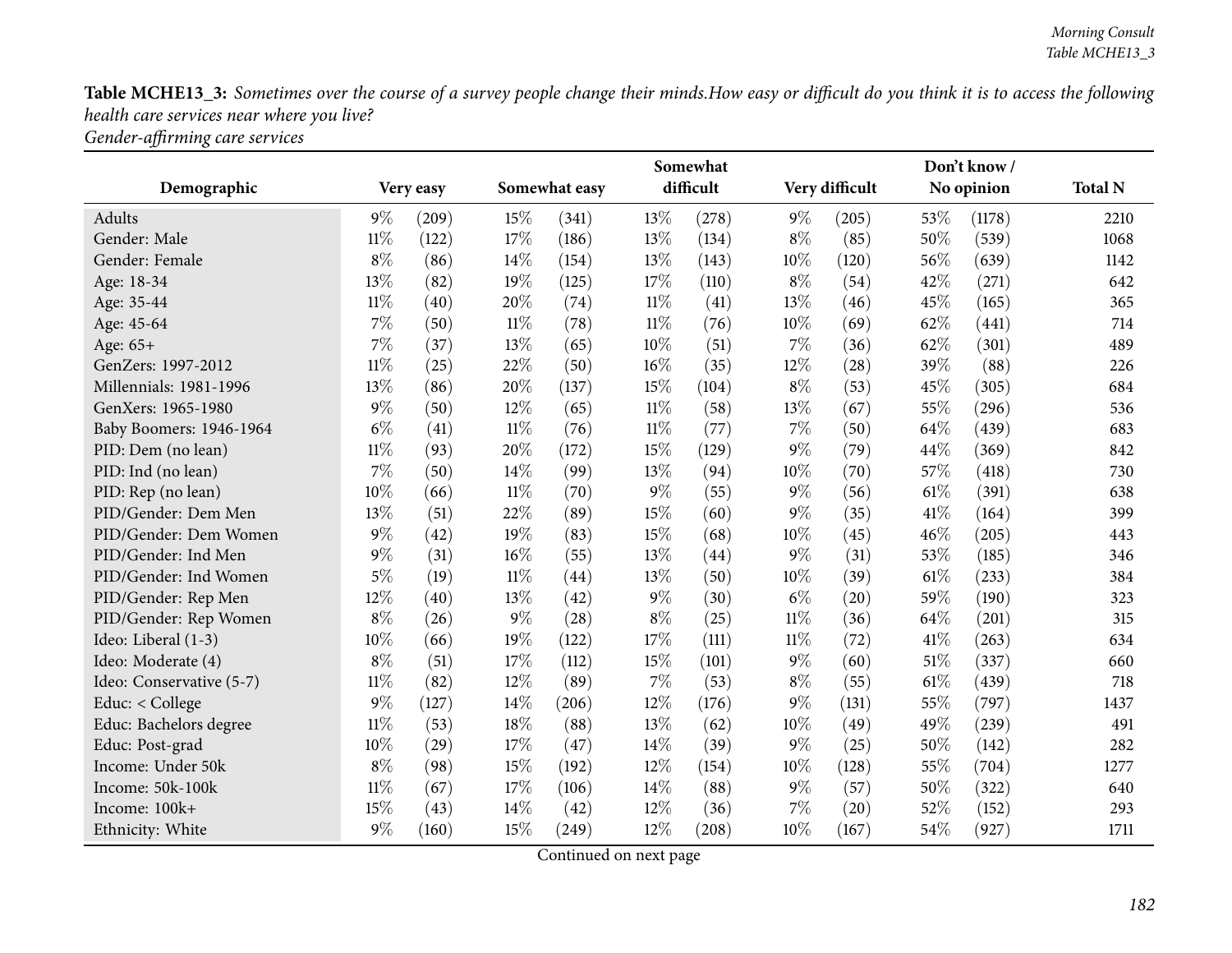Table MCHE13\_3: Sometimes over the course of a survey people change their minds. How easy or difficult do you think it is to access the following *health care services near where you live? Gender-affirming care services*

|                                   |        |           |        |               |        | Somewhat  |        |                    |        | Don't know/ |                |
|-----------------------------------|--------|-----------|--------|---------------|--------|-----------|--------|--------------------|--------|-------------|----------------|
| Demographic                       |        | Very easy |        | Somewhat easy |        | difficult |        | Very difficult     |        | No opinion  | <b>Total N</b> |
| Adults                            | $9\%$  | (209)     | 15%    | (341)         | 13%    | (278)     | $9\%$  | (205)              | $53\%$ | (1178)      | 2210           |
| Ethnicity: Hispanic               | $11\%$ | (42)      | 21%    | (77)          | 14%    | (52)      | $9\%$  | (34)               | 45%    | (169)       | 374            |
| Ethnicity: Black                  | 12%    | (33)      | 20%    | (56)          | 15%    | (41)      | $9\%$  | (25)               | 45%    | (126)       | 282            |
| Ethnicity: Other                  | 7%     | (16)      | 16%    | (35)          | 13%    | (29)      | $6\%$  | (13)               | 57%    | (125)       | 217            |
| All Christian                     | 10%    | (102)     | 15%    | (152)         | 12%    | (122)     | $8\%$  | (84)               | 54%    | (547)       | 1008           |
| All Non-Christian                 | 13%    | (13)      | 25%    | (25)          | $9\%$  | (9)       | $7\%$  | (7)                | 46%    | (46)        | 100            |
| Atheist                           | $7\%$  | (7)       | 16%    | (17)          | $16\%$ | (17)      | 13%    | (14)               | 48%    | (51)        | 107            |
| Agnostic/Nothing in particular    | 7%     | (43)      | 17%    | (103)         | 13%    | (78)      | 10%    | (58)               | 54%    | (325)       | 607            |
| Something Else                    | $11\%$ | (43)      | $11\%$ | (43)          | 13%    | (51)      | $11\%$ | (42)               | 54%    | (210)       | 389            |
| Religious Non-Protestant/Catholic | 10%    | (13)      | 22%    | (28)          | $10\%$ | (13)      | 7%     | (9)                | 51%    | (67)        | 131            |
| Evangelical                       | 13%    | (75)      | 14%    | (76)          | $11\%$ | (65)      | $8\%$  | (46)               | 54%    | (304)       | 565            |
| Non-Evangelical                   | 9%     | (70)      | 14%    | (110)         | 13%    | (102)     | 10%    | (78)               | 54%    | (422)       | 783            |
| Community: Urban                  | 13%    | (85)      | 19%    | (123)         | 14%    | (91)      | $8\%$  | (52)               | 46%    | (306)       | 658            |
| Community: Suburban               | $9\%$  | (89)      | 15%    | (146)         | 13%    | (126)     | $8\%$  | (80)               | 56%    | (552)       | 993            |
| Community: Rural                  | $6\%$  | (34)      | 13%    | (72)          | $11\%$ | (60)      | 13%    | (73)               | 57%    | (320)       | 560            |
| Employ: Private Sector            | 15%    | (103)     | 18%    | (129)         | 14%    | (98)      | $9\%$  | (64)               | 44%    | (306)       | 700            |
| <b>Employ: Government</b>         | 10%    | (11)      | 20%    | (22)          | $11\%$ | (12)      | $9\%$  | (9)                | 50%    | (53)        | 107            |
| Employ: Self-Employed             | 15%    | (27)      | 18%    | (33)          | 14%    | (25)      | $8\%$  | (13)               | 45%    | (79)        | 178            |
| Employ: Homemaker                 | $4\%$  | (6)       | 14%    | (22)          | $11\%$ | (17)      | $11\%$ | (17)               | 60%    | (92)        | 153            |
| Employ: Student                   | $5\%$  | (4)       | $8\%$  | (6)           | 15%    | (10)      | 17%    | (12)               | 55%    | (37)        | 69             |
| Employ: Retired                   | 7%     | (36)      | 13%    | (74)          | $10\%$ | (58)      | $8\%$  | (42)               | 62%    | (341)       | 550            |
| Employ: Unemployed                | $4\%$  | (13)      | 13%    | (42)          | 13%    | (42)      | $9\%$  | (28)               | 61%    | (192)       | 316            |
| Employ: Other                     | 7%     | (9)       | $11\%$ | (14)          | $11\%$ | (15)      | 15%    | $\left( 20\right)$ | 57%    | (78)        | 136            |
| Military HH: Yes                  | 10%    | (28)      | 18%    | (51)          | $11\%$ | (32)      | $9\%$  | (26)               | 51%    | (145)       | 282            |
| Military HH: No                   | $9\%$  | (181)     | 15%    | (290)         | 13%    | (246)     | $9\%$  | (179)              | 54%    | (1033)      | 1928           |
| RD/WT: Right Direction            | 13%    | (87)      | 22%    | (147)         | 14%    | (97)      | $8\%$  | (55)               | 43%    | (295)       | 683            |
| RD/WT: Wrong Track                | $8\%$  | (121)     | 13%    | (193)         | 12%    | (180)     | 10%    | (150)              | 58%    | (883)       | 1527           |
| Biden Job Approve                 | 11%    | (108)     | 20%    | (188)         | 15%    | (141)     | $9\%$  | (89)               | 45%    | (426)       | 953            |
| Biden Job Disapprove              | $8\%$  | (94)      | 12%    | (140)         | $11\%$ | (126)     | 10%    | (112)              | 59%    | (673)       | 1145           |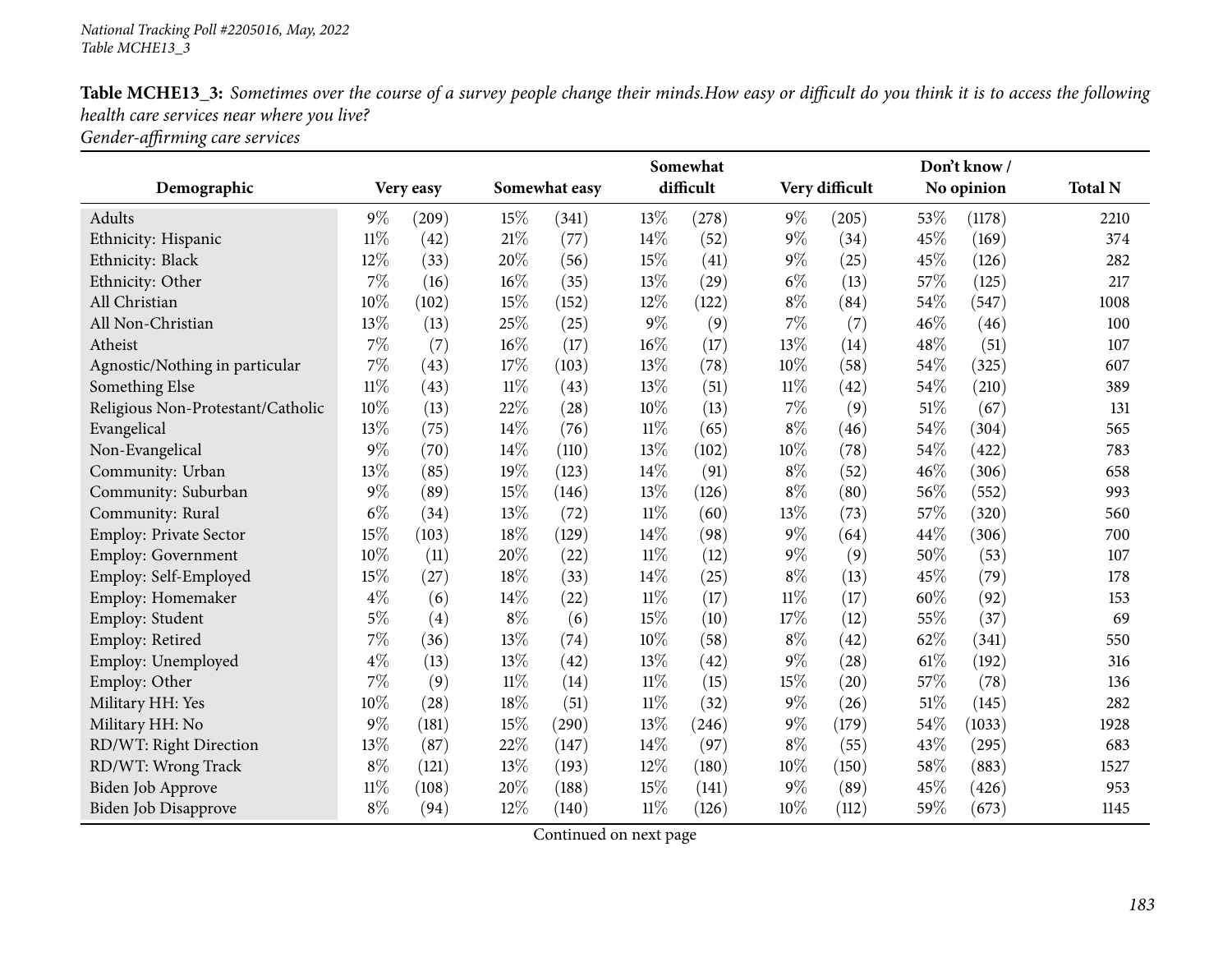Table MCHE13\_3: Sometimes over the course of a survey people change their minds. How easy or difficult do you think it is to access the following *health care services near where you live? Gender-affirming care services*

|                                      |        |           |        |               |        | Somewhat  |        |                |      | Don't know/ |                |
|--------------------------------------|--------|-----------|--------|---------------|--------|-----------|--------|----------------|------|-------------|----------------|
| Demographic                          |        | Very easy |        | Somewhat easy |        | difficult |        | Very difficult |      | No opinion  | <b>Total N</b> |
| Adults                               | $9\%$  | (209)     | 15%    | (341)         | 13%    | (278)     | $9\%$  | (205)          | 53%  | (1178)      | 2210           |
| Biden Job Strongly Approve           | 16%    | (64)      | $18\%$ | (71)          | 12%    | (49)      | 10%    | (40)           | 44%  | (173)       | 396            |
| Biden Job Somewhat Approve           | $8\%$  | (45)      | 21\%   | (117)         | 17%    | (92)      | $9\%$  | (49)           | 46%  | (254)       | 557            |
| Biden Job Somewhat Disapprove        | $8\%$  | (27)      | 17%    | (60)          | 15%    | (53)      | 10%    | (33)           | 50%  | (172)       | 346            |
| <b>Biden Job Strongly Disapprove</b> | $8\%$  | (67)      | $10\%$ | (80)          | $9\%$  | (73)      | 10%    | (79)           | 63%  | (500)       | 799            |
| Favorable of Biden                   | $11\%$ | (105)     | 20%    | (197)         | 15%    | (142)     | 10%    | (94)           | 44%  | (431)       | 969            |
| Unfavorable of Biden                 | $9\%$  | (95)      | 12%    | (132)         | 12%    | (131)     | 9%     | (106)          | 58%  | (652)       | 1116           |
| Very Favorable of Biden              | $12\%$ | (51)      | 21\%   | (89)          | 14%    | (60)      | 10%    | (42)           | 42%  | (174)       | 416            |
| Somewhat Favorable of Biden          | 10%    | (54)      | 19%    | (108)         | 15%    | (82)      | $9\%$  | (52)           | 47%  | (257)       | 553            |
| Somewhat Unfavorable of Biden        | $9\%$  | (26)      | $18\%$ | (54)          | 14\%   | (42)      | $11\%$ | (33)           | 49%  | (148)       | 302            |
| Very Unfavorable of Biden            | 9%     | (69)      | 10%    | (78)          | $11\%$ | (88)      | $9\%$  | (73)           | 62%  | (505)       | 814            |
| #1 Issue: Economy                    | 10%    | (84)      | 15%    | (125)         | 14%    | (116)     | $8\%$  | (63)           | 54%  | (450)       | 838            |
| #1 Issue: Security                   | 10%    | (27)      | 13%    | (36)          | $11\%$ | (31)      | $8\%$  | (22)           | 58%  | (162)       | 279            |
| #1 Issue: Health Care                | 13%    | (28)      | 17%    | (35)          | 15%    | (32)      | $11\%$ | (23)           | 43%  | (90)        | 207            |
| #1 Issue: Medicare / Social Security | $4\%$  | (11)      | 14\%   | (35)          | $9\%$  | (23)      | 10%    | (26)           | 62%  | (157)       | 252            |
| #1 Issue: Women's Issues             | $8\%$  | (20)      | 19%    | (49)          | 12%    | (32)      | 16%    | (40)           | 45%  | (117)       | 259            |
| #1 Issue: Education                  | 13%    | (11)      | 14\%   | (12)          | 12%    | (11)      | $6\%$  | (5)            | 56%  | (50)        | 90             |
| #1 Issue: Energy                     | $11\%$ | (17)      | 26%    | (41)          | 16%    | (25)      | $11\%$ | (17)           | 37%  | (58)        | 158            |
| #1 Issue: Other                      | 9%     | (11)      | $5\%$  | (6)           | $7\%$  | (9)       | $6\%$  | (8)            | 73%  | (94)        | 128            |
| 2020 Vote: Joe Biden                 | 10%    | (99)      | 18%    | (186)         | 16%    | (160)     | $9\%$  | (93)           | 47%  | (471)       | 1008           |
| 2020 Vote: Donald Trump              | $11\%$ | (76)      | 12%    | (85)          | 9%     | (68)      | $9\%$  | (63)           | 59%  | (425)       | 716            |
| 2020 Vote: Other                     | $8\%$  | (5)       | 14\%   | (9)           | 10%    | (6)       | 10%    | (6)            | 59%  | (38)        | 65             |
| 2020 Vote: Didn't Vote               | 7%     | (29)      | 14\%   | (60)          | 10%    | (44)      | 10%    | (43)           | 58%  | (244)       | 421            |
| 2018 House Vote: Democrat            | $11\%$ | (85)      | 19%    | (151)         | 16%    | (121)     | 10%    | (77)           | 44%  | (344)       | 778            |
| 2018 House Vote: Republican          | $9\%$  | (58)      | $12\%$ | (71)          | $9\%$  | (56)      | $9\%$  | (53)           | 61\% | (380)       | 618            |
| 2018 House Vote: Someone else        | $4\%$  | (2)       | 14%    | (8)           | 9%     | (5)       | $5\%$  | (3)            | 67%  | (38)        | 56             |
| 2016 Vote: Hillary Clinton           | 10%    | (77)      | 18%    | (138)         | 16%    | (118)     | 10%    | (74)           | 46%  | (349)       | 757            |
| 2016 Vote: Donald Trump              | $9\%$  | (60)      | 12%    | (82)          | 10%    | (70)      | $8\%$  | (57)           | 60%  | (404)       | 673            |
| 2016 Vote: Other                     | 7%     | (9)       | 17%    | (21)          | $9\%$  | (11)      | $8\%$  | (9)            | 59%  | (71)        | 121            |
| 2016 Vote: Didn't Vote               | $9\%$  | (61)      | 15%    | (100)         | 12%    | (77)      | 10%    | (65)           | 54%  | (353)       | 656            |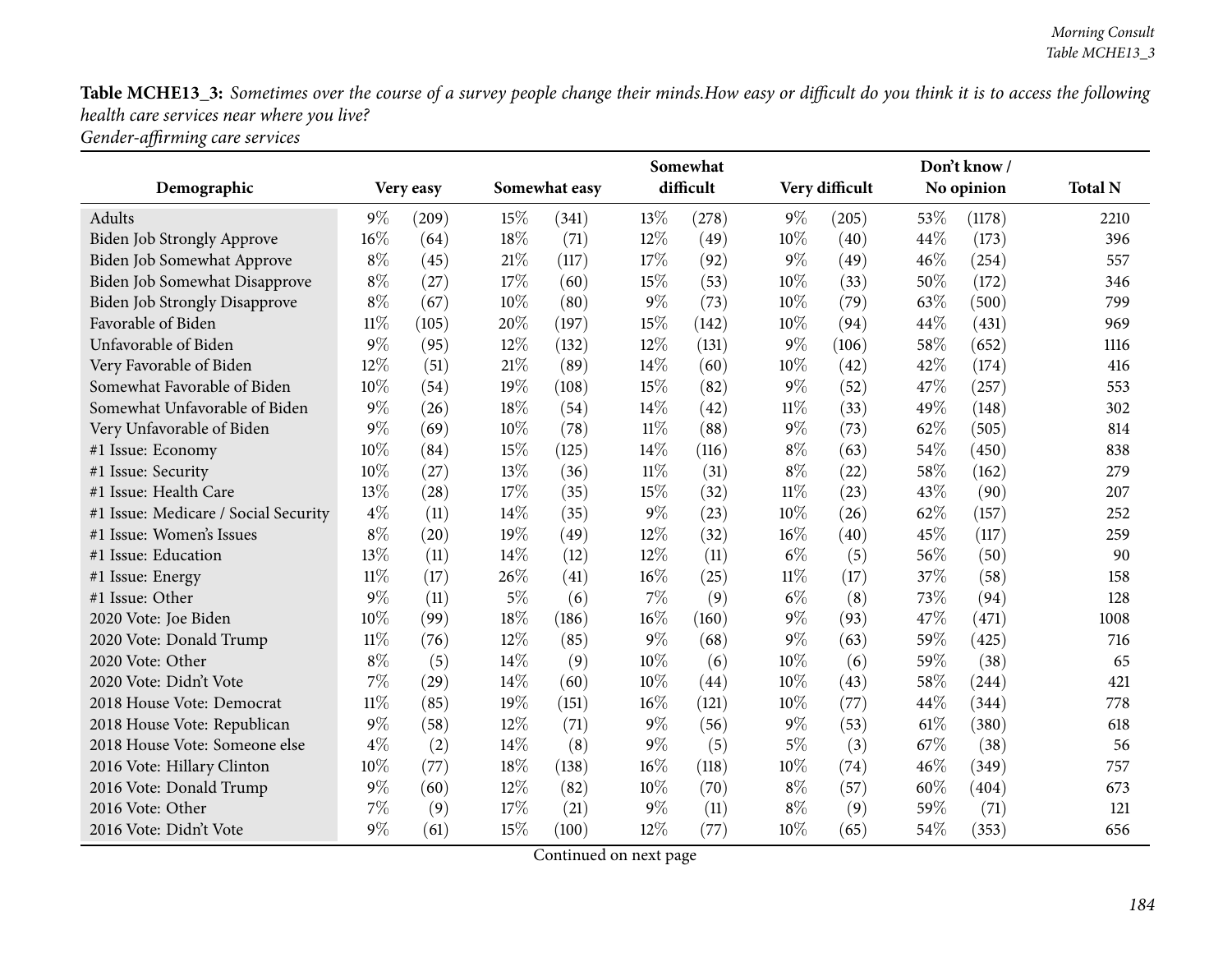|                        |        |           |        |               |        | Somewhat  |        |                    |        | Don't know/ |                |
|------------------------|--------|-----------|--------|---------------|--------|-----------|--------|--------------------|--------|-------------|----------------|
| Demographic            |        | Very easy |        | Somewhat easy |        | difficult |        | Very difficult     |        | No opinion  | <b>Total N</b> |
| Adults                 | $9\%$  | (209)     | 15%    | (341)         | 13\%   | (278)     | $9\%$  | (205)              | 53\%   | (1178)      | 2210           |
| Voted in 2014: Yes     | $10\%$ | (121)     | 15%    | (195)         | 13%    | (161)     | $9\%$  | (108)              | 54\%   | (679)       | 1265           |
| Voted in 2014: No      | $9\%$  | (87)      | $15\%$ | (146)         | $12\%$ | (116)     | $10\%$ | (97)               | 53\%   | (499)       | 945            |
| 4-Region: Northeast    | $12\%$ | (45)      | 17\%   | (67)          | $14\%$ | (54)      | $7\%$  | (25)               | $50\%$ | (192)       | 383            |
| 4-Region: Midwest      | $9\%$  | (40)      | $12\%$ | (55)          | 13\%   | (62)      | $10\%$ | (44)               | 56\%   | (257)       | 456            |
| 4-Region: South        | $8\%$  | (70)      | $15\%$ | (125)         | 13\%   | (107)     | 12\%   | (100)              | $52\%$ | (442)       | 844            |
| 4-Region: West         | $10\%$ | (54)      | 18%    | (93)          | $11\%$ | (56)      | $7\%$  | (36)               | $55\%$ | (287)       | 527            |
| Mothers                | $11\%$ | (33)      | $18\%$ | (54)          | 13\%   | (40)      | $12\%$ | (38)               | 47\%   | (144)       | 309            |
| Women using BC         | $9\%$  | (18)      | 20%    | (40)          | 17%    | (33)      | $11\%$ | $\left( 22\right)$ | 44\%   | (89)        | 202            |
| Women not using BC     | $7\%$  | (64)      | $12\%$ | (113)         | $12\%$ | (108)     | $10\%$ | (95)               | $58\%$ | (526)       | 905            |
| Women 18-44 Use BC     | $8\%$  | (14)      | $21\%$ | (37)          | 17%    | (31)      | $12\%$ | (21)               | $43\%$ | (77)        | 180            |
| <b>Women 18-44</b>     | $8\%$  | (45)      | $18\%$ | (98)          | $16\%$ | (84)      | $12\%$ | (64)               | 45\%   | (243)       | 535            |
| State Has Trigger Laws | $12\%$ | (48)      | $16\%$ | (64)          | 18%    | (70)      | $16\%$ | (61)               | 37%    | (143)       | 386            |
| Pro-Choice             | $9\%$  | (114)     | 19%    | (239)         | $15\%$ | (190)     | $11\%$ | (135)              | 47\%   | (602)       | 1279           |
| Anti-Choice            | $12\%$ | (81)      | $12\%$ | (84)          | 10%    | (69)      | $8\%$  | (53)               | $58\%$ | (400)       | 687            |
| Split Sample a         | $10\%$ | (115)     | $15\%$ | (167)         | 13\%   | (148)     | $9\%$  | (102)              | $52\%$ | (569)       | 1102           |
| Split Sample B         | $8\%$  | (94)      | $16\%$ | (174)         | $12\%$ | (129)     | $9\%$  | (103)              | $55\%$ | (609)       | 1108           |

Table MCHE13\_3: Sometimes over the course of a survey people change their minds. How easy or difficult do you think it is to access the following *health care services near where you live?*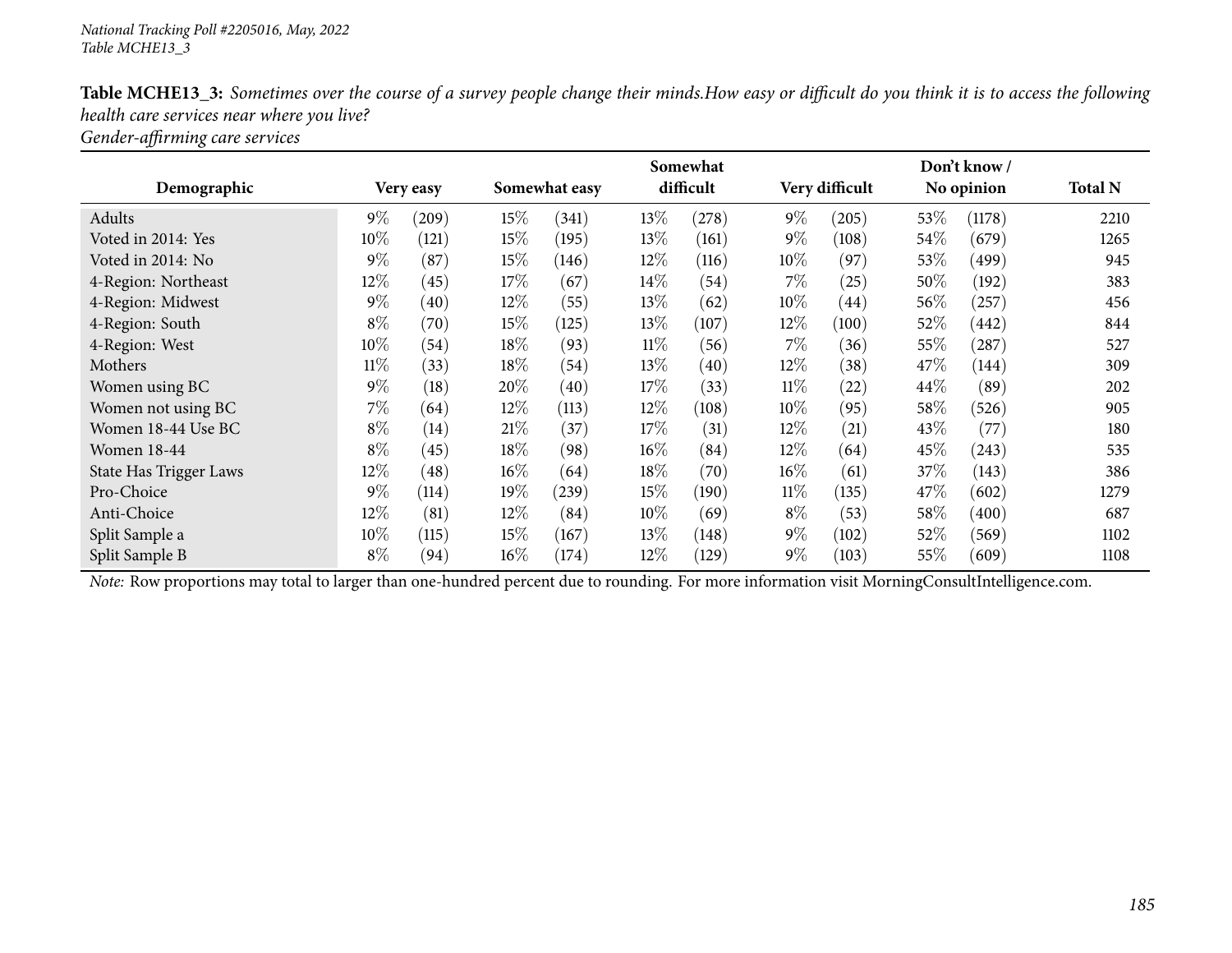|                          |        |             |                          | Somewhat |        | Somewhat |     |               |        | Don't know/ |                |
|--------------------------|--------|-------------|--------------------------|----------|--------|----------|-----|---------------|--------|-------------|----------------|
| Demographic              |        | Very likely |                          | likely   |        | unlikely |     | Very unlikely |        | No opinion  | <b>Total N</b> |
| Adults                   | $4\%$  | (72)        | $7\%$                    | (130)    | $5\%$  | (97)     | 70% | (1254)        | 14\%   | (248)       | 1802           |
| Gender: Male             | $4\%$  | (37)        | $7\%$                    | (61)     | $6\%$  | (53)     | 67% | (597)         | 17%    | (149)       | 896            |
| Gender: Female           | $4\%$  | (35)        | $8\%$                    | (69)     | $5\%$  | (44)     | 73% | (657)         | $11\%$ | (99)        | 905            |
| Age: 18-34               | 10%    | (41)        | 20%                      | (82)     | 10%    | (42)     | 42% | (176)         | 18%    | (77)        | 418            |
| Age: 35-44               | $5\%$  | (13)        | $9\%$                    | (24)     | 7%     | (19)     | 58% | (156)         | $21\%$ | (57)        | 270            |
| Age: 45-64               | $3\%$  | (17)        | $3\%$                    | (22)     | $5\%$  | (32)     | 76% | (495)         | 13%    | (81)        | 647            |
| Age: 65+                 |        | (1)         | $\overline{\phantom{0}}$ | (2)      | $1\%$  | (4)      | 91% | (427)         | 7%     | (33)        | 467            |
| GenZers: 1997-2012       | $12\%$ | (18)        | 19%                      | (30)     | $11\%$ | (17)     | 38% | (60)          | 20%    | (31)        | 157            |
| Millennials: 1981-1996   | $7\%$  | (33)        | 15%                      | (70)     | $9\%$  | (41)     | 50% | (228)         | 19%    | (85)        | 458            |
| GenXers: 1965-1980       | $4\%$  | (18)        | $5\%$                    | (21)     | $6\%$  | (28)     | 68% | (311)         | 17%    | (80)        | 458            |
| Baby Boomers: 1946-1964  | $1\%$  | (3)         | $1\%$                    | (8)      | $1\%$  | (10)     | 90% | (586)         | 7%     | (45)        | 653            |
| PID: Dem (no lean)       | $5\%$  | (36)        | 10%                      | (66)     | 7%     | (45)     | 65% | (446)         | 14%    | (97)        | 691            |
| PID: Ind (no lean)       | $4\%$  | (22)        | $7\%$                    | (41)     | $6\%$  | (33)     | 67% | (392)         | 17%    | (99)        | 587            |
| PID: Rep (no lean)       | $3\%$  | (15)        | $4\%$                    | (23)     | $4\%$  | (19)     | 79% | (416)         | 10%    | (52)        | 524            |
| PID/Gender: Dem Men      | $5\%$  | (15)        | $9\%$                    | (32)     | 7%     | (23)     | 61% | (203)         | 18%    | (62)        | 335            |
| PID/Gender: Dem Women    | $6\%$  | (20)        | 10%                      | (35)     | $6\%$  | (22)     | 68% | (243)         | 10%    | (35)        | 356            |
| PID/Gender: Ind Men      | $4\%$  | (10)        | $5\%$                    | (16)     | $7\%$  | (20)     | 63% | (184)         | $21\%$ | (61)        | 291            |
| PID/Gender: Ind Women    | $4\%$  | (12)        | $8\%$                    | (25)     | $4\%$  | (13)     | 70% | (208)         | 13%    | (38)        | 296            |
| PID/Gender: Rep Men      | $4\%$  | (11)        | $5\%$                    | (13)     | $4\%$  | (10)     | 78% | (210)         | 10%    | (26)        | 270            |
| PID/Gender: Rep Women    | $1\%$  | (4)         | $4\%$                    | (10)     | $3\%$  | (8)      | 81% | (206)         | 10%    | (26)        | 254            |
| Ideo: Liberal (1-3)      | $6\%$  | (30)        | 7%                       | (37)     | 7%     | (33)     | 65% | (319)         | 15%    | (71)        | 491            |
| Ideo: Moderate (4)       | $3\%$  | (16)        | 10%                      | (55)     | 7%     | (35)     | 66% | (362)         | 14%    | (77)        | 545            |
| Ideo: Conservative (5-7) | $3\%$  | (18)        | $5\%$                    | (28)     | $4\%$  | (24)     | 79% | (482)         | 9%     | (55)        | 608            |
| Educ: < College          | $5\%$  | (54)        | $7\%$                    | (81)     | $5\%$  | (59)     | 68% | (810)         | 16%    | (192)       | 1197           |
| Educ: Bachelors degree   | $3\%$  | (10)        | $9\%$                    | (36)     | $8\%$  | (32)     | 71% | (274)         | $9\%$  | (35)        | 387            |
| Educ: Post-grad          | $4\%$  | (8)         | $6\%$                    | (13)     | $3\%$  | (6)      | 78% | (170)         | 10%    | (21)        | 218            |
| Income: Under 50k        | $5\%$  | (47)        | $7\%$                    | (71)     | $5\%$  | (49)     | 68% | (718)         | 16%    | (168)       | 1054           |
| Income: 50k-100k         | $3\%$  | (15)        | $8\%$                    | (40)     | 7%     | (35)     | 72% | (371)         | $11\%$ | (56)        | 516            |
| Income: 100k+            | $4\%$  | (10)        | $8\%$                    | (19)     | $6\%$  | (13)     | 71% | (165)         | 10%    | (24)        | 232            |
| Ethnicity: White         | $3\%$  | (48)        | $6\%$                    | (87)     | $5\%$  | (73)     | 72% | (1011)        | 13%    | (185)       | 1404           |
| Ethnicity: Hispanic      | $3\%$  | (9)         | 18%                      | (52)     | 7%     | (19)     | 52% | (156)         | 21%    | (63)        | 299            |
| Ethnicity: Black         | 10%    | (23)        | $9\%$                    | (20)     | $4\%$  | (9)      | 61% | (136)         | 15%    | (34)        | 223            |

Table MCHE14: How likely are you to start using a method of birth control within the next year?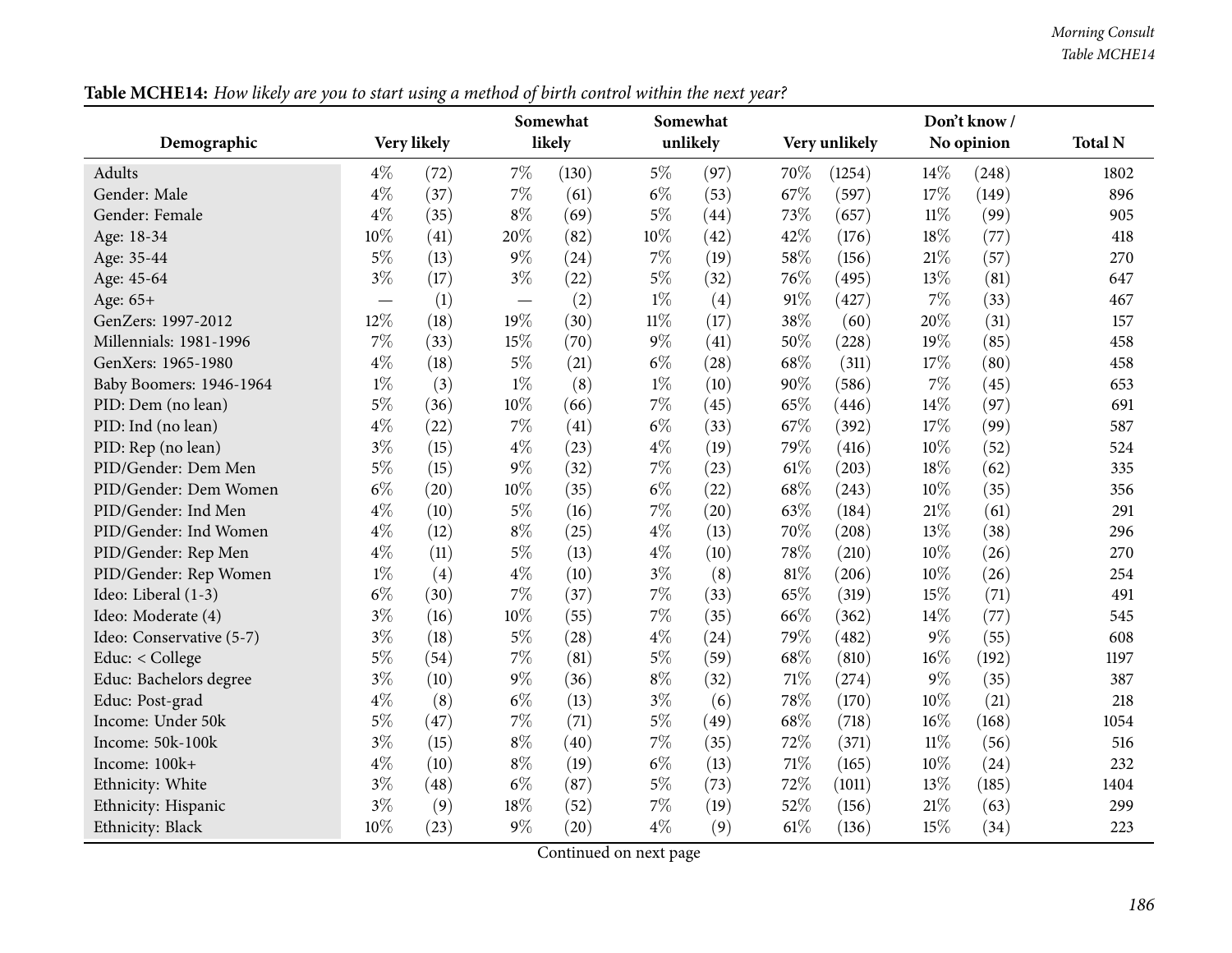| Table MCHE14: How likely are you to start using a method of birth control within the next year? |
|-------------------------------------------------------------------------------------------------|
|-------------------------------------------------------------------------------------------------|

|                                      |       |             |        | Somewhat |       | Somewhat |     |               |        | Don't know / |                |
|--------------------------------------|-------|-------------|--------|----------|-------|----------|-----|---------------|--------|--------------|----------------|
| Demographic                          |       | Very likely |        | likely   |       | unlikely |     | Very unlikely |        | No opinion   | <b>Total N</b> |
| Adults                               | $4\%$ | (72)        | 7%     | (130)    | $5\%$ | (97)     | 70% | (1254)        | 14%    | (248)        | 1802           |
| Ethnicity: Other                     | $1\%$ | (2)         | 13%    | (22)     | $9\%$ | (15)     | 61% | (107)         | 16%    | (29)         | 175            |
| All Christian                        | $2\%$ | (21)        | $8\%$  | (64)     | $5\%$ | (40)     | 74% | (634)         | $11\%$ | (95)         | 854            |
| All Non-Christian                    | $3\%$ | (2)         | $3\%$  | (3)      | $6\%$ | (5)      | 70% | (59)          | 18%    | (15)         | 84             |
| Atheist                              | 10%   | (8)         | $6\%$  | (5)      | $5\%$ | (4)      | 63% | (49)          | 17%    | (13)         | 79             |
| Agnostic/Nothing in particular       | $4\%$ | (20)        | $7\%$  | (35)     | $7\%$ | (33)     | 63% | (302)         | 19%    | (91)         | 480            |
| Something Else                       | $7\%$ | (22)        | $8\%$  | (23)     | $5\%$ | (14)     | 69% | (210)         | $11\%$ | (34)         | 305            |
| Religious Non-Protestant/Catholic    | $5\%$ | (6)         | $3\%$  | (3)      | $5\%$ | (5)      | 72% | (78)          | 14%    | (15)         | 107            |
| Evangelical                          | $5\%$ | (24)        | $6\%$  | (28)     | $6\%$ | (28)     | 71% | (325)         | $11\%$ | (50)         | 456            |
| Non-Evangelical                      | $2\%$ | (15)        | $8\%$  | (56)     | $4\%$ | (25)     | 74% | (493)         | 12%    | (77)         | 666            |
| Community: Urban                     | $6\%$ | (28)        | $9\%$  | (47)     | $4\%$ | (22)     | 65% | (332)         | 15%    | (79)         | 508            |
| Community: Suburban                  | $3\%$ | (25)        | $7\%$  | (58)     | $6\%$ | (52)     | 70% | (568)         | 13%    | (106)        | 809            |
| Community: Rural                     | $4\%$ | (19)        | $5\%$  | (25)     | $5\%$ | (23)     | 73% | (354)         | 13%    | (64)         | 485            |
| <b>Employ: Private Sector</b>        | $5\%$ | (24)        | 13%    | (70)     | $9\%$ | (46)     | 60% | (313)         | 13%    | (70)         | 522            |
| Employ: Government                   | $8\%$ | (6)         | 15%    | (11)     | $3\%$ | (2)      | 59% | (44)          | 16%    | (12)         | 74             |
| Employ: Self-Employed                | 10%   | (15)        | 7%     | (10)     | 7%    | (10)     | 64% | (95)          | 12%    | (18)         | 149            |
| Employ: Homemaker                    | $8\%$ | (9)         | $6\%$  | (7)      | $4\%$ | (4)      | 70% | (81)          | 13%    | (15)         | 116            |
| Employ: Retired                      | $1\%$ | (4)         |        | (2)      | $2\%$ | (11)     | 89% | (467)         | $8\%$  | (41)         | 525            |
| Employ: Unemployed                   | $3\%$ | (7)         | $5\%$  | (14)     | $6\%$ | (17)     | 60% | (156)         | 26%    | (67)         | 260            |
| Employ: Other                        | $6\%$ | (6)         | $8\%$  | (9)      | $3\%$ | (4)      | 69% | (75)          | 14%    | (16)         | 109            |
| Military HH: Yes                     | $2\%$ | (6)         | $8\%$  | (19)     | $3\%$ | (8)      | 79% | (193)         | $7\%$  | (17)         | 244            |
| Military HH: No                      | $4\%$ | (66)        | 7%     | (111)    | $6\%$ | (89)     | 68% | (1061)        | $15\%$ | (231)        | 1558           |
| RD/WT: Right Direction               | $6\%$ | (31)        | 10%    | (57)     | $5\%$ | (31)     | 63% | (353)         | 15%    | (86)         | 558            |
| RD/WT: Wrong Track                   | $3\%$ | (41)        | $6\%$  | (73)     | $5\%$ | (66)     | 72% | (902)         | 13%    | (162)        | 1244           |
| Biden Job Approve                    | $5\%$ | (36)        | $9\%$  | (71)     | $6\%$ | (45)     | 65% | (511)         | 15%    | (119)        | 781            |
| Biden Job Disapprove                 | $4\%$ | (37)        | $6\%$  | (54)     | $5\%$ | (50)     | 74% | (688)         | $11\%$ | (102)        | 931            |
| <b>Biden Job Strongly Approve</b>    | $4\%$ | (14)        | 7%     | (22)     | $5\%$ | (15)     | 66% | (211)         | 18%    | (57)         | 318            |
| <b>Biden Job Somewhat Approve</b>    | $5\%$ | (21)        | $11\%$ | (49)     | $6\%$ | (30)     | 65% | (300)         | 13%    | (62)         | 463            |
| <b>Biden Job Somewhat Disapprove</b> | $6\%$ | (16)        | $11\%$ | (30)     | 10%   | (28)     | 60% | (163)         | 13%    | (36)         | 273            |
| <b>Biden Job Strongly Disapprove</b> | $3\%$ | (21)        | $4\%$  | (24)     | $3\%$ | (22)     | 80% | (525)         | 10%    | (67)         | 658            |
| Favorable of Biden                   | $5\%$ | (40)        | $9\%$  | (69)     | $6\%$ | (44)     | 66% | (526)         | 15%    | (120)        | 799            |
| Unfavorable of Biden                 | $3\%$ | (31)        | $6\%$  | (53)     | $5\%$ | (47)     | 75% | (675)         | $11\%$ | (95)         | 902            |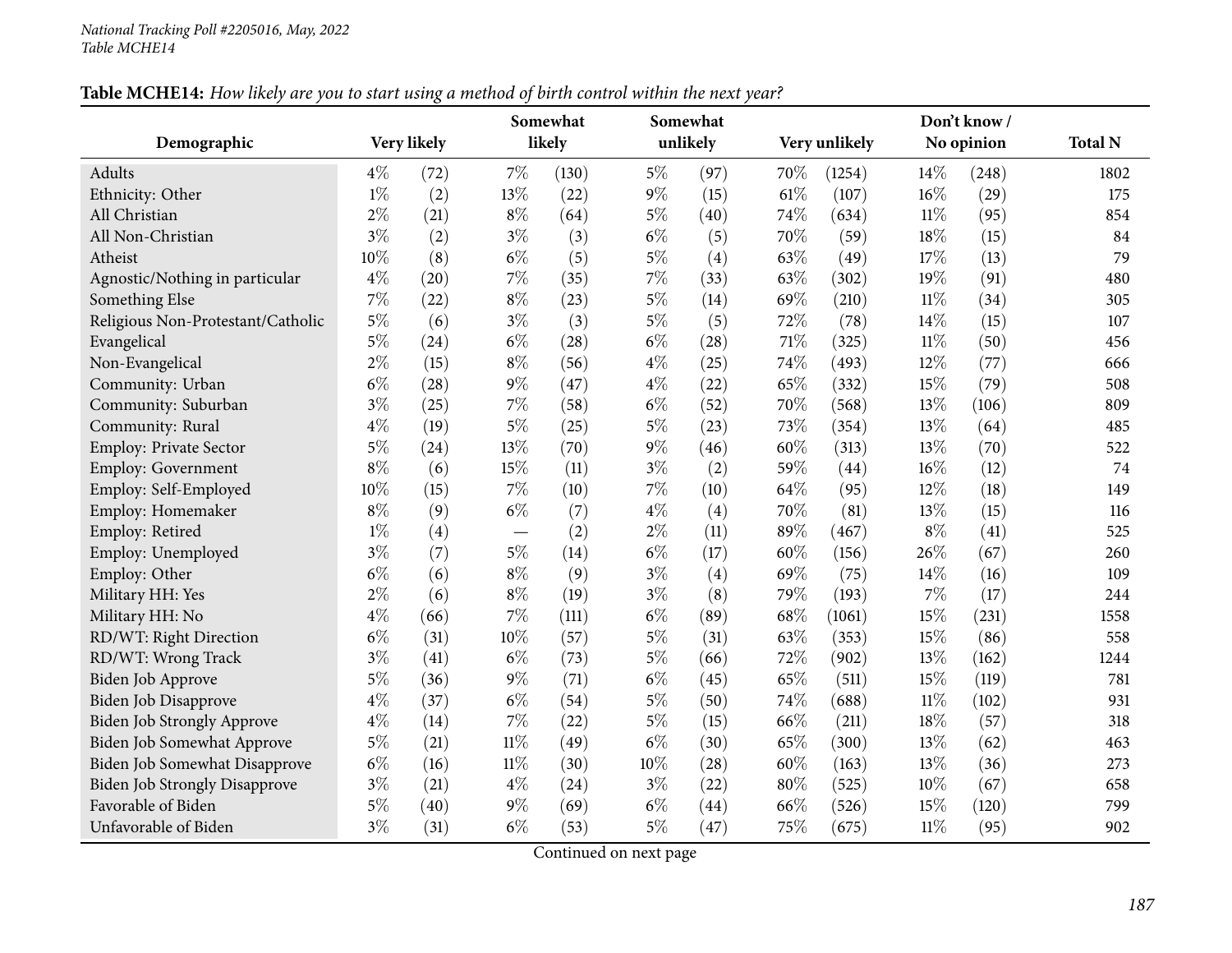| Table MCHE14: How likely are you to start using a method of birth control within the next year? |
|-------------------------------------------------------------------------------------------------|
|-------------------------------------------------------------------------------------------------|

|                                      |       | o           |        | Somewhat |        | Somewhat |     |               |        | Don't know / |                |
|--------------------------------------|-------|-------------|--------|----------|--------|----------|-----|---------------|--------|--------------|----------------|
| Demographic                          |       | Very likely |        | likely   |        | unlikely |     | Very unlikely |        | No opinion   | <b>Total N</b> |
| Adults                               | $4\%$ | (72)        | 7%     | (130)    | $5\%$  | (97)     | 70% | (1254)        | 14\%   | (248)        | 1802           |
| Very Favorable of Biden              | $4\%$ | (13)        | $6\%$  | (21)     | $5\%$  | (16)     | 69% | (234)         | 16%    | (54)         | 337            |
| Somewhat Favorable of Biden          | $6\%$ | (27)        | $11\%$ | (49)     | $6\%$  | (28)     | 63% | (292)         | 14%    | (66)         | 462            |
| Somewhat Unfavorable of Biden        | $5\%$ | (12)        | $7\%$  | (17)     | 10%    | (24)     | 66% | (151)         | $11\%$ | (25)         | 230            |
| Very Unfavorable of Biden            | $3\%$ | (19)        | $5\%$  | (36)     | $4\%$  | (24)     | 78% | (524)         | 10%    | (70)         | 672            |
| #1 Issue: Economy                    | $4\%$ | (27)        | $9\%$  | (60)     | $6\%$  | (41)     | 68% | (464)         | 13%    | (88)         | 680            |
| #1 Issue: Security                   | $3\%$ | (7)         | $7\%$  | (16)     | $9\%$  | (21)     | 71% | (170)         | $11\%$ | (26)         | 240            |
| #1 Issue: Health Care                | $5\%$ | (8)         | 10%    | (17)     | $4\%$  | (7)      | 61% | (101)         | 20%    | (33)         | 165            |
| #1 Issue: Medicare / Social Security | $1\%$ | (2)         | $3\%$  | (6)      | $2\%$  | (5)      | 86% | (200)         | $8\%$  | (20)         | 233            |
| #1 Issue: Women's Issues             | $8\%$ | (14)        | $6\%$  | (10)     | $10\%$ | (17)     | 58% | (103)         | 19%    | (33)         | 177            |
| #1 Issue: Education                  | $7\%$ | (5)         | $11\%$ | (8)      | $5\%$  | (4)      | 52% | (37)          | 25%    | (18)         | 71             |
| #1 Issue: Energy                     | $6\%$ | (7)         | $8\%$  | (10)     | $2\%$  | (3)      | 72% | (89)          | 13%    | (16)         | 125            |
| #1 Issue: Other                      | $2\%$ | (2)         | $3\%$  | (3)      | $1\%$  | (1)      | 81% | (90)          | 13%    | (14)         | 111            |
| 2020 Vote: Joe Biden                 | $4\%$ | (33)        | $9\%$  | (73)     | $6\%$  | (47)     | 67% | (542)         | 15%    | (118)        | 813            |
| 2020 Vote: Donald Trump              | $3\%$ | (19)        | $4\%$  | (21)     | $4\%$  | (26)     | 80% | (482)         | $9\%$  | (53)         | 601            |
| 2020 Vote: Didn't Vote               | $6\%$ | (20)        | 10%    | (34)     | $6\%$  | (21)     | 57% | (198)         | 21\%   | (73)         | 345            |
| 2018 House Vote: Democrat            | $4\%$ | (27)        | $9\%$  | (54)     | $6\%$  | (35)     | 68% | (434)         | 13%    | (84)         | 635            |
| 2018 House Vote: Republican          | $2\%$ | (11)        | $4\%$  | (20)     | $3\%$  | (18)     | 84% | (443)         | $6\%$  | (34)         | 526            |
| 2016 Vote: Hillary Clinton           | $4\%$ | (25)        | $7\%$  | (41)     | $5\%$  | (32)     | 71% | (440)         | 13%    | (82)         | 621            |
| 2016 Vote: Donald Trump              | $3\%$ | (15)        | $4\%$  | (23)     | $4\%$  | (20)     | 82% | (462)         | $8\%$  | (47)         | 567            |
| 2016 Vote: Other                     | $2\%$ | (2)         | $7\%$  | (7)      | $8\%$  | (8)      | 69% | (66)          | 13%    | (13)         | 96             |
| 2016 Vote: Didn't Vote               | $6\%$ | (30)        | $11\%$ | (59)     | $7\%$  | (37)     | 55% | (284)         | 20%    | (106)        | 517            |
| Voted in 2014: Yes                   | $3\%$ | (33)        | $4\%$  | (45)     | $4\%$  | (45)     | 78% | (835)         | 10%    | (109)        | 1066           |
| Voted in 2014: No                    | $5\%$ | (39)        | 12%    | (86)     | $7\%$  | (52)     | 57% | (419)         | 19%    | (140)        | 735            |
| 4-Region: Northeast                  | $5\%$ | (14)        | $6\%$  | (17)     | $5\%$  | (16)     | 72% | (215)         | 13%    | (38)         | 300            |
| 4-Region: Midwest                    | $2\%$ | (8)         | $7\%$  | (25)     | $6\%$  | (21)     | 74% | (276)         | 12%    | (45)         | 375            |
| 4-Region: South                      | $5\%$ | (32)        | $7\%$  | (45)     | $6\%$  | (39)     | 69% | (475)         | 14%    | (98)         | 690            |
| 4-Region: West                       | $4\%$ | (18)        | $10\%$ | (43)     | $5\%$  | (21)     | 66% | (288)         | 15%    | (67)         | 437            |
| Mothers                              | $9\%$ | (17)        | 15%    | (30)     | $6\%$  | (11)     | 58% | (116)         | 12%    | (24)         | 198            |
| Women not using BC                   | $4\%$ | (35)        | $8\%$  | (69)     | $5\%$  | (44)     | 73% | (657)         | $11\%$ | (99)         | 905            |
| <b>Women 18-44</b>                   | $8\%$ | (28)        | 18%    | (59)     | 10%    | (32)     | 48% | (159)         | 16%    | (55)         | 334            |
| State Has Trigger Laws               | $8\%$ | (22)        | $8\%$  | (22)     | $6\%$  | (16)     | 70% | (198)         | $8\%$  | (24)         | 282            |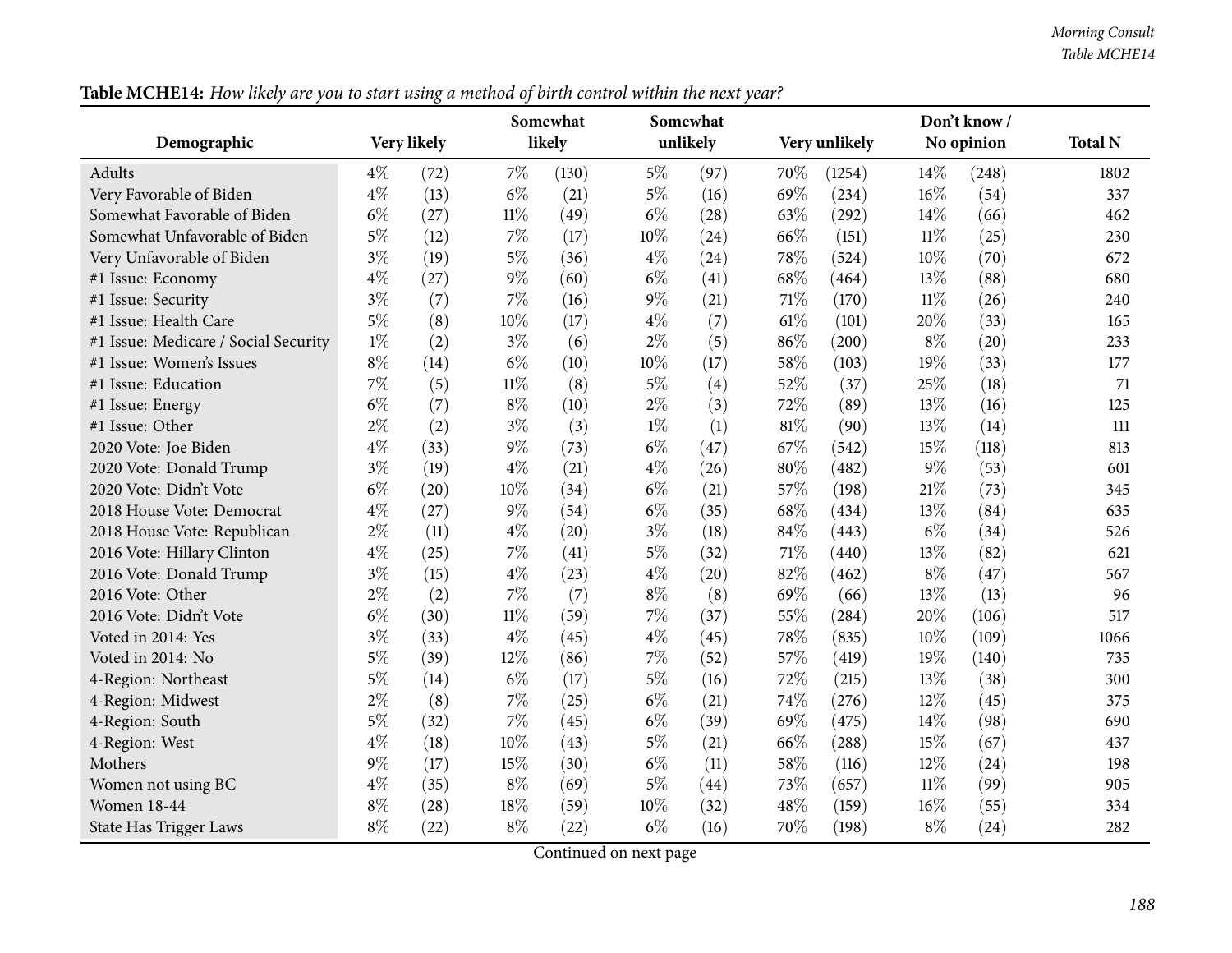|                | Somewhat<br>Somewhat |               |       |             |       |           |               | Don't know / |        |            |                |
|----------------|----------------------|---------------|-------|-------------|-------|-----------|---------------|--------------|--------|------------|----------------|
| Demographic    |                      | Very likely   |       | likely      |       | unlikely  | Very unlikely |              |        | No opinion | <b>Total N</b> |
| Adults         | $4\%$                | $^{\prime}72$ | $7\%$ | $130^\circ$ | 5%    | (97)      | 70\%          | (1254)       | $14\%$ | $^{'}248)$ | 1802           |
| Pro-Choice     | 4%                   | (45)          | $9\%$ | (89)        | $6\%$ | (63)      | 68\%          | (691)        | $13\%$ | (128)      | 1016           |
| Anti-Choice    | $4\%$                | (21)          | $6\%$ | (33)        | $5\%$ | (26)      | 79 $\%$       | (455)        | $8\%$  | (44)       | 579            |
| Split Sample a | $4\%$                | (35)          | 7%    | (62)        | $6\%$ | (52)      | 68\%          | (603)        | $15\%$ | (134)      | 886            |
| Split Sample B | $4\%$                | 37            | $7\%$ | (68)        | $5\%$ | $^{(45)}$ | 71\%          | (651)        | $12\%$ | (114)      | 916            |

#### Table MCHE14: How likely are you to start using a method of birth control within the next year?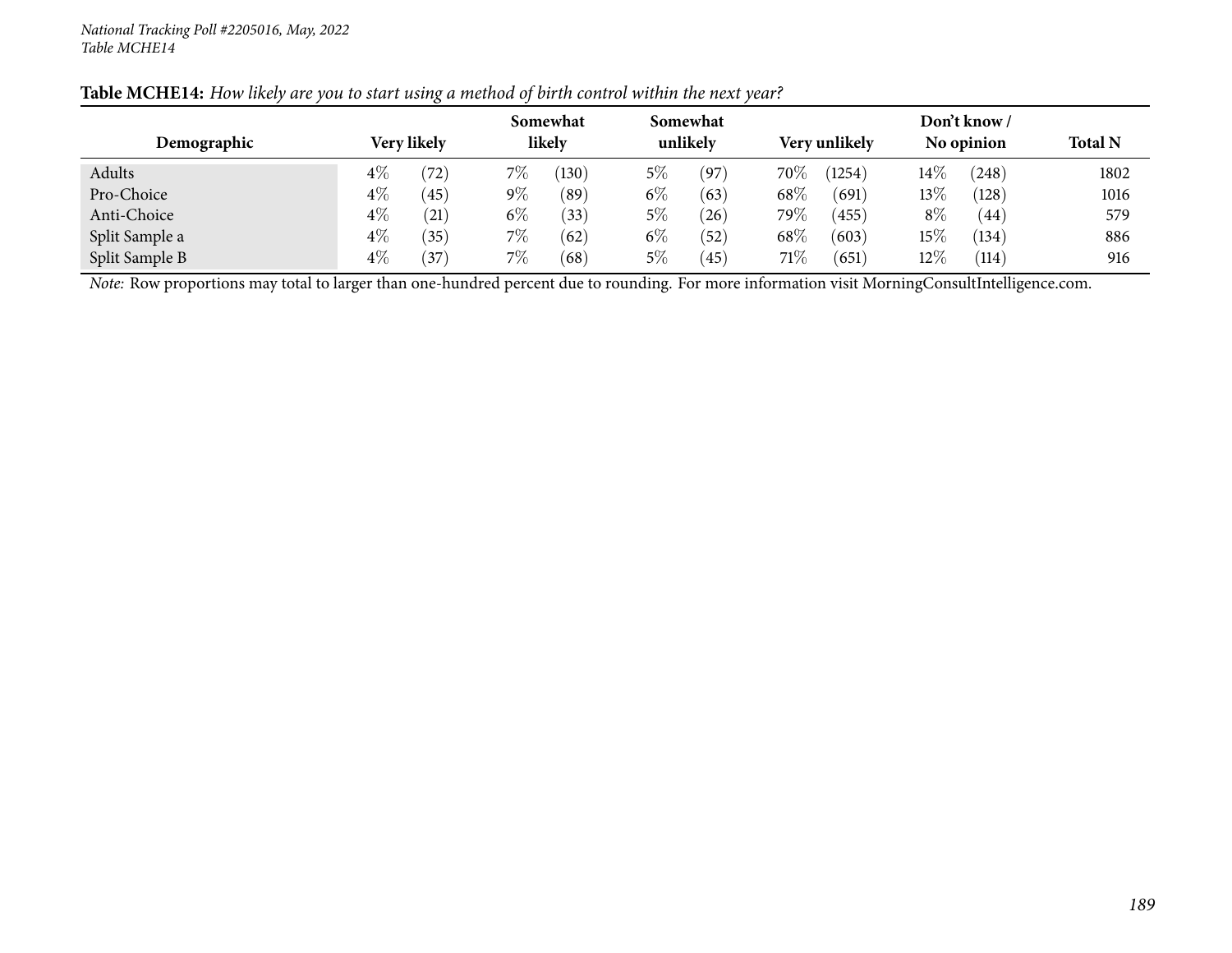| Demographic              |        | Legal in all<br>cases |        | Legal in most<br>cases |       | Illegal in most<br>cases |        | Illegal in all<br>cases |        | Don't know /<br>No opinion | <b>Total N</b> |
|--------------------------|--------|-----------------------|--------|------------------------|-------|--------------------------|--------|-------------------------|--------|----------------------------|----------------|
| Adults                   | 29%    | (639)                 | 29%    | (640)                  | 22%   | (486)                    | 9%     | (201)                   | $11\%$ | (244)                      | 2210           |
| Gender: Male             | 26%    | (281)                 | 30%    | (315)                  | 24%   | (261)                    | $9\%$  | (92)                    | $11\%$ | (119)                      | 1068           |
| Gender: Female           | 31%    | (358)                 | 28%    | (325)                  | 20%   | (225)                    | 10%    | (110)                   | $11\%$ | (125)                      | 1142           |
| Age: 18-34               | 36%    | (233)                 | 27%    | (177)                  | 16%   | (106)                    | 10%    | (64)                    | $10\%$ | (64)                       | 642            |
| Age: 35-44               | 27%    | (98)                  | 28%    | (102)                  | 20%   | (72)                     | 10%    | (36)                    | $16\%$ | (58)                       | 365            |
| Age: 45-64               | 26%    | (184)                 | 29%    | (207)                  | 25%   | (178)                    | $8\%$  | (60)                    | 12%    | (85)                       | 714            |
| Age: 65+                 | 25%    | (125)                 | 32%    | (155)                  | 27%   | (131)                    | $9\%$  | (42)                    | 7%     | (37)                       | 489            |
| GenZers: 1997-2012       | 44%    | (100)                 | 27%    | (60)                   | 13%   | (29)                     | 7%     | (16)                    | $9\%$  | (20)                       | 226            |
| Millennials: 1981-1996   | 29%    | (200)                 | 28%    | (194)                  | 19%   | (129)                    | $11\%$ | (73)                    | 13%    | (88)                       | 684            |
| GenXers: 1965-1980       | 27%    | (146)                 | 29%    | (155)                  | 21%   | (114)                    | $9\%$  | (51)                    | 13%    | (71)                       | 536            |
| Baby Boomers: 1946-1964  | 26%    | (174)                 | 31%    | (211)                  | 27%   | (187)                    | $8\%$  | (54)                    | $8\%$  | (57)                       | 683            |
| PID: Dem (no lean)       | 41%    | (349)                 | 35%    | (294)                  | 10%   | (85)                     | $6\%$  | (52)                    | $7\%$  | (61)                       | 842            |
| PID: Ind (no lean)       | 30%    | (219)                 | 29%    | (215)                  | 17%   | (128)                    | $8\%$  | (57)                    | 15%    | (112)                      | 730            |
| PID: Rep (no lean)       | $11\%$ | (71)                  | 20%    | (130)                  | 43%   | (273)                    | 14%    | (92)                    | $11\%$ | (71)                       | 638            |
| PID/Gender: Dem Men      | 39%    | (157)                 | 35%    | (141)                  | 10%   | (40)                     | $6\%$  | (24)                    | $9\%$  | (37)                       | 399            |
| PID/Gender: Dem Women    | 43%    | (193)                 | 35%    | (153)                  | 10%   | (45)                     | $6\%$  | (28)                    | $5\%$  | (24)                       | 443            |
| PID/Gender: Ind Men      | 27%    | (95)                  | 32%    | (111)                  | 20%   | (69)                     | $9\%$  | (30)                    | 12%    | (42)                       | 346            |
| PID/Gender: Ind Women    | 32%    | (124)                 | 27%    | (105)                  | 15%   | (59)                     | 7%     | (28)                    | 18%    | (70)                       | 384            |
| PID/Gender: Rep Men      | 9%     | (29)                  | 20%    | (64)                   | 47%   | (152)                    | 12%    | (38)                    | 12%    | (40)                       | 323            |
| PID/Gender: Rep Women    | 13%    | (42)                  | $21\%$ | (67)                   | 38%   | (121)                    | 17%    | (54)                    | $10\%$ | (31)                       | 315            |
| Ideo: Liberal (1-3)      | 51%    | (321)                 | 32%    | (206)                  | $6\%$ | (41)                     | $4\%$  | (22)                    | $7\%$  | (44)                       | 634            |
| Ideo: Moderate (4)       | 29%    | (194)                 | 36%    | (241)                  | 16%   | (104)                    | 7%     | (45)                    | $11\%$ | (76)                       | 660            |
| Ideo: Conservative (5-7) | 10%    | (74)                  | 22%    | (157)                  | 44%   | (318)                    | 16%    | (115)                   | $7\%$  | (53)                       | 718            |
| Educ: < College          | 27%    | (385)                 | 27%    | (386)                  | 22%   | (322)                    | $11\%$ | (153)                   | 13%    | (190)                      | 1437           |
| Educ: Bachelors degree   | 33%    | (164)                 | 35%    | (169)                  | 20%   | (98)                     | $6\%$  | (29)                    | $6\%$  | (31)                       | 491            |
| Educ: Post-grad          | 32%    | (90)                  | 30%    | (85)                   | 23%   | (66)                     | 7%     | (19)                    | $8\%$  | (22)                       | 282            |
| Income: Under 50k        | 29%    | (367)                 | 26%    | (332)                  | 21%   | (267)                    | $11\%$ | (138)                   | 14%    | (173)                      | 1277           |
| Income: 50k-100k         | 31%    | (196)                 | 30%    | (193)                  | 23%   | (148)                    | $8\%$  | (50)                    | $8\%$  | (53)                       | 640            |
| Income: 100k+            | 26%    | (76)                  | 39%    | (115)                  | 24%   | (71)                     | $5\%$  | (14)                    | $6\%$  | (17)                       | 293            |
| Ethnicity: White         | 28%    | (474)                 | 29%    | (502)                  | 24%   | (408)                    | $9\%$  | (155)                   | 10%    | (171)                      | 1711           |
| Ethnicity: Hispanic      | 36%    | (133)                 | 27%    | (103)                  | 21%   | (78)                     | $9\%$  | (35)                    | $7\%$  | (25)                       | 374            |
| Ethnicity: Black         | 29%    | (81)                  | 28%    | (78)                   | 15%   | (44)                     | $8\%$  | (23)                    | 20%    | (56)                       | 282            |

**Table MCHE15:** *In your opinion, do you think abortion should be*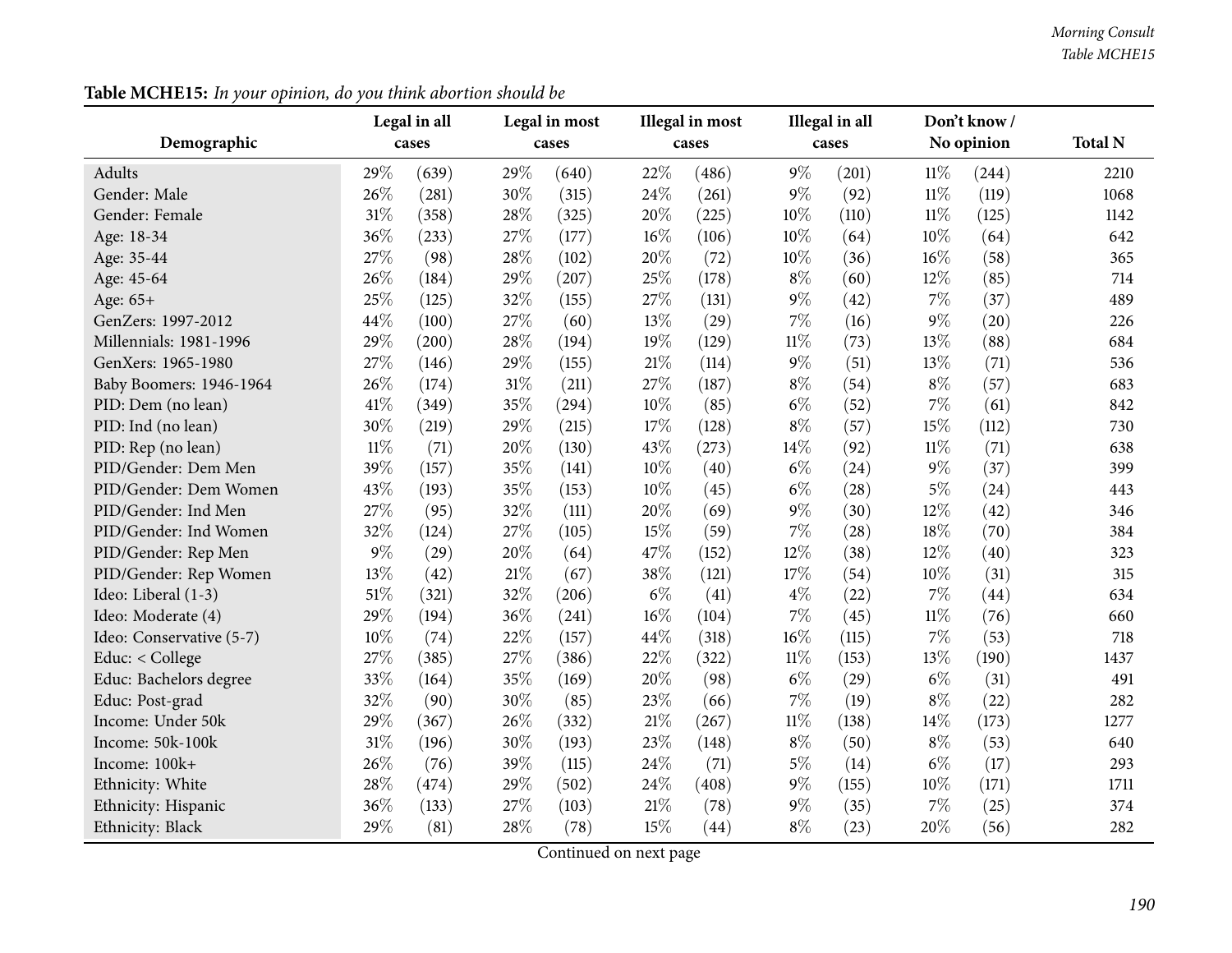## **Table MCHE15:** *In your opinion, do you think abortion should be*

|                                      |      | Legal in all |        | Legal in most |        | Illegal in most |        | Illegal in all |        | Don't know/ |                |
|--------------------------------------|------|--------------|--------|---------------|--------|-----------------|--------|----------------|--------|-------------|----------------|
| Demographic                          |      | cases        |        | cases         |        | cases           |        | cases          |        | No opinion  | <b>Total N</b> |
| Adults                               | 29%  | (639)        | 29%    | (640)         | 22%    | (486)           | $9\%$  | (201)          | $11\%$ | (244)       | 2210           |
| Ethnicity: Other                     | 39%  | (84)         | 27%    | (59)          | $16\%$ | (34)            | $11\%$ | (23)           | $8\%$  | (17)        | 217            |
| All Christian                        | 21%  | (212)        | 29%    | (292)         | $31\%$ | (316)           | $11\%$ | (113)          | $7\%$  | (75)        | 1008           |
| All Non-Christian                    | 49%  | (49)         | 27\%   | (27)          | $8\%$  | (8)             | $6\%$  | (6)            | $11\%$ | (11)        | 100            |
| Atheist                              | 63%  | (68)         | 26%    | (28)          | $7\%$  | (7)             | $1\%$  | (1)            | $3\%$  | (3)         | 107            |
| Agnostic/Nothing in particular       | 37%  | (224)        | 33%    | (201)         | $11\%$ | (69)            | $4\%$  | (27)           | 14%    | (86)        | 607            |
| Something Else                       | 22%  | (86)         | 24%    | (93)          | 22%    | (86)            | 14%    | (55)           | 18%    | (69)        | 389            |
| Religious Non-Protestant/Catholic    | 41\% | (54)         | 26%    | (34)          | 15%    | (20)            | $9\%$  | (11)           | $9\%$  | (12)        | 131            |
| Evangelical                          | 14%  | (81)         | 19%    | (109)         | 35%    | (199)           | 18%    | (104)          | 13%    | (73)        | 565            |
| Non-Evangelical                      | 26%  | (207)        | 34\%   | (265)         | 24%    | (188)           | 7%     | (57)           | $8\%$  | (66)        | 783            |
| Community: Urban                     | 31%  | (204)        | $31\%$ | (201)         | 18%    | (119)           | 10%    | (64)           | 10%    | (69)        | 658            |
| Community: Suburban                  | 32%  | (316)        | 30%    | (301)         | $21\%$ | (212)           | 7%     | (70)           | $9\%$  | (93)        | 993            |
| Community: Rural                     | 21%  | (119)        | 25%    | (138)         | 28\%   | (154)           | 12%    | (67)           | 15%    | (82)        | 560            |
| Employ: Private Sector               | 33%  | (234)        | 30%    | (213)         | 22%    | (152)           | $8\%$  | (56)           | 7%     | (46)        | 700            |
| Employ: Government                   | 34%  | (36)         | 33%    | (35)          | $21\%$ | (22)            | $2\%$  | (3)            | 10%    | (11)        | 107            |
| Employ: Self-Employed                | 29%  | (52)         | $31\%$ | (54)          | $18\%$ | (32)            | $8\%$  | (14)           | 14%    | (24)        | 178            |
| Employ: Homemaker                    | 23%  | (35)         | 26%    | (40)          | 22%    | (34)            | 13%    | (20)           | 16%    | (25)        | 153            |
| Employ: Student                      | 39%  | (27)         | 24\%   | (16)          | 13%    | (9)             | $9\%$  | (6)            | 16%    | (11)        | 69             |
| Employ: Retired                      | 25%  | (136)        | 32%    | (175)         | 27%    | (150)           | 9%     | (47)           | $8\%$  | (42)        | 550            |
| Employ: Unemployed                   | 27%  | (84)         | 26%    | (83)          | 18%    | (58)            | 10%    | (31)           | 19%    | (61)        | 316            |
| Employ: Other                        | 26%  | (35)         | 18%    | (25)          | $21\%$ | (29)            | 17%    | (24)           | 17%    | (23)        | 136            |
| Military HH: Yes                     | 21\% | (59)         | $31\%$ | (89)          | 30%    | (85)            | $11\%$ | (30)           | $7\%$  | (20)        | 282            |
| Military HH: No                      | 30%  | (580)        | 29%    | (551)         | 21%    | (401)           | $9\%$  | (171)          | 12%    | (224)       | 1928           |
| RD/WT: Right Direction               | 37%  | (249)        | 33%    | (228)         | 12%    | (79)            | 7%     | (47)           | 12%    | (79)        | 683            |
| RD/WT: Wrong Track                   | 26%  | (390)        | 27\%   | (412)         | 27%    | (407)           | 10%    | (154)          | $11\%$ | (165)       | 1527           |
| Biden Job Approve                    | 40%  | (381)        | 35%    | (333)         | 10%    | (92)            | $6\%$  | (55)           | 10%    | (92)        | 953            |
| <b>Biden Job Disapprove</b>          | 20%  | (228)        | 25%    | (286)         | 34%    | (384)           | 12%    | (137)          | 10%    | (109)       | 1145           |
| Biden Job Strongly Approve           | 43%  | (170)        | 33%    | (130)         | 10%    | (38)            | 7%     | (26)           | $8\%$  | (33)        | 396            |
| Biden Job Somewhat Approve           | 38%  | (212)        | 37%    | (203)         | 10%    | (54)            | 5%     | (29)           | $11\%$ | (60)        | 557            |
| Biden Job Somewhat Disapprove        | 32%  | (112)        | $31\%$ | (108)         | 20%    | (68)            | 5%     | (18)           | 12%    | (40)        | 346            |
| <b>Biden Job Strongly Disapprove</b> | 15%  | (116)        | 22%    | (179)         | 40%    | (316)           | 15%    | (119)          | $9\%$  | (69)        | 799            |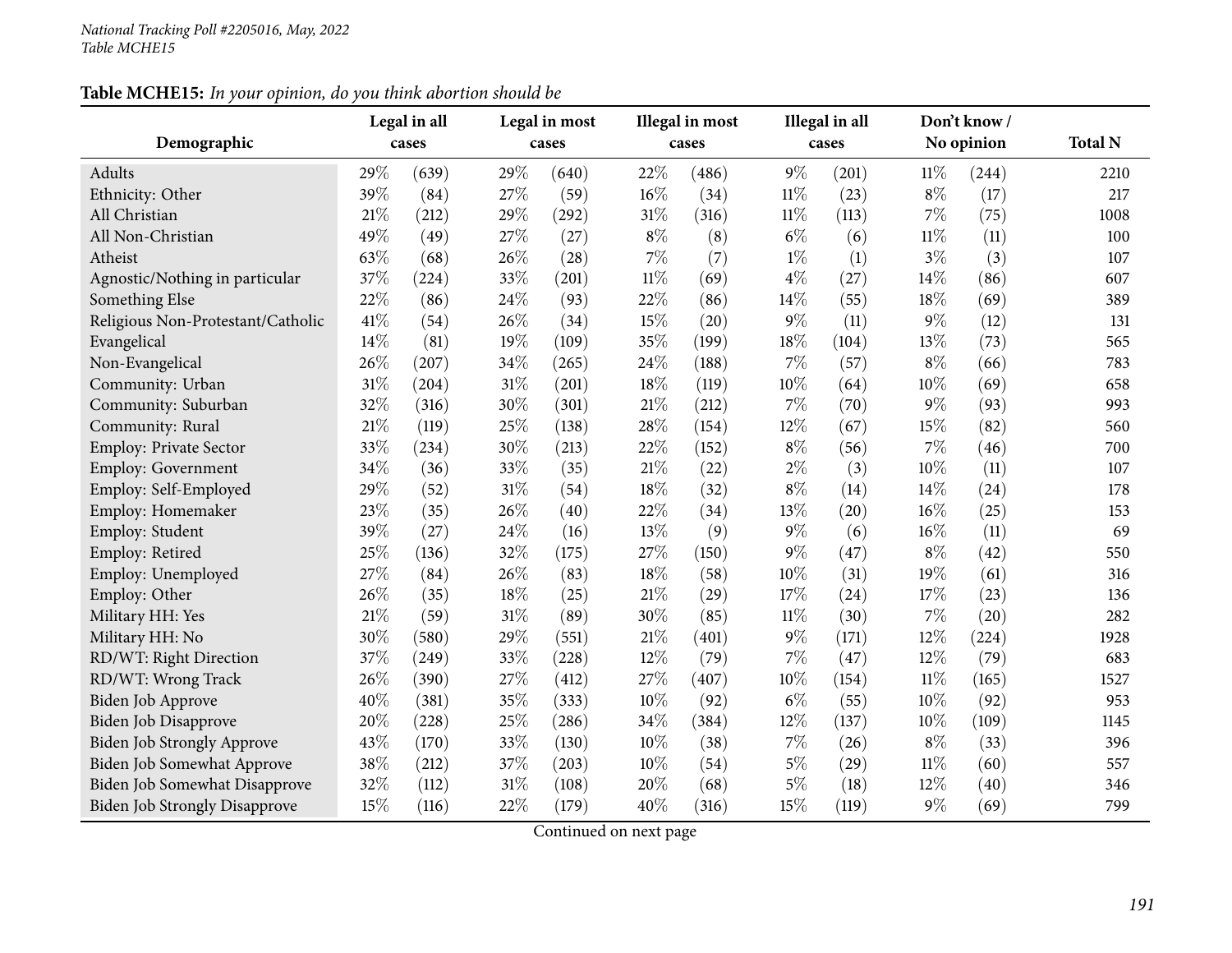|                                      |       | Legal in all |        | Legal in most |        | Illegal in most |        | Illegal in all |        | Don't know/ |                |
|--------------------------------------|-------|--------------|--------|---------------|--------|-----------------|--------|----------------|--------|-------------|----------------|
| Demographic                          |       | cases        |        | cases         |        | cases           |        | cases          |        | No opinion  | <b>Total N</b> |
| Adults                               | 29%   | (639)        | 29%    | (640)         | 22%    | (486)           | $9\%$  | (201)          | $11\%$ | (244)       | 2210           |
| Favorable of Biden                   | 40%   | (389)        | 36%    | (344)         | 10%    | (99)            | $6\%$  | (54)           | 9%     | (83)        | 969            |
| Unfavorable of Biden                 | 19%   | (216)        | 25%    | (277)         | 34%    | (377)           | 12%    | (138)          | 10%    | (108)       | 1116           |
| Very Favorable of Biden              | 44%   | (181)        | 33%    | (138)         | 10%    | (43)            | $6\%$  | (26)           | $6\%$  | (27)        | 416            |
| Somewhat Favorable of Biden          | 38%   | (208)        | 37%    | (206)         | 10%    | (56)            | $5\%$  | (27)           | 10%    | (56)        | 553            |
| Somewhat Unfavorable of Biden        | 39%   | (117)        | 34%    | (102)         | 14\%   | (44)            | $3\%$  | (10)           | 10%    | (30)        | 302            |
| Very Unfavorable of Biden            | 12%   | (99)         | 21%    | (175)         | 41%    | (333)           | $16\%$ | (128)          | 10%    | (78)        | 814            |
| #1 Issue: Economy                    | 24%   | (198)        | $31\%$ | (259)         | 25%    | (210)           | 10%    | (81)           | $11\%$ | (90)        | 838            |
| #1 Issue: Security                   | $9\%$ | (25)         | 29%    | (81)          | 38%    | (106)           | 14%    | (39)           | 10%    | (28)        | 279            |
| #1 Issue: Health Care                | 35%   | (73)         | 33%    | (68)          | 14%    | (30)            | $8\%$  | (16)           | 10%    | (20)        | 207            |
| #1 Issue: Medicare / Social Security | 28%   | (71)         | 24%    | (62)          | 23%    | (58)            | $11\%$ | (27)           | 14%    | (35)        | 252            |
| #1 Issue: Women's Issues             | 62%   | (161)        | 28%    | (73)          | $2\%$  | (5)             | $3\%$  | (7)            | 5%     | (12)        | 259            |
| #1 Issue: Education                  | 25%   | (22)         | 18%    | (16)          | $16\%$ | (14)            | $9\%$  | (8)            | 33%    | (30)        | 90             |
| #1 Issue: Energy                     | 34%   | (54)         | 28%    | (45)          | 20%    | (32)            | $6\%$  | (10)           | $11\%$ | (18)        | 158            |
| #1 Issue: Other                      | 27%   | (35)         | 28%    | (37)          | 24%    | (30)            | $11\%$ | (14)           | 9%     | (12)        | 128            |
| 2020 Vote: Joe Biden                 | 43%   | (438)        | 36%    | (358)         | $9\%$  | (91)            | $5\%$  | (46)           | 7%     | (74)        | 1008           |
| 2020 Vote: Donald Trump              | 10%   | (71)         | $21\%$ | (147)         | 44%    | (316)           | 15%    | (109)          | 10%    | (73)        | 716            |
| 2020 Vote: Other                     | 20%   | (13)         | 47%    | (30)          | 13%    | (8)             | $3\%$  | (2)            | 18%    | (12)        | 65             |
| 2020 Vote: Didn't Vote               | 28%   | (117)        | 25%    | (104)         | 17%    | (70)            | 10%    | (43)           | 20%    | (85)        | 421            |
| 2018 House Vote: Democrat            | 43%   | (331)        | 37%    | (287)         | $9\%$  | (68)            | $5\%$  | (38)           | 7%     | (54)        | 778            |
| 2018 House Vote: Republican          | 10%   | (63)         | 22%    | (136)         | 44%    | (269)           | 15%    | (90)           | 10%    | (60)        | 618            |
| 2018 House Vote: Someone else        | 27%   | (15)         | 34%    | (19)          | 14%    | (8)             | $8\%$  | (4)            | 17%    | (9)         | 56             |
| 2016 Vote: Hillary Clinton           | 42%   | (322)        | 36%    | (274)         | 10%    | (72)            | $4\%$  | (31)           | $8\%$  | (58)        | 757            |
| 2016 Vote: Donald Trump              | 12%   | (78)         | 23%    | (156)         | 41\%   | (274)           | 15%    | (103)          | $9\%$  | (62)        | 673            |
| 2016 Vote: Other                     | 34%   | (41)         | 37%    | (45)          | 20%    | (25)            | $4\%$  | (5)            | $5\%$  | (6)         | 121            |
| 2016 Vote: Didn't Vote               | 30%   | (197)        | 25%    | (166)         | 17%    | (114)           | $9\%$  | (62)           | 18%    | (118)       | 656            |
| Voted in 2014: Yes                   | 28%   | (349)        | 31%    | (390)         | 24%    | (300)           | $9\%$  | (116)          | $9\%$  | (111)       | 1265           |
| Voted in 2014: No                    | 31%   | (290)        | 27%    | (251)         | 20%    | (186)           | $9\%$  | (86)           | 14%    | (133)       | 945            |
| 4-Region: Northeast                  | 36%   | (137)        | 28%    | (107)         | 23%    | (87)            | $6\%$  | (24)           | 7%     | (28)        | 383            |
| 4-Region: Midwest                    | 29%   | (132)        | 30%    | (136)         | 19%    | (86)            | $11\%$ | (50)           | $11\%$ | (52)        | 456            |
| 4-Region: South                      | 23%   | (194)        | 27%    | (226)         | 26%    | (222)           | 10%    | (85)           | 14%    | (117)       | 844            |
| 4-Region: West                       | 33%   | (176)        | 33%    | (171)         | 17%    | (91)            | $8\%$  | (42)           | $9\%$  | (46)        | 527            |

**Table MCHE15:** *In your opinion, do you think abortion should be*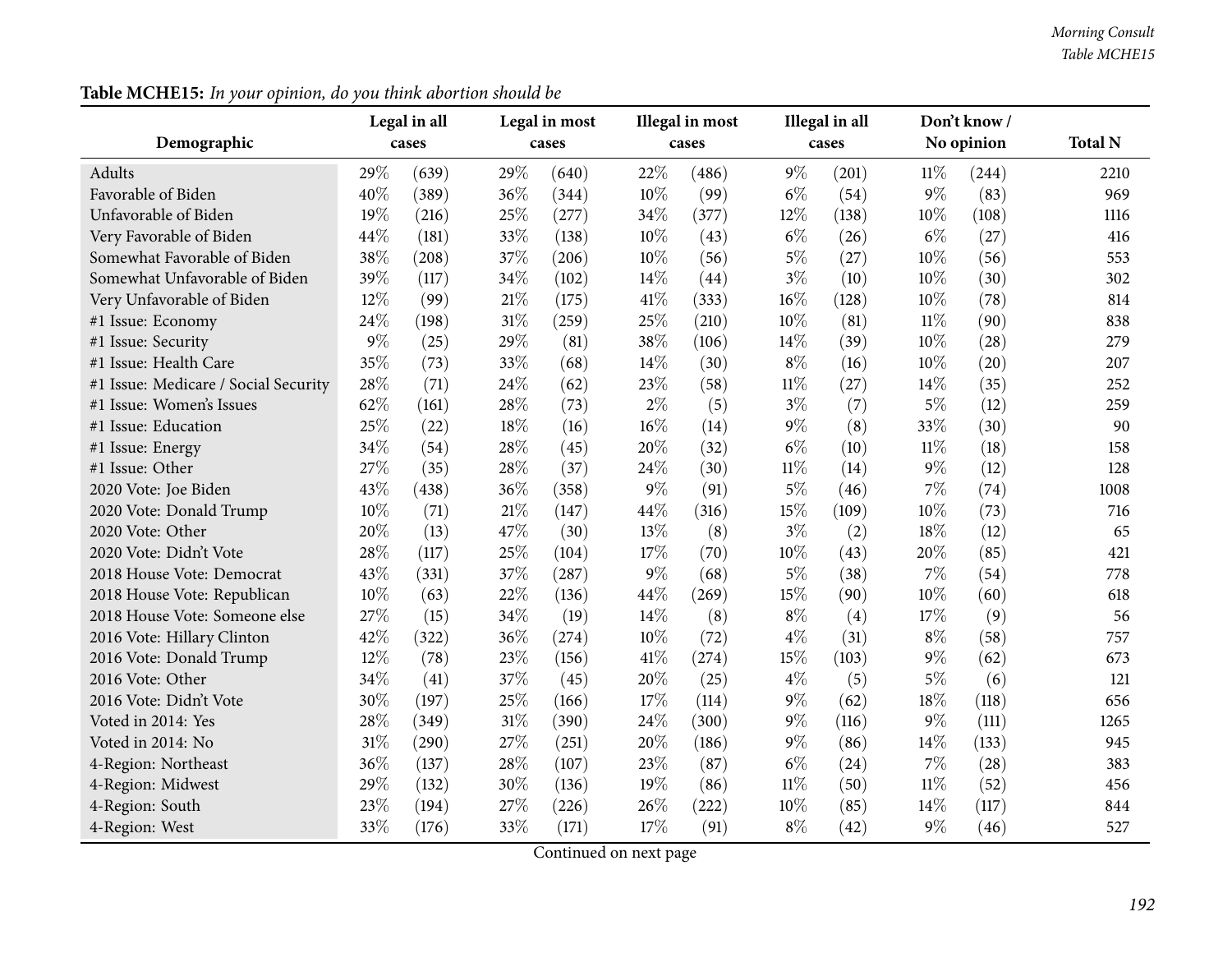|                        |        | Legal in all     |        | Legal in most |        | Illegal in most |        | Illegal in all    |        | Don't know / |                |
|------------------------|--------|------------------|--------|---------------|--------|-----------------|--------|-------------------|--------|--------------|----------------|
| Demographic            |        | cases            |        | cases         |        | cases           |        | cases             |        | No opinion   | <b>Total N</b> |
| Adults                 | 29%    | (639)            | 29\%   | (640)         | 22%    | (486)           | $9\%$  | (201)             | $11\%$ | (244)        | 2210           |
| Mothers                | 26%    | (81)             | 32%    | (98)          | 23%    | (72)            | $10\%$ | (31)              | $9\%$  | (27)         | 309            |
| Women using BC         | 43\%   | (88)             | 24\%   | (48)          | 20%    | (40)            | $5\%$  | $\left(10\right)$ | $8\%$  | (16)         | 202            |
| Women not using BC     | 29%    | (263)            | $30\%$ | (270)         | 20%    | (179)           | $10\%$ | (94)              | $11\%$ | (100)        | 905            |
| Women 18-44 Use BC     | $46\%$ | (82)             | 23\%   | (42)          | $19\%$ | (34)            | $5\%$  | (9)               | $7\%$  | (13)         | 180            |
| Women 18-44            | 37\%   | $^{\prime}$ 197) | 28\%   | (150)         | $16\%$ | (85)            | $9\%$  | (47)              | $11\%$ | (57)         | 535            |
| State Has Trigger Laws | 30%    | (118)            | 29\%   | (111)         | 23%    | (87)            | $12\%$ | (46)              | $6\%$  | (23)         | 386            |
| Pro-Choice             | 50%    | (639)            | $50\%$ | (640)         |        | (0)             | —      | (0)               |        | (0)          | 1279           |
| Anti-Choice            |        | (0)              |        | (0)           | 71\%   | (486)           | 29%    | (201)             |        | (0)          | 687            |
| Split Sample a         | 29%    | (322)            | 28%    | (314)         | 23%    | (256)           | $9\%$  | (99)              | 10%    | (112)        | 1102           |
| Split Sample B         | 29%    | 317              | 29\%   | (327)         | 21%    | (230)           | $9\%$  | (103)             | 12%    | (132)        | 1108           |

## **Table MCHE15:** *In your opinion, do you think abortion should be*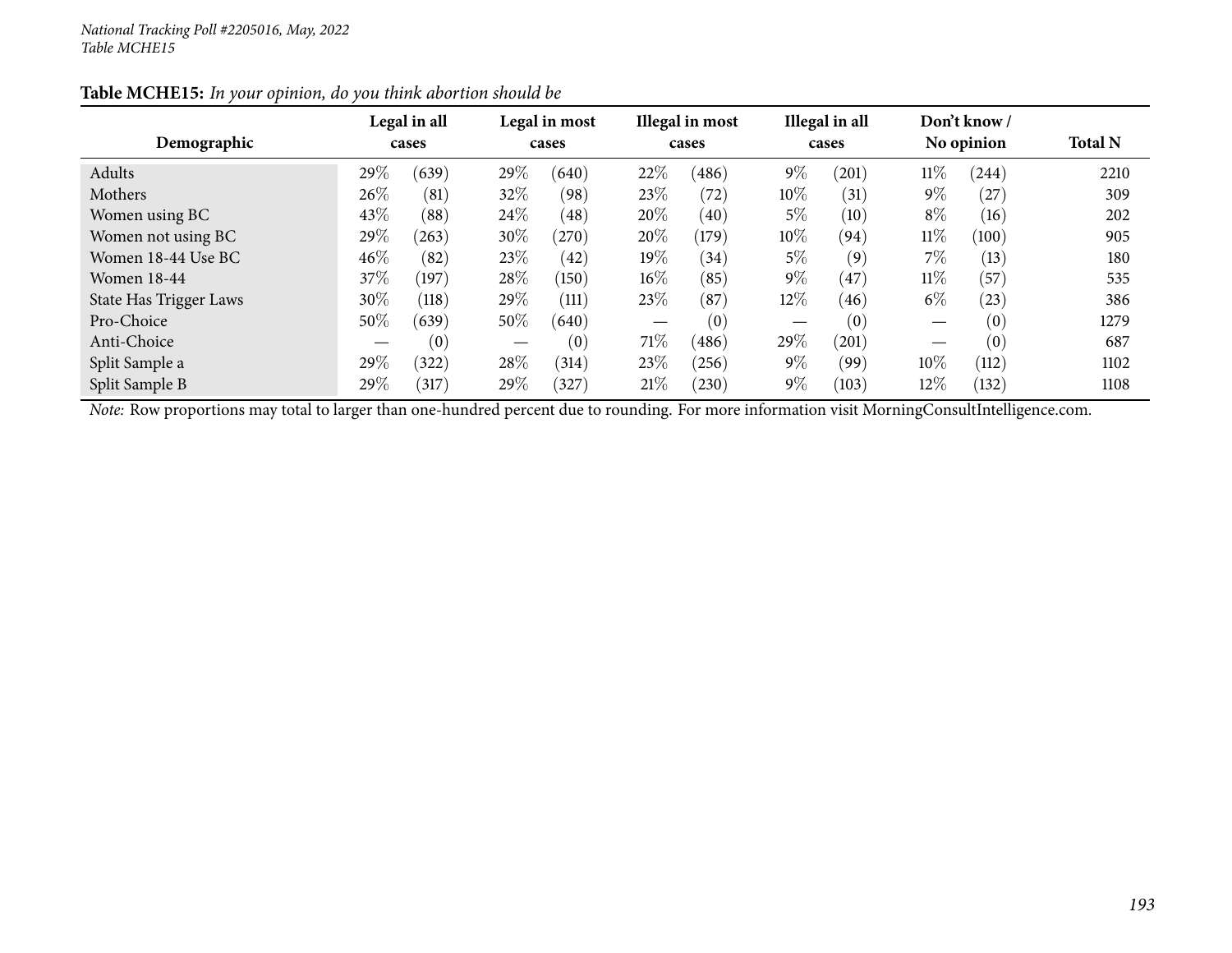# **Respondent Demographics Summary**

| Demographic      | Group                                                                                                                                                            | Frequency                                      | Percentage                                 |
|------------------|------------------------------------------------------------------------------------------------------------------------------------------------------------------|------------------------------------------------|--------------------------------------------|
| xdemAll          | Adults                                                                                                                                                           | 2210                                           | $100\%$                                    |
| xdemGender       | Gender: Male<br>Gender: Female<br>$\boldsymbol{N}$                                                                                                               | 1068<br>1142<br>2210                           | 48%<br>52%                                 |
| age              | Age: 18-34<br>Age: 35-44<br>Age: 45-64<br>Age: 65+<br>$\boldsymbol{N}$                                                                                           | 642<br>365<br>714<br>489<br>2210               | 29\%<br>17%<br>32%<br>22%                  |
| demAgeGeneration | GenZers: 1997-2012<br>Millennials: 1981-1996<br>GenXers: 1965-1980<br>Baby Boomers: 1946-1964<br>$\overline{N}$                                                  | 226<br>684<br>536<br>683<br>2130               | 10%<br>31%<br>24\%<br>31%                  |
| xpid3            | PID: Dem (no lean)<br>PID: Ind (no lean)<br>PID: Rep (no lean)<br>$\overline{N}$                                                                                 | 842<br>730<br>638<br>2210                      | 38%<br>33%<br>29%                          |
| xpidGender       | PID/Gender: Dem Men<br>PID/Gender: Dem Women<br>PID/Gender: Ind Men<br>PID/Gender: Ind Women<br>PID/Gender: Rep Men<br>PID/Gender: Rep Women<br>$\boldsymbol{N}$ | 399<br>443<br>346<br>384<br>323<br>315<br>2210 | 18%<br>20%<br>$16\%$<br>17%<br>15%<br>14\% |
| xdemIdeo3        | Ideo: Liberal (1-3)<br>Ideo: Moderate (4)<br>Ideo: Conservative (5-7)<br>$\boldsymbol{N}$                                                                        | 634<br>660<br>718<br>2012                      | 29%<br>$30\%$<br>32%                       |
| xeduc3           | Educ: < College<br>Educ: Bachelors degree<br>Educ: Post-grad<br>$\boldsymbol{N}$                                                                                 | 1437<br>491<br>282<br>2210                     | 65%<br>22%<br>13%                          |

## **Summary Statistics of Survey Respondent Demographics**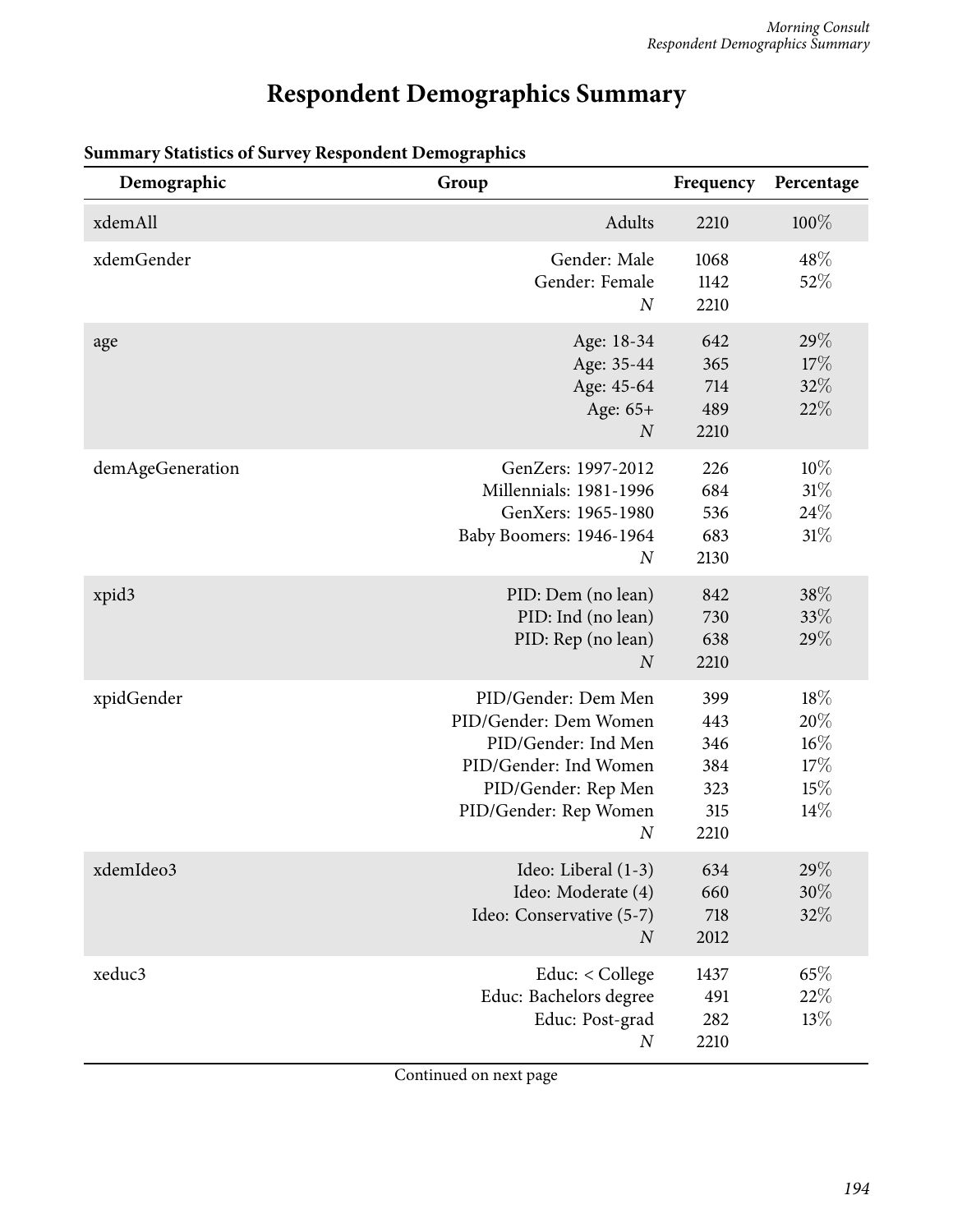| Demographic    | Group                                                                                                                                                                                                     | Frequency                                                   | Percentage                                                     |
|----------------|-----------------------------------------------------------------------------------------------------------------------------------------------------------------------------------------------------------|-------------------------------------------------------------|----------------------------------------------------------------|
| xdemInc3       | Income: Under 50k<br>Income: 50k-100k<br>Income: 100k+<br>$\boldsymbol{N}$                                                                                                                                | 1277<br>640<br>293<br>2210                                  | 58%<br>29%<br>13%                                              |
| xdemWhite      | Ethnicity: White                                                                                                                                                                                          | 1711                                                        | 77\%                                                           |
| xdemHispBin    | Ethnicity: Hispanic                                                                                                                                                                                       | 374                                                         | 17%                                                            |
| demBlackBin    | Ethnicity: Black                                                                                                                                                                                          | 282                                                         | 13%                                                            |
| demRaceOther   | Ethnicity: Other                                                                                                                                                                                          | 217                                                         | 10%                                                            |
| xdemReligion   | All Christian<br>All Non-Christian<br>Atheist<br>Agnostic/Nothing in particular<br>Something Else<br>$\boldsymbol{N}$                                                                                     | 1008<br>100<br>107<br>607<br>389<br>2210                    | 46%<br>$5\%$<br>$5\%$<br>27%<br>18%                            |
| xdemReligOther | Religious Non-Protestant/Catholic                                                                                                                                                                         | 131                                                         | $6\%$                                                          |
| xdemEvang      | Evangelical<br>Non-Evangelical<br>$\boldsymbol{N}$                                                                                                                                                        | 565<br>783<br>1348                                          | 26%<br>35%                                                     |
| xdemUsr        | Community: Urban<br>Community: Suburban<br>Community: Rural<br>$\boldsymbol{N}$                                                                                                                           | 658<br>993<br>560<br>2210                                   | 30%<br>45%<br>25%                                              |
| xdemEmploy     | <b>Employ: Private Sector</b><br><b>Employ: Government</b><br>Employ: Self-Employed<br>Employ: Homemaker<br>Employ: Student<br>Employ: Retired<br>Employ: Unemployed<br>Employ: Other<br>$\boldsymbol{N}$ | 700<br>107<br>178<br>153<br>69<br>550<br>316<br>136<br>2210 | 32%<br>$5\%$<br>$8\%$<br>$7\%$<br>$3\%$<br>25%<br>14%<br>$6\%$ |
| xdemMilHH1     | Military HH: Yes<br>Military HH: No<br>$\cal N$                                                                                                                                                           | 282<br>1928<br>2210                                         | 13%<br>87%                                                     |

#### **Summary Statistics of Survey Respondent Demographics**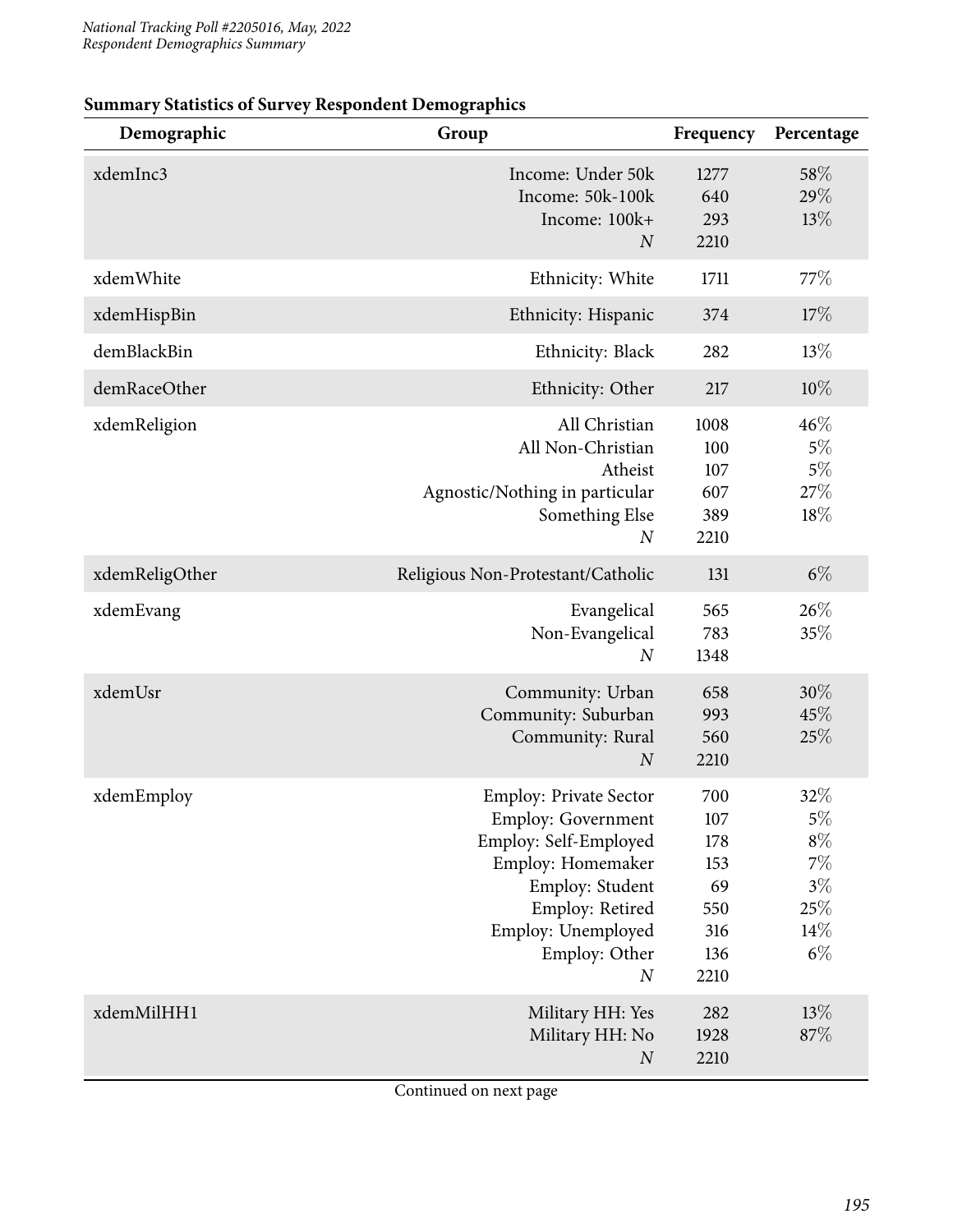| Demographic       | Group                                                                                                                                                                                                                  | Frequency                                                   | Percentage                                                   |
|-------------------|------------------------------------------------------------------------------------------------------------------------------------------------------------------------------------------------------------------------|-------------------------------------------------------------|--------------------------------------------------------------|
| xnrl              | RD/WT: Right Direction<br>RD/WT: Wrong Track<br>$\overline{N}$                                                                                                                                                         | 683<br>1527<br>2210                                         | 31%<br>69%                                                   |
| xdemBidenApprove  | Biden Job Approve<br>Biden Job Disapprove<br>$\boldsymbol{N}$                                                                                                                                                          | 953<br>1145<br>2098                                         | 43\%<br>52%                                                  |
| xdemBidenApprove2 | <b>Biden Job Strongly Approve</b><br>Biden Job Somewhat Approve<br>Biden Job Somewhat Disapprove<br><b>Biden Job Strongly Disapprove</b><br>$\boldsymbol{N}$                                                           | 396<br>557<br>346<br>799<br>2098                            | 18%<br>25%<br>$16\%$<br>36%                                  |
| xdemBidenFav      | Favorable of Biden<br>Unfavorable of Biden<br>$\boldsymbol{N}$                                                                                                                                                         | 969<br>1116<br>2085                                         | 44%<br>51%                                                   |
| xdemBidenFavFull  | Very Favorable of Biden<br>Somewhat Favorable of Biden<br>Somewhat Unfavorable of Biden<br>Very Unfavorable of Biden<br>$\boldsymbol{N}$                                                                               | 416<br>553<br>302<br>814<br>2085                            | 19%<br>25%<br>14\%<br>37%                                    |
| xnr3              | #1 Issue: Economy<br>#1 Issue: Security<br>#1 Issue: Health Care<br>#1 Issue: Medicare / Social Security<br>#1 Issue: Women's Issues<br>#1 Issue: Education<br>#1 Issue: Energy<br>#1 Issue: Other<br>$\boldsymbol{N}$ | 838<br>279<br>207<br>252<br>259<br>90<br>158<br>128<br>2210 | 38%<br>13%<br>$9\%$<br>11%<br>$12\%$<br>$4\%$<br>7%<br>$6\%$ |
| xsubVote20O       | 2020 Vote: Joe Biden<br>2020 Vote: Donald Trump<br>2020 Vote: Other<br>2020 Vote: Didn't Vote<br>$\overline{N}$                                                                                                        | 1008<br>716<br>65<br>421<br>2210                            | 46%<br>32%<br>$3\%$<br>19%                                   |
| xsubVote18O       | 2018 House Vote: Democrat<br>2018 House Vote: Republican<br>2018 House Vote: Someone else<br>$\boldsymbol{N}$                                                                                                          | 778<br>618<br>56<br>1452                                    | 35%<br>28\%<br>$3\%$                                         |

|  |  |  |  |  | <b>Summary Statistics of Survey Respondent Demographics</b> |
|--|--|--|--|--|-------------------------------------------------------------|
|--|--|--|--|--|-------------------------------------------------------------|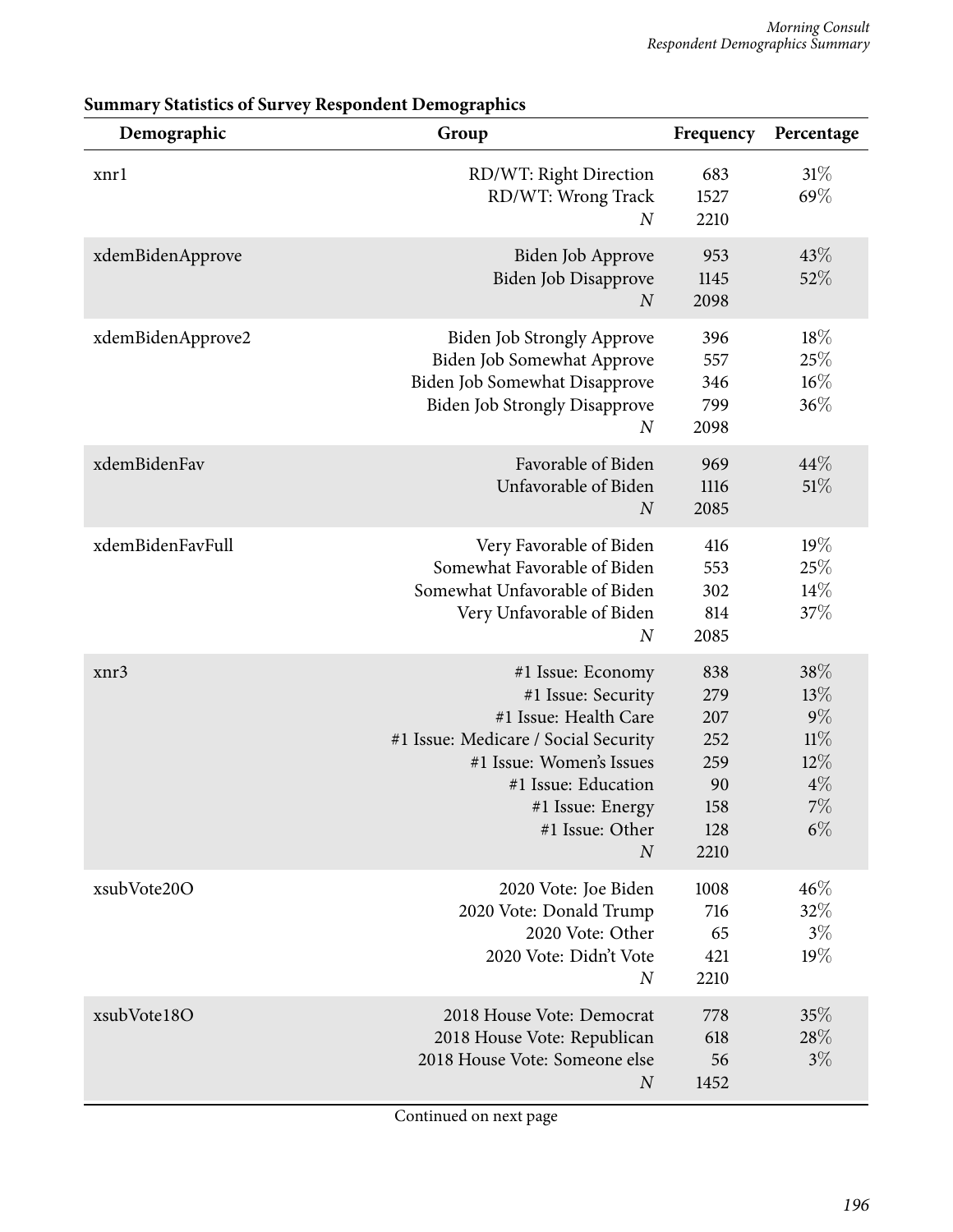| Demographic | Group                                                                                                                 | Frequency                        | Percentage                  |
|-------------|-----------------------------------------------------------------------------------------------------------------------|----------------------------------|-----------------------------|
| xsubVote16O | 2016 Vote: Hillary Clinton<br>2016 Vote: Donald Trump<br>2016 Vote: Other<br>2016 Vote: Didn't Vote<br>$\overline{N}$ | 757<br>673<br>121<br>656<br>2207 | 34\%<br>30%<br>$5\%$<br>30% |
| xsubVote14O | Voted in 2014: Yes<br>Voted in 2014: No<br>$\overline{N}$                                                             | 1265<br>945<br>2210              | 57\%<br>43%                 |
| xreg4       | 4-Region: Northeast<br>4-Region: Midwest<br>4-Region: South<br>4-Region: West<br>$\overline{N}$                       | 383<br>456<br>844<br>527<br>2210 | 17%<br>21%<br>38%<br>24%    |
| MCHExdem1   | Mothers                                                                                                               | 309                              | 14%                         |
| MCHExdem2   | Women using BC                                                                                                        | 202                              | $9\%$                       |
| MCHExdem3   | Women not using BC                                                                                                    | 905                              | 41%                         |
| MCHExdem4   | Women 18-44 Use BC                                                                                                    | 180                              | $8\%$                       |
| MCHExdem5   | <b>Women 18-44</b>                                                                                                    | 535                              | 24%                         |
| MCHExdem6   | State Has Trigger Laws                                                                                                | 386                              | 17%                         |
| MCHExdem7   | Pro-Choice<br>Anti-Choice<br>$\boldsymbol{N}$                                                                         | 1279<br>687<br>1966              | 58%<br>$31\%$               |
| MCHExdem8   | Split Sample a<br>Split Sample B<br>$\boldsymbol{N}$                                                                  | 1102<br>1108<br>2210             | 50%<br>50%                  |

## **Summary Statistics of Survey Respondent Demographics**

*Note:* Group proportions may total to larger than one-hundred percent due to rounding. All statistics are calculated with demographic post-stratification weights applied.